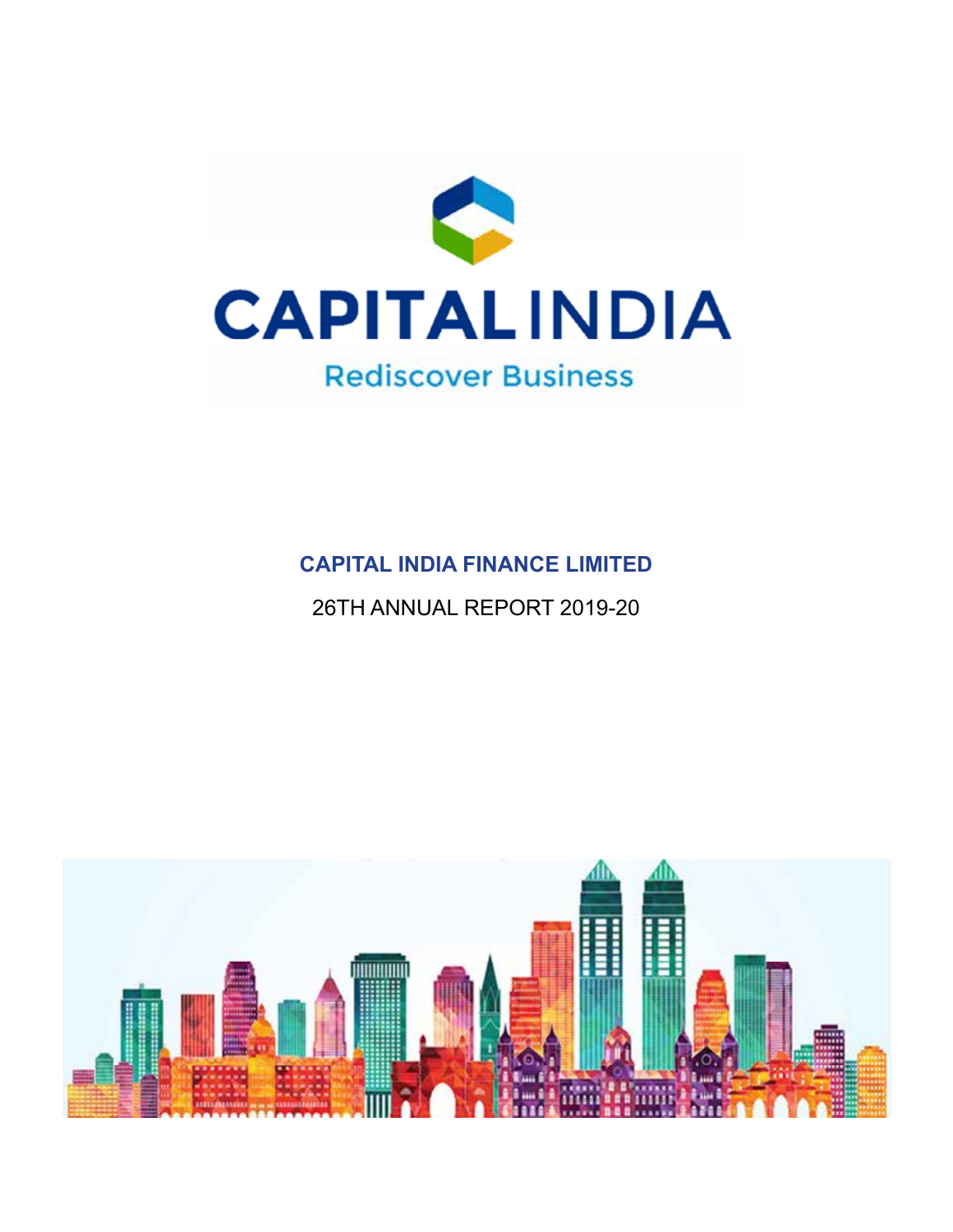

#### **CORPORATE INFORMATION**

| <b>DIN</b> |
|------------|
| : 00327231 |
| : 08347484 |
| :06706341  |
| : 07869849 |
| :07710277  |
| :07555355  |
| : 06428534 |
| : 07781250 |
|            |

## **KEY MANAGERIAL PERSONNEL (KMP)**

| Mr. Keshav Porwal           | : Managing Director                          |
|-----------------------------|----------------------------------------------|
| Mr. Amit Sahai Kulshreshtha | Executive Director & Chief Executive Officer |
| Mr. Rachit Malhotra         | : Company Secretary & Compliance Officer     |
| Mr. Neeraj Toshniwal        | : Chief Financial Officer                    |

## **AUDIT COMMITTEE**

| Mr. Vinod Somani        | : Chairman |
|-------------------------|------------|
| Mr. Yogendra Pal Singh  | : Member   |
| Mr. Vineet Kumar Saxena | : Member   |

#### **NOMINATION AND REMUNERATION COMMITTEE**

| Mr. Vinod Somani        | : Chairman |
|-------------------------|------------|
| Mr. Yogendra Pal Singh  | : Member   |
| Mr. Vineet Kumar Saxena | : Member   |

#### **STAKEHOLDERS RELATIONSHIP COMMITTEE**

| Mr. Vinod Somani        | : Chairman |
|-------------------------|------------|
| Mr. Yogendra Pal Singh  | : Member   |
| Mr. Vineet Kumar Saxena | : Member   |

## **INVESTMENT COMMITTEE**

| Mr. Vineet Kumar Saxena     | : Chairman |
|-----------------------------|------------|
| Mr. Keshav Porwal           | : Member   |
| Mr. Amit Sahai Kulshreshtha | : Member   |

#### **RISK MANAGEMENT COMMITTEE**

| Mr. Achal Kumar Gupta       | : Chairman |
|-----------------------------|------------|
| Mr. Keshav Porwal           | : Member   |
| Mr. Amit Sahai Kulshreshtha | : Member   |

#### **ASSET-LIABILITY COMMITTEE**

| Mr. Vinod Somani            | : Chairman |
|-----------------------------|------------|
| Mr. Keshav Porwal           | : Member   |
| Mr. Amit Sahai Kulshreshtha | : Member   |

## **MANAGEMENT COMMITTEE**

| Mr. Keshav Porwal           |  |
|-----------------------------|--|
| Mr. Amit Sahai Kulshreshtha |  |
| Mr. Vineet Kumar Saxena     |  |

- : Chairman
- : Member
	- : Member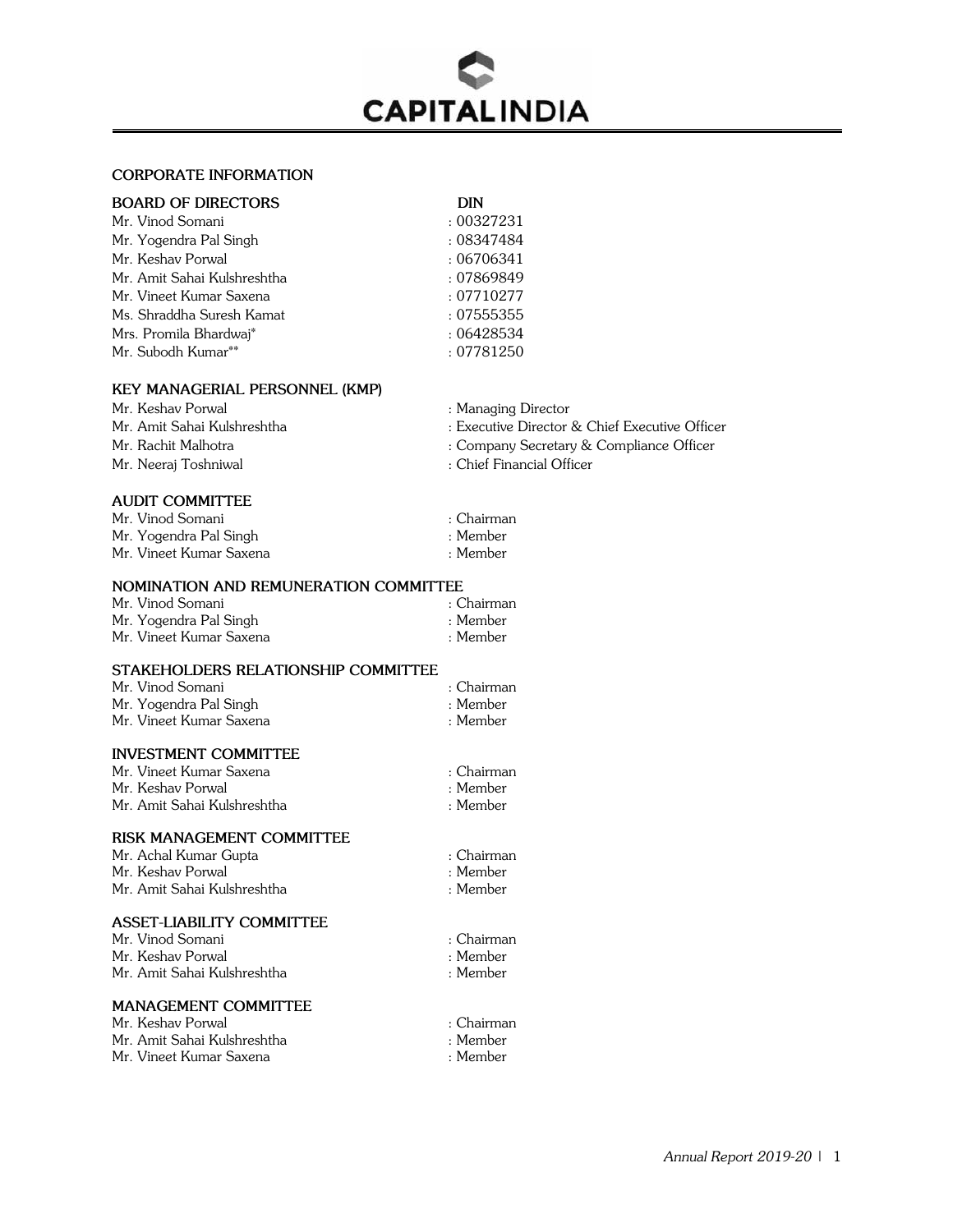

#### **CREDIT COMMITTEE**

| Mr. Vinod Somani            | : Chairman |
|-----------------------------|------------|
| Mr. Keshav Porwal           | : Member   |
| Mr. Amit Sahai Kulshreshtha | : Member   |
| Mr. Vineet Kumar Saxena     | : Member   |
|                             |            |

#### **SECURITIES ISSUANCE COMMITTEE**

| Mr. Vinod Somani            | : Member |
|-----------------------------|----------|
| Mr. Amit Sahai Kulshreshtha | : Member |
| Mr. Vineet Kumar Saxena     | : Member |
|                             |          |

#### **IT STRATEGY COMMITTEE**

| Mr. Yogendra Pal Singh      | : Chairman |
|-----------------------------|------------|
| Mr. Amit Sahai Kulshreshtha | : Member   |
| Mr. Vineet Kumar Saxena     | : Member   |
| Mr. Manish Gupta            | : Member   |
|                             |            |

#### **CORPORATE SOCIAL RESPONSIBILITY COMMITTEE**

| Mr. Yogendra Pal Singh      | : Chairman |
|-----------------------------|------------|
| Mr. Keshav Porwal           | : Member   |
| Mr. Amit Sahai Kulshreshtha | : Member   |

#### **STATUTORY AUDITORS**

M/s Deloitte Haskins & Sells LLP, Chartered Accountants, Indiabulls Finance CentreTower 3, 27th – 32nd Floor Senapati Bapat Marg, Elphinstone Road (West), Mumbai-4000133

#### **SECRETARIAL AUDITORS**

M/s Naveen Garg & Associates, Company Secretaries, A – 2/ 73, New Kondly, Mayur Vihar – III, New Delhi – 110096

#### **INTERNAL AUDITORS**

M/s Aneja Associates, Chartered Accountants, 301, Peninsula Towers, Peninsula Corporate Park, Ganpatrao Kadam Marg, Lower Parel, Mumbai-400013

#### **REGISTRAR & SHARE TRANSFER AGENT**

KFin Technologies Private Limited, (formerly known as Karvy Fintech Private Limited), KFin Selenium Tower B, Plot 31-32, Gachibowli, Financial District, Nanakramguda, Hyderabad – 500 032

#### **Registered Office**

2nd Floor, DLF Centre, Sansad Marg, New Delhi-110001

#### **Corporate Office**

One BKC, A-Wing, 14th Floor, G-Block, BKC, Bandra East, Mumbai-400051

\*Mrs. Promila Bhardwaj resigned with effect from April 1, 2019 \*\*Mr. Subodh Kumar resigned with effect from August 31, 2019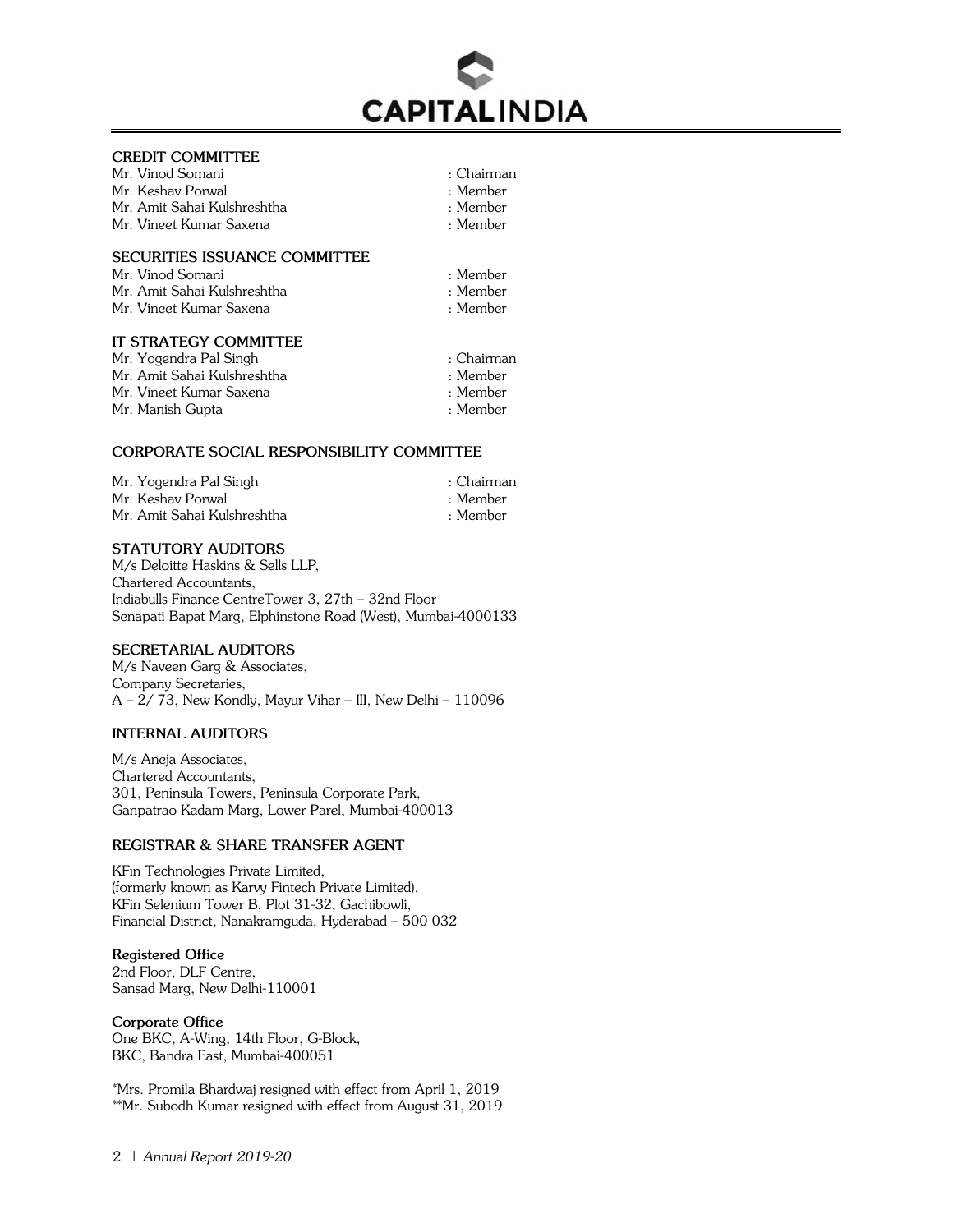

# **CONTENTS**

|     | Board's Report with Annexures             |
|-----|-------------------------------------------|
| 41  | Management Discussion and Analysis Report |
| 45  | Corporate Governance Report               |
|     | <b>Standalone Financial Statements:</b>   |
| 64  | Independent Auditors' Report              |
| 71  | <b>Balance Sheet</b>                      |
| 73  | Statement of Profit & Loss                |
| 74  | Cash Flow Statement                       |
| 77  | Notes to Financial Statements             |
|     | <b>Consolidated Financial Statements</b>  |
| 137 | Independent Auditors' Report              |
| 144 | <b>Balance Sheet</b>                      |
| 146 | Statement of Profit & Loss                |
| 148 | Cash Flow Statement                       |
| 151 | Notes to Financial Statements             |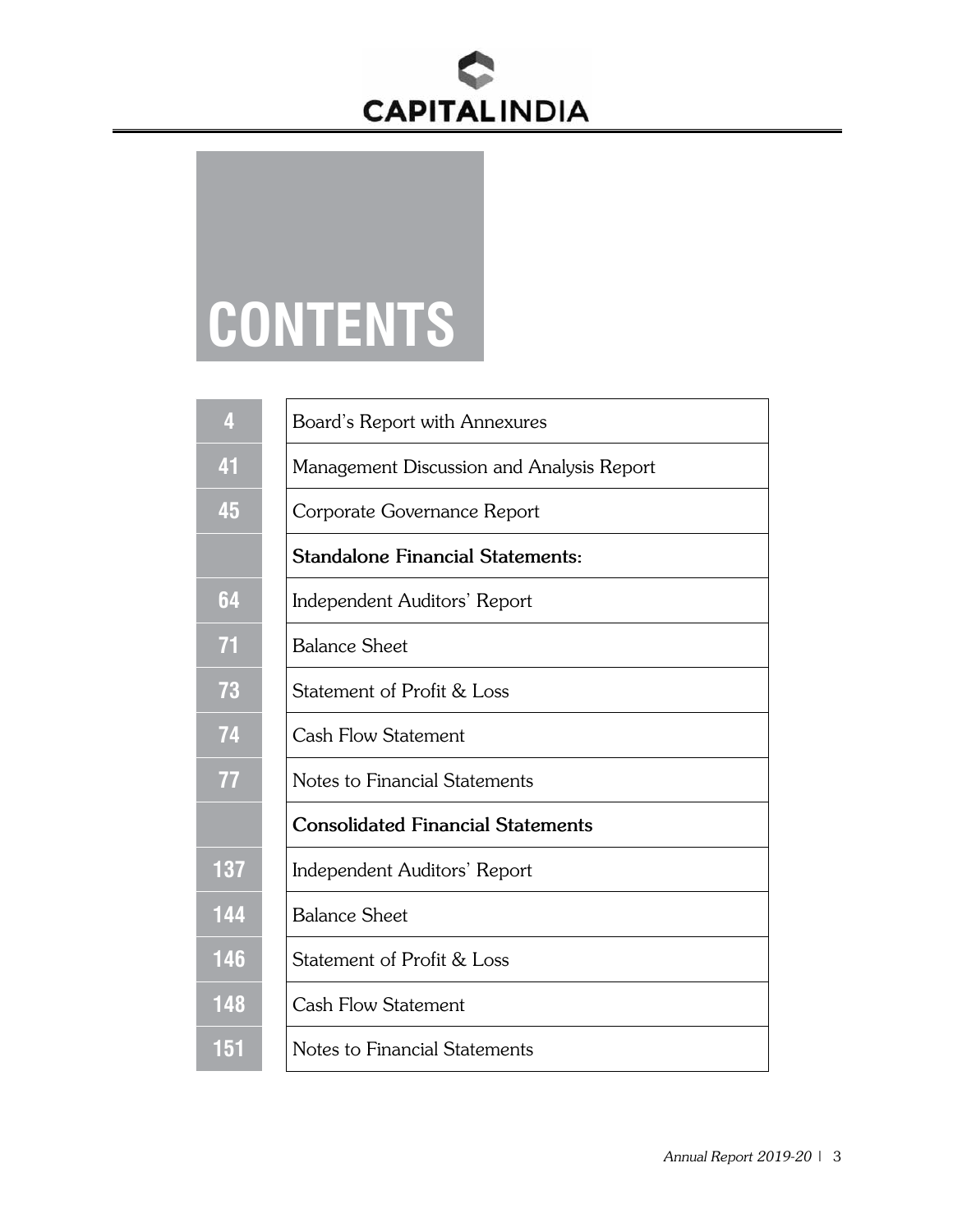

## **BOARD'S REPORT**

To,

The Members,

## **CAPITAL INDIA FINANCE LIMITED ("the Company")**

Your Board of Directors ("**Board**") take pride in presenting their 26th Annual Report together with the Audited Financial Statements (both on standalone and consolidated basis) ("**Financial Statements**") for the Financial Year ended on March 31, 2020 ("**FY 2019-20**" or "**period under review**"). The summarised consolidated and standalone financial performance of your Company is as follows:

#### **1. FINANCIAL HIGHLIGHTS**

|                                                                         |                                   |                                   |                                   | (Rs. In Lakhs)                    |  |
|-------------------------------------------------------------------------|-----------------------------------|-----------------------------------|-----------------------------------|-----------------------------------|--|
| <b>Particulars</b>                                                      | Consolidated                      |                                   | <b>Standalone</b>                 |                                   |  |
|                                                                         | Year ended<br>31st March,<br>2020 | Year ended<br>31st March,<br>2019 | Year ended<br>31st March,<br>2020 | Year ended<br>31st March,<br>2019 |  |
| Total Income                                                            | 11,899.48                         | 5965.19                           | 10,524.04                         | 5,689.15                          |  |
| Less: Total Expenditure                                                 | 9,465.24                          | 4845.80                           | 6,399.65                          | 4,097.94                          |  |
| Profit before tax                                                       | 2,434.24                          | 1119.39                           | 4,124.39                          | 1,591.21                          |  |
| Less: Tax Expense                                                       | 1,048.18                          | 468.41                            | 1,086.13                          | 471.13                            |  |
| Profit for the year (Owners of the<br>Company)                          | 1,723.08                          | 650.98                            | 3,038.26                          | 1,120.08                          |  |
| Other Comprehensive Income                                              | 11.59                             | (5.08)                            | 7.08                              | (5.08)                            |  |
| Total Comprehensive Income for the<br>year (Owners of the Company)      | 1,734.67                          | 645.90                            | 3,045.34                          | 1,115.00                          |  |
| Add: Balance brought forward from<br>previous year                      | 534.99                            | 135.17                            | 1,020.09                          | 151.16                            |  |
| Less: Appropriations:                                                   |                                   |                                   |                                   |                                   |  |
| Transfer to Special Reserve under<br>Section 45-IC of the RBI Act, 1934 | 607.64                            | 203.91                            | 607.65                            | 203.91                            |  |
| Dividend on equity shares                                               | 310.94                            | 35.03                             | 310.94                            | 35.03                             |  |
| Tax on Dividend                                                         | 63.98                             | 7.13                              | 63.98                             | 7.13                              |  |
| Other Additions/Deductions during<br>the year                           | 93.33                             |                                   | $\overline{\phantom{a}}$          |                                   |  |
| Surplus in the Statement of Profit<br>and Loss                          | 1,193.77                          | 534.99                            | 3,082.86                          | 1,020.09                          |  |

#### **2. RESERVES**

In order to comply with the provisions of Section 45-IC of the Reserve Bank of India Act, 1934, ("**RBI Act, 1934**"), the Company has transferred Rs. 607.64 Lakhs to Special Reserve Funds and has also made a provision of Rs.67.83 Lakhs for Employee Stock Options and Rs. 1,338.98 Lakhs for Expected Credit Losses ('ECL') during the period under review. Total provisions for ECL of the Company as at the end of FY 2019-20 is Rs. 1,733.71 Lakhs.

Except as mentioned above, no amount was transferred to any reserve by the Company during the period under review.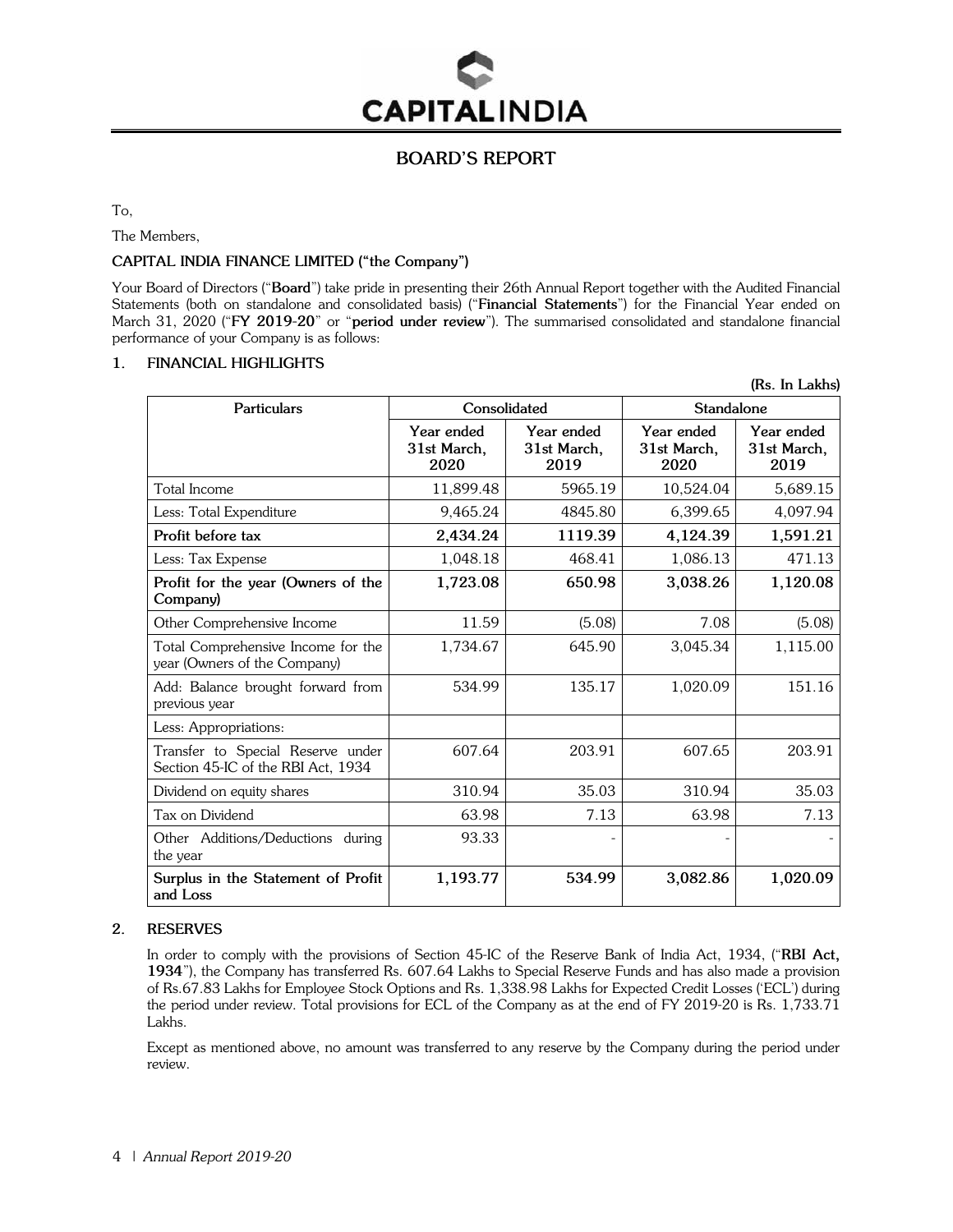

#### **3. SHARE CAPITAL**

During the period under review, there is no change in the Authorised and Paid up share Capital of the Company.

As on March 31, 2020, the authorised share capital of the Company is Rs. 21,400 Lakhs divided in to 21,40,00,000 (Twenty-one crore forty lakhs) equity shares of Rs.10/- (Rupees Ten only) each and paid up share capital of the Company is Rs. 7,773.43 Lakhs divided into 7,77,34,260 (Seven crore seventy-seven lakhs thirty-four thousand two hundred sixty) equity shares of Rs.10/- (Rupees Ten only) each.

#### **4. NON-CONVERTIBLE DEBENTURES**

During the period under review, the Securities Issuance Committee of the Board had vide resolution dated January 13, 2020, allotted 40 (Forty) Unlisted Unrated Redeemable Non-Convertible Debentures having face value of Rs.100 Lakhs each on private placement basis for an aggregate amount of Rs. 4,000 Lakhs. Necessary disclosures in this connection has been made to BSE Limited, the stock exchange where the equity shares of the Company are listed.

#### **5. INFORMATION ON THE STATE OF AFFAIRS OF THE COMPANY**

The Company is engaged in the business of finance and investments as a Non–Banking Financial Company without accepting public deposits for which the certificate of registration has been obtained from the Department of Non-Banking Supervision, Reserve Bank of India.

During the period under review, on standalone basis, the Company's total income was Rs.10,524.04 Lakhs as compared to Rs.5,689.15 Lakhs during the previous financial year and the Company has earned a Profit Before Tax of Rs. 4,124.39 Lakhs as compared to Rs. 1,591.21 Lakhs during the previous financial year.

The inter-corporate loans and investments made by the Company during the period under review, were in the ordinary course of business and at arm's length. The Financial Statements are forming part of this Annual Report.

#### **6. CHANGE IN NATURE OF BUSINESS**

There was no change in the nature of business activity of the Company during the period under review.

#### **7. DETAILS OF HOLDING, SUBSIDIARY, JOINT VENTURE OR ASSOCIATE COMPANY(IES)**

During the period under review, the Company does not have any Holding/Joint Venture/Associate Company and has the following 7 (Seven) subsidiaries:

| S.No.          | Name of Subsidiary                              | Percentage of<br>Shareholding |
|----------------|-------------------------------------------------|-------------------------------|
|                | Capital India Home Loans Limited                | 99.70%                        |
| 2              | Capital India Asset Management Private Limited  | 100%                          |
| 3              | Capital India Wealth Management Private Limited | 100%                          |
| $\overline{4}$ | CIFL Holdings Private Limited                   | 100%                          |
| 5              | CIFL Investment Manager Private Limited         | 100%                          |
| 6              | Rapipay Fintech Holding Private Limited         | 100%                          |
| 7              | Rapipay Fintech Private Limited                 | 62.8%*                        |

**\*including 26.66% of holding through its Subsidiary Company i.e. Rapipay Fintech Holding Private Limited**

**Note:**

- As required under Rule 8 (1) of the Companies (Accounts) Rules, 2014, the Board's Report has been prepared on Standalone Financial Statements and a Report on the Performance and Financial Position of each of the subsidiaries, as included in the Consolidated Financial Statements, is presented herewith in Form AOC-I as **Annexure-I.**
- In terms of Regulation 16(1)(c) of the Securities and Exchange Board of India (Listing Obligations and Disclosure Requirements) Regulations, 2015 ("Listing Regulations"), the Board of Directors adopted a Policy for Determining Material Subsidiary ("**Material Subsidiary Policy**") in terms of which none of the subsidiaries are material subsidiaries of the Company. Details of the Material Subsidiary Policy are given in the Corporate Governance Report which is annexed to and forms an integral part of this Board's Report.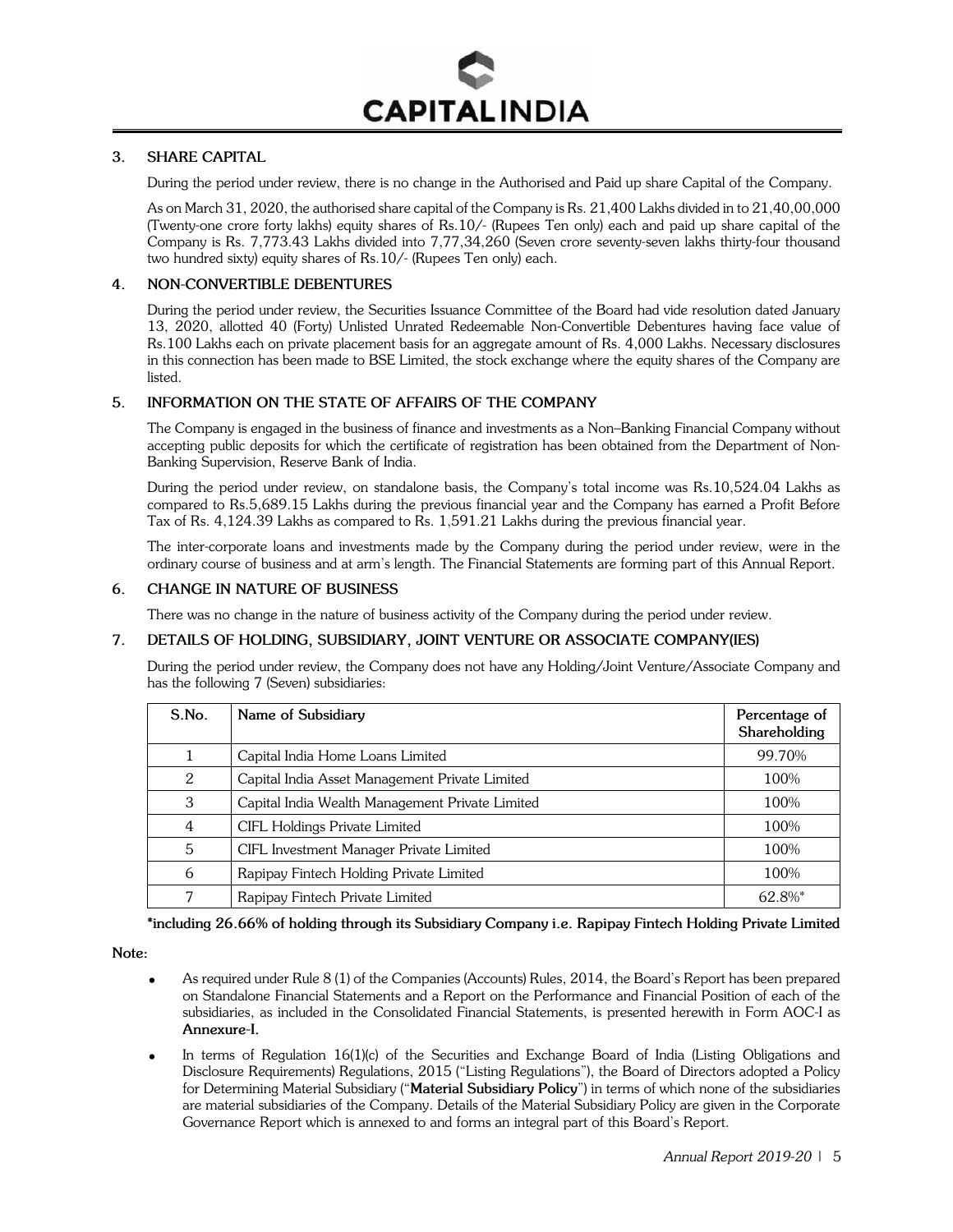

- The standalone audited financial statements of each of the subsidiaries are available on the website of the Company at https://capitalindia.com under the "Investors" tab. Members interested in obtaining a copy of the standalone audited financial statements of the subsidiaries may write to the Company Secretary at the Registered Office of the Company.
- In accordance with the third proviso of Section 136 (1) of the Companies Act, 2013 and rules made thereunder, the Annual Report of the Company, containing therein its Financial Statements would be placed on the website of the Company at https://capitalindia.com ("**Website**") under the "Investors" tab.

#### **8. DIVIDEND**

Your Directors are pleased to recommend a final dividend of Re. 0.10/- (Rupee Ten Paisa only) per equity share for the FY 2019-20 payable to those shareholders whose names appear in the Register of Member as on the Record Date. The final dividend on 7,77,34,260 (seven crores seventy-seven lakhs thirty four thousand two hundred and sixty) equity shares, if approved by the members of the Company at the ensuing Annual General Meeting, would entail an outflow of Rs. 77,73,426/- (Rupees Seventy-seven lakhs seventy three thousand four hundred twenty six only) towards dividend.

#### **9. INTERNAL CONTROL SYSTEM AND INTERNAL FINANCIAL CONTROLS**

The Company has in place an adequate Internal Financial Control System with reference to the financial statements and Internal Control System, commensurate with the size, scale and complexity of its operations.

The Directors have laid down Internal Financial Control procedures to be followed by the Company which ensures the compliance with various policies, practices and statutes, keeping in view the organization's pace of growth and increasing complexity of operations for orderly and efficient conduct of its business.

The Audit Committee of the Board, is vested with the powers to evaluate the adequacy and effectiveness of the Internal Financial Control system of the Company, thereby ensuring that:

- 1. Systems have been established to ensure that all the transactions are executed in accordance with the management's general and specific authorisation.
- 2. Systems and procedures exist to ensure that all the transactions are recorded so as to permit preparation of Financial Statements in conformity with the Generally Accepted Accounting Principles (GAAP) or any other criteria applicable to such Statements, and to maintain accountability for effective and the timely preparation of reliable financial information.
- 3. Access to assets is permitted only with the management's general and specific authorisation. No assets of the Company are allowed to be used for personal purposes, except in accordance with the terms of employment or except as specifically permitted.
- 4. The existing assets of the Company are verified /checked at reasonable intervals and appropriate action is taken with respect to differences, if any.
- 5. Appropriate systems are in place for prevention and detection of frauds and errors and for ensuring adherence to the Company's various policies as listed on the Website and otherwise disseminated internally.

#### **10. DIRECTORS AND KEY MANAGERIAL PERSONNEL**

The composition of the Board is governed by the relevant provisions of the Companies Act, 2013 and rules made thereunder, the Securities and Exchange Board of India (Listing Obligations and Disclosure Requirements) Regulations, 2015, the Articles of Association of the Company, and all other applicable laws and is in accordance with the best practices in corporate governance from time to time.

#### **i. Board of Directors**

The Company aims for an appropriate mix of Executive, Non-Executive and Independent Director to maintain the independence of Board and separate its functions of governance and management. As on March 31, 2020, the Board of the Company consists of following 6 (Six) directors: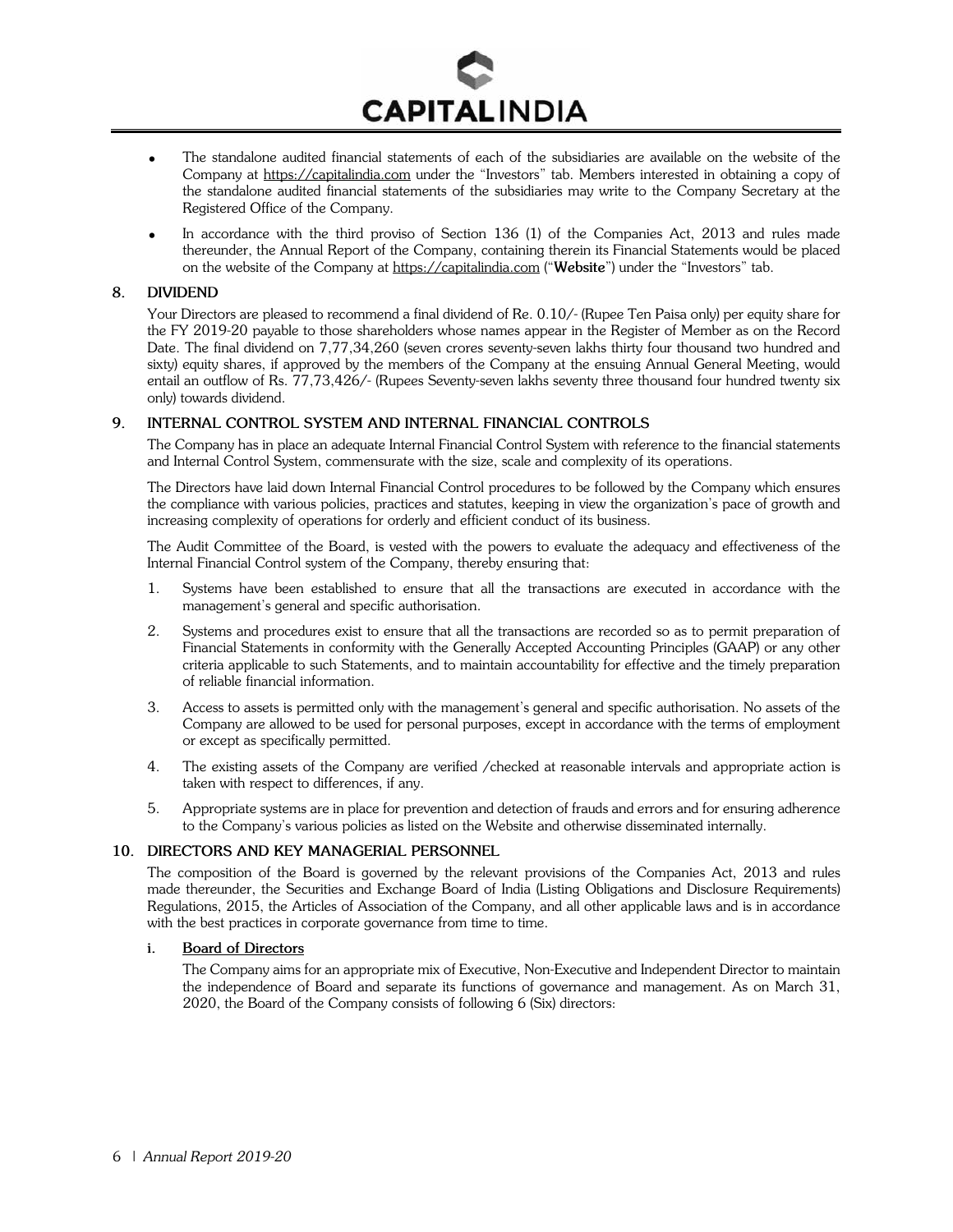

| Sr.<br><b>No</b> | <b>Name</b>                    | <b>DIN</b> | Designation                           | <b>Details</b>                                                                                                                                                                                                                                                            |
|------------------|--------------------------------|------------|---------------------------------------|---------------------------------------------------------------------------------------------------------------------------------------------------------------------------------------------------------------------------------------------------------------------------|
| 1.               | Mr. Vinod Somani               | 00327231   | Independent<br>Director               | Appointed as an Additional Director in the capacity of<br>Non - Executive Independent Director by the Board<br>w.e.f. December 20, 2017 and as an Independent<br>Director by the shareholders in their Annual General<br>Meeting held on June 2, 2018.                    |
| 2.               | Mr. Yogendra Pal<br>Singh      | 08347484   | Independent<br>Director               | Appointed as an Additional Director in the capacity of<br>Non – Executive Independent Director by the Board<br>w.e.f. February 13, 2019 and as an Independent<br>Director by the shareholders in their Annual General<br>Meeting held on September 30, 2019               |
| 3.               | Mr. Keshav Porwal              | 06706341   | Managing<br>Director                  | Appointed as an Additional Director in the capacity<br>of Managing Director by the Board w.e.f. November<br>27, 2017 and as Managing Director by the<br>shareholders in their Annual General Meeting held<br>on June 2, 2018.                                             |
| $\overline{4}$ . | Mr. Amit Sahai<br>Kulshreshtha | 07869849   | Executive<br>Director &<br><b>CEO</b> | Appointed as an Additional Director in the capacity<br>of Executive Director & CEO by the Board w.e.f.<br>November 27, 2017 and as an Executive Director<br>& CEO by the shareholders in their Annual General<br>Meeting held on June 2, 2018.                            |
| 5.               | Mr. Vineet Kumar<br>Saxena     | 07710277   | Non-<br>Executive<br>Director         | Appointed as an Additional Director of the Company<br>in the capacity of Non $-$ Executive Director by the<br>Board w.e.f. November 27, 2017 and as Non -<br>Executive Director by the shareholders in their<br>Annual General Meeting held on June 2, 2018.              |
| 6.               | Ms. Shraddha Suresh<br>Kamat   | 07555355   | Non-<br>Executive<br>Director         | Appointed as an Additional Director of the<br>Company in the capacity of Women Non - Executive<br>Director by the Board w.e.f. November 27, 2017<br>and as Women Non - Executive Director by the<br>shareholders in their Annual General Meeting held<br>on June 2, 2018. |

Further, none of the Directors of your Company are disqualified under the provisions of Section 164 of the Companies Act, 2013 and rules made thereunder.

#### **ii. Fit and Proper Criteria**

All the Directors of the Company duly meet the fit and proper criteria stipulated by the Reserve Bank of India.

#### **iii. Directorships ceased during the year**

 Mrs. Promila Bhardwaj resigned from the position of Independent Director with effect from April 1, 2019 due to her personal reasons. Mr. Subodh Kumar resigned from the position of Non-Executive Director with effect from August 31, 2019 due to his personal reasons.

#### **iv. Declaration of Independence:**

 All the Independent Directors of the Company have submitted the declaration of their independence in conformity of Section 149(7) of the Companies Act, 2013 and rules made thereunder, stating that they meet the criteria of independence as provided in Section 149(6) of the Act and are not disqualified from continuing as Independent Directors.

 During the period under review, the Independent Directors of the Company had no pecuniary relationship or transactions with the Company, other than the sitting fees, commission and reimbursement of expenses incurred by them for the purpose of attending the meetings of the Company.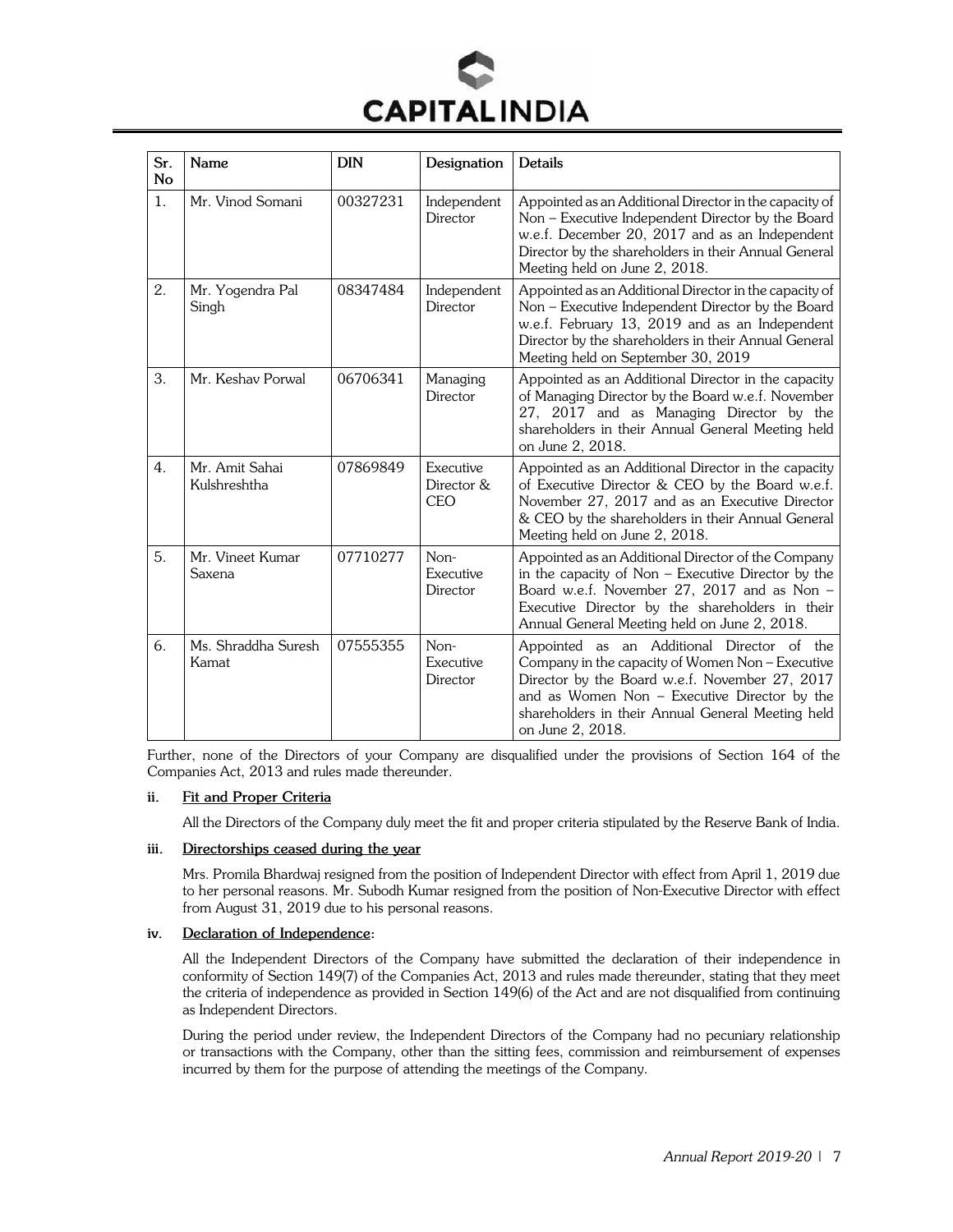

#### **v. Retirement by Rotation**

 In accordance with the provisions of the Companies Act, 2013 and rules made thereunder, and the Articles of Association of the Company, Mr. Vineet Kumar Saxena, Non-Executive Director of the Company, is liable to retire by rotation at the ensuing Annual General Meeting and has offered his candidature for re-appointment as a Non-Executive Director of the Company at the ensuing Annual General Meeting.

#### **vi. Key Managerial Personnel**

As on March 31, 2020, the Company has the following KMPs in accordance with the provisions of the Companies Act, 2013 and rules made thereunder:

| Mr. Keshav Porwal           | Managing Director                            |
|-----------------------------|----------------------------------------------|
| Mr. Amit Sahai Kulshreshtha | Executive Director & Chief Executive Officer |
| Mr. Neeraj Toshniwal        | Chief Financial Officer                      |
| Mr. Rachit Malhotra         | Company Secretary & Compliance Officer       |

 During the period under review, there was no change in the Key Managerial Personnel ("**KMP**") of the Company.

#### **vii. Board Meetings**

 During the period under review, 4 (Four) Board meetings were held and the intervening gap between the meetings were within the period prescribed under the Companies Act, 2013 and rules made thereunder.

#### **viii. Committees of the Board**

The following are the Committees constituted by the Board:

- i) Audit Committee;
- ii) Nomination & Remuneration Committee;
- iii) Stakeholder Relationship Committee;
- iv) Investment Committee;
- v) Risk Management Committee;
- vi) Asset-Liability Committee;
- vii) Management Committee;
- viii) Credit Committee;
- ix) Securities Issuance Committee; and
- x) IT Strategy Committee.
- xi) Corporate Social Responsibility Committee

#### **ix. Composition of the Committees:**

The following was the composition of the Committees during the period under review:

| Sl.No. | Committee meeting                | Composition                      |  |  |
|--------|----------------------------------|----------------------------------|--|--|
|        | <b>Audit Committee</b>           | Mr. Vinod Somani (Chairman)      |  |  |
|        |                                  | Mr. Yogendra Pal Singh (Member)  |  |  |
|        |                                  | Mr. Vineet Kumar Saxena (Member) |  |  |
| 2      | Nomination & Remuneration        | Mr. Vinod Somani (Chairman)      |  |  |
|        | Committee                        | Mr. Yogendra Pal Singh (Member)  |  |  |
|        |                                  | Mr. Vineet Kumar Saxena (Member) |  |  |
| 3      | <b>Stakeholders Relationship</b> | Mr. Vinod Somani (Chairman)      |  |  |
|        | Committee                        | Mr. Yogendra Pal Singh (Member)  |  |  |
|        |                                  | Mr. Vineet Kumar Saxena (Member) |  |  |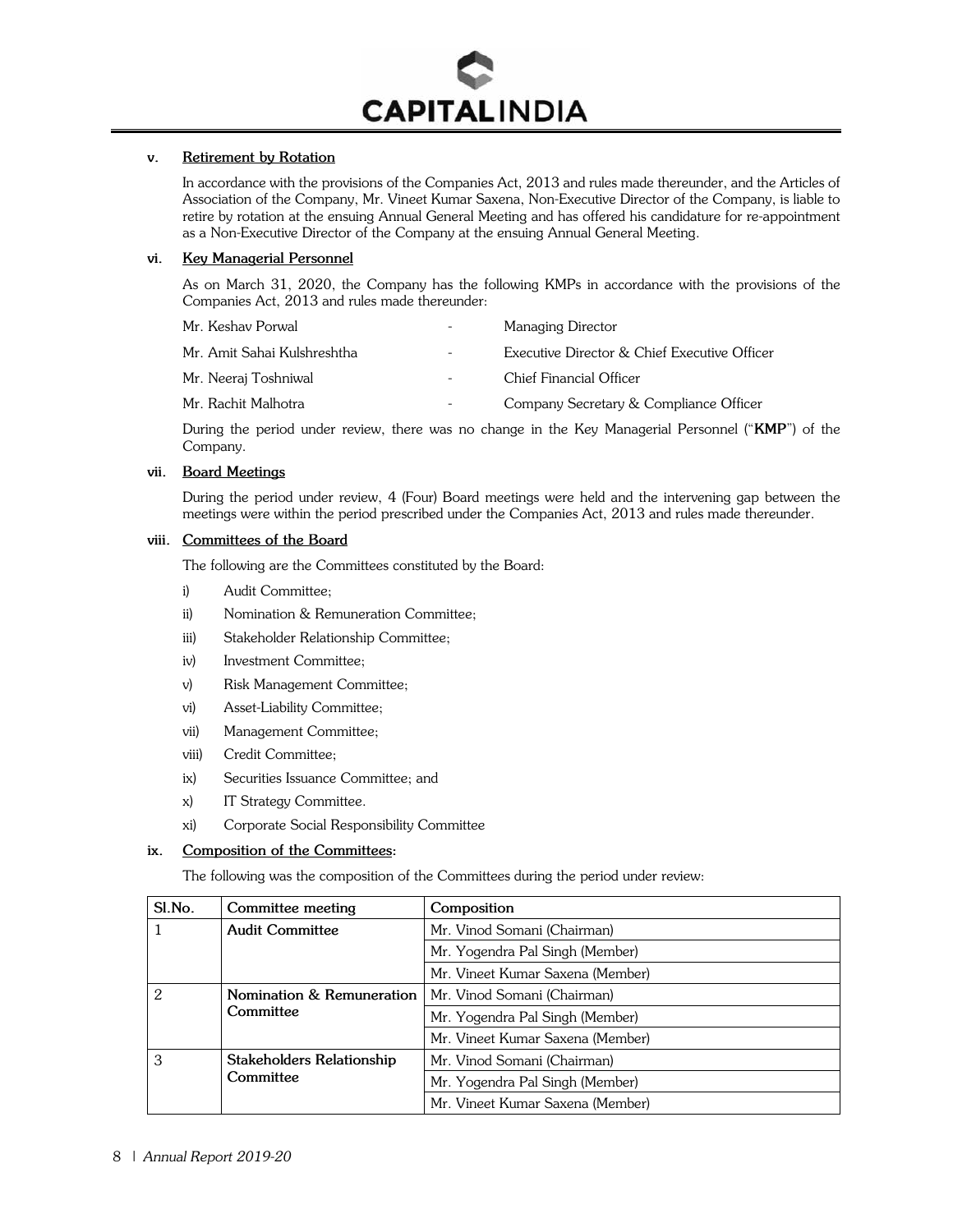

| $\overline{4}$ | <b>Investment Committee</b>      | Mr. Vineet Kumar Saxena (Chairman)   |  |  |  |
|----------------|----------------------------------|--------------------------------------|--|--|--|
|                |                                  | Mr. Keshav Porwal (Member)           |  |  |  |
|                |                                  | Mr. Amit Sahai Kulshreshtha (Member) |  |  |  |
| 5              | <b>Risk Management</b>           | Mr. Achal Kumar Gupta (Chairman)     |  |  |  |
|                | Committee                        | Mr. Keshav Porwal (Member)           |  |  |  |
|                |                                  | Mr. Amit Sahai Kulshreshtha (Member) |  |  |  |
| 6              | <b>Asset-Liability Committee</b> | Mr. Vinod Somani (Chairman)          |  |  |  |
|                |                                  | Mr. Keshav Porwal (Member)           |  |  |  |
|                |                                  | Mr. Amit Sahai Kulshreshtha (Member) |  |  |  |
| 7              | <b>Management Committee</b>      | Mr. Keshav Porwal (Chairman)         |  |  |  |
|                |                                  | Mr. Amit Sahai Kulshreshtha (Member) |  |  |  |
|                |                                  | Mr. Vineet Kumar Saxena (Member)     |  |  |  |
| 8              | <b>Credit Committee</b>          | Mr. Vinod Somani (Chairman)          |  |  |  |
|                |                                  | Mr. Keshav Porwal (Member)           |  |  |  |
|                |                                  | Mr. Amit Sahai Kulshreshtha (Member) |  |  |  |
|                |                                  | Mr. Vineet Kumar Saxena (Member)     |  |  |  |
| 9              | Securities Issuance              | Mr. Vinod Somani (Member)            |  |  |  |
|                | Committee                        | Mr. Amit Sahai Kulshreshtha (Member) |  |  |  |
|                |                                  | Mr. Vineet Kumar Saxena (Member)     |  |  |  |
| 10             | <b>IT Strategy Committee</b>     | Mr. Yogendra Pal Singh (Chairman)    |  |  |  |
|                |                                  | Mr. Amit Sahai Kulshreshtha (Member) |  |  |  |
|                |                                  | Mr. Vineet Kumar Saxena (Member)     |  |  |  |
|                |                                  | Mr. Manish Gupta (Member)            |  |  |  |
| 11             | Corporate Social                 | Mr. Yogendra Pal Singh (Chairman)    |  |  |  |
|                | <b>Responsibility Committee</b>  | Mr. Keshav Porwal (Member)           |  |  |  |
|                |                                  | Mr. Amit Sahai Kulshreshtha (Member) |  |  |  |

## **x. Board and Committee Meetings**

Details of meetings of Board and Committees are as below:

| S. No | Board of Directors / Committee           | No. of meetings | Date of Meetings  |
|-------|------------------------------------------|-----------------|-------------------|
| 1.    | Board of Directors (Board)               |                 | May 10, 2019      |
|       |                                          | 4               | August 14, 2019   |
|       |                                          |                 | November 12, 2019 |
|       |                                          |                 | February 14, 2020 |
| 2     | Audit Committee (AC)                     |                 | May 10, 2019      |
|       |                                          | $\overline{4}$  | August 14, 2019   |
|       |                                          |                 | November 12, 2019 |
|       |                                          |                 | February 14, 2020 |
| 3     | Stakeholder Relationship Committee (SRC) |                 | November 12, 2019 |
| 4     | Nomination & Remuneration Committee      |                 | May 10, 2019      |
|       | (NRC)                                    |                 | May 20, 2019      |
|       |                                          | 5               | August 14, 2019   |
|       |                                          |                 | November 12, 2019 |
|       |                                          |                 | February 14, 2020 |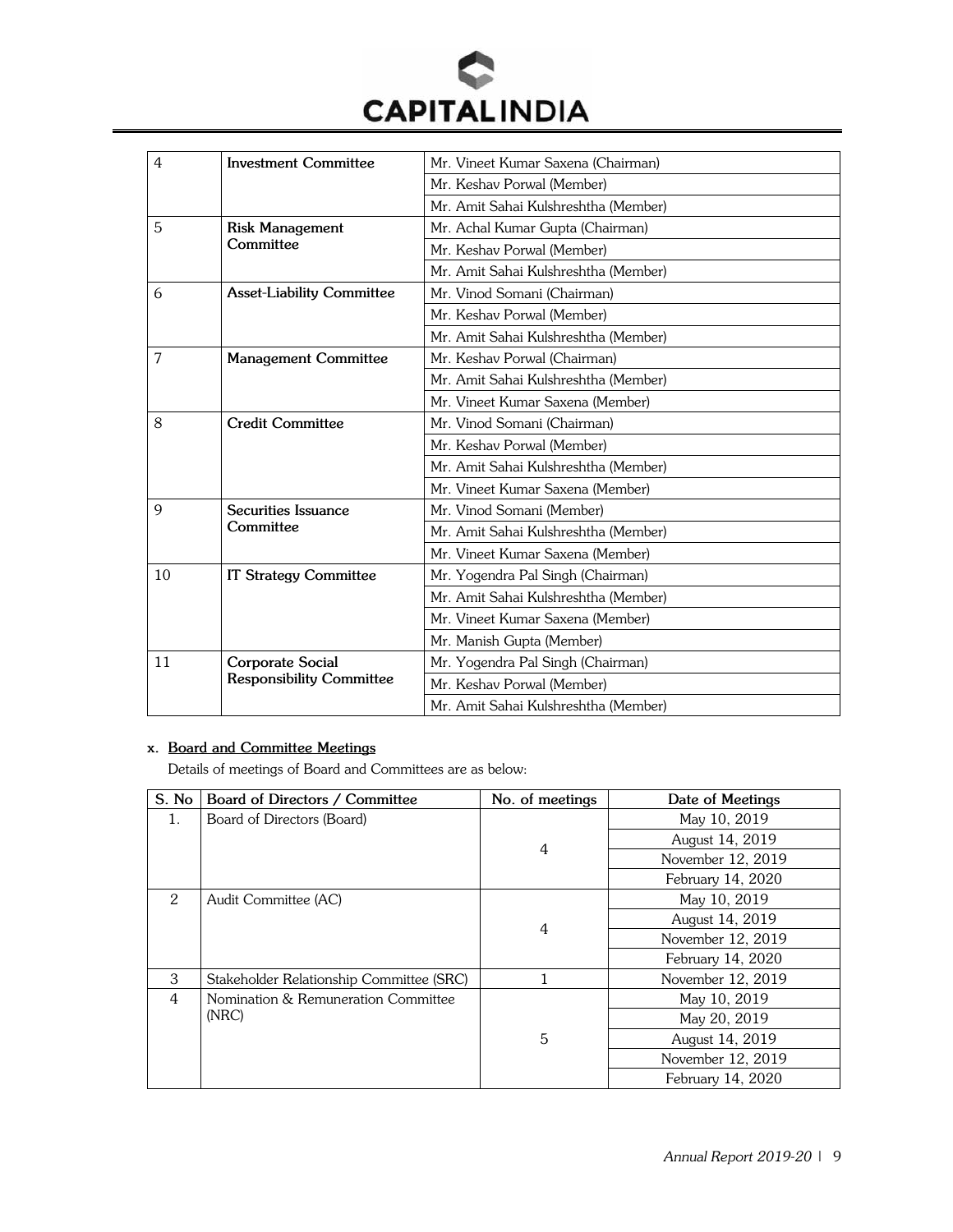

| 5  | Risk Management Committee (RMC)           |                | May 10, 2019       |
|----|-------------------------------------------|----------------|--------------------|
|    |                                           | 3              | August 20, 2019    |
|    |                                           |                | November 21, 2019  |
| 6  | Asset-Liability Committee (ALCO)          |                | May 10, 2019       |
|    |                                           | $\overline{4}$ | August 14, 2019    |
|    |                                           |                | November 12, 2019  |
|    |                                           |                | February 14, 2020  |
| 7  | Investment Committee (IC)                 |                | April 15, 2019     |
|    |                                           |                | August 14, 2019    |
|    |                                           |                | September 16, 2019 |
|    |                                           | 7              | November 12, 2019  |
|    |                                           |                | November 27, 2019  |
|    |                                           |                | January 11, 2020   |
|    |                                           |                | February 26, 2020  |
| 8  | IT Strategy Committee (IT)                | $\mathbf{2}$   | August 14, 2019    |
|    |                                           |                | November 12, 2019  |
| 9  | Securities Issuance Committee (SIC)       | Nil            | Nil                |
|    |                                           |                | May 3, 2019        |
|    |                                           |                | July 16, 2019      |
|    | Management Committee (MC)                 |                | September 4, 2019  |
| 10 |                                           | 14             | November 12, 2019  |
|    |                                           |                | December 5, 2019   |
|    |                                           |                | January 27, 2020   |
|    |                                           |                | March 9, 2020      |
| 11 | Credit Committee (CC)                     | Nil            | Nil                |
| 12 | Corporate Social Responsibility Committee | 1              | September 27, 2019 |

## **xi. Attendance of Directors/Members at the Board and Committee meetings**

As per clause 9 of the Secretarial Standard-I on Meetings of the Board of Directors, issued by the Institute of Company Secretaries of India, the attendance of Directors/Members at the Board and Committee meetings held during the period under review is provided as under:

| Name of Director/<br>Member    | Board | AC                       | <b>NRC</b> | <b>SRC</b> | <b>RMC</b> | IC. | <b>SIC</b>               | <b>MC</b> | IT                       | <b>ALCO</b> |
|--------------------------------|-------|--------------------------|------------|------------|------------|-----|--------------------------|-----------|--------------------------|-------------|
|                                |       |                          |            |            |            |     |                          |           |                          |             |
| Mr. Vinod Somani               | 4/4   | 4/4                      | 5/5        | 1/1        |            |     |                          |           |                          | 4/4         |
| Mr. Yogendra Pal Singh         | 4/4   | 4/4                      | 5/5        | 1/1        |            |     |                          |           | 2/2                      |             |
| Mr. Keshav Porwal              | 4/4   | $\overline{\phantom{0}}$ |            |            | 3/3        | 7/7 | $\overline{\phantom{a}}$ | 6/7       | $\overline{\phantom{a}}$ | 4/4         |
| Mr. Amit Sahai<br>Kulshreshtha | 4/4   | $\overline{\phantom{0}}$ |            |            | 3/3        | 7/7 | $\overline{\phantom{a}}$ | 7/7       | 2/2                      | 4/4         |
| Mr. Vineet Kumar Saxena        | 4/4   | 4/4                      | 5/5        | 1/1        |            | 7/7 |                          | 7/7       | 2/2                      |             |
| Ms. Shraddha Suresh<br>Kamat   | 2/4   |                          |            |            |            |     |                          |           |                          |             |
| Mr. Subodh Kumar*              | 1/2   |                          |            |            |            |     |                          |           |                          |             |
| Mr. Achal Kumar Gupta          |       |                          |            |            | 3/3        |     |                          |           |                          |             |
| Mr. Manish Gupta               |       |                          |            |            |            |     |                          |           | 2/2                      |             |

\*Resigned from the position of Non-Executive Director w.e.f. August 31, 2019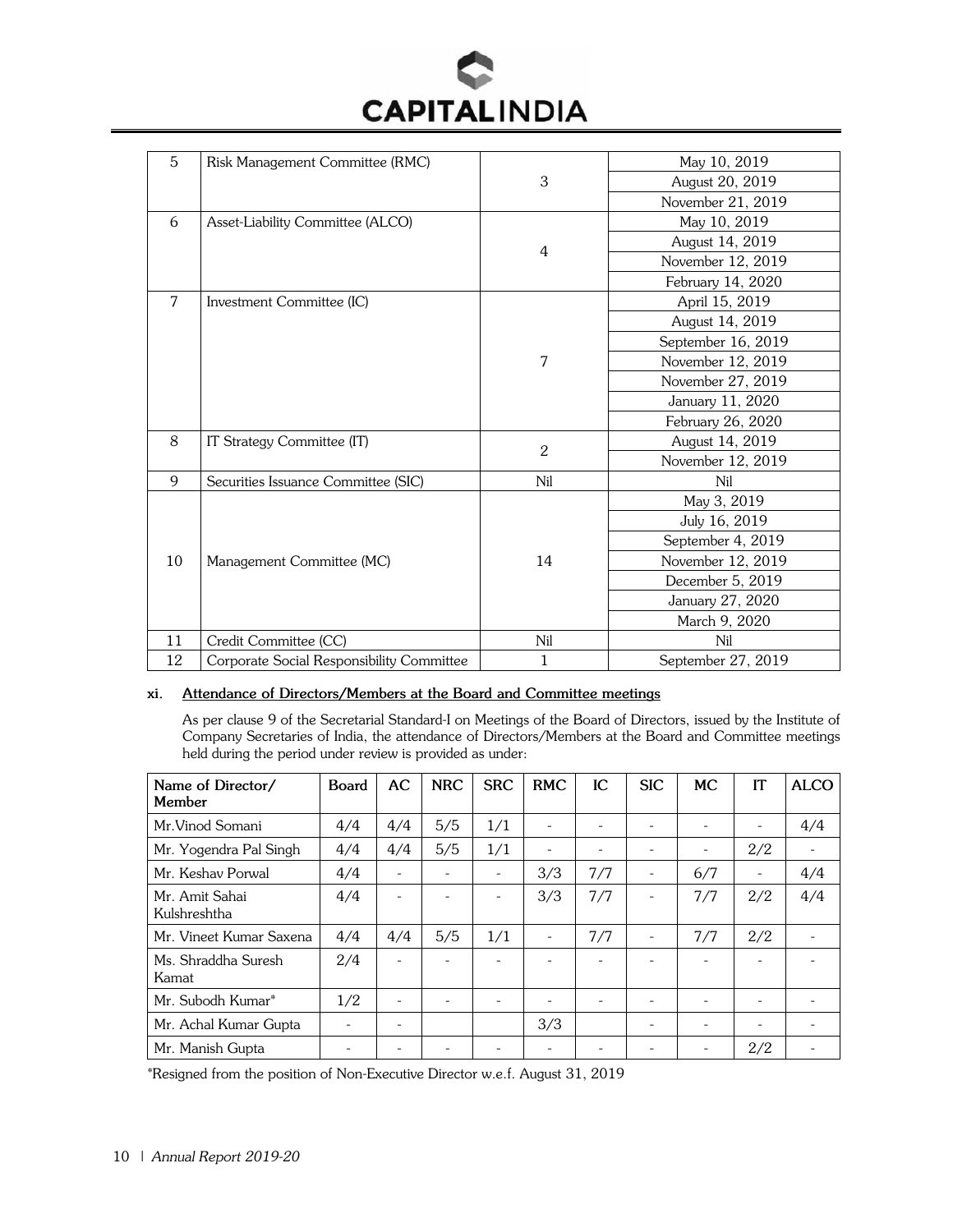

#### **xii. Separate Meeting of Independent Directors**

 In accordance with the provisions of Schedule IV to the Act and Regulation 25(3) of the SEBI (LODR) 2015, separate meeting of Independent Directors of the Company was held on February 5, 2020 to discuss relevant items including the agenda items as prescribed under the applicable laws. The meeting was attended by all the Independent Directors of the Company.

#### **10 POLICIES GOVERNING THE APPOINTMENT AND REMUNERATION OF THE DIRECTORS AND EMPLOYEES**

The Nomination & Remuneration Committee develops the competency requirements of the Board based on the industry and strategy of the Company, conducts a gap analysis and recommends the reconstitution of the Board, as and when required. It also recommends to the Board, the appointment of Directors having good personal and professional reputation and conducts reference checks and due diligence, before recommending them to the Board. Besides the above, the Nomination & Remuneration Committee ensures that the new Directors are familiarized with the operations of the Company and endeavors to provide relevant training to the Directors.

In accordance with the provisions of Section 178 of the Companies Act, 2013 and the Securities and Exchange Board of India (Listing Obligations and Disclosure Requirements) Regulations, 2015, the Board has adopted a Policy on diversity of the Board of Directors and a Policy on remuneration of the directors, key managerial personnel and other employees. The Policy on Diversity of the Board of Directors have been framed to encourage diversity of thought, experience, knowledge, perspective, age and gender in the Board. The Policy on remuneration of the directors, key managerial personnel and other employees is aligned to the philosophy on the commitment of fostering a culture of leadership with trust.

The Policy on remuneration of the directors, key managerial personnel and other employees aims: (a) that the level and composition of remuneration is reasonable and sufficient to attract, retain and motivate Directors, Executives and Other Employees of the quality required to run the Company successfully; (b) that relationship of remuneration to performance is clear and meets appropriate performance benchmarks; (c) that remuneration to Directors, Executives and Other Employees involves a balance between fixed and variable pay reflecting short and long-term performance objectives appropriate to the working of the Company and its goals; and (d) to enable the Company to provide a well-balanced and performance-related compensation package, taking into account shareholder interests, industry standards and relevant Indian corporate regulations. The detailed policy on remuneration of the directors, key managerial personnel and other employees is available on the Website of the Company at URL https://capitalindia.com

The Company has also formulated a Fit and Proper Criteria policy for inter alia determining the qualification, technical expertise, positive attributes, integrity and independence of the directors. The Company has received declarations from all the Directors of the Company that they are meeting the criteria laid down in the Fit and Proper Criteria Policy and the applicable provisions of the Master Direction - Non-Banking Financial Company - Systemically Important Non-Deposit taking Company and Deposit taking Company (Reserve Bank) Directions, 2016 ("Master Directions") issued by the Reserve Bank of India in this regard.

#### **11 REMUNERATION OF THE EMPLOYEES**

Disclosure with respect to the ratio of remuneration of each of the Director and employees of the Company as required under the provisions of Section 197(12) of the Companies Act, 2013 read with Rule 5(1) of the Companies (Appointment and Remuneration of Managerial Personnel) Rules, 2014, is forming part of this report as **Annexure II**.

The statement containing names of top ten employees in terms of remuneration drawn and the particulars of employees as required under Section 197(12) of the Companies Act, 2013, read with Rule 5(2) and 5(3) of the Companies (Appointment and Remuneration of Managerial Personnel) Rules, 2014, is provided in a separate annexure on the website of the Company which forms part of this report. In terms of Section 136 of the Companies Act, 2013, the said annexure is open for inspection at the Registered Office and Corporate Office of the Company.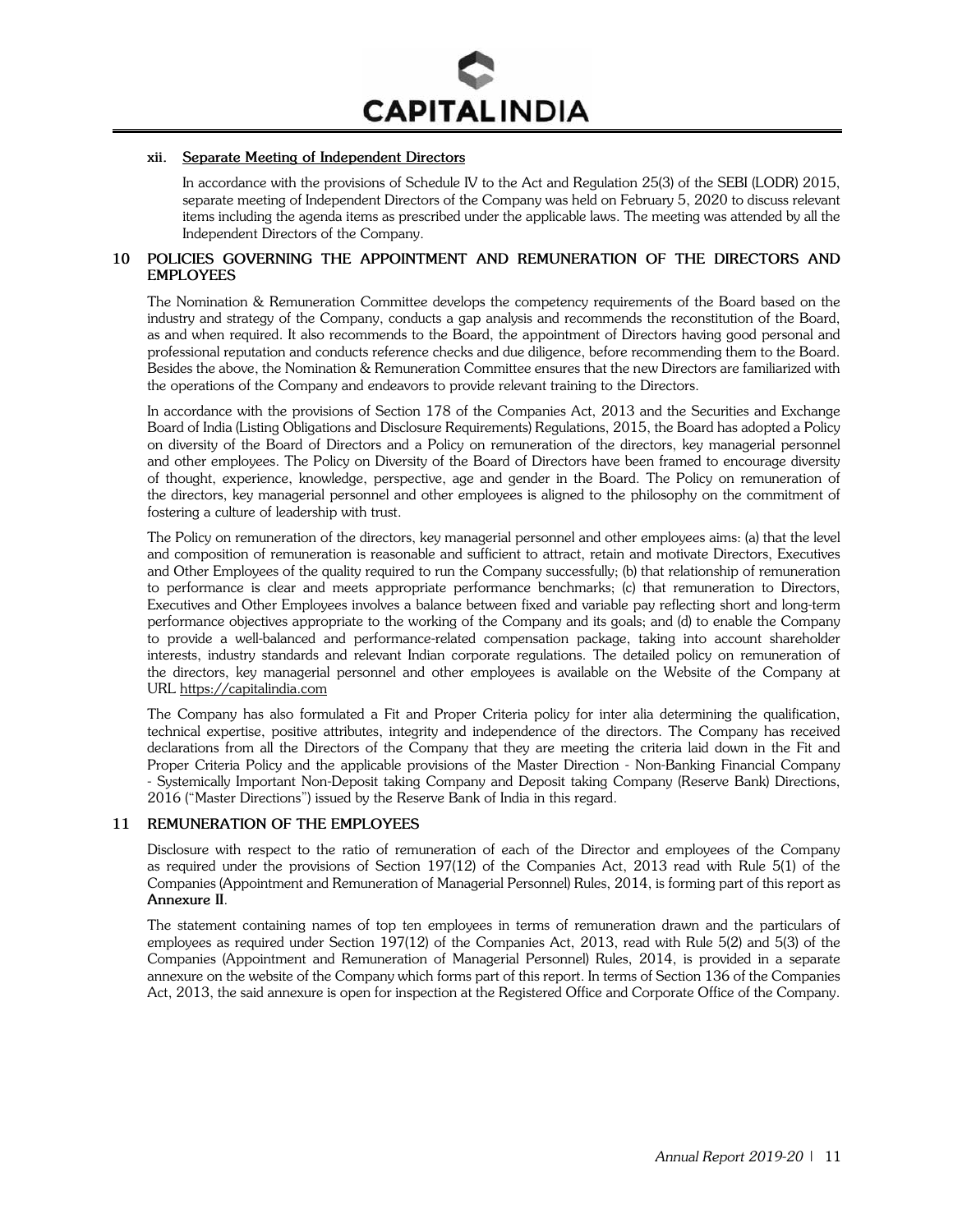

#### **12 PREVENTION OF SEXUAL HARASSMENT OF WOMEN AT WORKPLACE**

The Company has framed a Policy on Prevention of Sexual Harassment at Workplace in accordance with the applicable laws for all employees of the Company to inter alia ensure that the women employees are not subject to any form of sexual harassment and to constitute the Internal Complaints Committee to redress the complaints, if any. Your company is fully committed to protect the rights of any women, of any age, whether employed or not, who alleges to have been subjected to any act of sexual harassment within the Company's premises. Your Company provides a safe and healthy work environment.

During the period under review, there were no cases of sexual harassment reported to the Company.

#### **13 POLICY ON PERFORMANCE EVALUATION OF THE DIRECTORS, BOARD AND ITS COMMITTEES**

The Nomination & Remuneration Committee has devised a policy for the performance evaluation of the Independent Directors, Board, its Committees and the other individual Directors and has laid down the performance evaluation and assessment criteria/parameters. The Independent Directors in terms of Schedule IV to the Companies Act, 2013 and the provisions of the Securities and Exchange Board of India (Listing Obligations and Disclosure Requirements) Regulations, 2015, at its separate meeting, evaluated the performance of the Chairman, Non-Independent Directors and the Board as a whole.

The Nomination & Remuneration Committee carried out the evaluation of every Director's performance and the Board carried out a formal evaluation of its own performance, Board Committees and the performance of each of the Directors, without the presence of the Director being evaluated. The criteria/parameters laid down for the evaluation of performance of the Independent Directors is provided in the Corporate Governance report, forming part of this Annual Report.

#### **14 MANAGEMENT DISCUSSION AND ANALYSIS REPORT**

As required under Regulation 34 of the Securities and Exchange Board of India (Listing Obligations and Disclosure Requirements) Regulations, 2015, the Management Discussion and Analysis Report is enclosed as a part of this Annual Report.

#### **15 DIRECTORS RESPONSIBILITY STATEMENT**

The Board acknowledges the responsibility for ensuring compliance with the provisions of Section 134(3)(c) read with Section 134(5) of the Companies Act, 2013 in preparation of the Financial Statements for the financial year ended on March 31, 2020 and state:

- a. that in the preparation of Annual Accounts for the Financial Year ended as at March 31, 2020, the applicable Accounting Standards have been followed along with the proper explanation relating to the material departures.
- b. that the Directors have selected such Accounting Policies and applied them consistently and made judgements and estimates that are reasonable and prudent so as to give a true and fair view of the state of affairs of the Company at the Financial Year ended as at March 31, 2020 and of the profit and loss of the Company for the Financial Year ended on March 31, 2020.
- c. that the Directors have taken proper and sufficient care for the maintenance of adequate accounting records in accordance with the provisions of the Companies Act, 2013 for safeguarding the assets of the Company and for preventing and detecting fraud or other irregularities.
- d. that the Directors have prepared the annual accounts on a going concern basis.
- e. that the Directors have laid down internal financial controls to be followed by the Company and that such internal financial controls are adequate and are operating effectively; and
- f. there is a proper system to ensure compliance with the provisions of all applicable laws and that such systems are adequate and operating effectively.

Based on the framework of internal financial controls and compliance systems established and maintained by the Company, work performed by the internal, statutory and secretarial auditors and external consultants, including audit of internal financial controls over financial reporting by the statutory auditors, and the reviews performed by management and the relevant Board Committees, including the Audit Committee, the Board is of the opinion that the Company's internal financial controls were adequate and effective during the period under review.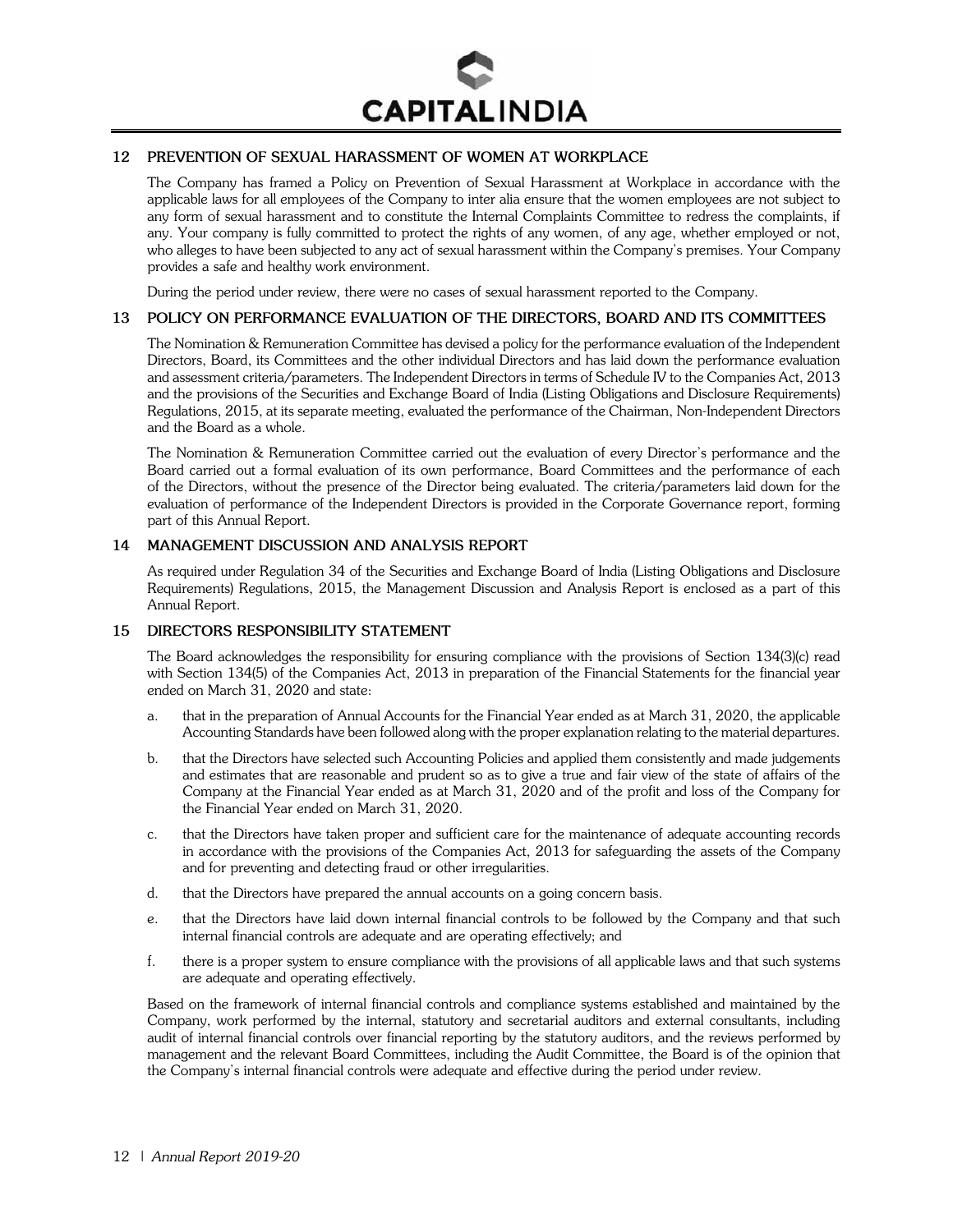

#### **16 PUBLIC DEPOSITS**

The Company did not accept any public deposits during the year under review. Therefore, the disclosures as required under the Companies Act, 2013 and the rules made thereunder, and Master Directions are not applicable on the Company.

#### **17 PARTICULARS OF LOANS, GUARANTEES OR INVESTMENTS**

Loans, guarantees and investments covered under Section 186 of the Companies Act, 2013 forms part of the Notes to the Financial Statements provided in this Annual Report.

## **18 AUDITORS**

#### **a) STATUTORY AUDITORS:**

 Pursuant to the provisions of Section 139 of the Companies Act, 2013, M/s Deloitte Haskins & Sells LLP, Chartered Accountants (Firm Regn. No.: 117366W/W100018), were appointed as the Statutory Auditors of the Company at the 24thAnnual General Meeting ("**AGM**") of the Company for a period from the conclusion of the said 24thAGM till the conclusion of the 29th AGM of the Company.

 The report submitted by the Statutory Auditors on the Financial Statements of the Company forms part of this Annual Report. There has been no qualifications, reservations or adverse remarks or disclaimer given by the Statutory Auditors in their report.

#### **b) SECRETARIAL AUDITORS**

 The Board had appointed M/s Naveen Garg & Associates, Company Secretaries, as the Secretarial Auditors of the Company to undertake the Secretarial Audit for the financial year 2019-20 in terms of the provisions of Section 204 of the Companies Act, 2013 read with the Companies (Appointment and Remuneration of Managerial Personnel) Rules, 2014.

 The Secretarial Auditors have submitted their report in the Form MR-3, which forms part of this Annual Report. There are no observations, reservations or adverse remarks in the Secretarial Audit Report.

#### **c) INTERNAL AUDITORS**

 The Board had appointed M/s Aneja Associates, Chartered Accountants, as the Internal Auditors to undertake internal audit of the Company for the financial year 2019-20 in terms of the provisions of Section 138 of the Companies Act, 2013 and rules made thereunder.

#### **19 COST RECORDS**

The provisions of the Section 148 of the Companies Act, 2013 read with Companies (Cost Records and Audit) Rules, 2014, are not applicable on the Company for the period under review.

#### **20 EXTRACT OF ANNUAL RETURN**

The details forming part of the extract of the Annual Return in form MGT-9 is annexed herewith as "**Annexure III**".

The extract of annual return of the Company has been placed on the website of the Company and can be accessed at the Website of the Company at URL https://capitalindia.com.

#### **21 CORPORATE GOVERNANCE REPORT**

It has always been the Company's endeavor to excel through better Corporate Governance and fair and transparent practices. The Company has put in place efficient and effective system to ensure proper compliance with regulatory provisions. The Company understands and respects its fiduciary role and responsibility towards its stakeholder and society at large.

The report on Corporate Governance under regulation 34 read with Schedule V of the Securities and Exchange Board of India (Listing Obligations and Disclosure Requirements) Regulations, 2015 for the financial year 2019-20 is appended to this Annual Report.

In accordance with the Non-Banking Financial Companies – Corporate Governance (Reserve Bank) Directions, 2015, issued by Reserve Bank of India, the Company has adopted the Internal Guidelines on Corporate Governance.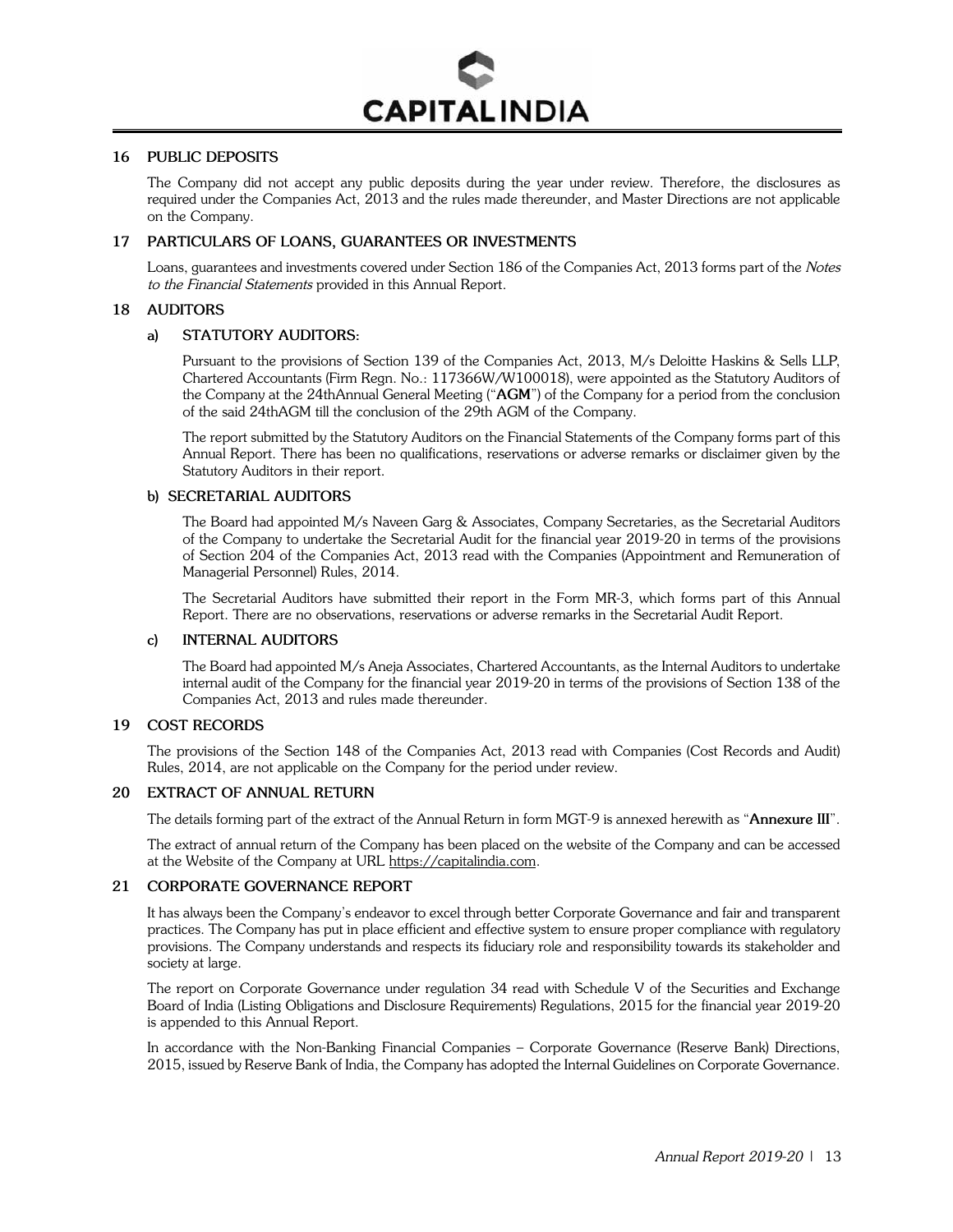

#### **22 RELATED PARTY TRANSACTIONS**

During the period under review, the transactions entered into with related parties were placed before the Audit Committee of the Board for its consideration and noting. The Audit Committee of the Board noted that such transactions were in the ordinary course of business and at arm's length. None of the transaction with related party(ies) comes within the ambit of Section 188 of the Companies Act, 2013. Accordingly, the particulars of the transactions as prescribed in Form AOC - 2 of the rules prescribed under Chapter IX relating to Accounts of Companies under the Companies Act, 2013 are not required to be disclosed as they are not applicable.

All related party transactions entered are disclosed in Note 36 of Financial Statements of the Company forming part of this Annual Report.

In terms of section 188 of the Act read with rules framed thereunder and Regulation 23 of the Listing Regulations, your Company has in place Policy on Related Party Transactions dealing with Related Party Transaction. The policy is placed on the website of the Company at URL https://capitalindia.com.

#### **23 CODE OF CONDUCT**

The Board has approved a Code of Conduct which is applicable to the members of the Board and all the employees in the course of day to day operations of the Company. The Code of Conduct has been placed on the website of the Company at URL https://capitalindia.com.

The Code of Conduct lays down the standard procedure of business conduct which is expected to be followed by the Directors and the designated employees in their business dealings and in particular on matters relating to integrity in workplace, in business practices and in dealing with stakeholders. All the members of the Board and the Senior Management Personnel have confirmed compliance with the Code of Conduct.

#### **24 VIGIL MECHANISM / WHISTLE BLOWER POLICY**

Pursuant to the provisions of Section 177(9) & (10) of the Companies Act, 2013 read with the rules made thereunder and pursuant to the provision of Securities and Exchange Board of India (Listing Obligations and Disclosure Requirements) Regulations, 2015, the Company has established a Vigil Mechanism to be known as the '**Vigil Mechanism Policy**' for its Directors and employees, to report instances of unethical behaviour and actual or suspected fraud or violation of the Company's Code of Conduct. The aim of the policy is to provide adequate safeguards against victimisation of the whistle blower who avails the mechanism and provides direct access to the Chairman of the Audit Committee, in appropriate or exceptional cases.

Accordingly, the Vigil Mechanism Policy has been formulated with a view to provide a mechanism for the Directors and employees of the Company to approach the Ethics Officer or the Chairman of the Audit Committee of the Company.

The purpose of this policy is to provide a framework in order to promote responsible and secure whistle blowing. It protects employees willing to raise a concern about serious irregularities within the Company.

During the period under review, no such complaint of unethical or improper activity has been received by the Company.

#### **25 COMPLIANCE WITH THE REGULATIONS ISSUED BY THE RESERVE BANK OF INDIA**

The Company continues to fulfill all the norms and standards laid down under the Master Directions and the other applicable regulations issued by the Reserve Bank of India, from time to time.

#### **26 PREVENTION OF INSIDER TRADING**

The Company has adopted a revised policy on insider trading with effect from February 14, 2020 namely, the Prohibition of Insider Trading Code ("**Code**")with a view to regulate the trading in securities by the designated persons of the Company. The Code requires pre-clearance for dealing in the Company's shares and prohibits the purchase or sale of Company shares by the designated persons while in possession of unpublished price sensitive information in relation to the Company and during the period when the trading window is closed. The Board is responsible for the implementation of the Code.

The Code can be accessed from the website of the Company at URL https://capitalindia.com/.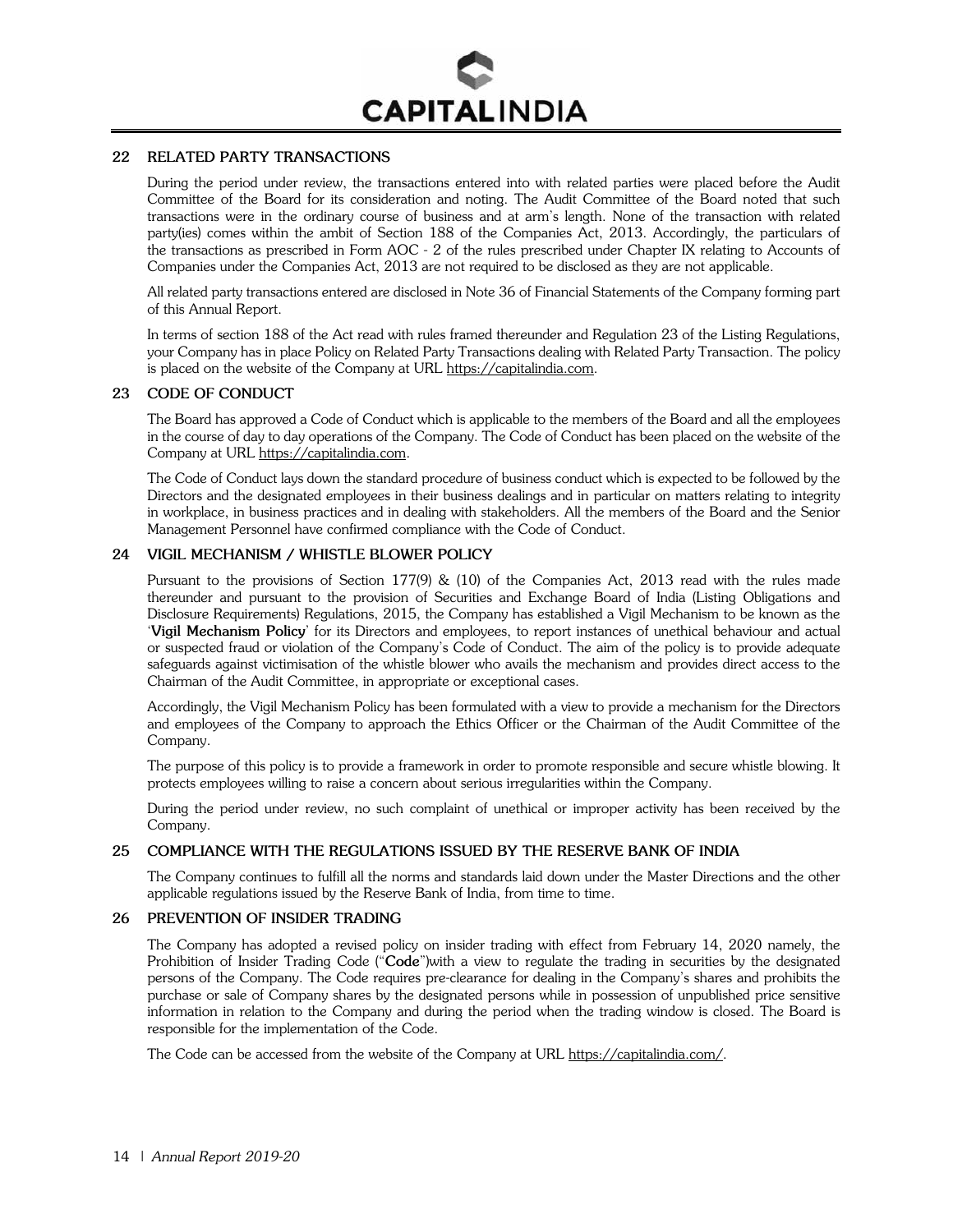

#### **27 CONSERVATION OF ENERGY, TECHNOLOGY ABSORPTION AND FOREIGN EXCHANGE EARNINGS/ OUTGO**

#### **a) CONSERVATION OF ENERGY**

- (i) Steps taken or impact on conservation of energy The operations of your Company are not energyintensive. However, adequate measures have been initiated for conservation of energy.
- (ii) Steps taken by the Company for utilising alternate source of energy though the operations of the Company are not energy intensive, the Company shall explore alternative source of energy, as and when the necessity arises.
- (iii) Capital investment on energy conservation equipment Nil

#### **b) TECHNOLOGY ABSORPTION**

- (i) Efforts made towards technology absorption The minimum technology required for the business has been absorbed.
- (ii) Benefits derived like product improvement, cost reduction, product development or import substitution - Not Applicable
- (iii) In case of imported technology (imported during the last three years reckoned from the beginning of the financial year) - Not Applicable
	- (a) the details of technology imported;
	- (b) the year of import;
	- (c) whether the technology has been fully absorbed; and
	- (d) if not fully absorbed, areas where absorption has not taken place, and the reasons thereof
- (iv) Expenditure incurred on Research and Development Not Applicable

#### **c) FOREIGN EXCHANGE EARNINGS AND OUTGO**

During the year under review, there were no earnings and outgo on account offoreign exchange transactions.

#### **28 FRAUD REPORTING**

There was no fraud reported by the Statutory Auditors of the Company, under Section 143(12) of the Companies Act, 2013 and rules made thereunder, to the Board during the period under review.

#### **29 DETAILS OF SIGNIFICANT AND MATERIAL ORDERS PASSED BY THE REGULATORS OR COURTS OR TRIBUNALS IMPACTING THE GOING CONCERN STATUS AND COMPANY'S OPERATIONS IN FUTURE**

There have been no significant and material orders passed by the Regulators or Courts or Tribunals impacting the going concern status and Company's operations in future.

Further, no penalties have been levied by the Reserve Bank of India / any other Regulators, during the period under review.

#### **30 MATERIAL CHANGES AND COMMITMENTS, IF ANY**

There were no material changes and commitments affecting the financial position of the Company which occurred between the end of the financial year to which these financial statements relate and the date of this Report.

#### **31 CORPORATE SOCIAL RESPONSIBILITY**

During the period under review, pursuant to the provisions of Section 135 and Schedule VII to the Companies Act, 2013, and rules made thereunder, the Company has constituted the Corporate Social Responsibility Committee and also approved the Corporate Social Responsibility Policy ("**CSR Policy**") on August 14, 2019.

The Company has settled a registered trust namely "**Atulya Foundation**" to inter alia undertake the CSR activities permissible under Schedule VII to the Companies Act, 2013.

The Company has contributed Rs.15.00 Lakhs in Atulya Foundation to undertake the CSR activities on the behalf of the Company during the financial year 2019-20.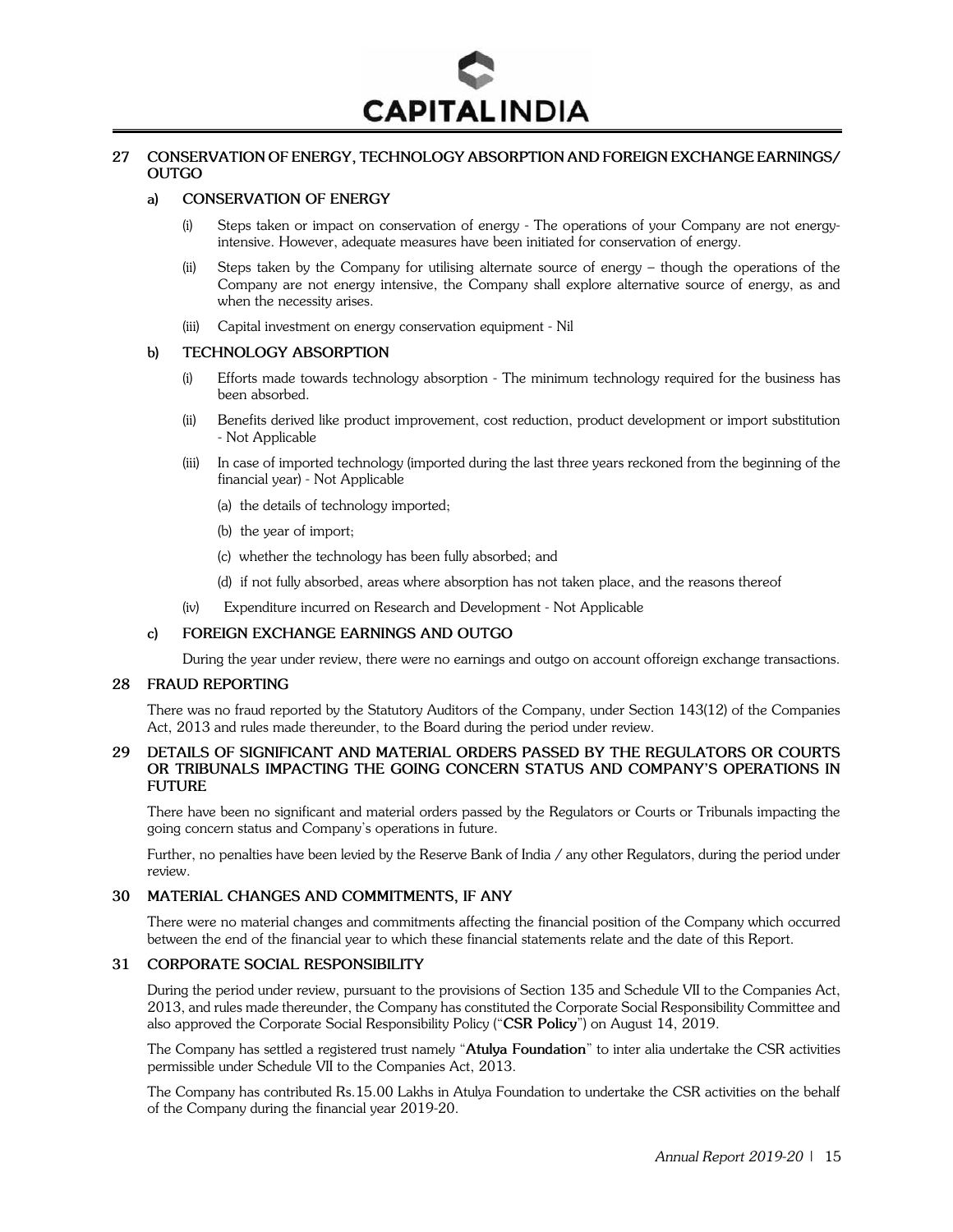

The CSR Policy is placed on the website of the Company at URL https://capitalindia.com and a brief outline of the policy and CSR initiatives undertaken by the Company during the year as set out in **Annexure-IV** of this report in the format prescribed in the Companies (Corporate Social Responsibility Policy) Rules, 2014.

#### **32 CREDIT RATING**

During the period under review, the Company has been rated 'A-'by Acuite Ratings and Research Limited for raising Long term debt of upto Rs. 500 Crore.

#### **33 CONSOLIDATED FINANCIAL STATEMENTS**

The audited consolidated financial statements for the financial year ended on March 31, 2020are provided in this Annual Report which have been prepared in accordance with the relevant Accounting Standards issued by the Institute of Chartered Accountants of India.

The Annual Report including the Balance Sheet, Statement of Profit & Loss, other statements and notes thereto is available on the Company's website at URL www.capitalindia.com.

#### **34 RISK MANAGEMENT**

The Risk Management Committee constituted by the Board, has framed and implemented a Risk Management framework depicting the process for loan proposal approval, loan management post disbursement and day to day monitoring to manage credit risk. It sets out the standards helpful in achieving a high-quality loan portfolio with optimal returns.

The framework is regularly reviewed and enhanced in response to changes in the external environment and business processes.

#### **35 HUMAN RESOURCE-INITIATIVES**

During the period under review, your Company has strengthened its Management team and Core Leadership team to steer the Company's business conscientiously and diligently. Efforts have been put in to attract the best talent from the industry to build a strong foundation.

Your Company provides an employee friendly environment where employees are empowered and given an opportunity to demonstrate their talent, that eventually boost their career growth in the Company.

#### **36 LISTING OF SECURITIES**

Presently, the equity shares of the Company are listed on the BSE Limited, Mumbai. The listing fee for the Financial Year 2019-20 has been duly paid.

#### **37 STATEMENT ON COMPLIANCES OF APPLICABLE SECRETARIAL STANDARDS**

Your Company has devised proper systems to ensure compliance with the provisions of all applicable Secretarial Standards and such systems are adequate and operating effectively.

#### **38 EMPLOYEE STOCK OPTIONS SCHEME**

In order to motivate, incentivize and reward employees, your Company has instituted the Employee Stock Option Scheme in the name of CIFL Employee Stock Option Plan - 2018 ("**CIFL ESOP Plan**"). The Nomination & Remuneration Committee monitors the CIFL ESOP Plan. The CIFL ESOP Plan is in compliance with the Securities and Exchange Board of India (Share Based Employee Benefits) Regulations, 2014 ("**SEBI SBEB Regulations**"). Relevant disclosures pursuant to SEBI SBEB Regulations, as on March 31, 2020 are available on the Website of the Company at URL https://capitalindia.com.A certificate from M/s Deloitte Haskins & Sells LLP, Chartered Accountants (Statutory Auditors of the Company), with respect to the implementation of CIFL ESOP Plan would be placed before the members at the ensuing Annual General Meeting ("**AGM**") of the Company and a copy of the same shall be available for inspection at the registered office and the corporate office of the Company during the working hours.

There has been no material change in the CIFL ESOP Plan of the Company during the period under review.

#### **39 BUSINESS RESPONSIBILITY REPORT**

The Business Responsibility Report ("**BRR**") of your Company for the year 2019-20 forms part of this Annual Report as required under Regulation 34(2) (f) of the Securities and Exchange Board of India (Listing Obligations and Disclosure Requirements) Regulations, 2015 and is appended as "**Annexure-V**".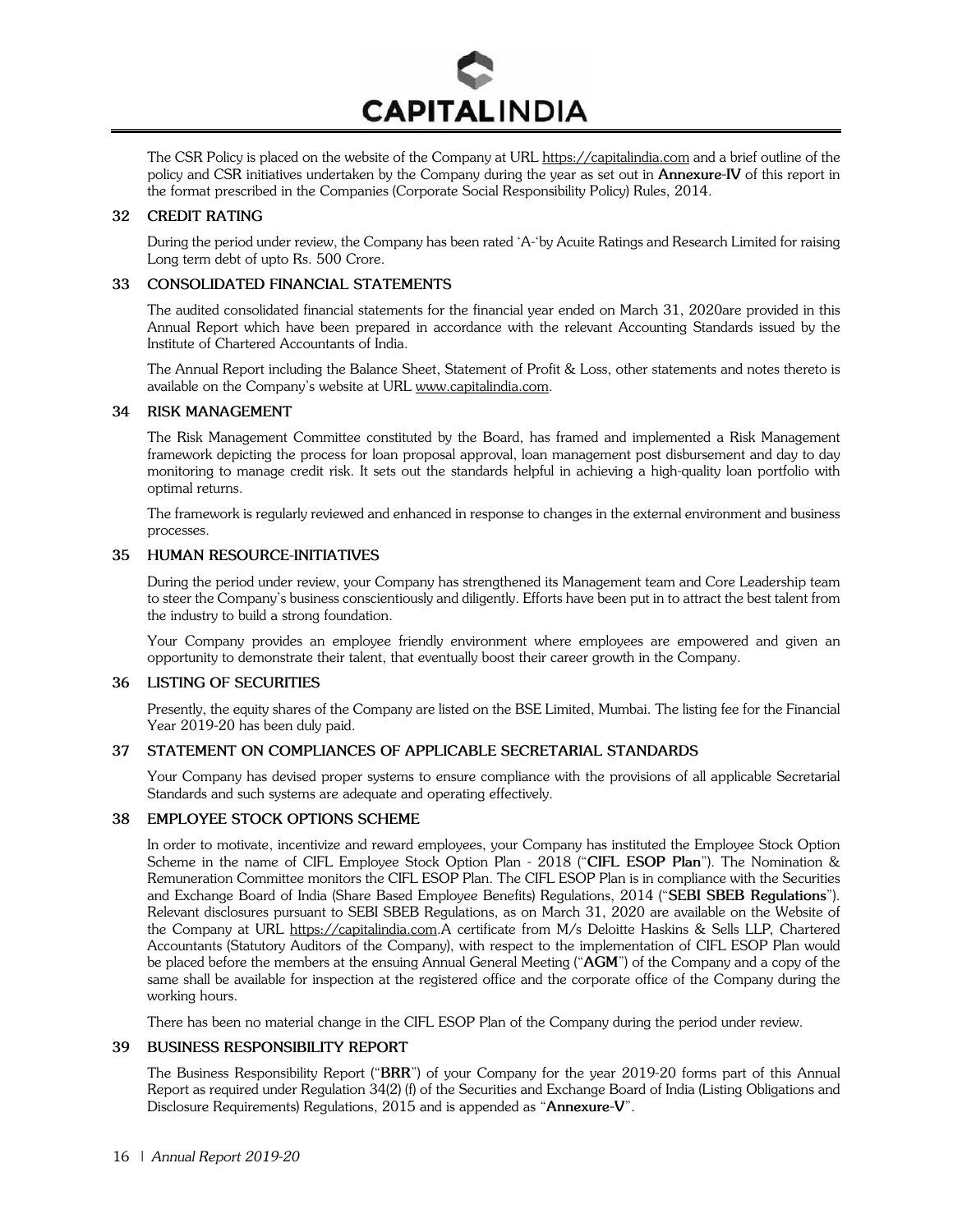

#### **40 GENERAL DISCLOSURES**

Your Directors state that no disclosure or reporting is required in respect of the following items as there were no transactions on these items during the period under review:

- a) The Company has not bought back any of its securities;
- b) The Company has not issued any bonus share;
- c) The Company has not issued any sweat equity shares;
- d) The Company has not issued equity shares with differential rights as to dividend, voting or otherwise;
- e) The Company is not liable to transfer amount of dividend lying in the unpaid dividend account to Investor Education and Protection Fund (IEPF) pursuant to provisions of Section 125 of the Companies Act, 2013; and
- f) There was no revision in the financial statements between the end of the financial year and the date of this report.

#### **41 MEASURES TAKEN BY THE COMPANY FOR NOVEL CORONAVIRUS DISEASE ("COVID-19")**

In January 2020, the World Health Organization ("**WHO**") declared the outbreak of a new coronavirus disease in Hubei Province, China to be a Public Health Emergency of International Concern. Given the magnitude and the extent of its spread, the WHO declared it a Pandemic. Apart from human suffering, it also caused major economic disruptions. WHO and public health authorities around the world are taking actions to contain the COVID-19 outbreak. In order to deal with this public health situation, the corporate sector are playing a key role in implementing the strategic policy decision of social distancing, which is most crucial for reducing the rate and extent of the disease transmission at community level.

Your Company has taken the following measures to contribute towards the containment of the spread of the disease:

- 1. The Company adopted the wok from home policy from March 18, 2020, well in advance of the spread of the disease in and around the offices and/or branches of the Company, so as to maintain the safety of the employees and other people;
- 2. The Company has duly filed the web-form 'Company Affirmation of Readiness towards COVID-19' deployed by the Ministry of Corporate Affairs, on March 23, 2020; and
- 3. The Company has pursuant to the Reserve Bank of India circular vide no.: RBI/2019-20/186DOR.No.BP. BC.47/21.04.048/2019-20 dated March 27, 2020, on COVID-19 – Regulatory Package (COVID Regulatory Package), has formulated a Policy on Moratorium of Instalments under COVID-19 RBI Regulatory Package that is applicable to all term loan accounts of the Company where in payments are falling due between March 1, 2020 to May 31, 2020.

#### **42 ACKNOWLEDGEMENTS**

Your Directors would gratefully like to place their appreciation for the assistance and co-operation received from the Company's bankers during the period under review. The Directors also acknowledge, with appreciation, the support and co-operation rendered by various Government Agencies and Departments. Your Directors would also wish to place on record their deep sense of appreciation for the continued support from all the investors of the Company.

By order and on behalf of the Board **Capital India Finance Limited**

**DIN – 06706341 DIN – 07869849**

**Keshav Porwal Amit Sahai Kulshreshtha Managing Director Executive Director & CEO** 

Place: Mumbai Date: June 1, 2020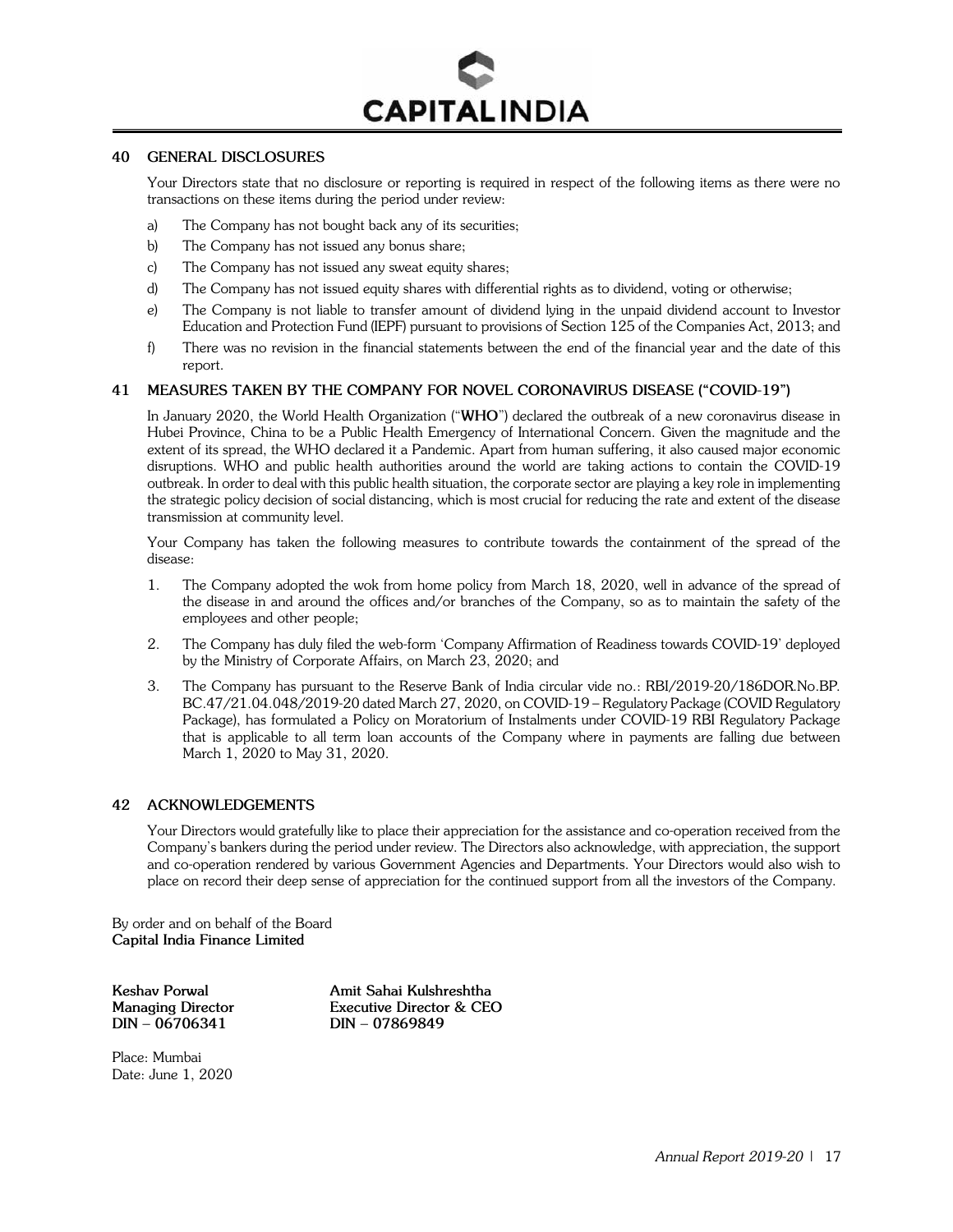

#### **Form No. MR-3 SECRETARIAL AUDIT REPORT FOR THE FINANCIAL YEAR ENDED MARCH 31, 2020**

[Pursuant to section 204(1) of the Companies Act, 2013 and Rule 9 of the Companies (Appointment and Remuneration Personnel) Rules, 2014]

To, The Members, **Capital India Finance Limited** CIN: L74899DL1994PLC128577

I have conducted the secretarial audit of the compliance of applicable statutory provisions and the adherence to good corporate practices by **Capital India Finance Limited ("Company**"). The secretarial audit was conducted in a manner that provided me a reasonable basis for evaluating the corporate conducts/statutory compliances and expressing my opinion thereon.

Based on my verification of the Company's books, papers, minutes books, forms and returns filed and other records maintained by the Company and also the information provided by the Company, its officers, agents and authorised representatives during the conduct of the secretarial audit, I hereby report that in my opinion, the Company has, during the audit period covering the financial year ended March 31, 2020, complied with the statutory provisions listed hereunder and also that the Company has proper Board processes and compliance mechanism in place, to the extent, in the manner and subject to the reporting made hereinafter.

I have examined the books, papers, minutes books, forms and returns filed and other records maintained by the Company for the financial year ended on March 31, 2020, according to the provisions of:

- (i) The Companies Act, 2013 (the "**Act**") and the rules made thereunder, including any modification or re-enactment for the time being in force;
- (ii) The Securities Contracts (Regulation) Act, 1956 ("**SCRA**") and the rules made thereunder;
- (iii) The Depositories Act, 1996 and the Regulations and Bye-laws framed thereunder;
- (iv) Foreign Exchange Management Act, 1999 and the rules and regulations made thereunder to the extent of Foreign Direct Investment, Overseas Direct Investment and External Commercial Borrowings, wherever applicable;
- (v) The following Regulations and Guidelines prescribed under the Securities and Exchange Board of India Act, 1992 ("**SEBI Act**"): -
	- (i) The Securities and Exchange Board of India (Substantial Acquisition of Shares and Takeovers) Regulations, 2011;
	- (ii) The Securities and Exchange Board of India (Prohibition of Insider Trading) Regulations, 2015;
	- (iii) The Securities and Exchange Board of India (Issue of Capital and Disclosure Requirements) Regulations, 2009;
	- (iv) The Securities and Exchange Board of India (Share based Employee Benefits) Regulation, 2014;
	- (v) The Securities and Exchange Board of India (Issue and Listing of Debt Securities) Regulations, 2008
	- (vi) The Securities and Exchange Board of India (Registrars to an Issue and Share Transfer Agents) Regulations, 1993 regarding the Companies Act, 2013 and dealing with client
	- (vii) The Securities and Exchange Board of India (Delisting of Equity Shares) Regulations, 2009 (Not Applicable);
	- (viii) The Securities and Exchange Board of India (Buyback of Securities) Regulations, 1998 (Not Applicable);
	- (ix) Securities and Exchange Board of India (Depositories and Participants) Regulations, 2018; and
	- (x) The Securities and Exchange Board of India (Listing Obligations and Disclosure Requirements) Regulation, 2015.
- (vi) I have relied on the representation made by the Company and its officer for system and mechanism framed by the Company for compliances under the following Acts, Laws & Regulations of the Company:
	- o Employees Provident Fund and Miscellaneous Provisions Act, 1952 and Provisions of Employee State Insurance Act, 1948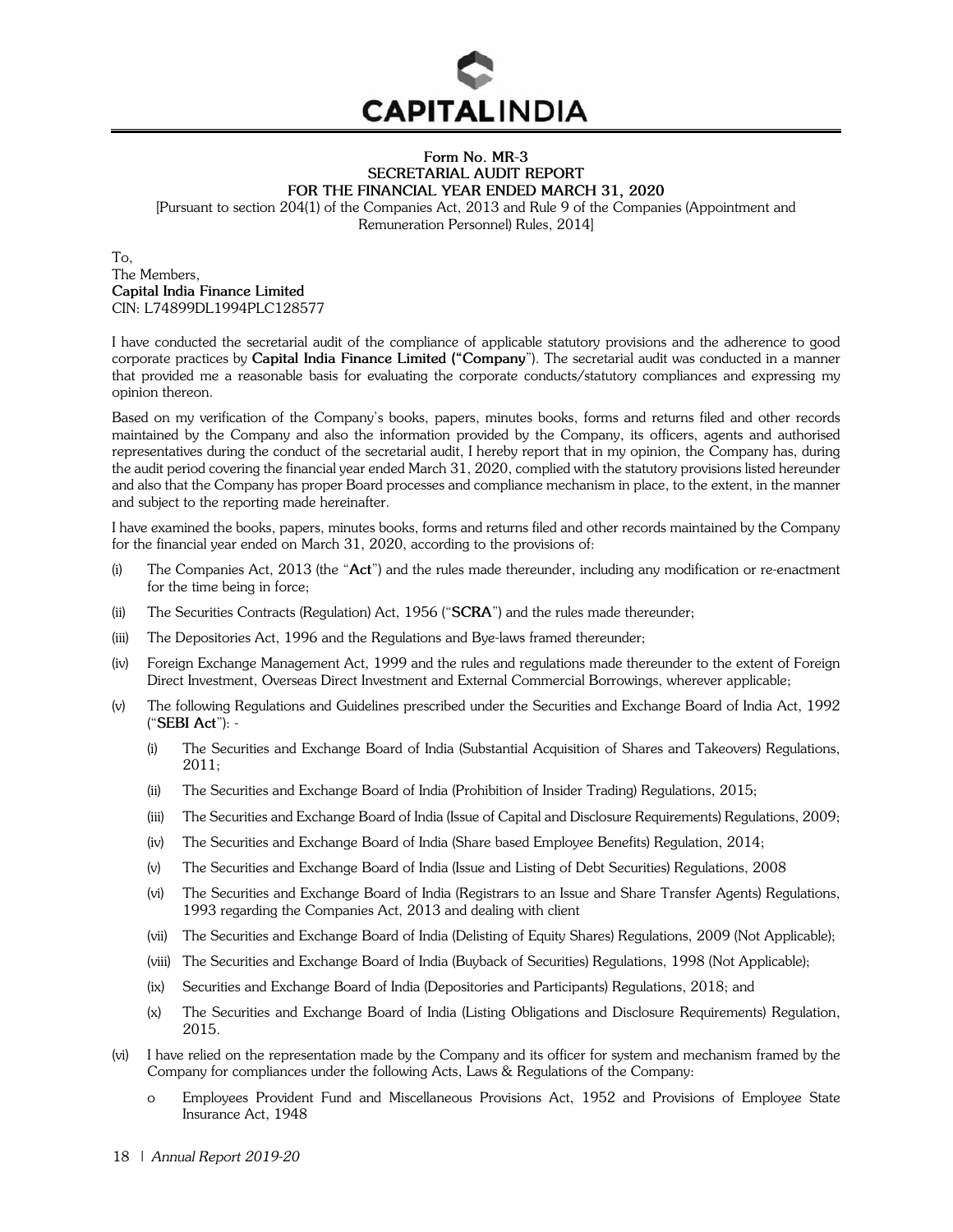

- o Workmen's Compensation Act, 1923, Equal Remuneration Act, 1976, and all other allied labour laws, as informed / confirmed to me;
- o Income Tax Act, 1961;
- o Finance Act, 1994;
- o Prevention of Money Laundering Act, 2002;
- o Goods and Service Tax Act, 2017
- o Maharashtra Shops and Establishments Act, 1948;
- o Delhi Shops and Commercial Establishment Act, 1954;
- o Sexual Harassment of Women at Workplace (Prevention, Prohibition and Redressal) Act, 2013;
- o Reserve Bank of India Act, 1934 and rules, regulations, circulars, notification issued by Reserve Bank of India from time to time for Non-Banking Finance Company;

I have also examined compliance with the applicable clauses of the following:

- (i) Secretarial Standard issued by The Institute of Company Secretaries of India; and
- (ii) The Uniform Listing Agreement entered into by the Company with BSE Limited as per Securities and Exchange Board of India (Listing Obligations and Disclosure Requirements) Regulation, 2015.

During the period under review the Company has complied with the provisions of the Act, Rules, Regulations, Guidelines, Standards, etc. mentioned above.

#### **I further report that: -**

- o The Board of Directors of the Company is duly constituted with proper balance of Executive Directors, Non-Executive Directors, Independent Directors and Woman Director. The changes in the composition of the Board of Directors that took place during the period under review were carried out in compliance with the provisions of the Act;
- o Adequate notice is given to all Directors to schedule the Board/Committee Meetings, Agenda and detailed notes on agenda were sent at least seven days in advance and a system exist for seeking and obtaining further information and clarification on the agenda items before the meeting and for meaningful participation at the meeting;
- o All decisions of the Board and Committees were carried with requisite majority while the dissenting members' views are captured and recorded as part of the minutes.

**I further report that** based on review of compliance mechanism established by the Company and on the basis of the Compliance Certificate(s) issued by the Company Secretary & Compliance Officer and taken on record by the Board of Directors at their meeting(s), I have an opinion that there are adequate systems and processes in the Company, commensurate with the size and operations of the company to monitor and ensure compliance with applicable laws, rules, regulations and guidelines.

**I further report** that during the audit period the Company has following specific events / actions having a major impact on Company's affair in pursuance of the referred laws, rules, regulations, standards etc.:

- o The Shareholders of the Company vide resolution passed through Postal Ballot dated January 1, 2020 have approved material related party transactions with Rapipay Fintech Private Limited and Rapipay Fintech Holding Private Limited for upto an aggregate amount of Rs. 50,00,00,000/- (Rupees Fifty Crore only),
- o Allotment of 40 (Forty) Unlisted Unrated Unsecured Redeemable Non-Convertible Debentures having face value of Rs. 1,00,00,000/- (Rupees One Crore Only) each bearing fixed rate of interest @ 9% per annum for an aggregate amount of Rs. 40,00,00,000 (Rupees Forty Crores only), vide resolution passed by the Securities Issuance Committee of the Board through circulation dated January 13, 2020;
- o Granted employee stock options pursuant to the CIFL Employee Stock Option Plan, 2018, in the following manner:
	- a) 3,05,000 (Three Lakhs and Five Thousand) options exercisable into not more than 3,05,000 (Three Lakhs and Five Thousand) equity shares of the Company of face value of Rs. 10/- (Rupees Ten only) each, fully paidup, vide resolution passed by the Nomination & Remuneration Committee of the Board in its meeting dated May 20, 2019;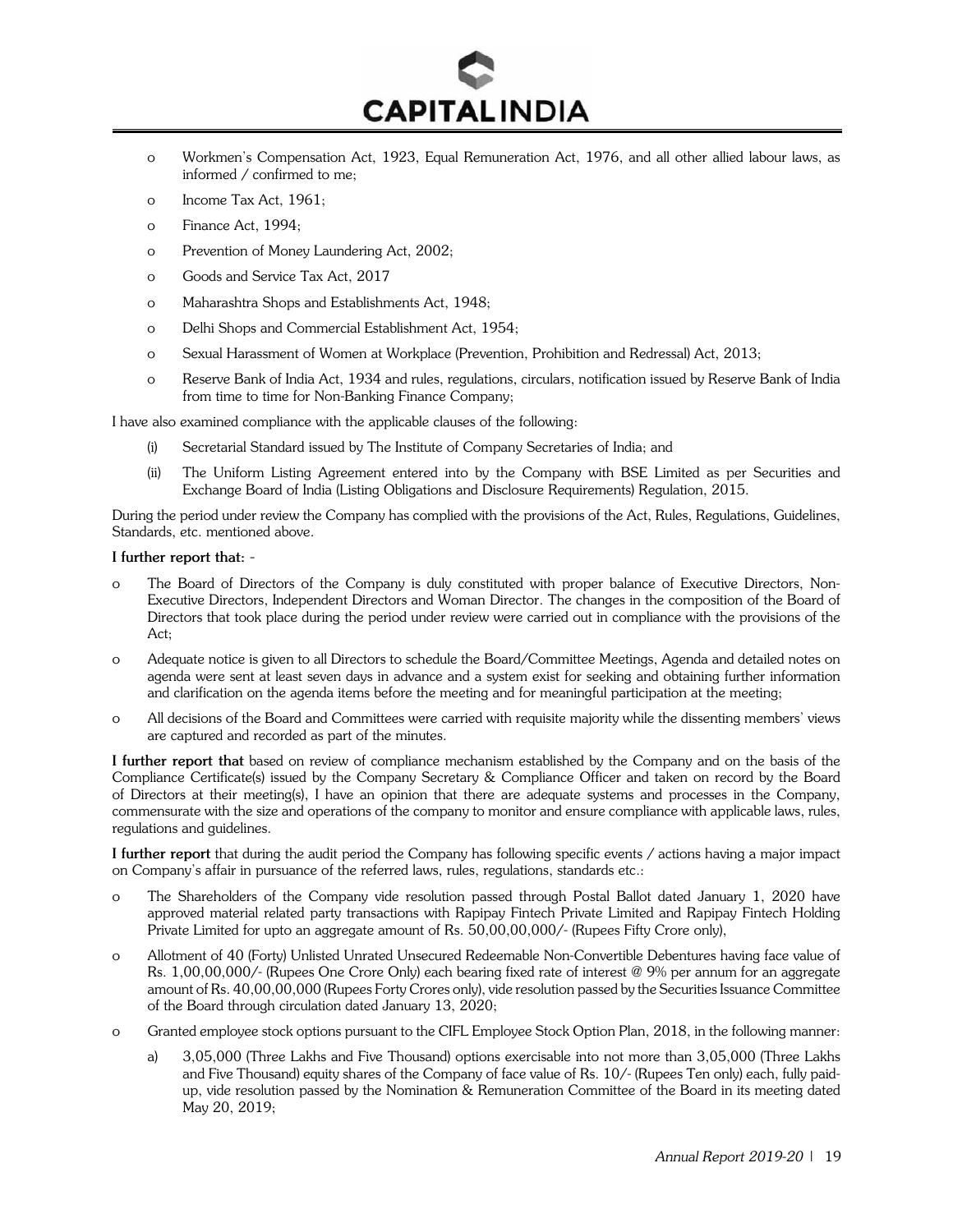

- b) 40,000 (Forty Thousand) options exercisable into not more than 40,000 (Forty Thousand) equity shares of the Company of face value of Rs. 10/- (Rupees Ten Only) each, fully paid-up, vide resolution passed by the Nomination & Remuneration Committee of the Board in its meeting dated August 14, 2019; and
- c) 70,000 (Seventy Thousand) options exercisable into not more than 70,000 (Seventy Thousand) equity shares of the Company of face value of Rs. 10/- (Rupees Ten only) each, fully paid-up vide resolution passed by the Nomination & Remuneration Committee of the Board in its meeting dated November 12, 2019.

**For Naveen Garg & Associates (Company Secretaries)**

> **(Naveen Garg) Proprietor Membership No: - 32159 CP No: -11815**

**Date**: 26/05/2020 **Place**: New Delhi

This report is to be read with my letter of even date which is annexed as "Annexure A" and forms an integral part of this report.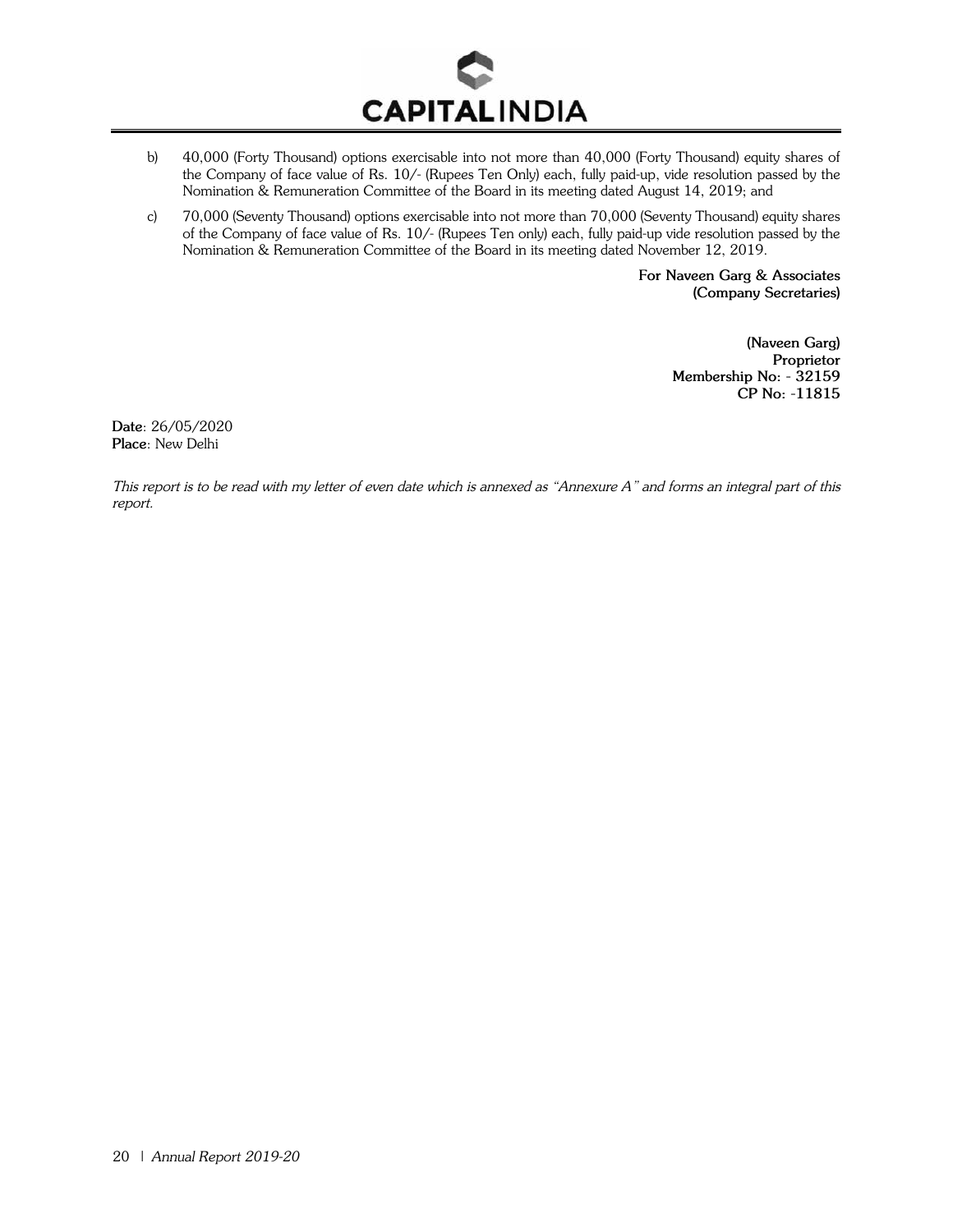

**"Annexure A"**

To, The Members, **Capital India Finance Limited** CIN: L74899DL1994PLC128577

Our Secretarial Audit Report for the Financial Year March 31, 2020 is to be read along with this letter.

1. It is the responsibility of the management of the Company to maintain secretarial records, devise proper system to ensure compliance with the provisions of all applicable laws and regulations and to ensure that the systems are adequate and operate effectively.

#### **Auditor's Responsibility**

- 2. My responsibility is to express an opinion on these secretarial records, standards and procedures followed by the Company with respect to secretarial compliances.
- 3. I believe that audit evidence and information obtained from the Company's management is adequate and appropriate for us to provide a basis for my opinion.
- 4. Wherever required, I have obtained the management's representation about compliance of laws, rules and regulations and happening of events etc.

#### **Disclaimer**

- 5. The Secretarial Audit Report is neither an assurance as to the future visibility of the Company nor of the efficiency or effectiveness with which the management has conducted the affairs of the Company.
- 6. I have not verified the correctness and appropriateness of financial records and books of accounts of the Company.

**For Naveen Garg & Associates (Company Secretaries)**

**(Naveen Garg) Proprietor Date**:26/05/2020 **Membership No:- 32159 Place**: New Delhi **CP No:-11815**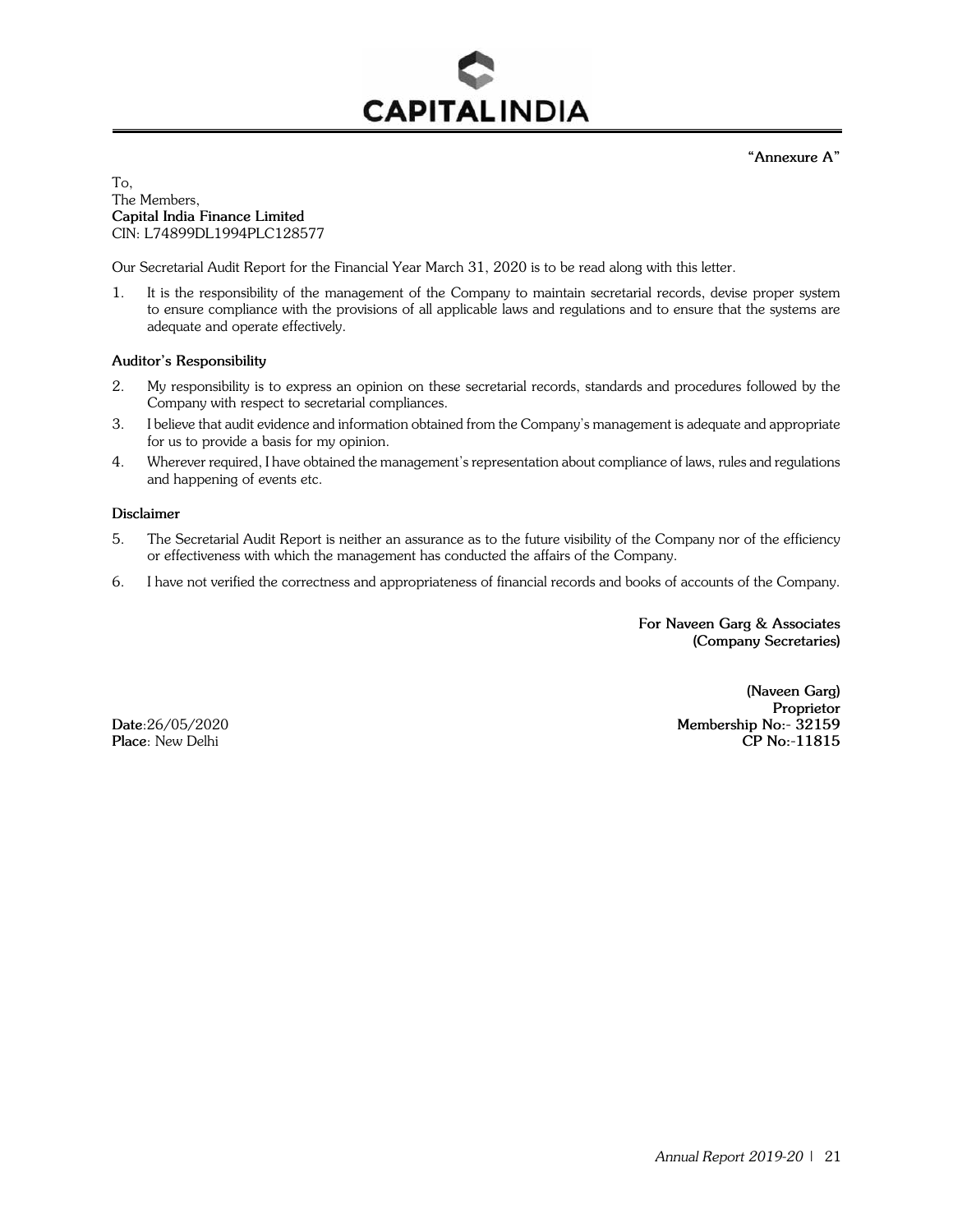

## **Annexure – I**

## **Form AOC-1**

## **(Pursuant to first proviso to sub-section (3) of Section 129 read with Rule 5 of Companies (Accounts) Rules, 2014)**

## **Statement containing salient features of the financial statement of subsidiaries/ associate companies/ joint ventures**

## **Part-A: Subsidiaries (Rs. In Lakhs)**

| Sr.<br>No.     | Name of<br>subsidiary<br>companies                                                                                                                   | Capital India<br>Home Loans<br>Limited | Capital<br>India Wealth<br>Management<br>Private<br>Limited | Capital<br><b>India Asset</b><br>Management<br>Private<br>Limited | CIFI.<br>Holdings<br>Private<br>Limited | CIFI.<br>Investment<br>Manager<br><b>Private Limited</b> | Rapipay<br>Fintech<br><b>Holding Private</b><br>Limited | Rapipay<br><b>Fintech Private</b><br>Limited |
|----------------|------------------------------------------------------------------------------------------------------------------------------------------------------|----------------------------------------|-------------------------------------------------------------|-------------------------------------------------------------------|-----------------------------------------|----------------------------------------------------------|---------------------------------------------------------|----------------------------------------------|
| $\mathbf{1}$   | The date since<br>when the<br>subsidiary was<br>acquired                                                                                             | 11 August 2017                         | 29 August<br>2017                                           | 12 September<br>2017                                              | 18 September<br>2017                    | 14 September<br>2017                                     | 20 September<br>2019                                    | 21 September<br>2019                         |
| 2              | Reporting year<br>for the subsidiary                                                                                                                 | 31 March 2020                          | 31 March<br>2020                                            | 31 March<br>2020                                                  | 31 March<br>2020                        | 31 March 2020                                            | 31 March 2020                                           | 31 March 2020                                |
| 3              | Reporting<br>currency and<br>exchange rate as<br>on the last date<br>of the relevant<br>Financial year<br>in the case<br>of foreign<br>subsidiaries. | Not Applicable                         | Not Applicable                                              | Not Applicable                                                    | Not<br>Applicable                       | Not Applicable                                           | Not Applicable                                          | Not Applicable                               |
| $\overline{4}$ | Share Capital                                                                                                                                        | 9.002.50                               | 3.00                                                        | 5.00                                                              | 3.00                                    | 3.00                                                     | 936.51                                                  | 3,320.00                                     |
| 5              | Reserves &<br>surplus                                                                                                                                | (1, 168.42)                            | (2.00)                                                      | (2.37)                                                            | (2.00)                                  | (2.00)                                                   | (52.92)                                                 | (1,856.03)                                   |
| 6              | <b>Total Assets</b>                                                                                                                                  | 9.536.70                               | 1.34                                                        | 2.93                                                              | 1.35                                    | 1.35                                                     | 885.79                                                  | 5,567.88                                     |
| $\overline{7}$ | <b>Total Liabilities</b>                                                                                                                             | 1,702.62                               | 0.34                                                        | 0.30                                                              | 0.34                                    | 0.34                                                     | 2.20                                                    | 3,642.07                                     |
| 8              | Investments                                                                                                                                          | 863.41                                 | ÷,                                                          | $\sim$                                                            | ù.                                      | ÷.                                                       | 885.00                                                  |                                              |
| 9              | Turnover                                                                                                                                             | 801.08                                 |                                                             | ÷                                                                 | ÷.                                      |                                                          |                                                         | 794.28                                       |
| 10             | Profit before tax                                                                                                                                    | (777.73)                               | (0.64)                                                      | (0.66)                                                            | (0.64)                                  | (0.64)                                                   | (52.92)                                                 | (1,366.25)                                   |
| 11             | Provision for tax                                                                                                                                    | (39.14)                                |                                                             |                                                                   | ÷.                                      |                                                          |                                                         | (338.31)                                     |
| 12             | Profit after tax                                                                                                                                     | (738.59)                               | (0.64)                                                      | (0.66)                                                            | (0.64)                                  | (0.64)                                                   | (52.92)                                                 | (1,027.94)                                   |
| 13             | Proposed<br>dividend                                                                                                                                 | 0%                                     | 0%                                                          | 0%                                                                | 0%                                      | 0%                                                       | $0\%$                                                   | 0%                                           |
| 14             | $%$ of<br>shareholding                                                                                                                               | 99.70%                                 | 100%                                                        | 100%                                                              | 100%                                    | 100%                                                     | 100%                                                    | $62.8*$                                      |

\*including 26.66% of holding through its Subsidiary Company i.e. Rapipay Fintech Holding Private Limited

#### **Part B: Associates & Joint Ventures**

Not Applicable

For and on behalf of Board of Directors **Capital India Finance Limited**

**Managing Director Executive Director & CEO Chief Financial Officer Company Secretary &**  DIN - 06706341 DIN – 07869849 PAN - ACCPT2249N **Compliance Officer**

**Keshav Porwal Amit Sahai Kulshreshtha Neeraj Toshniwal Rachit Malhotra**

M. No. A39894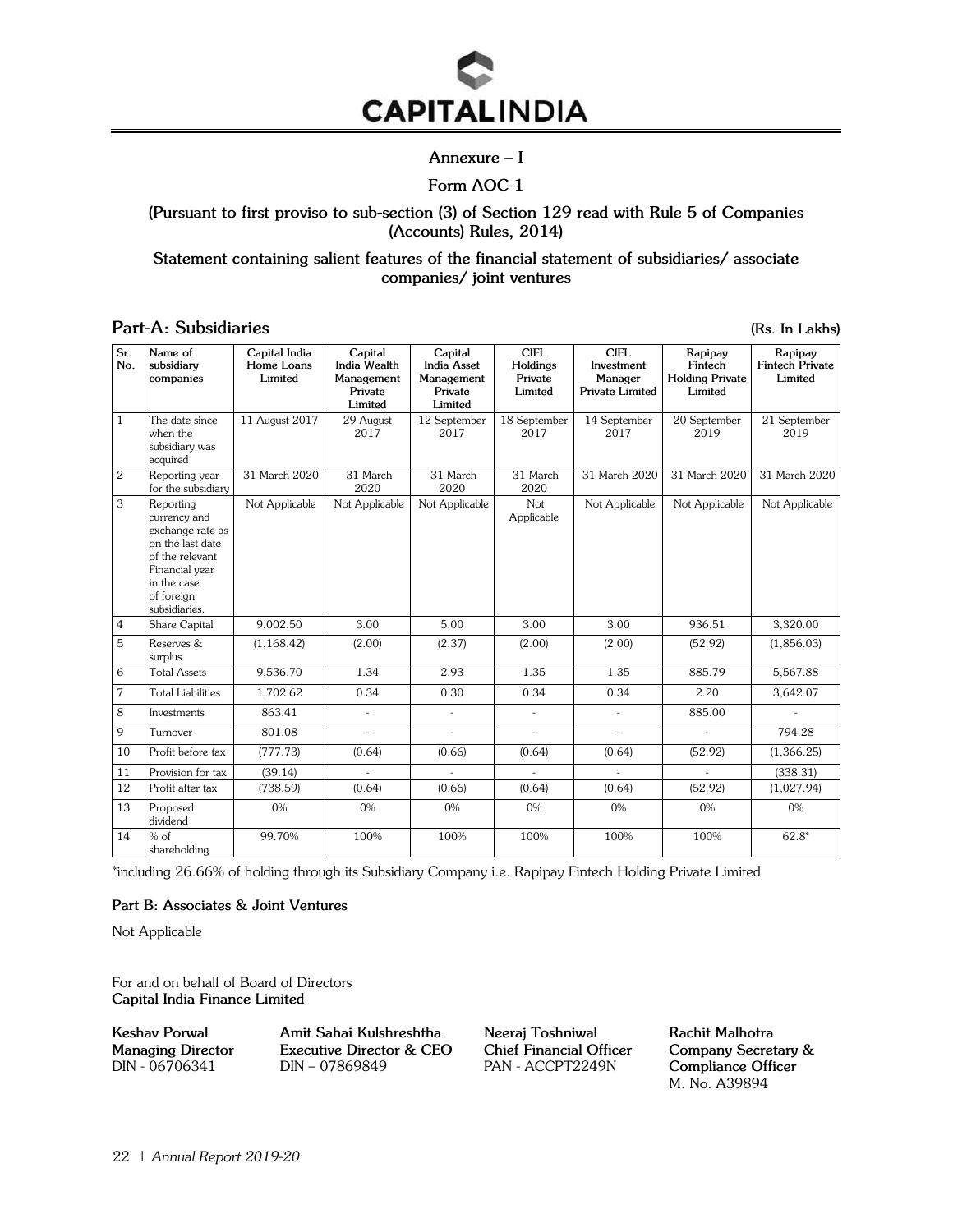

## **Annexure II**

**Particulars of employees for the year ended on March 31, 2020 as required under Section 197 of the Companies Act, 2013 read with Rule 5 of Companies (Appointment & Remuneration of Managerial Personnel) Rules, 2014:** 

| The ratio of the remuneration of each director to the median                                                                                                                                                                          | Name of the Director                                                                | Ratio to the median |  |  |
|---------------------------------------------------------------------------------------------------------------------------------------------------------------------------------------------------------------------------------------|-------------------------------------------------------------------------------------|---------------------|--|--|
| remuneration of the employees of the company for the financial<br>year                                                                                                                                                                | Amit Sahai Kulshreshtha                                                             | 10.49               |  |  |
|                                                                                                                                                                                                                                       | Keshav Porwal                                                                       | 10.03               |  |  |
| The percentage increase in remuneration of each director, Chief<br>Financial Officer, Chief Executive Officer, Company Secretary or                                                                                                   | Name of Director/CS/<br><b>CFO</b>                                                  | % increase          |  |  |
| Manager, if any, in the financial year                                                                                                                                                                                                | Amit Sahai Kulshreshtha                                                             | 82.11               |  |  |
|                                                                                                                                                                                                                                       | Keshay Porwal                                                                       | 73.39               |  |  |
|                                                                                                                                                                                                                                       | Rachit Malhotra                                                                     | 82.04               |  |  |
|                                                                                                                                                                                                                                       | Neeraj Toshniwal                                                                    | 54.16               |  |  |
| The percentage increase in the median remuneration of<br>employees in the financial year                                                                                                                                              | There is decrease in the median remuneration of<br>employees in the financial year. |                     |  |  |
| The number of permanent employees on the rolls of Company                                                                                                                                                                             | 95 as on March 31, 2020.                                                            |                     |  |  |
| Average percentile increase already made in the salaries of<br>employees other than the managerial personnel in the last                                                                                                              | Percentage increase in the salaries of employees<br>other than KMPs - 36%           |                     |  |  |
| financial year and its comparison with the percentile increase in<br>the managerial remuneration and justification thereof and point<br>out if there are any exceptional circumstances for increase in the<br>managerial remuneration | Percentage increase in managerial remuneration -<br>73%.                            |                     |  |  |
| Affirmation that the remuneration is as per the remuneration<br>policy of the company                                                                                                                                                 | Yes; the remuneration paid is as<br>remuneration policy of the company.             | the<br>per          |  |  |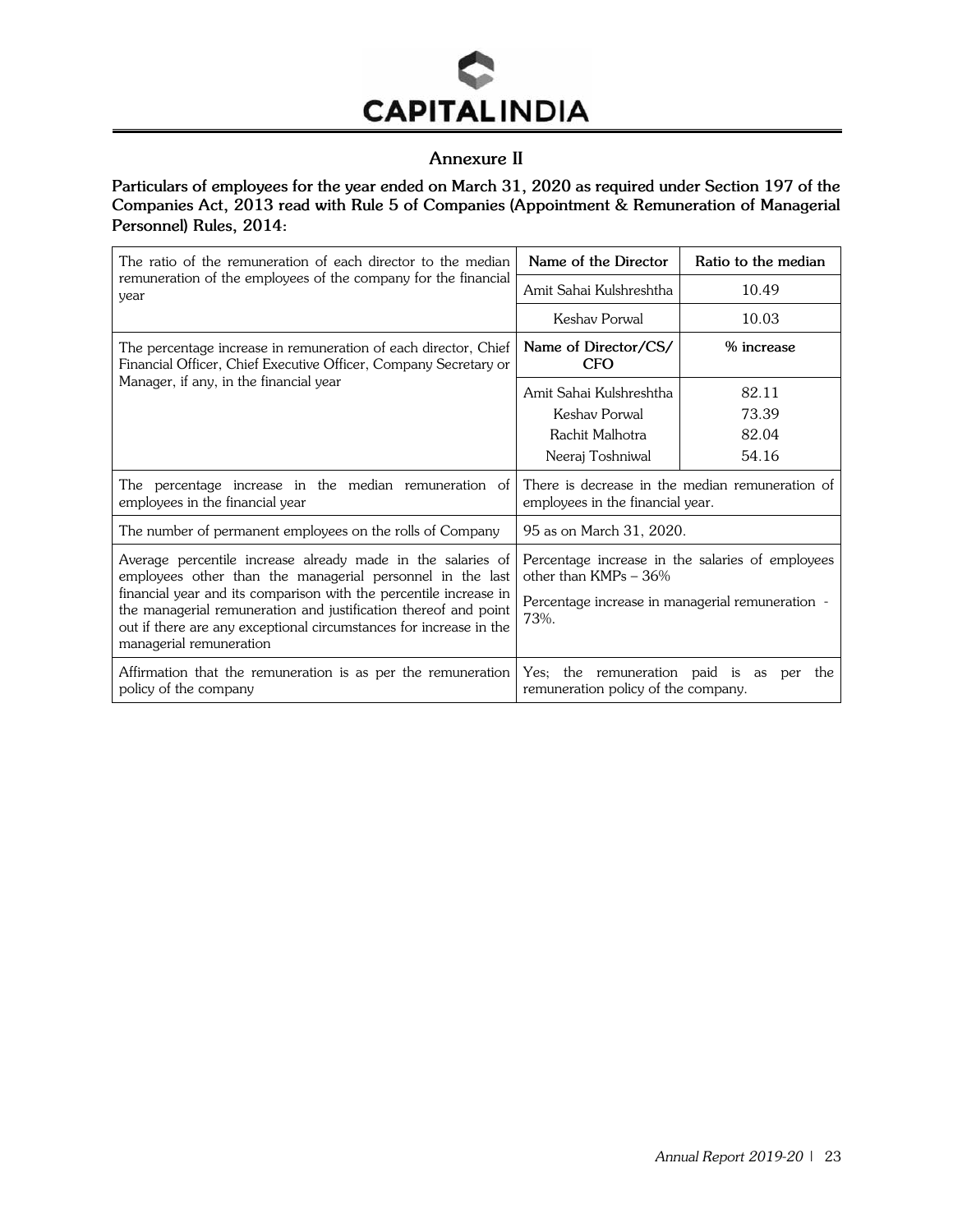

## **Annexure-III**

**Form No. MGT-9**

**EXTRACT OF ANNUAL RETURN**

## **As on the financial year ended on March 31, 2020**

[Pursuant to section 92(3) of the Companies Act, 2013 and rule 12(1) of the Companies (Management and Administration) Rules, 2014]

## **I. REGISTRATION AND OTHER DETAILS:**

| CIN                                                                          | $\ddot{\cdot}$ | L74899DL1994PLC128577                                                                                                                                                                                                                                                                              |
|------------------------------------------------------------------------------|----------------|----------------------------------------------------------------------------------------------------------------------------------------------------------------------------------------------------------------------------------------------------------------------------------------------------|
| Registration Date                                                            | $\ddot{\cdot}$ | 16/11/1994                                                                                                                                                                                                                                                                                         |
| Name of the Company                                                          | $\ddot{\cdot}$ | Capital India Finance Limited                                                                                                                                                                                                                                                                      |
| Category / Sub-Category of the Company                                       | $\ddot{\cdot}$ | Company Limited by Shares                                                                                                                                                                                                                                                                          |
| Address of the Registered office and contact<br>details                      | $\ddot{\cdot}$ | 2 <sup>nd</sup> Floor, DLF Centre, Sansad Marg, New Delhi-110001                                                                                                                                                                                                                                   |
| Whether listed company                                                       |                | Yes                                                                                                                                                                                                                                                                                                |
| Name, Address and Contact details of Registrar<br>and Transfer Agent, if any | $\ddot{\cdot}$ | KFin Technologies Private Limited,<br>(formerly known as Karvy Fintech Private Limited),<br>Karvy Selenium Tower B, Plot 31-32, Gachibowli,<br>Financial District, Nanakramguda, Hyderabad - 500 032<br>Contact No: $+91$ 040 - 67162222<br>Fax No: $+91$ 40 23001153<br>E-mail: venu.sp@karvy.com |

## **II. PRINCIPAL BUSINESS ACTIVITIES OF THE COMPANY**

**All the business activities contributing 10% or more of the total turnover of the Company shall be stated:**

| Name and Description of main products/   | NIC Code of the Product/ | % to total turnover of the |  |
|------------------------------------------|--------------------------|----------------------------|--|
| Services                                 | service                  | Company                    |  |
| Financing & Investments – granting loans | 65923                    | 100.00%                    |  |

## **III. PARTICULARS OF HOLDING, SUBSIDIARY AND ASSOCIATE COMPANIES:**

| SI.<br>No. | <b>NAME AND ADDRESS OF</b><br>THE COMPANY          | CIN/GLN               | HOLDING/<br>SUBSIDIARY/<br><b>ASSOCIATE</b> | % of Shares<br>Held | Applicable<br><b>Section</b> |
|------------|----------------------------------------------------|-----------------------|---------------------------------------------|---------------------|------------------------------|
| 1          | Capital India Home Loans<br>Limited                | U65990DL2017PLC322041 | Subsidiary                                  | 99.7%               | Section 2(87)(ii)            |
| 2          | Capital India Asset<br>Management Private Limited  | U65999DL2017PTC323549 | Subsidiary                                  | 100%                | Section 2(87)(ii)            |
| 3          | Capital India Wealth<br>Management Private Limited | U65999DL2017PTC322881 | Subsidiary                                  | 100%                | Section 2(87)(ii)            |
| 4          | CIFL Holdings Private<br>Limited                   | U65990DL2017PTC323832 | Subsidiary                                  | 100%                | Section 2(87)(ii)            |
| 5          | CIFL Investment Manager<br>Private Limited         | U65929DL2017PTC323719 | Subsidiary                                  | 100%                | Section 2(87)(ii)            |
| 6          | Rapipay Fintech Holding<br>Private Limited         | U65990DL2019PTC345495 | Subsidiary                                  | 100%                | Section 2(87)(ii)            |
| 7          | Rapipay Fintech Private<br>Limited                 | U72200DL2009PTC189149 | Subsidiary                                  | 62.8%*              | Section 2(78)(ii)            |

\*including 26.66% of holding through its Subsidiary Company i.e. Rapipay Fintech Holding Private Limited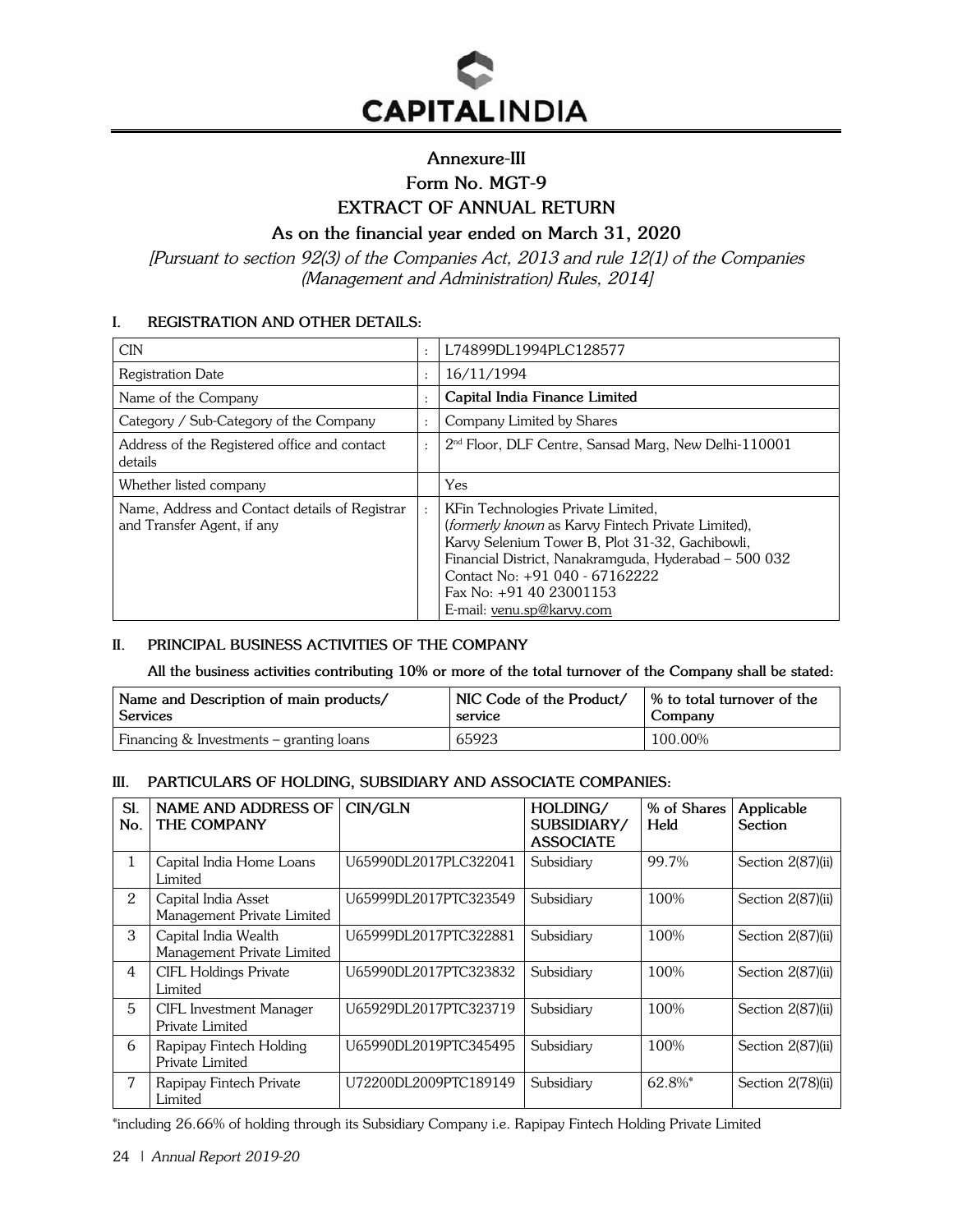

## **IV. SHAREHOLDING PATTERN (Equity Share Capital Break up as percentage of Total Equity)**

## **i. Category-wise Share Holding**

|              | Category of                                                                   | No. of Shares held at the beginning of the year<br>No. of Shares held at the end of the year |          |             | % change                         |                    |          |             |                                  |                    |
|--------------|-------------------------------------------------------------------------------|----------------------------------------------------------------------------------------------|----------|-------------|----------------------------------|--------------------|----------|-------------|----------------------------------|--------------------|
|              | Shareholders                                                                  | Demat                                                                                        | Physical | Total       | $%$ of<br>Total<br><b>Shares</b> | Demat              | Physical | Total       | $%$ of<br>Total<br><b>Shares</b> | during the<br>year |
| A.           | Promoters                                                                     |                                                                                              |          |             |                                  |                    |          |             |                                  |                    |
| (1)          | Indian                                                                        |                                                                                              |          |             |                                  |                    |          |             |                                  |                    |
| a)           | Individual/HUF                                                                |                                                                                              |          |             |                                  |                    |          |             |                                  |                    |
| b)           | Central Govt.                                                                 |                                                                                              |          |             |                                  |                    |          |             |                                  |                    |
| c)           | State Govt.(s)                                                                |                                                                                              |          |             |                                  |                    |          |             |                                  |                    |
| d)           | <b>Bodies Corp</b>                                                            | 5,67,75,720                                                                                  |          | 5,67,75,720 | 73.04                            | 5,67,75,720        |          | 5,67,75,720 | 73.04                            |                    |
| e)           | Banks/FI                                                                      |                                                                                              |          |             |                                  |                    |          |             |                                  |                    |
| f)           | Any Other                                                                     |                                                                                              |          |             |                                  |                    |          |             |                                  |                    |
|              | SUB TOTAL (A) (1):                                                            | 5,67,75,720                                                                                  |          | 5,67,75,720 |                                  | 73.04 5,67,75,720  |          | 5,67,75,720 | 73.04                            |                    |
| (2)          | Foreign                                                                       |                                                                                              |          |             |                                  |                    |          |             |                                  |                    |
| a)           | NRI- Individuals                                                              |                                                                                              |          |             |                                  |                    |          |             |                                  |                    |
| b)           | Other Individuals                                                             |                                                                                              |          |             |                                  |                    |          |             |                                  |                    |
| c)           | Bodies Corp.                                                                  |                                                                                              |          |             |                                  |                    |          |             |                                  |                    |
| d)           | Banks/FI                                                                      |                                                                                              |          |             |                                  |                    |          |             |                                  |                    |
| e)           | Any other                                                                     |                                                                                              |          |             |                                  |                    |          |             |                                  |                    |
|              | SUB TOTAL: (A) (2)                                                            |                                                                                              |          |             |                                  |                    |          |             |                                  |                    |
|              | Total Shareholding of<br>Promoter $(A) = (A)(1)+(A)(2)$                       | 5,67,75,720                                                                                  |          | 5,67,75,720 |                                  | 73.04 5,67,75,720  |          | 5,67,75,720 | 73.04                            |                    |
| B.           | PUBLIC SHAREHOLDING                                                           |                                                                                              |          |             |                                  |                    |          |             |                                  |                    |
| (1)          | Institutions                                                                  |                                                                                              |          |             |                                  |                    |          |             |                                  |                    |
| a)           | Mutual Funds                                                                  |                                                                                              |          |             |                                  |                    |          |             |                                  |                    |
| b)           | Banks / FI                                                                    |                                                                                              |          |             |                                  |                    |          |             |                                  |                    |
| c)           | Central Govt.                                                                 |                                                                                              |          |             |                                  |                    |          |             |                                  |                    |
| d)           | State Govt.(s)                                                                |                                                                                              |          |             |                                  |                    |          |             |                                  |                    |
| e)           | Venture Capital Funds                                                         |                                                                                              |          |             |                                  |                    |          |             |                                  |                    |
| f)           | Insurance Companies                                                           |                                                                                              |          |             |                                  |                    |          |             |                                  |                    |
| g)           | FIIs                                                                          |                                                                                              |          |             |                                  |                    |          |             |                                  |                    |
| h)           | Foreign Venture Capital<br>Funds                                              |                                                                                              |          |             |                                  |                    |          |             |                                  |                    |
| i)           | Others (specify)                                                              |                                                                                              |          |             |                                  |                    |          |             |                                  |                    |
|              | SUB TOTAL (B)(1):                                                             |                                                                                              |          |             |                                  |                    |          |             |                                  |                    |
| (2)          | Non Institutions                                                              |                                                                                              |          |             |                                  |                    |          |             |                                  |                    |
| a)           | Bodies corporate                                                              | 16,46,,572                                                                                   |          | 16,46,572   | 21.18                            | 16,45,823          |          | 16,45,823   | 21.17                            | (0.01)             |
| i)           | Indian                                                                        | 6                                                                                            |          | 6           |                                  | 6                  |          | 6           |                                  |                    |
| ii)          | Overseas                                                                      |                                                                                              |          |             |                                  |                    |          |             |                                  |                    |
| b)           | Individuals                                                                   |                                                                                              |          |             |                                  |                    |          |             |                                  |                    |
| i)           | Individual shareholders<br>holding nominal share<br>capital upto Rs. 2 Lakh   | 3,77,813                                                                                     |          | 3,77,813    | 0.49                             | 3,41,590           |          | 3,41,590    | 0.44                             | (0.05)             |
| ii)          | Individual shareholders<br>holding nominal share<br>capital in excess of Rs 2 | 41,15,001                                                                                    |          | 41,15,001   | 5.29                             | 41,58,714          |          | 41,58,714   | 5.29                             | (0.00)             |
|              | Lakh                                                                          |                                                                                              |          |             |                                  |                    |          |             |                                  |                    |
| c)           | Others (specify)                                                              |                                                                                              |          |             |                                  |                    |          |             |                                  |                    |
| $\mathbf{i}$ | Non-Resident Indian                                                           |                                                                                              |          |             |                                  |                    |          |             |                                  |                    |
| ii)          | Clearing Member                                                               |                                                                                              |          |             |                                  |                    |          |             |                                  |                    |
| iii)         | Clearing House                                                                |                                                                                              |          |             |                                  |                    |          |             |                                  |                    |
|              | SUB TOTAL (B)(2):                                                             | 2,09,58,540                                                                                  |          | 2,09,58,540 |                                  | 26.96 2,09,58,540  |          | 2,09,58,540 | 26.96                            |                    |
|              | <b>Total Public Shareholding</b><br>$(B)=(B)(1)+(B)(2)$                       | 2,09,58,540                                                                                  |          | 2,09,58,540 |                                  | 26.96 2,09,58,540  |          | 2,09,58,540 | 26.96                            |                    |
| C.           | Shares held by Custodian<br>for GDRs & ADRs                                   |                                                                                              |          |             |                                  |                    |          |             |                                  |                    |
|              | Grand Total (A+B+C)                                                           | 7,77,34,260                                                                                  |          | 7,77,34,260 |                                  | 100.00 7,77,34,260 |          | 7,77,34,260 | 100.00                           | 0.00               |
|              |                                                                               |                                                                                              |          |             |                                  |                    |          |             |                                  |                    |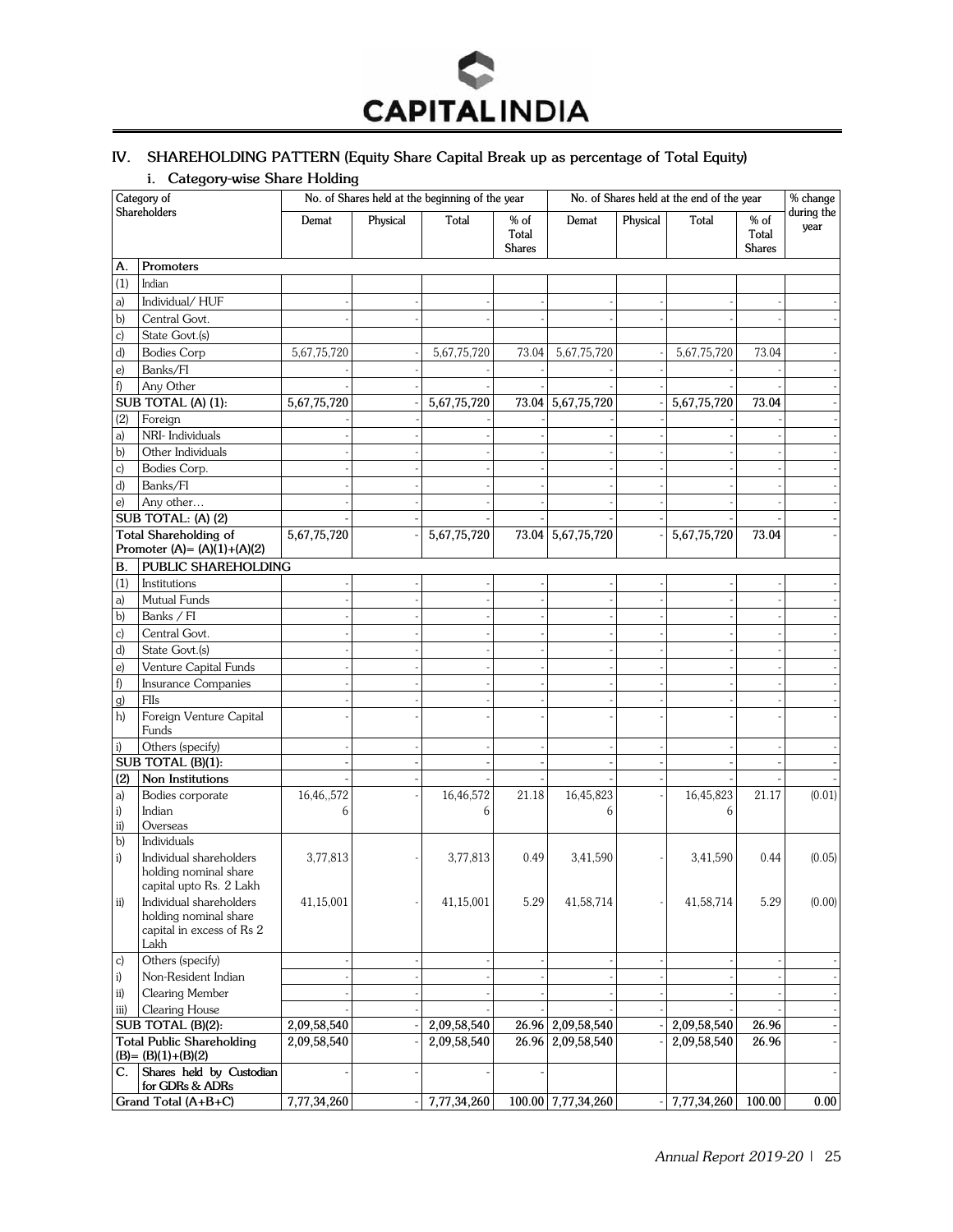#### **ii. Shareholding of Promoters**

| SI.<br>No. | Shareholder's Name     | Shareholding at the beginning of the year |                                           | Shareholding at the end of the year                             | % change      |                                                  |                                                                 |                                           |
|------------|------------------------|-------------------------------------------|-------------------------------------------|-----------------------------------------------------------------|---------------|--------------------------------------------------|-----------------------------------------------------------------|-------------------------------------------|
|            |                        | No. of<br><b>Shares</b>                   | % of total<br>Shares<br>of the<br>company | <b>%of Shares</b><br>Pledged /<br>encumbered to<br>total shares | No. of Shares | % of total<br><b>Shares</b><br>of the<br>company | <b>%of Shares</b><br>Pledged /<br>encumbered to<br>total shares | in share<br>holding<br>during the<br>year |
|            | Capital India Corp LLP | 5.67.75.720                               | 73.04                                     |                                                                 | 5,67,75,720   | 73.04                                            |                                                                 | 0.00                                      |
|            | Total                  | 5,67,75,720                               | 73.04                                     |                                                                 | 5,67,75,720   | 73.04                                            |                                                                 | 0.00                                      |

## **iii. Change in Promoters' Shareholding (please specify, If there is no change)**

| SI.<br>No. |                                                                                               | Shareholding at the beginning of the year |                                                  | Cumulative Shareholding during<br>the year |                                    |  |
|------------|-----------------------------------------------------------------------------------------------|-------------------------------------------|--------------------------------------------------|--------------------------------------------|------------------------------------|--|
|            | CAPITAL INDIA CORP LLP                                                                        | No. of shares                             | $%$ of total share of $\parallel$<br>the Company | No. of shares                              | % of total share<br>of the Company |  |
|            | At the beginning of the year                                                                  | 5,67,75,720                               | 73.04                                            |                                            |                                    |  |
|            | Addition: Allotment of equity shares<br>pursuant to preferential allotment<br>on June 8, 2018 |                                           |                                                  |                                            |                                    |  |
|            | At the End of the year                                                                        |                                           | $\overline{\phantom{0}}$                         | 5,67,75,720                                | 73.04                              |  |

#### **iv. Shareholding Pattern of Top Ten Shareholders (other than Directors, Promoters and Holders of GDRs and ADRs):**

| SI.<br>No. | For each of Ten Shareholders                                                                                                                                                                   | Shareholding at the beginning of<br>the year |                                    | Cumulative Shareholding during<br>the year |                                    |  |
|------------|------------------------------------------------------------------------------------------------------------------------------------------------------------------------------------------------|----------------------------------------------|------------------------------------|--------------------------------------------|------------------------------------|--|
|            |                                                                                                                                                                                                | No. of shares                                | % of total share of<br>the Company | No. of shares                              | % of total share<br>of the Company |  |
|            | At the beginning of the year                                                                                                                                                                   | 2,05,98,898                                  | 26.50%                             |                                            |                                    |  |
|            | Date wise Increase / Decrease<br>in Shareholding during the year<br>specifying the reasons for increase /<br>decrease (e.g. allotment / transfer /<br>bonus/ sweat equity etc.) <sup>*</sup> : |                                              |                                    | (16,601)                                   | 0.03                               |  |
|            | At the End of the year (or on the date<br>of separation, if separated during the<br>year)                                                                                                      |                                              |                                    | 2,05,82,297                                | 26.47%                             |  |

\*The aforesaid information is based on List of top ten shareholders as on March 31, 2020.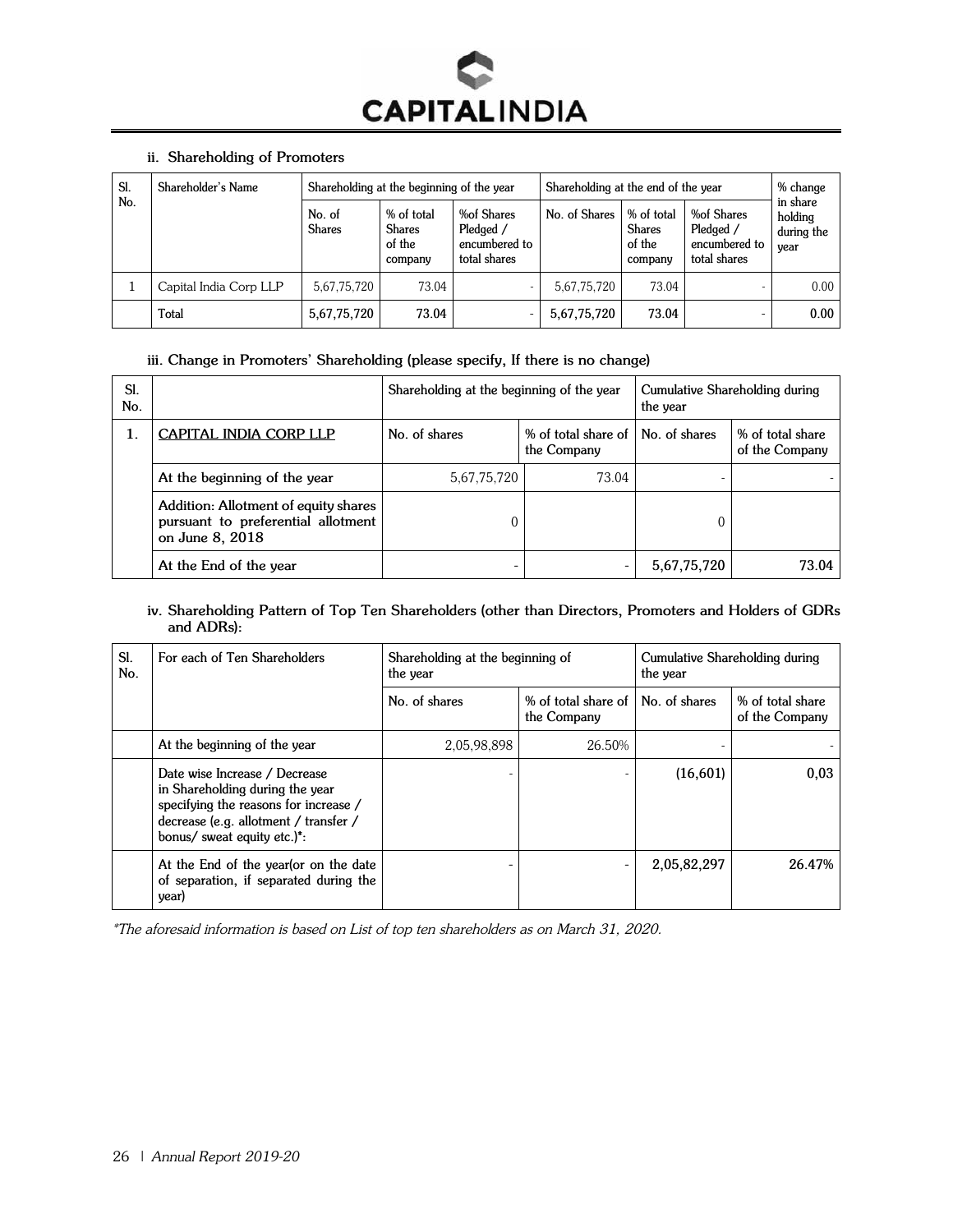

## **v. Shareholding of Directors and Key Managerial Personnel: (Rs. In Lakhs)**

| S.<br>No. | Name                                          | Shareholding                                          |                                                  | Date | Increase/<br>Decrease<br>in Share- | Reason |                         | Cumulative<br><b>Shareholding During</b><br>the Year |
|-----------|-----------------------------------------------|-------------------------------------------------------|--------------------------------------------------|------|------------------------------------|--------|-------------------------|------------------------------------------------------|
|           |                                               | No. of Shares at<br>the beginning/ End<br>of the Year | % of Total<br><b>Shares</b><br>of the<br>Company |      | holding                            |        | No. of<br><b>Shares</b> | % of Total<br><b>Shares</b><br>of the<br>Company     |
| A         |                                               |                                                       | Directors (including Independent Directors)      |      |                                    |        |                         |                                                      |
| 1.        | Vinod Somani                                  | Nil                                                   | Nil                                              | Nil  | Nil                                | Nil    | Nil                     | Nil                                                  |
| 2.        | Yogendra Pal Singh                            | Nil                                                   | Nil                                              | Nil  | Nil                                | Nil    | Nil                     | Nil                                                  |
| 3.        | Keshav Porwal                                 | Nil                                                   | Nil                                              | Nil  | Nil                                | Nil    | Nil                     | Nil                                                  |
| 4.        | Amit Sahai Kulshreshtha                       | Nil                                                   | Nil                                              | Nil  | Nil                                | Nil    | Nil                     | Nil                                                  |
| 5.        | Vineet Kumar Saxena                           | Nil                                                   | Nil                                              | Nil  | Nil                                | Nil    | Nil                     | Nil                                                  |
| 6.        | Shraddha Suresh Kamat                         | Nil                                                   | Nil                                              | Nil  | Nil                                | Nil    | Nil                     | Nil                                                  |
| B         |                                               |                                                       | Key Managerial Personnel(s)                      |      |                                    |        |                         |                                                      |
| 9.        | Neeraj Toshniwal (Chief<br>Financial Officer) | Nil                                                   | Nil                                              | Nil  | Nil                                | Nil    | Nil                     | Nil                                                  |
| 10.       | Rachit Malhotra<br>(Company Secretary)        | Nil                                                   | Nil                                              | Nil  | Nil                                | Nil    | Nil                     | Nil                                                  |

#### **V. INDEBTEDNESS**

**Indebtedness of the Company including interest outstanding/accrued but not due for payment** 

|  | (Rs. In Lakhs) |
|--|----------------|
|  |                |

|                                                | Secured Loans<br>excluding deposits | Unsecured | Deposits | Total      |
|------------------------------------------------|-------------------------------------|-----------|----------|------------|
| Indebtedness at the beginning of the financial |                                     |           |          |            |
| year                                           |                                     |           |          |            |
| i) Principal Amount                            | 12,679.69                           | 550.00    |          | 13,229.69  |
| ii) Interest due but not paid                  |                                     |           |          |            |
| iii) Interest accrued but not due              | 105.92                              | 99.72     |          | 205.64     |
| Total (i+ii+iii)                               | 12,785.61                           | 649.72    |          | 13,435.33  |
| Change in Indebtedness during the financial    |                                     |           |          |            |
| year                                           |                                     |           |          |            |
| <b>Addition</b>                                |                                     | 4,000.00  |          | 4,000.00   |
| Reduction                                      | (5,034.15)                          | (550.00)  |          | (5,584.15) |
| Net Change                                     | (5,034.15)                          | 3,450.00  |          | (1,584.15) |
| Indebtedness at the end of the financial year  |                                     |           |          |            |
| i) Principal Amount                            | 7,645.54                            | 4,000.0   |          | 11,645.54  |
| ii) Interest due but not paid                  |                                     |           |          |            |
| iii) Interest accrued but not due              | 66.09                               | 69.93     |          | 136.02     |
| Total (i+ii+iii)                               | 7711.63                             | 4069.93   |          | 11,781.56  |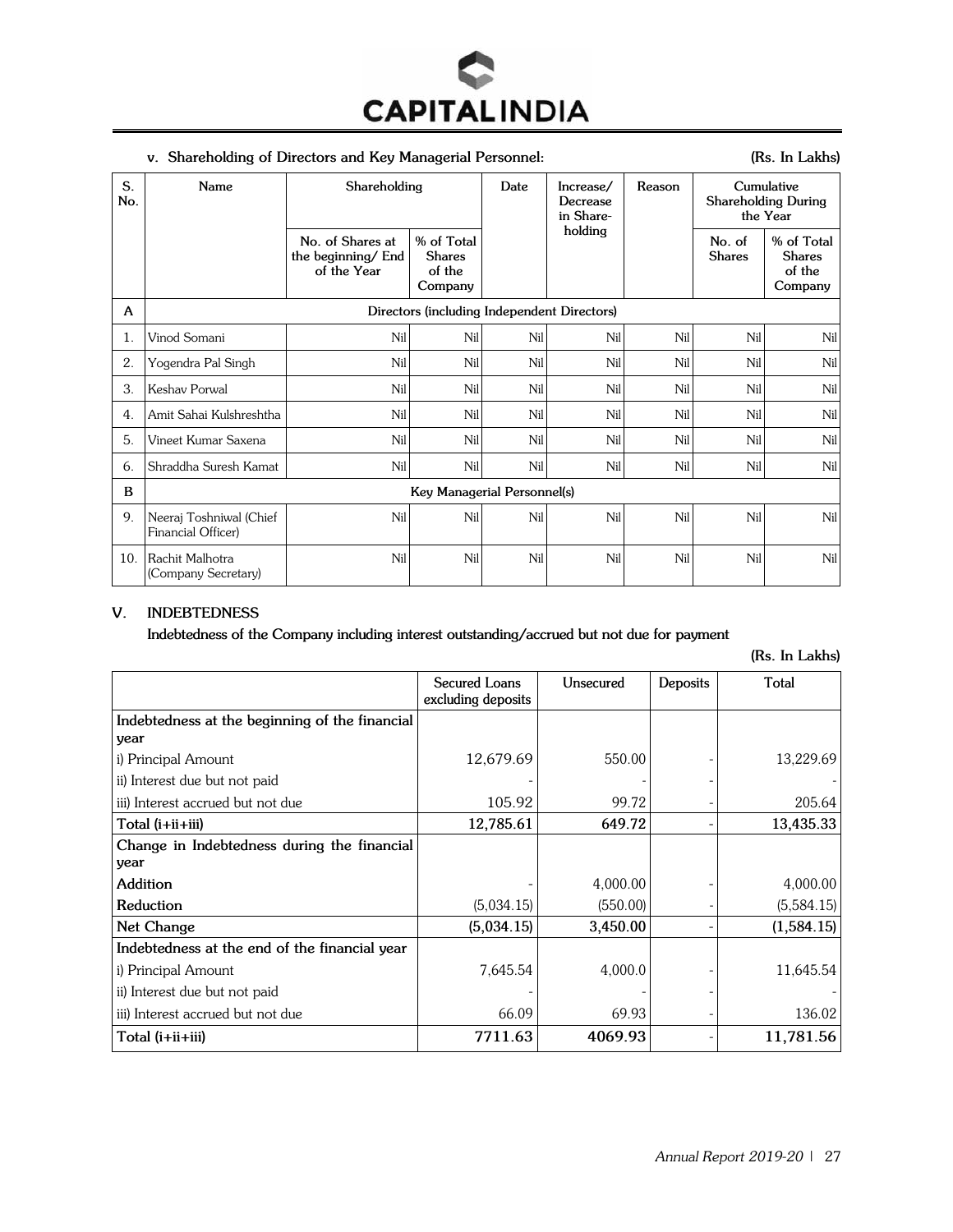

## **VI. VI.REMUNERATION OF DIRECTORS AND KEY MANAGERIAL PERSONNEL**

**A. Remuneration to Managing Director, Whole-time Directors and/or Manager:**

**(Rs. In Lakhs)**

| SI.              | Particular of Remuneration                                                                         |                                                  | Name of MD/WTD/ Manager                                     |        |  |  |
|------------------|----------------------------------------------------------------------------------------------------|--------------------------------------------------|-------------------------------------------------------------|--------|--|--|
| No.              |                                                                                                    | Keshav Porwal<br>(MD)                            | Amit Sahai<br>Kulshreshtha<br>(Executive Director<br>& CEO) |        |  |  |
| $\mathbf{1}$     | Gross salary<br>Salary as per provisions contained in section 17(1) of<br>the Income-tax Act, 1961 | 182.40                                           | 182.00                                                      | 364.40 |  |  |
|                  | Value of perquisites u/s 17(2) Income-tax Act, 1961                                                | 8.33                                             | 8.00                                                        | 16.33  |  |  |
|                  | Profits in lieu of salary under section 17(3) Income-<br>tax Act, 1961                             |                                                  |                                                             |        |  |  |
| 2.               | <b>Stock Option</b>                                                                                |                                                  |                                                             |        |  |  |
| 3.               | Sweat Equity                                                                                       |                                                  | $\overline{a}$                                              |        |  |  |
| $\overline{4}$ . | Commission<br>-as % of profit<br>-others, specify                                                  |                                                  |                                                             |        |  |  |
| 5.               | Others                                                                                             |                                                  | 9.60                                                        | 9.60   |  |  |
|                  | Total (A)                                                                                          | 190.73                                           | 199.60                                                      | 390.33 |  |  |
|                  | Ceiling as per the Act                                                                             | In compliance with the<br>ceiling as per the Act | In compliance with<br>the ceiling as per the<br>Act         |        |  |  |

#### **Remuneration to other directors:**

| SI.<br>No.     | Particulars of<br>Remuneration                            |                 | Name of Directors        |                            |                       |                           |                          |                 |                          |  |
|----------------|-----------------------------------------------------------|-----------------|--------------------------|----------------------------|-----------------------|---------------------------|--------------------------|-----------------|--------------------------|--|
|                |                                                           | Vinod<br>Somani | Achal<br>Kumar<br>Gupta  | Promila<br><b>Bhardwai</b> | Yogendra<br>Pal Singh | Vineet<br>Kumar<br>Saxena | Shraddha<br>Suresh Kamat | Subodh<br>Kumar |                          |  |
| 1              | <b>Independent Directors</b>                              |                 |                          |                            |                       |                           |                          |                 |                          |  |
|                | Fee for attending<br>(a)<br>Board / Committee<br>meetings | 8.90            | <b>NIL</b>               | NII.                       | 8.55                  | NII.                      | NII.                     | <b>NIL</b>      | 17.45                    |  |
|                | (b)<br>Commission                                         | NII.            | NII.                     | NII.                       | NII.                  | NII.                      | NII.                     | NII.            | NIL.                     |  |
|                | Others, please specify<br>(c)                             | <b>NIL</b>      | <b>NIL</b>               | NII.                       | <b>NIL</b>            | NIL.                      | NII.                     | <b>NIL</b>      | NIL.                     |  |
|                | Total (1)                                                 | 8.90            | NIL.                     | NIL.                       | 8.55                  | NIL.                      | <b>NIL</b>               | <b>NIL</b>      | 17.45                    |  |
| $\mathfrak{D}$ | Other Non Executive<br><b>Directors</b>                   |                 |                          |                            |                       |                           |                          |                 |                          |  |
|                | Fee for attending<br>(a)<br>board committee<br>meetings   | NII.            | NII.                     | NII.                       | NII.                  | NII.                      | NII.                     | NII.            | NII.                     |  |
|                | (b)<br>Commission                                         | ÷,              | $\overline{\phantom{a}}$ | ٠                          | ٠                     | ÷,                        |                          | ٠               | $\overline{\phantom{a}}$ |  |
|                | Others, please specify.<br>(c)                            |                 | $\overline{\phantom{a}}$ | ÷.                         | ٠                     | ÷,                        | ٠                        | $\overline{a}$  | ٠                        |  |
|                | Total (2)                                                 | <b>NIL</b>      | <b>NIL</b>               | <b>NIL</b>                 | <b>NIL</b>            | <b>NIL</b>                | <b>NIL</b>               | <b>NIL</b>      |                          |  |
|                | Total $(B)=(1+2)$                                         | 8.90            | <b>NIL</b>               | <b>NIL</b>                 | 8.55                  | <b>NIL</b>                | <b>NIL</b>               | <b>NIL</b>      | 17.45                    |  |
|                | Total Managerial<br>Remuneration (A)+(B)                  | NII.            | NII.                     | NII.                       | NII.                  | NII.                      | NIL.                     | NII.            | NII.                     |  |
|                | Overall Ceiling as per the<br>Act.                        | NII.            | NII.                     | NII.                       | NII.                  | <b>NIL</b>                | NII.                     | NII.            | NII.                     |  |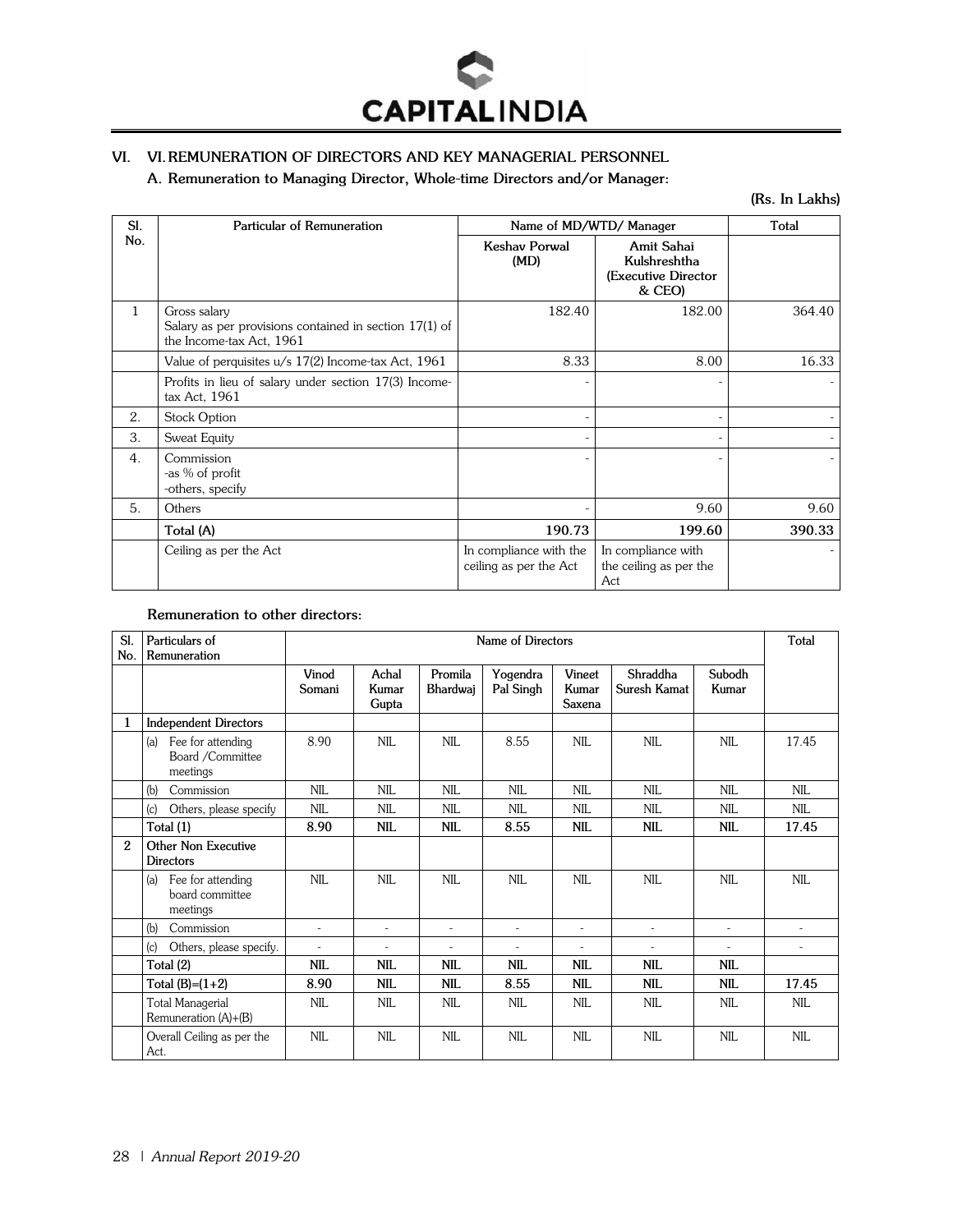

#### **B. Remuneration to Key Managerial Personnel Other Than MD/Manager/WTD**

**(Rs. In Lakhs)**

| SI.<br>No. | Particulars of Remuneration                                                               | Name of Key Managerial<br>Personnel |                              |        |
|------------|-------------------------------------------------------------------------------------------|-------------------------------------|------------------------------|--------|
|            |                                                                                           | Rachit<br>Malhotra<br>(CS)          | Neeraj<br>Toshniwal<br>(CFO) | Total  |
| 1          | Gross Salary                                                                              |                                     |                              |        |
|            | Salary as per provisions contained in section 17(1) of the<br>(a)<br>Income-tax Act, 1961 | 45.53                               | 96.69                        | 142.22 |
|            | Value of perquisites u/s 17(2) Income-tax Act, 1961<br>(b)                                |                                     | 0.32                         | 0.32   |
|            | Profits in lieu of salary under section 17(3) Income-tax<br>(c)<br>Act, 1961              |                                     |                              |        |
| 2          | <b>Stock Option</b>                                                                       |                                     |                              |        |
| 3          | Sweat Equity                                                                              |                                     |                              |        |
| 4          | Commission                                                                                |                                     |                              |        |
|            | - as % of profit                                                                          |                                     |                              |        |
|            | - others, specify                                                                         |                                     |                              |        |
| 5          | Others                                                                                    | 1.34                                | 3.78                         | 5.12   |
|            | Total (B)                                                                                 | 46.88                               | 100.79                       | 147.67 |

## **VII. Penalty / Punishment/ Compounding of offences**

| <b>Type</b>         | Section of the<br><b>Companies Act</b> | <b>Brief</b><br>Description | Details of Penalty /<br>Punishment / Compounding<br>fees imposed | Authority<br>(RD / NCLT<br>$/$ Court) | Appeal made<br>if any (give<br>details) |
|---------------------|----------------------------------------|-----------------------------|------------------------------------------------------------------|---------------------------------------|-----------------------------------------|
| A. COMPANY          |                                        |                             |                                                                  |                                       |                                         |
| Penalty             |                                        |                             |                                                                  |                                       |                                         |
| Punishment          |                                        |                             |                                                                  |                                       |                                         |
| Compounding         |                                        | -                           |                                                                  |                                       |                                         |
| <b>B. DIRECTORS</b> |                                        |                             |                                                                  |                                       |                                         |
| Penalty             |                                        |                             |                                                                  |                                       |                                         |
| Punishment          |                                        | -                           |                                                                  |                                       |                                         |
| Compounding         |                                        |                             |                                                                  |                                       |                                         |
|                     | C. OTHER OFFICERS IN DEFAULT           |                             |                                                                  |                                       |                                         |
| Penalty             |                                        |                             |                                                                  |                                       |                                         |
| Punishment          |                                        |                             |                                                                  |                                       |                                         |
| Compounding         |                                        |                             |                                                                  |                                       |                                         |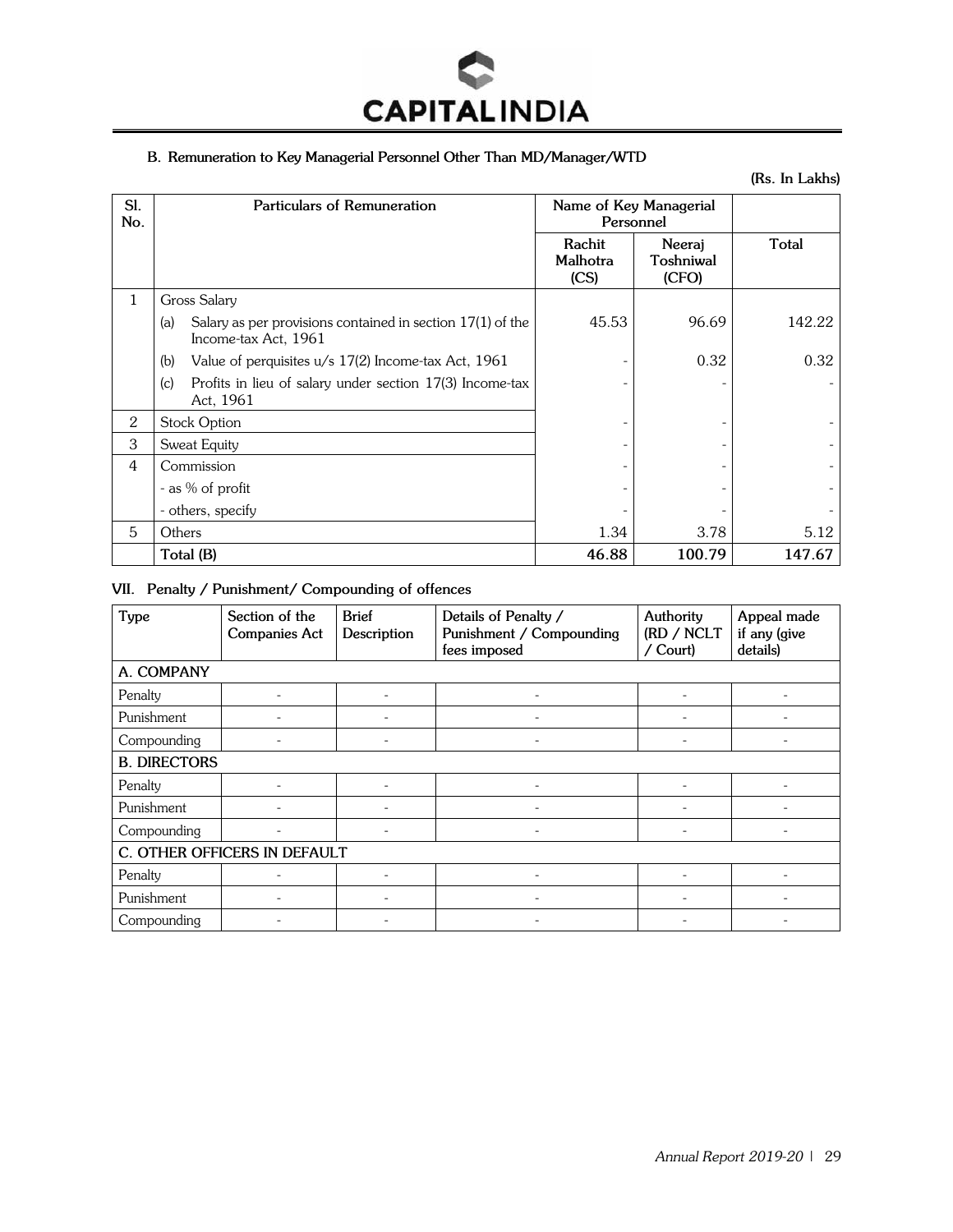## **Annexure - IV**

#### **ANNUAL REPORT ON CORPORATE SOCIAL RESPONSIBILITY ("CSR") ACTIVITIES**

1. A brief Outline of Company's CSR Policy, including overview of the projects or programs undertaken and a reference to the web-link to the CSR Policy and projects or programs

The CSR Policy of the Company outlines multiple areas covered under Schedule VII of Companies Act, 2013 read with rules made thereunder, as amended with an objective to increasingly contribute to activities that are beneficial to society and community at large, chart out a mechanism for undertaking CSR Activities, engage with the Company's key stakeholders in matters related to CSR Activities and align / sync the activities undertaken by the Company with the applicable laws. The CSR Policy of the Company can be accessed on the Company's website www.capitalindia.com.

2. The Composition of the CSR committee:

As on the date of this report, the composition of CSR committee is as follows:

| No. | Name of Member          | Designation/Category                            | Role in the CSR Committee |
|-----|-------------------------|-------------------------------------------------|---------------------------|
|     | Yogendra Pal Singh      | Independent Director                            | Chairman of Committee     |
| 9   | Keshav Porwal           | Managing Director                               | Member of Committee       |
| 3   | Amit Sahai Kulshreshtha | Executive Director & Chief<br>Executive Officer | Member of Committee       |

- 3. Average Net Profit of the Company for last three Financial Years: Rs. 655.15 Lakhs
- 4. Prescribed CSR Expenditure (two per cent of the amount as in item 3 above): Rs. 13.10 Lakhs
- 5. Details of CSR Spend during the Financial Year:
	- (a) Total amount spent for the Financial Year (2019-20): Rs. 15.00 Lakhs
	- (b) Amount unspent, if any: Nil
	- (c) Manner in which the amount was spent during the Financial Year 2019-20 is detailed below:

**(Rs. In Lakhs)**

| S.<br>No.    | <b>CSR</b><br>Project<br>or activity<br>identified                         | Sector in<br>which the<br>Project is<br>covered<br>(as per<br>Schedule VII) | Projects or<br>programs<br>Local area<br>or other | <b>State</b><br>and<br><b>District</b> | Amount<br>outlay<br>(budget)<br>Project<br>or<br>program<br>wise<br>(Rs. In<br>Lakhs) | Amount<br>spent on the<br>Project or<br>program:<br>$(1)$ Direct<br>(2) Overheads | Cumulative<br>expenditure<br>up to the<br>reporting<br>period | Amount<br>spent<br>Direct or<br>through<br>imple-<br>menting<br>agency <sup>*</sup> |
|--------------|----------------------------------------------------------------------------|-----------------------------------------------------------------------------|---------------------------------------------------|----------------------------------------|---------------------------------------------------------------------------------------|-----------------------------------------------------------------------------------|---------------------------------------------------------------|-------------------------------------------------------------------------------------|
| $\mathbf{1}$ | Contribution<br>to Trust<br>registered<br>$u/s$ 11 of<br>Income Tax<br>Act | Refer Note - 1                                                              | New Delhi                                         | <b>New</b><br>Delhi                    | 15.00                                                                                 | 15.00<br>(Direct)                                                                 | 15.00                                                         | Atulya<br>Foundation                                                                |
|              | <b>TOTAL</b>                                                               |                                                                             |                                                   |                                        | 15.00                                                                                 | 15.00                                                                             | 15.00                                                         |                                                                                     |

\*details of implementing agency.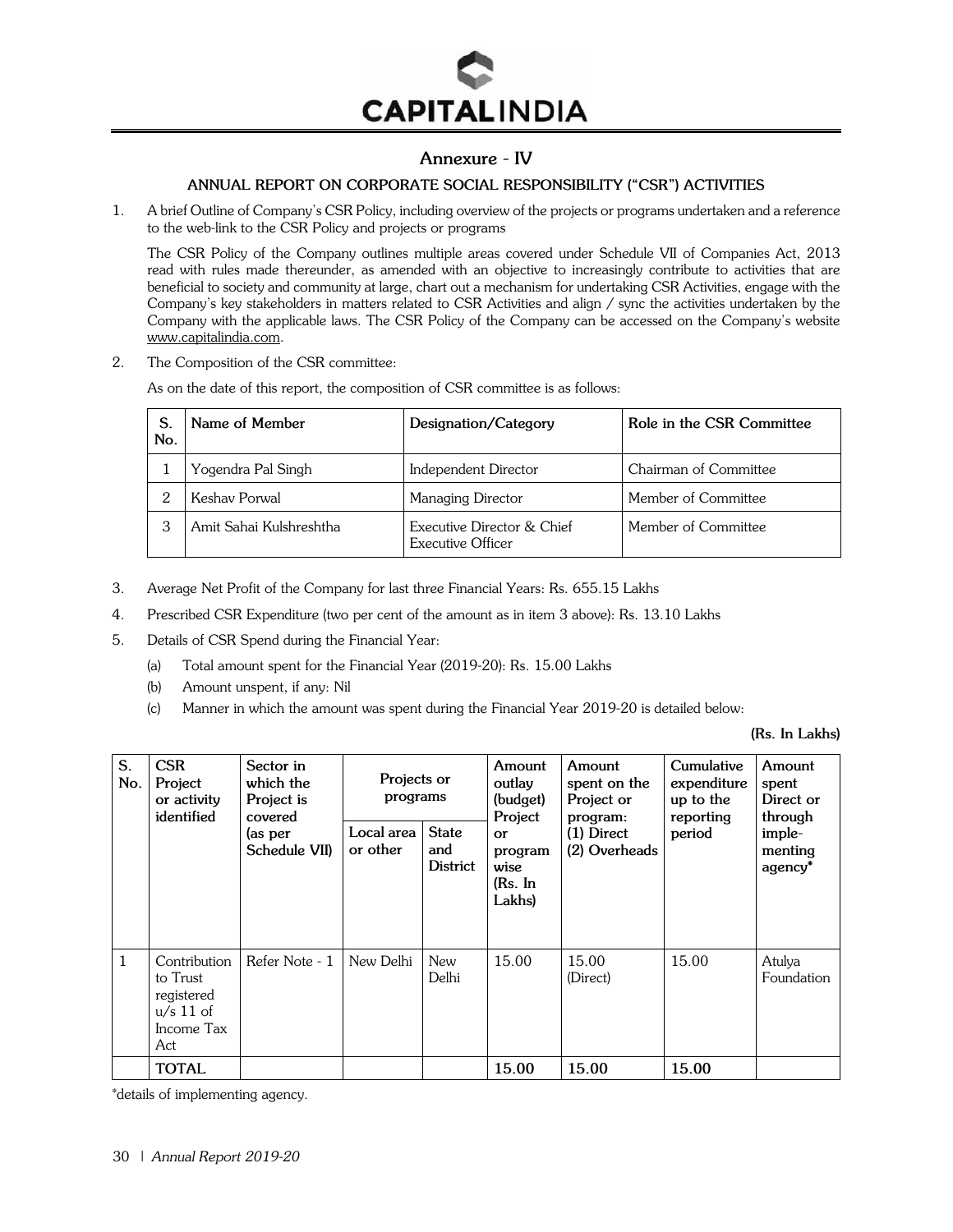

6. In case the Company fails to spend the 2% of the Average Net Profit (Rs.) of the last 3 financial years, the reasons for not spending the amount shall be stated in the Board's report:

Not Applicable.

7. Responsibility Statement of the CSR Committee:

The CSR Committee of the Company hereby confirms that the implementation and monitoring of the CSR projects and activities is in compliance with the CSR objectives and policy of the Company.

#### **Note - 1**

Activities relating to:—

- (i) eradicating extreme hunger and poverty;
- (ii) promotion of education;
- (iii) promoting gender equality and empowering women;
- (iv) reducing child mortality and improving maternal health;
- (v) combating human immunodeficiency virus, acquired immune deficiencysyndrome, malaria and other diseases;
- (vi) ensuring environmental sustainability;
- (vii) employment enhancing vocational skills;
- (viii) social business projects;
- (ix) contribution to the Prime Minister's National Relief Fund or any other fund set up by the Central Government or the State Governments for socio-economic development and relief and funds for the welfare of the Scheduled Castes, the Scheduled Tribes, other backward classes, minorities and women; and
- (x) such other matters as may be prescribed.

**For and on behalf of Board of Directors** 

**Keshav Porwal Yogendra Pal Singh** DIN: 06706341 DIN: 08347484

Managing Director Chairman – CSR Committee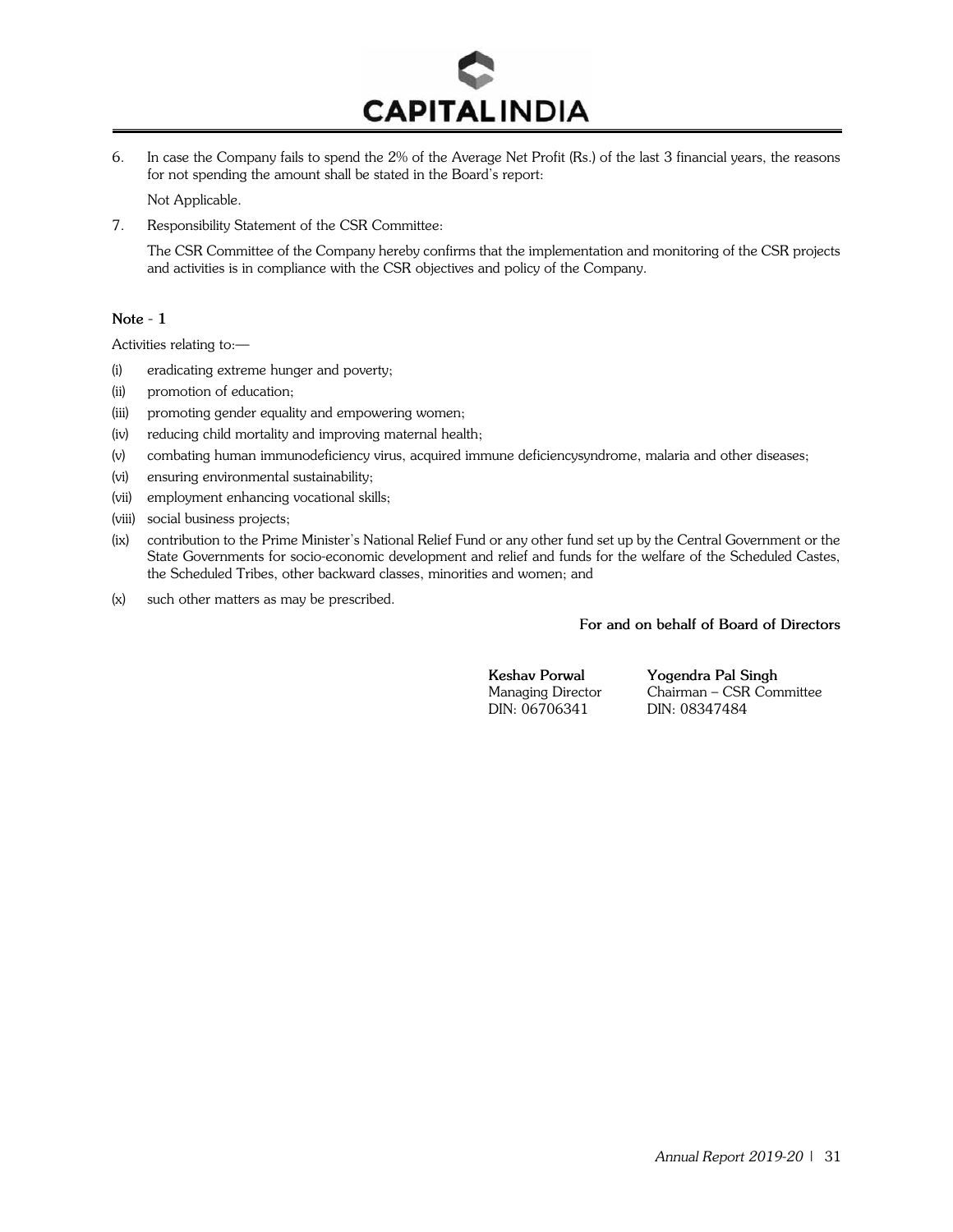

## **Annexure - V**

#### **BUSINESS RESPONSIBILITY REPORT for the financial year 2019-2020 [Pursuant to Regulation 34(2)(f) of the Securities and Exchange Board of India (Listing Obligations and Disclosure Requirements) Regulations, 2015]**

As mandated by the recent amendment in the provisions of the Securities and Exchange Board of India (Listing Obligations and Disclosure Requirements) Regulations, 2015 ("**Listing Regulations**") India's top 1000 listed entities based on market capitalisation on the BSE and NSE are required to submit a 'Business Responsibility Report' ("**BRR**") along with their Annual Report. The reporting framework is based on the 'National Voluntary Guidelines on Social, Environmental and Economic Responsibilities of Business' ("**NVGs**") released by the Ministry of Corporate Affairs, Government of India, in July 2011 which contains 9 Principles and Core Elements for each of those 9 Principles.

Capital India Finance Limited ("**Company**") recognizes its role as a corporate citizen and endeavors to adopt the best practices and the highest standards of Corporate Governance through transparency in business ethics, accountability to its customers, government and others. The Company's activities are carried out in accordance with sound corporate culture and the Company is constantly striving to better them.

The Company takes pride in presenting its first BRR, in line with the NVGs and the BRR requirement of the Listing Regulations. This BRR provides information about the key initiatives undertaken by the Company, driven by the triple bottom line aspects viz., social, environmental and economic.

| SI.<br>No.       | <b>Particulars</b>                                                                                  | Company Information                                                                                                  |  |  |  |  |
|------------------|-----------------------------------------------------------------------------------------------------|----------------------------------------------------------------------------------------------------------------------|--|--|--|--|
| $\mathbf{1}$ .   | Corporate Identity Number (CIN) of<br>the Company                                                   | L74899DL1994PLC128577                                                                                                |  |  |  |  |
| 2.               | Name of the Company                                                                                 | Capital India Finance Limited                                                                                        |  |  |  |  |
| 3.               | Registered address                                                                                  | 2nd Floor, DLF Centre, Sansad Marg, New Delhi - 110001                                                               |  |  |  |  |
| $\overline{4}$ . | Website                                                                                             | www.capitalindia.com                                                                                                 |  |  |  |  |
| 5.               | E-mail id                                                                                           | secretarial@capitalindia.com                                                                                         |  |  |  |  |
| 6.               | Financial Year reported                                                                             | FY 2019-2020                                                                                                         |  |  |  |  |
| 7.               | Sector(s) that the Company is<br>engaged in (industrial activity code-                              | As on March 31, 2020, the Company is an NBFC with the main<br>business of Financing and Investments - granting Loans |  |  |  |  |
|                  | wise)                                                                                               | The NIC code is 65923                                                                                                |  |  |  |  |
| 8.               | List three key products/services that<br>the Company manufactures/provides<br>(as in balance sheet) | Financing and Investment – Granting of Loans                                                                         |  |  |  |  |
| 9.               | Total number of locations where<br>business activity is undertaken by the<br>Company                |                                                                                                                      |  |  |  |  |
|                  | Number of International<br>$\mathbf{a}$ .<br>Locations:                                             | $\Omega$                                                                                                             |  |  |  |  |
|                  | Number of National Locations:<br>b.                                                                 | $\overline{2}$                                                                                                       |  |  |  |  |
| 10.              | Markets served by the Company -<br>Local/State/National/International                               | The Company together with its subsidiaries, serves the national market<br>only                                       |  |  |  |  |

## **SECTION A: GENERAL INFORMATION ABOUT THE COMPANY**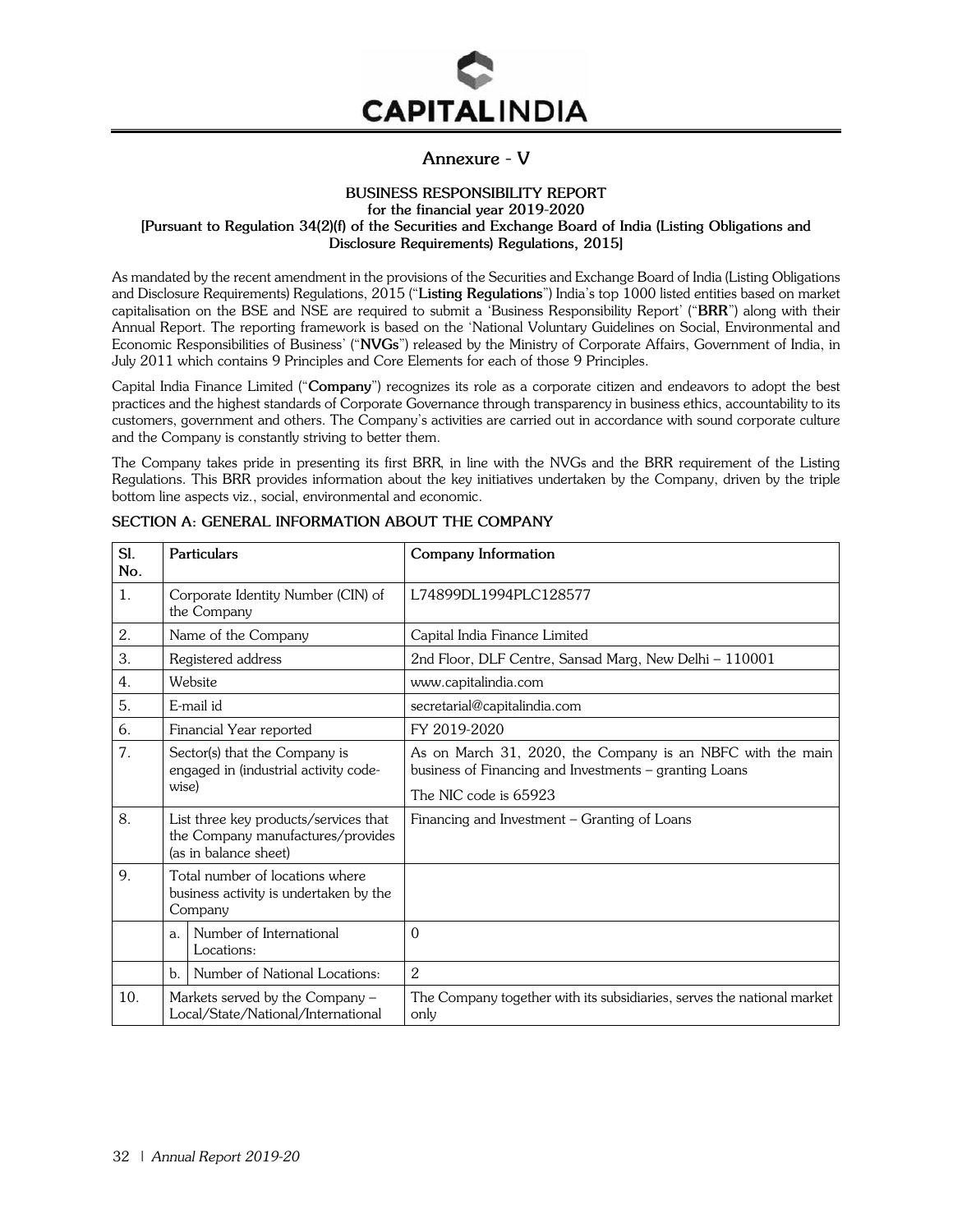

## **SECTION B: FINANCIAL DETAILS OF THE COMPANY**

| SI.<br>No.       | <b>Particulars</b>                                                                                                                       | Company information                                                         |
|------------------|------------------------------------------------------------------------------------------------------------------------------------------|-----------------------------------------------------------------------------|
| 1.               | Paid up Capital as on March 31, 2020                                                                                                     | 7,77,34,260 equity shares of Rs. 10 each aggregating to Rs.<br>77,73,42,600 |
| 2.               | Total Turnover (Rs. in Lakhs)                                                                                                            |                                                                             |
|                  | Standalone<br>a)                                                                                                                         | 10524.04                                                                    |
|                  | Consolidated<br>b)                                                                                                                       | 11899.48                                                                    |
| 3.               | Total profit after taxes (Rs. in Lakhs)                                                                                                  |                                                                             |
|                  | Standalone<br>a)                                                                                                                         | 3038.26                                                                     |
|                  | b)<br>Consolidated                                                                                                                       | 1386.06                                                                     |
| $\overline{4}$ . | Total Spending on Corporate Social Rs. 15,00,000 (Rupees Fifteen Lakhs)<br>Responsibility (CSR) as percentage of<br>profit after tax (%) |                                                                             |
| 5.               | List of activities in which expenditure in<br>4 above has been incurred                                                                  | Kindly refer to the Annual Report of CSR Activities                         |

## **SECTION C: OTHER DETAILS**

| SI.<br>No. | <b>Particulars</b>                                                                                                                                                                                                                                                       | Company Information                                                              |
|------------|--------------------------------------------------------------------------------------------------------------------------------------------------------------------------------------------------------------------------------------------------------------------------|----------------------------------------------------------------------------------|
| 1.         | Does the Company have any Subsidiary Company/<br>Companies?                                                                                                                                                                                                              | Yes. As on March 31, 2020, the Company has 7<br>(Seven) subsidiaries as follows: |
|            |                                                                                                                                                                                                                                                                          | • Capital India Home Loans Limited                                               |
|            |                                                                                                                                                                                                                                                                          | • Rapipay Fintech Private Limited                                                |
|            |                                                                                                                                                                                                                                                                          | Rapipay Fintech Holding Private Limited                                          |
|            |                                                                                                                                                                                                                                                                          | • Capital India Asset Management Private Limited                                 |
|            |                                                                                                                                                                                                                                                                          | Capital India Wealth Management Private<br>I imited                              |
|            |                                                                                                                                                                                                                                                                          | CIFL Holdings Private Limited<br>٠                                               |
|            |                                                                                                                                                                                                                                                                          | • CIFL Investment Manager Private Limited                                        |
| 2.         | Do the Subsidiary Company/Companies participate in the<br>BR Initiatives of the parent company? If yes, then indicate the<br>number of such subsidiary company(s)                                                                                                        | No                                                                               |
| 3.         | Do any other entity/entities (e.g. suppliers, distributors<br>etc.) that the Company does business with, participate in<br>the BR initiatives of the Company? If yes, then indicate the<br>percentage of such entity/entities? [Less than 30%, 30-60%,<br>More than 60%] | No                                                                               |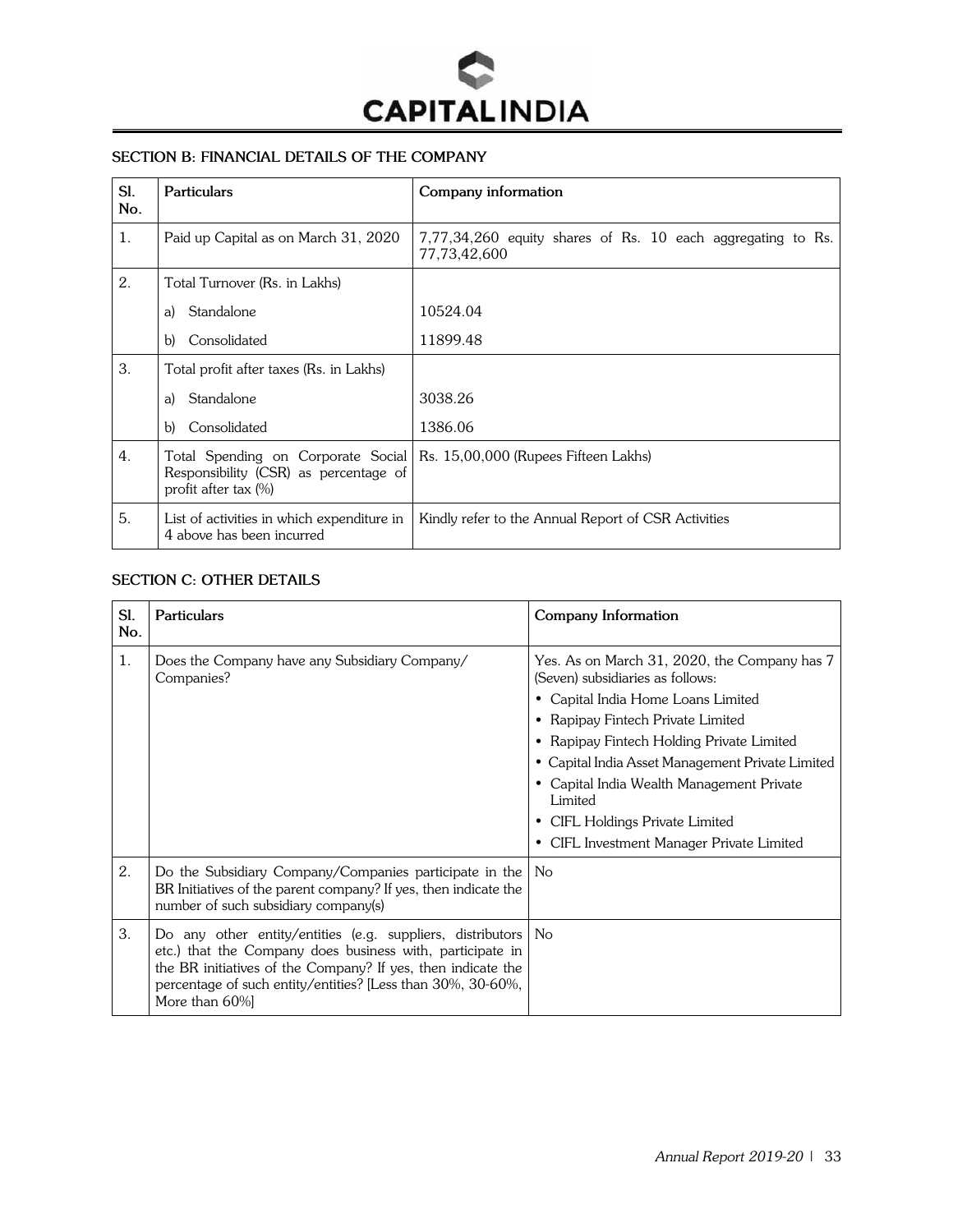

#### **SECTION D: BR INFORMATION**

#### **1. Details of Director/Directors responsible for BR**

| SI.<br>No. |      | <b>Particulars</b>                                                                           | Information                                                       |
|------------|------|----------------------------------------------------------------------------------------------|-------------------------------------------------------------------|
| 1.         |      | Details of the Director/Director responsible for<br>implementation of the BR policy/policies |                                                                   |
|            | i.   | DIN                                                                                          | 07869849                                                          |
|            | ii.  | Name                                                                                         | Amit Sahai Kulshreshtha                                           |
|            | iii. | Designation                                                                                  | Executive Director & Chief Executive Officer                      |
| 2.         |      | Details of the BR head                                                                       |                                                                   |
|            | i.   | <b>DIN</b>                                                                                   | 07869849                                                          |
|            | ii.  | <b>Name</b>                                                                                  | Amit Sahai Kulshreshtha                                           |
|            | iii. | Designation                                                                                  | Executive Director & Chief Executive Officer                      |
|            | iv.  | Telephone Number                                                                             | Executive Director & Chief Executive Officer<br>$(022)$ 4503 6000 |
|            | V.   | E-mail ID                                                                                    | secretarial@capitalindia.com                                      |

#### **2. Principle-wise (as per NVGs) BR Policy/policies**

**Principles to assess compliance with Environmental, Social and Governance Norms**

- **P1: Businesses should conduct and govern themselves with Ethics, Transparency and Accountability**
- **P2: Businesses should provide goods and services that are safe and contribute to sustainability throughout their life cycle**
- **P3: Businesses should promote the wellbeing of all employees**
- **P4: Businesses should respect the interests of, and be responsive towards all stakeholders, especially those who are disadvantaged, vulnerable and marginalized**
- **P5: Businesses should respect and promote human rights**
- **P6: Business should respect, protect, and make efforts to restore the environment**
- **P7: Businesses, when engaged in influencing public and regulatory policy, should do so in a responsible manner**
- **P8: Businesses should support inclusive growth and equitable development**
- **P9: Businesses should engage with and provide value to their customers and consumers in a responsible manner**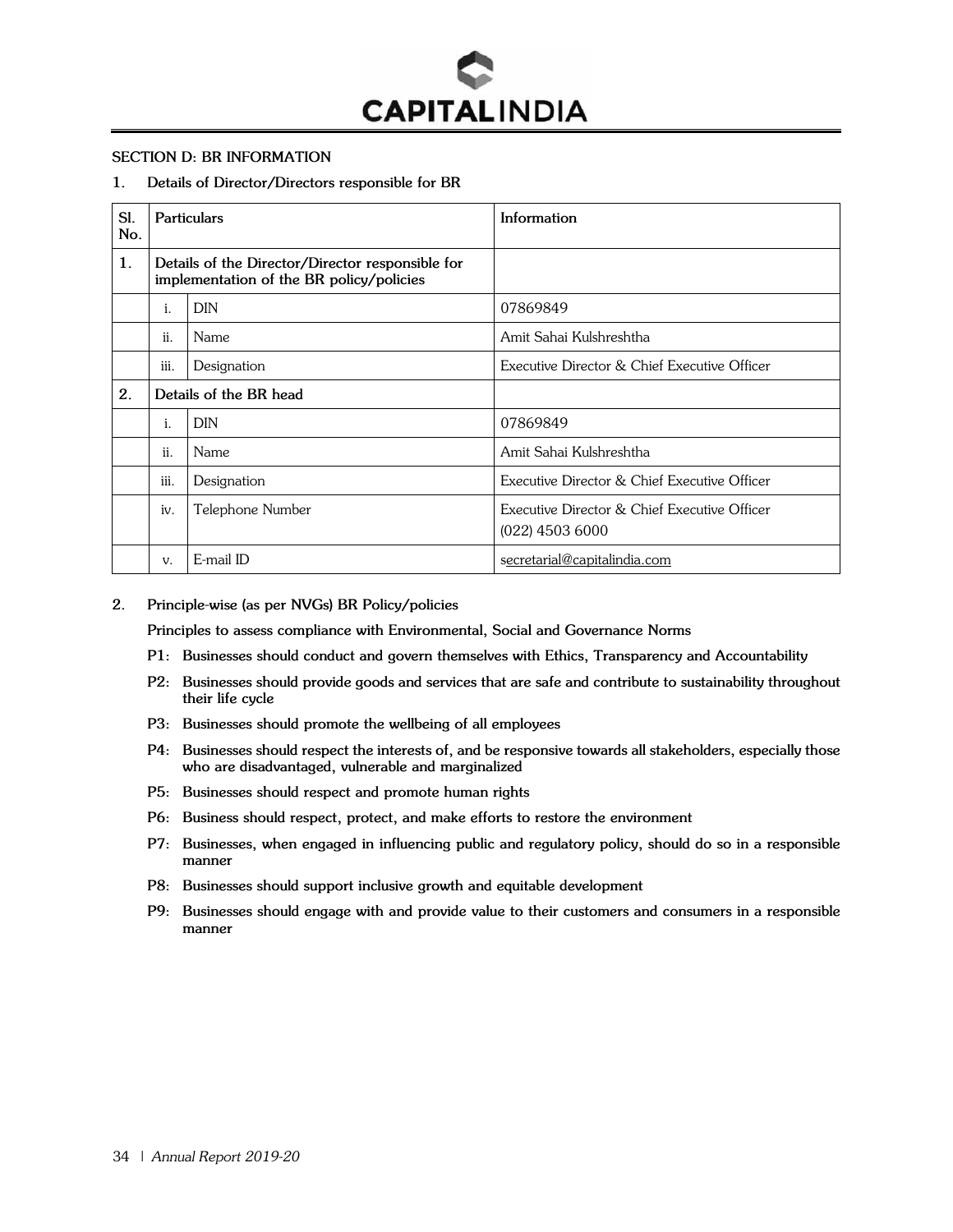

## **(a) Details of compliance (Reply in Y/N)**

| Sr.<br>No. | <b>Questions</b>                                                                                                                                                   | P <sub>1</sub> | P <sub>2</sub> | P <sub>3</sub> | <b>P4</b> | P <sub>5</sub> | <b>P6</b> | P7 | P <sub>8</sub> | P <sub>9</sub> |
|------------|--------------------------------------------------------------------------------------------------------------------------------------------------------------------|----------------|----------------|----------------|-----------|----------------|-----------|----|----------------|----------------|
| 1.         | Do you have a policy/policies for                                                                                                                                  | Y              | Y              | Y              | Y         | Y              | Y         | Y  | Y              | Y              |
| 2.         | Has the policy being formulated in consultation<br>with the relevant stakeholders?                                                                                 | Y              | Y              | Y              | Y         | Y              | Y         | Y  | Y              | Y              |
| 3.         | Does the policy conform to any national /<br>international standards? If yes, specify? (50<br>words)                                                               |                |                |                |           |                |           |    |                |                |
| 4.         | Has the policy been approved by the Board?<br>If yes, has it been signed by MD/ owner/ CEO/<br>appropriate Board Director?                                         | Y              | Y              | Y              | Y         | Y              | Y         | Y  | Y              | Y              |
| 5.         | Does the company have a specified committee<br>of the Board/Director/Official to oversee the<br>implementation of the policy                                       | Y              | Y              | Y              | Y         | Y              | Y         | Y  | Y              | Y              |
| 6.         | Indicate the link for the policy to be viewed<br>online?                                                                                                           |                |                |                |           |                |           |    |                |                |
| 7.         | Has the policy been formally communicated to all<br>relevant internal and external stakeholders?                                                                   | Y              | Y              | Y              | Y         | Y              | Y         | Y  | Y              | Y              |
| 8.         | Does the company have in-house structure to<br>implement the policy/ policies?                                                                                     | Y              | Y              | Y              | Y         | Y              | Y         | Y  | Y              | Y              |
| 9.         | Does the Company have a grievance redressal<br>mechanism related to the policy/ policies to<br>address stakeholders' grievances related to the<br>policy/policies? | Y              | Y              | Y              | Y         | Y              | Y         | Y  | Y              | Y              |
| 10.        | Has the company carried out independent audit/<br>evaluation of the working of this policy by an<br>internal or external agency?                                   | Y              | Y              | Y              | Y         | Y              | Y         | Y  | Y              | Y              |

#### **(b) If answer to the question at serial number 1 against any principle, is 'No', please explain why: (Tick up to 2 options): Not Applicable**

| Sr.<br>No. | <b>Questions</b>                                                                                                                        | P <sub>1</sub> | P <sub>2</sub> | P <sub>3</sub> | <b>P4</b> | <b>P5</b> | P6 | P7 | P8 | P <sub>9</sub> |
|------------|-----------------------------------------------------------------------------------------------------------------------------------------|----------------|----------------|----------------|-----------|-----------|----|----|----|----------------|
| 1.         | The company has not understood the Principles                                                                                           |                |                |                |           |           |    |    |    |                |
| 2.         | The company is not at a stage where it finds itself<br>in a position to formulate and implement the<br>policies on specified principles |                |                |                |           |           |    |    |    |                |
| 3.         | The company does not have financial or<br>manpower resources available for the task                                                     |                |                |                |           |           |    |    |    |                |
| 4.         | It is planned to be done within next 6 months                                                                                           |                |                |                |           |           |    |    |    |                |
| 5.         | It is planned to be done within the next 1 year                                                                                         |                |                |                |           |           |    |    |    |                |
| 6.         | Any other reason (please specify)                                                                                                       |                |                |                |           |           |    |    |    |                |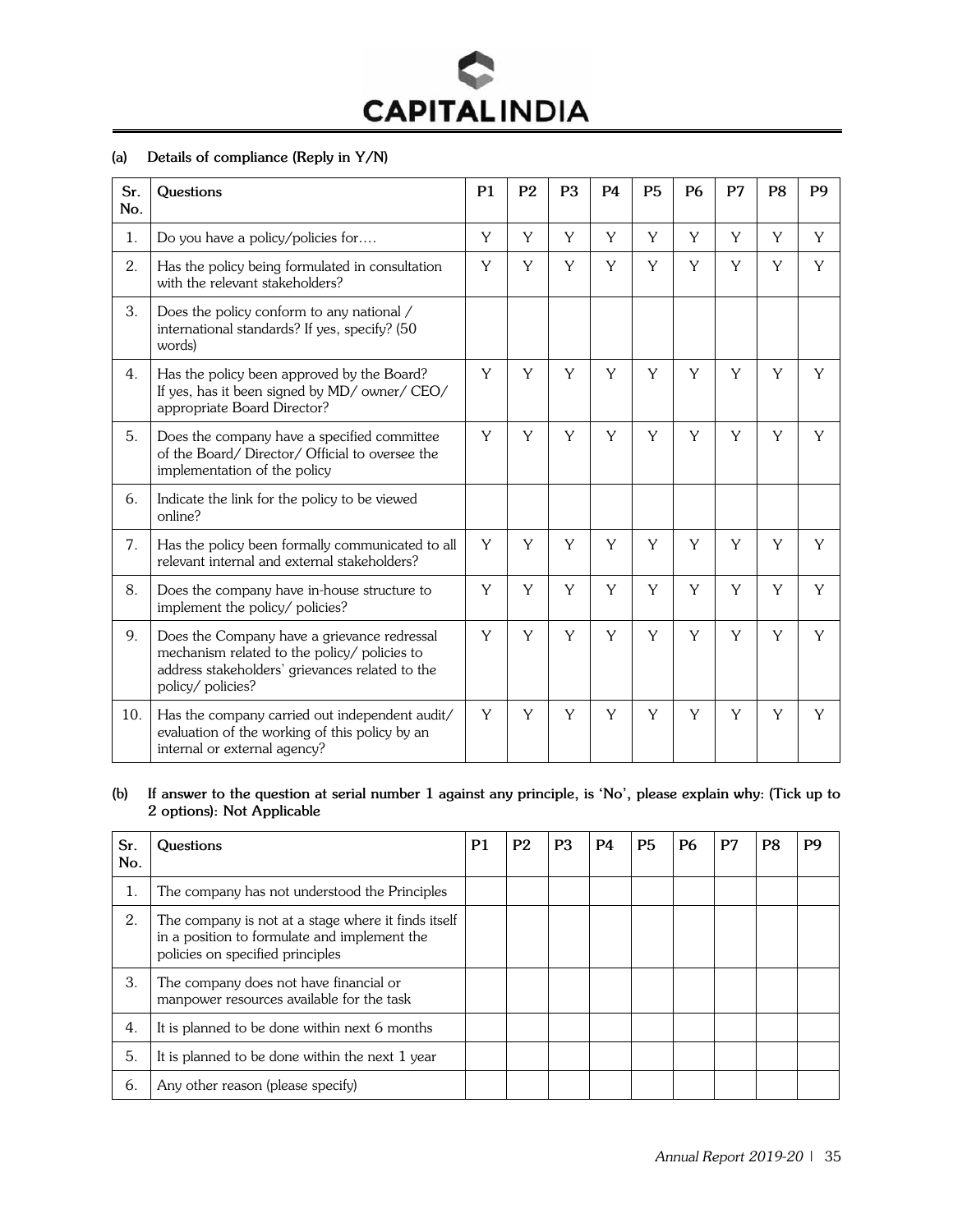

# **(c) Governance related to BR**

| SI.<br>No.     | <b>Particulars</b>                                                                                                                                                                                   | Information                                                                                                                                                                                                                                                                     |
|----------------|------------------------------------------------------------------------------------------------------------------------------------------------------------------------------------------------------|---------------------------------------------------------------------------------------------------------------------------------------------------------------------------------------------------------------------------------------------------------------------------------|
| 1 <sub>1</sub> | Indicate the frequency with which the Board of<br>Directors, Committee of the Board or CEO to assess<br>the BR performance of the Company. Within 3<br>months, 3-6 months, Annually, More than 1year | The BR Performance of the Company is periodically<br>assessed.                                                                                                                                                                                                                  |
| 2.             | Does the Company publish a BR or a Sustainability<br>Report? What is the hyperlink for viewing this<br>report? How frequently it is published?                                                       | This is the first year when this requirement<br>became applicable on the Company. The Business<br>Responsibility Report forms part of the Annual<br>Report and is available at the Company website at<br>www.capitalindia.com. Going forward, the Company<br>will publish it on |

# **SECTION E: PRINCIPLE-WISE PERFORMANCE**

| SI.<br>No. | <b>Particulars</b>                                                                                                                                                                                                    | Information                                                                                                                                                                                                                                                                                                                                                                                                                                                                                                                                                                                                                                                                                                  |
|------------|-----------------------------------------------------------------------------------------------------------------------------------------------------------------------------------------------------------------------|--------------------------------------------------------------------------------------------------------------------------------------------------------------------------------------------------------------------------------------------------------------------------------------------------------------------------------------------------------------------------------------------------------------------------------------------------------------------------------------------------------------------------------------------------------------------------------------------------------------------------------------------------------------------------------------------------------------|
| 1.         | Does the policy relating to ethics, bribery and<br>corruption cover only the company? Yes/ No. Does<br>it extend to the Group/Joint Ventures/ Suppliers/<br>Contractors/NGOs/Others?                                  | Yes, the policy covers the Company and all its third<br>parties including investors and clients                                                                                                                                                                                                                                                                                                                                                                                                                                                                                                                                                                                                              |
| 2.         | How many stakeholder complaints have been<br>received in the past financial year and what<br>percentage was satisfactorily resolved by the<br>management? If so, provide details thereof, in about<br>50 words or so. | During the financial year, the Company received 3<br>(Three) investor complaint which were satisfactorily<br>resolved.<br>The Company is committed to providing effective<br>and prompt service to all its stakeholders. The<br>management records and redresses grievances.<br>Complaints and grievances are addressed in a time-<br>bound manner. Regular analysis of customer issues<br>is conducted and where required corrective measures<br>are taken in the Company's processes.<br>The Company submits a periodic status of complaints<br>received, redressed and outstanding from its<br>stakeholders along with the nature of complaints and<br>their mode of redressal to the Board of Directors. |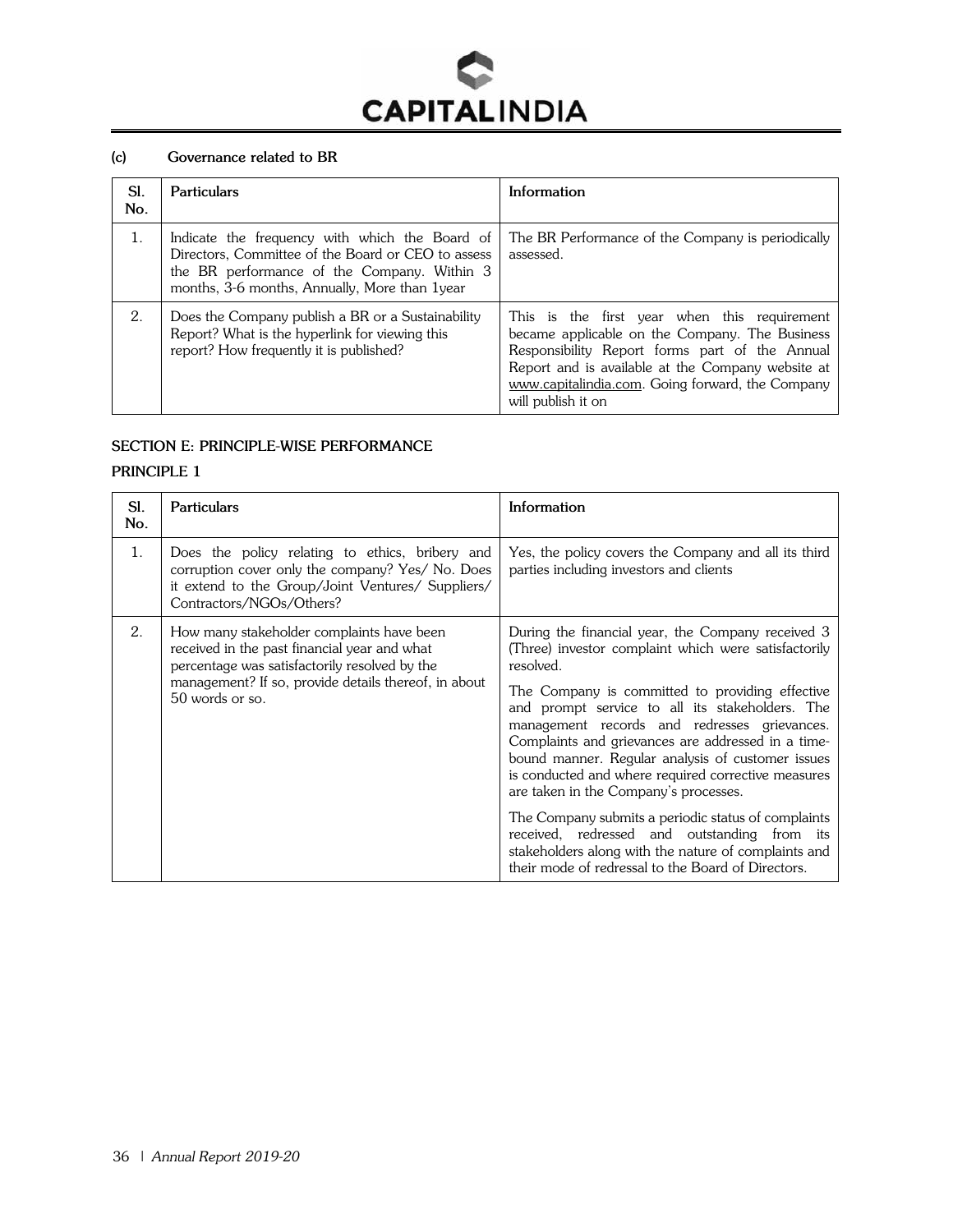

# **PRINCIPLE 2**

| SI.<br>No. | <b>Particulars</b>                                                                                                                                                                                                                                                                                                                                                                           | Information                                                                                                                                                                                                                                                        |
|------------|----------------------------------------------------------------------------------------------------------------------------------------------------------------------------------------------------------------------------------------------------------------------------------------------------------------------------------------------------------------------------------------------|--------------------------------------------------------------------------------------------------------------------------------------------------------------------------------------------------------------------------------------------------------------------|
| 1.         | List up to 3 of your products or services whose design<br>has incorporated social or environmental concerns,<br>risks and/or opportunities.                                                                                                                                                                                                                                                  | The Company operates in financial solutions and our<br>sustainability strategy strives to make :<br>• Our business sustainable<br>• Our clients' businesses sustainable<br>• Our ecosystem sustainable                                                             |
| 2.         | For each such product, provide the following details in<br>respect of resource use (energy, water, raw material<br>etc.) per unit of product (optional):<br>a. Reduction during sourcing/production/ distribution<br>achieved since the previous year throughout the<br>value chain?<br>b. Reduction during usage by consumers (energy,<br>water) has been achieved since the previous year? | The Company operates in financial services sector,<br>therefore this aspect doesn't relate to the nature of the<br>business. However, the Company extensively monitors<br>its energy consumption, and waste generation as a<br>part of its sustainability roadmap. |
| 3.         | Does the company have procedures in place for<br>sustainable sourcing (including transportation)? If<br>yes, what percentage of your inputs was sourced<br>sustainably? Also, provide details thereof, in about 50<br>words or so.                                                                                                                                                           | The Company's nature of business doesn't present<br>opportunities for sustainable sourcing aspect in a<br>holistic way.                                                                                                                                            |
| 4.         | Has the company taken any steps to procure goods<br>and services from local &small producers, including<br>communities surrounding their place of work?<br>If yes, what steps have been taken to improve their<br>capacity and capability of local and small vendors?                                                                                                                        | The Company operates in financial services sector,<br>therefore this aspect doesn't relate to the nature of<br>the business.                                                                                                                                       |
| 5.         | Does the company have a mechanism to recycle<br>products and waste? If yes what is the percentage of<br>recycling of products and waste (separately as <5%,<br>5-10%, >10%). Also, provide details thereof, in about<br>50 words or so                                                                                                                                                       | The Company operates in financial services sector,<br>therefore this aspect doesn't relate to the nature of<br>the business.                                                                                                                                       |

# **PRINCIPLE 3**

# **1. Employee Details:**

| SI. | <b>Particulars</b>                                                                            | Information    |
|-----|-----------------------------------------------------------------------------------------------|----------------|
| No. |                                                                                               |                |
|     | Total number of employees                                                                     | 95             |
| 2.  | Total number of employees hired on temporary/contractual/<br>casual basis                     | Not Applicable |
| 3.  | Number of permanent women employees                                                           | 15             |
| 4.  | Number of permanent employees with disabilities                                               | Nil            |
| 5.  | Does the Company an employee association that is recognized<br>by the management.             | Nil            |
| 6.  | What percentage of permanent employees is members of this<br>recognized employee association? | Not Applicable |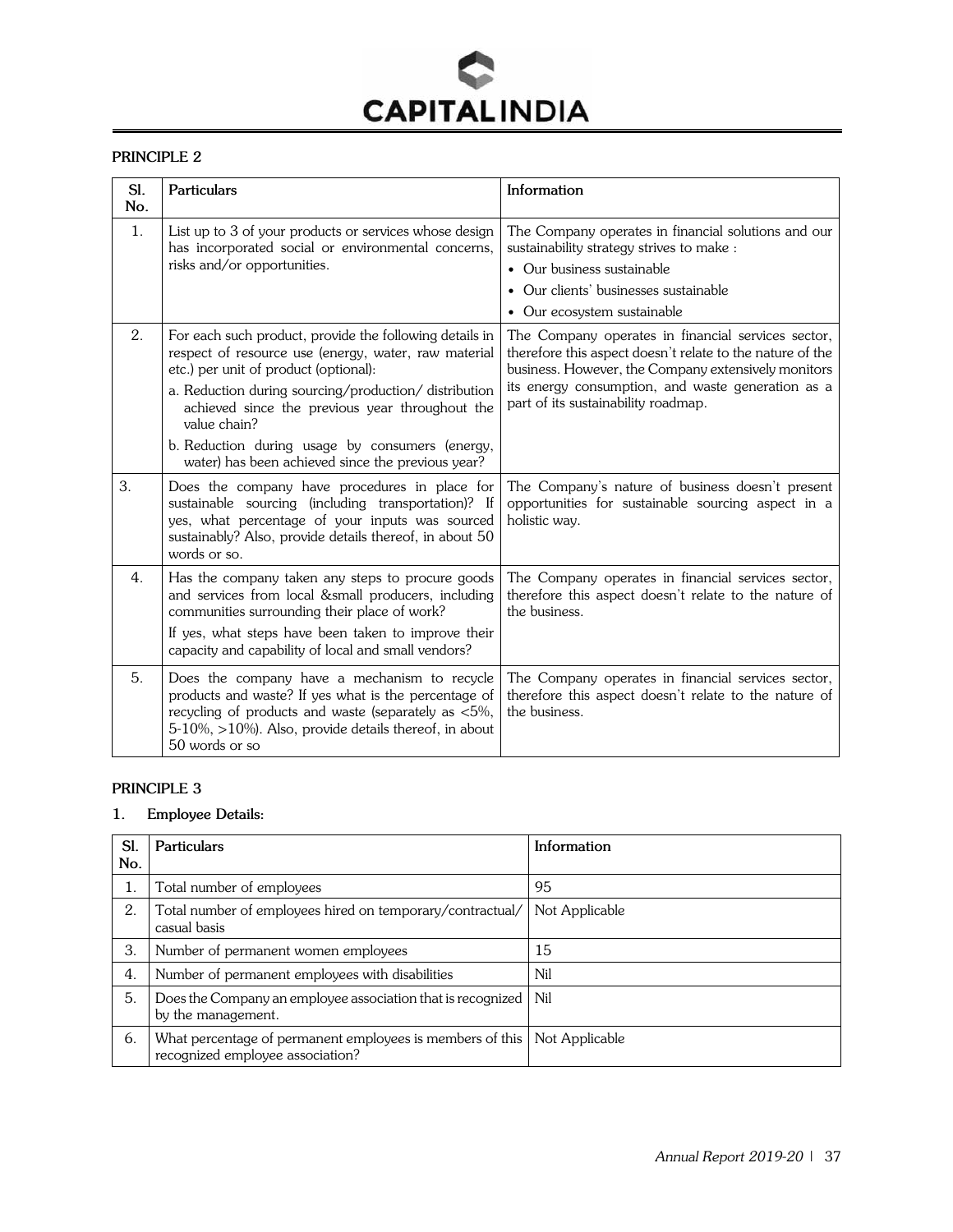

**2. Number of complaints relating to child labor, forced labor, involuntary labor, sexual harassment in the last financial year and pending, as on the end of the financial year.**

| SI.<br>No. | Category                                          | No of complaints filed during<br>the financial year | No of complaints pending as on<br>end of the financial year |
|------------|---------------------------------------------------|-----------------------------------------------------|-------------------------------------------------------------|
|            | Child labor / forced labor /<br>involuntary labor | Nil                                                 | Nil                                                         |
|            | Sexual harassment                                 | Nil                                                 | Nil                                                         |
| 3.         | Discriminatory employment                         | Nil                                                 | Nil                                                         |

# **3. Percentage of the under mentioned employees who were given safety & skill up- gradation training in the last year**

| (a) | Permanent Employees                    | : 84  |
|-----|----------------------------------------|-------|
| (b) | Permanent Women Employees              | : 15  |
| (c) | Casual/Temporary/Contractual Employees | : Nil |
| (d) | Employees with Disabilities            | : Nil |
|     |                                        |       |

# **PRINCIPLE 4**

| SI.<br>No. | <b>Particulars</b>                                                                                                                                                                                | Information                                                                                                                                                                               |
|------------|---------------------------------------------------------------------------------------------------------------------------------------------------------------------------------------------------|-------------------------------------------------------------------------------------------------------------------------------------------------------------------------------------------|
| 1.         | Has the company mapped its internal and external stakeholders?<br>Yes/No                                                                                                                          | Yes                                                                                                                                                                                       |
| 2.         | Out of the above, has the company identified the disadvantaged,<br>vulnerable & marginalized stakeholders.                                                                                        | Yes                                                                                                                                                                                       |
| 3.         | Are there any special initiatives taken by the company to engage<br>with the disadvantaged, vulnerable and marginalized stakeholders? If<br>so, provide details thereof, in about 50 words or so. | The Company has undertaken various<br>Programmes for identified<br>CSR <sub>1</sub><br>stakeholders. The details<br>of the<br>programs can be found in Annual<br>Report of CSR Activities |

| SI.<br>No. | <b>Particulars</b>                                                                                                                                         | Information                                                                                                                       |
|------------|------------------------------------------------------------------------------------------------------------------------------------------------------------|-----------------------------------------------------------------------------------------------------------------------------------|
|            | Does the policy of the company on human rights cover only the<br>company or extend to the Group /Joint Ventures /Suppliers /<br>Contractors /NGOs /Others? | The Policy of the Company covers the<br>Company                                                                                   |
| 2.         | How many stakeholder complaints have been received in the past<br>financial year and what percent was satisfactorily resolved by the<br>management?        | The Company did not receive any<br>stakeholder complaint during the past<br>financial year regarding violation of<br>Human Rights |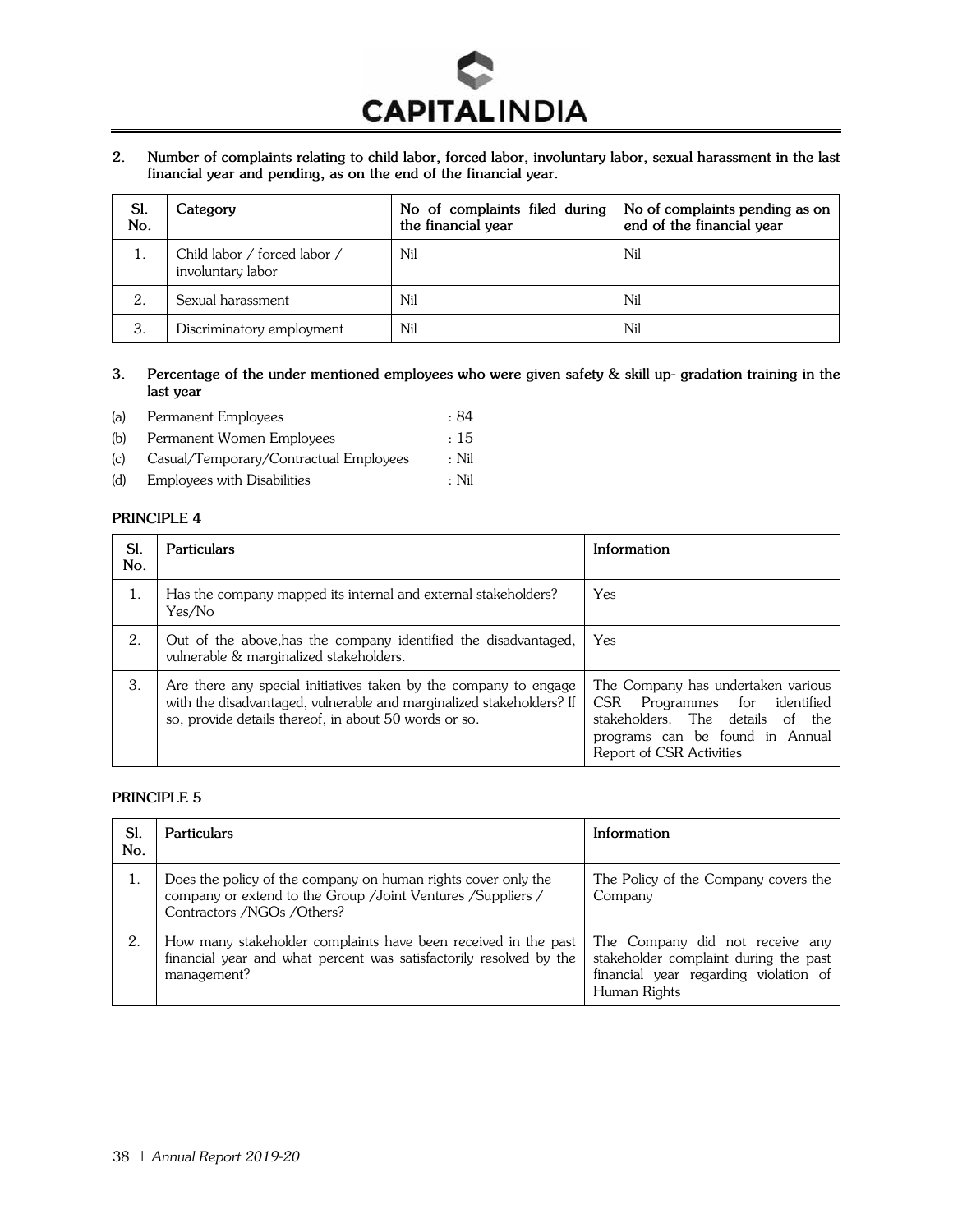

# **PRINCIPLE 6**

| SI.<br>No. | <b>Particulars</b>                                                                                                                                                                                           | Information                                                                                                                                                                                                                                                                                         |
|------------|--------------------------------------------------------------------------------------------------------------------------------------------------------------------------------------------------------------|-----------------------------------------------------------------------------------------------------------------------------------------------------------------------------------------------------------------------------------------------------------------------------------------------------|
| 1.         | Does the policy relating to Principle 6 cover only the company<br>or extends to the Group/Joint Ventures/Suppliers/Contractors/<br>NGOs/others?                                                              | Yes, the policy covers the Company and<br>all its third parties including investors<br>and clients                                                                                                                                                                                                  |
| 2.         | Does the company have strategies/initiatives to address global<br>environmental issues such as climate change, global warming, etc.?<br>Y/N.<br>If yes, please give hyperlink for webpage etc.               | The Company promotes ecological<br>sustainability and green initiatives, and<br>adopts energy saving mechanisms, by<br>encouraging its employees, customers<br>and all its other stakeholders to use<br>electronic medium of communication<br>and to reduce usage of papers as much<br>as possible. |
| 3.         | Does the company identify and assess potential environmental risks?<br>Y/N                                                                                                                                   | No                                                                                                                                                                                                                                                                                                  |
| 4.         | Does the company have any project related to Clean Development<br>Mechanism? If so, provide details thereof, in about 50 words or so.<br>Also, if Yes, whether any environmental compliance report is filed? | No                                                                                                                                                                                                                                                                                                  |
| 5.         | Has the company undertaken any other initiatives on $-$ clean<br>technology, energy efficiency, renewable energy, etc. Y/N. If yes,<br>please give hyperlink for web page, etc.                              | No                                                                                                                                                                                                                                                                                                  |
| 6.         | Are the Emissions/Waste generated by the company within the<br>permissible limits given by CPCB/SPCB for the financial year<br>being reported?                                                               | The Company, being a non-banking<br>financial company doesn't fall under the<br>purview of CPCB/SPCB.                                                                                                                                                                                               |
| 7.         | Number of show cause/ legal notices received from CPCB/SPCB<br>which are pending (i.e. not resolved to satisfaction) as on end of<br>Financial Year.                                                         | Not Applicable                                                                                                                                                                                                                                                                                      |

| SI.<br>No. | <b>Particulars</b>                                                                                                                                                                                                  | Information                                                                                                                     |
|------------|---------------------------------------------------------------------------------------------------------------------------------------------------------------------------------------------------------------------|---------------------------------------------------------------------------------------------------------------------------------|
| 1.         | Is your company a member of any trade and chamber or<br>association? If Yes, Name only those major ones that your business<br>deals with                                                                            | The Company operates in financial<br>services sector, therefore this aspect<br>doesn't relate to the nature of the<br>business. |
| 2.         | Have you advocated/lobbied through above associations for the<br>advancement or improvement of public good? Yes/No;                                                                                                 | Not Applicable                                                                                                                  |
|            | If yes specify the broad areas (drop box: Governance and<br>Administration, Economic Reforms, Inclusive Development Policies,<br>Energy security, Water, Food Security, Sustainable Business<br>Principles, Others) |                                                                                                                                 |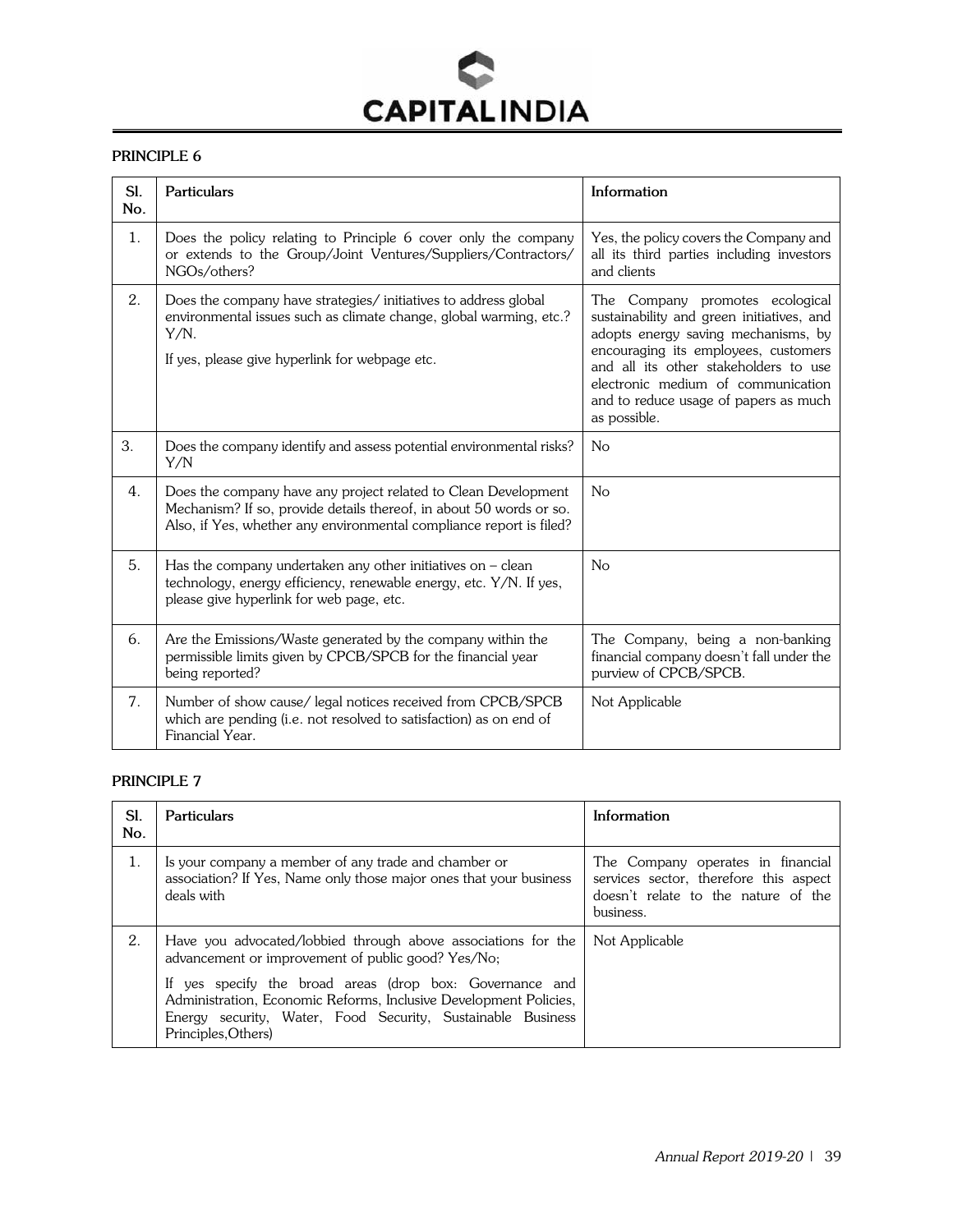

# **PRINCIPLE 8**

| SI.<br>No.       | <b>Particulars</b>                                                                                                                                           | Information                                                                                                                                                                                                                                             |
|------------------|--------------------------------------------------------------------------------------------------------------------------------------------------------------|---------------------------------------------------------------------------------------------------------------------------------------------------------------------------------------------------------------------------------------------------------|
| 1.               | Does the company have specified programs /initiatives<br>/projects in pursuit of the policy related to Principle 8?<br>If yes details thereof.               | The Company's CSR initiatives are aligned to<br>the mission of transforming rural lives and driving<br>a positive change in the communities where it<br>operates.<br>Kindly refer the Annual Report on CSR activities in<br>the Company's Annual Report |
| 2.               | Are the programs / projects undertaken through in-house<br>team /own foundation /external NGO /government<br>structures /any other organization?             | Since most of the projects implemented by the<br>Company are through Registered Trust, proper care<br>is taken to ensure that the Trust formed, is able to<br>execute the programs efficiently.                                                         |
| 3.               | Have you done any impact assessment of your<br>initiative?                                                                                                   | The Company continuously monitors the CSR<br>projects at multiple stages of the project.                                                                                                                                                                |
| $\overline{4}$ . | What is your company's direct contribution to<br>community development projects (amount in INR and<br>the details of the projects undertaken)?               | Kindly refer the Annual Report on CSR activities in<br>the Company's Annual Report                                                                                                                                                                      |
| 5.               | Have you taken steps to ensure that this community<br>development initiative is successfully adopted by the<br>community? Please explain in 50 words, or so. | Yes<br>Kindly refer the Annual Report on CSR activities in<br>the Company's Annual Report                                                                                                                                                               |

| SI.<br>No. | <b>Particulars</b>                                                                                                                                                                                                                                                                                   | Information |
|------------|------------------------------------------------------------------------------------------------------------------------------------------------------------------------------------------------------------------------------------------------------------------------------------------------------|-------------|
| 1.         | What percentage of customer complaints/consumer<br>cases are pending as on the end of financial year?                                                                                                                                                                                                | Nil         |
| 2.         | Does the company display product information on<br>the product label, over and above what is mandated<br>as per local laws? Yes/No/N.A./ Remarks (additional<br>information)                                                                                                                         | N.A.        |
| 3.         | Is there any case filed by any stakeholder against the<br>company regarding unfair trade practices, irresponsible<br>advertising and/or anti-competitive behavior during the<br>last five years and pending as on end of financial year?<br>If so, provide details thereof, in about 50 words or so. | NO.         |
| 4.         | Did the Company carry out any customer survey/<br>customer satisfaction trends?                                                                                                                                                                                                                      | N.A.        |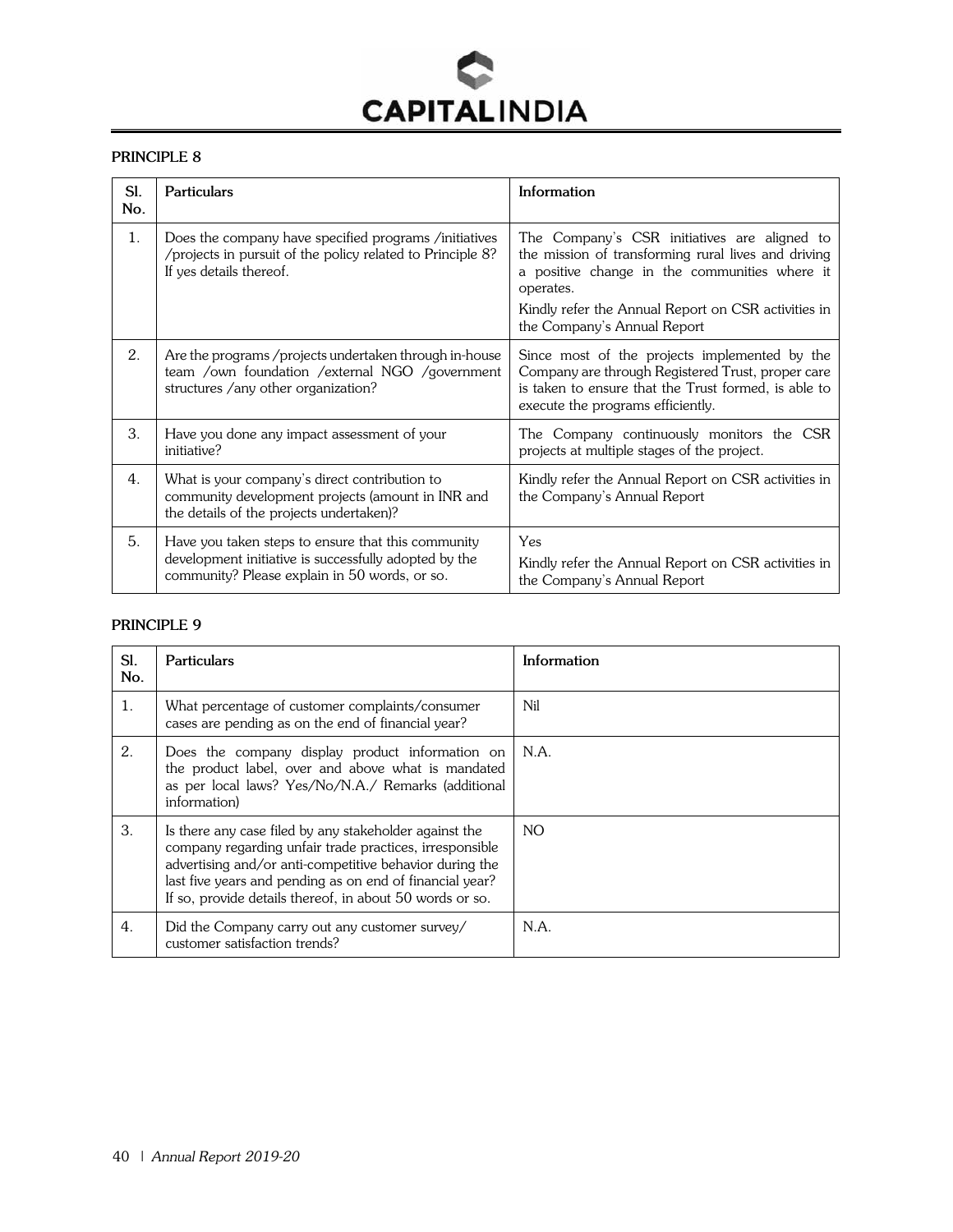

# **MANAGEMENT DISCUSSION AND ANALYSIS REPORT**

Your Company is a NBFC focused on providing bespoke financing solutions to its customers and has been in existence for more than two decades. At present, the Company falls within the category of "Non-Banking Finance Company - Systemically Important Non-Deposit taking Company". Your Company is registered with the Reserve Bank of India ("**RBI**") as a NBFC without accepting public deposits under section 45 IA of the RBI Act, 1934. Capital India is a professionally managed finance company with registered office at Delhi and Corporate office at Mumbai. Main objects of the Company are as under:

- To provide financial services of all kinds, including fund based financial services
- To carry on business, profession or vocation of acting as consultants, advisors for all matters

The Company focuses on being a partner credit institution and provides customised financial solutions to Indian Corporates and Enterprises for their growth and working capital requirements. Capital India has an in-house team of experts to evaluate, value and estimate marketability of all kinds of assets. Also, the enterprise-wide loan management system, OmniFin (developed by AS Software Services Private Limited), which provides single platform operational support such as risk management, documentation management and customer service and consequently enabling your Company to focus its resources on delivering quality services to the customers.

The Company primarily focuses on two business segments – Mid Corporate and Emerging Corporate / Small and Medium Enterprises (SME) for its financing activities. The Product portfolio of the Company primarily consists of Working Capital Loan, Project Finance, Loan Against Property, Project Finance – Real Estate and Structured Finance.

The Company's product suite is as follows:

# **Working Capital Loan**

- Short-term financial support for hassle-free management of day-to-day operations.
- Easy option to cover recurring expenses like inventory management, accounts payable and payroll.
- Flexible options to cater to seasonal fluctuations in business.

# **Project Finance**

- Capital funding to mid-range and emerging corporates, based on projected cash flows and sufficient collateral.
- Financial assistance for expansion, diversification, funding for capital expenditure and other growth-oriented strategies of businesses.
- Well-defined processes backed by credit appraisal and secured by project assets.

# **Loan Against Property**

- Easy loans against property collateral for various corporate requirements, ranging from debt consolidation to take over of existing facilities.
- Equitable or registered mortgage over the financed property, with personal guarantee and corporate guarantee.
- Enhanced focus on collateral valuation and loan serviceability.

# **Project Finance – Real Estate**

- Project-specific funding to facilitate the acquisition, construction and development of residential, commercial, retail, township and industrial real estate projects.
- Long-term loans for re-development projects and property development ventures.

# **Structured Finance**

- Customized term loans, inter-corporate deposits, subscription to debt instruments and convertible preference shares.
- Tailor made structured financial services to support acquisitions, expansions, buyouts and diversifications.
- Promoter funding secured against property, pledge of marketable securities or fixed deposits, guarantee of corporate entity, owner or promoter, debt service reserve account, etc.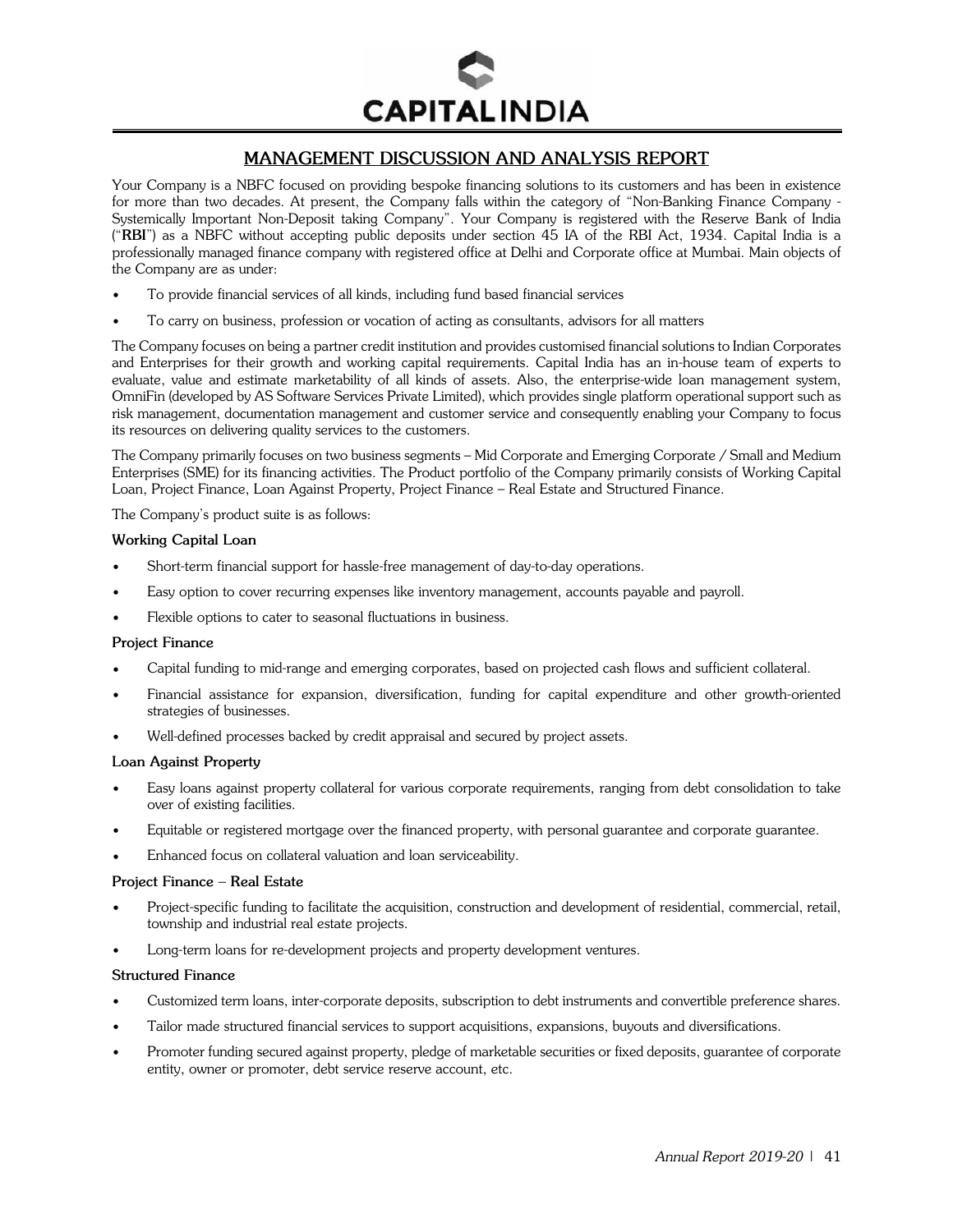

### **Vendor Finance**

- Vendor Finance is a form of post-sale funding designed to finance genuine trade book debts for sale of goods / services with the comfort that the payment for the receivables financed will be received from the buyer of such goods / services at the end of the credit period
- Vendor Financing involves provision of credit to a supplier of a large corporate / Original Equipment Manufacturer (Anchor) against an accepted bill / invoice. Under this arrangement, the lender finances the existing receivable of a supplier for supplies already made to a large corporate / Anchor
- Vendor Financing is a generally revolving credit line and is liquidated by virtue of collection / repayment of the underlying receivables so financed

# **Our Strengths**

We believe the following are our principal strengths:

### **Experienced, highly motivated and dedicated management team**

We have an experienced, highly motivated and dedicated senior management team, with significant experience in the banking, financial services, consultancy and infrastructure sectors. Keshav Porwal, our Managing Director has approximately two decades of experience in the financing and real estate industry. Amit Sahai Kulshreshtha, our Executive Director and CEO has prior experience in investment banking, consulting and infrastructure sectors. Vineet Kumar Saxena, CEO of Capital India Home Loans, our subsidiary, has prior experience in the financial services sector, having been associated with Barclays Bank PLC, ICICI Personal Financial Services Limited and ICICI Bank Limited, among others. Our new and dynamic senior management team has already implemented a number of changes in the Company for steady growth of the business. One of the changes was to diversify our lending focus to become sector agnostic and lend with a focus on good quality collateral asset.

### **Institutional philosophy of prudent risk management controls through streamlined procedures**

We maintain healthy and high-quality loan asset portfolio in synchronization with our institutional philosophy of lending against security and cash flows. We have instituted prudent and comprehensive risk management controls, policies, and procedures that are critical for the long-term sustainable development of our organization. Our risk management committee which is a Board level committee oversees and monitors the overall credit risk management framework. Our credit risk governance framework comprises of primarily three-units, (i) our business teams, that generates lead; (ii) the credit risk unit, that independently manages the risk, provides policy guidance, performs credit analysis, risk reporting and credit monitoring. Our credit risk unit comprises of various sub-units, such as credit underwriting, policy unit and portfolio monitoring unit, which are responsible for management of credit risks; and (iii) the internal audit unit, which independently assesses the design and operational effectiveness of the entire credit risk management framework. Our credit risk governance framework incorporates the requirement of senior management and credit committee approval, with built-in escalation matrices at pre-defined credit thresholds, which enables us to ensure that high-ticket advances are sanctioned by our senior management.

We have implemented enterprise-wide loan management system, OmniFin, which provides single platform operational support such as risk management, documentation management and customer service and consequently aids our decisionmaking. We have integrated OmniFin with services of third-party credit assessment service products, Perfios - Insight to increase the operational efficiency of loan disbursement and risk assessment processes. We believe that our streamlined credit risk governance framework and loan management system have contributed to our operational efficiency and enhances our ability to take prudent credit decisions.

#### **Our Strategies**

**Focus on Emerging Corporate / SME segment borrower category**: Emerging corporates and SME players add to the growth story of India. As part of Portfolio diversification strategy, your company intends to lend to this segment which is fast growing and provides a healthy Portfolio on Company's balance sheet. Your Company's management has decade long experience in Financial services and understands this segment so as to lend judiciously.

**Further strengthening credit assessment and risk management procedures**: In line with our institutional philosophy of implementing prudent risk management controls, we continuously endeavor to strengthen various aspects of our credit and risk management, including credit assessment and due diligence procedures for appraisal of the borrower's credit worthiness and mitigation of the credit risk. We are committed to efficiently maintain healthy and high-quality loan asset portfolio.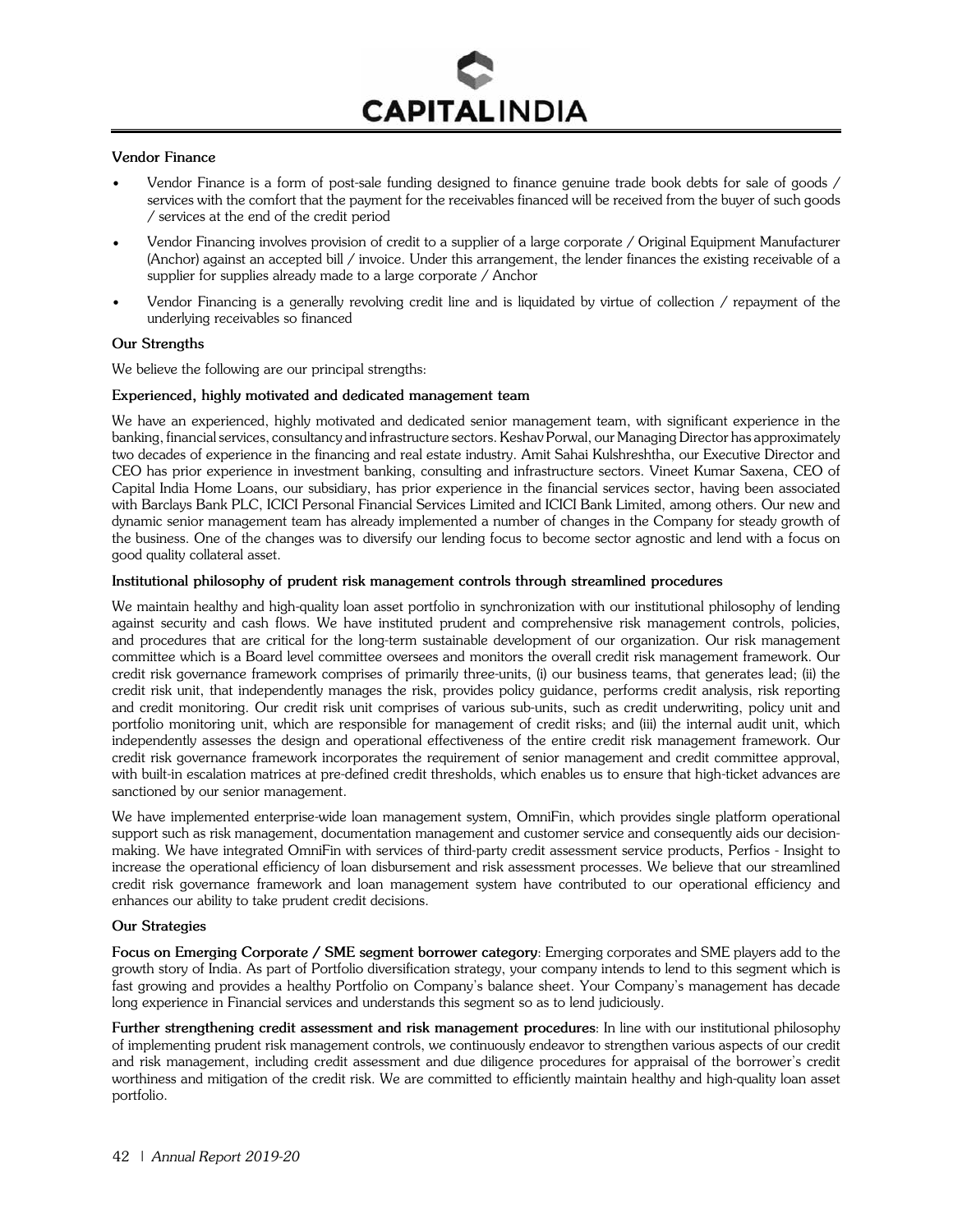

In relation to origination and appraisal of our advances, we propose to continuously review and upgrade our credit risk governance framework, including enhancing our resources. In addition, we have integrated our loan management system, OmniFin with services of third party credit assessment service products, such as Perfios - Insight, which we believe would increase the operational efficiency of loan disbursement and risk assessment processes.

**Leverage on the relationship and experience of our senior management for business growth**: We intend to continue growth at a stable but steady pace. Therefore, instead of focusing on opening of new branches, we wish to leverage the experience and business relationships of our senior management to grow our business. Our new senior management has a diversified track record that can help us identify suitable customers across industries which meet our risk appetite. We also believe our senior management's acumen of the market trends, demands and industry developments, would enable us to adapt and take advantage of market opportunities.

# **RISK MANAGEMENT**

Risk management forms an integral part of Company's business. As an NBFC, the Company is exposed to various risks related to its lending business and operating environment. The objective is to evaluate and monitor various risks that the Company is subject to and follow stringent policies and procedures to address these risks. Effective risk management forms the core of our business. Our credit risk management process encompasses astute underwriting, structuring & regulatory checks, coupled with appropriate credit & approval delegation & monitoring of the portfolio at regular interval. Our team of seasoned professionals continuously monitor risk and suggest early measures to control risk at minimum level. We have also established effective risk management systems, policies & internal controls to address various other types of risk viz operational risk, liquidity risk, market risk, compliance & regulatory risk. Our focus on developing sector expertise across our products segments help us in constantly monitoring event risks.

The Company's Risk Management Committee assists the Board in addressing various risks and discharges duties relating to corporate accountability. The Risk Management Committee reviews the effectiveness of risk management systems in place and ensure that they are effectively managed. It also provides an independent and objective oversight on corporate accountability and risks and considers reports of the Audit Committee on all categories of identified risks.

# **POSSIBLE THREATS**

Our Industry has faced certain challenges in the period under review, related to Liquidity and defaults by Large Companies, therefore there may be significant roadblocks to the growth of the Company in shorter term. Default and delay by a number of large and small established financial companies is likely to cause certain short-term variances and may make it difficult for the Company to raise debt in near future. Even the fall in Interest rates have not boosted the Liquidity for NBFCs, and there has been instances of Rating downgrades of NBFC and certain Housing Finance Companies, of which Reliance Home Finance is the recent example.

Changes in interest rates are expected to have significant impact on the Company's business and operations. Finance costs are dependent on various external factors, including Indian and global credit markets and, in particular, interest rate movements and adequate liquidity in the debt markets. Changes in RBI repo rates could affect the interest charged on interest-earning assets and the interest rates paid on interest-bearing liabilities. Adverse conditions in the global and Indian economy resulting from economic dislocations or liquidity disruptions may adversely affect availability of credit, and decreased liquidity may lead to an increase in interest rates.

Despite recent push by the RBI, the resolution of stressed assets in the system is likely to take more time. Also, the effect of various loan waivers on credit culture in the rural areas is still to be seen.

Your Company acknowledges these possible negative factors and has a plan to mitigate them through its deep domain knowledge, strong risk framework and an efficient collection mechanism under the stewardship of the management team.

#### **MOU with Union Bank of India for Loan Co-origination**

Capital India Finance Limited, announced signing of Memorandum of Understanding with Union Bank of India ("**Union Bank**"), for Co-origination of loans under the Co-origination guidelines prescribed by Reserve Bank of India. This partnership enables the Company to cater to a large section of unserved customers in the small and emerging corporate segment through an efficient blend of economically priced and innovative financing solutions. This arrangement would entail joint contribution of credit at the facility level, by both lending partners, i.e. the Union Bank and the Company. It is envisaged that the benefit of low-cost funds from Banks and efficient operations of NBFC would be passed on to the borrower through adoption of blended products to suit the requirements of borrowers. The model envisages sharing of risks and reward between the Bank and the NBFC by ensuring appropriate alignment of respective business objectives. This arrangement will promote increase in the credit off-take in respective market and offer timely delivery of the credit at significantly lower cost.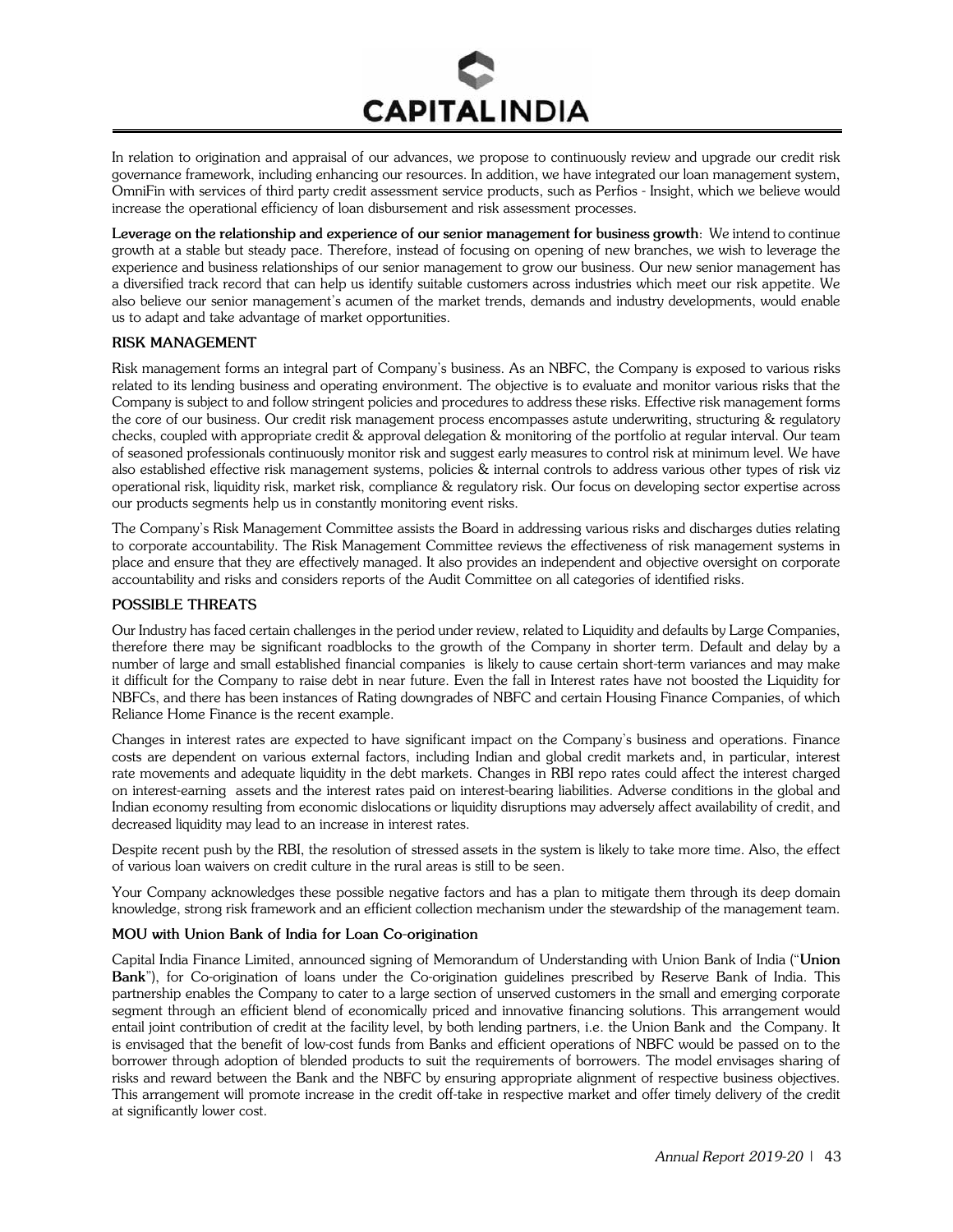

The company is in discussion for similar partnerships with 2-3 other PSU banks as well.

# **Covid-19 – Pandemic of the Century**

The SARS-Cov-2 virus responsible for COVID -19 continues to spread across the globe and India. It has contributed to a significant decline and volatility in global and Indian Financial Markets and a significant decrease in the economic activities. On 11th March 2020, the COVID-19 outbreak was declared as a global pandemic by the World Health Organization. On 24th March 2020, the Indian Government had announced a strict 21-day lockdown which kept on getting extended across the country with gradual and modest relaxations.

In accordance with the RBI guidelines relating to COVID-19 Regulatory Package, your Company granted a moratorium of three months on payments of instalments and/or interest falling due between 1st March 2020 and 31st May 2020 to eligible borrowers. Till 31st March, 38.87 % of our loan book assets have been under moratorium. For such accounts where the moratorium is granted, the asset /Stage-wise classification shall remain stand still during the moratorium period. (i.e. the number of days past-due shall exclude the moratorium period for the purposes of asset classification).

The Company has recognized provisions as on 31st March 2020 towards its assets including loans based on the information available at the point of time including economic forecasts, in accordance with the Expected Credit Loss (ECL) method. The Company believes that it has considered all the possible impact of known events arising out of COVID 19 pandemic in the preparation of financial results. However, the impact assessment of COVID 19 is a continuing process given its nature and duration. We will continue to monitor for any material changes to future economic conditions and we keep performing stress testing of our books on a periodic basis implementing the updated economic scenario.

The breakout of the unexpected disease has brought us to a halt. However, these are the times when a robust business practice and preparedness is tested. We have ensured that our employees, customers, and businesses are least impacted in these extraordinary times.

**Customers** – We are proactively trying to service customers with every possible avenue. The team is actively in touch with customers via calls, emails, social media, and website. Our business team is reaching out to customers and educating them about the impact of moratorium and other policy decisions. Continuous discussions with customers has helped us in understanding their requirements better and keeping our Loan book free of any kind of stress in near future.

**Businesses** – The Covid-19 lockdown has not had any impact on our ability to render services to our customers or lenders. The Business and Credit teams are actively communicating with customers having high risk business profiles to jointly evaluate the best possible solution to mitigate the crises.

In our efforts for the health and wellbeing of its employees,steps have been taken to ensure efficient workplace and have moved meetings and trainings to virtual formats. Frequent communication via emails and video calls to boost employee morale and create health awareness. After the Government's relaxation pertaining to financial services on 17th April 2020, we have opened our Registered Office at New Delhi with minimum employee strength. Our Mumbai office however remain closed till further notice from the Central and State Governments.

Government of India has announced a host of measures, as a part of its economic package "Atmanirbhar Bharat Abhiyan", to mitigate downside risks to macro risk due to COVID-19. These measures are a combination of short-term ones, directed to resolve immediate challenges and long-term measures directed at reforms in key end markets. While these measures are much needed to address the ongoing concerns of the economy, we are yet to see how soon they bring the pre-Covid normalcy in the economy. We, as a Group, would like to reiterate that we are committed to play our role in nation building and are prepared with our resources and expertise.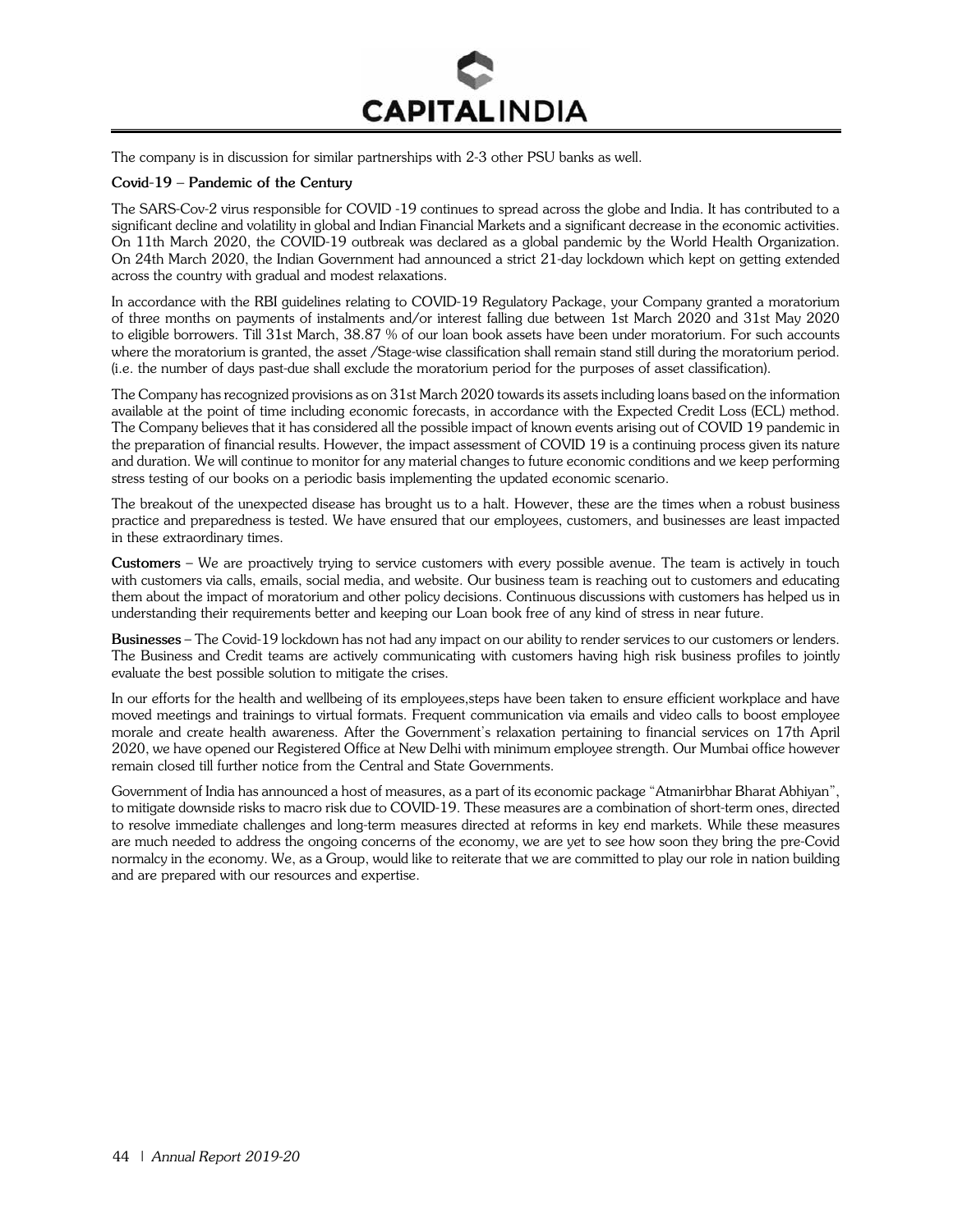

# **CORPORATE GOVERNANCE REPORT**

# **1. CORPORATE GOVERNANCE PHILOSOPHY**

Corporate Governance means the manner a company acts within the ambit of integrity, fairness, equity, transparency, accountability and commitment to values. The elements of Corporate Governance for the Company are independence, transparency, accountability, responsibility, compliance, ethics, values and trust. The Company believes in maintaining high ethical and legal standards as a part of what it does every day as part of its Corporate Governance measures. The Company is highly committed to "Act with Integrity" which means that any activity done by the Company is strictly on the grounds of high moral values.

The Company has framed these Guidelines with the objective to put in place a system of rules, practices and processes relating to corporate governance framework within which the Company shall be administered and controlled, so as to balance the interests of various stakeholders of the Company and also the community within which it operates. The Guidelines shall ensure that the Company acts in accordance with the highest standards of corporate governance in all its activities and that the affairs of the Company are conducted with integrity, fairness, accountability and transparency.

# **2. BOARD OF DIRECTORS**

The Company is managed and controlled through a professional and qualified Board of Directors ("**Board**"). Board plays the most pivotal role in overseeing and protecting the long term interest of the stakeholders of the Company. The Board provides leadership, strategic guidance, objective and independent views to the Company's management while discharging its fiduciary responsibilities and ensure high standards of ethics, transparency and disclosures.

As on March 31, 2020, the Board consists of 6 (six) Directors comprising 2 (two) executive directors, 2 (two) nonexecutive independent directors, 1 (one) non-executive woman director and 1 (one) non-executive director. The composition of the Board is in conformity with the Companies Act, 2013 and rules made thereunder ("**the Act**") and the Securities and Exchange Board of India (Listing Obligations and Disclosure Requirements) Regulations, 2015 ("**Listing Regulations**") enjoining specified combination of executive, non-executive and independent directors with at least one woman director.

During the period under review, 4 (Four) meetings of the Board were held on May 10, 2019, August 14, 2019, November 12, 2019 and February 14, 2020.

The attendance of the members of the Board at their meetings held during the period under review, is as follows:

| Sr.<br>No. | Name, Designation<br>and DIN of<br>Director                                                       | No. of Board<br>meetings<br>held during<br>the tenure<br>of director/<br>financial year<br>2019-20 | No. of Board<br>meetings<br>attended<br>during the<br>financial year<br>2019-20 | Whether<br>attended<br>the last<br>Annual<br>General<br>meeting | Shareholding<br>in the<br>Company as<br>on March 31,<br>2020 | Number of<br>Directorships<br>in other<br>Companies<br>as on March<br>31, 2020# | Committee<br>Membership and<br>Chairmanship<br>in other<br>Companies as<br>on March 31,<br>2020\$ | Names of<br>the listed<br>entities<br>where the<br>director is<br>a director<br>and the<br>category of<br>directorship |
|------------|---------------------------------------------------------------------------------------------------|----------------------------------------------------------------------------------------------------|---------------------------------------------------------------------------------|-----------------------------------------------------------------|--------------------------------------------------------------|---------------------------------------------------------------------------------|---------------------------------------------------------------------------------------------------|------------------------------------------------------------------------------------------------------------------------|
| 1.         | Mr. Vinod Somani<br>Chairman<br>(Independent<br>Director)<br>(00327231)                           | $\overline{4}$                                                                                     | 4                                                                               | Yes                                                             | Nil                                                          | Nil                                                                             | $\mathbf{1}$                                                                                      | N.A.                                                                                                                   |
| 2.         | Mr. Yogendra Pal<br>Singh*<br><b>Independent Director</b><br>(08347484)                           | 4                                                                                                  | 4                                                                               | Yes                                                             | Nil                                                          | Nil                                                                             | $\mathbf{1}$                                                                                      | N.A.                                                                                                                   |
| 3.         | Mr. Keshav Porwal<br>Managing Director<br>(06706341)                                              | $\overline{4}$                                                                                     | 4                                                                               | Yes                                                             | Nil                                                          | Nil                                                                             | $\mathbf{1}$                                                                                      | N.A.                                                                                                                   |
| 4.         | Mr. Amit Sahai<br>Kulshreshtha<br>Executive Director<br>&chief Executive<br>Officer<br>(07869849) | $\overline{4}$                                                                                     | 4                                                                               | Yes                                                             | Nil                                                          | Nil                                                                             | Nil                                                                                               | N.A.                                                                                                                   |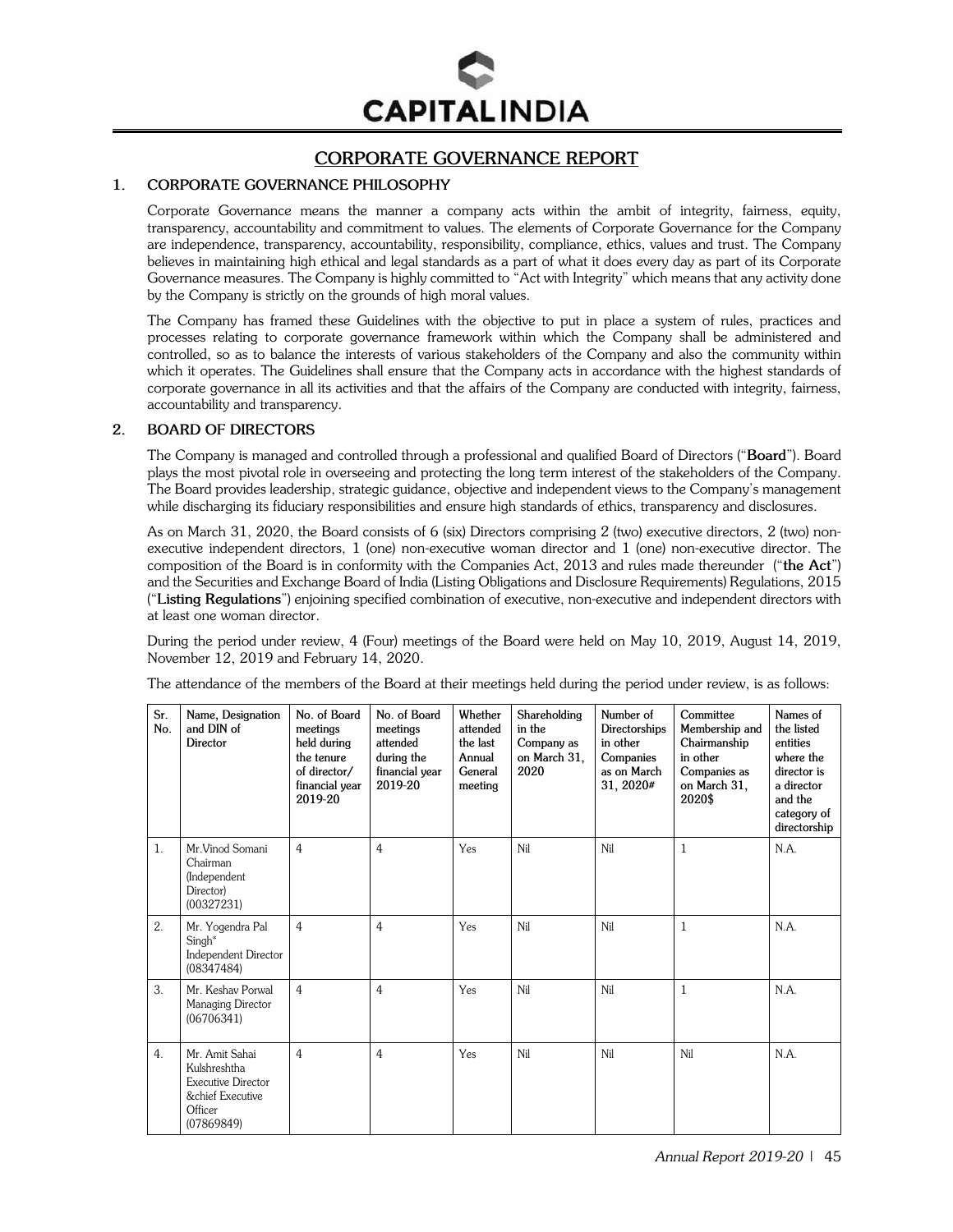

| Sr.<br>No. | Name, Designation<br>and DIN of<br>Director                                    | No. of Board<br>meetings<br>held during<br>the tenure<br>of director/<br>financial year<br>2019-20 | No. of Board<br>meetings<br>attended<br>during the<br>financial year<br>2019-20 | Whether<br>attended<br>the last<br>Annual<br>General<br>meeting | Shareholding<br>in the<br>Company as<br>on March 31,<br>2020 | Number of<br>Directorships<br>in other<br>Companies<br>as on March<br>31, 2020# | Committee<br>Membership and<br>Chairmanship<br>in other<br>Companies as<br>on March 31,<br>2020\$ | Names of<br>the listed<br>entities<br>where the<br>director is<br>a director<br>and the<br>category of<br>directorship |
|------------|--------------------------------------------------------------------------------|----------------------------------------------------------------------------------------------------|---------------------------------------------------------------------------------|-----------------------------------------------------------------|--------------------------------------------------------------|---------------------------------------------------------------------------------|---------------------------------------------------------------------------------------------------|------------------------------------------------------------------------------------------------------------------------|
| 5.         | Mr. Vineet Kumar<br>Saxena<br>Non-Executive<br>Director<br>(07710277)          | $\overline{4}$                                                                                     | $\overline{4}$                                                                  | Yes                                                             | Nil                                                          | Nil                                                                             | Nil                                                                                               | N.A.                                                                                                                   |
| 6.         | Ms. Shraddha Suresh<br>Kamat<br>Woman Non-<br>Executive Director<br>(07555355) | $\overline{4}$                                                                                     | 1                                                                               | N <sub>O</sub>                                                  | Nil                                                          | Nil                                                                             | Nil                                                                                               | N.A.                                                                                                                   |
| 7.         | Mr. Subodh Kumar<br>Non-Executive<br>Director<br>(07781250)                    | $\overline{2}$                                                                                     |                                                                                 | N.A                                                             | Nil                                                          | Nil                                                                             | Nil                                                                                               | N.A.                                                                                                                   |

# includes directorship in other listed entities only.

\$ includes audit committee and stakeholders relationship committee in all public listed entities only. No member is holding any chairmanship in the other public listed entities.

#### **Inter-se relationship among Directors**

None of the Director is in anyway related to the other Directors.

#### **Key Board skills/expertise/competencies**

The Company has identified the key Board skills that sets out the expertise that the Directors of the Company should possess for proper functioning of the Company. The matrix is set out on the basis of the business, the industry wherein the Company operates in and the Policy on remuneration of the directors, key managerial personnel and other employees. It is not mandatory for all the Directors to possess all the skills, however the Board as a whole possess such skills outlined below:

- Leadership experience and ability in inspiring, motivating other officials together with practical understanding of the business of the Company.
- Experience and ability to identify opportunities and threats to the Company and to develop strategies, *inter-alia* to grow revenue and market share, build brand awareness and equity.
- Strong understanding of corporate finance, accounts and performance management principles.
- Familiarity with diverse business functions such as finance, risk, investment etc.
- Experience and ability to acknowledge corporate governance and best management practices.
- An entrepreneurial mindset with outstanding organizational and leadership skills.
- Analytical abilities and problem-solving skills.
- Excellent communication and public speaking skills.
- Experience in identifying key risks to the Company related to each key area of operations, the ability to monitor risk, compliance and knowledge of legal and regulatory requirements that are applicable to the Company.
- Experience and stature necessary to be highly effective, working with other members of the Board in serving the long-term interests of shareholders.
- Ability and willingness to devote sufficient time to the affairs of the Board and the Company and to carry out their duties effectively.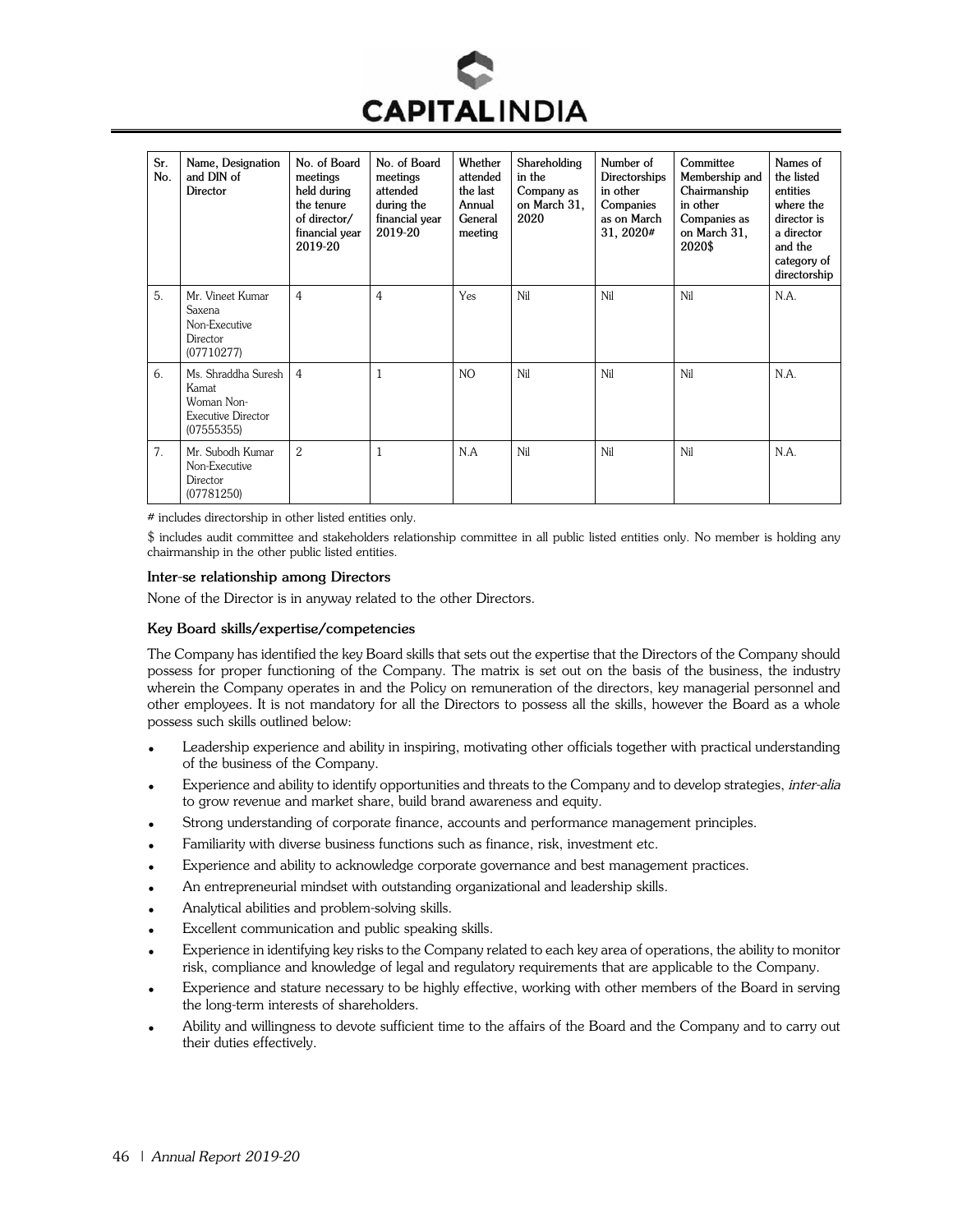

### **Confirmation as regards Independence of Independent Director**

During the period under review, all Independent Director have confirmed and submitted declaration to the effect that they meet the criteria of independence as laid down under section 149 of the Companies Act, 2013 and Listing Regulations.

The Independent Directors have also submitted the declaration that they have registered themselves with the Indian Institute of Corporate Affairs for inclusion of name in the Data Bank as required under rule 6 of the Companies (Appointment and Qualification of Directors) Rules, 2014.

Based on the disclosures received from all the Directors, Your Board confirm that, in its opinion, the independent directors fulfill the conditions specified in the Listing Regulations and are independent of the management and have relevant expertise and experience.

#### **Cessation of an Independent Director**

During the period under review, Mrs. Promila Bhardwaj has resigned from the position of Independent Director of the Company with effect from April 1, 2019.

### **Familiarization Programme for Independent Directors**

In compliance with Regulation 46(2)(i) of SEBI (LODR) 2015, Company organized separate Familiarization Programmefor Independent Directors.

#### **Board Functioning and Procedure**

The Company sends a detailed agenda folder setting out the business to be transacted at the Meeting(s) to each Director at least seven days before the date of the Board and Committee Meetings.

The Members of the Board have complete liberty to express their opinion and decisions taken on the basis of consensus arrived at after detailed discussion at the Board Meeting.

The Chairman, Chief Executive officer and Company Secretary keep the members of the Board informed about any material development /business update through various modes.

The Company has a well-established framework for the meetings of the Board and its Committee which seeks to systematize the decision-making process at the Board and Committee meetings in an informed and efficient manner.

# **3. COMMITTEES OF THE BOARD**

The Board Committees play a vital role in strengthening the Corporate Governance practices and focus effectively on the issues and ensure expedient resolution of the diverse matters. The Board Committees are set up under formal approval of the Board to carry out clearly defined roles which are considered to be performed by the members of the Board as a part of good governance practice. The Board supervises the execution of its responsibilities by the Committees and is responsible for their actions. The minutes of the proceedings of the meetings of all Committees are placed before the Board for its review and noting. The Board Committees can request special invitees to join the meeting, as deemed appropriate.

### **a) Audit Committee**

 The Audit Committee has been constituted in terms of the provisions of Section 177 of the Act read with the Companies (Meetings of Board and its Powers) Rules, 2014 and the applicable provisions of the Listing Regulations to provide assistance to the Board of Directors in its responsibility for overseeing the quality and integrity of the accounting, auditing and reporting practices of the Company.

| SI. No. | Committee meeting | Composition                      |
|---------|-------------------|----------------------------------|
|         | Audit Committee   | Mr. Vinod Somani (Chairman)      |
|         |                   | Mr. Yogendra Pal Singh (Member)  |
|         |                   | Mr. Vineet Kumar Saxena (Member) |

As on March 31, 2020, the Audit Committee comprises the following members: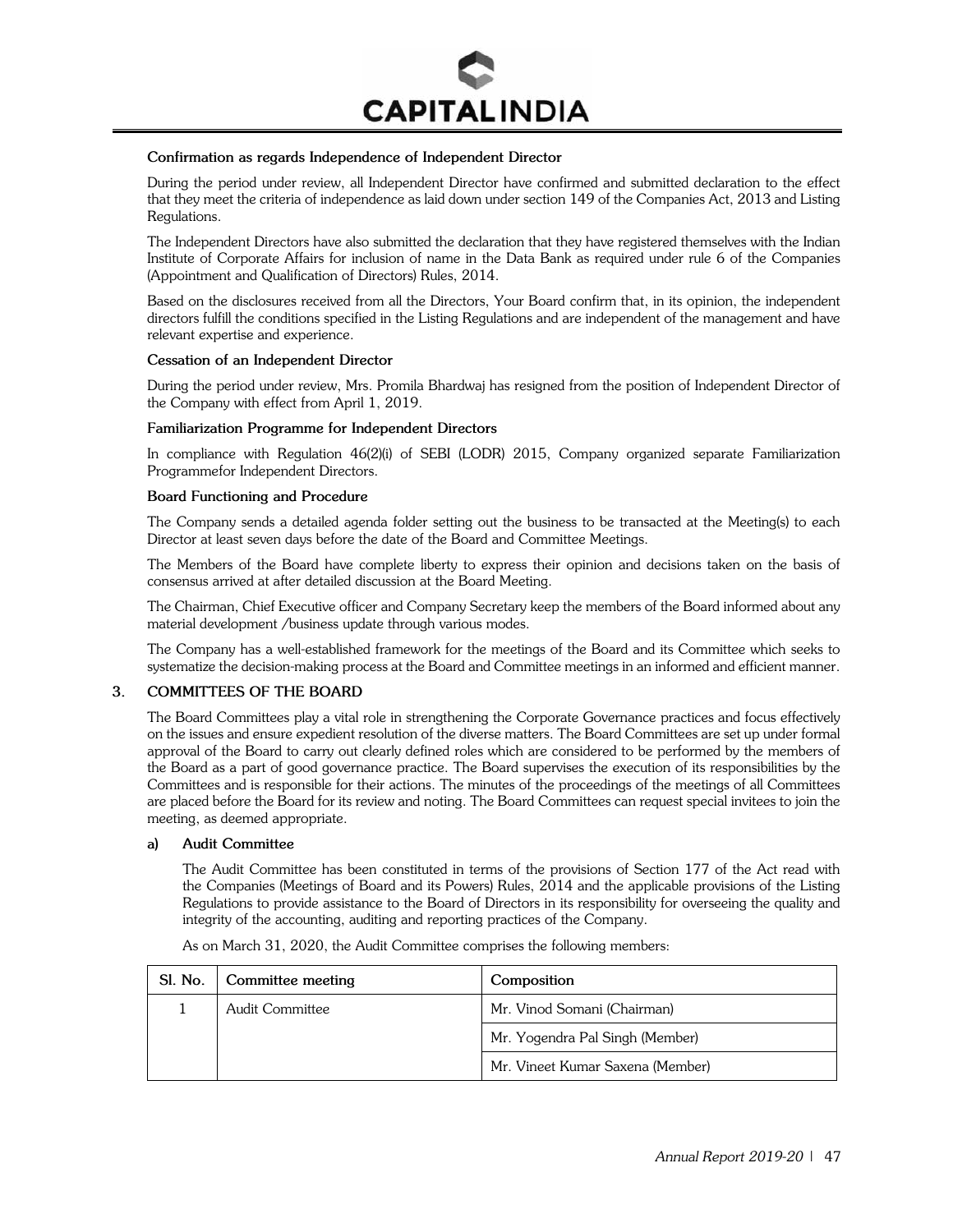

### **Meetings**

During the period under review, 4 (four) meetings of the Audit Committee were held on May 10, 2019, August 14, 2019, November 12, 2019 and February 14, 2020. The intervening period between Audit Committee Meetings was within the maximum time gap prescribed under Regulation 18 of Listing Regulations.

The attendance of the members of the Audit Committee at their meetings held during the period under review, is as follows:

| Sr.<br>No. | Name of the member      | Position in<br>Committee | No. of Committee<br>meetings held during<br>the tenure of member/<br>financial year 2019-20 | No. of Committee<br>meetings attended<br>during the financial<br>year 2019-20 |
|------------|-------------------------|--------------------------|---------------------------------------------------------------------------------------------|-------------------------------------------------------------------------------|
|            | Mr. Vinod Somani        | Chairman                 |                                                                                             |                                                                               |
| 2.         | Mr. Yogendra Pal Singh  | Member                   |                                                                                             |                                                                               |
| 3.         | Mr. Vineet Kumar Saxena | Member                   |                                                                                             |                                                                               |

# **Terms of Reference**

The terms of reference of the Audit Committee of the Board includes the following:

- 1. the remuneration and terms of appointment of auditors of the company;
- 2. review and monitor the auditor's independence and performance, and effectiveness of audit process;
- 3. examination of the financial statement and the auditors' report thereon;
- 4. approval or any subsequent modification of transactions of the company with related parties;
- 5. scrutiny of inter-corporate loans and investments;
- 6. valuation of undertakings or assets of the Company, wherever it is necessary;
- 7. evaluation of internal financial controls and risk management systems;
- 8. monitoring the end use of funds raised through public offers and related matters;
- 9. oversee the vigil mechanism established by the Company for Directors and employees to report genuine concerns.

The Audit Committee shall also exercise the following powers in addition to the powers specified above:

- 1. To investigate any activity within its terms of reference;
- 2. To seek information from any employee;
- 3. To obtain outside legal or other professional advice;
- 4. To secure attendance of outsiders with relevant expertise, if it considers necessary;
- 5. Oversight of the company's financial reporting process and the disclosure of its financial information to ensure that the financial statement is correct, sufficient and credible;
- 6. Recommending to the Board, the appointment, re-appointment and, if required, the replacement or removal of the statutory auditor and the fixation of audit fees;
- 7. Approval of payment to statutory auditors for any other services rendered by the statutory auditors;
- 8. Reviewing, with the management, the annual financial statements before submission to the Board for approval, with particular reference to:
	- a. Matters required to be included in the Director's Responsibility Statement to be included in the Board's report in terms of clause (2AA) of section 217 of the Companies Act, 1956 or Board's report in terms of clause (c) of sub-section 3 of section 134 of the Companies Act, 2013;
	- b. Changes, if any, in accounting policies and practices and reasons for the same;
	- c. Major accounting entries involving estimates based on the exercise of judgment by management;
	- d. Significant adjustments made in the financial statements arising out of audit findings;
	- e. Compliance with listing and other legal requirements relating to financial statements;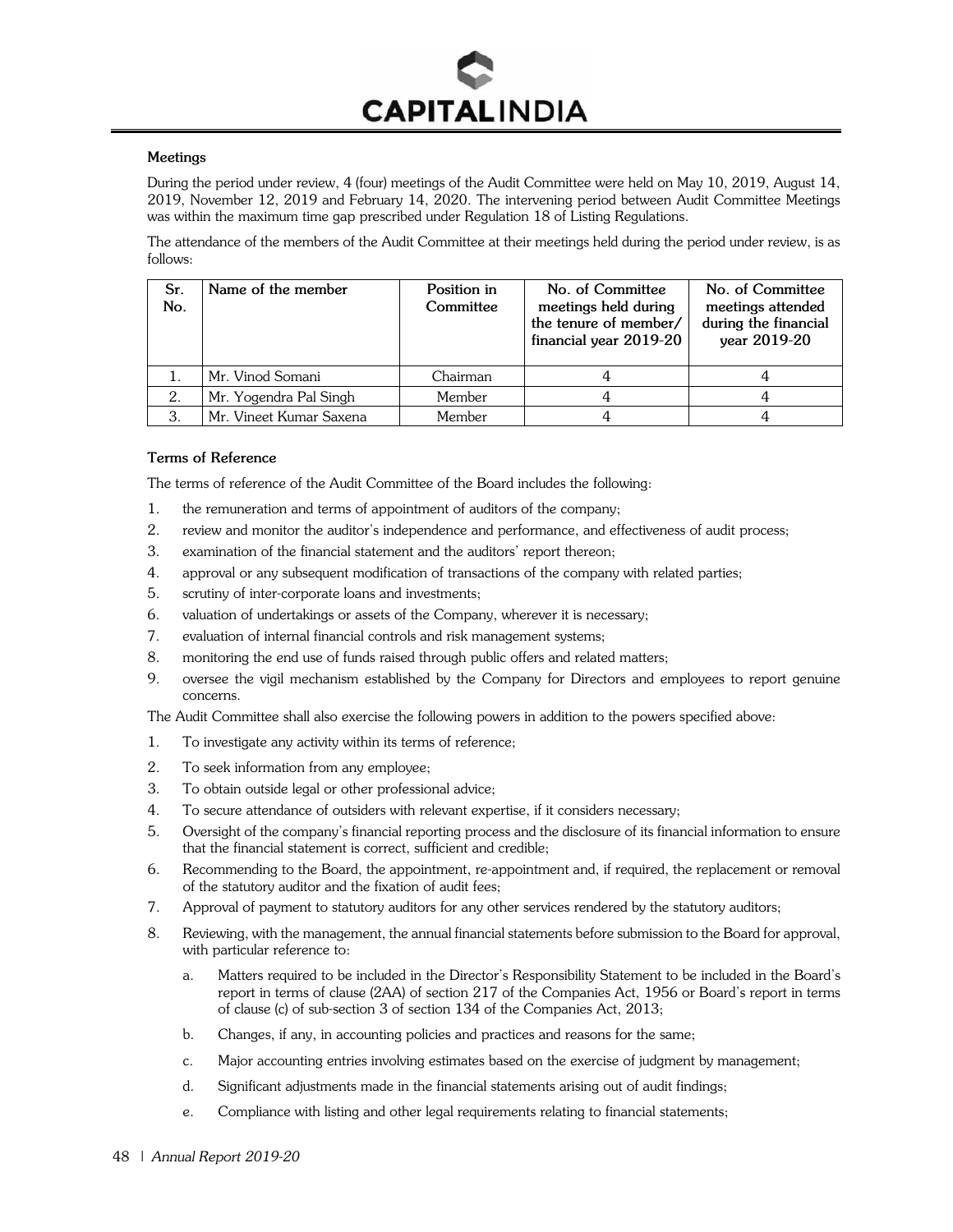

- f. Disclosure of any related party transactions; and
- g. Qualifications in the draft audit report.
- 9. Reviewing, with the management, the quarterly financial statements before submission to the Board for approval;
- 10. Reviewing, with the management, the statement of uses / application of funds raised through an issue (public issue, rights issue, preferential issue, etc.), the statement of funds utilized for purposes other than those stated in the offer document/prospectus/notice and the report submitted by the monitoring agency monitoring the utilization of proceeds of a public or rights issue, and making appropriate recommendations to the Board to take up steps in this matter;
- 11. Reviewing, with the management, performance of statutory and internal auditors, and adequacy of the internal control systems;
- 12. Reviewing the adequacy of internal audit function, if any, including the structure of the internal audit department, staffing and seniority of the official heading the department, reporting structure coverage and frequency of internal audit;
- 13. Discussion with the internal auditors on any significant findings and follow up there on;
- 14. Reviewing the findings of any internal investigations by the internal auditors into matters where there is suspected fraud or irregularity or a failure of internal control systems of a material nature and reporting the matter to the Board;
- 15. Discussion with statutory auditors before the audit commences, about the nature and scope of audit as well as post-audit discussion to ascertain any area of concern;
- 16. To look into the reasons for substantial defaults in the payment to the depositors, debenture holders, shareholders (in case of non-payment of declared dividends) and creditors;
- 17. To review the functioning of the Whistle Blower mechanism, in case the same is existing;
- 18. Approval of appointment of CFO (i.e., the whole-time Finance Director or any other person heading the finance function or discharging that function) after assessing the qualifications, experience & background, etc. of the candidate; and
- 19. Carrying out any other function as is mentioned in the terms of reference of the Audit Committee.

#### **b) Nomination & Remuneration Committee**

 The Nomination & Remuneration Committee has been constituted in terms of the provisions of Section 178 of the Act and the applicable provisions of the Listing Regulations.

As on March 31, 2020, the Nomination & Remuneration Committee comprises the following members:

| Sr. No | Committee meeting                   | Composition                      |
|--------|-------------------------------------|----------------------------------|
|        | Nomination & Remuneration Committee | Mr. Vinod Somani (Chairperson)   |
|        |                                     | Mr. Yogendra Pal Singh (Member)  |
|        |                                     | Mr. Vineet Kumar Saxena (Member) |

#### **Meetings**

During the period under review, 5 (Five) meetings of the Nomination & Remuneration Committee were held on May 10, 2019, May 20, 2019, August 14, 2019, November 12, 2019 and February 14, 2020.

The attendance of the members of the Nomination & Remuneration Committee at their meetings held during the period under review, is as follows: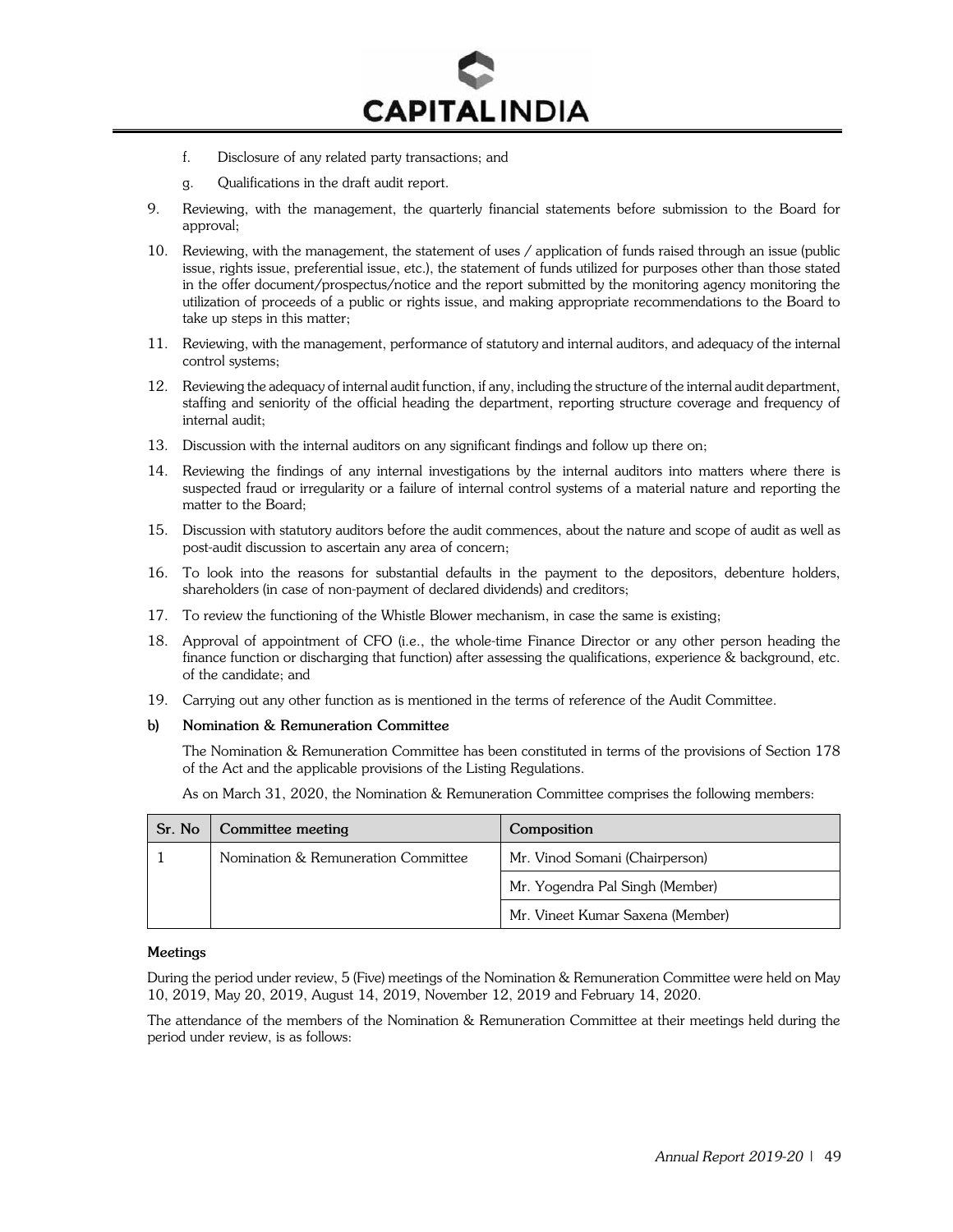

| Sr.<br>No. | Name of the member      | Position in<br>Committee | No. of Committee<br>meetings held during<br>the tenure of member/<br>financial year 2019-20 | No. of Committee<br>meetings attended<br>during the financial<br>year 2019-20 |
|------------|-------------------------|--------------------------|---------------------------------------------------------------------------------------------|-------------------------------------------------------------------------------|
|            | Mr. Vinod Somani        | Chairman                 |                                                                                             |                                                                               |
| 2.         | Mr. Yogendra Pal Singh  | Member                   |                                                                                             |                                                                               |
| 3.         | Mr. Vineet Kumar Saxena | Member                   |                                                                                             |                                                                               |

# **Terms of Reference**

The terms of reference of the Nomination & Remuneration Committee of the Board include the following:

- 1. To identify persons who are qualified to become Directors and who may be appointed in senior management in accordance with the criteria laid down;
- 2. To recommend to the Board their appointment and removal;
- 3. To carry out evaluation of every Director's performance;
- 4. To formulate the criteria for determining qualifications, positive attributes and independence of a Director recommend to the Board a policy, relating to the remuneration for the directors, Key Management Personnel and other employees; and
- 5. While formulating the policy under sub-section (3) of section 178 of the Companies Act ensure that:
	- a. the level and composition of remuneration is reasonable and sufficient to attract, retain and motivate the Directors of the quality required to run the company successfully;
	- b. relationship of remuneration to performance is clear and meets appropriate performance benchmarks; and
	- c. remuneration to Directors, Key Management Personnel and senior management involves a balance between fixed and incentive pay reflecting short and long-term performance objectives appropriate to the working of the company and its goals.

# **Annual Performance Evaluation**

Pursuant to the provisions of the Companies Act, 2013 and rules made thereunder, Listing Regulations and Performance Evaluation Policy ("PEP") of the Company, the Board and the Nomination & Remuneration Committee, has carried out the formal evaluation of performance of the Board, its Committees and individual directors, including independent directors. The evaluation has been carried out through a questionnaire, as provided in the PEP, covering various aspects of the functioning of the Board, its Committees and performance of the Directors, such as, adequacy of the constitution and composition of the Board and its Committees, discharge of roles and responsibilities by the Board, its Committees and Directors, frequency of the meetings, attendance, regulatory compliances and corporate governance.

The individual Directors and members of the Board and its Committees had submitted their response on a scale of 1 (strongly disagree) – 5 (strongly agree) for evaluating the Board as a whole, Committees of the Board and of their peer Board members, including Chairman of the Board.

#### **c) Stakeholders Relationship Committee**

 The Stakeholders Relationship Committee has been constituted in terms of the provisions of Section 178 of the Act and the applicable provisions of the Listing Regulations.

As on March 31, 2020, the Stakeholders Relationship Committee comprises the following members:

| Sl. No. | Committee meeting                   | Composition                      |
|---------|-------------------------------------|----------------------------------|
|         | Stakeholders Relationship Committee | Mr. Vinod Somani (Chairman)      |
|         |                                     | Mr. Yogendra Pal Singh (Member)  |
|         |                                     | Mr. Vineet Kumar Saxena (Member) |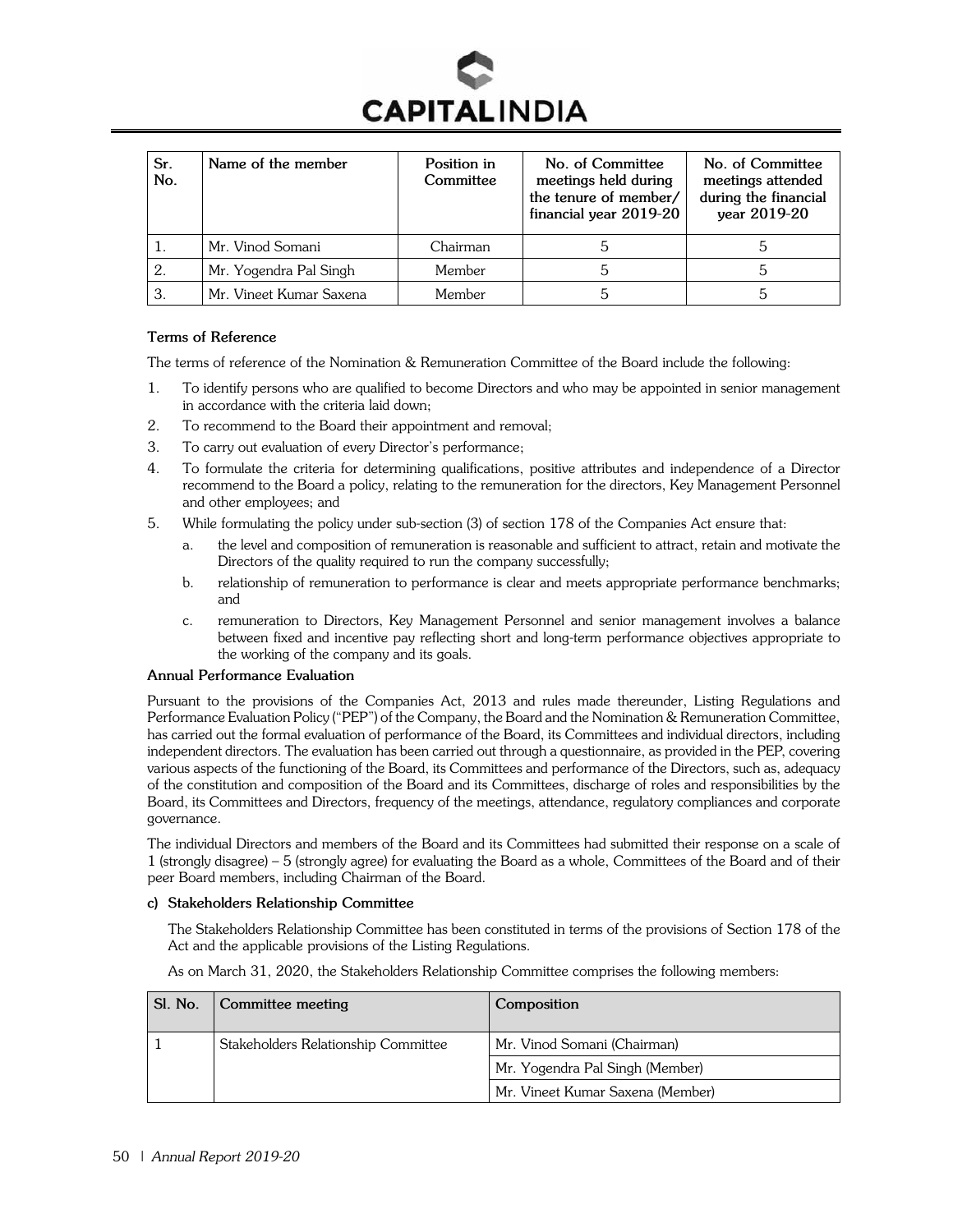

### **Meetings**

During the period under review, 1 (one) meeting of the Stakeholders Relationship Committee was held on November12, 2019.

The attendance of the members of the Stakeholders Relationship Committee at their meeting held during the period under review, is as follows:

| Sr.<br>No. | Name of the member      | Position in<br>Committee | No. of Committee<br>meetings held<br>during the tenure of<br>member/financial<br>year 2019-20 | No. of Committee<br>meetings attended<br>during the financial<br>year 2019-20 |
|------------|-------------------------|--------------------------|-----------------------------------------------------------------------------------------------|-------------------------------------------------------------------------------|
|            | Mr. Vinod Somani        | Chairman                 |                                                                                               |                                                                               |
| 2.         | Mr. Yogendra Pal Singh  | Member                   |                                                                                               |                                                                               |
| 3.         | Mr. Vineet Kumar Saxena | Member                   |                                                                                               |                                                                               |

# **Terms of Reference**

The terms of reference of the Stakeholders Relationship Committee of the Board include the following:

- 1. To take note of transfer and transmission of shares;
- 2. To approve requests of shareholders for dematerialization, re-materialisation of shares, issue or split of shares, consolidation of shares and issue of duplicate share certificates;
- 3. To look after the grievances of the security holders of the listed entity including but not limited to complaints related to:
	- a. Transfer of shares;
	- b. Non-receipt of annual report; and
	- c. Non-receipt of declared dividends.
- 4. To ensure expeditious redressal of investor complaints received through SCORES and other mediums; and
- 5. To ensure periodical reporting of investor grievances in the prescribed manner from time to time.

# **d) Corporate Social Responsibility (CSR) Committee**

 In compliance to section 135 of the Companies Act, 2013, the Company has duly constituted Corporate Social Responsibility Committee.

As on March 31, 2020, the Corporate Social Responsibility Committee comprises the following members:

| Sr.<br>No. | Committee meeting                         | Composition                          |
|------------|-------------------------------------------|--------------------------------------|
|            | Corporate Social Responsibility Committee | Mr. Yogendra Pal Singh (Chairman)    |
|            |                                           | Mr. Keshav Porwal (Member)           |
|            |                                           | Mr. Amit Sahai Kulshreshtha (Member) |

# **Meetings**

During the period under review, 1 (one) meeting of the Corporate Social Responsibility Committee was held on September 27, 2019.

The attendance of the members of the Corporate Social Responsibility Committee at their meeting held during the period under review, is as follows: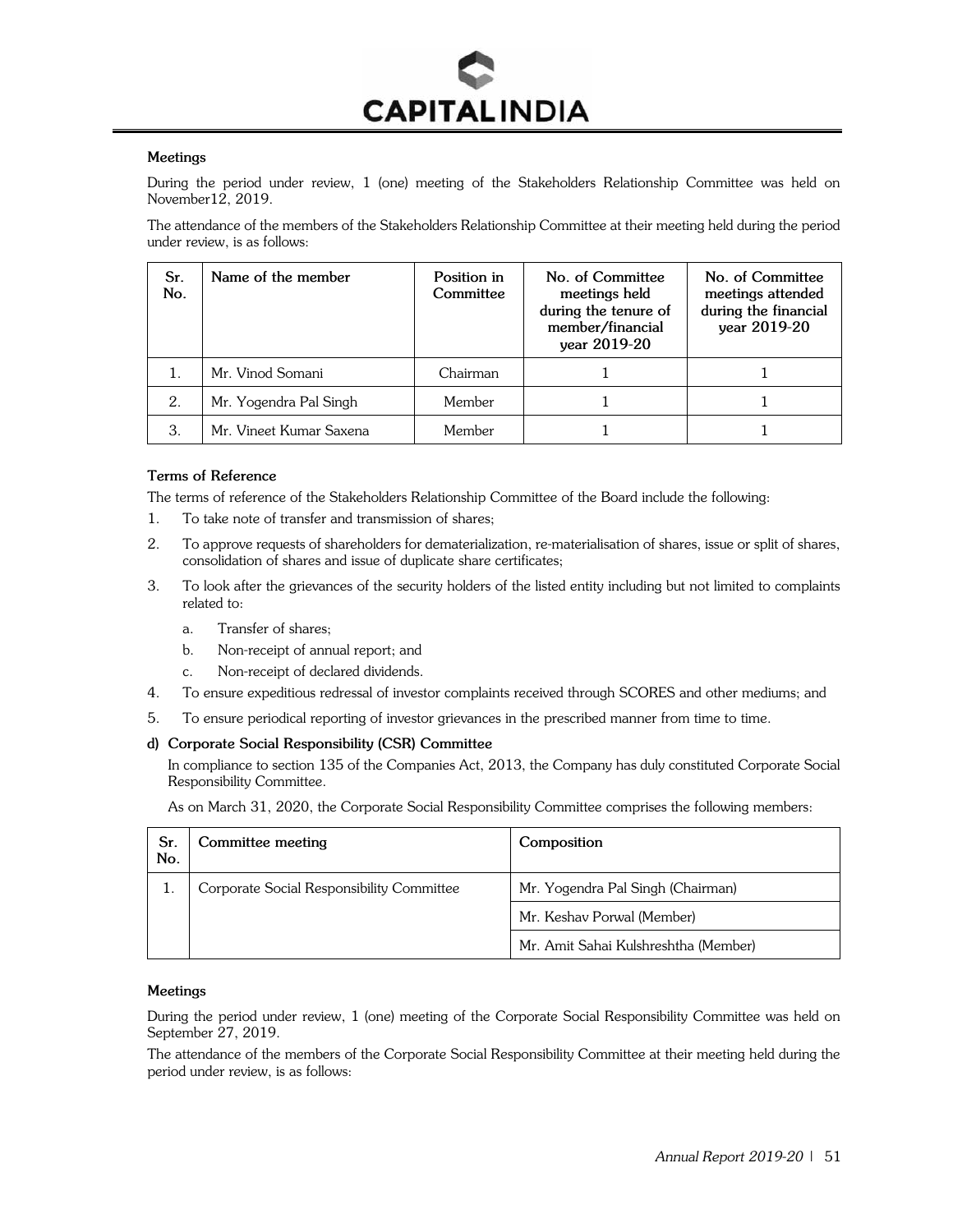

#### **Tenure of Service of Executive Directors**

| Sr. No. | Name of the member          | Position in<br>Committee | No. of Committee<br>meetings held<br>during the tenure<br>of member/<br>financial year<br>2019-20 | No. of Committee<br>meetings attended<br>during the financial<br>year 2019-20 |
|---------|-----------------------------|--------------------------|---------------------------------------------------------------------------------------------------|-------------------------------------------------------------------------------|
|         | Mr. Yogendra Pal Singh      | Chairman                 |                                                                                                   |                                                                               |
| 2.      | Mr. Keshav Porwal           | Member                   |                                                                                                   |                                                                               |
| 3.      | Mr. Amit Sahai Kulshreshtha | Member                   |                                                                                                   |                                                                               |

#### **Terms of Reference**

The terms of reference of the Corporate Social Responsibility Committee of the Board include the following:

- a) formulate and recommend to the Board, a Corporate Social Responsibility Policy which shall indicate the activities to be undertaken by the Company in the areas or subject, specified in Schedule VII to the Companies Act, 2013;
- b) recommend the amount of expenditure to be incurred on the activities referred to in clause (a);
- c) monitor the Corporate Social Responsibility Policy of the Company from time to time; and
- d) any other matter(s) in relation to above which the Committee deems fit and which is not reserved to be approved by the Board under the Companies Act, 2013 or any other applicable law, for the time being in force.

The CSR activities undertaken by the Company are in line with the CSR Policy of the Company and are pursuant to Section 135 and Schedule VII of the Companies Act, 2013. The CSR Policy detailing the summary of CSR activities along with relevant details is accessible at Company's website at URL www.capitalindia.com.

# **4. REMUNERATION PAID TO DIRECTORS**

The Non-Executive Directors, excluding the Independent Directors, are neither paid any sitting fees for attending the meetings of the Board and/or any Committee thereof nor any commission on net profits.

Details of remuneration paid to Directors of the Company for the Financial Year ended on March 31, 2020 is as under:

|  |  | (Rs. In Lakhs) |
|--|--|----------------|
|--|--|----------------|

| Sr.<br>No | <b>Name</b>                    | <b>Sitting Fees</b>      | Salary | Perquisites<br>and<br><b>Benefits</b> | <b>Details</b><br>of Stock<br>options | <b>Shares</b><br>in profit/<br>Incentive | Total  |
|-----------|--------------------------------|--------------------------|--------|---------------------------------------|---------------------------------------|------------------------------------------|--------|
| 1.        | Mr. Vinod Somani               | 8.90                     |        |                                       |                                       |                                          | 8.90   |
| 2.        | Mr. Yogendra Pal<br>Singh      | 8.55                     |        |                                       |                                       |                                          | 8.55   |
| 3.        | Mr. Keshav Porwal              |                          | 182.40 | 8.33                                  | -                                     |                                          | 190.73 |
| 4.        | Mr. Amit Sahai<br>Kulshreshtha | $\overline{\phantom{a}}$ | 191.60 | 8.00                                  |                                       |                                          | 199.60 |
| 5.        | Mr. Vineet Kumar<br>Saxena     |                          |        |                                       |                                       |                                          |        |
| 6.        | Ms. Shraddha<br>Suresh Kamat   |                          |        |                                       |                                       |                                          |        |
| 7.        | Mr. Subodh Kumar*              |                          |        |                                       |                                       |                                          |        |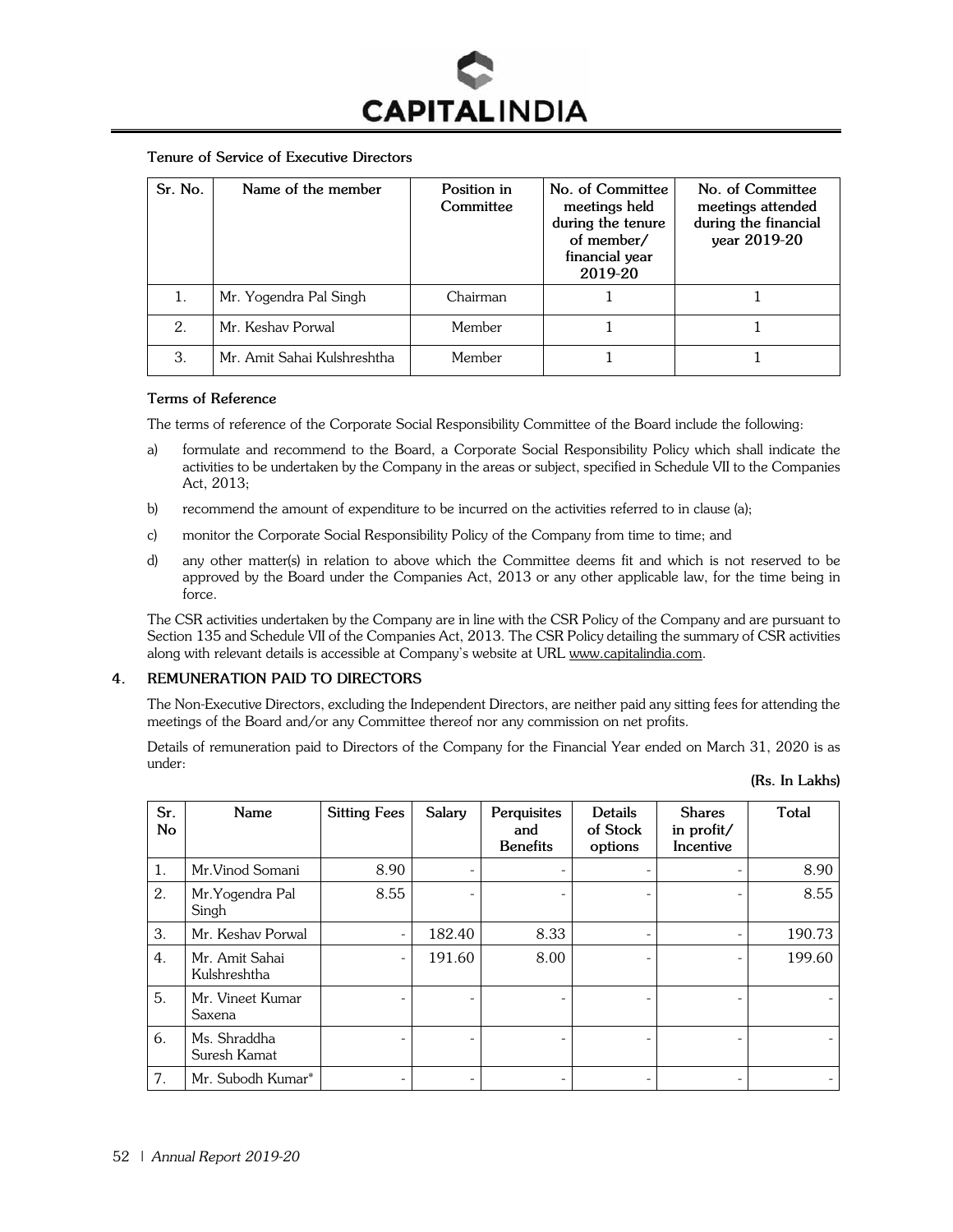

#### **Notes:**

a) Salary and perquisites include all elements of remuneration i.e. salary, reimbursement and other allowances and benefits including employer's provident fund contribution and perquisite value.

| Sr. | Name & Designation of                                                      | Period of   | Date of appointment | Notice period     |
|-----|----------------------------------------------------------------------------|-------------|---------------------|-------------------|
| No. | <b>Executive Director</b>                                                  | appointment |                     |                   |
|     | Keshav Porwal                                                              | 5 years     | November 27, 2017   | 3 Calendar months |
|     | Managing Director                                                          |             |                     |                   |
| 2   | Amit Sahai Kulshreshtha<br>Executive Director & Chief<br>Executive Officer | 5 years     | November 27, 2017   | 3 Calendar months |

**Tenure of Service of Executive Directors**

Appointments of executive directors are governed by the resolutions passed by the Board and the Shareholders of the Company, which cover the terms and conditions of such appointments, read with the service rules of the Company. There is no separate provision for payment of severance fee under the resolutions governing their appointment. The remuneration paid to executive directors of the Company is approved by the Shareholders of the Company upon the recommendation of the Nomination & Remuneration Committee of the Board and the Board. The Company's remuneration strategy is market driven and aims at attracting and retaining high caliber talent. The strategy is in consonance with existing industry practice and is directed towards rewarding performance, based on review of achievements on periodical basis.

# **5. GENERAL BODY MEETINGS**

#### Annual General Meeting

The details of the Annual General Meeting(s) of the Company held during the preceding three years are stated below:

| Sr.<br>No.     | Year of<br>Annual<br>General<br>Meeting | Place                                                                                     | Time       | Brief description of Special Resolutions passed, if any                                                                                                                                                                                                                                                                                                                                                                                                                                                                                                                                                                                                                                                                                        |
|----------------|-----------------------------------------|-------------------------------------------------------------------------------------------|------------|------------------------------------------------------------------------------------------------------------------------------------------------------------------------------------------------------------------------------------------------------------------------------------------------------------------------------------------------------------------------------------------------------------------------------------------------------------------------------------------------------------------------------------------------------------------------------------------------------------------------------------------------------------------------------------------------------------------------------------------------|
| $\mathbf{1}$ . | 2019                                    | The Magnolia Habitat<br>World, India Habitat<br>Centre, Lodhi Road,<br>New Delhi - 110003 | 09:00 A.M  | Revision in the remuneration of Mr. Keshav Porwal,<br>i)<br>Managing Director of the Company;<br>revision in the remuneration of Mr. Amit Sahai<br>ii)<br>Kulshreshtha, Executive Director & Chief Executive<br>Officer of the Company;<br>iii) issue of non-convertible debentures and other debt<br>securities; and<br>iv) issuance of securities.                                                                                                                                                                                                                                                                                                                                                                                           |
| 2.             | 2018                                    | The Magnolia Habitat<br>World, India Habitat<br>Centre, Lodhi Road,<br>New Delhi - 110003 | 09:00 A.M. | i)<br>Appointment of Mr. Keshav Porwal as the Managing<br>Director of the Company;<br>Appointment of Mr. Amit Sahai Kulshreshtha as an<br>ii)<br>Executive Director & Chief Executive Officer of the<br>Company;<br>iii) Issue and allotment of equity shares of the Company on<br>preferential allotment basis through private placement;<br>iv) Issue of non-convertible debentures / debt securities;<br>and<br>Issue and allotment of securities including equity shares,<br>i)<br>convertible preference shares, convertible debentures,<br>Global Depository Receipts, American Depository<br>Receipts etc., by way of Qualified Institutions Placement<br>("QIP") or through any other method, and in compliance<br>of applicable laws. |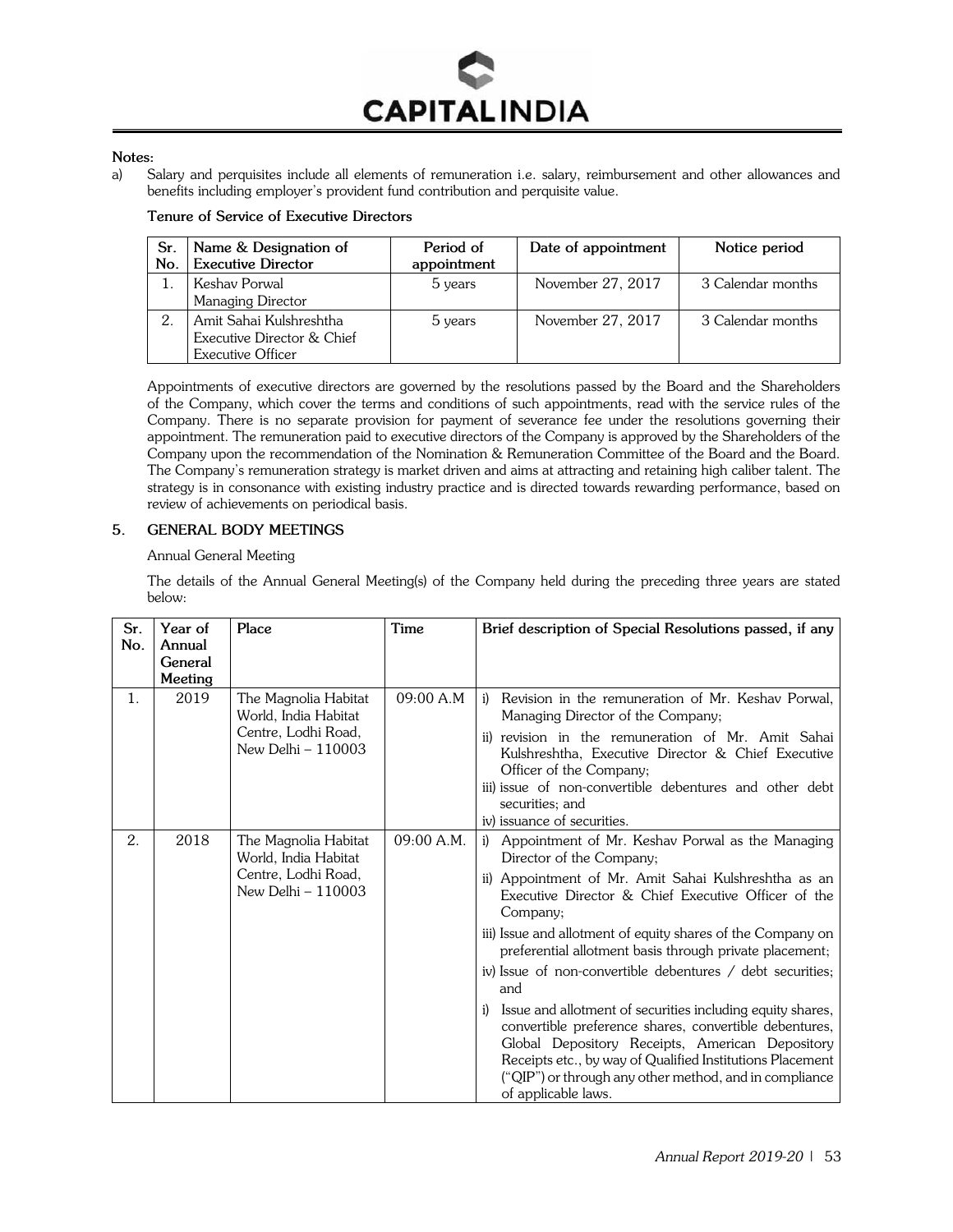

| 2017 | Farm House of<br>Kapil Constructions                                                                                                                         |  | 11:00 A.M. $\vert i \rangle$ Re-appointment of Mr. Samai Singh as an Independent<br>Director of the Company:                                                                                                                                                                                                                                                  |
|------|--------------------------------------------------------------------------------------------------------------------------------------------------------------|--|---------------------------------------------------------------------------------------------------------------------------------------------------------------------------------------------------------------------------------------------------------------------------------------------------------------------------------------------------------------|
|      | Private Limited,<br>Anandgram (Near<br>Rajokari), Church<br>Road Extension, Mata<br>Amritanandmayi Math,<br>Abdul Gaffar Khan<br>Marg, New Delhi -<br>110070 |  | ii) Approval for ratifying related party transaction entered<br>between the Company and Sainik Mining and Allied<br>Services during the financial year 2016-17; and<br>iii) Approval for charging fees from the members/<br>shareholders to make delivery of the documents/<br>papers etc. through requested mode of delivery to the<br>members/shareholders. |

# **Extra-ordinary General Meeting**

No Extra-ordinary General Meeting was held during the financial year ended on March 31, 2020.

### **Postal Ballot**

During the period under review, the Company has approached the shareholders for seeking their approval through postal ballot. The details of the postal ballot are as follows:

**Date of Postal Ballot notice**: November 12, 2019

**Voting period**: December 2, 2019 to January 1, 2020

**Date of declaration of results**: January 2, 2020

**Date of approval**: January 1, 2020

| Sr.<br>No. | <b>Particulars</b>                                                                                  | No. of votes<br>with assent | % of Assent | No. of votes<br>with Dissent | % of Dissent |
|------------|-----------------------------------------------------------------------------------------------------|-----------------------------|-------------|------------------------------|--------------|
| 1.         | Approval for material related party<br>transactions with Rapipay Fintech<br>Private Limited         | 20518011                    | 99.99       | 500                          | 0.00         |
| 2.         | Approval for material related party<br>transactions with Rapipay Fintech<br>Holding Private Limited | 20518011                    | 99.99       | 500                          | 0.00         |

M/s Arun Gupta & Associates, Company Secretaries were appointed as Scrutinizer for conducting the postal ballot (including voting through electronic means) process in a fair and transparent manner.

# **6. MEANS OF COMMUNICATION**

Information like quarterly / half yearly / annual financial results and press releases on significant developments in the Company that have been made available from time to time, to the press and presentations made to institutional investors or to the analysts are hosted on the Website of the Company at URL www.capitalindia.com and have also been submitted to the BSE Limited, the stock exchange where the shares of the company are listed, to enable them to put them on its website and communicate to the shareholders. The quarterly / half-yearly / annual financial results are generally published in English and Hindi language newspapers. Moreover, a report on Management Discussion and Analysis has been given elsewhere in this report. The Company electronically files all reports / information including results, shareholding pattern and corporate governance report, at BSE's website (www.listing.bseindia. com).

# **7. VIGIL MECHANISM / WHISTLE BLOWER POLICY**

Pursuant to the provisions of Section 177(9) & (10) of the Act read with the rules made thereunder and pursuant to the provisions of the Listing Regulations, the Company has established a Vigil Mechanism namely '**Vigil Mechanism Policy**' for its Directors and employees, to report instances of unethical behaviour, actual or suspected fraud or violation of the Company's Code of Conduct. The aim of the Vigil Mechanism Policy is to provide adequate safeguards against victimization of Whistle Blower who avails the mechanism and also provides direct access to the Chairman of the Audit Committee, in appropriate or exceptional cases.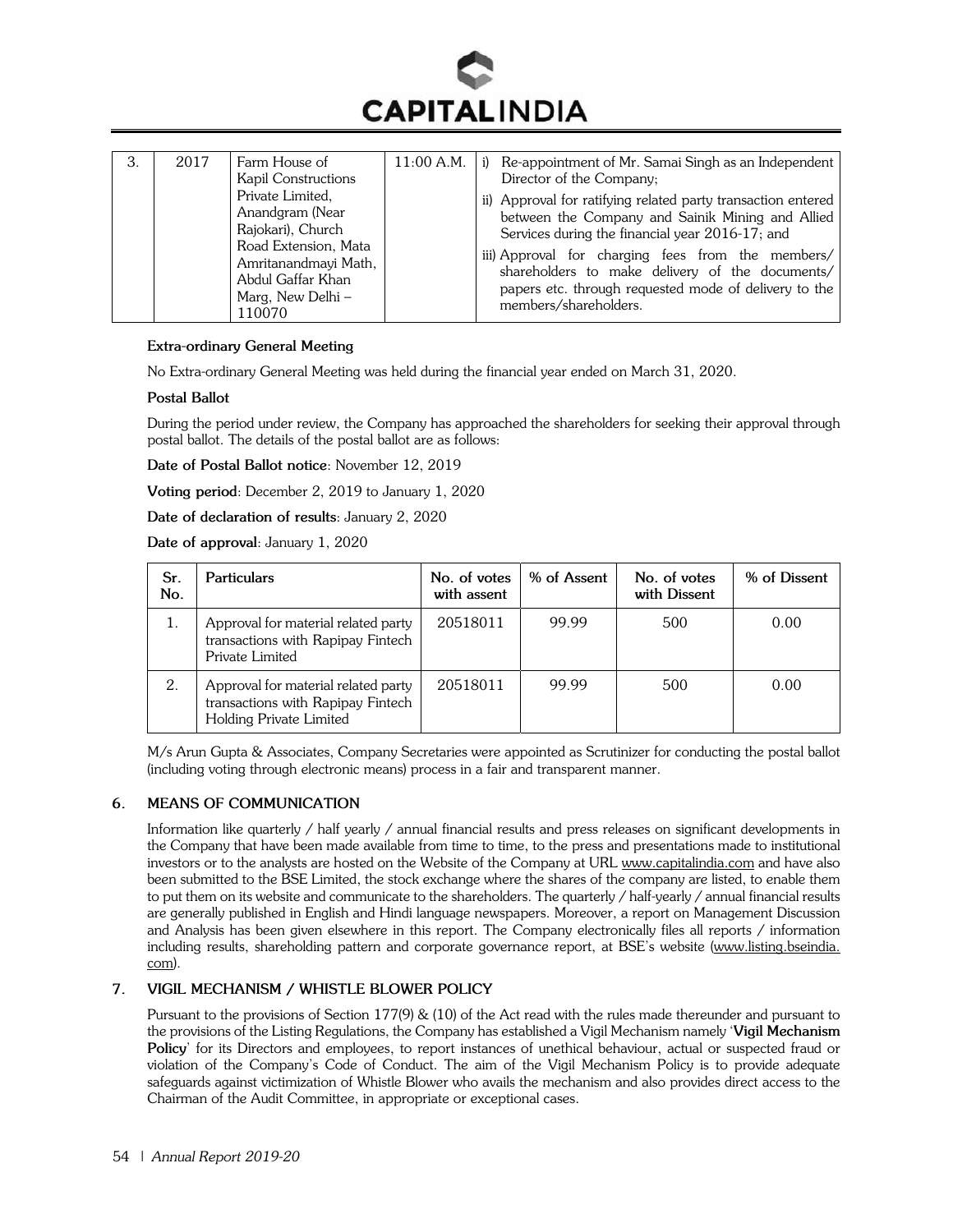

Accordingly, the Vigil Mechanism Policy has been formulated with a view to provide a mechanism for the Directors and employees of the Company to approach the Ethics Officer or the Chairman of the Audit Committee of the Company.

The purpose of the Vigil Mechanism Policy is to provide a framework to promote responsible and secure whistle blowing. It protects employees willing to raise a concern about serious irregularities within the Company.

The Vigil Mechanism Policy has been appropriately communicated within the Company and has been hosted on the Company's website at URL www.capitalindia.com.

During the FY 2019-20, no such complaint of unethical or improper activity has been received by the Company. None of the person has been denied access to the Audit Committee.

### **8. CODE OF CONDUCT**

The commitment to ethical professional conduct is a must for every employee including members of the Board and senior management personnel of the Company. The Code of Conduct is intended to serve as a basis for ethical decision making in conduct of professional work. The Code of Conduct enjoins that each individual in the organisation must know and respect existing laws, accept and provide appropriate professional views and be upright in his conduct and observe corporate discipline. The code of conduct is available on the Website of the Company at URL www.capitalindia.com. All the members of the Board and senior management personnel affirm compliances with the Code of Conduct annually. Declaration signed by the Executive Director & Chief Executive Officer to this effect, is as under:

I declare that all the members of the Board and senior management personnel have affirmed compliance with the Code of Conduct for the financial year ended on March 31, 2020.

> For and on behalf of the Board of **Capital India Finance Limited**

Date: June 1, 2020 **Amit Sahai Kulshreshtha** Place: Mumbai Executive Director & Chief Executive Officer

# **9. COMPLIANCE CERTIFICATE FROM THE PRACTICING COMPANY SECRETARY**

A certificate from M/s Arun Gupta & Associates, Company Secretaries, certifying the Company's compliance with the provisions of Corporate Governance as stipulated in Regulation 34(3) read with Schedule-V to the Listing Regulations, is appended herewith and forms part of this Report.

### **10. DISCRETIONARY REQUIREMENTS**

#### **A) Non-Executive Chairman**

 The Board has a Non-Executive Chairman and hence, is in compliance with the Regulation 17 of Listing Regulations.

#### **B) Unqualified financial statements**

 The Auditors' Report on the audited annual accounts of the Company does not contain any qualification from the Statutory Auditors and it shall be the endeavor of the Company to continue the trend by building up accounting systems and controls which ensure complete adherence to the applicable accounting standards and practices obviating the possibility of the Auditors' qualifying their report as to the audited accounts.

#### **C) Separate posts of chairperson and chief executive officer**

 The Company has separate positions of Non-Executive Chairman, Managing Director and Executive Director & Chief Executive Officer.

### **D) Reporting of Internal Auditor**

The Internal Auditors of the Company reports directly to the Audit Committee.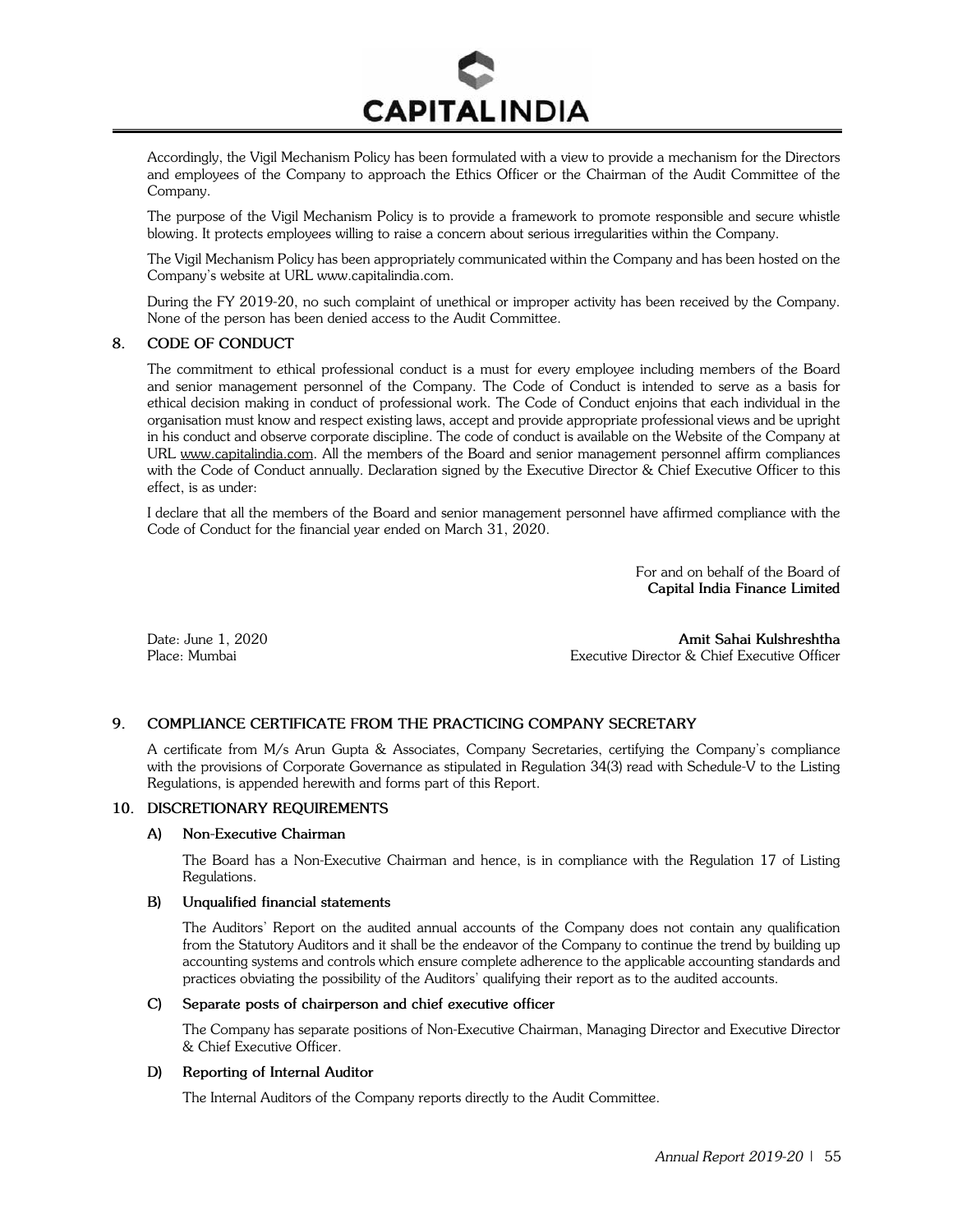

### **A) GENERAL SHAREHOLDERS INFORMATION**

### **A) Company Registration Detai**ls

 The Company is registered in the National Capital Territory of Delhi, India. The corporate identity number allotted to the Company by the Ministry of Corporate Affairs is L74899DL1994PLC128577.

### **B) Annual General Meeting**

 The 26th Annual General Meeting ("**AGM**") of the Company would be held on the day, date, time and venue as mentioned in the Notice convening the said AGM.

### **C) Financial Year**

 The financial year of the Company is a period of twelve months beginning on 1st April every calendar year and ending on 31st March the following calendar year.

# **D) Dividend and its Payment**

 Dividend of Re.0.10 per share (previous year Re.0.40 per share) amounting to Rs. 77.73 Lakhs (previous year Rs. 310.94 Lakhs) is proposed on equity shares. The recommended dividend will be accounted for when approved by the shareholders in their Annual General Meeting.

### **E) Listing of Shares on Stock Exchange and Stock Code**

| No. | Name and address of the Stock Exchange                                             | <b>Stock Code</b> |
|-----|------------------------------------------------------------------------------------|-------------------|
|     | BSE Limited ("BSE"), Phiroze Jeejeebhoy Towers, Dalal Street,<br>' Mumbai – 400001 | 530879            |

Annual Listing Fees for the financial year 2020-21 have been duly paid to BSE.

### **F) Registrar and Share Transfer Agent**

 All the work relating to the shares held in the physical form as well as the shares held in the electronic (dematerialised) form is being done at one single point and for this purpose the SEBI registered category I Registrar & Share Transfer Agent has been appointed, whose details are given below:

# **KFin Technologies Private Limited**,

 (formerly known as Karvy Fintech Private Limited), Karvy Selenium Tower B, Plot 31-32, Gachibowli, Financial District, Nanakramguda, Hyderabad – 500 032 Contact No: +91 040 - 67162222 Fax No: +91 40 23001153 E-mail: venu.sp@karvy.com

# **G) Share Transfer System**

 As on March 31, 2020, 99.75% of equity shares of the Company are in dematerialised form. Transfers of equity shares in dematerialised form are done through depositories with no involvement of the Company. With regard to transfer of equity shares in physical form, the share transfer instruments, received in physical form, are processed by our Registrar & Share Transfer Agent,to whom the authority has been delegated by the Board, and the share certificates are dispatched within a period of 15 days from the date of receipt thereafter subject to the documents being complete and valid in all respects. The Company obtains a halfyearly certificate from a Company Secretary in practice in respect of the share transfers as required under Regulation 40(9) of Listing Regulations and files a copy of the said certificate with the stock exchange, where the shares of the Company are listed. A summary of transfer/transmission of equity shares of the Company, so approved, is placed on quarterly basis at the Board meetings.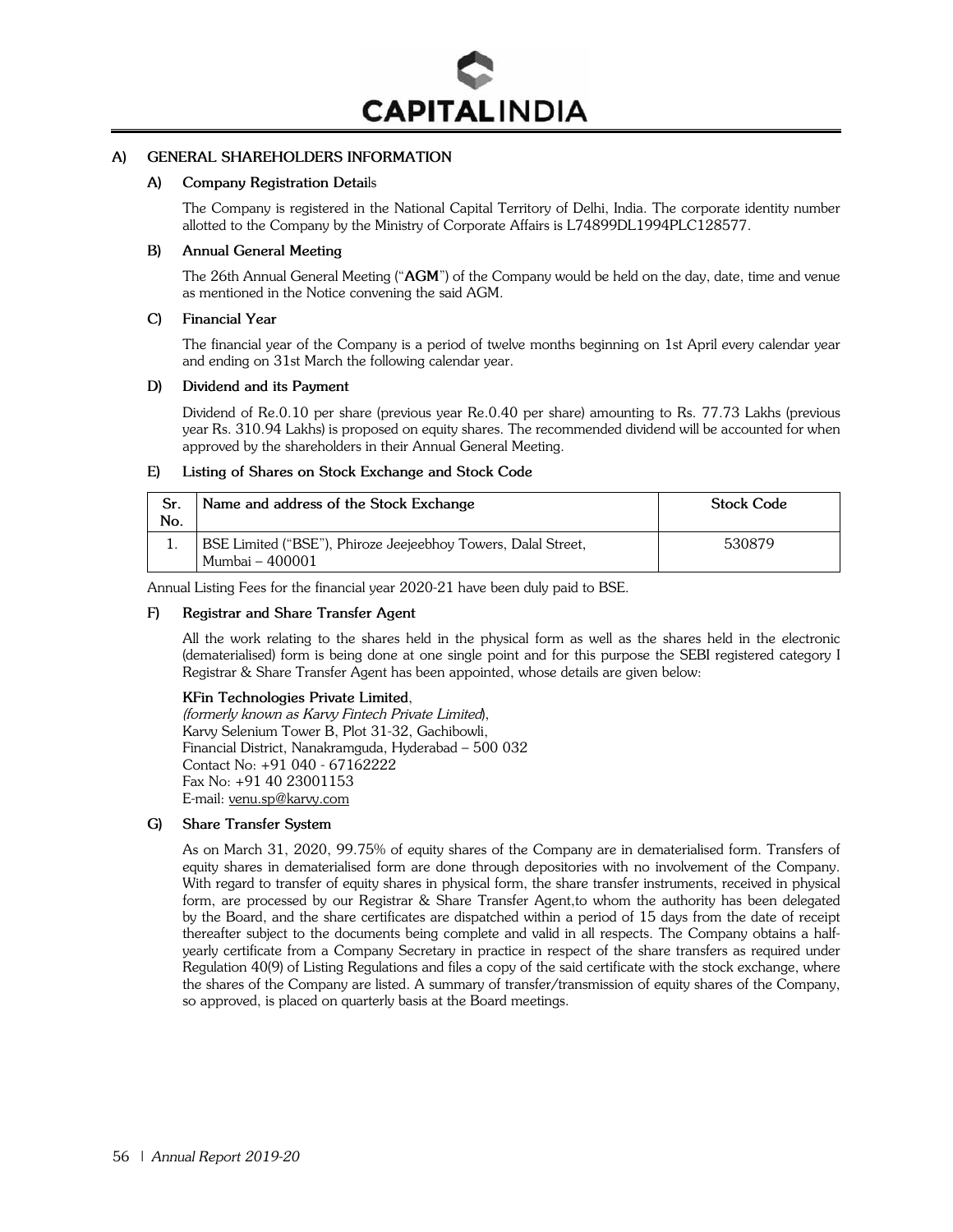

# **H) Distribution of Shareholding**

The shareholding distribution of equity shares as on March 31, 2020, is given hereunder:

| Shareholding<br>between | No. of<br>shareholders | $%$ of<br>Total | <b>Total</b><br><b>Shares</b> | Amount<br>(Rs. In Lakhs) | $%$ of<br>Amount |
|-------------------------|------------------------|-----------------|-------------------------------|--------------------------|------------------|
| 1 to 10,000             | 618                    | 98.25           | 3,59,642                      | 35.96                    | 0.46             |
| 10,001 to 1,00,000      | 4                      | 0.64            | 83,878                        | 8.39                     | 0.11             |
| $1,00,001$ & above      | 7                      | 1.11            | 7,72,90,740                   | 7,729.07                 | 99.43            |
| <b>Total</b>            | 629                    | 100.00          | 7,77,34,260                   | 7,773.43                 | 100.00           |

# **I) Dematerialisation of Shares and Liquidity**

 As on March 31, 2020, the number of equity shares held in dematerialised form was 7,75,42,720 (99.75%) and in physical form was 1,91,540 (0.25%) of the total equity share capital of the Company. To enable us to serve the shareholders better, we request our shareholders whose shares are in physical mode to get their shares dematerialised and update their bank accounts and email ids with respective DPs. The Company does not have any GDRs/ADRs or any Convertible instruments having any impact on equity.

# **J) Compliances under Listing Regulations**

 The Company is regularly complying with the Listing Regulations and all information, certificates and returns as required under the applicable provisions of the Listing Regulations have been submitted to the stock exchange, where the shares of the Company are listed, within the prescribed time.

# **K) CEO & CFO Certification**

In terms of Regulation 17(8) of the Listing Regulations, the Executive Director & Chief Executive Officer and the Chief Financial Officer of the Company have given compliance certificate stating therein matters prescribed under Part B of Schedule II to the Listing Regulations.

# **L) Information on Deviation from Accounting Standards, if any.**

 There has been no deviation from the Accounting Standards in preparation of annual financial statements for the financial year 2019-20.

# **M) Investor Correspondence**

 Mr. Rachit Malhotra Company Secretary & Compliance Officer Capital India Finance Limited 2nd Floor, DLF Centre, Sansad Marg, New Delhi – 110001 Ph: 011-49546000 Email: secretarial@capitalindia.com

 During the year ended on March 31, 2020, the Company has received 2 (two) investors complaints and those were resolved satisfactorily. There was no pending investor complaint as March 31, 2020.

# **N) Commodity price risk or foreign exchange risk and hedging risk.**

 The Company does not have any exposure to commodity price risks during the financial year ended on March 31, 2020.

# **O) Plant location**

As the Company is engaged in the business of finance, there is no plant location of the Company.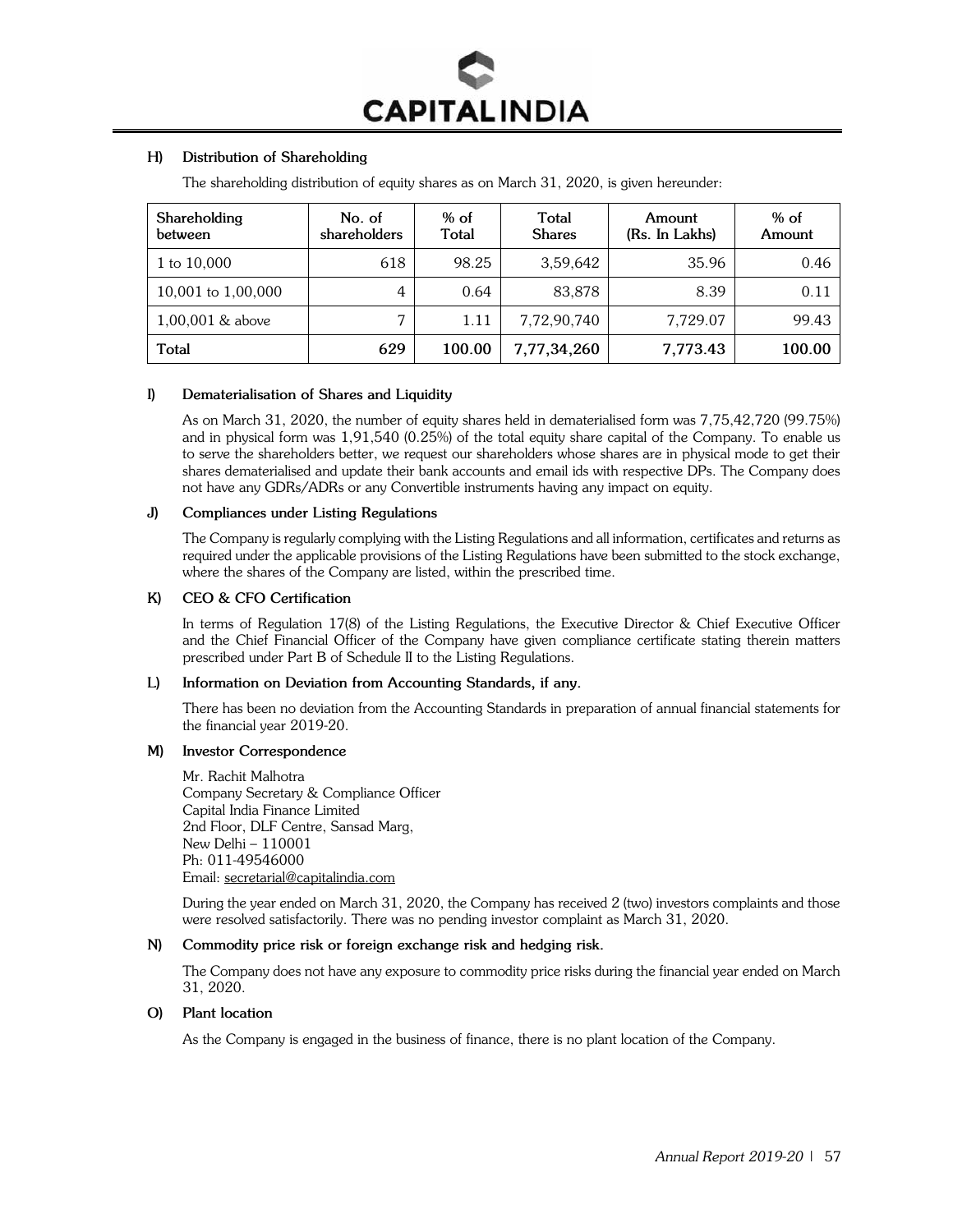

**P) Address for Correspondence**

# **Registered Office:**

 2nd Floor, DLF Centre, Sansad Marg, New Delhi – 110001 Tel: 011-4954 6000  **Email: secretarial@capitalindia.com Website: https://capitalindia.com**

### **Corporate Office:**

A-1402, One BKC, A-Wing, 14th Floor, G-Block, Bandra Kurla Complex, Bandra (East), Mumbai, Maharashtra – 400051 Tel: 022-4503 6000

#### **Q) Disclosures**

- i) The Company has,except stated elsewhere in the Annual Report, not entered into any materially significant related party transactions which have potential conflict with the interest of the Company at large. Your Board, on the recommendation of the Audit Committee, had approved a Policy on Related Party Transactions. The policy can be accessed from the Website of the Company at URL www.capitalindia.com.
- ii) The Company has complied with the requirements of the Stock Exchange(s), Securities and Exchange Board of India ("**SEBI**") and other statutory authorities on all matters relating to capital markets during the last three years. No penalties or strictures have been imposed on the Company by the Stock Exchange(s), SEBI or other statutory authorities relating to the above.
- iii) The Company has complied with all the mandatory requirements of Corporate Governance as prescribed under the Listing Regulations.
- iv) Your Board had approved a Policy for determining material subsidiaries. The policy can be accessed from the Website of the Company at URL www.capitalindia.com.
- v) The Company has obtained a certificate from M/s Arun Gupta & Associates, Company Secretaries, to the effect that none of the directors on the Board of the Company have been debarred or disqualified from being appointed or continuing as directors of companies by SEBI/the Ministry of Corporate Affairs or any such statutory authority(ies).
- vi) Your Board had accepted, all the recommendations of the Committee(s) of the Board during the financial year ended on March 31, 2020.
- vii) The details of the total fees for services paid by the Company and its subsidiaries, on a consolidated basis, to M/s Deloitte Haskins & Sells LLP, Chartered Accountants (Statutory Auditors of the Company) and all entities in the network firm/network entity of which the Statutory Auditors are part of, are provided below:

**(Rs. In Lakhs)**

| Auditor's remuneration (net of GST credit availed) | As at March 31, 2020 |
|----------------------------------------------------|----------------------|
| Audit fees                                         | 19.13                |
| Taxation matters (Tax audit fees)                  | 1.59                 |
| Certification& other services                      | 7.40                 |
| <b>Total</b>                                       | 28.12                |

viii) The Company has framed a Policy on Prevention of Sexual Harassment at Workplace in accordance with the applicable laws for all employees of the Company to inter alia ensure that the employees are not subject to any form of sexual harassment and to constitute the Internal Complaints Committee. Your Company is fully committed to protect the rights of any women, of any age, whether employed or not, who alleges to have been subjected to any act of sexual harassment within the Company's premises. Your Company provides a safe and healthy work environment. There were no cases of sexual harassment reported during the year ended on March 31, 2020.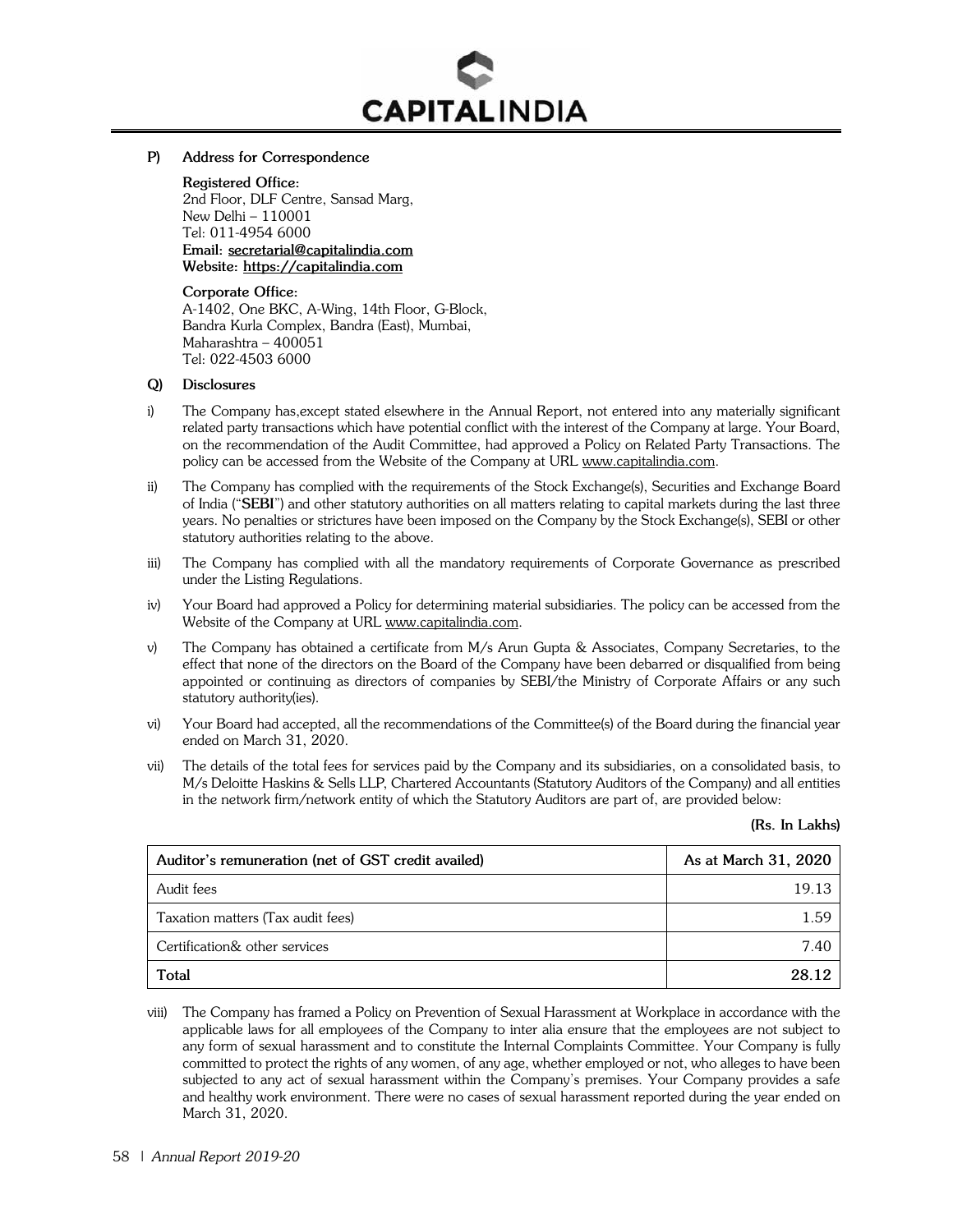

# **R) Credit Rating**

 During the period under review, the Company has been rated 'A-' by Acuite Ratings and Research Limited for raising Long term debt upto Rs. 500 Crore.

# **S) Equity Shares in the Suspense Account**

 There were no outstanding equity shares in the Unclaimed Suspense account of the Company, as on March 31, 2020.

# **T) Stock Market Price at BSE Limited (BSE)**

 The monthly high and low market prices of equity shares at the BSE Limited (BSE) for the year ended on March 31, 2020 are as under

| Month     | High Price (INR) | Low Price (INR) | No. of Shares Traded |
|-----------|------------------|-----------------|----------------------|
| Apr- $19$ | 180              | 123.6           | 13923                |
| $May-19$  | 182              | 134             | 13419                |
| $Jun-19$  | 184.6            | 123.1           | 7283                 |
| $Jul-19$  | 145.9            | 85.7            | 6034                 |
| Aug- $19$ | 138              | 79.3            | 11176                |
| $Sep-19$  | 160.5            | 90.75           | 13775                |
| $Oct-19$  | 137.4            | 97              | 9966                 |
| $Nov-19$  | 122.9            | 95.1            | 3360                 |
| $Dec-19$  | 126              | 75.6            | 4325                 |
| $Jan-20$  | 155              | 101.2           | 27999                |
| $Feb-20$  | 162.9            | 100.1           | 1322104              |
| $Mar-20$  | 124.7            | 56.4            | 24690                |

# **U) Performance of the Company in comparison with the BSE Indices**

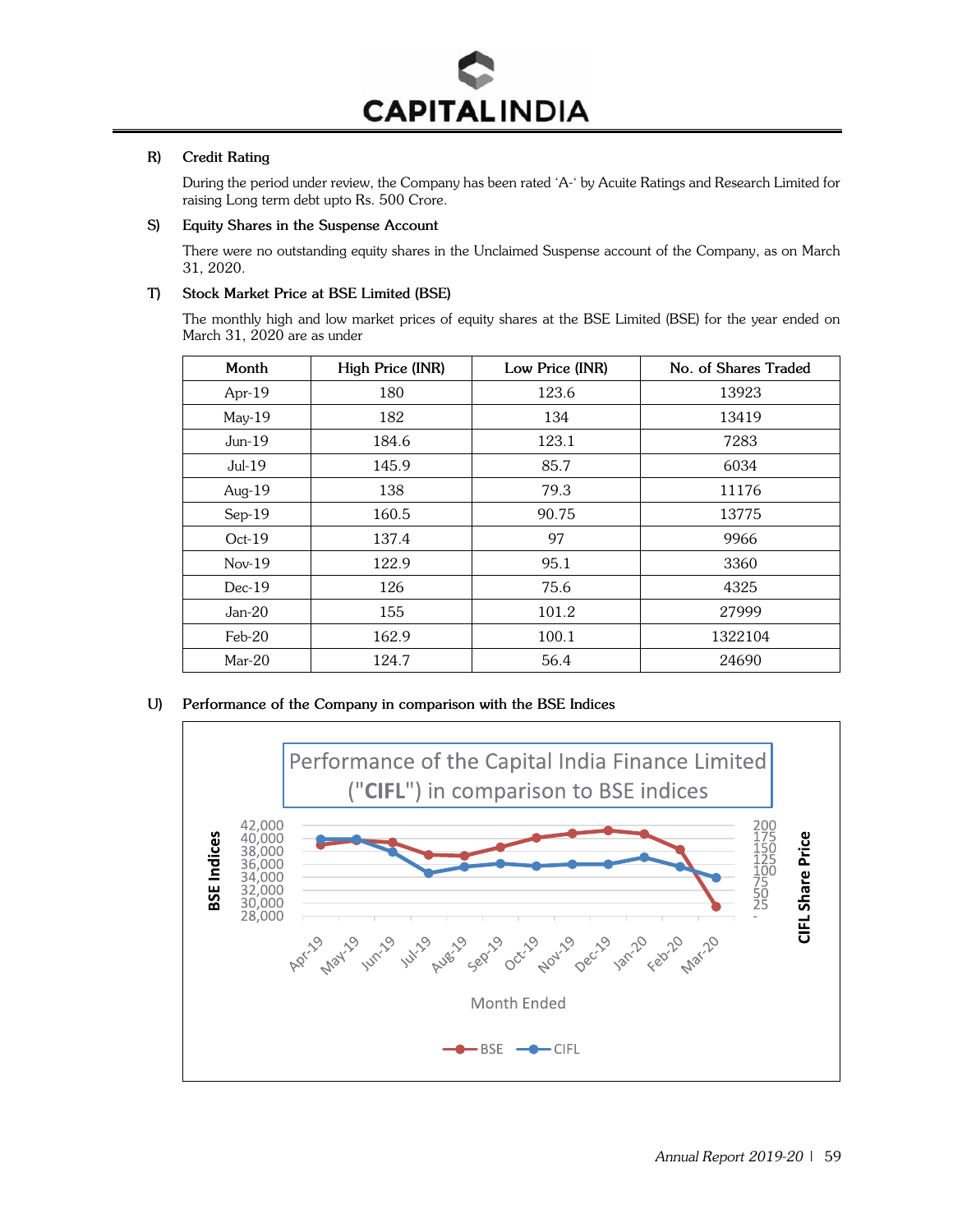

# **V) Green Initiative**

Pursuant to Section 101 and 136 of the Act read with the Companies (Management and Administration) Rules, 2014 and Companies (Accounts) Rules, 2014, the Company can send notice of Annual General Meeting, financial statements and other communications in electronic form. Your Company is sending the Annual Report including the notice of Annual General Meeting, audited financial statements (both standalone and consolidated) and the Board's Report, along with their annexures for the Financial Year 2019-20, in the electronic mode, to the shareholders who have registered their email ids with the Company and/or their respective Depository Participants (DPs). Shareholders who have not registered their e-mail ids so far are requested to register their e-mail ids. Those holding shares in demat form can register their e-mail ids with their concerned DPs. Shareholders who hold shares in physical form are requested to register their e-mail ids with the Company, by sending a letter, duly signed by the first/sole holder quoting details of Folio No. The Annual Report containing audited financial statements (both standalone and consolidated) and Board's Report, along with their annexures and other important information, for the Financial Year 2019-20 is available in downloadable form on the Website of the Company at URL www.capitalindia.com.

 Except as set out above, the Company has not adopted the non-mandatory requirements as to any of the other matters recommended under Part E of Schedule II of Regulation 27(1) of the Listing Regulations. This Corporate Governance Report of the Company for the financial year ended on March 31, 2020 is in compliance with the requirements of Corporate Governance as prescribed under Regulations 17 to 27 and clause (b) to (i) of sub-regulation (2) of Regulation 46 of the Listing Regulations, to the extent applicable to the Company.

# **W) Details of the Directors seeking Appointment/Re-appointment:**

 The following information in respect of directors being appointed/re-appointed is being disclosed in the Notice convening the 26th Annual General Meeting of the Company:

- a) brief resume;
- b) nature of expertise in specific functional areas;
- c) disclosure of relationships between directors inter-se;
- d) names of listed entities in which the director also holds the directorship and the membership of Committees of the board; and
- (e) shareholding of non-executive directors.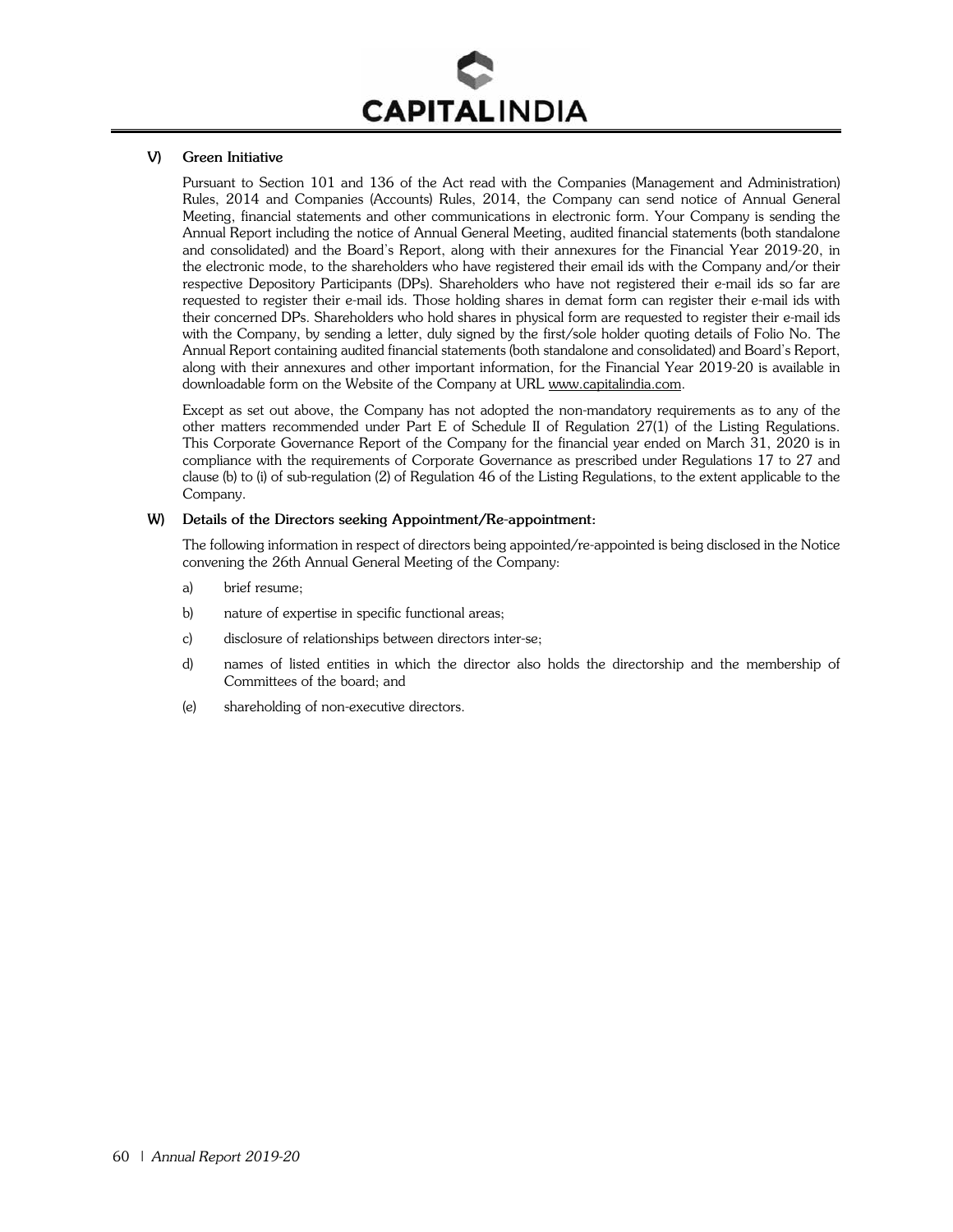

# **CERTIFICATE REGARDING COMPLIANCE OF CONDITIONS OF CORPORATE GOVERNANCE**

To, The Members, **Capital India Finance Limited** 2nd Floor, DLF Centre, Sansad Marg, New Delhi – 110001

1. We have examined the compliance of conditions of Corporate Governance by **Capital India Finance Limited** ("**the Company**") for the year ended on 31st March 2020, as stipulated in regulations 17 to 27 and clauses (b) to (i) of regulation 46(2) and paragraph C, D and E of Schedule V to the Securities and Exchange Board of India (Listing Obligations and Disclosure Requirements) Regulations, 2015 ("**Listing Regulations**").

### **Management's Responsibility**

2. The compliance of conditions of Corporate Governance is the responsibility of the management. This responsibility includes the design, implementation and maintenance of internal control and procedures to ensure compliance with the conditions of the Corporate Governance stipulated in the Listing Regulations.

### **Auditors' Responsibility**

- 3. Our responsibility is limited to examining the procedures and implementation thereof adopted by the Company for ensuring compliance with the conditions of the Corporate Governance. It is neither an audit nor an expression of opinion on the financial statements of the Company.
- 4. We have examined the relevant records and documents maintained by the Company for the purposes of providing reasonable assurance on the compliance with Corporate Governance requirements by the Company.

### **Opinion**

- 5. Based on our examination of the relevant records and according to the information and explanations provided to us and the representations provided by the Management, we certify that the Company has complied with the conditions of Corporate Governance as stipulated in regulations 17 to 27 and clauses (b) to (i) of regulation 46(2) and paragraph C, D and E of Schedule V to the Listing Regulations during the year ended 31st March 2020.
- 6. We state that such compliance is neither an assurance as to the future viability of the Company nor the efficiency or effectiveness with which the Management has conducted the affairs of the Company.

 **For Arun Gupta & Associates** Company Secretaries

 **Arun Kumar Gupta** Proprietor Membership No. 21227 **Place: New Delhi** C.P. No. 8003 **Date: 01/06/2020** UDIN: A021227B000334837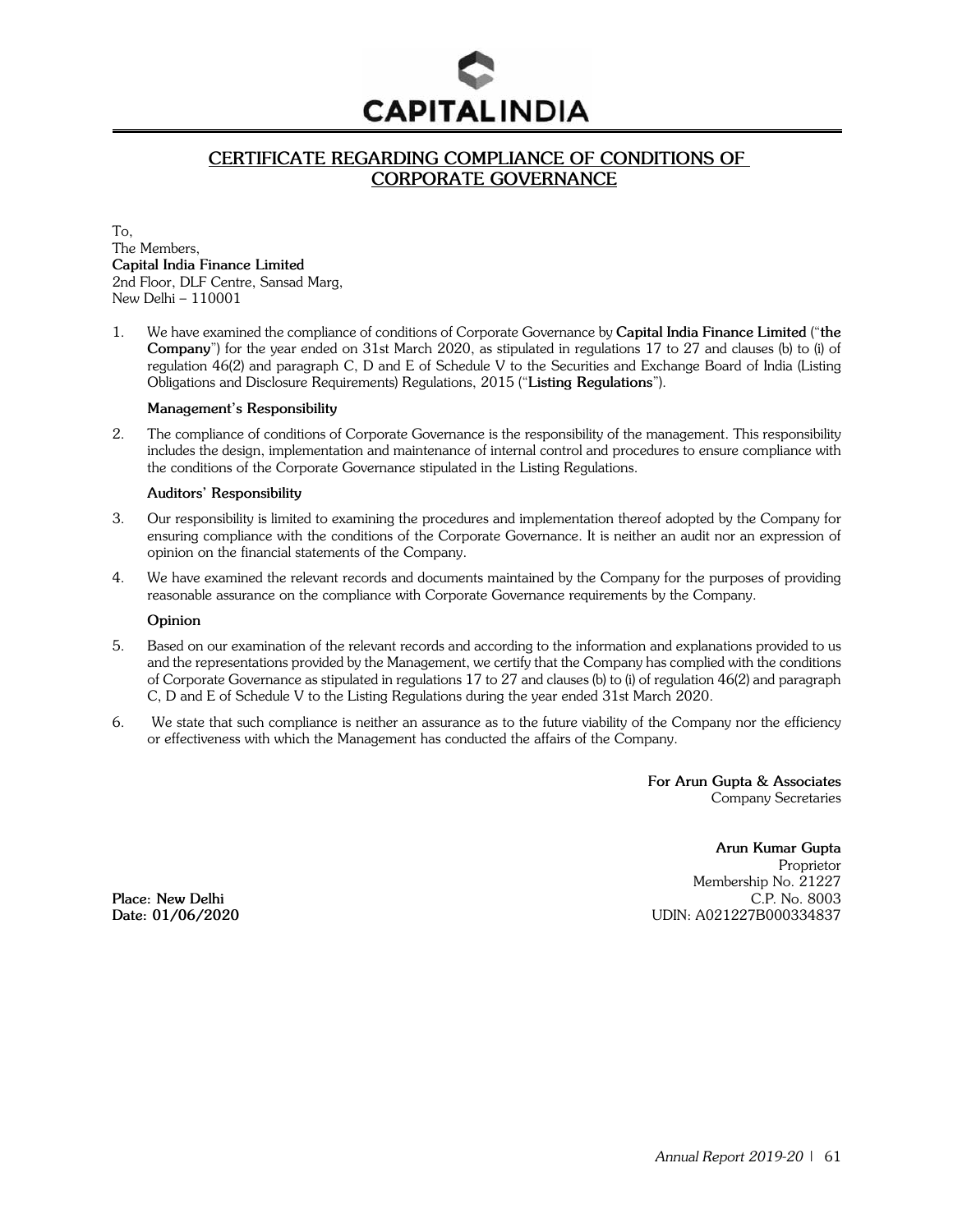

# **CERTIFICATE OF NON-DISQUALIFICATION OF DIRECTORS**

# **(Pursuant to Regulation 34(3) and Schedule V Para C clause (10) (i) of the SEBI (Listing Obligations and Disclosure Requirements) Regulations, 2015)**

To, The Members, **Capital India Finance Limited** 2nd Floor, DLF Centre, Sansad Marg, New Delhi – 110001

We have examined the relevant registers, records, forms, returns and disclosures received from the Directors of Capital India Finance Limited having CIN L74899DL1994PLC128577 and having registered office at 2nd Floor, DLF Centre, Sansad Marg, New Delhi – 110001 (hereinafter referred to as '**the Company**'), produced before us by the Company for the purpose of issuing this Certificate, in accordance with Regulation 34(3) read with Schedule V Para-C Sub clause 10(i) of the Securities Exchange Board of India (Listing Obligations and Disclosure Requirements) Regulations, 2015.

In our opinion and to the best of our information and according to the verifications (including Directors Identification Number (DIN) status at the portal www.mca.gov.in) as considered necessary and explanations furnished to us by the Company & its officers, We hereby certify that none of the Directors on the Board of the Company as stated below for the Financial Year ending on 31st March, 2020 have been debarred or disqualified from being appointed or continuing as Directors of companies by the Securities and Exchange Board of India, Ministry of Corporate Affairs, New Delhi or any such other Statutory Authority .

| S.<br>No.        | Name of Directors                              | <b>DIN</b> | Date of appointment in<br>Company |
|------------------|------------------------------------------------|------------|-----------------------------------|
| 1.               | Mr. Vinod Somani<br>(DIN: 00327231)            | 00327231   | 20/12/2017                        |
| 2.               | Mr. Yogendra Pal Singh<br>(DIN: 08347484)      | 08347484   | 13/02/2019                        |
| 3.               | Mr. Keshav Porwal<br>(DIN: 06706341)           | 06706341   | 27/11/2017                        |
| $\overline{4}$ . | Mr. Amit Sahai Kulshreshtha<br>(DIN: 07869849) | 07869849   | 27/11/2017                        |
| 5.               | Mr. Vineet Kumar Saxena<br>(DIN: 07710277)     | 07710277   | 27/11/2017                        |
| 6.               | Mr. Shraddha Suresh Kamat<br>(DIN: 07555355)   | 07555355   | 27/11/2017                        |

Ensuring the eligibility of for appointment / continuity of every Director on the Board is the responsibility of the management of the Company. Our responsibility is to express an opinion on these based on our verification. This certificate is neither an assurance as to the future viability of the Company nor of the efficiency or effectiveness with which the management has conducted the affairs of the Company.

 **For Arun Gupta & Associates**

 **Arun Kumar Gupta Company Secretary ACS. 21227 Place: New Delhi C.P. No. 8003 Date: 01/06/2020 UDIN: A021227B000334837**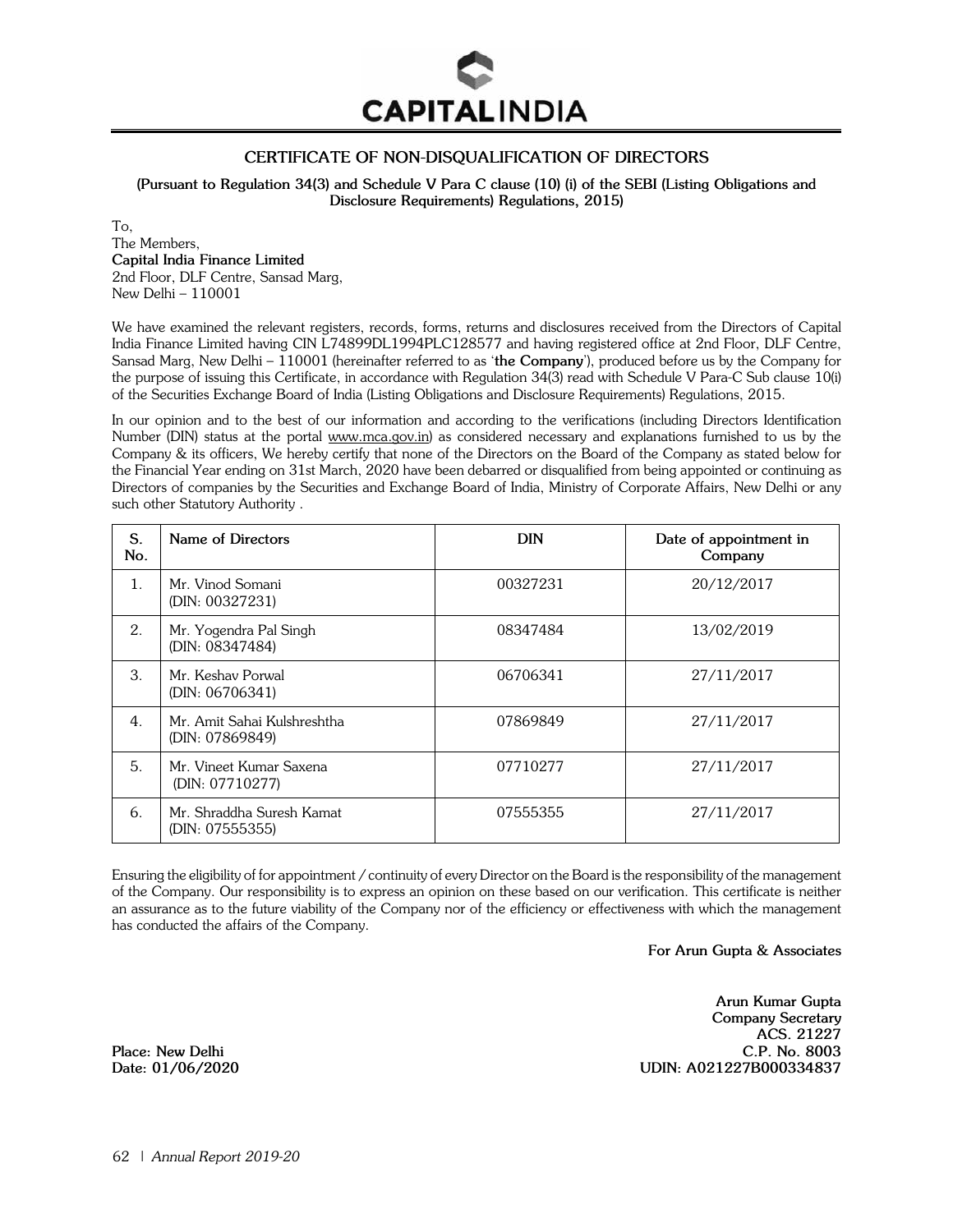

# **CEO & CFO CERTIFICATE**

To, The Shareholders and Board of Directors, **Capital India Finance Limited**

# **Sub: CEO & CFO Certificate under Regulation 17(8) and Regulation 33(2)(a) of Securities and Exchange Board of India (Listing Obligations and Disclosure Requirements) Regulation, 2015, for the financial year ended on March 31, 2020**

We, Amit Sahai Kulshreshtha, Executive Director & Chief Executive Officer and Neeraj Toshniwal, Chief Financial Officer of Capital India Finance Limited ("**Company**"), to the best of our knowledge and belief, certify that:

- A. We have reviewed the financial statements (both on standalone and consolidated basis) and cash flow statements for the financial year ended on March 31, 2020 (hereinafter referred to as "**Year**") and to the best of our knowledge and belief:
	- i. these statements do not contain any materially untrue statement or omit any material fact or contain statements that might be misleading; and
	- ii. these statements together present a true and fair view of the Company's affairs and are in compliance with existing accounting standards, applicable laws and regulations.
- B. There is, to the best of our knowledge and belief, no transaction(s) entered into by the Company during the Year which are fraudulent, illegal or violative of the Code of Conduct of the Company.
- C. We accept responsibility for establishing and maintaining internal controls for financial reporting and we have evaluated the effectiveness of the Company's internal control systems pertaining to the financial reporting and that we have disclosed to the Auditors' and the Audit Committee of the Board, deficiencies in the design or operation of such internal controls, if any, of which we are aware and the steps we have taken or propose to take to rectify these deficiencies.
- D. We have indicated to the Auditors and the Audit Committee of the Board:
	- i. that there are no significant changes in internal control over financial reporting during the Year; and
	- ii. that there are no significant changes in accounting policies during the Year and that the same have been disclosed in the notes to these statements; and
- E. To the best of our knowledge and belief, there are no instances of significant fraud of which we have become aware and the involvement therein, if any, of the management or an employee having a significant role in the Company's internal control system over financial reporting.

**Amit Sahai Kulshreshtha Neeraj Toshniwal Executive Director & Chief Financial Officer Chief Executive Officer** 

**Date: May 30, 2020 Place: Mumbai**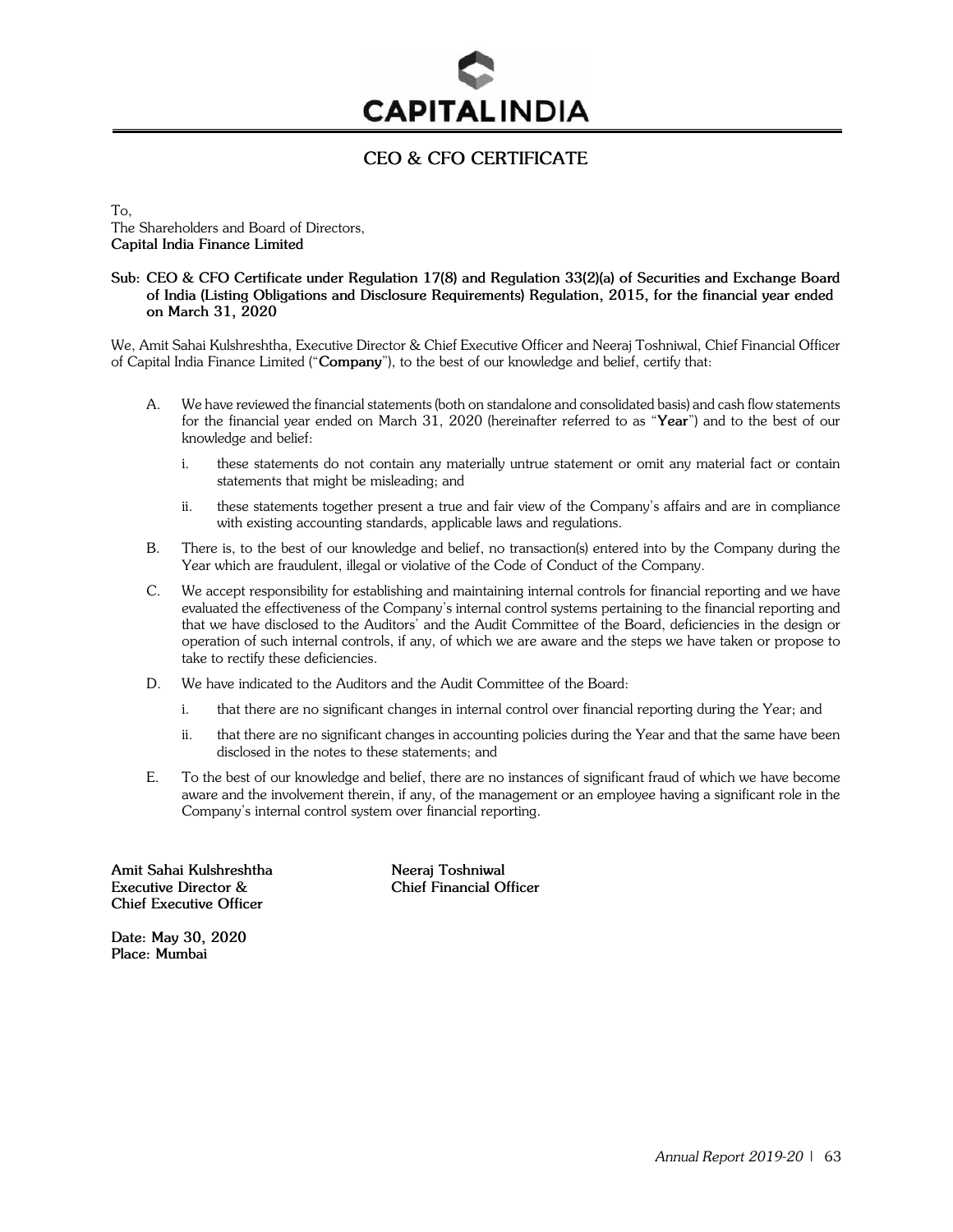

# **INDEPENDENT AUDITORS' REPORT**

To the Members of Capital India Finance Limited Report on the Audit of the Standalone Financial Statements

# **Opinion**

We have audited the accompanying standalone financial statements of **Capital India Finance Limited** ("the Company"), which comprise the Balance Sheet as at March 31, 2020, and the Statement of Profit and Loss (including Other Comprehensive Income), the Statement of Changes in Equity and the Statement of Cash Flows for the year then ended, and a summary of significant accounting policies and other explanatory information.

In our opinion and to the best of our information and according to the explanations given to us, the aforesaid standalone financial statements give the information required by the Companies Act, 2013 ("the Act") in the manner so required and give a true and fair view in conformity with the Indian Accounting Standards prescribed under section 133 of the Act read with the Companies (Indian Accounting Standards) Rules, 2015, as amended ("Ind AS"), and other accounting principles generally accepted in India, of the state of affairs of the Company as at March 31, 2020 and its profit, total comprehensive income, the changes in equity and its cash flows for the year ended on that date.

# **Basis for Opinion**

We conducted our audit of the standalone financial statements in accordance with the Standards on Auditing specified under section 143(10) of the Act (SAs). Our responsibilities under those Standards are further described in the Auditors' Responsibility for the Audit of the Standalone Financial Statements section of our report. We are independent of the Company in accordance with the Code of Ethics issued by the Institute of Chartered Accountants of India (ICAI) together with the ethical requirements that are relevant to our audit of the standalone financial statements under the provisions of the Act and the Rules made thereunder, and we have fulfilled our other ethical responsibilities in accordance with these requirements and the ICAI's Code of Ethics. We believe that the audit evidence obtained by us is sufficient and appropriate to provide a basis for our audit opinion on the standalone financial statements.

# **Emphasis of Matter**

We draw attention to Note 48 to the Standalone Financial Statements, which describes that the Company has recognised impairment on financial assets to reflect the adverse business impact and uncertainties arising from COVID-19 pandemic. Such estimates are based on current facts and circumstances and may not necessarily reflect the future uncertainties and events arising from the Covid-19 pandemic.

Our opinion is not modified in respect of this matter.

# **Key Audit Matters**

Key audit matters are those matters that, in our professional judgment, were of most significance in our audit of the standalone financial statements of the current period. These matters were addressed in the context of our audit of the standalone financial statements as a whole, and in forming our opinion thereon, and we do not provide a separate opinion on these matters. We have determined the matters described below to be the key audit matters to be communicated in our report.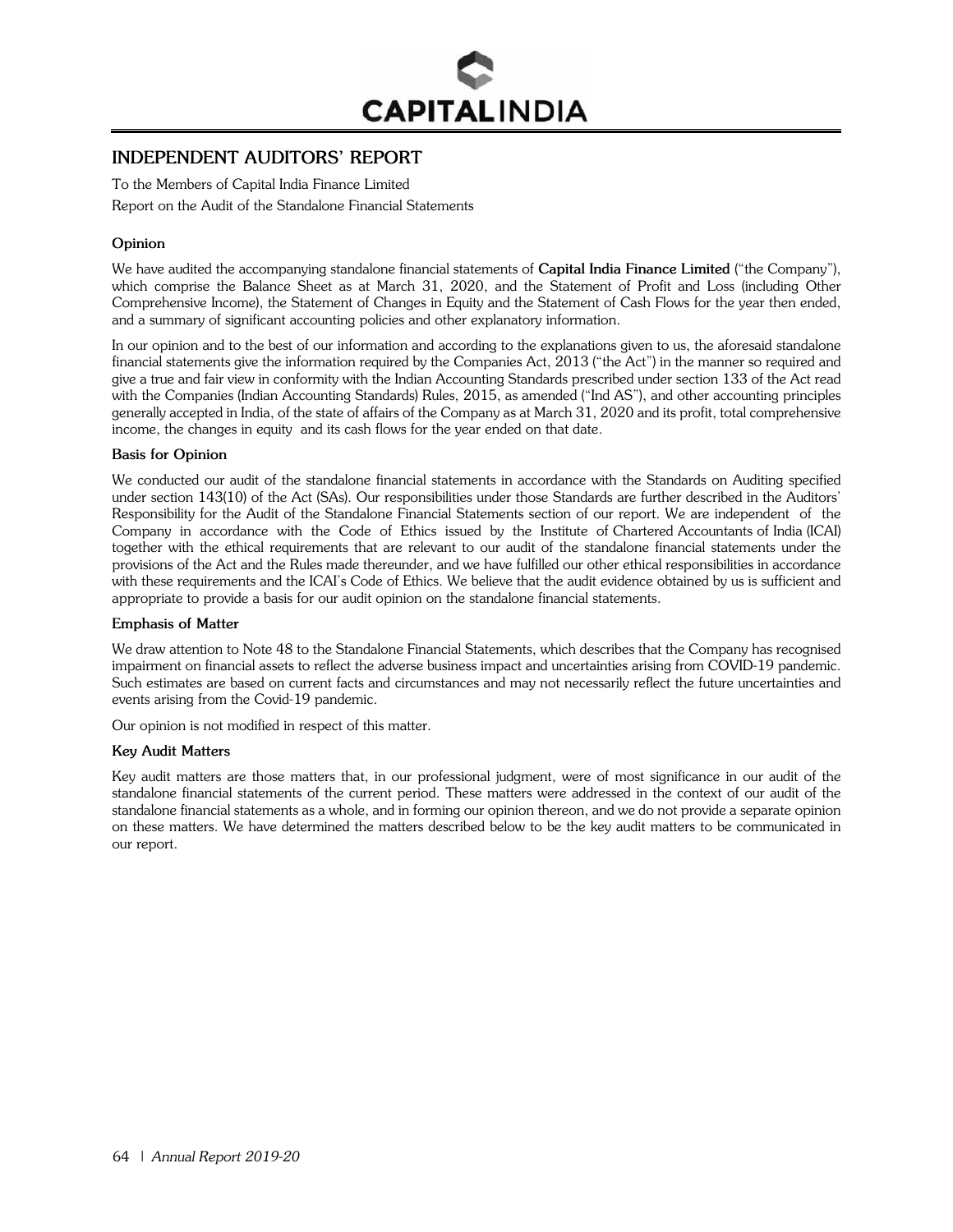

| Sr.<br>No.   | <b>Key Audit Matter</b>                                                                                                                                                                                                                                                                                                    | <b>Auditors' Response</b>                                                                                                                                                                                                                                                                                                                                                                                                    |
|--------------|----------------------------------------------------------------------------------------------------------------------------------------------------------------------------------------------------------------------------------------------------------------------------------------------------------------------------|------------------------------------------------------------------------------------------------------------------------------------------------------------------------------------------------------------------------------------------------------------------------------------------------------------------------------------------------------------------------------------------------------------------------------|
| $\mathbf{1}$ | Identification of and provisioning for expected<br>credit loss (ECL) on loans in accordance with<br>the Company's policy<br>(Refer Note 2.2, 6 and 48 to the standalone<br>financial statements)                                                                                                                           | Our audit approach included testing the design, operating<br>effectiveness of internal controls and substantive audit<br>procedures in respect of identification of and provisioning<br>for ECL on loans in accordance with the Company's policy.<br>In particular:                                                                                                                                                          |
|              | The Company has loans carried at amortised cost<br>amounting to Rs. 48,584.47 net of provision for<br>ECL Rs. 1,733.71 as at March 31, 2020.                                                                                                                                                                               | • we have evaluated the Company's internal control system<br>in adhering to the Company's policy for identification of<br>and provisioning for ECL on loans;                                                                                                                                                                                                                                                                 |
|              | Identification of and provisioning for ECL on loans<br>in accordance with the Company's policy is a key<br>audit matter due to the current processes at the<br>Company which requires manual interventions,<br>management estimates and judgement and<br>other stakeholders focus. The most significant<br>judgements are: | • we have identified and tested the design and implementation<br>as well as operational effectiveness of key control pertaining<br>to identification, classification and staging of loans in<br>correct buckets, key assumptions used for the purpose<br>of determination of impairment provision, completeness<br>and accuracy of the data inputs used and monitoring of<br>overdue positions by business and finance team; |
|              | · Timely identification and classification of<br>the loans which also include considering the<br>impact of recent Reserve Bank of India's (RBI)<br>COVID-19 regulatory circulars.                                                                                                                                          | • we test checked loans to examine the approval process,<br>validity of the recorded amounts, loan documentation,<br>examined the statement of accounts, indicators of<br>impairment, expected credit loss provision,<br>additional<br>provisions made on loans considering the current uncertain                                                                                                                            |
|              | • Determining the probability of defaults based<br>on comparative external ratings and estimation<br>of loss given defaults based on the value of<br>collaterals and relevant factors.                                                                                                                                     | economic environment arising out of COVID 19 pandemic<br>and compliance with identification of and provisioning for<br>ECL on loans;<br>• evaluated the management judgment,<br>governance                                                                                                                                                                                                                                   |
|              | • Inputs and Judgements used in determination<br>of management overlay at various asset stages<br>considering the current uncertain economic<br>environment with the range of possible effects<br>unknown to the country arising out of the<br>COVID-19 Pandemic.                                                          | process and review controls and discussed the process<br>and assumptions for identification of and provisioning for<br>ECL on loans with senior management including the Chief<br>Executive Officer, Chief Financial Officer and Head of<br>Credit and Risk.                                                                                                                                                                 |
|              | Accordingly,<br>audit<br>focused<br>our<br>was<br>on<br>identification of and provisioning for ECL on<br>loans due to the materiality of the balances and<br>associated provision.                                                                                                                                         |                                                                                                                                                                                                                                                                                                                                                                                                                              |

# **Information Other than the Financial Statements and Auditors' Report Thereon**

- The Company's Board of Directors is responsible for the preparation of other information. The other information comprises the Directors' Report including annexures to Directors' Report, Management Discussion and Analysis Report and Report on Corporate Governance, but does not include the standalone financial statements and our auditors' report thereon.
- Our opinion on the standalone financial statements does not cover the other information and accordingly, we do not express any form of assurance conclusion thereon.
- In connection with our audit of the standalone financial statements, our responsibility is to read the other information and, in doing so, consider whether the other information is materially inconsistent with the standalone financial statements or our knowledge obtained during the course of our audit or otherwise appears to be materially misstated.
- If, based on the work we have performed, we conclude that there is a material misstatement of this other information, we are required to report that fact. We have nothing to report in this regard.

#### **Management's Responsibility for the Standalone Financial Statements**

The Company's Board of Directors is responsible for the matters stated in section 134(5) of the Act with respect to the preparation of these standalone financial statements that give a true and fair view of the financial position, financial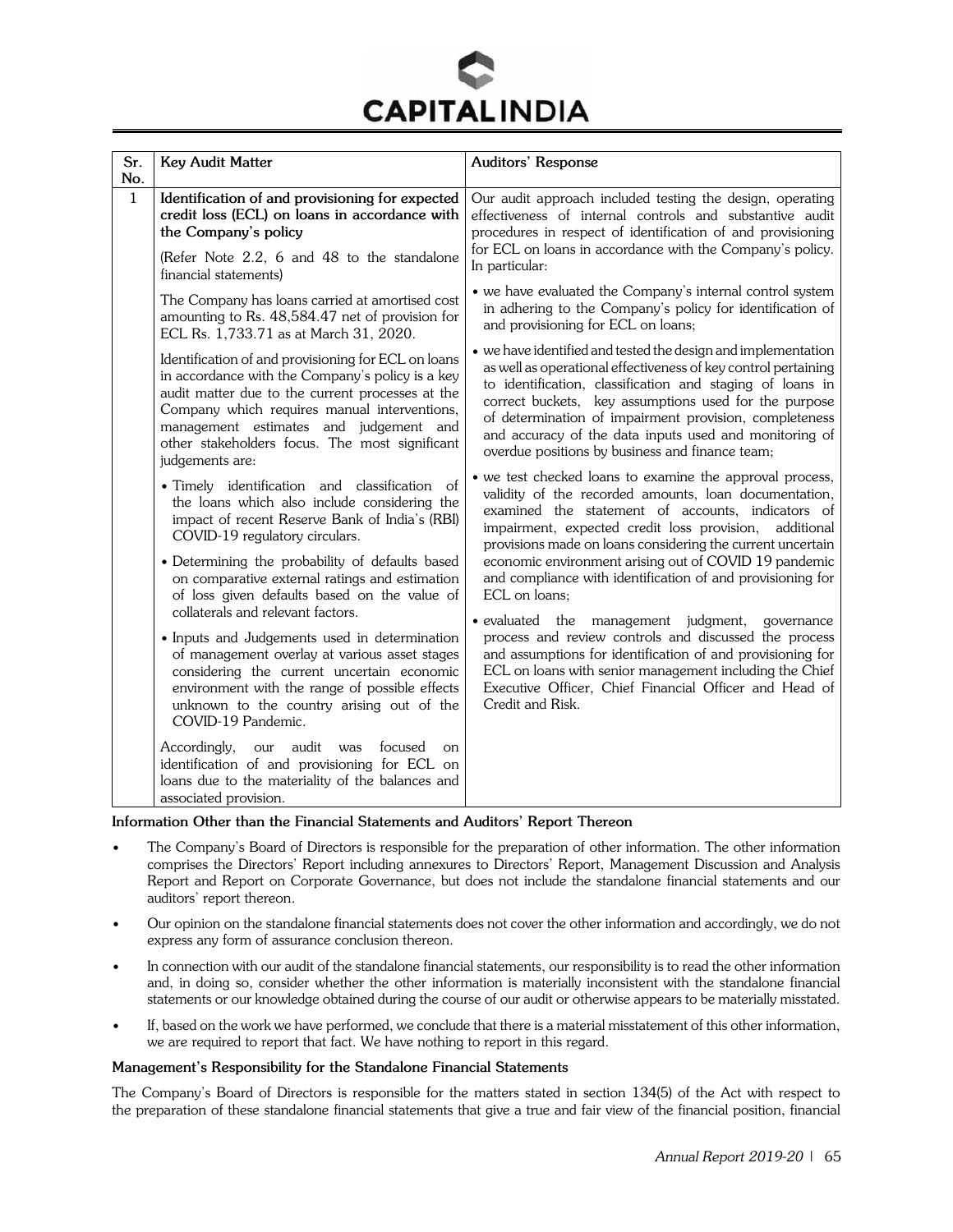

performance (including other comprehensive income), changes in equity and cash flows of the Company in accordance with the Ind AS and other accounting principles generally accepted in India. This responsibility also includes maintenance of adequate accounting records in accordance with the provisions of the Act for safeguarding the assets of the Company and for preventing and detecting frauds and other irregularities; selection and application of appropriate accounting policies; making judgments and estimates that are reasonable and prudent; and design, implementation and maintenance of adequate internal financial controls, that were operating effectively for ensuring the accuracy and completeness of the accounting records, relevant to the preparation and presentation of the standalone financial statement that give a true and fair view and are free from material misstatement, whether due to fraud or error.

In preparing the standalone financial statements, management is responsible for assessing the Company's ability to continue as a going concern, disclosing, as applicable, matters related to going concern and using the going concern basis of accounting unless management either intends to liquidate the Company or to cease operations, or has no realistic alternative but to do so.

Those Board of Directors are also responsible for overseeing the Company's financial reporting process.

# **Auditors' Responsibility for the Audit of the Standalone Financial Statements**

Our objectives are to obtain reasonable assurance about whether the standalone financial statements as a whole are free from material misstatement, whether due to fraud or error, and to issue an auditors' report that includes our opinion. Reasonable assurance is a high level of assurance, but is not a guarantee that an audit conducted in accordance with SAs will always detect a material misstatement when it exists. Misstatements can arise from fraud or error and are considered material if, individually or in the aggregate, they could reasonably be expected to influence the economic decisions of users taken on the basis of these standalone financial statements.

As part of an audit in accordance with SAs, we exercise professional judgment and maintain professional skepticism throughout the audit. We also:

- Identify and assess the risks of material misstatement of the standalone financial statements, whether due to fraud or error, design and perform audit procedures responsive to those risks, and obtain audit evidence that is sufficient and appropriate to provide a basis for our opinion. The risk of not detecting a material misstatement resulting from fraud is higher than for one resulting from error, as fraud may involve collusion, forgery, intentional omissions, misrepresentations, or the override of internal control.
- Obtain an understanding of internal financial controls relevant to the audit in order to design audit procedures that are appropriate in the circumstances. Under section 143(3)(i) of the Act, we are also responsible for expressing our opinion on whether the Company has adequate internal financial controls system in place and the operating effectiveness of such controls.
- Evaluate the appropriateness of accounting policies used and the reasonableness of accounting estimates and related disclosures made by the management.
- Conclude on the appropriateness of management's use of the going concern basis of accounting and, based on the audit evidence obtained, whether a material uncertainty exists related to events or conditions that may cast significant doubt on the Company's ability to continue as a going concern. If we conclude that a material uncertainty exists, we are required to draw attention in our auditors' report to the related disclosures in the standalone financial statements or, if such disclosures are inadequate, to modify our opinion. Our conclusions are based on the audit evidence obtained up to the date of our auditors' report. However, future events or conditions may cause the Company to cease to continue as a going concern.
- Evaluate the overall presentation, structure and content of the standalone financial statements, including the disclosures, and whether the standalone financial statements represent the underlying transactions and events in a manner that achieves fair presentation.

Materiality is the magnitude of misstatements in the standalone financial statements that, individually or in aggregate, makes it probable that the economic decisions of a reasonably knowledgeable user of the standalone financial statements may be influenced. We consider quantitative materiality and qualitative factors in (i) planning the scope of our audit work and in evaluating the results of our work; and (ii) to evaluate the effect of any identified misstatements in the standalone financial statements.

We communicate with those charged with governance regarding, among other matters, the planned scope and timing of the audit and significant audit findings, including any significant deficiencies in internal control that we identify during our audit.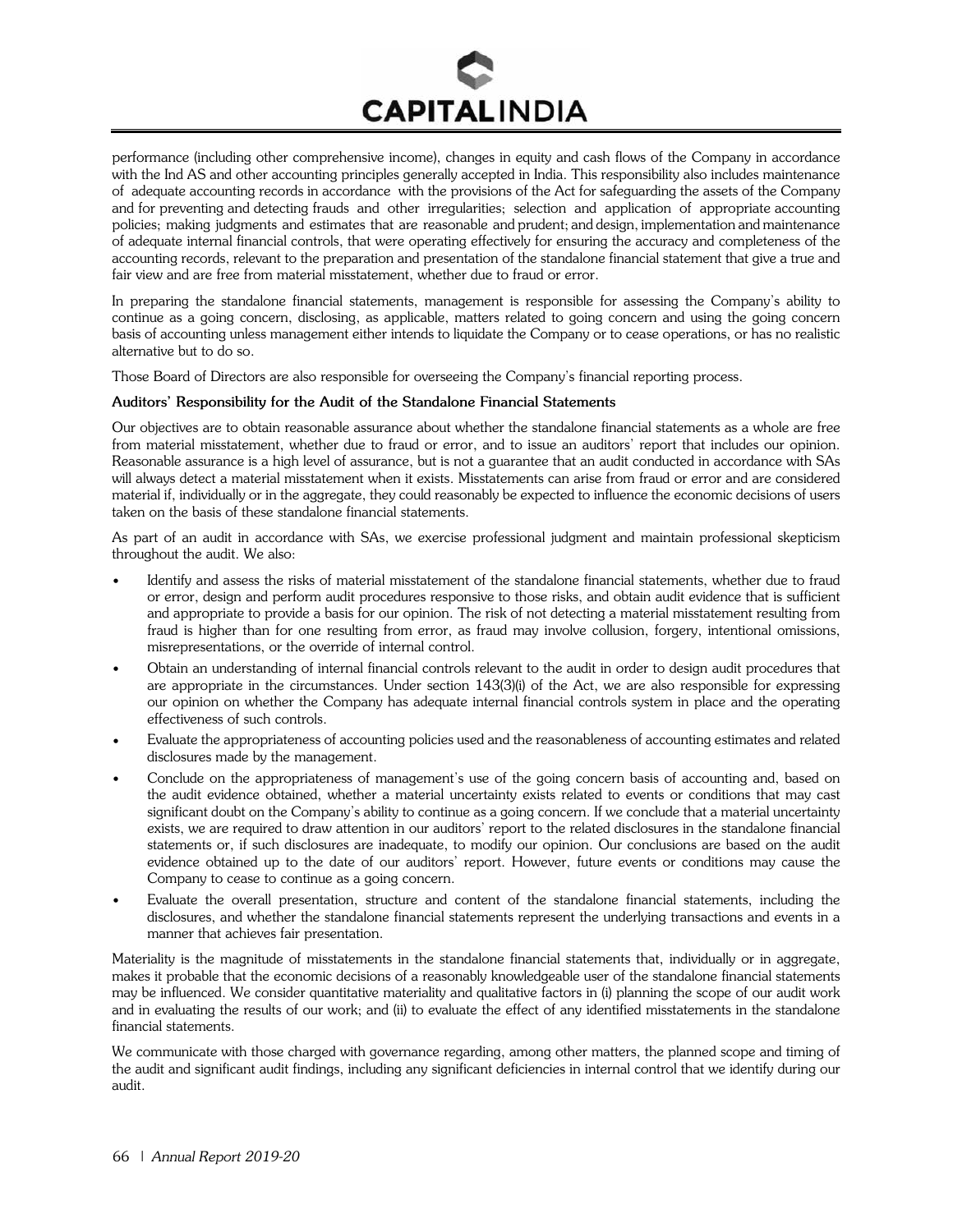

We also provide those charged with governance with a statement that we have complied with relevant ethical requirements regarding independence, and to communicate with them all relationships and other matters that may reasonably be thought to bear on our independence, and where applicable, related safeguards.

From the matters communicated with those charged with governance, we determine those matters that were of most significance in the audit of the standalone financial statements of the current period and are therefore the key audit matters. We describe these matters in our auditors' report unless law or regulation precludes public disclosure about the matter or when, in extremely rare circumstances, we determine that a matter should not be communicated in our report because the adverse consequences of doing so would reasonably be expected to outweigh the public interest benefits of such communication.

### **Report on Other Legal and Regulatory Requirements**

- 1. As required by Section 143(3) of the Act, based on our auditwe report that:
	- a) We have sought and obtained all the information and explanations which to the best of our knowledge and belief were necessary for the purposes of our audit.
	- b) In our opinion, proper books of account as required by law have been kept by the Company so far as it appears from our examination of those books.
	- c) The Balance Sheet, the Statement of Profit and Loss(including Other Comprehensive Income), Statement of Changes in Equity and the Cash Flow Statement dealt with by this Report are in agreement with the books of account.
	- d) In our opinion, the aforesaid standalone financial statements comply with the Ind AS specified under Section 133 of the Act, as applicable.
	- e) On the basis of the written representations received from the directors as on March 31, 2020 taken on record by the Board of Directors, none of the directors is disqualified as on March 31, 2020 from being appointed as a director in terms of Section 164(2) of the Act.
	- f) With respect to the adequacy of the internal financial controls over financial reporting of the Company and the operating effectiveness of such controls, refer to our separate Report in "Annexure A". Our report expresses an unmodified opinion on the adequacy and operating effectiveness of the Company's internal financial controls over financial reporting.
	- g) With respect to the other matters to be included in the Auditors' Report in accordance with the requirements of section 197(16) of the Act, as amended, in our opinion and to the best of our information and according to the explanations given to us, the remuneration paid by the Company to its directors during the year is in accordance with the provisions of section 197 of the Act.
	- h) With respect to the other matters to be included in the Auditors' Report in accordance with Rule 11 of the Companies (Audit and Auditors) Rules, 2014, as amended in our opinion and to the best of our information and according to the explanations given to us:
		- i. The Company does not have any pending litigations which would impact its financial position;
		- ii. The Company did not have any long-term contracts including derivative contracts for which there were any material foreseeable losses;
		- iii. There were no amounts which were required to be transferred to the Investor Education and Protection Fund by the Company.
- 2. As required by the Companies (Auditor's Report) Order, 2016 ("the Order") issued by the Central Government in terms of Section 143(11) of the Act, we give in "Annexure B" a statement on the matters specified in paragraphs 3 and 4 of the Order.

For **DELOITTE HASKINS & SELLS LLP** Chartered Accountants (Firm's Registration No. 117366W/W-100018)

Rukshad N. Daruvala (Partner) Place: Mumbai (Membership No. 111188) Date: June 1, 2020 UDIN: 20111188AAAACR3520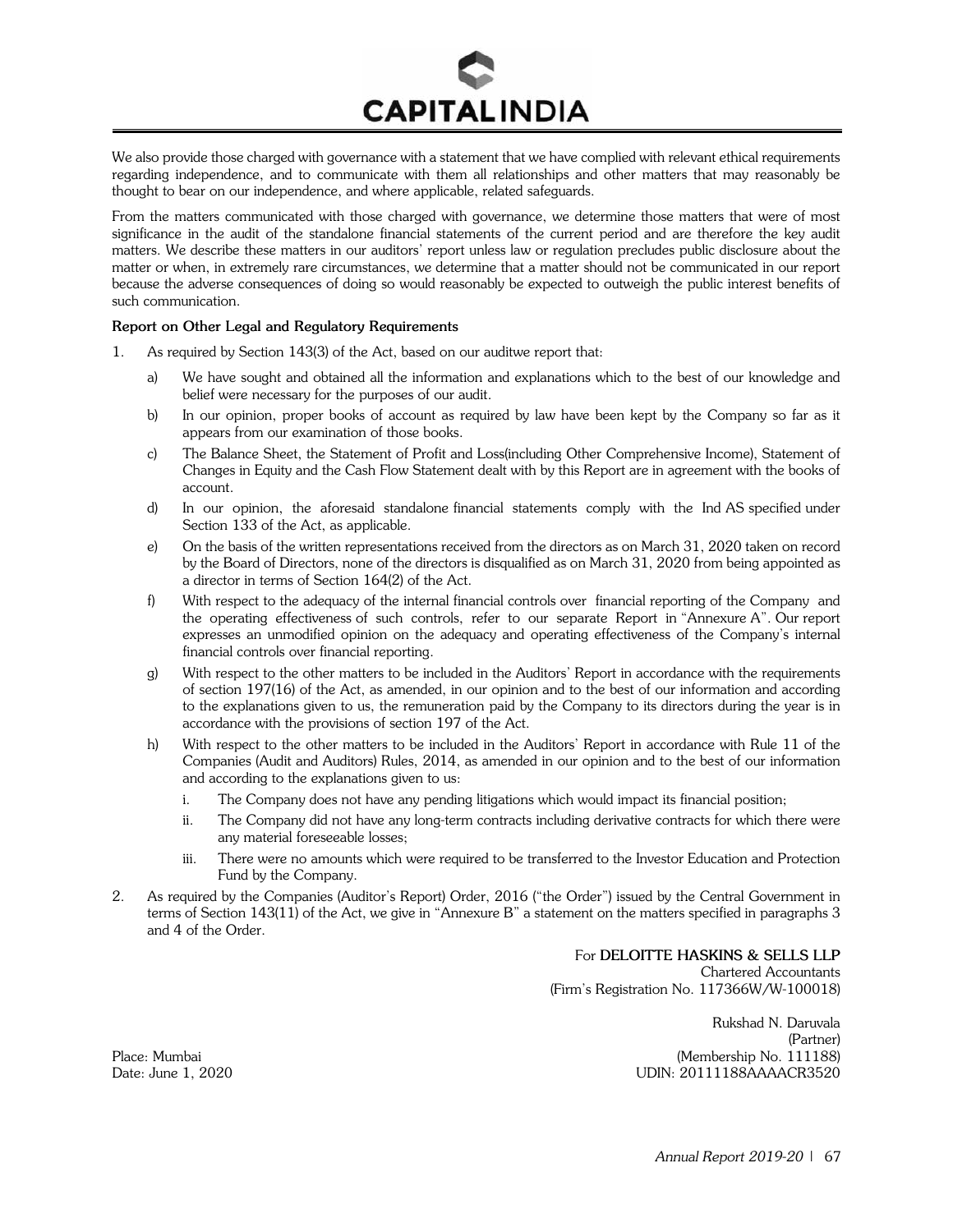

# *ANNEXURE "A" TO THE INDEPENDENT AUDITORS' REPORT*

(Referred to in paragraph 1(f) under 'Report on Other Legal and Regulatory Requirements' section of our report of even date)

**Report on the Internal Financial Controls Over Financial Reporting under Clause (i) of Sub-section 3 of Section 143 of the Companies Act, 2013 ("the Act")**

We have audited the internal financial controls over financial reporting of **Capital India Finance Limited** ("the Company") as of March 31, 2020 in conjunction with our audit of the financial statements of the Company for the year ended on that date.

#### **Management's Responsibility for Internal Financial Controls**

The Company's management is responsible for establishing and maintaining internal financial controls based on the internal control over financial reporting criteria established by the Company considering the essential components of internal control stated in the Guidance Note on Audit of Internal Financial Controls Over Financial Reporting (the "Guidance Note") issued by the Institute of Chartered Accountants of India. These responsibilities include the design, implementation and maintenance of adequate internal financial controls that are operating effectively for ensuring the orderly and efficient conduct of its business, including adherence to the Company's policies, the safeguarding of its assets, the prevention and detection of frauds and errors, the accuracy and completeness of the accounting records, and the timely preparation of reliable financial information, as required under the Companies Act, 2013.

#### **Auditors' Responsibility**

Our responsibility is to express an opinion on the Company's internal financial controls over financial reporting of the Company based on our audit. We conducted our audit in accordance with the Guidance Note issued by the Institute of Chartered Accountants of India and the Standards on Auditing prescribed under Section 143(10) of the Companies Act, 2013, to the extent applicable to an audit of internal financial controls. Those Standards and the Guidance Note require that we comply with ethical requirements and plan and perform the audit to obtain reasonable assurance about whether adequate internal financial controls over financial reporting was established and maintained and if such controls operated effectively in all material respects.

Our audit involves performing procedures to obtain audit evidence about the adequacy of the internal financial controls system over financial reporting and their operating effectiveness. Our audit of internal financial controls over financial reporting included obtaining an understanding of internal financial controls over financial reporting, assessing the risk that a material weakness exists, and testing and evaluating the design and operating effectiveness of internal controls based on the assessed risk. The procedures selected depend on the auditors' judgment, including the assessment of the risks of material misstatement of the financial statements, whether due to fraud or error.

We believe that the audit evidence we have obtained, is sufficient and appropriate to provide a basis for our audit opinion on the Company's internal financial controls system over financial reporting.

#### **Meaning of Internal Financial Controls Over Financial Reporting**

A company's internal financial controls over financial reporting is a process designed to provide reasonable assurance regarding the reliability of financial reporting and the preparation of financial statements for external purposes in accordance with generally accepted accounting principles. A company's internal financial controls over financial reporting includes those policies and procedures that (1) pertain to the maintenance of records that, in reasonable detail, accurately and fairly reflect the transactions and dispositions of the assets of the company; (2) provide reasonable assurance that transactions are recorded as necessary to permit preparation of financial statements in accordance with generally accepted accounting principles, and that receipts and expenditures of the company are being made only in accordance with authorisations of management and directors of the company; and (3) provide reasonable assurance regarding prevention or timely detection of unauthorised acquisition, use, or disposition of the company's assets that could have a material effect on the financial statements.

#### **Inherent Limitations of Internal Financial Controls Over Financial Reporting**

Because of the inherent limitations of internal financial controls over financial reporting, including the possibility of collusion or improper management override of controls, material misstatements due to error or fraud may occur and not be detected. Also, projections of any evaluation of the internal financial controls over financial reporting to future periods are subject to the risk that the internal financial control over financial reporting may become inadequate because of changes in conditions, or that the degree of compliance with the policies or procedures may deteriorate.

#### **Opinion**

In our opinion, to the best of our information and according to the explanations given to us, the Company has in all material respects, an adequate internal financial controls system over financial reporting and such internal financial controls over financial reporting are operating effectively as at March 31, 2020, based on the criteria for internal financial control over financial reporting established by the Company considering the essential components of internal control stated in the Guidance Note on Audit of Internal Financial Controls Over Financial Reporting issued by the Institute of Chartered Accountants of India.

> For **DELOITTE HASKINS & SELLS LLP** Chartered Accountants (Firm's Registration No. 117366W/W-100018)

Place: Mumba Rukshad N. Daruvala Date: June 1, 2020 (Partner) (Membership No. 111188)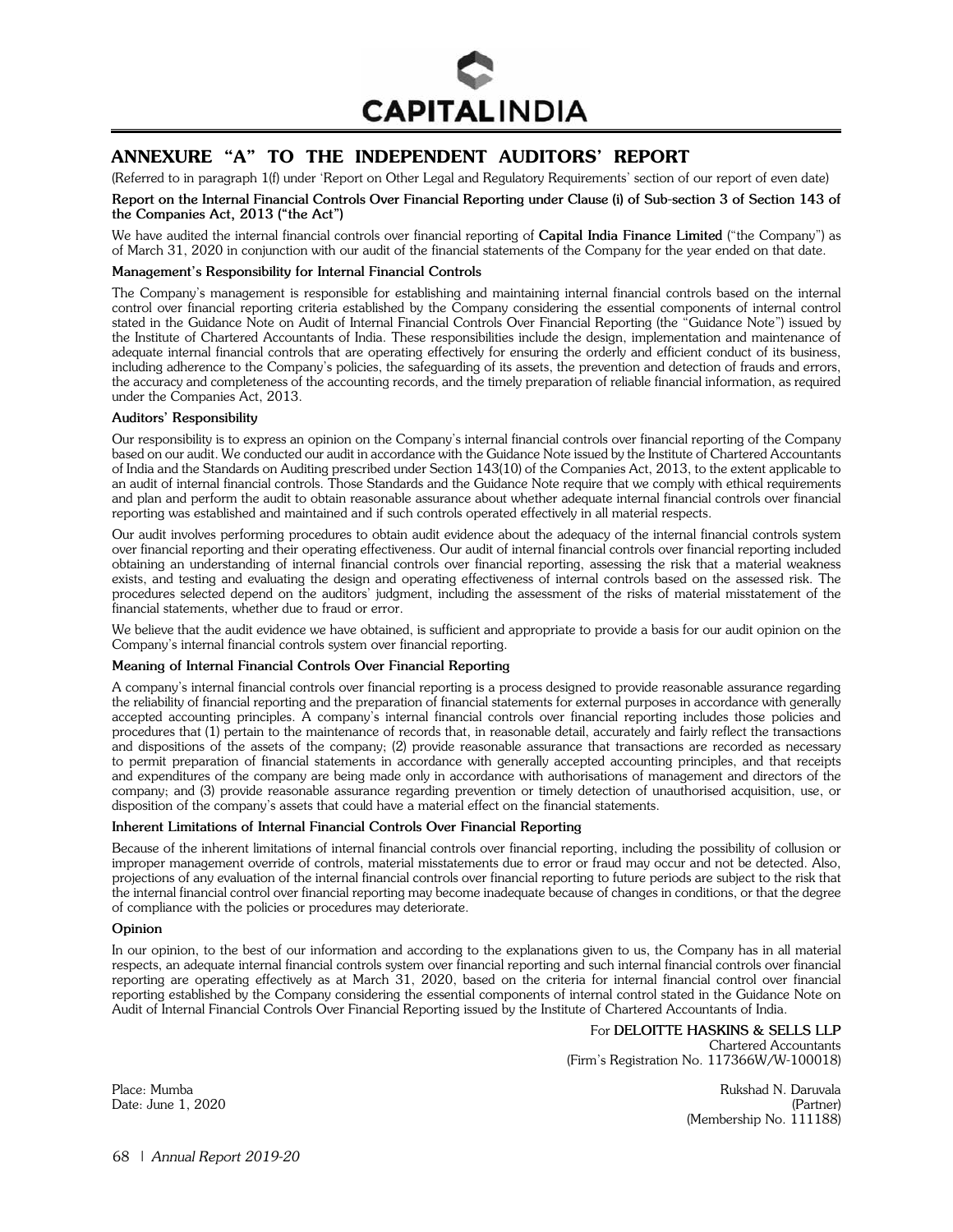

# *AANNEXURE "B" TO THE INDEPENDENT AUDITORS' REPORT*

(Referred to in paragraph 2 under 'Report on Other Legal and Regulatory Requirements' section of our report of even date)

- i) In respect of the Company's Property Plant & Equipment:
	- a) The Company has maintained proper records showing full particulars, including quantitative details and situation of property plant & equipment.
	- b) Some of the property plant & equipment were physically verified during the year by the Management in accordance with a regular programme of verification which, in our opinion, provides for physical verification of all the property plant & equipment at reasonable intervals. According to the information and explanation given to us, no material discrepancies were noticed on such verification.
	- c) The Company does not have any immovable properties of freehold or leasehold land and building and hence reporting under clause 3(i)(c) of the Companies (Auditor's Report) Order, 2016 ("the CARO 2016") is not applicable.
- ii) The Company does not have any inventory and hence reporting under clause 3(ii) of the CARO 2016 is not applicable.
- iii) The Company has not granted any loans, secured or unsecured, to companies, firms, Limited Liability Partnerships or other parties covered in the register maintained under Section 189 of the Companies Act, 2013 ("the Act").
- iv) To the best of our knowledge and according to the information and explanations given to us, the Company has not granted any loans, made investments or provide guarantees under the provisions of Sections 185 and 186 of the Act and hence reporting under clause 3(iv) of the Order is not applicable.
- v) According to the information and explanations given to us, the Company has not accepted any deposit during the year and hence directives issued by the Reserve Bank of India and the provisions of Sections 73 to 76 or any other relevant provisions of the Act and rules framed thereunder are not applicable.
- vi) Having regard to the nature of the Company's business / activities, reporting under clause 3(vi) of the CARO 2016 with respect to maintenance of cost records under Section 148(1) of the Act is not applicable.
- vii) According to the information and explanations given to us, in respect of statutory dues:
	- (a) The Company has been regular in depositing undisputed statutory dues including Provident Fund, Income-tax, Goods and Services Tax, cess and other material statutory dues applicable to the appropriate authorities.

We are informed that the provisions of ESIC and Custom Duty are not applicable to the Company.

- (b) There were no undisputed amounts payable in respect of Provident Fund, Income-tax, Goods and Services Tax, cess and other material statutory dues in arrears as on March 31, 2020 for a period of more than six months from the date they became payable.
- (c) There are no dues of Income-tax, Goods and Services Tax, cess and other material statutory dues as on March 31, 2020 on account of disputes.
- viii) In our opinion and according to the information and explanations given to us, the Company has not defaulted in the repayment of loans or borrowings to financial institutions and banks and there were no repayments due to debenture holder. The Company has not taken any loans or borrowings from government.
- ix) In our opinion and according to the information and explanations given to us, money raised by way of further public offer and the term loans have been applied by the Company during the year for the purposes for which they were raised, other than temporary deployment pending application of proceeds.
- x) To the best of our knowledge and according to the information and explanations given to us, no fraud by the Company and no material fraud on the Company by its officers or employees has been noticed or reported during the year.
- xi) In our opinion and according to the information and explanations given to us, the Company has paid / provided managerial remuneration in accordance with the requisite approvals mandated by the provisions of section 197 read with Schedule V to the Companies Act, 2013.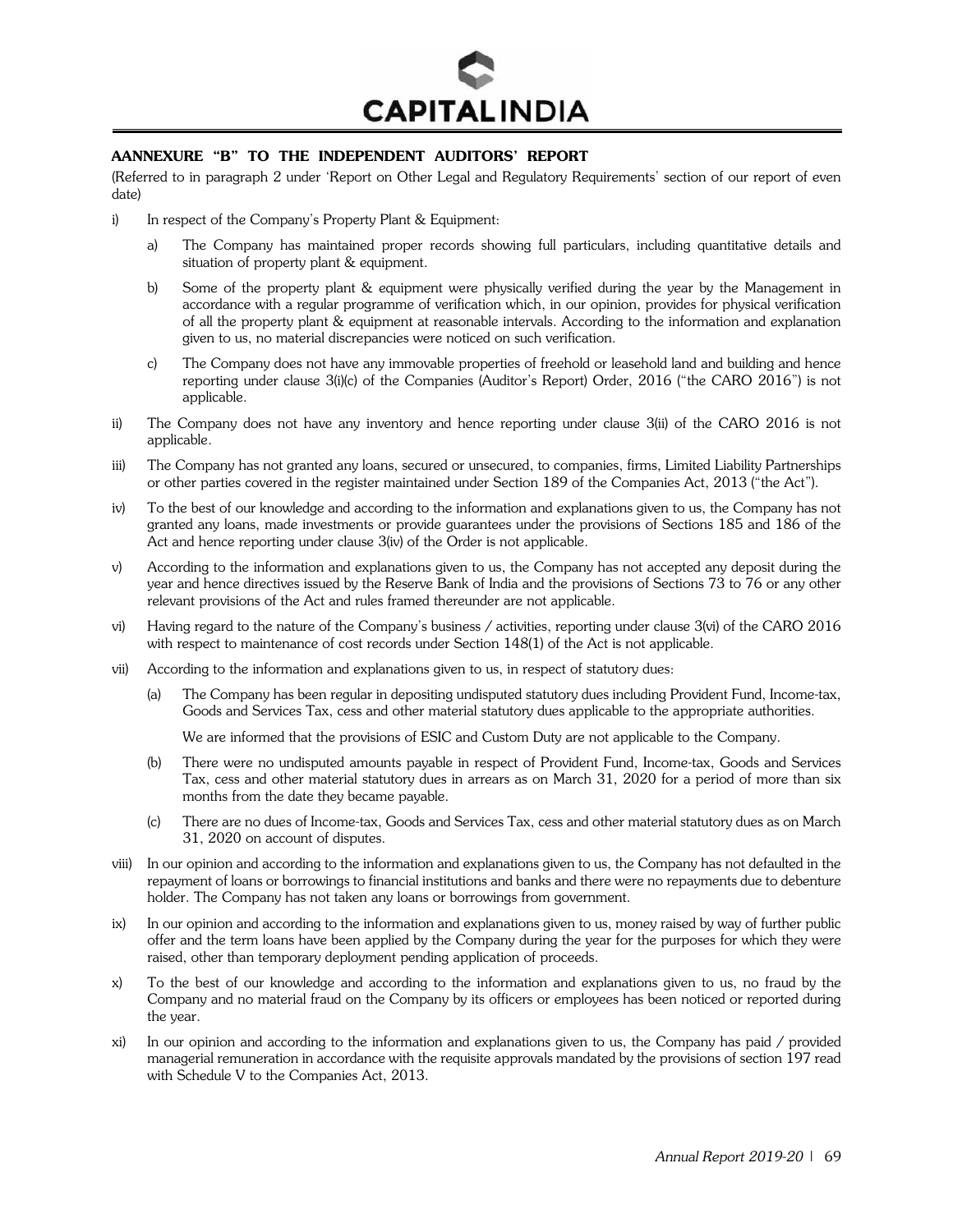

- xii) The Company is not a Nidhi Company and hence reporting under clause 3(xii) of the CARO 2016 is not applicable.
- xiii) In our opinion and according to the information and explanations given to us the Company is in compliance with Section 177 and 188 of the Act, where applicable, for all transactions with the related parties and the details of related party transactions have been disclosed in the financial statements as required by the applicable accounting standards.
- xiv) During the year the Company has not made any preferential allotment or private placement of shares or fully or partly convertible debentures and hence reporting under clause 3 (xiv) of the CARO 2016 is not applicable
- xv) In our opinion and according to the information and explanations given to us, during the year the Company has not entered into any non-cash transactions with its directors or directors of its subsidiary company or persons connected with him and hence provisions of section 192 of the Act are not applicable.
- xvi) The Company is required to be registered under section 45–IA of the Reserve Bank of India Act, 1934 and it has obtained the registration.

For **DELOITTE HASKINS & SELLS LLP** Chartered Accountants (Firm's Registration No. 117366W/W-100018)

Rukshad N. Daruvala Place: Mumbai (Partner) Date: June 1, 2020 (Membership No. 111188)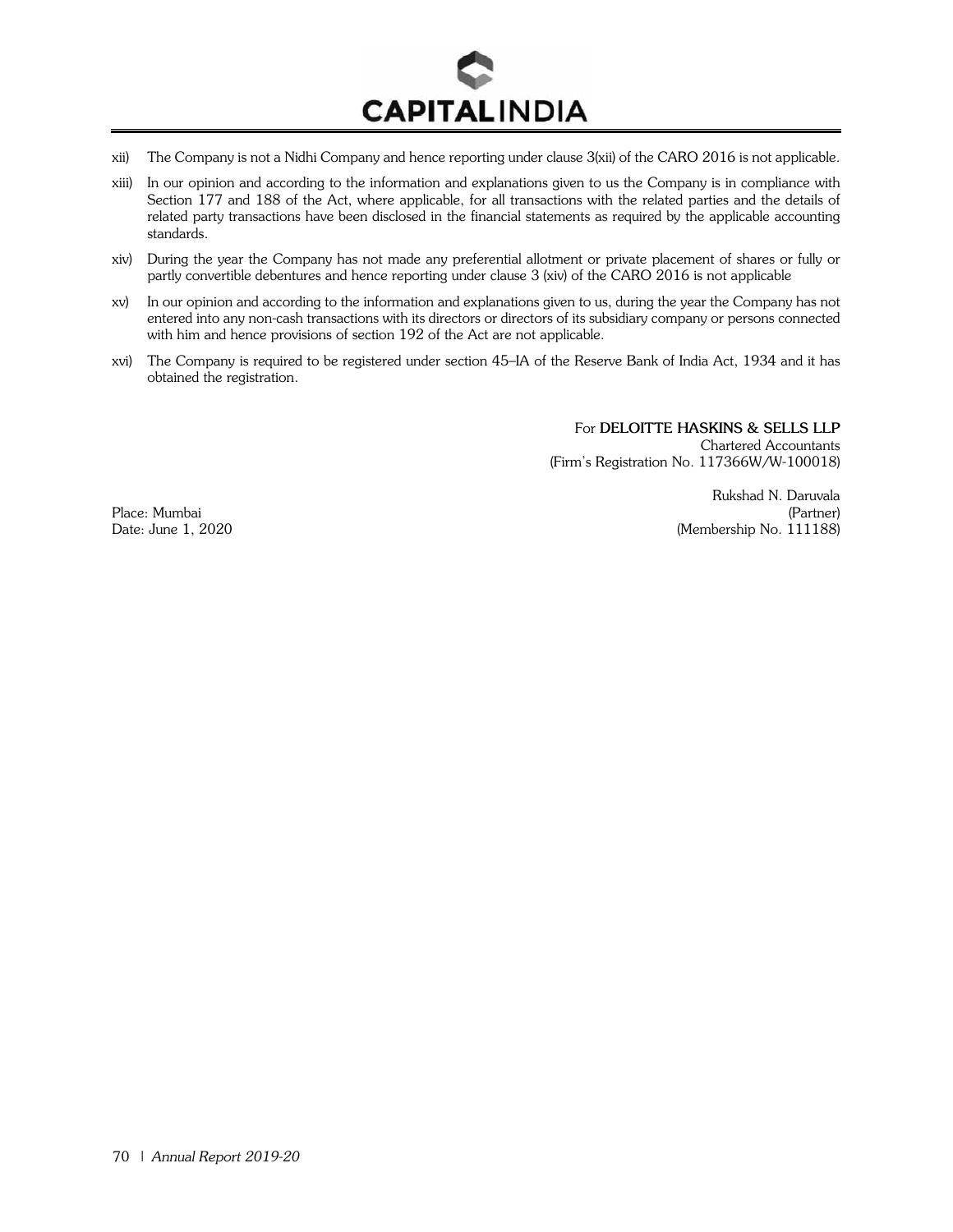

# **Standalone Balance Sheet as at 31st March 2020**

(Currency: Rs. In Lakhs)

|     | <b>Particulars</b>  |                                                                                                   | <b>Note</b><br>No. | As at<br>31st March<br>2020 | As at<br>31st March<br>2019 | As at<br>01st April<br>2018 |
|-----|---------------------|---------------------------------------------------------------------------------------------------|--------------------|-----------------------------|-----------------------------|-----------------------------|
|     | <b>ASSETS</b>       |                                                                                                   |                    |                             |                             |                             |
| (1) |                     | <b>Financial Assets</b>                                                                           |                    |                             |                             |                             |
| (a) |                     | Cash & cash equivalents                                                                           | 3                  | 3,259.29                    | 2,492.58                    | 25.66                       |
| (b) |                     | Bank balances other than Cash & cash equivalents                                                  | 4                  | 1.53                        | 126.53                      | 1,650.00                    |
| (c) | Receivables         |                                                                                                   |                    |                             |                             |                             |
|     | (i)                 | <b>Trade Receivables</b>                                                                          | 5                  |                             |                             |                             |
|     | (ii)                | Other Receivables                                                                                 |                    | 19.23                       |                             | 32.40                       |
| (d) | Loans               |                                                                                                   | 6                  | 48,584.47                   | 55,201.73                   | 10,265.86                   |
| (e) | Investments         |                                                                                                   | 7                  | 11,150.51                   | 4,536.00                    | 1,504.00                    |
| (f) |                     | Other financial assets                                                                            | 8                  | 1,450.02                    | 1,363.97                    | 356.24                      |
| 2   |                     | <b>Non-financial Assets</b>                                                                       |                    |                             |                             |                             |
| (a) |                     | Current tax assets(Net)                                                                           | 9                  | 163.46                      | 65.74                       | 126.35                      |
| (b) |                     | Deferred tax asset (Net)                                                                          | 10                 | 630.81                      | 278.83                      | 46.89                       |
| (c) |                     | Property, plant and equipment                                                                     | 11                 | 1,079.72                    | 1,335.99                    | 829.98                      |
| (d) |                     | Capital work in progress                                                                          |                    | 42.16                       | 84.53                       | 235.22                      |
| (e) |                     | Intangible assets                                                                                 | 11A                | 172.30                      | 3.99                        | 2.37                        |
| (f) |                     | Right of use assets                                                                               | 11B                | 769.80                      | 1,197.74                    | 1,622.34                    |
| (q) |                     | Other non-financial assets                                                                        | 12                 | 350.74                      | 319.28                      | 219.36                      |
|     | <b>Total Assets</b> |                                                                                                   |                    | 67,674.04                   | 67,006.91                   | 16,916.67                   |
|     |                     | <b>LIABILITIES AND EQUITY</b>                                                                     |                    |                             |                             |                             |
|     | <b>LIABILITIES</b>  |                                                                                                   |                    |                             |                             |                             |
| 1   |                     | <b>Financial Liabilities</b>                                                                      |                    |                             |                             |                             |
| (a) | Payables            |                                                                                                   | 13                 |                             |                             |                             |
|     | $($ I               | <b>Trade Payables</b>                                                                             |                    |                             |                             |                             |
|     |                     | (i) Total outstanding dues of micro enterprises<br>and small enterprises                          |                    | 0.16                        | 7.82                        |                             |
|     |                     | (ii) total outstanding dues of creditors<br>other than micro enterprises and small<br>enterprises |                    | 74.86                       | 90.45                       | 33.60                       |
|     | (II)                | <b>Other Payables</b>                                                                             |                    |                             |                             |                             |
|     |                     | (i) total outstanding dues of micro enterprises<br>and small enterprises                          |                    |                             |                             |                             |
|     |                     | ii) total outstanding dues of creditors other than<br>micro enterprises and small enterprises     |                    |                             |                             |                             |
| (b) |                     | <b>Debt Securities</b>                                                                            | 14                 | 4,000.00                    |                             |                             |
| (c) | Borrowings          |                                                                                                   | 14A                | 7,645.54                    | 12,679.69                   | 1,105.32                    |
| (d) | Deposits            |                                                                                                   | 15                 |                             | 550.00                      | 700.00                      |
| (e) |                     | Other financial liabilities                                                                       | 16                 | 1,083.59                    | 1,587.98                    | 1,763.34                    |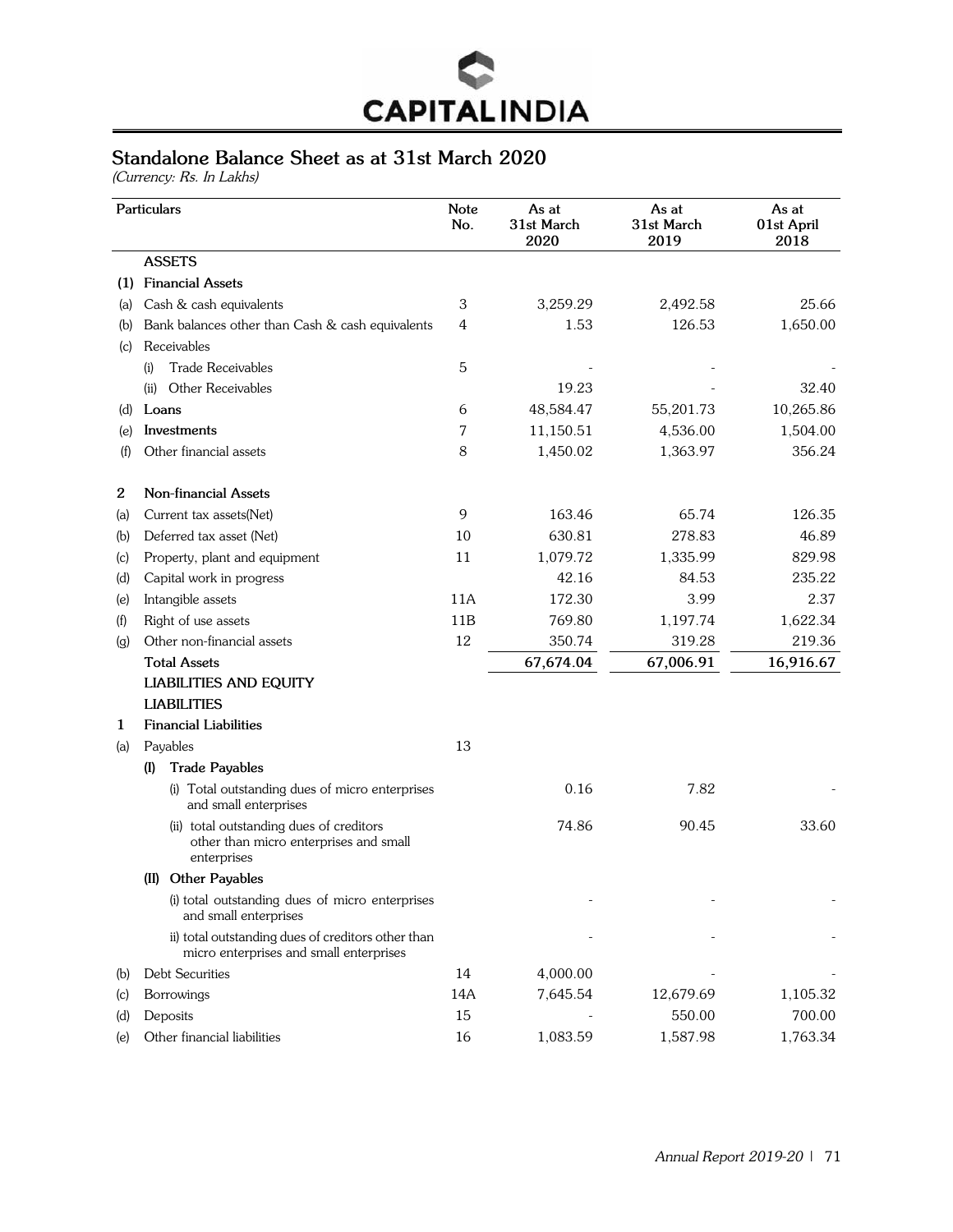

| <b>Particulars</b> |                                     | <b>Note</b><br>No. | As at<br>31st March<br>2020 |           | As at<br>1st April<br>2018 |
|--------------------|-------------------------------------|--------------------|-----------------------------|-----------|----------------------------|
| 2                  | Non-Financial Liabilities           |                    |                             |           |                            |
| (a)                | Current tax liabilities (net)       | 17                 | 383.34                      | 43.56     |                            |
| (b)                | Provisions                          | 17A                | 103.21                      | 272.19    | 12.54                      |
| (c)                | Other non-financial liabilities     | 18                 | 425.56                      | 555.69    | 222.88                     |
|                    | <b>EQUITY</b>                       |                    |                             |           |                            |
| (a)                | Equity share capital                | 19                 | 7,773.43                    | 7,773.43  | 350.27                     |
| (b)                | Other equity                        | 20                 | 46,184.35                   | 43,446.10 | 12,728.72                  |
|                    | <b>Total Liabilities and Equity</b> |                    | 67,674.04                   | 67,006.91 | 16,916.67                  |

Notes 1 to 50 forms part of the Standalone Financial Statements

In terms of our report attached

#### **For Deloitte Haskins & Sells LLP For and on behalf of the board**

Chartered Accountants **Capital India Finance Limited** Firm Registration No. :117366W/W -100018

Membership No. : 111188 DIN : 06706341 DIN : 07869849 Place: Mumbai Place: Mumbai Place: Mumbai Date: 1st June 2020 Date: 1st June 2020 Date: 1st June 2020

# **Neeraj Toshniwal Rachit Malhotra** Chief Financial Officer Company Secretary Place: Mumbai Place: New Delhi

### **Rukshad N. Daruvala Keshav Porwal Amit Sahai Kulshreshtha**

**Partner** Managing Director Executive Director Executive Director & CEO

Date: 1st June 2020 Date: 1st June 2020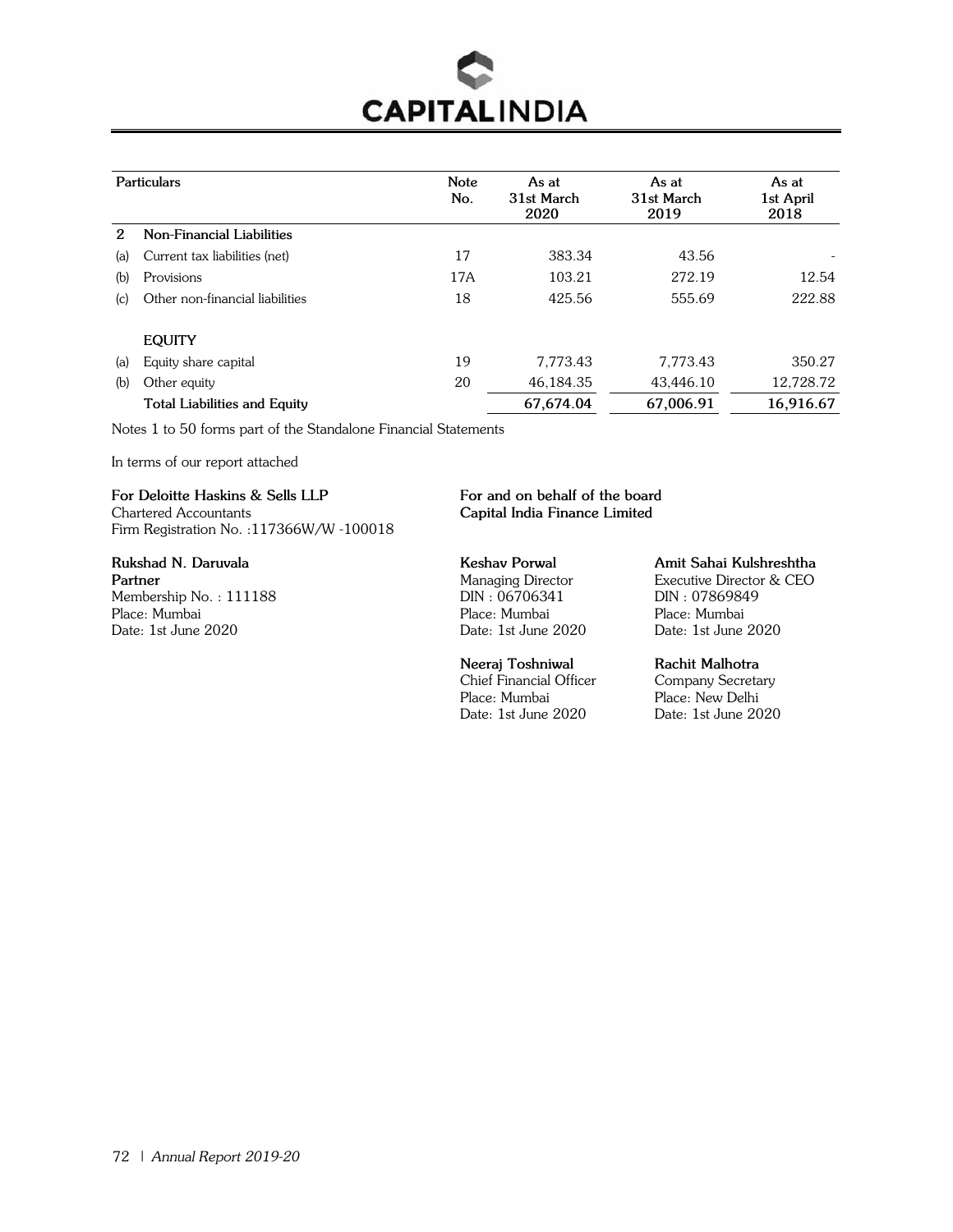

# **Statement of Standalone Profit and Loss for the year ended 31st March 2020**

(Currency: Rs. In Lakhs)

| <b>Particulars</b> |                                                                                      | <b>Notes</b> | For the year ended<br>31st March 2020 | For the year ended<br>31st March 2019 |
|--------------------|--------------------------------------------------------------------------------------|--------------|---------------------------------------|---------------------------------------|
|                    | Revenue from operations                                                              |              |                                       |                                       |
| (i)                | Interest income                                                                      | 21           | 10,277.24                             | 4,662.38                              |
| (ii)               | Fees and commission income                                                           |              | 101.19                                | 724.44                                |
| (iii)              | Net gain on fair value changes                                                       | 22           | 140.98                                | 251.39                                |
| (I)                | Total revenue from operations                                                        |              | 10,519.41                             | 5,638.21                              |
| (II)               | Other income                                                                         | 23           | 4.63                                  | 50.94                                 |
| (III)              | Total income (I+II)                                                                  |              | 10,524.04                             | 5,689.15                              |
|                    | <b>Expenses</b>                                                                      |              |                                       |                                       |
| (i)                | Finance costs                                                                        | 24           | 1,294.35                              | 930.68                                |
| (ii)               | Impairment of financial instruments                                                  | 25           | 1,338.98                              | 266.22                                |
| (iii)              | Employee benefits expense                                                            | 26           | 2,293.91                              | 1,465.10                              |
| (iv)               | Depreciation and amortization                                                        | 11.11A&11B   | 772.22                                | 724.33                                |
| (v)                | Others expenses                                                                      | 27           | 700.19                                | 711.61                                |
| (IV)               | Total expenses (IV)                                                                  |              | 6,399.65                              | 4,097.94                              |
| (V)<br>(VI)        | Profit before exceptional items and tax (III-IV)<br>Exceptional items                |              | 4,124.39                              | 1,591.21                              |
| (VII)              | Profit before tax (V -VI)                                                            |              | 4,124.39                              | 1,591.21                              |
| (VIII)             | Tax Expense:                                                                         |              |                                       |                                       |
|                    | Current Tax                                                                          |              | 1,440.49                              | 700.98                                |
|                    | Deferred Tax(Credit)                                                                 |              | (354.36)                              | (229.85)                              |
| (IX)               | Profit for the period from continuing operations (VII-VIII)                          |              | 3,038.26                              | 1,120.08                              |
| (X)                | Profit from discontinued operations                                                  |              |                                       |                                       |
| (XI)               | Tax Expense of discontinued operations                                               |              |                                       |                                       |
| (XII)              | Profit from discontinued operations (After tax) (X-XI)                               |              |                                       |                                       |
| (XIII)             | Profit for the year                                                                  |              | 3,038.26                              | 1,120.08                              |
| (XIV)              | Other Comprehensive Income                                                           |              |                                       |                                       |
|                    | (i) Items that will not be reclassified to profit or loss                            |              | 9.46                                  | (7.17)                                |
|                    | (ii) Income Tax relating to items that will not be reclassified to<br>profit or loss |              | (2.38)                                | 2.09                                  |
|                    |                                                                                      |              |                                       |                                       |
|                    | Subtotal (A)                                                                         |              | 7.08                                  | (5.08)                                |
|                    | (i) Items that will be reclassified to profit or loss                                |              |                                       |                                       |
|                    | (ii) Income tax relating to items that will be reclassified to profit<br>or loss     |              |                                       |                                       |
|                    | Subtotal (B)                                                                         |              |                                       |                                       |
|                    | Other Comprehensive Income (A + B)                                                   |              | 7.08                                  | (5.08)                                |
| (XV)               | Total Comprehensive Income for the year                                              |              | 3,045.34                              | 1,115.00                              |
| (XVI)              | Earnings per equity share                                                            | 28           |                                       |                                       |
|                    | <b>BEPS</b>                                                                          |              | 3.91                                  | 2.66                                  |
|                    | <b>DEPS</b>                                                                          |              | 3.86                                  | 2.64                                  |
|                    | Notes 1 to 50 forms part of the Standalone Financial Statements                      |              |                                       |                                       |

In terms of our report attached

#### **For Deloitte Haskins & Sells LLP For and on behalf of the board** Chartered Accountants **Capital India Finance Limited**

Firm Registration No. :117366W/W -100018

**Partner Partner Managing Director Executive Director** & CEO Membership No. : 111188 **DIN** : 06706341 **DIN** : 07869849

Place: Mumbai Place: Mumbai Place: Mumbai

**Neeraj Toshniwal Rachit Malhotra** Chief Financial Officer Company Secretary<br>Place: Mumbai Place: New Delhi Place: Mumbai Place: New Delhi<br>
Date: 1st June 2020 Date: 1st June 20

**Rukshad N. Daruvala Keshav Porwal Amit Sahai Kulshreshtha** Date: 1st June 2020

Date: 1st June 2020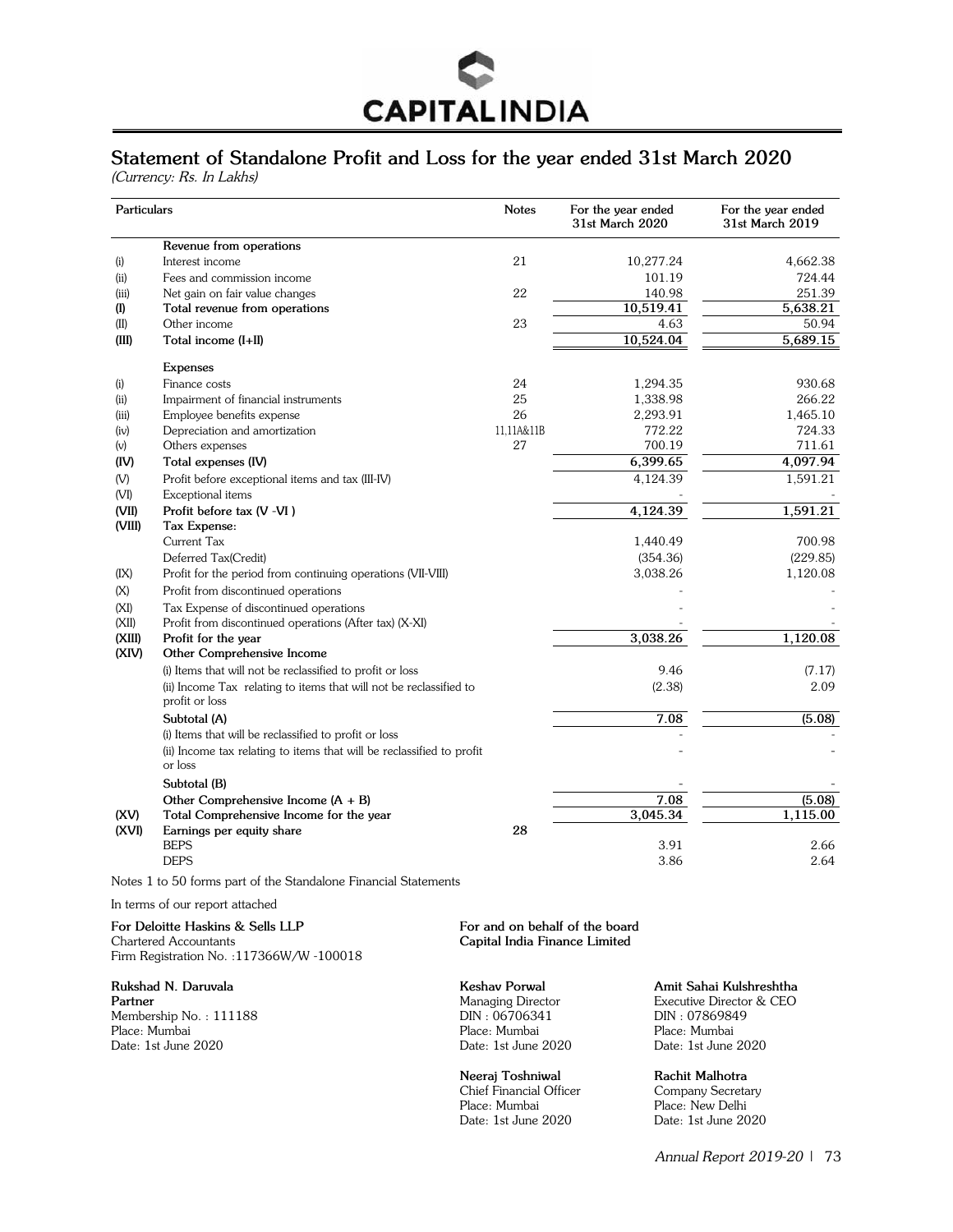

# **Standalone Cash Flow Statement for the year ended 31st March 2020**

(Currency: Rs. In Lakhs)

|   | Particulars                                                                     | Year ended      | Year ended      |
|---|---------------------------------------------------------------------------------|-----------------|-----------------|
|   |                                                                                 | 31st March 2020 | 31st March 2019 |
| A | <b>CASH FROM OPERATING ACTIVITIES:</b>                                          |                 |                 |
|   | Profit before exceptional items and taxes                                       | 4,124.39        | 1,591.21        |
|   | Adjustments to reconcile profit before tax to net cash flows:                   |                 |                 |
|   | Add : Non-cash expenses                                                         |                 |                 |
|   | Depreciation and amortisation expenses                                          | 772.22          | 724.33          |
|   | Provision for employee benefits                                                 | (159.52)        | 252.49          |
|   | Share based payments to employees                                               | 67.83           | 25.14           |
|   | Interest on Lease Liability                                                     | 111.79          | 149.87          |
|   | Interest income on Lease rental deposits                                        | (23.13)         | (16.54)         |
|   | Impairment on financial instruments                                             | 1,338.98        | 266.22          |
|   | Less : Income/expense considered separately                                     |                 |                 |
|   | Interest on OCD                                                                 | (35.51)         |                 |
|   | Profit on sale of fixed assets                                                  |                 | (0.11)          |
|   | Operating profit before working capital changes                                 | 6,197.05        | 2,992.61        |
|   | Changes in -                                                                    |                 |                 |
|   | (Increase)/ Decrease in loans and advances                                      | 5,278.28        | (45, 202.09)    |
|   | (Increase) / Decrease in trade and other receivables                            | (19.23)         | 32.40           |
|   | (Increase) / Decrease in other financial assets                                 | (74.76)         | (1,001.34)      |
|   | (Increase) / Decrease in other non-financial assets                             | (31.46)         | (99.92)         |
|   | Increase / (Decrease) in trade payables                                         | (23.26)         | 64.66           |
|   | Increase / (Decrease) in other financial liabilities                            | (116.85)        | (940.73)        |
|   | Increase / (Decrease) in other non-financial liabilities                        | (130.13)        | 332.81          |
|   | Cash used in operations                                                         | 11,079.64       | (43,821.60)     |
|   | Income tax paid                                                                 | (1, 198.43)     | (596.82)        |
|   | Net Cash generated from /(used in) operating activities (A)                     | 9,881.21        | (44, 418.42)    |
|   |                                                                                 |                 |                 |
| B | <b>CASH FROM INVESTING ACTIVITIES:</b>                                          |                 |                 |
|   | Purchase of property, plant and equipment and Intangible assets                 | (209.09)        | (686.25)        |
|   | Proceeds from sale of property, plant and equipment                             | 6.98            | 39.84           |
|   | Purchase of non current investments at amortized cost                           | (6,579.00)      | (3,032.00)      |
|   | Investment in bank deposits (having original maturity of more<br>than 3 months) | 125.00          | (126.53)        |
|   | Net Cash (used in) investing activities (B)                                     | (6,656.11)      | (3,804.94)      |
|   |                                                                                 |                 |                 |
| C | <b>CASH FLOW FROM FINANCING ACTIVITIES:</b>                                     |                 |                 |
|   | Proceeds from issue of equity shares at premium                                 |                 | 49,875.25       |
|   | Share issue expenses                                                            |                 | (332.69)        |
|   | Payment of dividend and dividend distribution tax thereon                       | (374.92)        | (40.63)         |
|   | Payment of Lease rent                                                           | (499.32)        | (491.34)        |
|   | Repayment of advance towards share application money                            |                 | (12,500.00)     |
|   | Proceeds from borrowings                                                        | 4,000.00        | 12,695.94       |
|   | Proceeds from Inter corporate deposits                                          |                 | 17,500.00       |
|   | Repayment of borrowings                                                         | (5,584.15)      | (17, 666.25)    |
|   | Net cash (used in)/ generated from financing activities (C)                     | (2,458.39)      | 49,040.28       |
| D | Net increase in cash and cash equivalents (A+B+C)                               | 766.71          | 816.92          |
| E | Cash and cash equivalents as at the beginning of the year                       | 2,492.58        | 1,675.66        |
| F | Cash and cash equivalents as at the end of the year                             | 3,259.29        | 2,492.58        |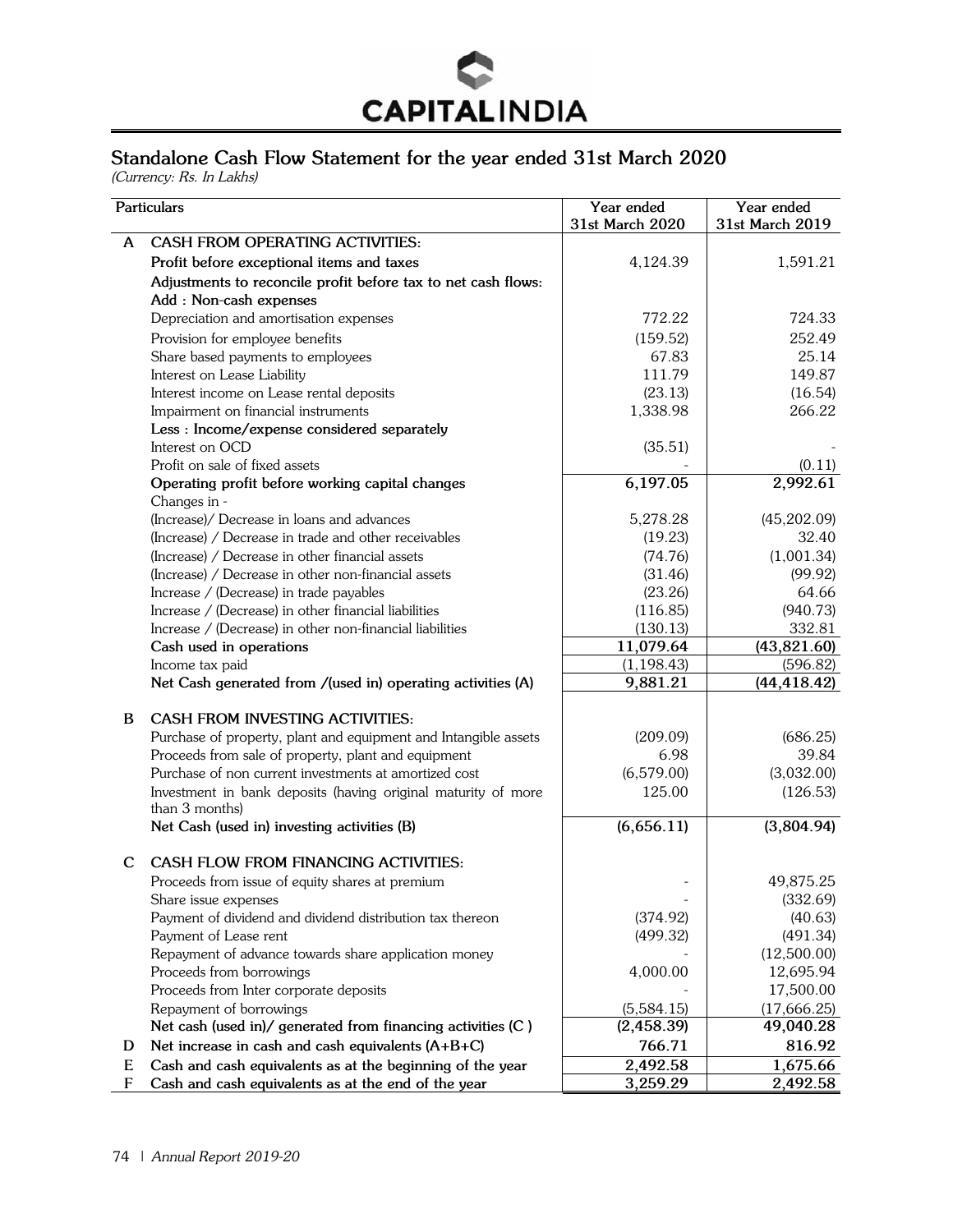

# **Standalone Cash Flow Statement for the year ended 31st March 2020**

(Currency: Rs. In Lakhs)

| <b>Particulars</b>         | As at<br>As at                     |          |
|----------------------------|------------------------------------|----------|
|                            | 31st March 2019<br>31st March 2020 |          |
| Cash in hand               | 0.31                               |          |
| Cheques and drafts on hand |                                    | 25.12    |
| Balances with banks        |                                    |          |
| - in current accounts      | 3,258.98                           | 2.467.46 |
|                            | 3,259.29                           | 2.492.58 |

Note : The above Cash Flow Statement has been prepared under the 'Indirect method' as set out in Ind AS 7 on 'Statement of Cash Flows'.

Notes 1 to 50 forms part of the Standalone Financial Statements

In terms of our report attached

**For Deloitte Haskins & Sells LLP For and on behalf of the board** Chartered Accountants **Capital India Finance Limited** Firm Registration No. :117366W/W -100018

**Partner** Managing Director Executive Director & CEO Membership No. : 111188 DIN : 06706341 DIN : 07869849 Place: Mumbai Place: Mumbai Place: Mumbai Date: 1st June 2020 Date: 1st June 2020 Date: 1st June 2020

**Neeraj Toshniwal Rachit Malhotra** Chief Financial Officer Company Secretary<br>Place: Numbai<br>Place: New Delhi Date: 1st June 2020 Date: 1st June 2020

#### **Rukshad N. Daruvala Keshav Porwal Amit Sahai Kulshreshtha**

Place: New Delhi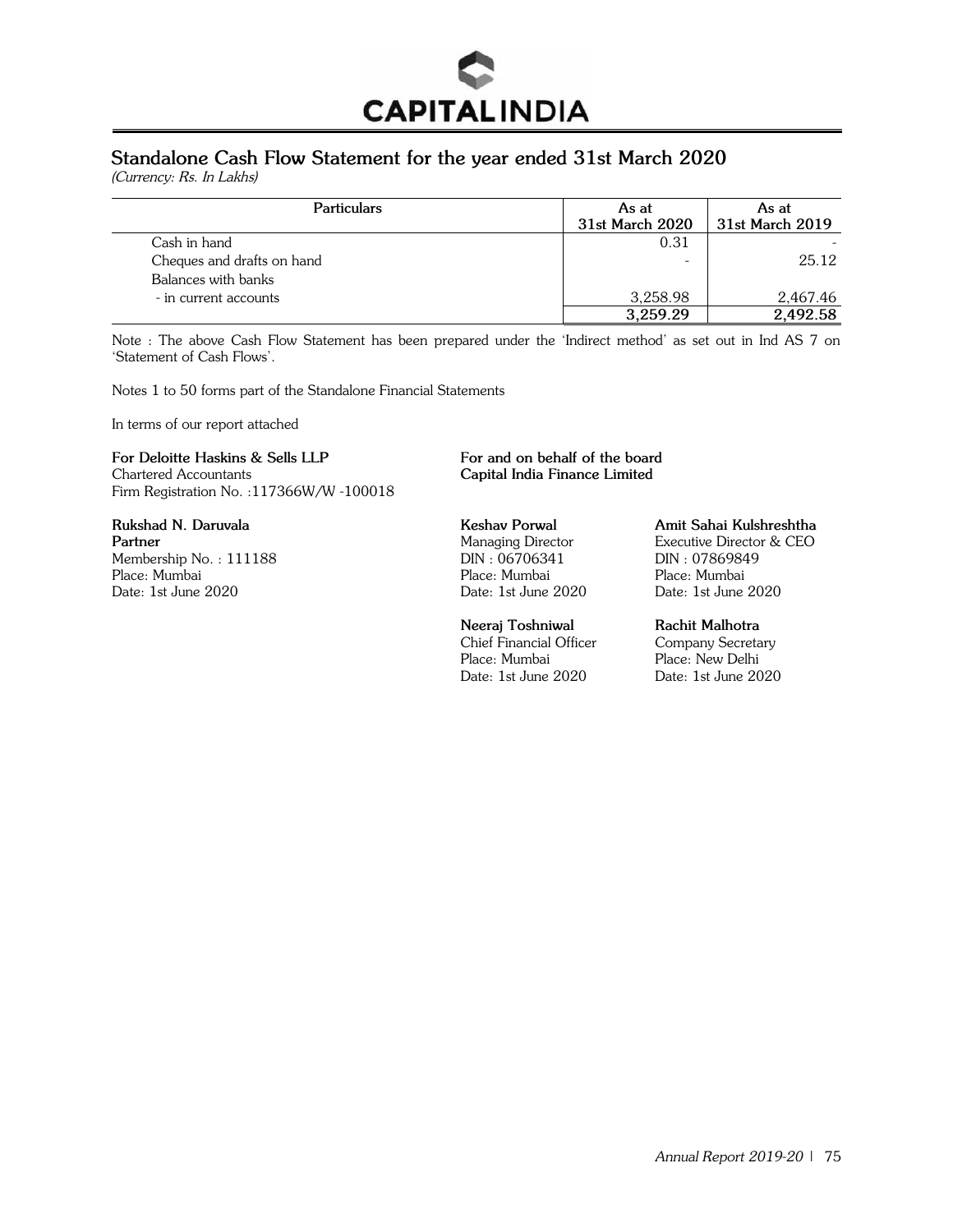**Statement of changes in equity for the year ended 31st March 2020** (Currency: Rs. In Lakhs)

| are capital<br>Equity sh                          |          |
|---------------------------------------------------|----------|
|                                                   | Amount   |
| at 1st April 2018<br>3alance                      | 350.27   |
| in equity share capital during the year           | 7,423.16 |
| at 31st March 2019<br><b>Salance</b>              | 7.773.43 |
| in equity share capital during the year<br>hanges |          |
| at 31st March 2020<br><b>Balance</b>              | 7,773.43 |

| Total                |                              |             | 12,728.72                    | (42.16)                                              |                                    | 29,644.54                                  | $1,120.08$<br>$(7.17)$                        |                                    |                                                       | 2.09 |                      | $(5.08)$ 43.446.10            | (374.92)                         |                  |                                    | 67.83                                      | 3,038.26                                      | 9.46                               |                          | (2.38)                                  |       | 2.00 46,184.35                |
|----------------------|------------------------------|-------------|------------------------------|------------------------------------------------------|------------------------------------|--------------------------------------------|-----------------------------------------------|------------------------------------|-------------------------------------------------------|------|----------------------|-------------------------------|----------------------------------|------------------|------------------------------------|--------------------------------------------|-----------------------------------------------|------------------------------------|--------------------------|-----------------------------------------|-------|-------------------------------|
|                      | Retained Other Comprehensive | income      |                              |                                                      |                                    |                                            |                                               | (7.17)                             |                                                       | 2.09 |                      |                               |                                  |                  |                                    |                                            |                                               | 9.46                               |                          | (2.38)                                  |       |                               |
| Reserves and Surplus |                              | earnings    | 151.16                       | (42.16)                                              | (203.91)                           |                                            | .120.08                                       |                                    |                                                       |      |                      | 1.025.17                      | (374.92)                         |                  | (607.65)                           |                                            | 3,038.26                                      |                                    |                          |                                         |       | 1.76 3,080.86                 |
|                      |                              | reserves    | 1.76                         |                                                      |                                    |                                            |                                               |                                    |                                                       |      |                      | 1.76                          |                                  |                  |                                    |                                            |                                               |                                    |                          |                                         |       |                               |
|                      | Securities   General         | premium     | $\mathbf{I}$                 |                                                      |                                    | 42.119.40                                  | ı                                             |                                    |                                                       | f,   |                      | 42,119.40                     |                                  |                  | f,                                 |                                            |                                               |                                    |                          | ı                                       |       | 887.36 42,119.40              |
|                      | Statutory                    | reserve     | 75.80                        |                                                      | 203.91                             |                                            |                                               |                                    |                                                       |      |                      | 279.71                        |                                  |                  | 607.65                             |                                            |                                               |                                    |                          |                                         |       |                               |
| Employee             | stock option                 | outstanding |                              |                                                      |                                    | 25.14                                      | ï                                             | ï                                  |                                                       | ï    |                      | 25.14                         |                                  |                  |                                    | 67.83                                      |                                               |                                    |                          | I.                                      |       | 92.97                         |
| Advance towards      | share application            | money       | 12,500.00                    |                                                      |                                    | (12,500.00)                                |                                               |                                    |                                                       |      |                      | Ï                             |                                  |                  |                                    |                                            |                                               |                                    |                          |                                         |       |                               |
|                      |                              |             | Balance as at 1st April 2018 | Dividend paid including dividend<br>distribution tax | Transfer to/from retained earnings | Other Additions/Deductions during the year | Profit (loss) for the period after income tax | Other Comprehensive Income for the | period before income tax<br>Less: Income Tax on Other |      | Comprehensive Income | Balance as at 31st March 2019 | Dividend paid including dividend | distribution tax | Transfer to/from retained earnings | Other Additions/Deductions during the year | Profit (loss) for the period after income tax | Other Comprehensive Income for the | period before income tax | Less: Income Tax on Other Comprehensive | ncome | Balance as at 31st March 2020 |

In terms of our report attached In terms of our report attached

**For Deloitte Haskins & Sells LLP For and on behalf of the board** Chartered Accountants **Capital India Finance Limited** Chartered Accountants<br>Firm Registration No. :117366W/W -100018 Firm Registration No. :117366W/W -100018 For Deloitte Haskins & Sells LLP

For and on behalf of the board<br>Capital India Finance Limited

Date: 1st June 2020 Date: 1st June 2020 Date: 1st June 2020 Membership No. : 1111 DIN : 0881 PASS DIN : 0881 DIN : 0881 DIN : 0881 DIN : 0881 DIN : 078649 Place: Mumbai Place: Mumbai Place: Mumbai **Keshav Porwal**<br>Managing Director<br>DIN : 06706341<br>Place: Mumbai<br>Date: 1st June 2020

**Partner**<br>Membership No. : 111188<br>Place: Mumbai<br>Date: 1st June 2020

Rukshad N. Daruvala

Chief Financial Officer Company Secretary Date: 1st June 2020 Date: 1st June 2020 **Neeraj Toshniwal Rachit Malhotra** Place: Mumbai Place: New Delhi **Neeraj Toshniwal**<br>Chief Financial Officer<br>Place: Mumbai<br>Date: 1st June 2020

**Amit Sahai Kulshreshtha**<br>Executive Director & CEO<br>DIN : 07869849<br>Place: Mumbai<br>Date: 1st June 2020 **Rukshad N. Daruvala Keshav Porwal Amit Sahai Kulshreshtha Partner** Managing Director Executive Director & CEO

**Rachit Malhotra**<br>Company Secretary<br>Place: New Delhi<br>Date: 1st June 2020

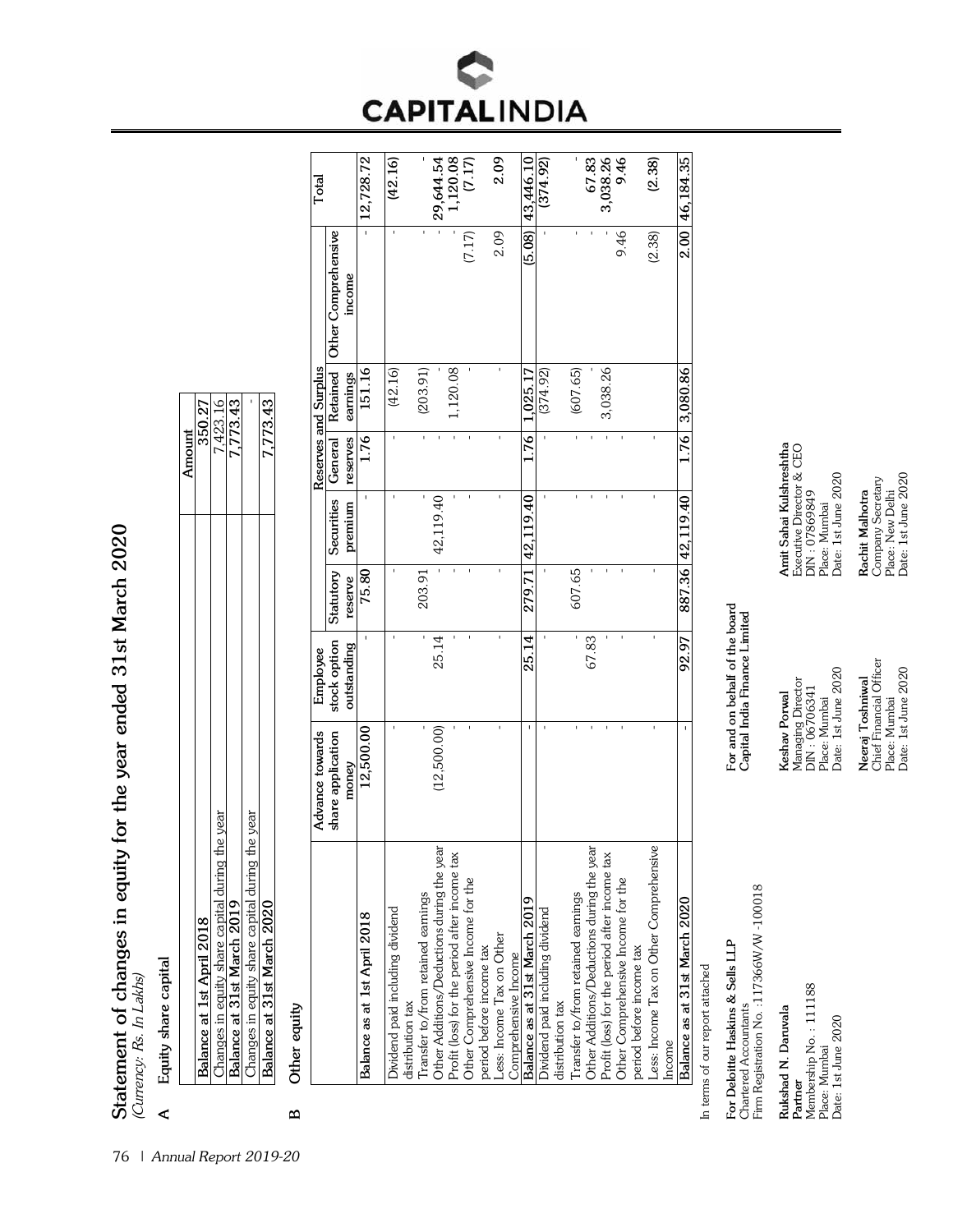

#### **1 Corporate Information**

Capital India Finance Limited ('the Company') is a public company domiciled in India and incorporated on 16th November 1994 under the provisions of Companies Act, 1956. The Company has received a Certificate of Registration number B-14.03278 dated 30th August 2017 from the Reserve Bank of India ('RBI') to carry on the business of Non-Banking Financial Institution ('NBFC') without accepting public deposits. The Company has been classified as a Systemically Important Non-Deposit Accepting or Holding Non-Banking Financial Company as defined under Section 45-IA of the Reserve Bank of India ('RBI') Act, 1934 w.e.f.28th January 2019.The equity shares of the Company are listed on the Bombay Stock Exchange ("BSE") in India.

#### **2 Significant accounting Policies**

#### **2.1 Basis of Preparation of financial statements**

#### **A) Statement of Compliance**

These financial statements have been prepared in accordance with the Indian Accounting Standards ('Ind AS') notified under Section 133 of the Companies Act, 2013 ( 'the Act') read with Companies ( Indian Accounting Standards) Rules, 2015 as amended from time to time and other relevant provisions of the Act and guidelines issued by the RBI or other regulators to the extent applicable.

 The Company has adopted lnd AS from 1st April 2019 and the financial statements for the year ended 31st March 2020 are the Company's first Ind AS Financial Statements. However, the effective date of transition to Ind AS is 1st April 2018, being the beginning of the earliest period for which the company needs to present comparative information.

 The transition to Ind AS has been carried out from the erstwhile Accounting Standards notified under the Act, read with relevant rules issued thereunder, guidelines issued by the RBI and other generally accepted accounting principles in India (collectively referred to as 'the Previous GAAP'). The impact of transition has been recorded in the opening reserves as at 1st April 2018 and is provided in Note 45. The corresponding comparative previous period as presented in these financial statements have been restated / reclassified in order to conform to current year presentation.

 The adoption of Ind AS has been carried out in accordance with Ind AS 101 First time adoption of Indian Accounting Standards. An explanation of how the transition to Ind AS has affected the previously reported financial position, financial performance and cash flows of the Company is provided in Note 45.

 The accounting policies are applied consistently to all the periods presented in the financial statements, including the preparation of the opening Ind AS Balance Sheet as at 1st April 2018 being the 'date of transition to Ind AS'.

#### **B) Functional and presentation currency**

The Company's presentation and functional currency is Indian Rupees. All figures appearing in the financial statements are in Indian rupees in lakh rounded off to two decimal places as permitted by Schedule III to the Act. Per share data are presented in Indian Rupee to two decimal places.

#### **C) Basis of preparation, presentation and disclosure of financial statements**

The financial statements have been prepared on the historical cost basis except for certain financial instruments that are measured at fair values at the end of each reporting period, as explained in the accounting policies. Historical cost is generally based on the fair value of the consideration given in exchange for goods and services. Further, Assets and liabilities are classified as per the normal operating cycle (determined at 12 months) and other criteria set out in Schedule III of the Act as applicable to NBFCs.

#### **D) Fair value measurement**

Fair value is the price that would be received on sale of an asset or paid to transfer a liability in an orderly transaction between market participants at the measurement date in the principal or, in its absence, the most advantageous market to which the Company has access at that date.

 The best estimate of the fair value of a financial instrument on initial recognition is normally the transaction price. If the Company determines that the fair value on initial recognition differs from the transaction price and the fair value is evidenced neither by a quoted price in an active market for an identical asset **or liability**  nor based on a valuation technique that uses only data from observable markets, then the financial instrument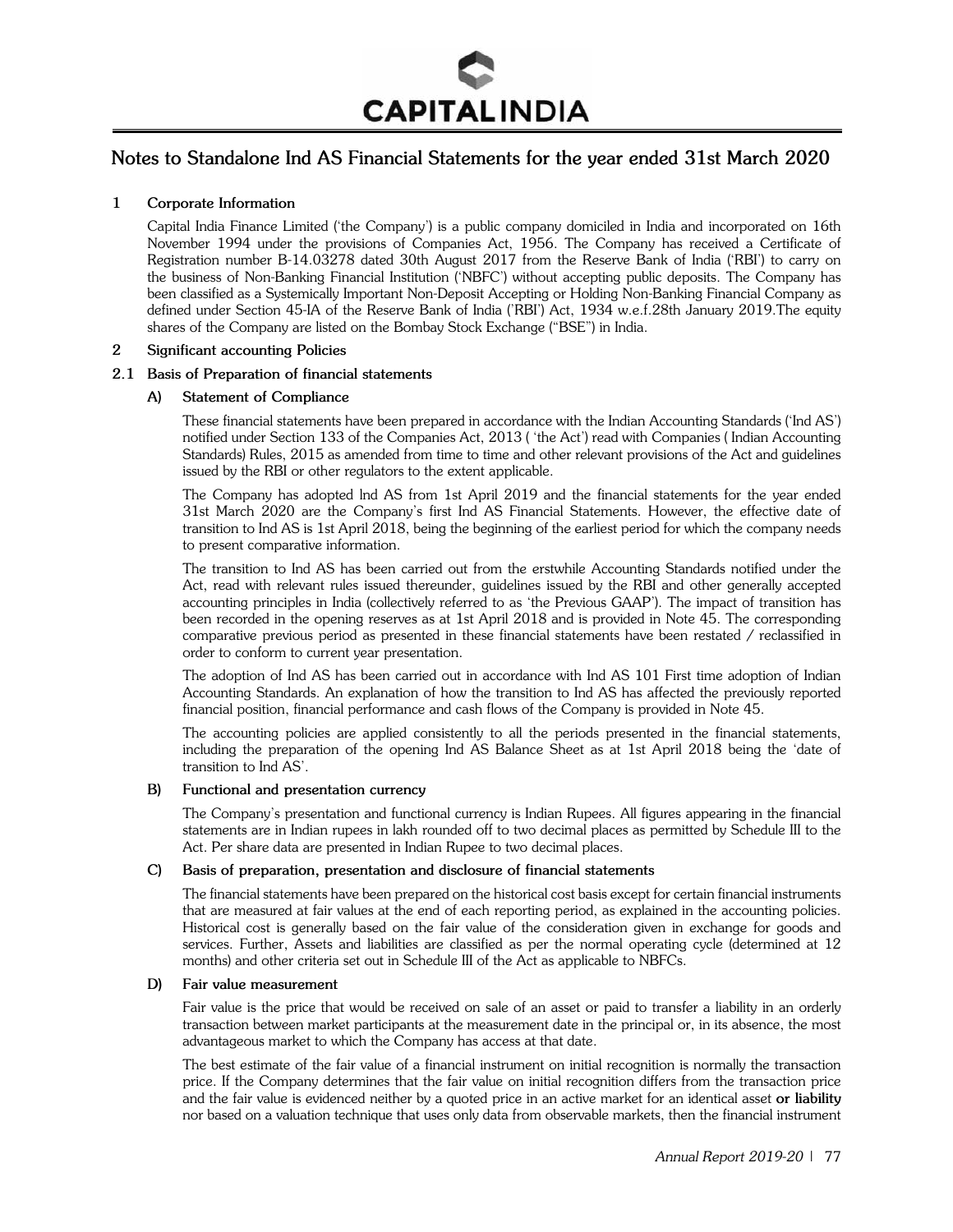

is initially measured at fair value, adjusted to defer the difference between the fair value on initial recognition and the transaction price. Subsequently that difference is recognised in Statement of Profit and Loss on an appropriate basis over the life of the instrument but no later than when the valuation is wholly supported by observable market data or the transaction is closed out.

 All assets and liabilities for which fair value is measured or disclosed in the financial statements are categorised within the fair value hierarchy, described as follows, based on the lowest level input that is significant to the fair value measurement as a whole:

Level 1 - Valuation using quoted market price in active markets: The fair value for financial instruments traded in active markets at the reporting date is based on their quoted market price, without any deduction for transaction costs. A market is regarded as active, if transactions for the asset or liability take place with sufficient frequency and volume to provide pricing information on an ongoing basis.

Level 2 - Valuation using observable inputs: If there is no quoted price in an active market, then the Company uses valuation techniques that maximise the use of relevant observable inputs and minimise the use of unobservable inputs. The chosen valuation technique incorporates most of the factors that market participants would take into account in pricing a transaction.

Level 3 - Valuation with significant unobservable inputs: The valuation techniques are used only when fair value cannot be determined by using observable inputs. The Company regularly reviews significant unobservable inputs and valuation adjustments. Level 3 assets are typically very illiquid, and fair values can only be calculated using estimates.

 The Company uses valuation techniques that are appropriate in the circumstances and for which sufficient data are available to measure fair value, maximising the use of relevant observable inputs and minimising the use of unobservable inputs.

#### **E) Use of judgment and Estimates**

The preparation of the financial statements requires the management to make judgments, estimates and assumptions in the application of accounting policies that affects the reported amount of assets, liabilities and the accompanying disclosures along with contingent liabilities as at the date of financial statements and revenue & expenses for the reporting period. Although these estimates are based on the management's best knowledge of current events and actions, uncertainty about these assumptions and estimates could result in outcomes different from the estimates. Difference between actual results and estimates are recognised in the year in which the results are known or materialise i.e. prospectively.

 Estimates and judgements are continually evaluated and are based on historical experience and other factors, including expectations of future events that are believed to be reasonable under the circumstances. The key areas involving estimation uncertainty, higher degree of judgement or complexity, or areas where assumptions are significant to the financial statements include:

- i) Impairment of financial assets
- ii) Estimation of fair value measurement of financial assets and liabilities
- iii) Effective interest rate
- iv) Business model assessment
- v) Provisions and Contingencies
- vi) Useful life and expected residual value of assets
- vii) Tax position for current tax and recognition of deferred tax assets/liabilities
- viii) Measurement of Defined Benefit Obligations and actuarial assumptions
- ix) Classification of lease and related discount rate

#### **F) First-time adoption of Ind AS – mandatory exceptions and optional exemptions**

#### **Overall Principle:**

The Company has prepared the opening Balance Sheet as per Ind AS as of 1st April 2018 ("the transition date") by recognising all assets and liabilities whose recognition is required by Ind AS, not recognising items of assets or liabilities which are not permitted by Ind AS, by reclassifying items from Previous GAAP to Ind AS as required under Ind AS, and applying Ind AS in measurement of recognised assets and liabilities. However,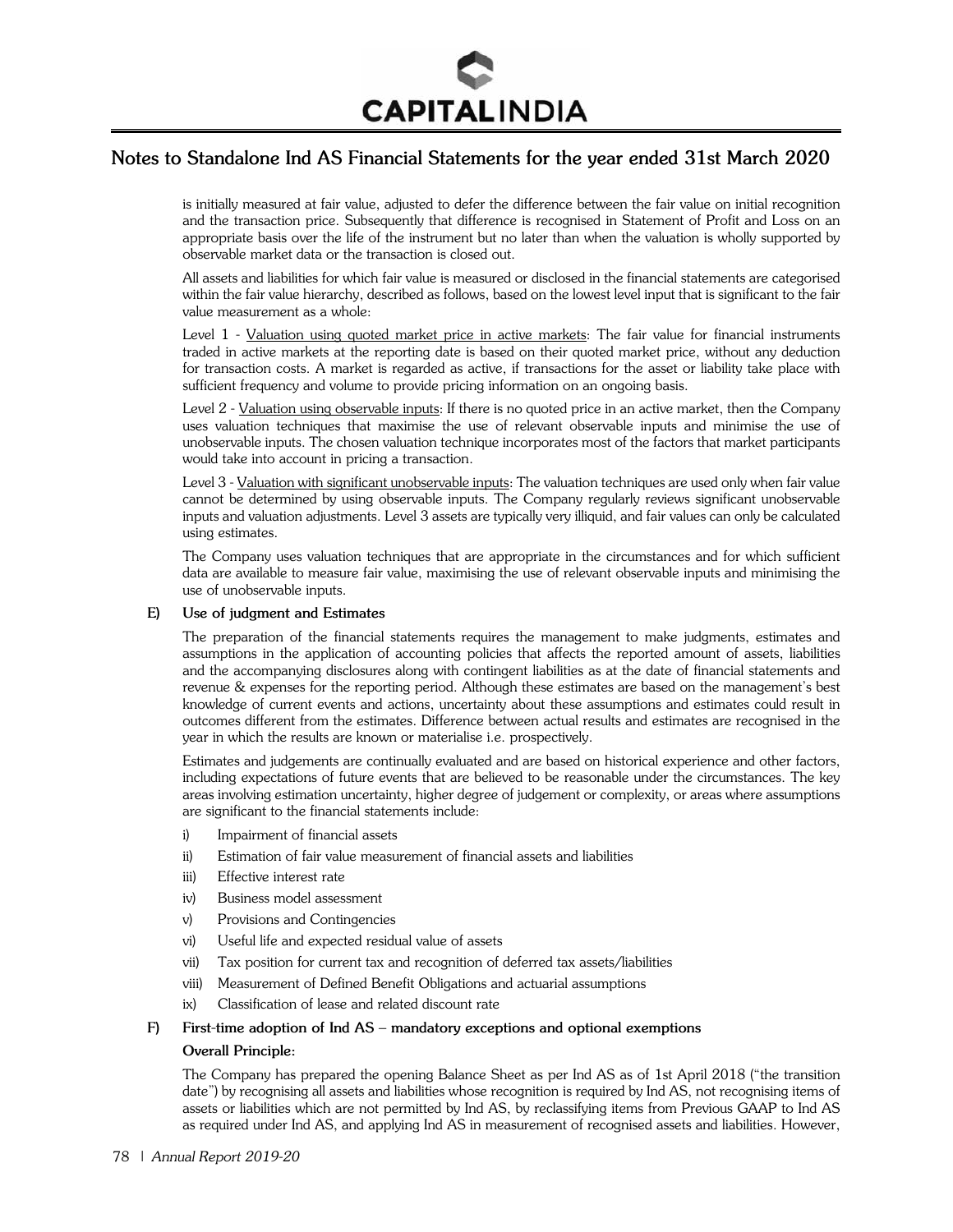

this principle is subject to certain exceptions and certain optional exemptions availed by the Company as mentioned below:

#### **Deemed cost for property, plant and equipment and intangible assets –**

The Company has elected to measure property, plant and equipment, and intangible assets at its Previous GAAP carrying amount and use that Previous GAAP carrying amount as its deemed cost at the date of transition to IND AS i.e. 01st April 2018.

#### **Investments in subsidiaries**

Upon first-time adoption of Ind AS, the Company has elected to account for its investments in subsidiaries at cost i.e. at Previous GAAP carrying value on the date of transition to IND AS i.e. 01st April 2018.

#### **2.2 Financial Instruments**

#### **a) Recognition and initial measurement –**

Financial assets and financial liabilities are recognised when the company becomes a party to the contractual provision of the instruments.

 Financial assets and financial liabilities are initially measured at fair value. Transaction costs that are directly attributable to the acquisition or issue of financial assets and financial liabilities (other than financial assets and financial liabilities at FVTPL) are added to or deducted from the fair value of the financial assets or financial liabilities, as appropriate, on initial recognition. Transaction cost directly attributable to the acquisition of financial assets or financial liabilities at FVTPL are recognised immediately in Statement of Profit and Loss.

#### **b) Classification and Subsequent measurement of financial assets –**

On initial recognition, a financial asset is classified as measured at

- Amortised cost
- FVOCI debt instruments
- FVOCI equity instruments
- FVTPL

 **Amortised cos**t - The Company's business model is not assessed on an instrument-by-instrument basis, but at a higher level of aggregated portfolios being the level at which they are managed. The financial asset is held with the objective to hold financial asset in order to collect contractual cash flows as per the contractual terms that give rise on specified dates to cash flows that are solely payment of principal and interest (SPPI) on the principal amount outstanding. Accordingly, the Company measures Bank balances, Loans, Trade receivables and other financial instruments at amortised cost.

 **FVOCI - debt instruments** - The Company measures its debt instruments at FVOCI when the instrument is held within a business model, the objective of which is achieved by both collecting contractual cash flows and selling financial assets; and the contractual terms of the financial asset meet the SPPI test.

 **FVOCI - equity instruments** - The Company subsequently measures all equity investments at fair value through profit or loss, unless the Company's management has elected to classify irrevocably some of its equity instruments at FVOCI, when such instruments meet the definition of Equity under Ind AS 32 Financial Instruments and are not held for trading.

 Financial assets are not reclassified subsequent to their initial recognition, except if and in the period the Company changes its business model for managing financial assets.

 All financial assets not classified as measured at amortised cost or FVOCI are measured at FVTPL. This includes all derivative financial assets.

#### **Subsequent measurement of financial assets**

 Financial assets at amortised cost are subsequently measured at amortised cost using effective interest method. The amortised cost is reduced by impairment losses. Interest income, foreign exchange gains and losses and impairment are recognised in Statement of Profit and Loss. Any gain and loss on derecognition is recognised in Statement of Profit and Loss.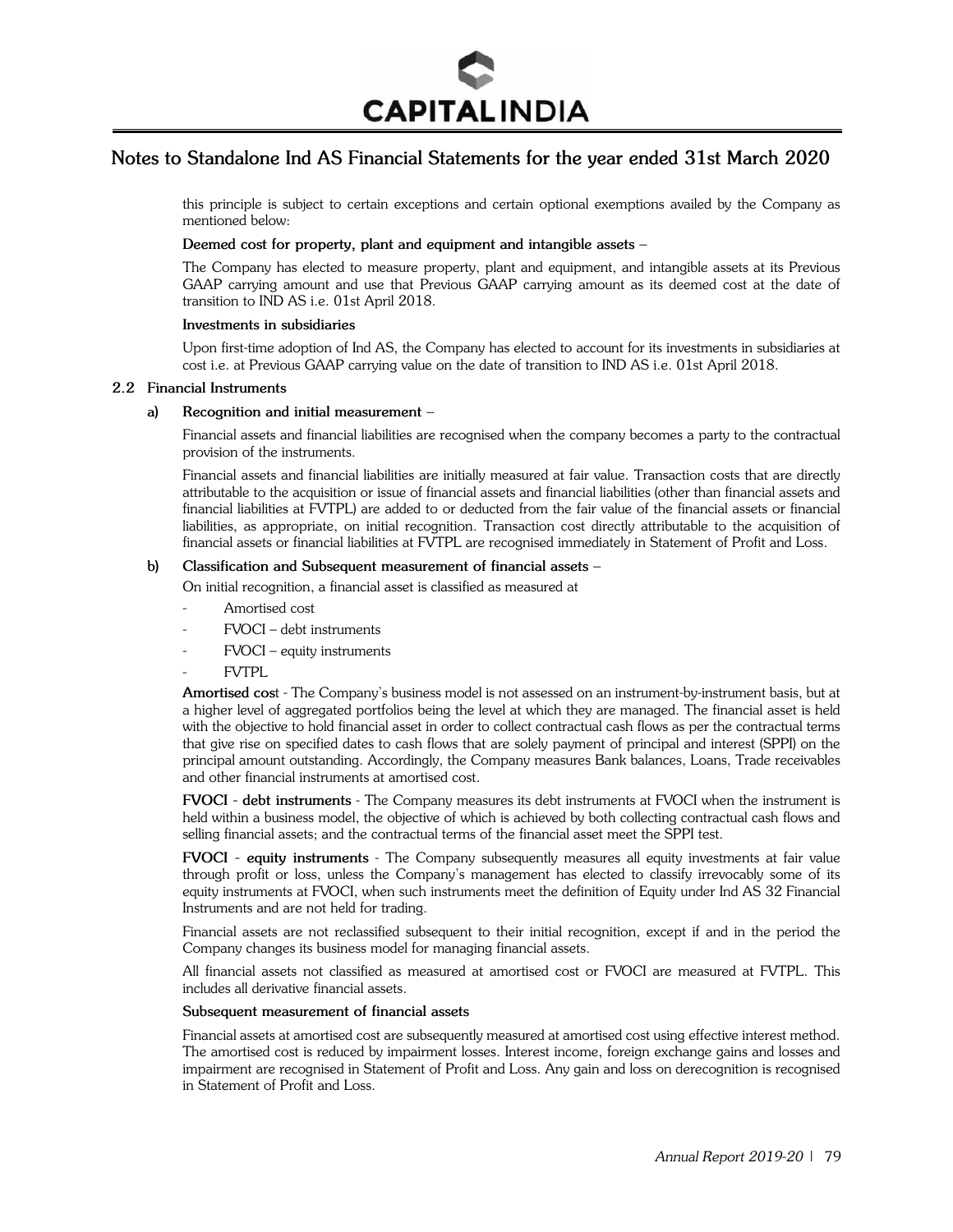

 Debt investment at FVOCI are subsequently measured at fair value. Interest income undereffective interest method, foreign exchange gains and losses and impairment are recognised in Statement of profit and loss. Other net gains and losses are recognised in OCI. On derecognition,gains and losses accumulated in OCI are reclassified to Statement of Profit and Loss.

 For equity investments, the Company makes selection on an instrument-by-instrument basis to designate equity investments as measured at FVOCI. These selected investments are measured at fair value with gains and losses arising from changes in fair value recognised in other comprehensive income and accumulated in the reserves. The cumulative gain or loss is not reclassified to Statement of profit and loss on disposal of the investments. These investments in equity are not held for trading. Instead, they are held for strategic purpose. Dividend income received on such equity investments are recognised in Statement of Profit and Loss.

 Equity investments that are not designated as measured at FVOCI are designated as measured at FVTPL and subsequent changes in fair value are recognised in Statement of Profit and Loss.

 Financial assets at FVTPL are subsequently measured at fair value. Net gains and losses, including any interest or dividend income, are recognised in Statement of Profit and Loss.

#### **c) Derecognition of financial assets**

 The Company derecognises a financial asset when the contractual rights to the cash flows from the financial asset expire, or it transfers the rights to receive the financial asset and substantially all the risks and rewards of ownership of the asset to another party. If the Company neither transfers nor retains substantially all of the risks and rewards of ownership and continues to control the transferred asset, the Company recognises its retained interest in the asset and an associated liability for the amount it may have to pay.

 If the Company enters into transactions whereby it transfers assets recognised on its Balance Sheet, but retains either all or substantially all of the risks and rewards of the transferred assets, the transferred assets are not derecognised and the proceeds received are recognised as a collateralised borrowing.

#### **d) Financial guarantee contracts**

 A financial guarantee contract is a contract that requires the issuer to make specified payments to reimburse the holder for a loss it incurs because a specified debtor fails to make payments when due in accordance with the terms of a debt instrument.

 Financial guarantee contracts issued by the Company are initially measured at their fair values and, if not designated as at FVTPL, are subsequently measured at the higher of:

- the amount of loss allowance determined in accordance with impairment requirements of Ind AS 109; and
- the amount initially recognised less, when appropriate, the cumulative amount of income recognised in accordance with the principles of Ind AS 115.

#### **e) Offsetting**

 Financial assets and financial liabilities are offset and the net amount presented in the Balance Sheet when, and only when, the Company currently has a legally enforceable right to set off the amounts and it intends either to settle them on a net basis or to realise the asset and settle the liability simultaneously.

#### **f) Impairment of financial instruments**

 The Company uses 'Expected Credit Loss' (ECL) model, for evaluating impairment of financial assets measured at amortised cost or FVTOCI, except for investments in equity instruments. Company follows a 'three-stage' model for impairment based on changes in credit quality since initial recognition.

 **Stage 1 (Performing Assets)** – includes financial assets that have not had a significant increase in credit risk since initial recognition or that have low credit risk at the reporting date. For these assets, 12-month ECL is recognised and interest income is calculated on the gross carrying amount of the assets (that is, without deduction for credit allowance). 12-month ECL are the portion of ECL that results from default events on a financial instrument that are possible within 12 months after the reporting date, if the credit risk has not significantly increased since initial recognition.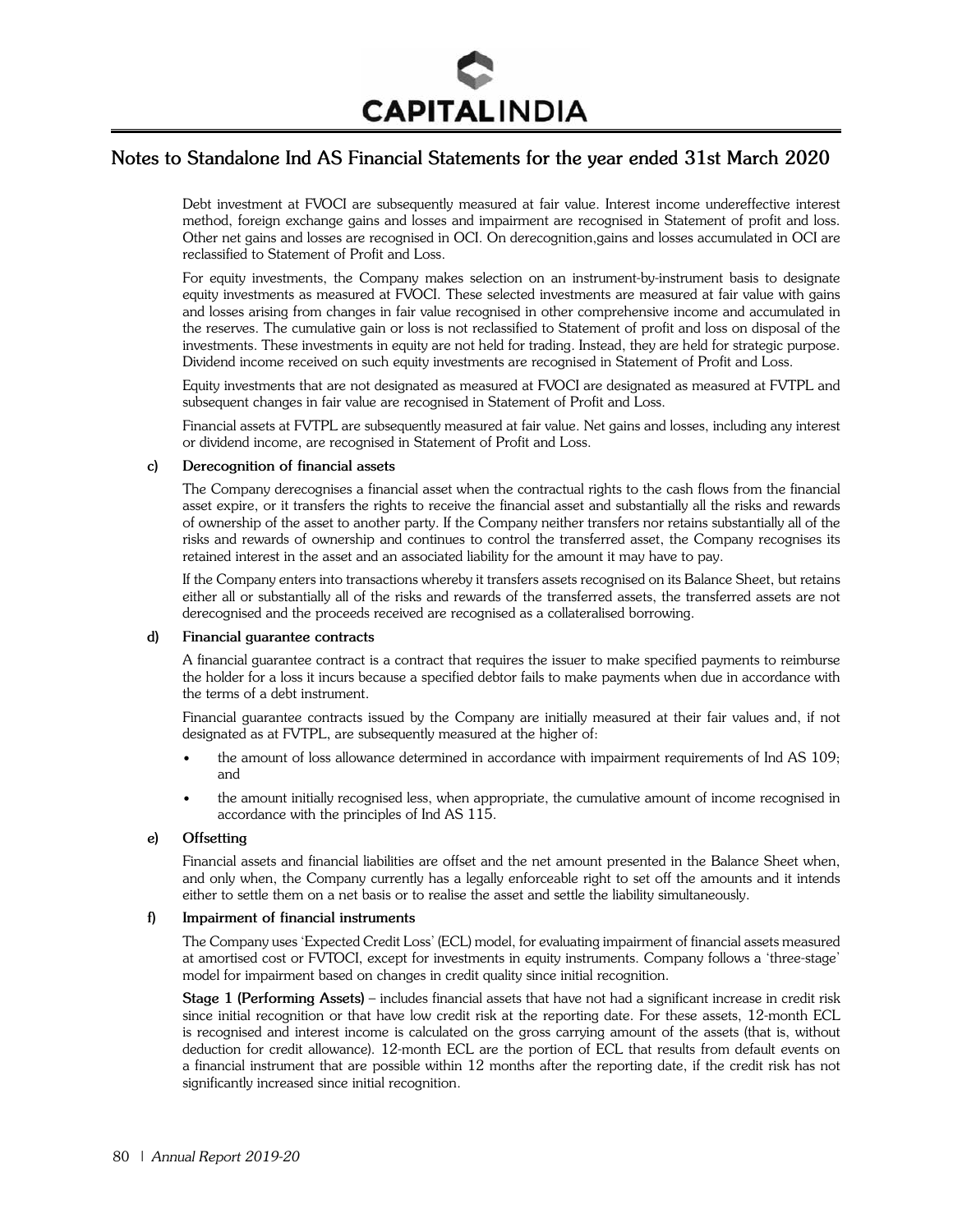

 **Stage 2 (Under performing Assets with significant increase in credit risk since initial recognition)** – includes financial instruments that have had a significant increase in credit risk since initial recognition (unless they have low credit risk at the reporting date) but that do not have objective evidence of impairment. For these assets, lifetime ECL are recognised, but interest income is calculated on the gross carrying amount of the assets. Lifetime ECL are the expected credit losses that result from all possible default events over the expected life of the instrument.

 **Stage 3 (Non-performing or Credit-impaired assets)** – includes financial assets that have objective evidence of impairment at the reporting date. For these assets, lifetime ECL is recognised and interest income is recognised on Net exposure (that is Gross carrying amount less Provision for Expected credit losses).

#### **Measurement of Expected Credit Loss**

 Expected Credit Losses (ECL) on financial assets is an unbiased probability weighted amount based out of possible outcomes after considering risk of credit loss even if probability is low and incorporate all available information which is relevant to the assessment including information about past events, current conditions and reasonable and supportable forecasts of future events and economic conditions at the reporting date. Measurement of expected credit losses are based on 3 main parameters.

- **Probability of default (PD):** It is defined as the probability of whether borrowers will default on their obligations in future. Since the company don't have any history of past losses therefore it was not adequate enough to create our own internal model through which actual defaults for each grade could be estimated. Hence, the default study published by one of the recognised rating agency is used for estimating the PDs for each range grade.
- **Loss given default (LGD):** It is the magnitude of the likely loss, if there is a default. The LGD represents expected losses on the EAD given the event of default, taking into account, among other attributes, the mitigating effect of collateral value.

 The default study published by one of the recognised rating agency is used for estimating the LGD for secured and unsecured loans.

- **Exposure at default (EAD):** EAD represents the expected balance at default, taking into account the repayment of principal and interest from the Balance Sheet date to the date of default together with any expected drawdowns of committed facilities.
- **g) Write offs** –The gross carrying amount of a financial asset is written-off (either partially or in full) to the extent that there is no reasonable expectation of recovering the asset in its entirety or a portion thereof. This is generally the case when the Company determines that the borrower does not have assets or sources of income that could generate sufficient cash flows to repay the amounts subject to the write-off and when there is no reasonable expectation of recovery from the collaterals held. However, financial assets that are written-off could still be subject to enforcement activities in order to comply with the Company's procedures for recovery of amounts due.
- **h) Presentation of allowance for ECL in the Balance Sheet** Loss allowances for ECL are deducted from the gross carrying amount of financial assets measured at amortised cost.

#### **i) Financial liabilities and equity instruments:**

 Debt and equity instruments issued by the Company are classified as either financial liabilities or as equity in accordance with the substance of the contractual arrangements and the definitions of a financial liability and an equity instrument.

#### **Equity instruments**

 An equity instrument is any contract that evidences a residual interest in the assets of an entity after deducting all of its liabilities.

#### **Financial liabilities**

 Financial liabilities are classified as measured at amortised cost or FVTPL. A financial liability is classified as FVTPL if it is classified as held-for-trading or it is a derivative (that does not meet hedge accounting requirements) or it is designated as such on initial recognition. Other financial liabilities are subsequently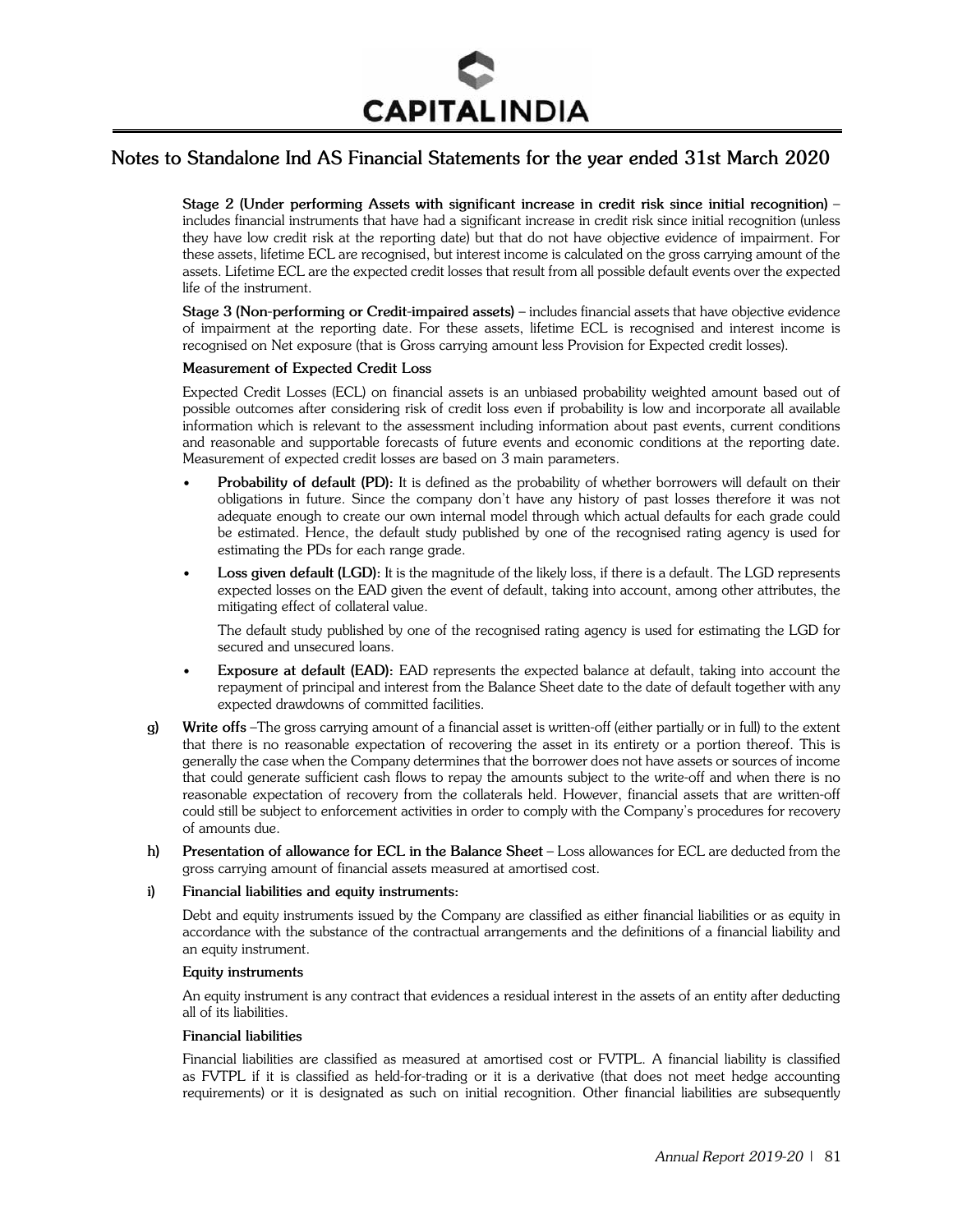

measured at amortised cost using the effective interest method. Interest expense and foreign exchange gains and losses are recognised in Statement of Profit or Loss. Any gain or loss on derecognition is also recognised in Statement of Profit or Loss.

 The Company de-recognizes financial liabilities when, and only when, the Company's obligations are discharged, cancelled or have expired. An exchange between with a lender of debt instruments with substantially different terms is accounted for as an extinguishment of the original financial liability and the recognition of a new financial liability. Similarly, a substantial modification of the terms of an existing financial liability (whether or not attributable to the financial difficulty of the debtor) is accounted for as an extinguishment of the original financial liability and the recognition of a new financial liability. The difference between the carrying amount of the financial liability derecognised and the consideration paid and payable is recognized in profit or loss.

#### **2.3 Cash and Cash equivalents**

Cash and cash equivalents consist of cash in hand, bank balances, demand deposits with banks and other short term deposits which are readily convertible into known amounts of cash, are subject to an insignificant risk of change in value and have original maturities of less than or equal to three months. These balances with banks are unrestricted for withdrawal and usage.

Other bank balances includes balances and deposits with banks that are restricted for withdrawal and usage.

For the purpose of the statement of cash flows, cash and cash equivalents consist of cash and short term deposits.

#### **2.4 Statement of Cash Flow**

Statement of Cash Flows is prepared segregating the cash flows into operating, investing and financing activities. Cash flow from operating activities is reported using indirect method adjusting the net profit for the effects of:

- i. changes during the period in inventories and operating receivables and payables transactions of a non-cash nature;
- ii. non-cash items such as depreciation, provisions, deferred taxes, unrealised foreign currency gains and losses, and undistributed profits of associates and joint ventures; and
- iii. all other items for which the cash effects are investing or financing cash flows.

Cash and cash equivalents (including bank balances) shown in the Statement of Cash Flows exclude items which are not available for general use as on the date of Balance Sheet.

#### **2.5 Property, plant and equipment**

#### **a) Recognition and Measurement**

 Tangible property plant and equipment are stated at cost less accumulated depreciation and impairment, if any. The cost of property, plant and equipment comprise purchase price and other non-refundable taxes or levies and any directly attributable cost of bringing the asset to its working condition for its intended use.

 Advances paid towards the acquisition of property, plant and equipment outstanding at each Balance Sheet date is classified as capital advances under other non-financial assets and the cost of assets not put to use before such date are disclosed under 'Capital work-in-progress'.

 An item of PPE is de-recognised upon disposal or when no future economic benefits are expected to arise from the continued use of the assets. Any gain or loss arising on the disposal or retirement of an item of PPE, is determined as the difference between the sales proceeds and the carrying amount of the asset and is recognised in the Statement of Profit and Loss.

 The residual values and useful lives and method of depreciation of PPE are reviewed at each financial year end and adjusted prospectively.

#### **b) Subsequent expenditure**

 Subsequent expenditure is capitalized only if it is probable that the future economic benefits associated with the expenditure will flow to the Company. Expenditure incurred after the PPE have been put into operations, such as repairs and maintenance expenses are charged to the Statement of Profit and Loss during the period in which they are incurred.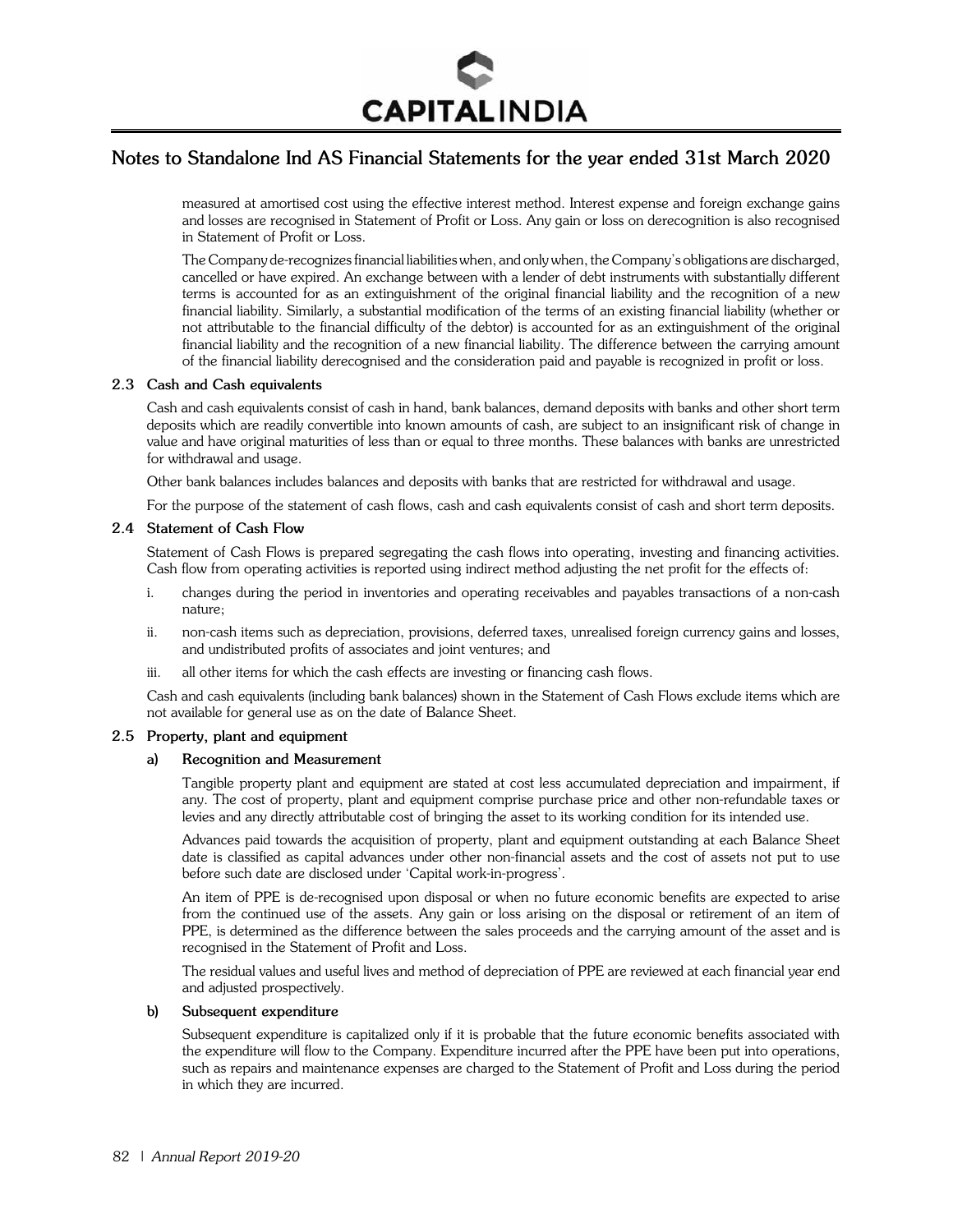

#### **c) Depreciation, estimated useful lives and residual value**

 Depreciation is calculated using the straight-line method to write down the cost of property and equipment to their residual values over their estimated useful lives as prescribed in Part C of Schedule II to the Companies Act 2013. The estimated lives used and differences from the lives prescribed under Schedule II are noted in the table below:-

| Type of Assets                  | Estimated useful life as assessed Estimated useful life under<br>by the Company | Schedule II of the Act     |
|---------------------------------|---------------------------------------------------------------------------------|----------------------------|
| Computers                       | 3 years                                                                         | 3 years                    |
| Software and system development | 3 years                                                                         | 3 years                    |
| Office equipment                | 5 years                                                                         | 5 years                    |
| Motor cars                      | 5 years                                                                         | 8 years                    |
| Furniture and fixtures          | 10 years                                                                        | 10 years                   |
| Leasehold improvements          | Tenure of lease agreements                                                      | Tenure of lease agreements |

 Depreciation is provided on a pro-rata basis i.e. from the month in which asset is ready for use. Individual assets costing less than or equals to Rs. 5,000 are depreciated in full, in the year of purchase. Depreciation on assets sold during the year is recognised on a pro-rata basis in the Statement of Profit and Loss up to the month prior to the month in which the assets have been disposed off.

 Changes in the expected useful life are accounted for by changing the depreciation period or methodology, as appropriate, and treated as changes in accounting estimates.

#### **2.6 Intangible assets**

Intangible assets comprises of computer software are capitalised at cost of acquisition including cost attributable to readying the asset for use. Such intangible assets are subsequently measured at cost less accumulated amortisation and any accumulated impairment losses.

The useful life of these intangible assets is estimated at 3 years with zero residual value.

Any expenses on such software for support and maintenance payable annually are charged to the Statement of Profit and Loss.

#### **2.7 Impairment of non-financial assets**

The carrying values of assets at each Balance Sheet date are reviewed for impairment, if any indication of impairment exists. If the carrying amount of the assets exceeds the estimated recoverable amount, impairment is recognised for such excess amount in Statement of Profit and Loss. Recoverable amount is the greater of the net selling price and value in use. If at the reporting date, there is an indication that a previously assessed impairment loss no longer exists, the recoverable amount is reassessed and the impairment losses previously recognised are reversed such that the asset is recognised at its recoverable amount but not exceeding written down value which would have been reported if the impairment losses had not been recognised initially.

#### **2.8 Investment in subsidiaries**

Subsidiaries are all entities over which the Company has control. The Company controls an entity when the company is exposed to, or has rights to, variable returns from its involvement with the entity and has the ability to affect those returns through its power to direct the relevant activities of the entity.

Investment in subsidiaries are measured at cost less accumulated impairment, if any.

#### **2.9 Provisions, contingent liabilities and contingent assets**

Provisions are recognised only when:

- an entity has a present obligation (legal or constructive) as a result of a past event; and
- it is probable that an outflow of resources embodying economic benefits will be required to settle the obligation; and
- a reliable estimate can be made of the amount of the obligation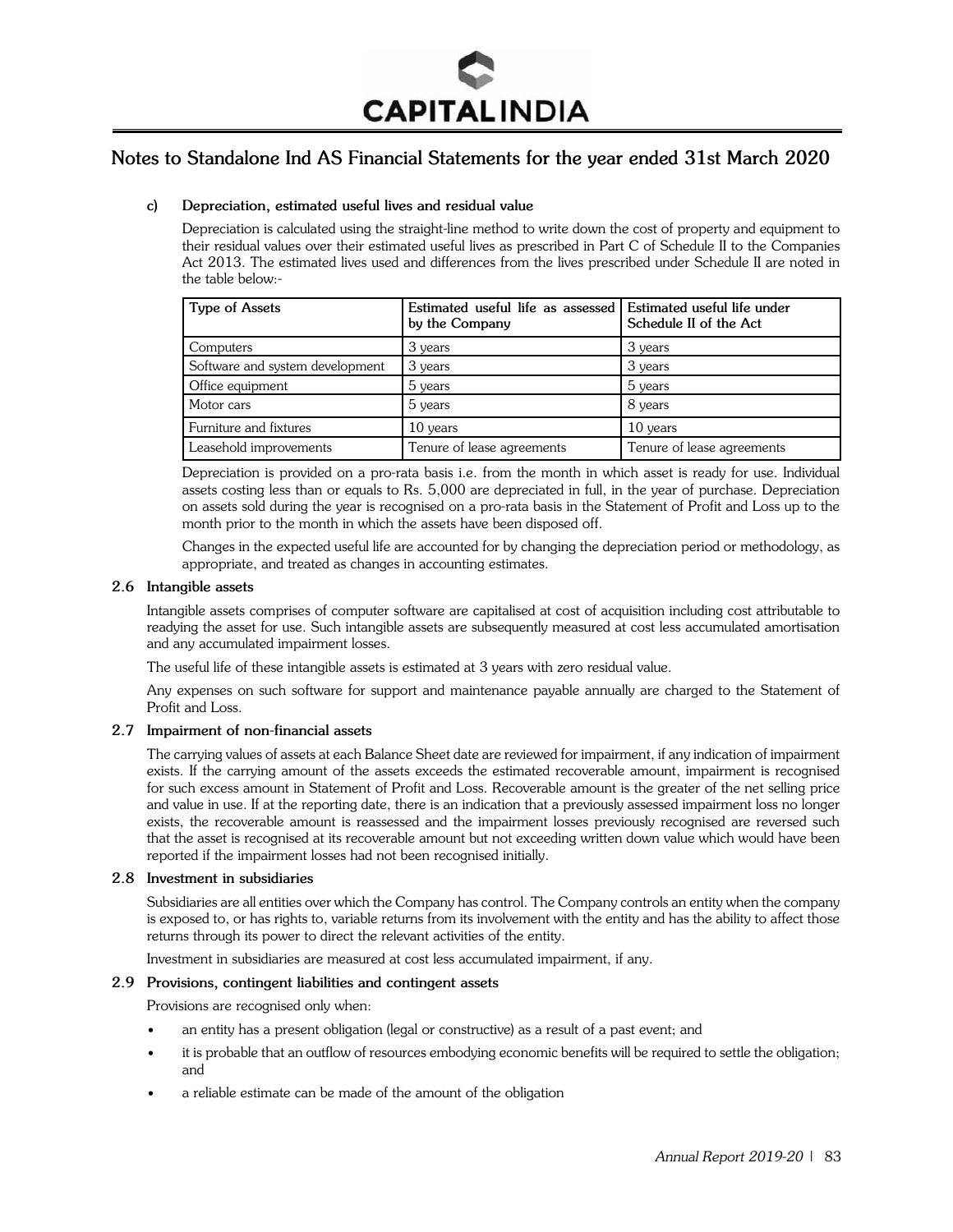

These are reviewed at each Balance Sheet date and adjusted to reflect the current best estimates.

Further, long term provisions are determined by discounting the expected future cash flows specific to the liability. The unwinding of the discount is recognised as finance cost. A provision for onerous contracts is measured at the present value of the lower of the expected cost of terminating the contract and the expected net cost of continuing with the contract. Before a provision is established, the Company recognises any impairment loss on the assets associated with that contract.

Contingent liability is disclosed in case of:

- a present obligation arising from past events, when it is not probable that an outflow of resources will be required to settle the obligation; and
- a present obligation arising from past events, when no reliable estimate is possible.
- Contingent Assets:

Contingent assets are not disclosed in the financial statements.

#### **2.10 Commitments**

Commitments are future liabilities for contractual expenditure, classified and disclosed as follows:

- estimated amount of contracts remaining to be executed on capital account and not provided for;
- uncalled liability on loan sanctioned and on investments partly paid; and
- other non-cancellable commitments, if any, to the extent they are considered material and relevant in the opinion of management.

#### **2.11 Foreign exchange transactions and translations**

- **a) Initial recognition**: Transactions in foreign currencies are recognised at the prevailing exchange rates between the reporting currency and a foreign currency on the transaction date.
- **b) Conversion**: Transactions in currencies other than Company's functional currency are recorded on initial recognition using the exchange rate at the transaction date. At each Balance Sheet date, foreign currency monetary items are reported at the prevailing closing spot rate. Foreign exchange gains and losses resulting from the settlement of such transactions and from the translation of monetary assets and liabilities denominated in foreign currencies are generally recognised in Statement of Profit and Loss.

 Non-monetary assets and liabilities are carried at historical cost using exchange rates as on the date of the respective transactions and are not retranslated at the reporting date.

#### **2.12 Revenue recognition**

Revenue is recognised to the extent that it is probable that the economic benefits will flow to the Company and the revenue can be reliably measured and there exists reasonable certainty of its recovery.

#### **a) Recognition of Interest income**

 Interest income on financial asset at amortised cost is recognised on a time proportion basis taking into account the amount outstanding and the effective interest rate ('EIR').The interest income is calculated by applying the EIR to the gross carrying amount of non-credit impaired financial assets (i.e. at the amortised cost of the financial asset before adjusting for any expected credit loss allowance). For credit- impaired financial assets the interest income is calculated by applying the EIR to the amortised cost of the credit-impaired financial assets (i.e. the gross carrying amount less the allowance for ECLs.)

Interest income on penal interest and tax refunds is recognised on receipt basis.

Interest income on fixed deposit is recognised on time proportionate basis.

#### **b) Fee and Commission income**

 Fee and commission income include fees other than those that are an integral part of EIR. The fees included in the Company Statement of Profit and Loss include among other things fees charged for servicing a loan, loan advisory fees and documentation charges.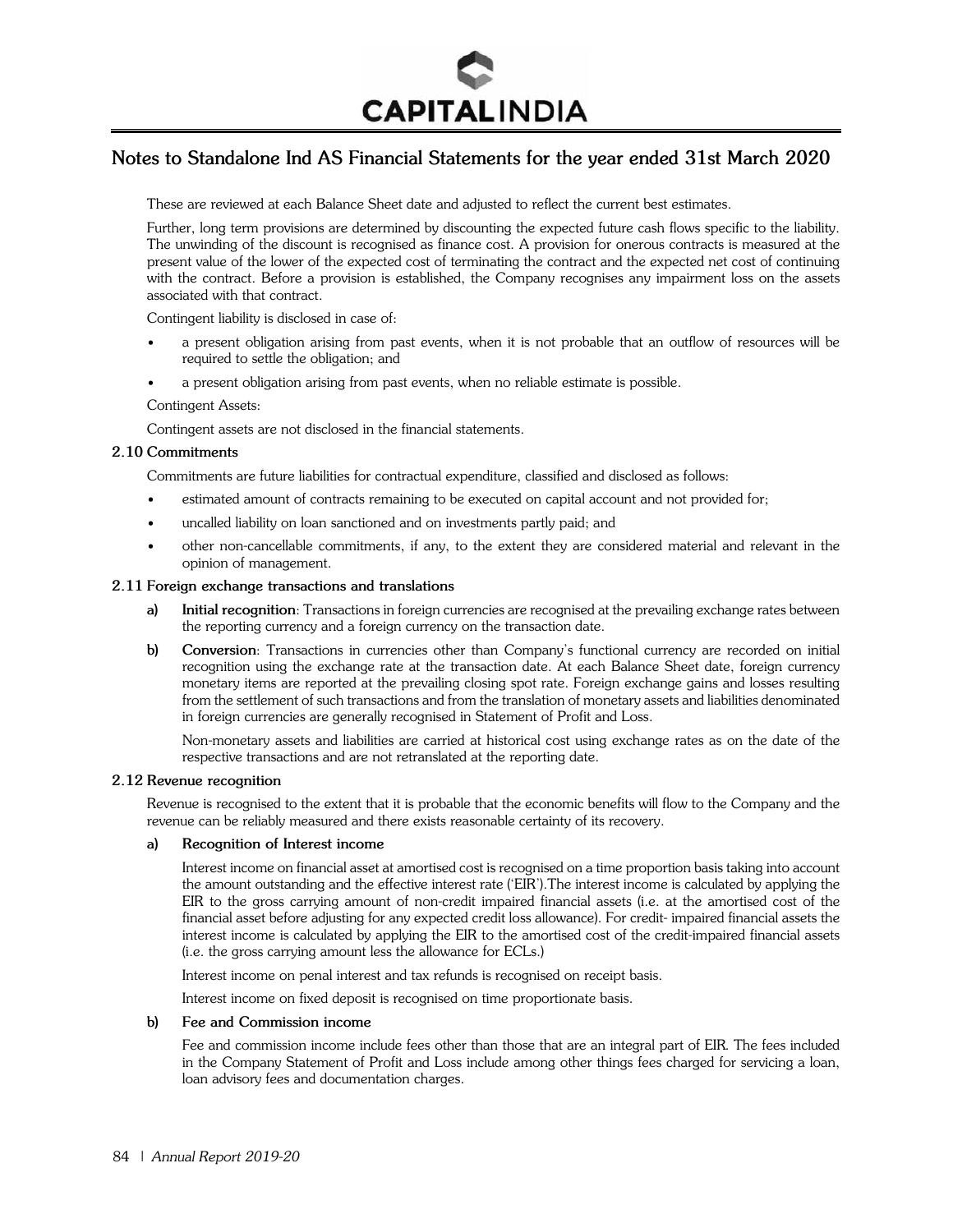

#### **c) Other financial charges**

 Cheque bouncing charges, late payment charges and foreclosure charges are recognised on a point-in-time basis, and are recorded when realised since the probability of collecting such monies is established when the customer pays.

#### **d) Income from securities**

 Gains or losses on the sale of securities are recognised in Statement of profit and loss on trade date basis as the difference between fair value of the consideration received and carrying amount of the investment securities.

#### **e) Net gain/ Loss on fair value changes**

 Any differences between the fair values of the financial assets classified as fair value through the profit or loss, held by the Company on the Balance Sheet date is recognised as an unrealised gain/loss in the Statement of Profit and Loss. In cases there is a net gain in aggregate, the same is recognised in "Net gains on fair value changes" under income and if there is net loss in aggregate, the same is recognised in "Net loss on fair value changes" under expense in the Statement of Profit and Loss.

#### **f) Dividend income**

 Dividend income is recognised when the Company's right to receive dividend is established by the reporting date and no significant uncertainty as to collect ability exists.

#### **2.13 Employee benefits**

#### **Short term employee benefits**

Employee benefits falling due wholly within twelve months of rendering the service are classified as short term employee benefits and are expensed in the period in which the employee renders the related service. Liabilities recognised in respect of short-term employee benefits are measured at the undiscounted amount of the benefits expected to be paid in exchange for the related service.

#### **Long Term employee benefits**

Company's net obligation in respect of long-term employee benefits is the amount of future benefit that employees have earned in return for their service in the current and prior periods. Long-term employee benefit primarily consists of Leave encashment benefits wherein employees are entitled to accumulate leave subject to certain limits for future encashment/availment. Long-term compensated absences are provided for on the basis of an actuarial valuation at the end of each financial year using Projected Unit Credit (PUC) Method. Actuarial gains/losses, if any, are recognised immediately in the Statement of Profit and Loss

#### **Post-employment benefits**

#### **a) Defined contribution Plans**

 **Provident fund:** Contributions as required under the statute, made to the Provident Fund (Defined Contribution Plan) are recognised immediately in the Statement of Profit and Loss. There is no obligation other than the monthly contribution payable to the Regional Provident Fund Commissioner.

 **ESIC and Labour welfare fund:** The Company's contribution paid/payable during the year to Employee state insurance scheme and Labour welfare fund are recognised in the Statement of Profit and Loss.

#### **b) Defined benefit Plans**

 Gratuity liability is defined benefit obligation and is provided on the basis of an actuarial valuation performed by an independent actuary based on projected unit credit method, at the end of each financial year.

#### **Defined benefit costs are categorised as follows:**

- i) Service cost (including current service cost, past service cost, as well as gains and losses on curtailments and settlements)
- ii) Net interest expense or income
- iii) Re-measurement

 Re-measurements of the net defined benefit liability, which comprise actuarial gains and losses, the return on plan assets (excluding interest) and the effect of the asset ceiling (if any, excluding interest), are recognised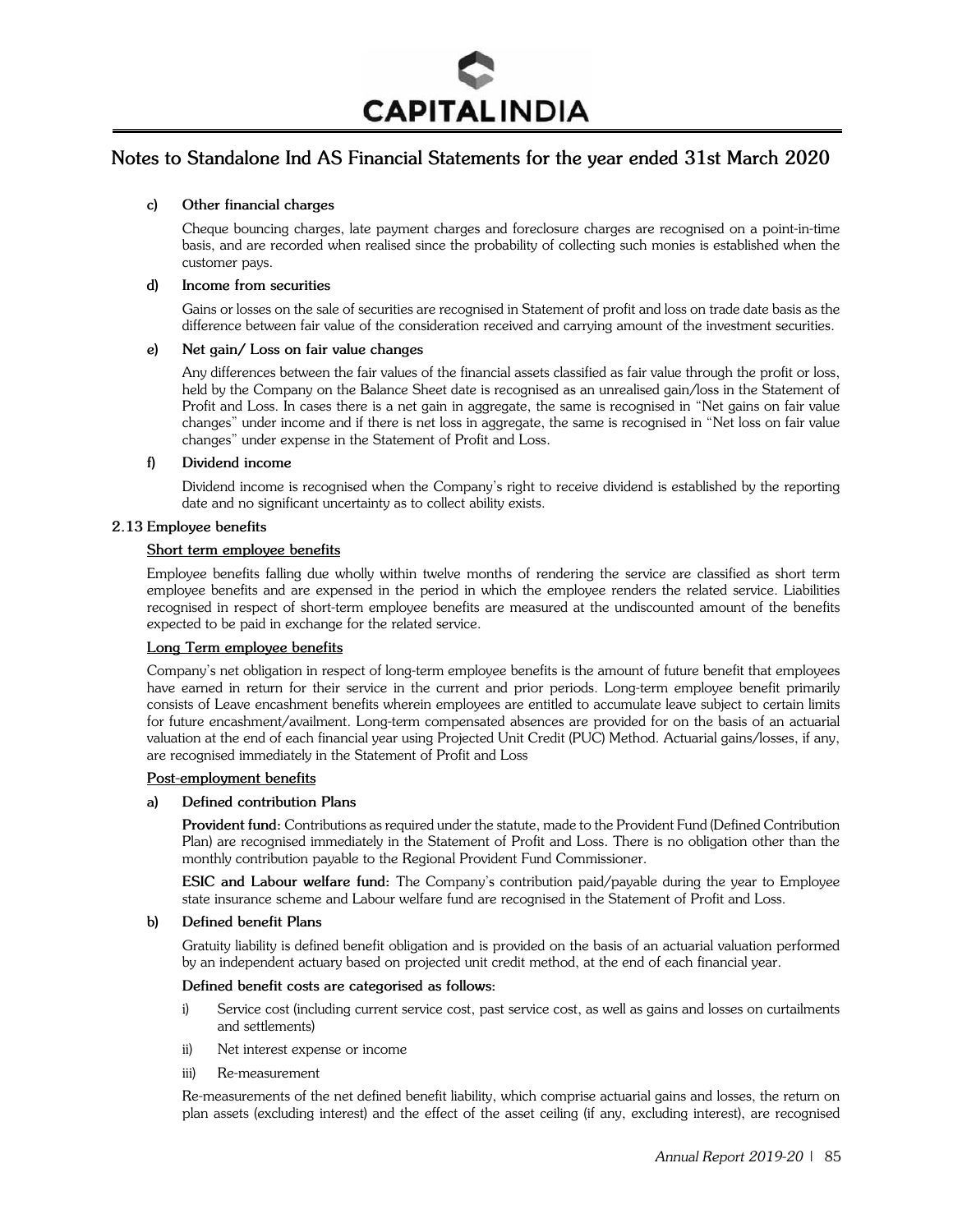

in OCI, net of taxes. The Company determines the net interest expense (income) on the net defined benefit liability (asset) for the period by applying the discount rate used to measure the defined benefit obligation at the beginning of the annual period to the net defined benefit liability (asset), taking into account any changes in the net defined benefit liability (asset) during the period as a result of contributions and benefit payments. Net interest expense and other expenses related to defined benefit plans are recognised in Statement of Profit and Loss.

 The Company's net obligation in respect of gratuity (defined benefit plan), is calculated by estimating the amount of future benefit that the employees have earned in the current and prior periods, discounting that amount and deducting the fair value of any plan assets. The retirement benefit obligation recognised in the Balance Sheet represents the actual deficit or surplus in the company's defined benefit plans. Any surplus resulting from this calculation is recognised as an asset to the extent of present value of any economic benefits available in the form of refunds from the plans or reductions in the future contribution to the plans.

#### **Share based Payments**

 Equity-settled share-based payments to employees are recognised as an expense at the fair value of equity stock options at the grant date. The fair value of the options is treated as discount and accounted as employee compensation cost over the vesting period on a straight-line basis. The amount recognised as expense in each year is arrived at based on the number of grants expected to vest. If a grant lapses after the vesting period, the cumulative discount recognised as expense in respect of such grant is transferred to the general reserve within equity.

#### **2.14 Finance cost**

Finance costs include interest expense computed by applying the effective interest rate on respective financial instruments measured at amortised cost. Financial instruments include bank term loans, Vehicle loans and nonconvertible debentures. Finance costs are charged to the Statement of Profit and Loss. Ancillary and other borrowing costs are amortised on straight line basis over the tenure of the underlying loan.

#### **2.15 Leases**

The Company has adopted Ind AS 116 'Leases' with the date of initial application being April 1, 2019.The Company's lease asset classes primarily consist of leases for Premises. The Company, at the inception of a contract, assesses whether the contract is a lease or not lease. A contract is, or contains, a lease if the contract conveys the right to control the use of an identified asset for a time in exchange for a consideration. This policy has been applied to contracts existing and entered into on or after April 1, 2018.

The Company evaluates each contract or arrangement, whether it qualifies as lease as defined under Ind AS 116.

The Company as a lessee

The Company assesses, whether the contract is, or contains, a lease. A contract is, or contains, a lease if the contract involves–

- a) the use of an identified asset,
- b) the right to obtain substantially all the economic benefits from use of the identified asset, and
- c) the right to direct the use of the identified asset.

The Company at the inception of the lease contract recognises a Right-of-Use (RoU) asset at cost and a corresponding lease liability, for all lease arrangements in which it is a lessee, except for leases with term of less than twelve months (short term) and low-value assets (assets of less than Rs. 10 Lakhs in value).

Certain lease arrangements includes the options to extend or terminate the lease before the end of the lease term. ROU assets and lease liabilities includes these options when it is reasonably certain that they will be exercised.

The cost of the ROU assets comprises the amount of the initial measurement of the lease liability, any lease payments made at or before the inception date of the lease plus any initial direct costs, less any lease incentives received. Subsequently, the right-of-use assets is measured at cost less any accumulated depreciation and accumulated impairment losses, if any. The ROU assets is depreciated using the straight-line method from the commencement date over the shorter of lease term or useful life of ROU assets.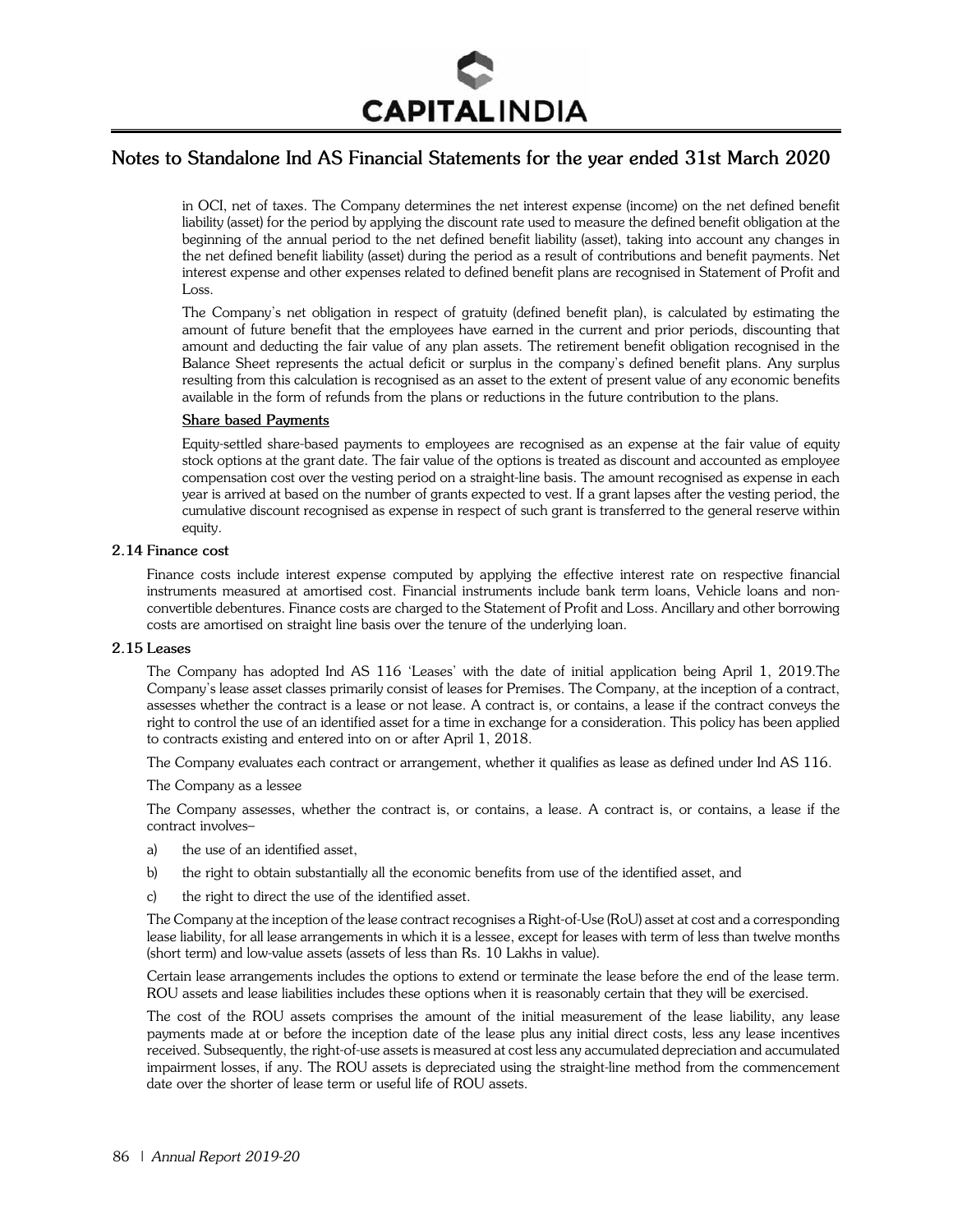

ROU assets are evaluated for recoverability whenever events or changes in circumstances indicate that their carrying amounts may not be recoverable. For the purpose of impairment testing, the recoverable amount (i.e. the higher of the fair value less cost to sell and the value-in-use) is determined on an individual asset basis unless the asset does not generate cash flows that are largely independent of those from other assets. In such cases, the recoverable amount is determined for the Cash Generating Unit (CGU) to which the asset belongs.

For lease liabilities at inception, the Company measures the lease liability at the present value of the lease payments that are not paid at that date. The lease payments are discounted using the interest rate implicit in the lease, if that rate is readily determined, if that rate is not readily determined, the lease payments are discounted using the incremental borrowing rate.

The Company recognises the amount of the re-measurement of lease liability as an adjustment to the ROU assets. Where the carrying amount of the ROU assets is reduced to zero and there is a further reduction in the measurement of the lease liability, the Company recognises any remaining amount of the re-measurement in the Statement of Profit and Loss.

For short-term and low value leases, the Company recognises the lease payments as an operating expense on a straight-line basis over the lease term.

Lease liability has been presented in Note 14 "Other Financial Liabilities" and ROU asset has been presented in Note 9B "Property, Plant and Equipment" and lease payments have been classified as cash flows from financing activities.

#### **2.16 Share issue expenses**

Expenses incurred in connection with fresh issue of Share capital are adjusted against Securities premium account in accordance with the provisions of Section 52 of the Companies Act, 2013 and Ind AS.

#### **2.17 Collateral**

To mitigate its credit risks on financial assets, the Company seeks to use collateral, where possible. The collateral comes in various forms, such as securities, letter of credit/guarantees, receivables, inventories, other non-financial assets and credit enhancements such as netting arrangements.

The Company provides fully secured, partially secured and unsecured loans to Corporates and individuals.

#### **2.18 Income Tax**

Income tax expense represents the sum of the tax currently payable and deferred tax. Current and deferred tax are recognised in the Statement of Profit and Loss, except when they relate to items that are recognised in other comprehensive income or directly in equity, in which case, the current and deferred tax are also recognised in other comprehensive income or directly in equity respectively.

#### **Current Tax**

The Current tax is based on the taxable profit for the year of the Company. Taxable profit differs from 'profit before tax' as reported in the Statement of Profit and Loss because of items of income or expense that are taxable or deductible in other years and items that are never taxable or deductible. The current tax is calculated using applicable tax rates that have been enacted or substantively enacted by the end of the reporting period.

#### **Deferred tax**

Deferred tax is recognised on temporary differences between the carrying amounts of assets and liabilities in the Company's financial statements and the corresponding tax bases used in the computation of taxable profit. Deferred tax liabilities are generally recognised for all taxable temporary differences. Deferred tax assets are generally recognised for all deductible temporary differences to the extent that it is probable that taxable profits will be available against which those deductible temporary differences can be utilised. Such deferred tax assets and liabilities are not recognised if the temporary difference arises from the initial recognition of assets and liabilities in a transaction that affects neither the taxable profit nor the accounting profit.

Deferred tax liabilities are recognised for taxable temporary differences associated with investments in subsidiaries, except where the Company is able to control the reversal of temporary difference and it is probable that the temporary difference will not reverse in the foreseeable future. Deferred tax assets arising from deductible temporary differences associated with such investments and interests are only recognised to the extent that it is probable that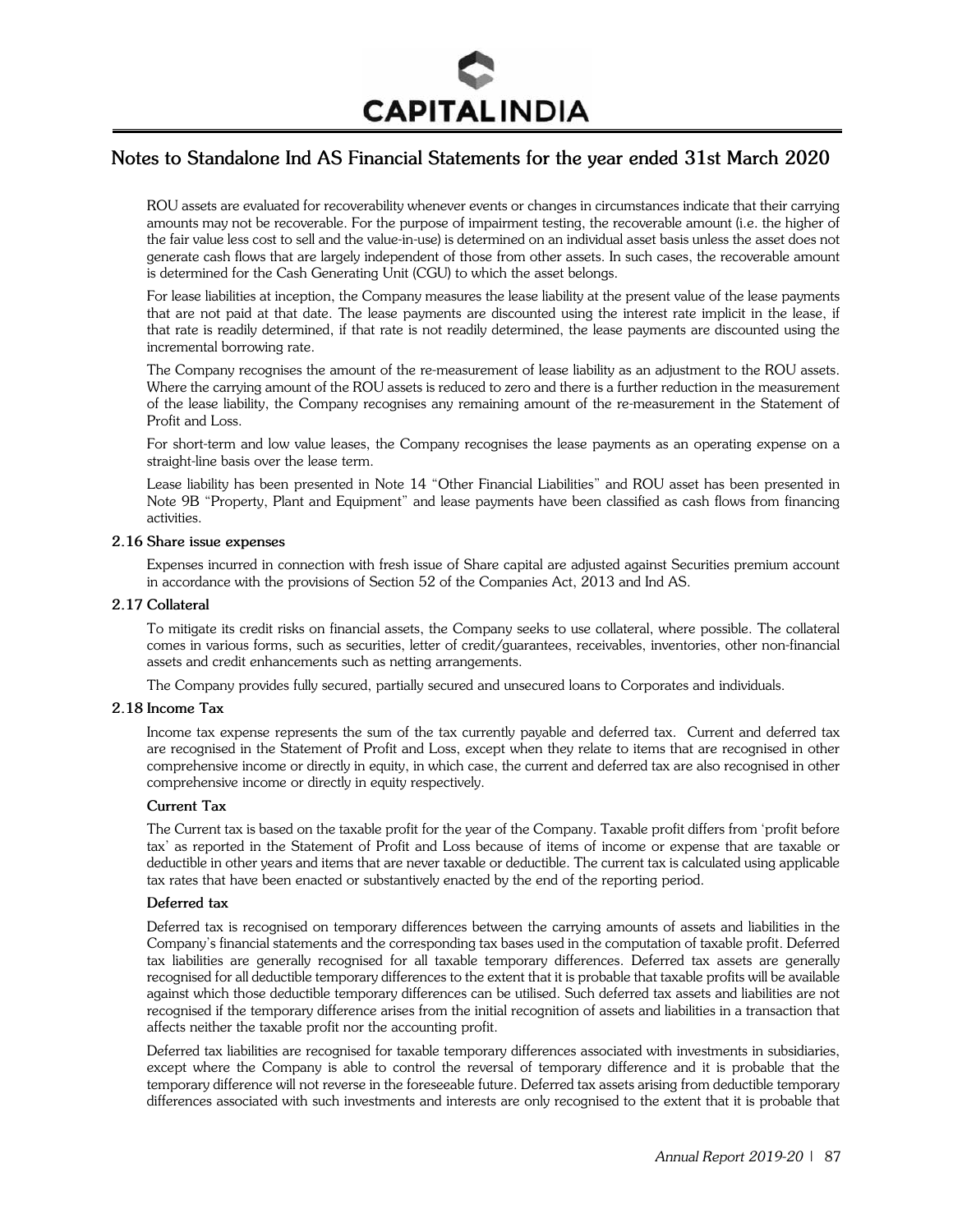

there will be sufficient taxable profits against which to utilise the benefits of the temporary differences and they are expected to reverse in the foreseeable future.

The carrying amount of deferred tax assets is reviewed at the end of each reporting period and reduced to the extent that it is no longer probable that sufficient taxable profits will be available to allow all or part of the assets to be recovered.

Deferred tax liabilities and assets are measured at the tax rates that are expected to apply in the period in which the liability is settled or the asset is realised, based on tax rates (and tax laws) that have been enacted or substantively enacted by the end of the reporting period.

Tax assets and tax liabilities are offset when there is a legally enforceable right to set off the recognised amounts and there is an intention to settle the asset and the liability on a net basis. Deferred tax assets and deferred tax liabilities are offset when there is a legally enforceable right to set off tax assets against tax liabilities.

Minimum Alternate Tax (MAT) credit entitlement (i.e. excess of amount of MAT paid for a year over normal tax liability for that year) eligible for set-off in subsequent years is recognised as an asset in accordance with Ind AS 12, Income Taxes, if there is convincing evidence of its realisation.

MAT credit is created by way of a credit to the Statement of Profit and Loss. The Company reviews the same at each Balance Sheet date and writes down the carrying amount of MAT credit entitlement to the extent there is no longer convincing evidence to the effect that Company will pay normal income-tax during the specified period.

#### **2.19 Earnings per share**

Basic earnings per share is computed by dividing the net profit or loss for the year attributable to equity shareholders (after deducting attributable taxes) by the weighted average number of equity shares outstanding during the year.

For the purpose of calculating diluted earnings per share, the net profit or loss for the period attributable to equity shareholders and the weighted average number of shares outstanding during the period are adjusted for the effects of all dilutive potential equity shares.

#### **2.20 Segment reporting**

The company is predominantly engaged in Lending business, whose revenue and operating income are reviewed regularly by Chief Operating Decision Maker. As such there are no separate reportable segments as per Ind-AS 108

#### **2.21 Dividend distribution to equity holders of the Company**

The Company recognises a liability to make distributions to equity holders of the Company when the distribution is authorised and the distribution is no longer at the discretion of the Company. As per the Act, final dividend is authorised when it is approved by the shareholders and interim dividend is authorised when it is approved by the Board of Directors of the Company.

#### **2.22 Goods and Services Input Tax Credit**

Goods and Services tax input credit is accounted for in the books in the period in which the supply of goods or service received is accounted and when there is no uncertainty in availing/utilising the credits.

#### **2.23 Operating cycle for current and non-current classification**

Based on the nature of activities of the Company and the normal time between acquisition of assets and their realization in cash or cash equivalents, the Company has determined its operating cycle as 12 months for the purpose of classification of its assets and liabilities as current and non-current.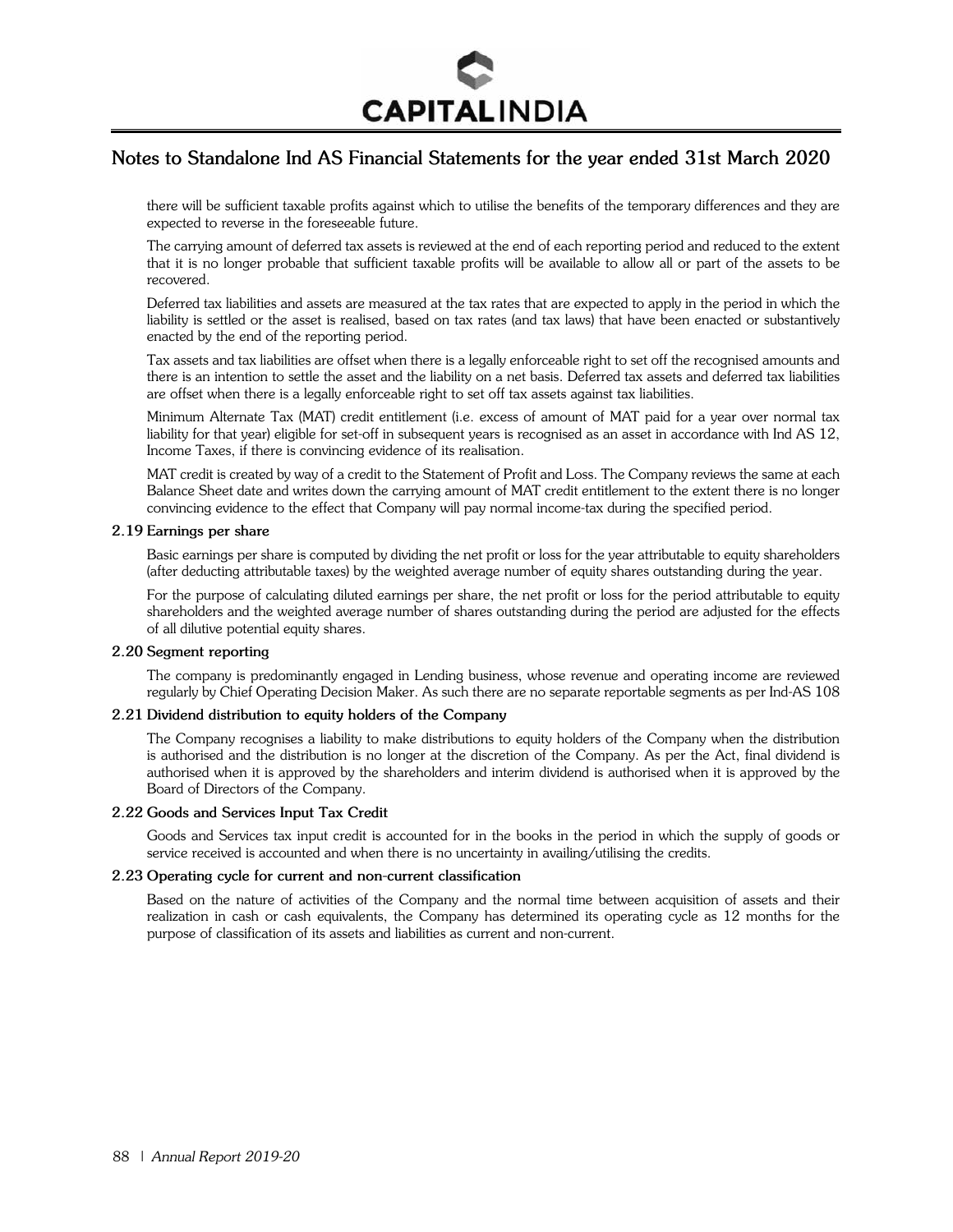

### **3 Cash and cash equivalents**

|                            | As at<br>31st March 2020 | As at<br>31st March 2019 | As at<br>1st April 2018 |
|----------------------------|--------------------------|--------------------------|-------------------------|
| Cash on hand               | 0.31                     |                          | 0.08                    |
| Balances with bank         |                          |                          |                         |
| - in current accounts      | 3,258.98                 | 2,467.46                 | 0.58                    |
| Cheques and drafts on hand |                          | 25.12                    | 25.00                   |
|                            | 3,259.29                 | 2,492.58                 | 25.66                   |

#### **4 Bank Balances other than cash and cash equivalents**

|                                                           | As at<br>31st March 2020 | As at<br>31st March 2019 | As at<br>1st April 2018 |
|-----------------------------------------------------------|--------------------------|--------------------------|-------------------------|
| Fixed deposit with bank<br>(Maturity less than 12 months) |                          | 125.00                   | 1,650.00                |
| Unclaimed dividend                                        | 1.53                     | 1.53                     |                         |
|                                                           | 1.53                     | 126.53                   | 1,650.00                |

### **5 Receivables**

| <b>Particulars</b>                  | As at<br>31st March 2020 | As at<br>31st March 2019 | As at<br>1st April 2018 |
|-------------------------------------|--------------------------|--------------------------|-------------------------|
| Trade receivables                   |                          |                          |                         |
| (i) Secured considered good         |                          |                          |                         |
| (ii) Unsecured considered good      |                          |                          |                         |
| Other receivables                   |                          |                          |                         |
| a) Secured, considered good;        |                          |                          |                         |
| b) Unsecured, considered good; and  | 19.23                    |                          | 32.40                   |
| c) Doubtful                         |                          |                          |                         |
| Subtotal $(a+b+c)$                  | 19.23                    |                          | 32.40                   |
| Less: Allowance for impairment loss |                          |                          |                         |
| Net Receivables                     | 19.23                    |                          | 32.40                   |
|                                     | 19.23                    |                          | 32.40                   |

There is no due by directors or other officers of the Company or any firm or private company in which any director is a partner, a director or a member.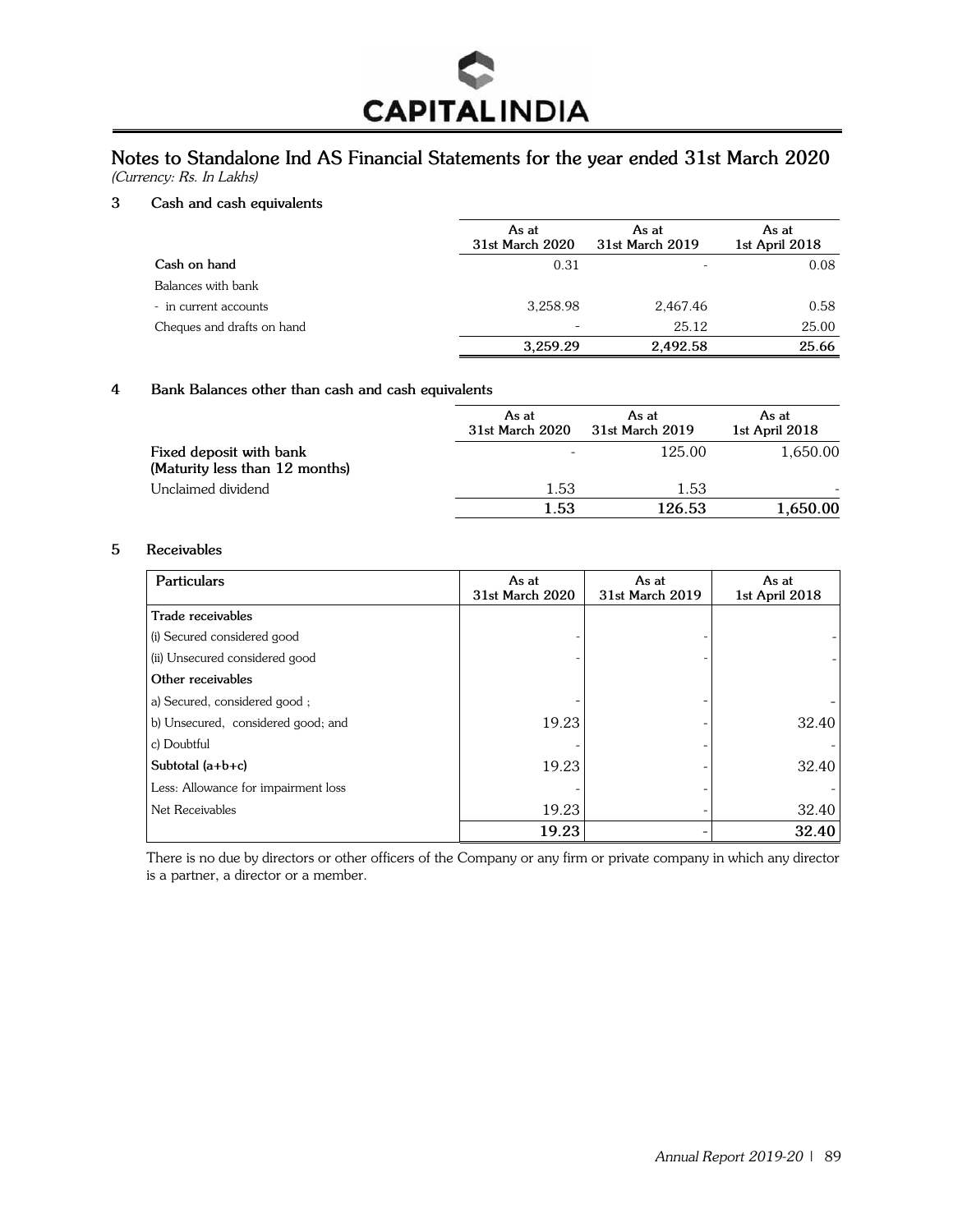

(Currency: Rs. In Lakhs)

#### **6. Loan**

| As at     | As at<br>31st March 2019 | As at<br>1st April 2018 |
|-----------|--------------------------|-------------------------|
|           |                          |                         |
| 991.16    |                          |                         |
| 991.16    |                          |                         |
| 4.97      |                          |                         |
| 986.19    |                          |                         |
|           |                          |                         |
| 45,183.20 | 53,763.48                | 9,294.37                |
| 4,143.83  | 1,832.98                 | 1,100.00                |
| 49,327.03 | 55,596.46                | 10,394.37               |
| 1,728.74  | 394.73                   | 128.51                  |
| 47,598.29 | 55,201.73                | 10,265.86               |
|           |                          |                         |
|           |                          |                         |
| 50,318.18 | 55,596.46                | 10,394.37               |
| 50,318.18 | 55,596.46                | 10,394.37               |
| 1,733.71  | 394.73                   | 128.51                  |
| 48,584.47 | 55,201.73                | 10,265.86               |
|           |                          |                         |
| 48,584.47 | 55,201.73                | 10,265.86               |
|           |                          | 31st March 2020         |

#### Note :

i) There is no loan assets measured at FVOCI or FVTPL or designated at FVTPL.

ii) Due to COVID 19 Security creation has not been completed for one of the account having an exposure of Rs 3,000 lakhs and hence treated as unsecured.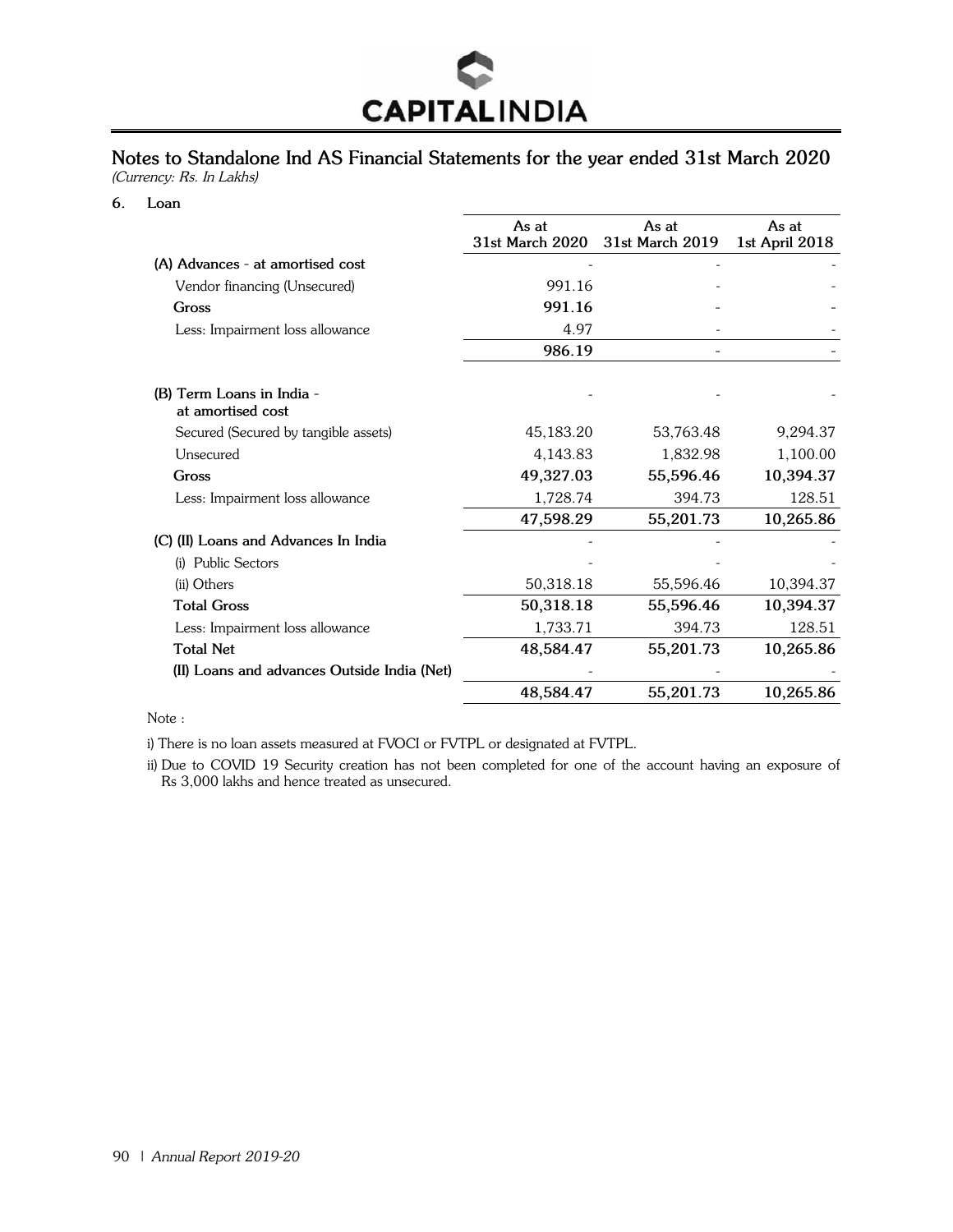

(Currency: Rs. In Lakhs)

#### **7. Investments**

|                                                                                                                                                                            | As at<br>31st March 2020 | As at<br>31st March 2019 | As at<br>1st April 2018 |
|----------------------------------------------------------------------------------------------------------------------------------------------------------------------------|--------------------------|--------------------------|-------------------------|
| Recorded at Amortized cost                                                                                                                                                 |                          |                          |                         |
| In India                                                                                                                                                                   |                          |                          |                         |
| Investment in equity instruments (unquoted):                                                                                                                               |                          |                          |                         |
| - In subsidiary companies                                                                                                                                                  |                          |                          |                         |
| - Capital India Home Loans Limited                                                                                                                                         | 9,000.00                 | 4,000.00                 | 1,500.00                |
| 9,00,00,000 (31st March 2019: 4,00,00,000; 1st<br>April 2018: 1,50,00,000) equity shares @ Rs. 10/-<br>each                                                                |                          |                          |                         |
| - Rapipay Fintech Private Limited                                                                                                                                          | 1,200.00                 |                          |                         |
| 1,20,00,000 (31st March 2019: Nil; 1st April 2018:<br>Nil) equity shares @ Rs.10/- each                                                                                    |                          |                          |                         |
| - Rapipay Fintech Holding Private Limited                                                                                                                                  | 936.51                   |                          |                         |
| 93,65,100 (31st March 2019: Nil; 1st April 2018:<br>Nil) equity shares @ Rs.10/- each                                                                                      |                          |                          |                         |
| - Capital India Asset Management Private Limited                                                                                                                           | 5.00                     | 5.00                     | 1.00                    |
| 50,000 (31st March 2019: 50,000; 1st April 2018:<br>10,000) equity shares @ Rs.10/- each                                                                                   |                          |                          |                         |
| - Capital India Wealth Management Private Limited                                                                                                                          | 3.00                     | 2.00                     | 1.00                    |
| 30,000 (31st March 2019: 20,000; 1st April<br>2018: 10,000) equity shares @ Rs.10/- each                                                                                   |                          |                          |                         |
| - CIFL Holding Private Limited                                                                                                                                             | 3.00                     | 2.00                     | 1.00                    |
| 30,000 (31st March 2019: 20,000; 1st April<br>2018: 10,000) equity shares @ Rs.10/- each                                                                                   |                          |                          |                         |
| - CIFL Investment Manager Private Limited                                                                                                                                  | 3.00                     | 2.00                     | 1.00                    |
| 30,000 (31st March 2019: 20,000; 1st April<br>2018: 10,000) equity shares @ Rs.10/- each                                                                                   |                          |                          |                         |
| Investment in debentures (unquoted):                                                                                                                                       |                          |                          |                         |
| - In others                                                                                                                                                                |                          |                          |                         |
| Nil (31st March 2019: 525; 1st April 2028: Nil)<br>Zero coupon optionally convertible debentures<br>issued by Rapipay Fintech Holding Private Limited<br>@ Rs. 1 lakh each |                          | 525.00                   |                         |
|                                                                                                                                                                            | 11,150.51                | 4,536.00                 | 1,504.00                |

#### **Note:**

The Company had acquired a wholly owned subsidiary - Rapipay Fintech Holding Private Limited ('RFHPL') by making investment in equity shares of Rs 1 lakh on September 20, 2019 and converting the investment in Optionally Convertible Debentures along with interest of Rs 935.51 lakhs into Equity shares as per the terms of the agreement on September 21, 2019. The investment in equity shares of RFHPL as at March 31, 2020 was Rs 936.51 lakhs. Further the company has invested Rs. 1,200 lakhs in equity shares of Rapipay Fintech Private Limited ('RFPL') during the year ended March 31, 2020, which is a subsidiary of RFHPL.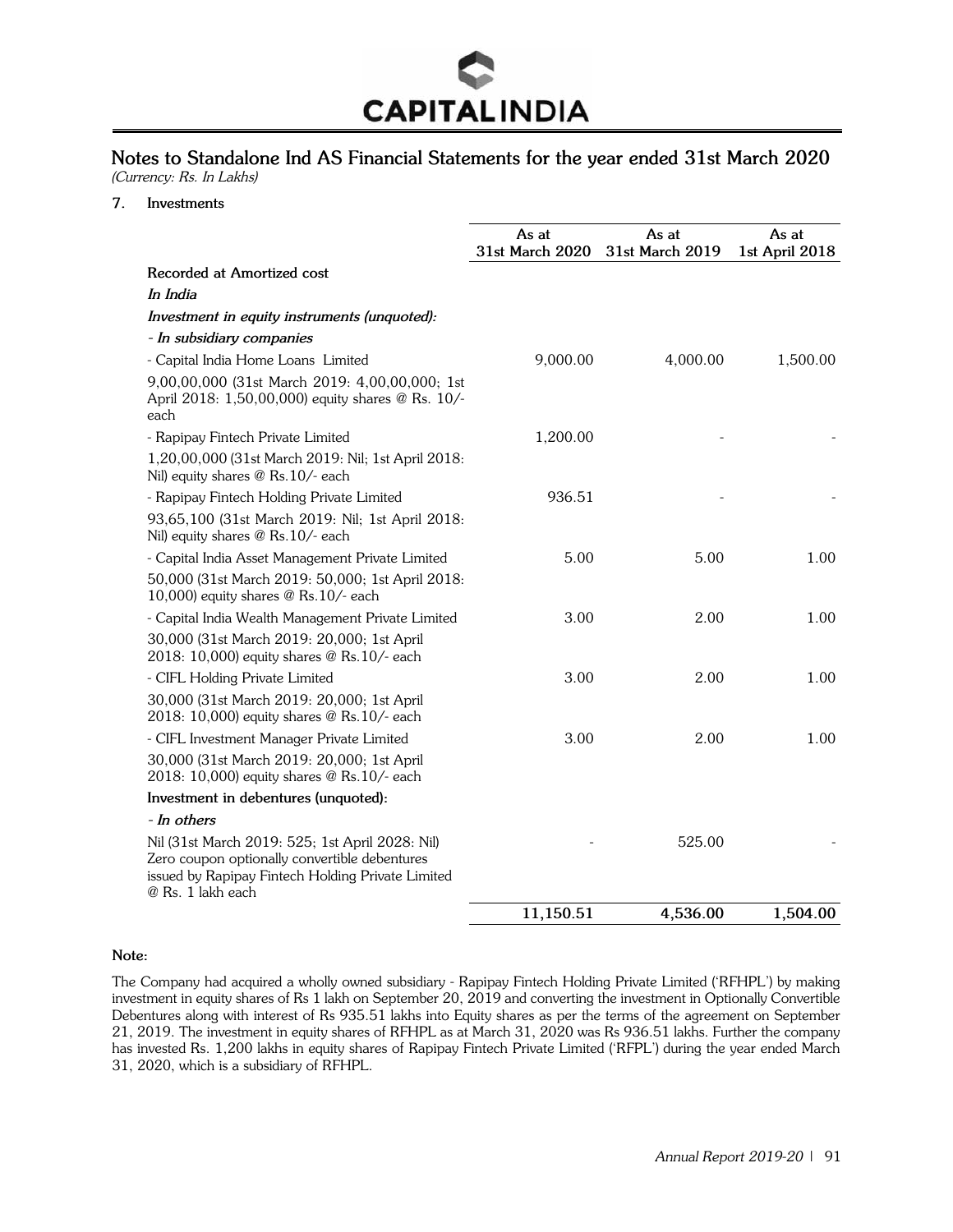

#### **8 Other financial assets**

|                              | As at<br>31st March 2020 | As at<br>31st March 2019 | As at<br>1st April 2018 |
|------------------------------|--------------------------|--------------------------|-------------------------|
| Interest accrued and due     | 302.89                   | 176.65                   | 121.49                  |
| Interest accrued but not due | 884.68                   | 813.69                   | 13.38                   |
| Security deposit             | 254.94                   | 345.62                   | 143.61                  |
| Advance paid to staff        | 7.51                     | 13.02                    | 16.35                   |
| Advance to related parties   |                          | 14.99                    | 61.41                   |
|                              | 1,450.02                 | 1,363.97                 | 356.24                  |

#### **9 Current tax assets (Net)**

|                                                                                                                   | As at<br>31st March 2020 31st March 2019 | As at | As at<br>1st April 2018 |
|-------------------------------------------------------------------------------------------------------------------|------------------------------------------|-------|-------------------------|
| Advance tax and tax deducted at source<br>(Net of provision for tax of Rs. 916.46 Lakhs)<br>(PY Rs. 215.99 Lakhs) | 163.46                                   | 65.74 | 126.35                  |

 **163.46 65.74 126.35** 

#### **10 Deferred tax assets (Net)**

|                                           | As at           | As at           | As at          |
|-------------------------------------------|-----------------|-----------------|----------------|
|                                           | 31st March 2020 | 31st March 2019 | 1st April 2018 |
| Deferred Tax Asset                        |                 |                 |                |
| Provision for ECL                         | 436.38          | 114.95          | 35.41          |
| Provision for employee benefits           | 49.38           | 21.06           | 3.45           |
| Unamortised processing fee                | 89.15           | 135.50          |                |
| Depreciation                              | 50.89           | 24.46           |                |
| Loan given to staff at concessional rate  | 0.68            | 0.46            |                |
| Amortization adjustment on Lease deposits | 12.04           | 7.38            | 2.17           |
| Ind AS 116 Adjustment                     | 25.27           | 24.38           | 11.62          |
| Deferred Tax Liabilities                  |                 |                 |                |
| Interest adjustments on Lease deposits    | (11.73)         | (6.84)          | (1.91)         |
| Depreciation                              |                 |                 | (3.85)         |
| Unamortised borrowing cost                | (21.25)         | (42.52)         |                |
| Deferred Tax Asset/(Liabilities) Net      | 630.81          | 278.83          | 46.89          |
| Movement in Net deferred tax Asset during | 351.98          | 231.94          |                |
| the year                                  |                 |                 |                |

#### **Note:**

The Company has recognised Deferred Tax Assets arising from deductible temporary differences to the extent there is an evidence of future taxable profit.

|                                                 | As at<br>31st March 2020 31st March 2019 | As at  |
|-------------------------------------------------|------------------------------------------|--------|
| Break up of movement in net deferred tax assets |                                          |        |
| Routed through Profit & Loss                    | 354.36                                   | 229.85 |
| Routed through other comprehensive income       | (2.38)                                   | 2.09   |
| <b>Total</b>                                    | 351.98                                   | 231.94 |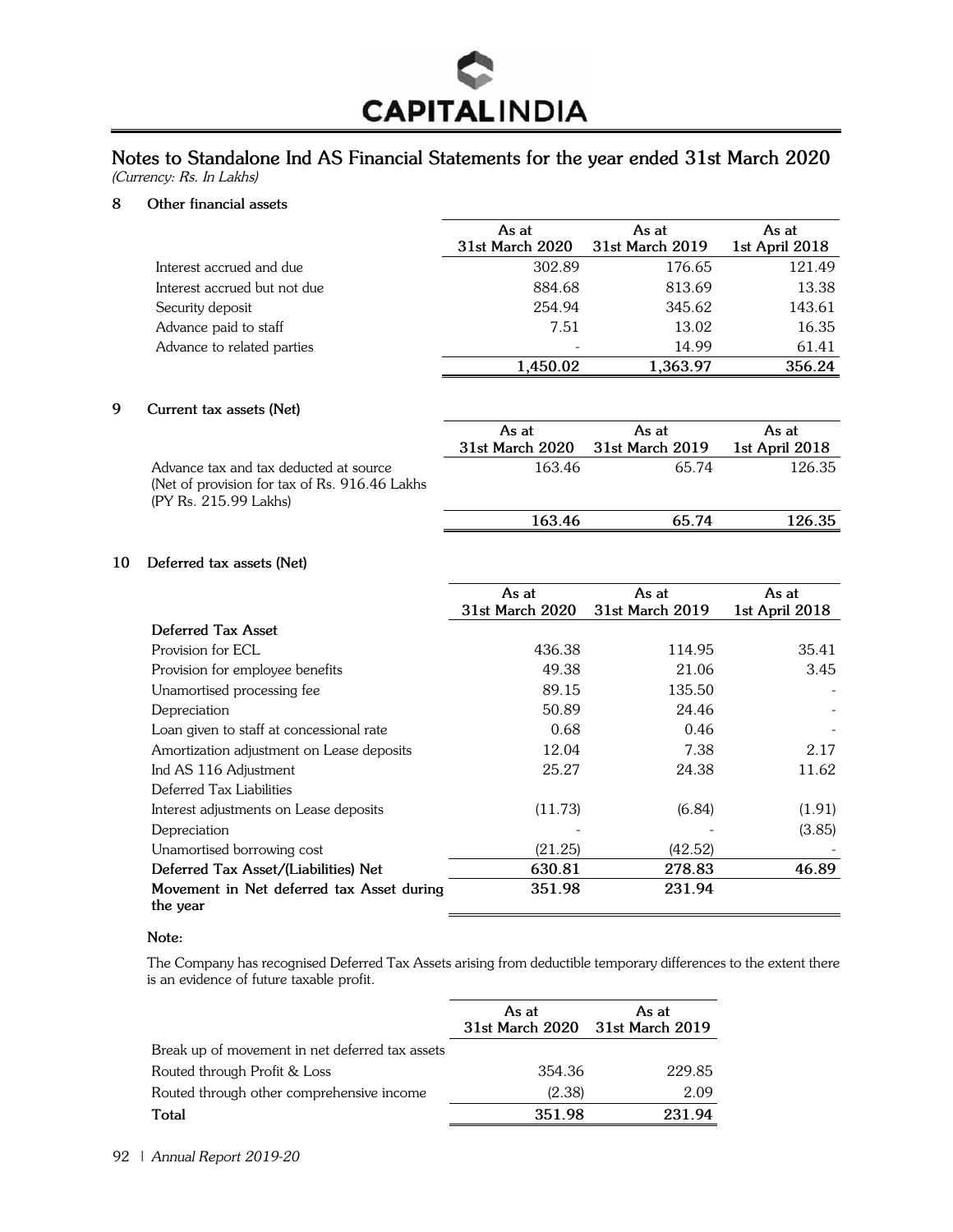

### **11 Property, Plant and Equipment**

|                                                             | As at 31st March 2020   |                 |                      |                           |                        |          |
|-------------------------------------------------------------|-------------------------|-----------------|----------------------|---------------------------|------------------------|----------|
| <b>Particulars</b>                                          | Furniture &<br>Fixtures | <b>Vehicles</b> | Office<br>Equipments | Leasehold<br>improvements | Computer &<br>printers | Total    |
| At cost at the beginning of the year                        | 622.28                  | 288.34          | 129.20               | 558.73                    | 65.68                  | 1,664.23 |
| <b>Additions</b>                                            | 16.66                   |                 | 2.47                 | 10.90                     | 46.23                  | 76.26    |
| <b>Disposals</b>                                            |                         | 8.00            |                      |                           | 1.33                   | 9.33     |
| At cost at the end of the year                              | 638.94                  | 280.34          | 131.67               | 569.63                    | 110.58                 | 1,731.16 |
| Accumulated depreciation as at the<br>beginning of the year | 74.21                   | 37.48           | 29.02                | 165.95                    | 21.58                  | 328.24   |
| Depreciation for the period                                 | 62.33                   | 57.37           | 25.96                | 155.13                    | 24.76                  | 325.55   |
| <b>Disposals</b>                                            |                         | 2.10            |                      |                           | 0.25                   | 2.35     |
| Accumulated depreciation as at the<br>end of the year       | 136.54                  | 92.75           | 54.98                | 321.08                    | 46.09                  | 651.44   |
| Net carrying amount as at the end<br>of the year            | 502.40                  | 187.59          | 76.69                | 248.55                    | 64.49                  | 1,079.72 |

|                                                             | As at 31st March 2019 |                          |                          |              |            |          |
|-------------------------------------------------------------|-----------------------|--------------------------|--------------------------|--------------|------------|----------|
| <b>Particulars</b>                                          | Furniture &           | <b>Vehicles</b>          | Office                   | Leasehold    | Computer   | Total    |
|                                                             | <b>Fixtures</b>       |                          | Equipments               | improvements | & printers |          |
| At cost at the beginning of the year                        | 440.49                | $\overline{\phantom{a}}$ | 85.82                    | 305.04       | 41.32      | 872.67   |
| Additions                                                   | 199.90                | 304.34                   | 43.38                    | 253.69       | 32.40      | 833.71   |
| <b>Disposals</b>                                            | 18.11                 | 16.00                    | $\overline{\phantom{a}}$ |              | 8.04       | 42.15    |
| At cost at the end of the year                              | 622.28                | 288.34                   | 129.20                   | 558.73       | 65.68      | 1,664.23 |
| Accumulated depreciation as at the<br>beginning of the year | 14.63                 |                          | 3.65                     | 21.19        | 3.22       | 42.69    |
| Depreciation for the period                                 | 60.34                 | 37.83                    | 25.37                    | 144.76       | 19.66      | 287.96   |
| <b>Disposals</b>                                            | 0.76                  | 0.35                     | $\overline{\phantom{a}}$ |              | 1.30       | 2.41     |
| Accumulated depreciation as at<br>the end of the year       | 74.21                 | 37.48                    | 29.02                    | 165.95       | 21.58      | 328.24   |
| Net carrying amount as at the end<br>of the year            | 548.07                | 250.86                   | 100.18                   | 392.78       | 44.10      | 1,335.99 |

|                                                             | As at 1st April 2018           |                 |                      |                                  |                        |        |
|-------------------------------------------------------------|--------------------------------|-----------------|----------------------|----------------------------------|------------------------|--------|
| <b>Particulars</b>                                          | Furniture &<br><b>Fixtures</b> | <b>Vehicles</b> | Office<br>Equipments | Leasehold<br><i>improvements</i> | Computer<br>& printers | Total  |
| At cost at the beginning of the year                        | $\overline{\phantom{a}}$       |                 |                      |                                  |                        |        |
| <b>Additions</b>                                            | 440.49                         |                 | 85.82                | 305.04                           | 41.32                  | 872.67 |
| <b>Disposals</b>                                            | $\overline{\phantom{a}}$       |                 |                      |                                  |                        |        |
| At cost at the end of the year                              | 440.49                         |                 | 85.82                | 305.04                           | 41.32                  | 872.67 |
| Accumulated depreciation as at the<br>beginning of the year |                                |                 |                      |                                  |                        |        |
| Depreciation for the period                                 | 14.63                          |                 | 3.65                 | 21.19                            | 3.22                   | 42.69  |
| <b>Disposals</b>                                            |                                |                 |                      |                                  |                        |        |
| Accumulated depreciation as at<br>the end of the year       | 14.63                          |                 | 3.65                 | 21.19                            | 3.22                   | 42.69  |
| Net carrying amount as at the end<br>of the year            | 425.86                         |                 | 82.17                | 283.85                           | 38.10                  | 829.98 |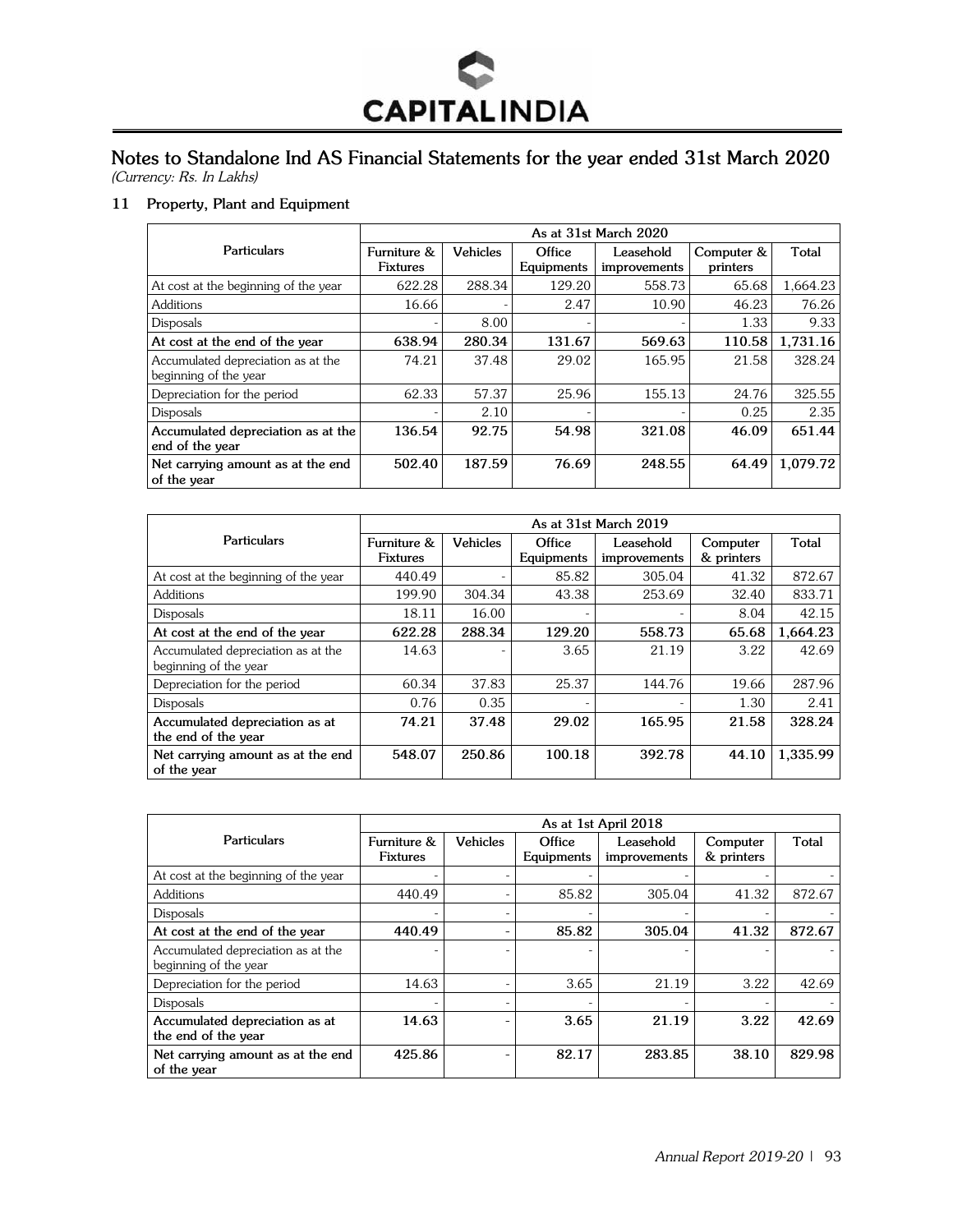

(Currency: Rs. In Lakhs)

### **11A Intangible assets**

|                                | As at 31st March 2020 |              |  |
|--------------------------------|-----------------------|--------------|--|
|                                | Computer softwares    | <b>Total</b> |  |
| At cost, beginning of the year | 5.83                  | 5.83         |  |
| <b>Additions</b>               | 175.20                | 175.20       |  |
| Total cost                     | 181.03                | 181.03       |  |
| Accumulated amortization:      |                       |              |  |
| At beginning of the year       | 1.84                  | 1.84         |  |
| Amortization                   | 6.89                  | 6.89         |  |
| Total amortization             | 8.73                  | 8.73         |  |
| Net carrying amount            | 172.30                | 172.30       |  |

|                                | As at 31st March 2019 |       |  |
|--------------------------------|-----------------------|-------|--|
|                                | Computer softwares    | Total |  |
| At cost, beginning of the year | 2.60                  | 2.60  |  |
| Additions                      | 3.23                  | 3.23  |  |
| Total cost                     | 5.83                  | 5.83  |  |
| Accumulated amortization:      |                       |       |  |
| At beginning of the year       | 0.23                  | 0.23  |  |
| Amortization                   | 1.61                  | 1.61  |  |
| Total amortization             | 1.84                  | 1.84  |  |
| Net carrying amount            | 3.99                  | 3.99  |  |

|                                | As at 1st April 2018 |       |  |
|--------------------------------|----------------------|-------|--|
|                                | Computer softwares   | Total |  |
| At cost, beginning of the year |                      |       |  |
| <b>Additions</b>               | 2.60                 | 2.60  |  |
| Total cost                     | 2.60                 | 2.60  |  |
| Accumulated amortization:      |                      |       |  |
| At beginning of the year       |                      |       |  |
| Amortization                   | 0.23                 | 0.23  |  |
| Total amortization             | 0.23                 | 0.23  |  |
| Net carrying amount            | 2.37                 | 2.37  |  |

#### **11B Right of Use assets**

|                              | As at<br>31st March 2020 | As at<br>31st March 2019 | As at<br>1st April 2018 |
|------------------------------|--------------------------|--------------------------|-------------------------|
| Lease Premises               |                          |                          |                         |
| Opening gross carrying value | 1,769.10                 | 1,758.95                 | 1,758.95                |
| Additions                    | 11.84                    | 10.15                    |                         |
| Accumulated amortization:    |                          |                          |                         |
| At beginning of the year     | 571.36                   | 136.61                   |                         |
| Amortization                 | 439.78                   | 434.75                   | 136.61                  |
| Total amortization           | 1,011.14                 | 571.36                   | 136.61                  |
| Net carrying amount          | 769.80                   | 1,197.74                 | 1,622.34                |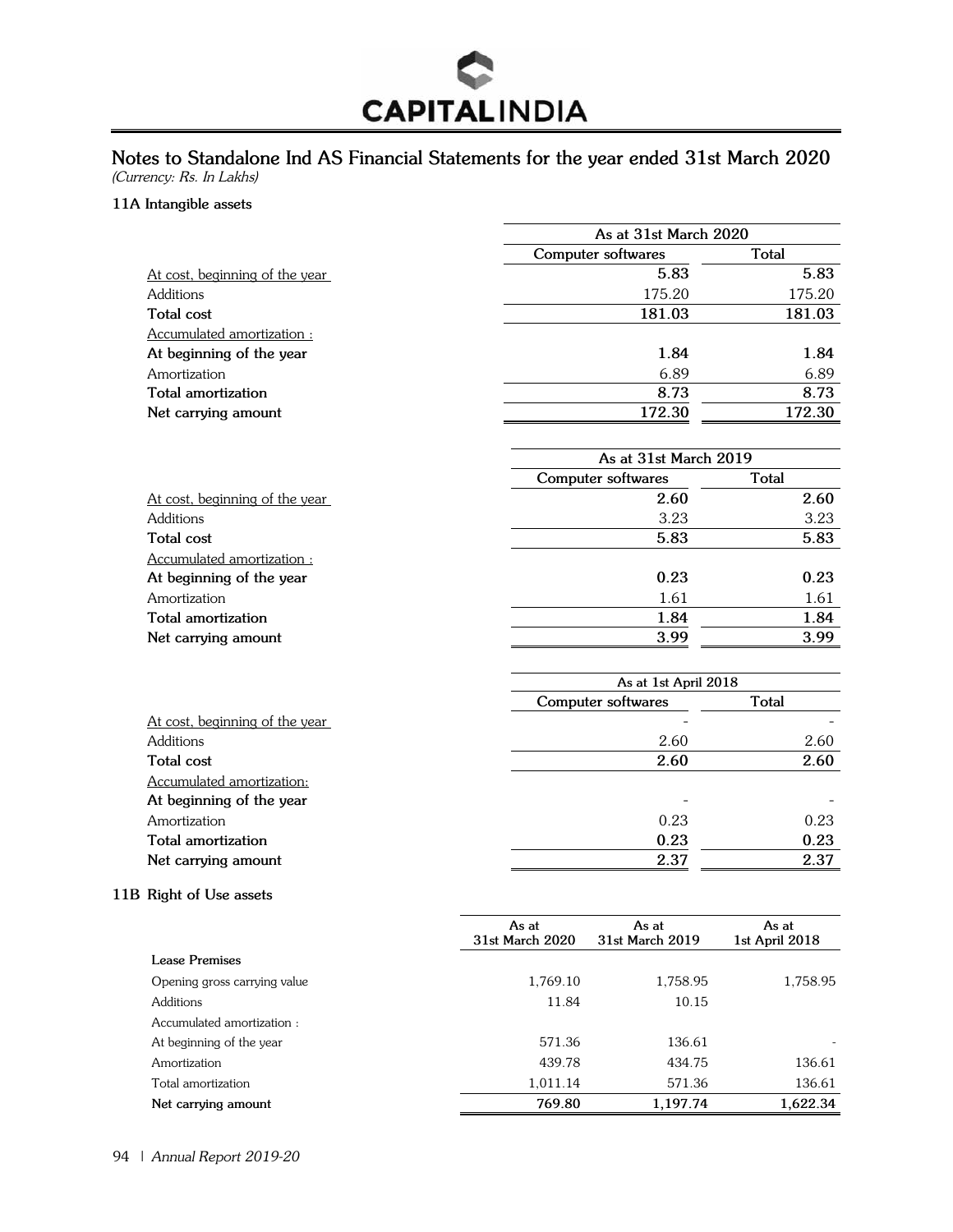

# **12 Other non-financial assets**

|                            | As at<br>31st March 2020 | As at<br>31st March 2019 | As at<br>1st April 2018 |
|----------------------------|--------------------------|--------------------------|-------------------------|
| Prepaid expenses           | 79.16                    | 53.24                    | 81.78                   |
| Advance to suppliers       | 9.51                     | 12.53                    | 137.58                  |
| Unamortised borrowing cost | 84.41                    | 146.01                   |                         |
| GST input credit           | 177.66                   | 107.50                   |                         |
|                            | 350.74                   | 319.28                   | 219.36                  |

#### 13 Payables

|                                                                                                | As at<br>31st March 2020 | As at<br>31st March 2019 | As at<br>1st April 2018 |
|------------------------------------------------------------------------------------------------|--------------------------|--------------------------|-------------------------|
| Trade payables                                                                                 |                          |                          |                         |
| (i) total outstanding dues of micro enterprises and small<br>enterprises*                      | 0.16                     | 7.82                     |                         |
| (ii) total outstanding dues of creditors other than micro<br>enterprises and small enterprises | 74.86                    | 90.45                    | 33.60                   |
| Other payables                                                                                 |                          |                          |                         |
| (i) total outstanding dues of micro enterprises and small<br>enterprises*                      |                          | $\overline{\phantom{a}}$ |                         |
| (ii) total outstanding dues of creditors other than micro<br>enterprises and small enterprises | $\overline{\phantom{0}}$ | $\overline{\phantom{a}}$ |                         |
|                                                                                                | 75.02                    | 98.27                    | 33.60                   |

\*No interest has been paid/is payable by the Company during/for the year to these 'Suppliers'. The above information takes into account only those suppliers who have submitted their registration details or has responded to the inquiries made by the Company for this purpose. This has been relied upon by the Auditors.

#### **14 Debt Securities**

|                                                                       | As at<br>31st March 2020 | As at<br>31st March 2019     | As at<br>1st April 2018    |
|-----------------------------------------------------------------------|--------------------------|------------------------------|----------------------------|
| At Amortised Cost                                                     |                          |                              |                            |
| Unsecured                                                             |                          |                              |                            |
| (a) Non convertible debentures (40 debentures<br>@ Rs 100 Lakhs each) | 4,000.00                 | $\qquad \qquad \blacksquare$ |                            |
| Total                                                                 | 4,000.00                 | -                            |                            |
| Terms of repayment:                                                   |                          |                              |                            |
| Particulars                                                           |                          | Rate of interest             | Repayment details          |
| Non convertible debentures                                            |                          | 9%                           | Payable after 18<br>months |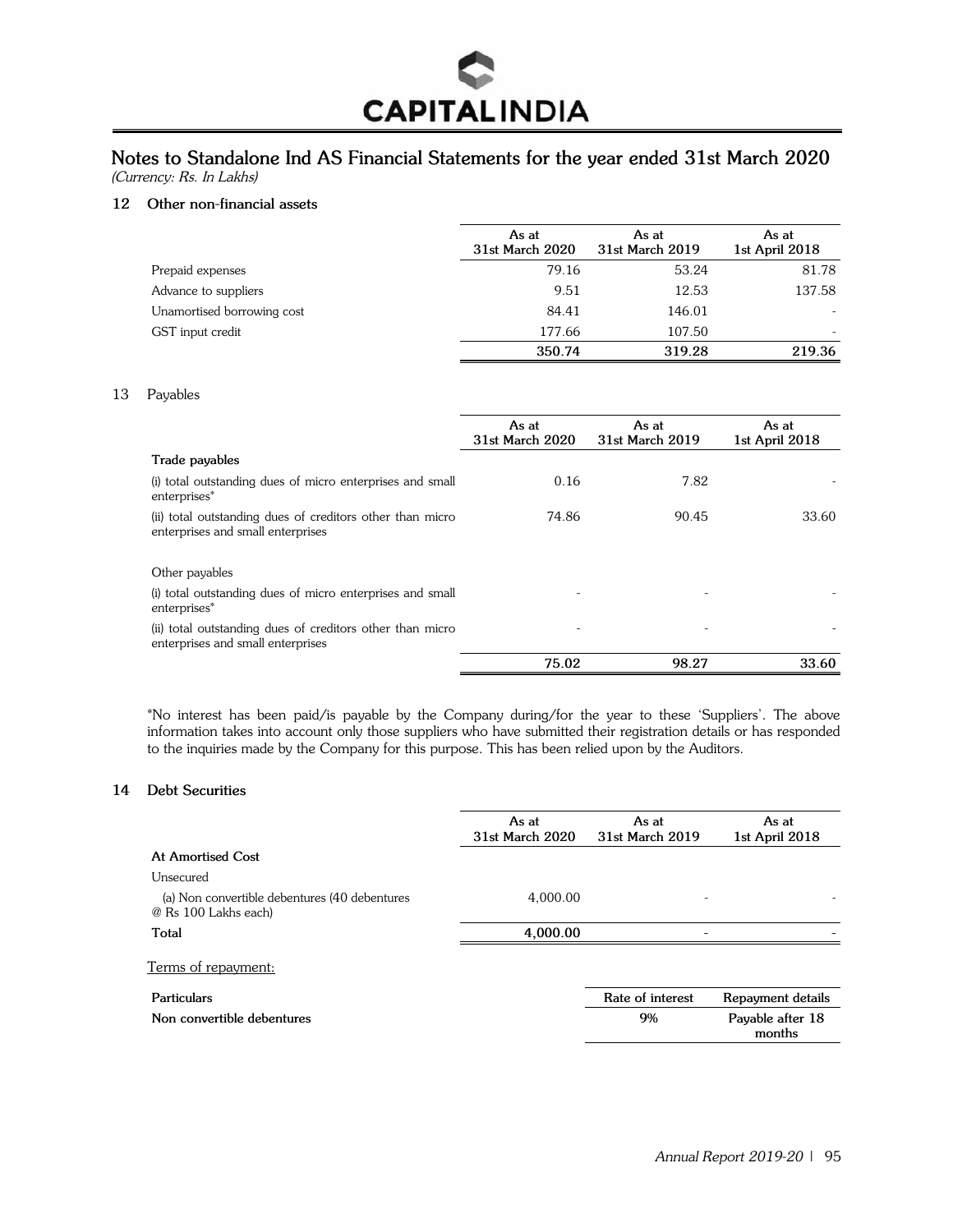

(Currency: Rs. In Lakhs)

### **14A Borrowings**

|                                  | As at<br>31st March 2020 | As at<br>31st March 2019 | As at<br>1st April 2018 |
|----------------------------------|--------------------------|--------------------------|-------------------------|
| At Amortised Cost                |                          |                          |                         |
| <b>Secured</b>                   |                          |                          |                         |
| (a) Term loans from banks        | 7,645.54                 | 12,679.69                |                         |
| (b) Other loans - Book Overdraft |                          |                          | 1,105.32                |
| Total                            | 7,645.54                 | 12,679.69                | 1,105.32                |
|                                  |                          |                          |                         |
| Borrowings in India              | 7,645.54                 | 12,679.69                | 1,105.32                |
| Borrowings outside India         | ٠                        |                          |                         |
| <b>Total</b>                     | 7,645.54                 | 12,679.69                | 1,105.32                |

Additional information:

i) There are no borrowings measured at FVTPL or designated at FVTPL.

ii) Security details

 - Term loan from banks is secured against pari passu charge on standard asset portfolio of book debts and receivables.

- Vehicle loans is secured by way of hypothecation on vehicles.

Terms of repayment:

| <b>Particulars</b>   | Rate of Interest    | Repayment details                                                                               |
|----------------------|---------------------|-------------------------------------------------------------------------------------------------|
| Term loan from banks | 10.10%              | 60 Equated quarterly repayment<br>starting at the end of 6 months<br>from the disbursement date |
| Vehicle loans        | $8.50\%$ - $8.71\%$ | 60 Equated Monthly instalments                                                                  |

iii) The borrowings have not been guaranteed by directors or others.

iv) Additionally the Company has not defaulted in repayment of principal and interest during the year and as at Balance sheet date.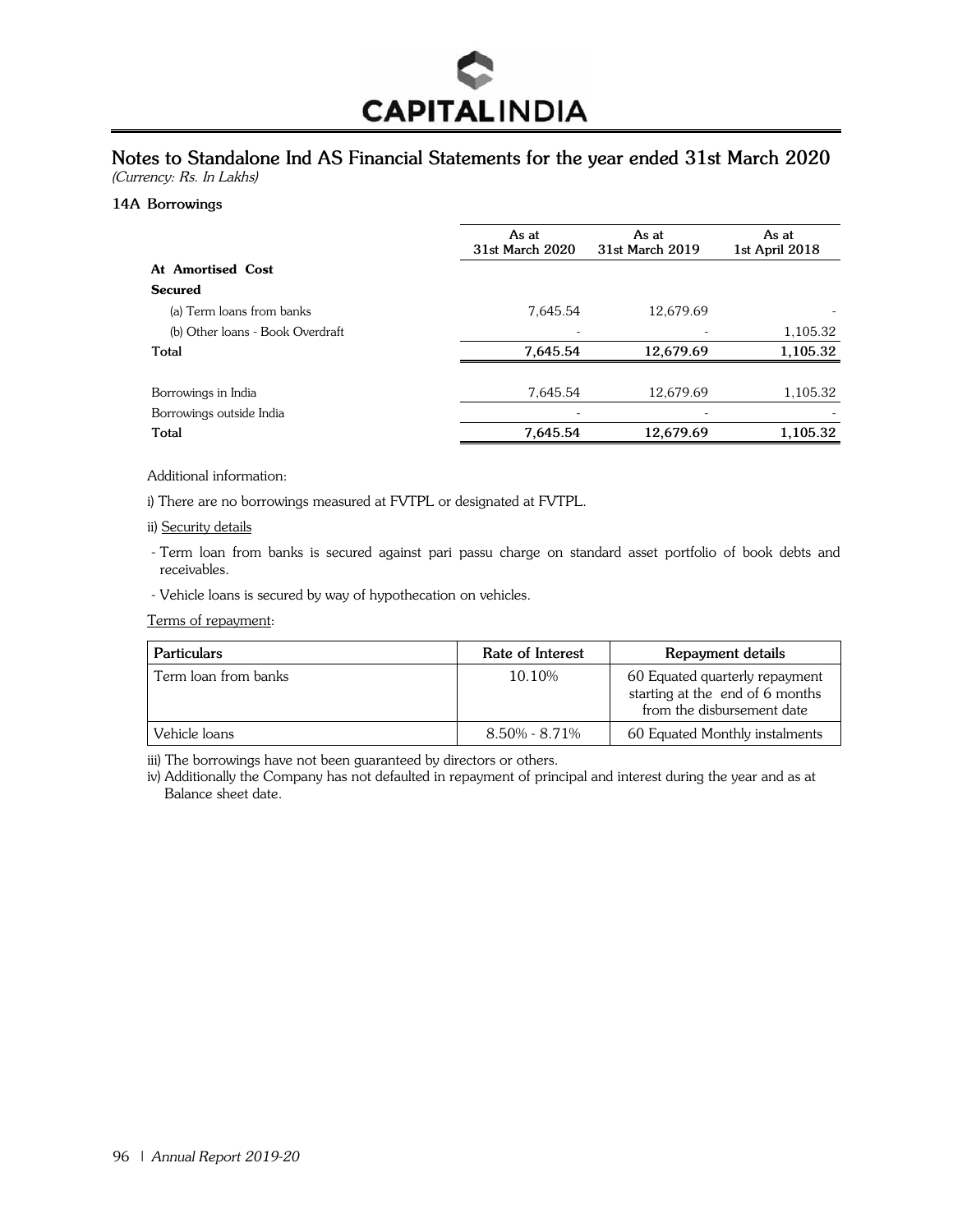

| 15 Deposits                   |                                                           |      |                                                             |                         |                        |                                                  |                                                             |                       |                        |                                                  |                                                                  |                            |
|-------------------------------|-----------------------------------------------------------|------|-------------------------------------------------------------|-------------------------|------------------------|--------------------------------------------------|-------------------------------------------------------------|-----------------------|------------------------|--------------------------------------------------|------------------------------------------------------------------|----------------------------|
| Particulars                   |                                                           |      | 31st March 2020<br>As at                                    |                         |                        | 31st March 2019<br>As at                         |                                                             |                       |                        | 1st April 2018<br>As at                          |                                                                  |                            |
|                               | At Amor-<br>tised Cost<br>Through<br>Through<br>profit or | loss | Designated<br>at fair value<br>through<br>profit or<br>loss | Total                   | At Amor-<br>tised Cost | At Fair<br>Value<br>Through<br>profit or<br>loss | Designated<br>at fair value<br>through<br>profit or<br>loss | Total                 | At Amor-<br>tised Cost | At Fair<br>Value<br>Through<br>profit or<br>loss | fair value<br>through<br>profit or<br>loss<br>nated at<br>Desig- | Total                      |
|                               |                                                           | 2    | 3                                                           | $(4)=(1)+$<br>$(2)+(3)$ |                        | $\mathbf{\Omega}$                                | 3                                                           | $(4)=(1)+$<br>(2)+(3) |                        | $\mathbf{\Omega}$                                | m                                                                | $(4) = (1) +$<br>$(2)+(3)$ |
| Jnsecured<br><b>Deposits</b>  |                                                           |      |                                                             |                         |                        |                                                  |                                                             |                       |                        |                                                  |                                                                  |                            |
| From others                   |                                                           |      |                                                             |                         |                        |                                                  |                                                             |                       |                        |                                                  |                                                                  |                            |
| rate deposits<br>Inter corpo- |                                                           |      |                                                             |                         | 550.00                 |                                                  |                                                             | 550.00                | 700.00                 |                                                  |                                                                  | 700.00                     |
| Total                         |                                                           |      |                                                             |                         | 550.00                 |                                                  |                                                             | 550.00                | 700.00                 |                                                  | $\overline{1}$                                                   | 700.00                     |

**Notes to Standalone Ind AS Financial Statements for the year ended 31st March 2020**

Notes to Standalone Ind AS Financial Statements for the year ended 31st March 2020<br>(Currency: Rs. In Lakhs)

(Currency: Rs. In Lakhs)

Note :

i) Inter corporate deposits was raised at an interest rate of 8% and repaid in FY 2019-20 i) Inter corporate deposits was raised at an interest rate of 8% and repaid in FY 2019-20 The Company has not defaulted in repayment of principal and interest during the year and as at Balance sheet date. ii) The Company has not defaulted in repayment of principal and interest during the year and as at Balance sheet date.  $\hat{=}$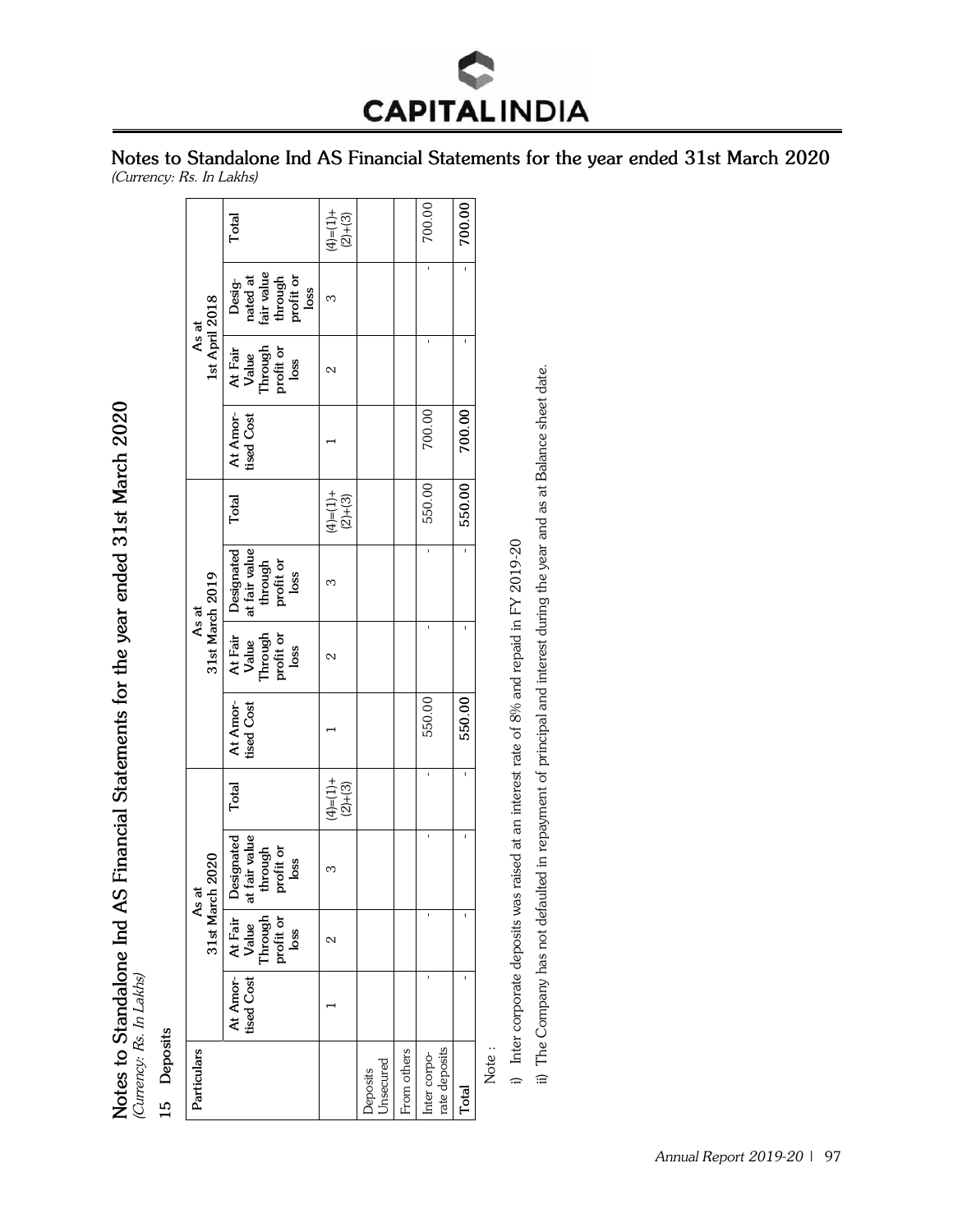

#### **16 Other financial liabilities**

|                                            | As at<br>31st March 2020 | As at<br>31st March 2019 | As at<br>1st April 2018 |
|--------------------------------------------|--------------------------|--------------------------|-------------------------|
|                                            |                          |                          |                         |
| Interest accrued but not due on borrowings | 58.32                    | 205.64                   | 55.27                   |
| Interest accrued but not due on NCD        | 77.70                    |                          |                         |
| Advances deposits from customer            | 39.18                    | 83.41                    |                         |
| Unclaimed dividends                        | 1.53                     | 1.53                     |                         |
| Creditors for capital goods                |                          |                          | 22.92                   |
| Lease liability                            | 906.86                   | 1.297.40                 | 1,685.15                |
|                                            | 1,083.59                 | 1,587.98                 | 1,763.34                |

#### **17 Current Tax Liabilities (net)**

|                                                                                       | As at<br>31st March 2020 | As at<br>31st March 2019 | As at<br>1st April 2018 |
|---------------------------------------------------------------------------------------|--------------------------|--------------------------|-------------------------|
| Provision for tax (Net of advance tax of Rs.<br>1,057.16 Lakhs (PY Rs. 656.90 Lakhs)) | 383.34                   | 43.56                    |                         |
|                                                                                       | 383.34                   | 43.56                    |                         |

#### **17A Provisions**

|                                                         | As at           | As at           | As at          |
|---------------------------------------------------------|-----------------|-----------------|----------------|
|                                                         | 31st March 2020 | 31st March 2019 | 1st April 2018 |
| Provision for employee benefits                         |                 |                 |                |
| Provision for gratuity (refer note 37)                  | 52.74           | 19.64           | 1.36           |
| Provision for compensated absence (refer<br>note $37$ ) | 50.47           | 27.55           | 11.18          |
| Provision for performance bonus                         |                 | 225.00          |                |
|                                                         | 103.21          | 272.19          | 12.54          |

#### **18 Other non financial liabilities**

|                                   | As at           | As at           | As at          |
|-----------------------------------|-----------------|-----------------|----------------|
|                                   | 31st March 2020 | 31st March 2019 | 1st April 2018 |
| Revenue received in advance       | 0.03            | 0.88            |                |
| Unamortised processing fee income | 354.18          | 465.30          |                |
| Unamortised interest income       | 8.81            |                 |                |
| Statutory dues payable            | 62.54           | 89.51           | 222.88         |
|                                   | 425.56          | 555.69          | 222.88         |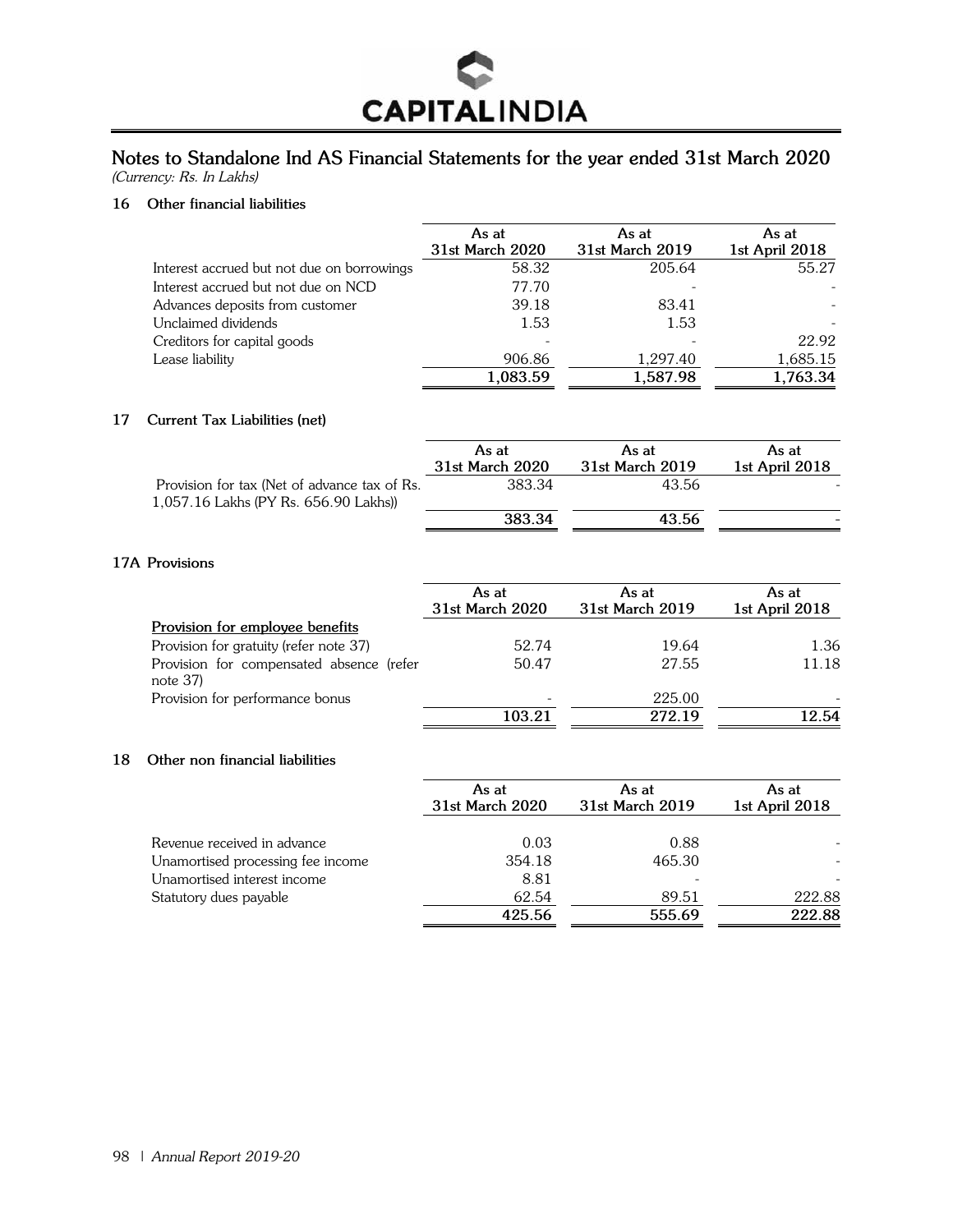

#### **19 Equity share capital**

|                                                                            | As at<br>31st March 2020 |           | As at<br>31st March 2019 |           | As at<br>01st April 2018 |           |
|----------------------------------------------------------------------------|--------------------------|-----------|--------------------------|-----------|--------------------------|-----------|
|                                                                            | Number                   | Amount    | Number                   | Amount    | Number                   | Amount    |
| Authorized share<br>capital                                                |                          |           |                          |           |                          |           |
| Equity shares of Rs.<br>$10$ each                                          | 20,40,00,000             | 20,400.00 | 20,40,00,000             | 20,400.00 | 20,40,00,000             | 20,400.00 |
| Preference shares of<br>Rs. 10 each                                        | 1,00,00,000              | 1,000.00  | 1,00,00,000              | 1,000.00  | 1,00,00,000              | 1,000.00  |
|                                                                            | 21,40,00,000             | 21,400.00 | 21,40,00,000             | 21,400.00 | 21,40,00,000             | 21,400.00 |
| Issued, subscribed and<br>fully paid up<br>Equity shares of Rs.<br>10 each | 7,77,34,260              | 7,773.43  | 7,77,34,260              | 7,773.43  | 35,02,700                | 350.27    |
| Total issued,<br>subscribed and fully<br>paid up share capital             | 7,77,34,260              | 7,773.43  | 7,77,34,260              | 7.773.43  | 35,02,700                | 350.27    |

#### **a. Reconciliation of the shares and amount outstanding at the beginning and at the end of the reporting period:**

|                                          | As at<br>31st March 2020 |          | As at<br>31st March 2019 |          | As at<br>01st April 2018 |        |
|------------------------------------------|--------------------------|----------|--------------------------|----------|--------------------------|--------|
|                                          | Number                   | Amount   | Number                   | Amount   | Number                   | Amount |
| At the beginning<br>of the year          | 7,77,34,260              | 7,773.43 | 35,02,700                | 350.27   | 35.02.700                | 350.27 |
| Add: Allotment<br>during the year        | $\overline{a}$           |          | 7,42,31,560              | 7,423.16 |                          |        |
| Outstanding at<br>the end of the<br>year | 7,77,34,260              | 7,773.43 | 7.77.34,260              | 7.773.43 | 35,02,700                | 350.27 |

The Company had allotted 3,96,83,000 equity shares of the face value of Rs.10 each on preferential basis through private placement, at a price of Rs. 63 each (including a premium of Rs. 53 each) aggregating to Rs.2,50,00,29,000 during the year ended 31st March 2019.

The Company has allotted 3,45,48,560 equity shares of Rs. 10 each, at a price of Rs. 72 each, (including a premium of Rs. 62 each), on rights basis aggregating to Rs. 2,48,74,96,320 during the year ended 31st March 2019.

The proceeds has been utilised by the Company for the objects of the issue, other than temporary deployment.

#### **b. Terms and rights attached to fully paid up equity shares:**

The Company has only one type of equity shares having par value of Rs. 10 each. All shares rank pari passu with respect to dividend, voting rights and other terms. Each shareholder is entitled to one vote per share. The dividend proposed, if any, by the Board of Directors is subject to approval of shareholders in the ensuing Annual General Meeting, except in case of interim dividend. The repayment of equity share capital in the event of liquidation and buy back of shares are possible subject to prevalent regulations. In the event of liquidation, normally the equity shareholders are eligible to receive the remaining assets of the company after distribution of all preferential amounts, in proportion to their holdings.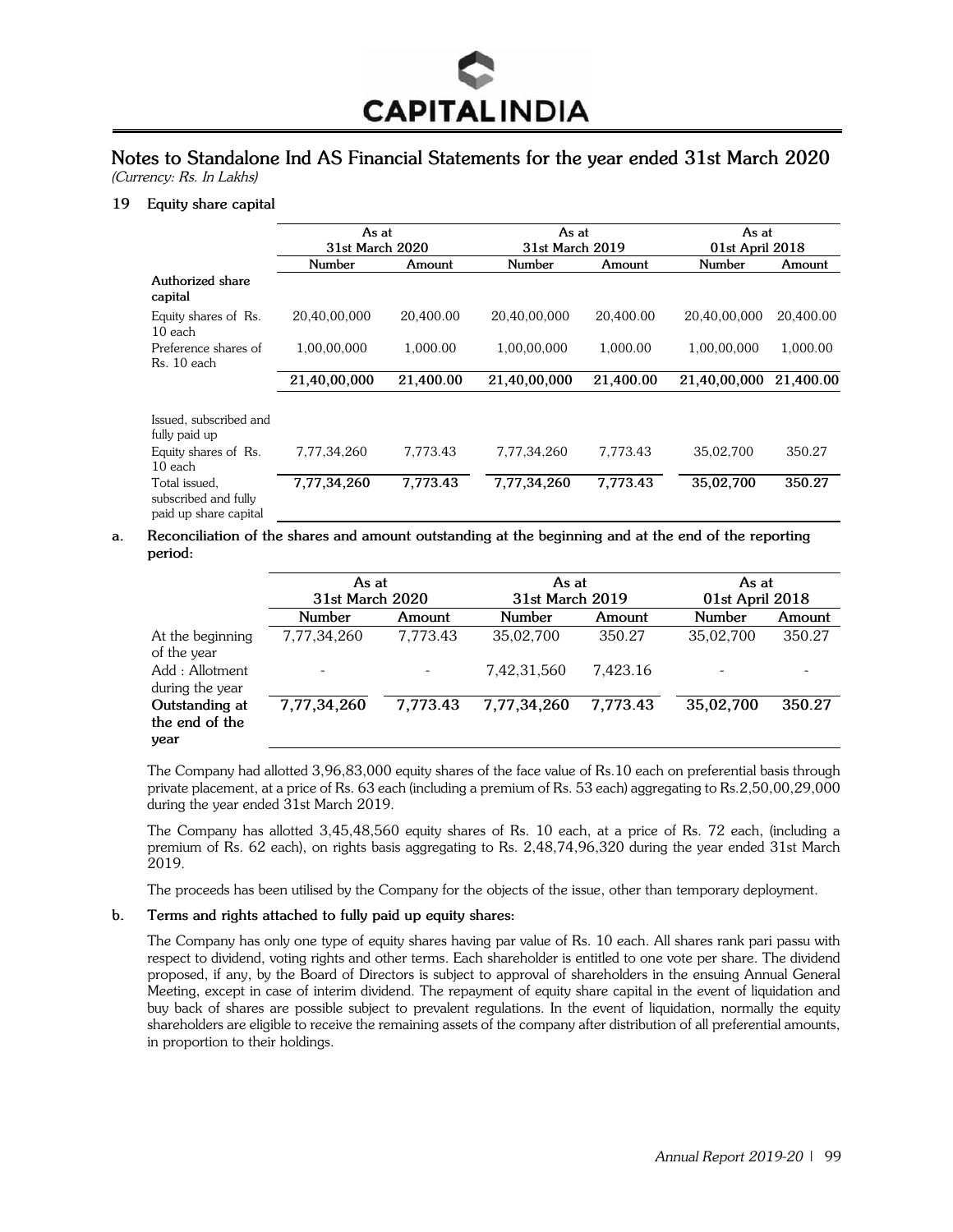

#### **c. Shares in the Company held by each shareholder holding more than 5% shares**

|                              | As at<br>31st March 2020 |        | As at<br>31st March 2019 |        | As at<br>01st April 2018 |        |
|------------------------------|--------------------------|--------|--------------------------|--------|--------------------------|--------|
|                              | Number                   | %      | Number                   | %      | Number                   | %      |
| Equity shares of Rs. 10 each |                          |        |                          |        |                          |        |
| Capital India Corp LLP       | 5,67,75,720              | 73.04% | 5,67,75,720              | 73.04% | 22,32,300                | 63.73% |
| Dharampal Satyapal Limited   | 61,97,800                | 7.97%  | 48,97,800                | 6.30%  | 3,97,800                 | 11.36% |
| DS Chewing Products LLP      | 43.16.800                | 5.50%  | 56.16.800                | 7.23%  | $\overline{\phantom{a}}$ | 0.00%  |
|                              |                          |        |                          |        |                          |        |
|                              | 6,72,90,320              | 86.51% | 6.72.90.320              | 86.57% | 26.30.100                | 75.09% |

#### **20 Other Equity**

|                                          | As at           | As at           | As at           |
|------------------------------------------|-----------------|-----------------|-----------------|
|                                          | 31st March 2020 | 31st March 2019 | 01st April 2018 |
| Statutory Reserve under Section 45-IC of | 887.36          | 279.71          | 75.80           |
| the RBI Act, 1934                        |                 |                 |                 |
| Securities premium                       | 42,119.40       | 42,119.40       |                 |
| Employee stock option outstanding        | 92.97           | 25.14           |                 |
| account                                  |                 |                 |                 |
| General reserve                          | 1.76            | 1.76            | 1.76            |
| Retained earnings                        | 3,080.86        | 1,025.17        | 151.16          |
| Other comprehensive income               | 2.00            | (5.08)          |                 |
| Advance towards share application money  |                 |                 | 12,500.00       |
|                                          | 46,184.35       | 43,446.10       | 12,728.72       |

#### Notes:

#### **i) Statutory Reserve under Section 45-IC of the RBI Act, 1934:**

 The Company created a reserve pursuant to section 45 IC the Reserve Bank of India Act, 1934 by transferring amount not less than twenty per cent of its net profit every year as disclosed in the Statement of Profit and Loss and before any dividend is declared.

#### **ii) Securities premium:**

 The amount received in excess of face value of the equity shares is recognised in Securities Premium Account. In case of equity-settled share based payment transactions, the difference between fair value on grant date and nominal value of share is accounted as securities premium account. The account is utilised in accordance with the provisions of the Companies Act 2013.

#### **iii) Employee stock option outstanding account:**

 The reserve is used to recognise the fair value of the options issued to employees of the Company and subsidiary companies under Company's employee stock option scheme.

#### **iv) General reserve:**

 Under the erstwhile Companies Act 1956, general reserve was created through an annual transfer of net income at a specified percentage in accordance with applicable regulations. Consequent to introduction of Companies Act 2013, the requirement to mandatorily transfer a specified percentage of the net profit to general reserve has been withdrawn. However, the amount previously transferred to the general reserve can be utilised only in accordance with the specific requirements of Companies Act, 2013.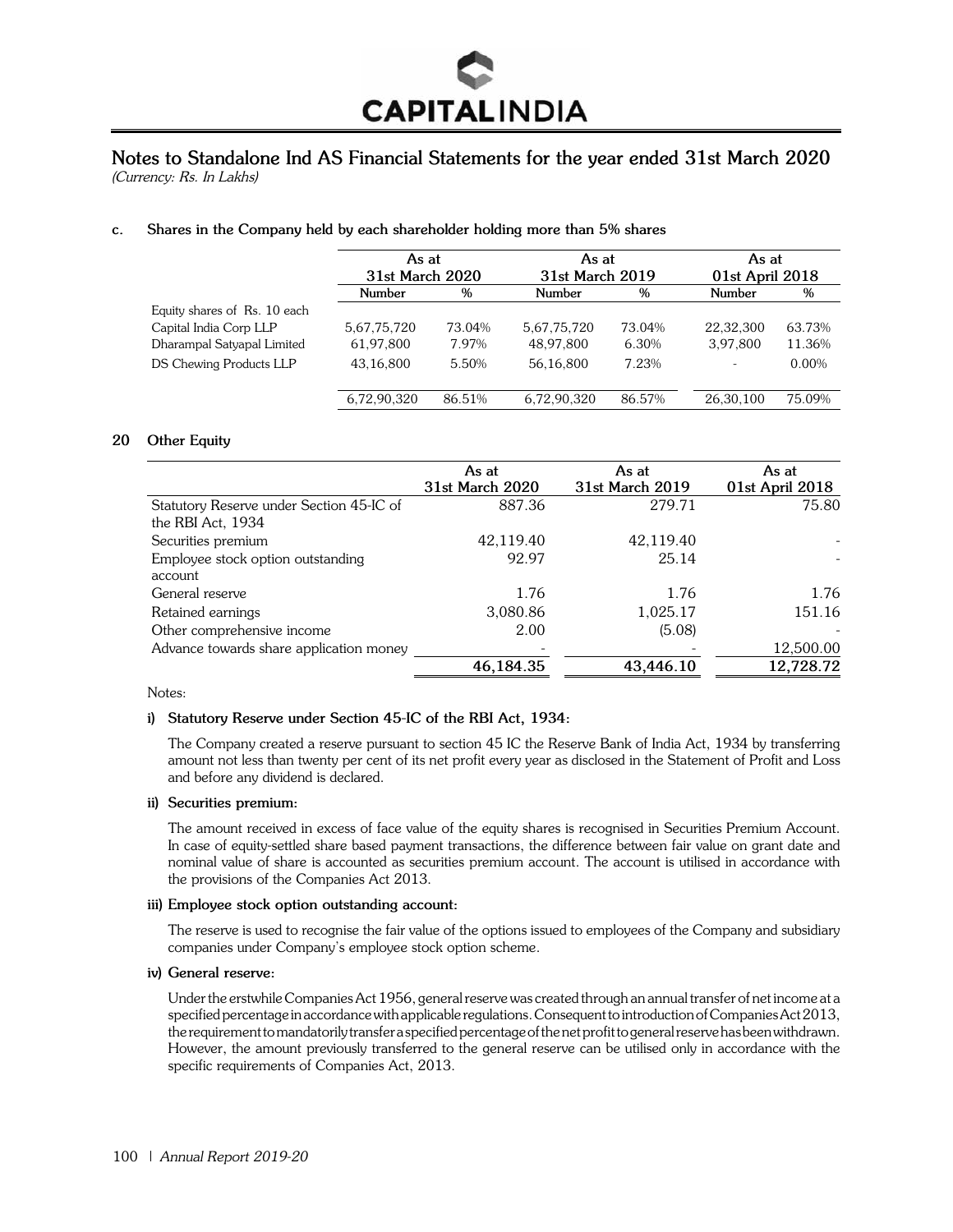

(Currency: Rs. In Lakhs)

#### **v) Retained earnings:**

 Retained earnings represents surplus/accumulated earnings of the Company and are available for distribution to shareholders.

#### **vi) Advance towards share application money:**

 During the year ended 31st March 2019, the Company had refunded back an amount of Rs. 1,25,00,00,000 received from Capital India Corp LLP as advance against share application money towards its entitlement under the Rights issue of the Company.

#### **21 Interest income**

| <b>Particulars</b>                                         | For the year ended<br>31st March 2020                                           |                                                               | For the year ended<br>31st March 2019                                                                         |                                                                                 |                                                                      |                                                                                                        |
|------------------------------------------------------------|---------------------------------------------------------------------------------|---------------------------------------------------------------|---------------------------------------------------------------------------------------------------------------|---------------------------------------------------------------------------------|----------------------------------------------------------------------|--------------------------------------------------------------------------------------------------------|
|                                                            | On<br>Financial<br>Assets<br>measured<br>at fair value<br>through<br><b>OCI</b> | On<br>Financial<br>Assets<br>measured at<br>Amortised<br>Cost | <b>Interest</b><br>Income on<br><b>Securities</b><br>classified at<br>fair value<br>through profit<br>or loss | On<br>Financial<br>Assets<br>measured<br>at fair value<br>through<br><b>OCI</b> | On<br>Financial<br><b>Assets</b><br>measured at<br>Amortised<br>Cost | Interest<br>Income on<br><b>Securities</b><br>classified at<br>fair value<br>through<br>profit or loss |
| Interest on loans                                          |                                                                                 | 10,141.58                                                     |                                                                                                               |                                                                                 | 4,574.44                                                             |                                                                                                        |
| Interest income on<br>optionally convertible<br>debentures |                                                                                 | 35.51                                                         |                                                                                                               |                                                                                 |                                                                      |                                                                                                        |
| Interest income on vendor<br>financing                     |                                                                                 | 16.75                                                         |                                                                                                               |                                                                                 |                                                                      |                                                                                                        |
| Interest on deposits with<br>banks                         |                                                                                 | 53.75                                                         |                                                                                                               |                                                                                 | 71.40                                                                |                                                                                                        |
| Other interest income                                      |                                                                                 | 29.65                                                         |                                                                                                               |                                                                                 | 16.54                                                                |                                                                                                        |
|                                                            |                                                                                 | 10,277.24                                                     |                                                                                                               |                                                                                 | 4,662.38                                                             |                                                                                                        |

#### **22 Net gain on fair value changes**

Ī

| <b>Particulars</b>                                                                         | For the year ended<br>31st March 2020 | For the year ended<br>31st March 2019 |
|--------------------------------------------------------------------------------------------|---------------------------------------|---------------------------------------|
| Net gain/ (loss) on financial instruments at fair value through<br>profit and loss account |                                       |                                       |
| Mutual fund units                                                                          | 122.98                                | 251.39                                |
| <b>Debentures</b>                                                                          | 18.00                                 |                                       |
| Total Net gain/(loss) on fair value changes                                                | 140.98                                | 251.39                                |
| Fair Value changes*                                                                        |                                       |                                       |
| Realised                                                                                   | 140.98                                | 251.39                                |
| Unrealised                                                                                 |                                       |                                       |

\*Note : Fair value changes in this schedule are other than those arising on account of interest income/expense.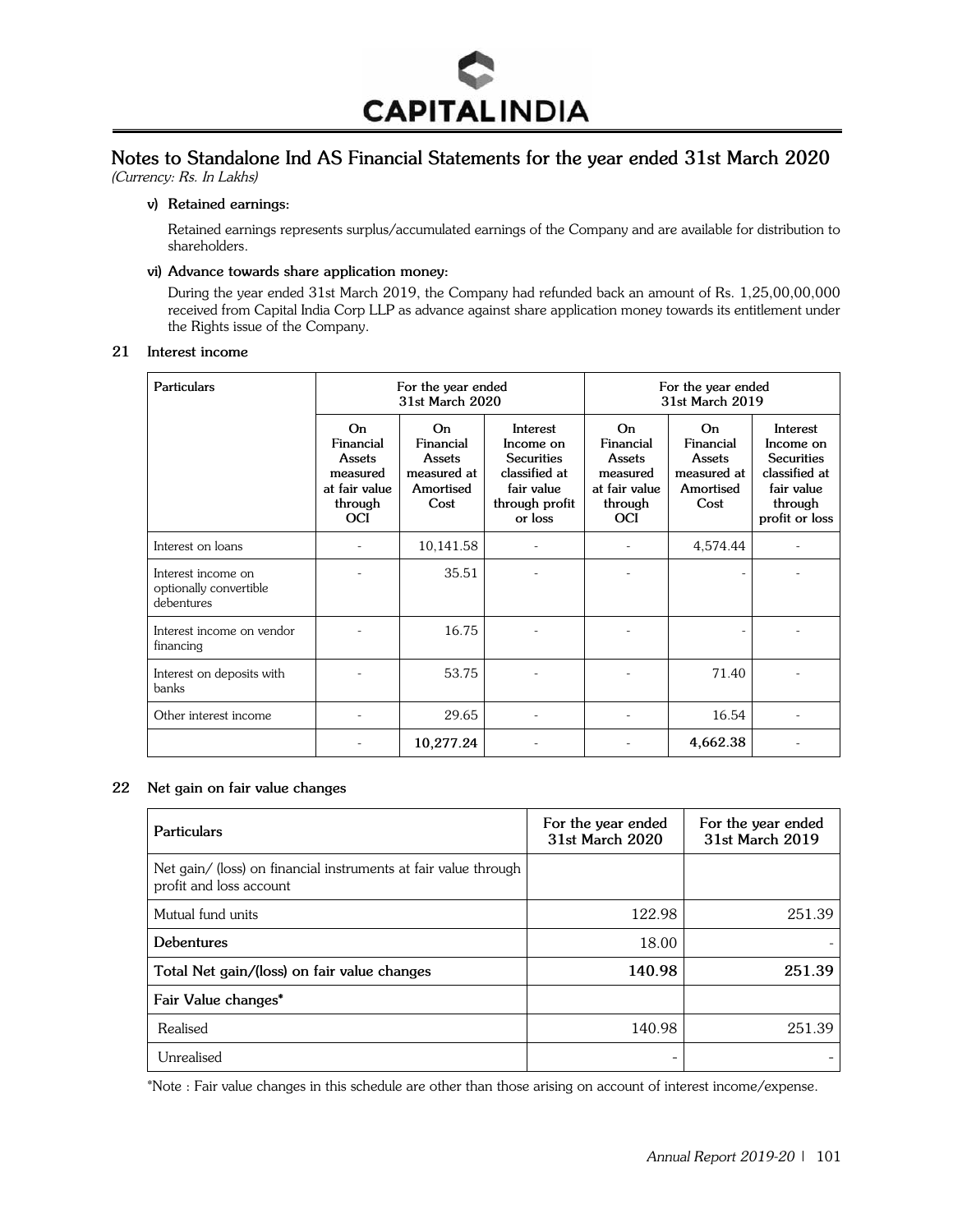

#### **23 Other income**

| <b>Particulars</b>             | For the year ended<br>31st March 2020 | For the year ended<br>31st March 2019 |
|--------------------------------|---------------------------------------|---------------------------------------|
| Revenue from space sharing     | 3.01                                  | 46.28                                 |
| Interest on income tax refund  | 1.57                                  | 4.55                                  |
| Profit on sale of fixed assets |                                       | 0.11                                  |
| Misc. income                   | 0.05                                  |                                       |
|                                | 4.63                                  | -94                                   |

#### **24 Finance cost**

| <b>Particulars</b>                   | For the year ended<br>31st March 2020 | For the year ended<br>31st March 2019 |
|--------------------------------------|---------------------------------------|---------------------------------------|
| Interest on borrowings               | 1,016.20                              | 649.16                                |
| Interest on debt securities          | 77.70                                 |                                       |
| Interest on inter corporate deposits | 26.88                                 | 87.06                                 |
| Interest on lease liability          | 111.79                                | 149.87                                |
| Other finance costs                  | 61.78                                 | 44.59                                 |
|                                      | 1,294.35                              | 930.68                                |

#### **25 Impairment of financial instruments**

| <b>Particulars</b> | For the year ended<br>31st March 2020                        |                                                             | For the year ended<br>31st March 2019                               |                                                             |
|--------------------|--------------------------------------------------------------|-------------------------------------------------------------|---------------------------------------------------------------------|-------------------------------------------------------------|
|                    | On Financial Assets<br>measured at fair<br>value through OCI | On Financial<br>Assets measured at<br><b>Amortised Cost</b> | <b>On Financial Assets</b><br>measured at fair value<br>through OCI | On Financial<br>Assets measured at<br><b>Amortised Cost</b> |
| On Loans           |                                                              | 1,338.98                                                    |                                                                     | 266.22                                                      |
|                    |                                                              | 1,338.98                                                    |                                                                     | 266.22                                                      |

#### **26 Employee benefits expense**

| <b>Particulars</b>                                       | For the year ended<br>31st March 2020 | For the year ended<br>31st March 2019 |
|----------------------------------------------------------|---------------------------------------|---------------------------------------|
| Salaries and wages including bonus                       | 2,078.87                              | 1,372.67                              |
| Contribution to provident and other funds                | 116.18                                | 51.10                                 |
| Share Based Payments to employees                        | 67.83                                 | 25.14                                 |
| Staff welfare expenses                                   | 29.91                                 | 14.63                                 |
| Others:                                                  |                                       |                                       |
| - Cost for giving loan to employees at concessional rate | 1.12                                  | 1.56                                  |
|                                                          | 2,293.91                              | 1,465.10                              |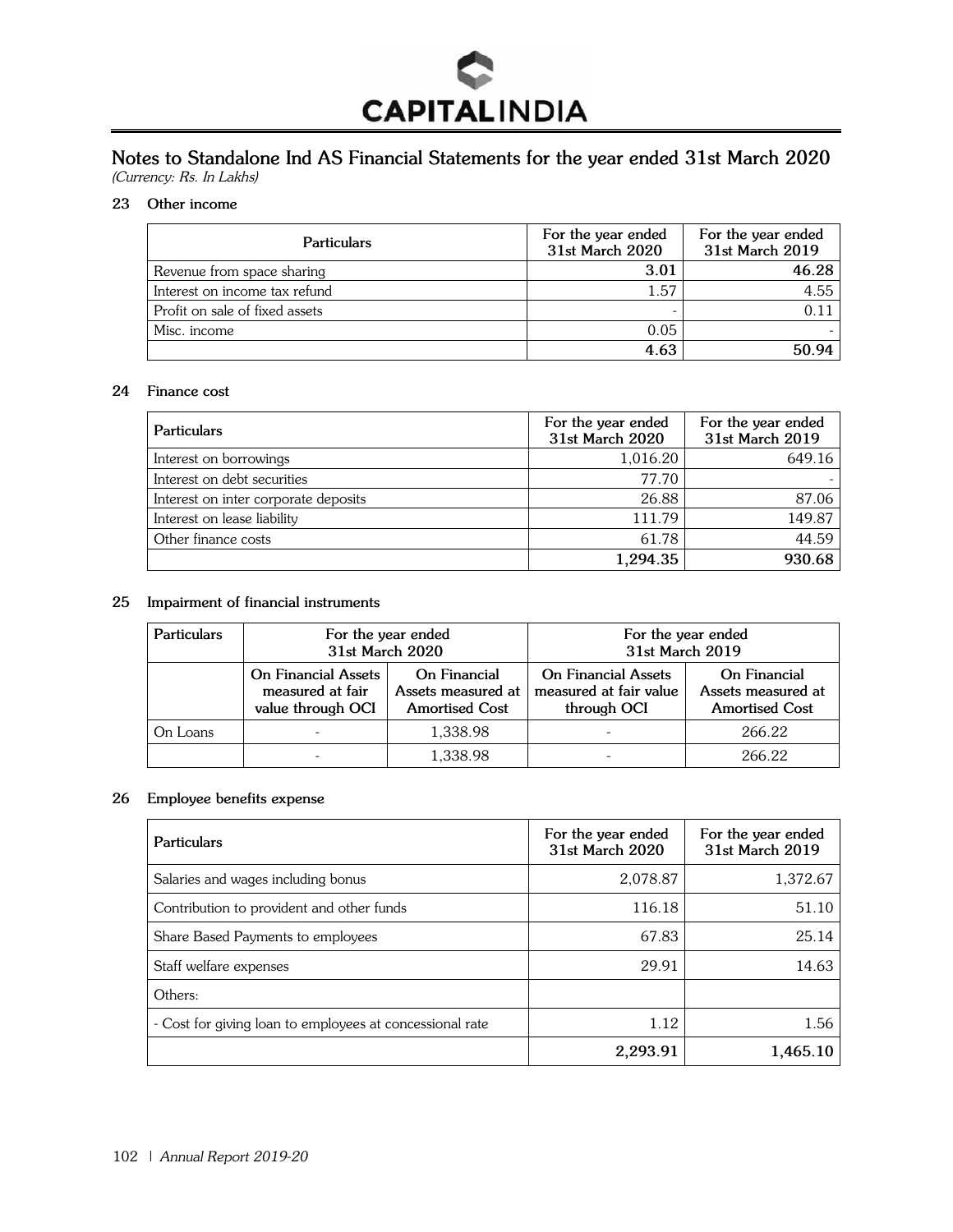

# **27 Other expenses**

| <b>Particulars</b>                                     | For the year ended<br>31st March 2020 | For the year ended<br>31st March 2019 |
|--------------------------------------------------------|---------------------------------------|---------------------------------------|
| Rent                                                   | 32.28                                 |                                       |
| Rate, fee & taxes                                      | 35.55                                 | 39.68                                 |
| Repairs & maintenance - others                         | 94.37                                 | 63.20                                 |
| Office expenses                                        | 64.24                                 | 54.54                                 |
| Electricity charges                                    | 20.25                                 | 15.61                                 |
| Communication expenses                                 | 21.18                                 | 20.88                                 |
| Printing & stationery                                  | 11.82                                 | 12.04                                 |
| Insurance                                              | 8.98                                  | 11.44                                 |
| Membership & subscription                              | 54.50                                 | 30.21                                 |
| Travelling & conveyance                                | 88.00                                 | 107.76                                |
| Advertisement, marketing & business promotion expenses | 37.80                                 | 52.98                                 |
| Commission & brokerage                                 | 7.68                                  | 2.06                                  |
| Auditor's remuneration (Refer Note 29)                 | 28.12                                 | 17.84                                 |
| Legal & professional charges                           | 97.66                                 | 195.43                                |
| Rating fee                                             | 6.62                                  | 19.08                                 |
| Listing fee                                            | 5.23                                  | 2.82                                  |
| Directors sitting fees                                 | 19.02                                 | 31.40                                 |
| Donation                                               |                                       | 2.00                                  |
| CSR expense                                            | 15.00                                 |                                       |
| Miscellaneous expenses                                 | 51.89                                 | 32.64                                 |
|                                                        | 700.19                                | 711.61                                |

#### **28 Basic and Diluted Earnings per share [EPS] computed in accordance with Indian Accounting Standard (Ind AS) 33 "Earnings per Share''**

| <b>Particulars</b>                                                                              |         | For the year ended<br>31st March 2020 | For the year ended<br>31st March 2019 |
|-------------------------------------------------------------------------------------------------|---------|---------------------------------------|---------------------------------------|
| Basic                                                                                           |         |                                       |                                       |
| Profit after tax (Rs. In Lakhs)                                                                 | A       | 3,038                                 | 1,120                                 |
| Weighted average number of equity shares<br>outstanding                                         | B       | 7,77,34,260                           | 4,21,34,493                           |
| Basic earning per share (Rs)                                                                    | A/B     | 3.91                                  | 2.66                                  |
| Diluted                                                                                         |         |                                       |                                       |
| Profit after tax (Rs. In Lakhs)                                                                 | A       | 3,038                                 | 1,120                                 |
| Weighted average number of equity shares<br>outstanding                                         | B       | 7,77,34,260                           | 4,21,34,493                           |
| Add: Weighted average number of potential equity<br>shares on account of employee stock options | C       | 10,34,028                             | 3,49,713                              |
| Weighted average number of shares outstanding for<br>diluted EPS                                | $D=B+C$ | 7,87,68,288                           | 4,24,84,206                           |
| Diluted earning per share (before and after<br>extraordinary items) (Rs)                        | A/D     | 3.86                                  | 2.64                                  |
| Face value of shares (Rs)                                                                       |         | 10.00                                 | 10.00                                 |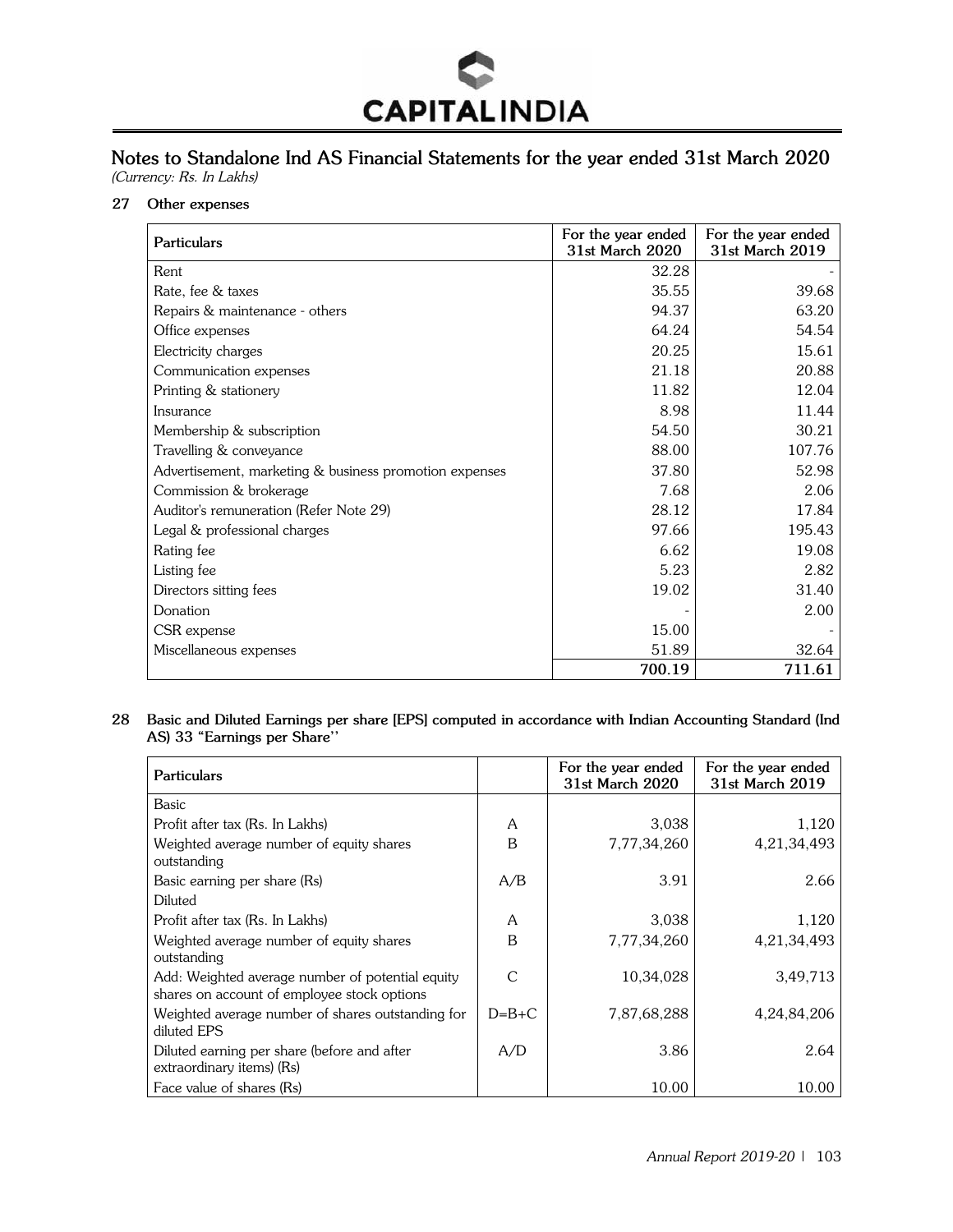

#### **29 Auditors Remuneration**

| <b>Particulars</b>                              | For the year ended<br>31st March 2020 | For the year ended<br>31st March 2019 |
|-------------------------------------------------|---------------------------------------|---------------------------------------|
| Payment to auditors (net of GST credit availed) |                                       |                                       |
| a) Statutory audit                              | 19.13                                 | 11.68                                 |
| b) Taxation matters (Tax audit fees)            | 1.59                                  | 1.50 <sub>1</sub>                     |
| c) Certification fees & Other services          | 7.40                                  | 4.66                                  |
|                                                 | 28.12                                 | 17.84 I                               |

Note : Excludes fees of Rs. 59.95 Lacs paid for the year ended 31st March 2019 in respect of funds raised through rights issue, adjusted against securities premium.

#### **30 Expenditure in foreign currency:**

| <b>Particulars</b>           | For the year ended $\vert$ For the year ended<br><b>31st March 2020</b> | 31st March 2019 |
|------------------------------|-------------------------------------------------------------------------|-----------------|
| Legal & professional charges |                                                                         | 9.42            |
|                              |                                                                         | 9.42            |
|                              |                                                                         |                 |

#### **Note :**

- i) There are no reportable earnings in foreign currency during the year ended 31st March 2020. (31st March 2019: Nil)
- ii) The Company do not have any exposures in foreign currency as at the Balance Sheet date.

#### **31 Disclosure pursuant to Ind AS 108 "Operating Segment"**

The Company operates mainly in the business segment of Lending activity. As such there are no reportable segments as per Ind AS 108 on Operating Segment. Since the business operations of the Company are concentrated in India, the Company is considered to operate only in the domestic segment and therefore there is no reportable geographic segment.

#### **32 Dividend distribution to equity shareholders**

Dividend of Re.0.1 per share (31st March 2019: Re.0.4 per share) amounting to Rs. 77.73 Lakhs (31st March 2019: Rs. 310.94 Lakhs) is proposed on ordinary shares. The recommended dividend will be accounted for when approved by the shareholders in Annual General Meeting.

#### **33 Disclosure pertaining to Corporate Social Responsibility expenses**

Amount required to be spent by the Company on Corporate Social Responsibility (CSR) related activities during the year is Rs 13.10 Lacs (previous year Rs Nil)

The amount recognised as an expense in the Statement of Profit and Loss on CSR related activities is Rs 15.00 Lacs (previous year Rs Nil) (Refer note 27), which comprises of :

| <b>Particulars</b>                                             | 2019-20 |                           | 2018-19      |         |                           |       |
|----------------------------------------------------------------|---------|---------------------------|--------------|---------|---------------------------|-------|
|                                                                | In cash | Yet to be<br>paid in cash | <b>Total</b> | In cash | Yet to be<br>paid in cash | Total |
| Amount spent during the year                                   |         |                           |              |         |                           |       |
| - Contribution to Trust registered u/s<br>11 of Income tax act | 15.00   | $\qquad \qquad =$         | 15.00        |         |                           |       |
| Total                                                          | 15.00   | $\overline{\phantom{0}}$  | 15.00        |         |                           |       |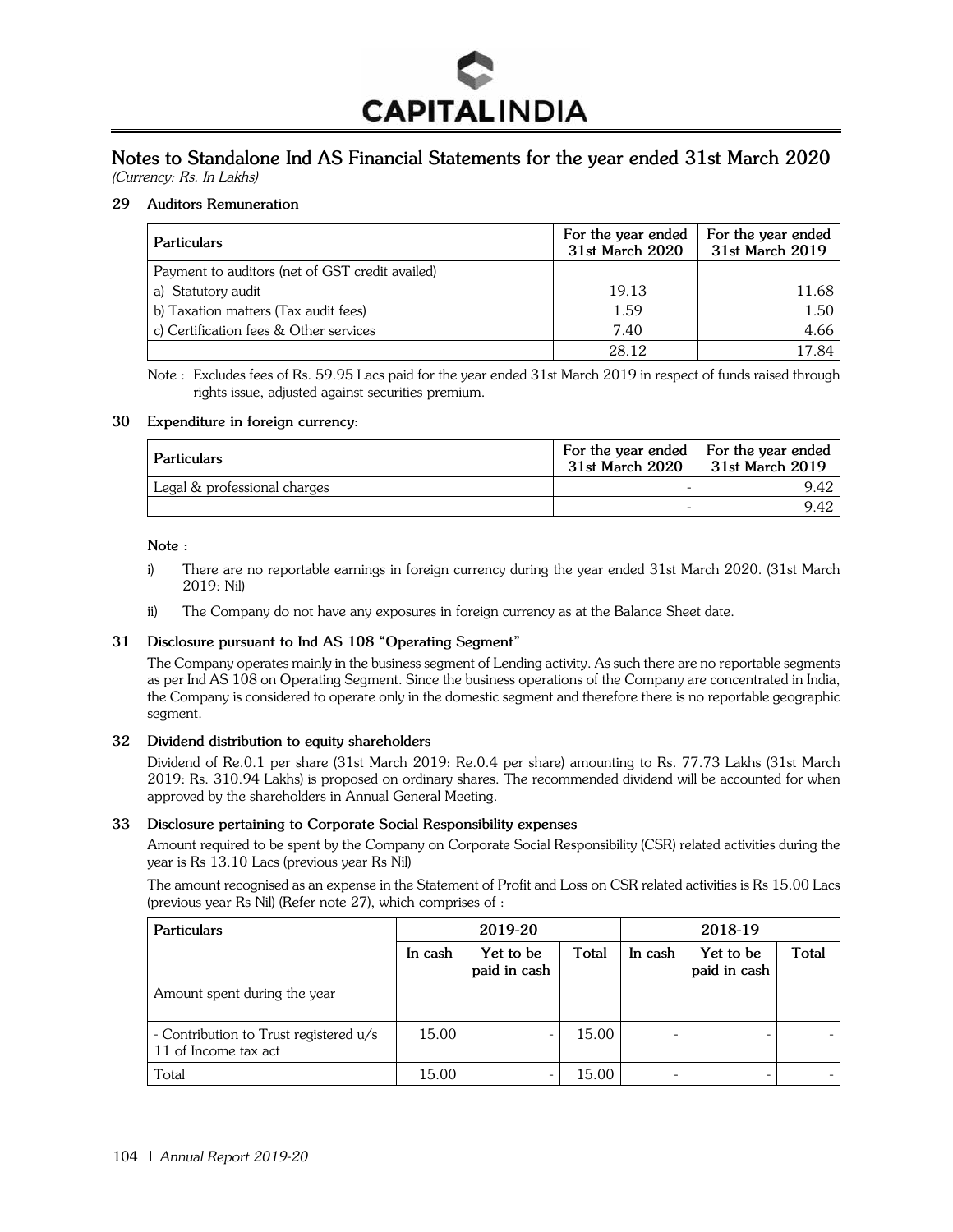

#### **34 Contingent Liabilities and Commitments**

|                                              | As at<br>31st March 2020 | As at<br>31st March 2019 | As at<br>1st April 2018 |
|----------------------------------------------|--------------------------|--------------------------|-------------------------|
| Contingent liabilities                       |                          |                          |                         |
| Claims against the Company not               |                          |                          |                         |
| acknowledged as debt                         |                          |                          |                         |
| Guarantees                                   |                          |                          |                         |
| - Bank Guarantees                            |                          | 124.37                   |                         |
| - Others (Issued on behalf of a subsidiary   | 59.60                    |                          |                         |
| Company <i>i.e.</i> Capital India Home Loans |                          |                          |                         |
| Limited)                                     |                          |                          |                         |
|                                              | 59.60                    | 124.37                   |                         |
| Commitments                                  |                          |                          |                         |
| Estimated amount of contracts (net of        |                          | 18.36                    | 228.09                  |
| advances) remaining to be executed on        |                          |                          |                         |
| capital account and not provided for         |                          |                          |                         |
| Undrawn committed sanctions to borrowers     | 1,148.49                 |                          |                         |
| (refer note)                                 |                          |                          |                         |
|                                              | 1,148.49                 | 18.36                    | 228.09                  |
|                                              | 1,208.09                 | 142.73                   | 228.09                  |

Note : This disclosure is given pursuant to the notification no. DNBS.CC.PD.No. 252/03.10.01/2011-12 dated December 26, 2011 issued by Reserve Bank of India.

### **35 In compliance with Ind AS - 27 'Separate Financial Statements', the required information is as under.**

| <b>Particulars</b>                                 | Principal place of |                              | Percentage (%) of ownership Interest |                              |
|----------------------------------------------------|--------------------|------------------------------|--------------------------------------|------------------------------|
|                                                    | <b>Business</b>    | Year ended<br>March 31, 2020 | Year ended<br>March 31, 2019         | Year ended<br>March 31, 2018 |
| <b>Subsidiaries</b>                                |                    |                              |                                      |                              |
| Capital India Home Loans Limited                   | India              | 99.7%                        | 100%                                 | 100%                         |
| Capital India Assets Management<br>Private Limited | India              | 100%                         | 100%                                 | 100%                         |
| CIFL Holdings Private Limited                      | India              | 100%                         | 100%                                 | 100%                         |
| CIFL Investment Manager Private<br>Limited         | India              | 100%                         | 100%                                 | 100%                         |
| Capital India Wealth Management<br>Private Limited | India              | 100%                         | 100%                                 | 100%                         |
| Rapipay Fintech Holdings Private<br>Limited        | India              | 100%                         | Nil                                  | Nil                          |
| Rapipay Fintech Private Limited                    | India              | 63%                          | Nil                                  | Nil                          |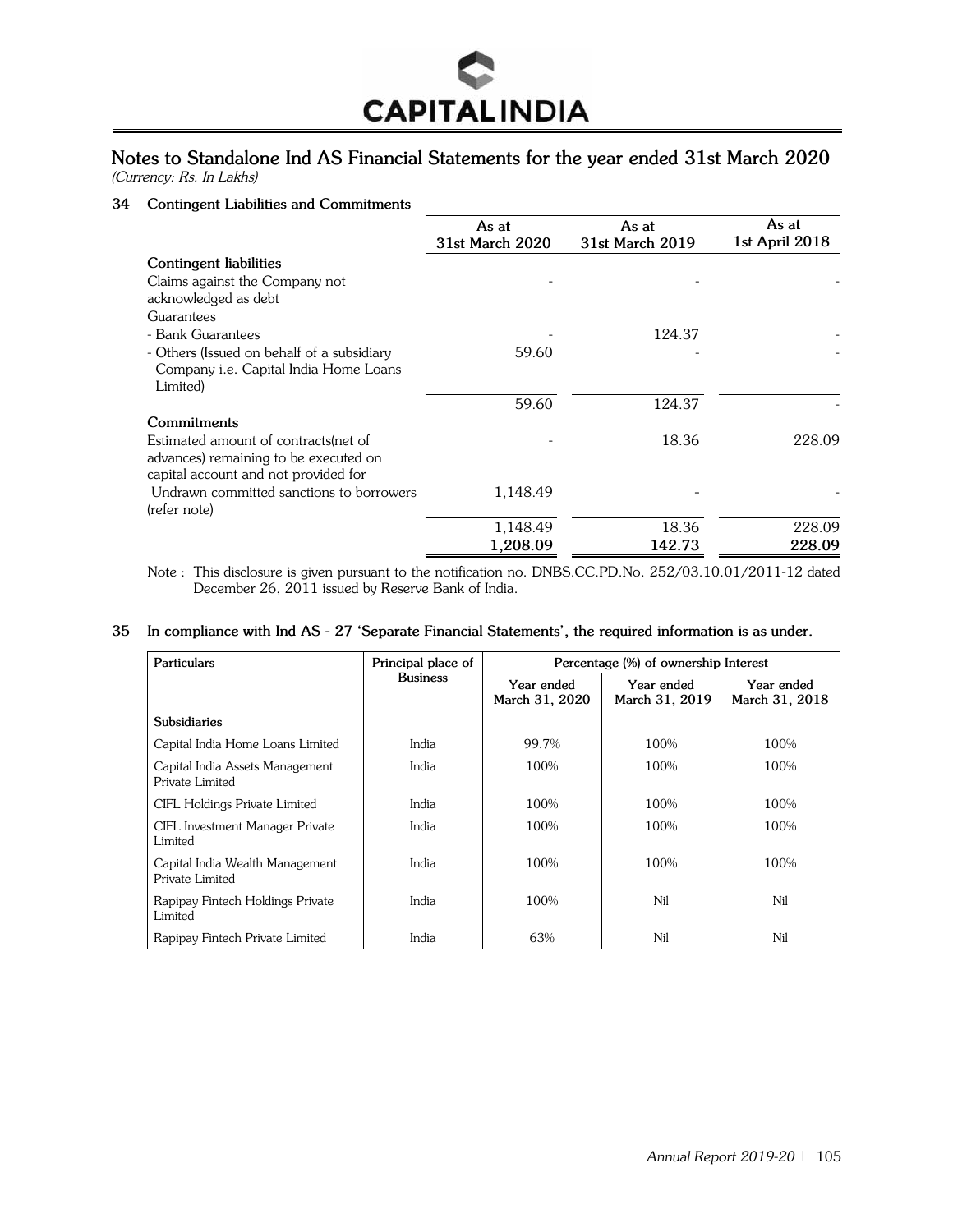

- **36 Disclosure of Related party transactions pursuant to (Ind AS 24) and Companies act 2013 "Related Party Disclosures"** 
	- **(i) Names of related parties:**

| Name of the related party                                             | Nature of relationship                                     |
|-----------------------------------------------------------------------|------------------------------------------------------------|
| Capital India Home Loans Limited                                      | Wholly owned subsidiary                                    |
| Capital India Wealth Management Private<br>Limited                    | Wholly owned subsidiary                                    |
| CIFL Holdings Private Limited                                         | Wholly owned subsidiary                                    |
| CIFL Investment Manager Private Limited                               | Wholly owned subsidiary                                    |
| Rapipay Fintech Private Limited<br>(w.e.f. 21 September 2019)         | Subsidiary Company                                         |
| Rapipay Fintech Holding Private Limited<br>(w.e.f. 21 September 2019) | Wholly owned subsidiary                                    |
| Atulya Foundation                                                     | Enterprise over which control is exercised by the Company  |
| Mr. Keshav Porwal                                                     | <b>Managing Director</b>                                   |
| Mr. Amit Sahai Kulshreshtha                                           | Executive Director & CEO                                   |
| Mr. Neeraj Toshniwal                                                  | Chief Financial Officer                                    |
| Mr. Rachit Malhotra                                                   | Company Secretary                                          |
| Mr. Deepak Vaswan                                                     | Relative of a person having joint control over the Company |
| Mr. Yogendra Pal Singh                                                | Independent Director                                       |
| Mr. Vinod Somani                                                      | Independent Director                                       |
| Mr. Achal Kumar Gupta (resigned on 13<br>Febuary 2019)                | Independent Director                                       |

Note: Related party and their relationships are reported only where the Company has transactions with those parties during the current year.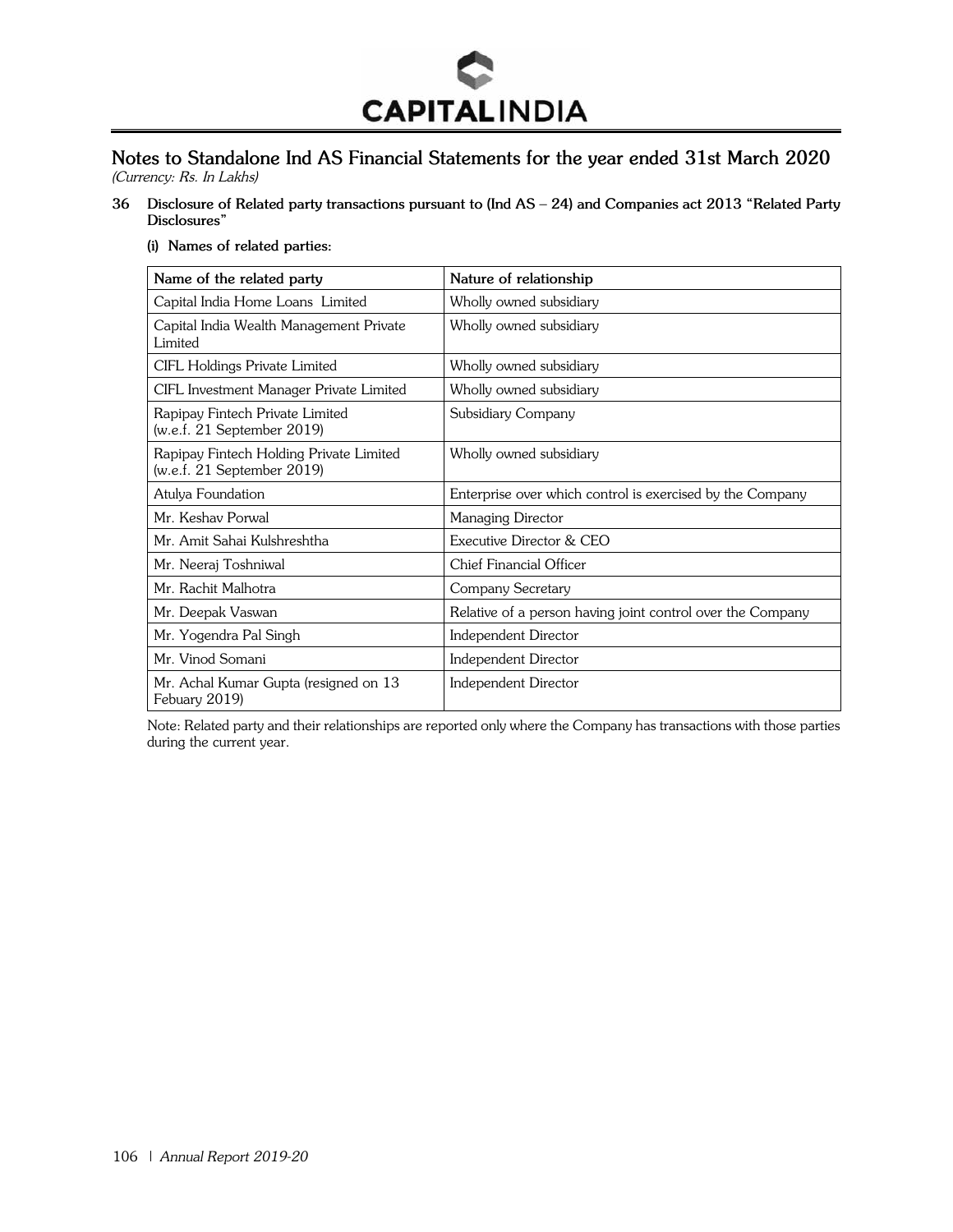

| 31 March<br>2019<br>ЦL |                                                         |
|------------------------|---------------------------------------------------------|
| 2020<br>March<br>2019  | 31 March<br>$\overline{5}$                              |
| 2020                   | March<br>51                                             |
|                        | 31 March<br>2019                                        |
| March<br>2020          | $\overline{5}$<br>March<br>2019<br>$\overline{3}$       |
|                        | 31 March<br>2020                                        |
|                        | March<br>2019<br>55                                     |
| March<br>2020          | $\overline{31}$                                         |
| 2019                   | 31 March                                                |
| March<br>2020          | $\overline{3}$                                          |
| March<br>2019          | $\overline{5}$                                          |
|                        | 2020                                                    |
|                        | 31 March 31 March 31 March<br>2019<br>Limited<br>2020   |
|                        | 31 March<br>2019                                        |
|                        | $\begin{array}{c} 31 \text{ March} \\ 2020 \end{array}$ |
| Transactions during    |                                                         |

Note<br>i) Includes allocated shared expenses i) Includes allocated shared expenses

ii) Investments in equity shares of subsidiaries have been disclosed under "Investments" (Refer Note 7)

Receivable/ (Payable) - - - - - - - - - - - - - - - -

ii) Investments in equity shares of subsidiaries have been disclosed under "Investments" (Refer Note 7)<br>iii) excludes amounts pertaining to gratuity and compensated absences, which are actuarially valued at the Company lev iii) excludes amounts pertaining to gratuity and compensated absences, which are actuarially valued at the Company level.

Receivable/ (Payable)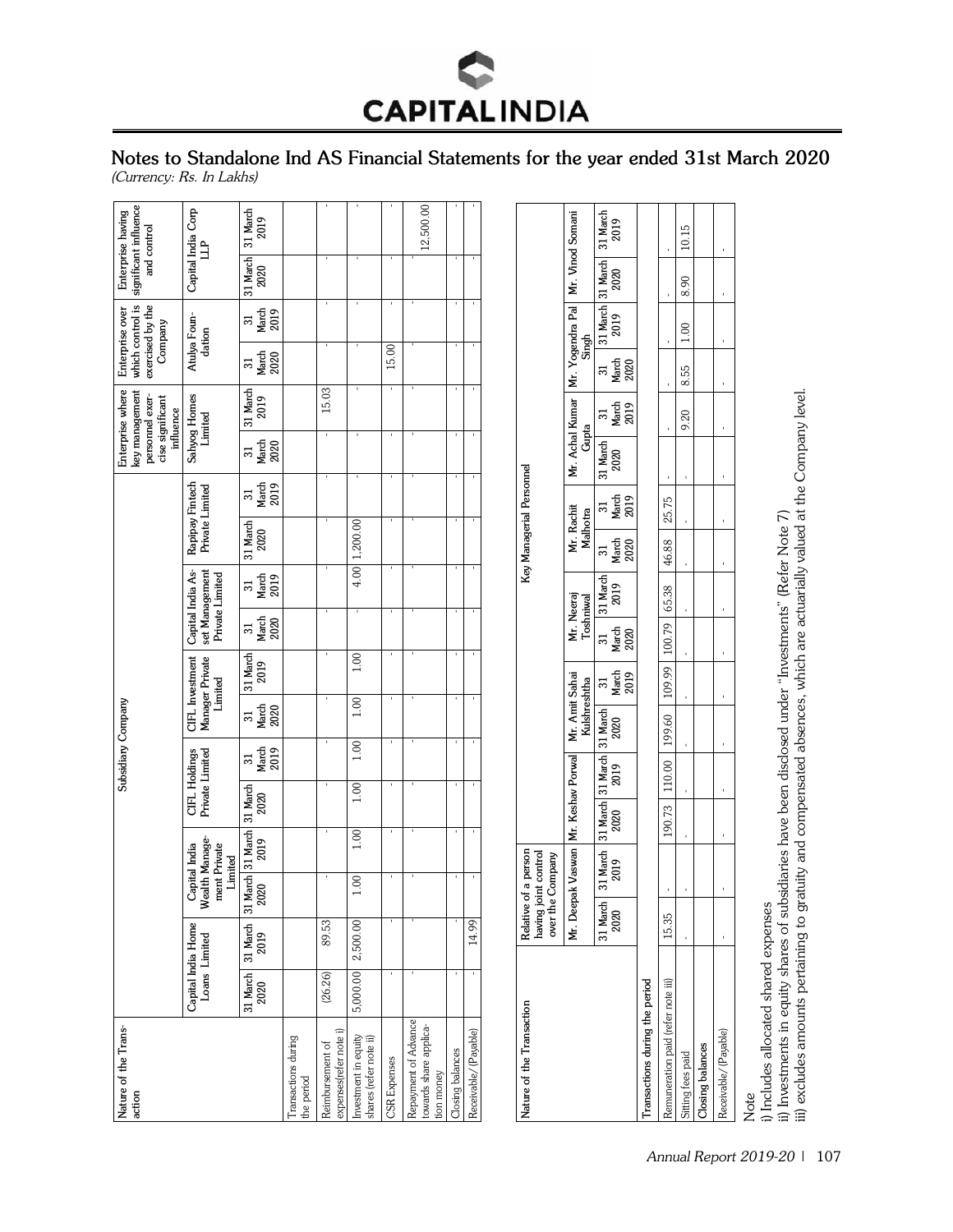

(Currency: Rs. In Lakhs)

### **37 Employee benefits**

### **Defined Contribution Plan - Provident Fund (PF) Contribution**

The Company makes contributions towards PF, in respect of qualifying employees. The amount recognised as an expense and included in Note 26 "Employee benefits expense" under the head "Contribution to Provident and Other Funds" are as under.

The employees of the Company are members of a retirement contribution plan operated by the government. The Company is required to contribute a specified percentage of payroll cost to the retirement contribution scheme to fund the benefits. The only obligation of the Company with respect to the plan is to make the specified contributions

| <b>Particulars</b>                        | For the year ended<br>31st March 2020 | For the year ended<br>31st March 2019 |
|-------------------------------------------|---------------------------------------|---------------------------------------|
| Employer's Contribution to Provident Fund | 73.61                                 | 39.98                                 |

### **Defined Benefit Plan - Gratuity**

The Company has a defined benefit gratuity plan, under which every employee who has completed atleast five years of service gets a gratuity on departure @15 days of last drawn basic salary for each completed year of service.

The plan is of a final salary defined benefit in nature which is sponsored by the Company and hence it underwrites all the risks pertaining to the plan. The actuarial risks associated are:

### **Interest Rate Risk:**

The risk of government security yields falling due to which the corresponding discount rate used for valuing liabilities falls. Such a fall in discount rate will result in a larger value placed on the future benefit cash flows whilst computing the liability and thereby requiring higher accounting provisioning.

### **Longevity Risks:**

Longevity risks arises when the quantum of benefits payable under the plan is based on how long the employee lives post cessation of service with the company. The gratuity plan provides the benefit in a lump sum form and since the benefit is not payable as an annuity for the rest of the lives of the employees, there is no longevity risks.

### **Salary Risks:**

The gratuity benefits under the plan are related to the employee's last drawn salary. Consequently, any unusual rise in future salary of the employee raises the quantum of benefit payable by the company, which results in a higher liability for the company and is therefore a plan risk for the company.

The estimates of the future salary increases, considered in actuarial valuation, include inflation, seniority, promotion and other relevant factors such as supply and demand in the employment market. The discount rate is based on the prevailing market yield on government securities as at the balance sheet date for the estimated average remaining service.

The disclosure as required by Indian Accounting Standard (Ind AS) -19 "Employee Benefits" is as under.

| <b>Particulars</b>               | As at<br>31st March 2020 | As at<br>31st March 2019 |
|----------------------------------|--------------------------|--------------------------|
| Mortality rate                   | IALM (2012-14)           | IALM (2012-14)           |
|                                  | Ultimate                 | Ultimate                 |
| Interest / Discount Rate         | 6.84%                    | 7.79%                    |
| Rate of increase in compensation | Year $1 - 0\%$ and       | 10.0%                    |
|                                  | Year 2 onwards           |                          |
|                                  | $-10%$                   |                          |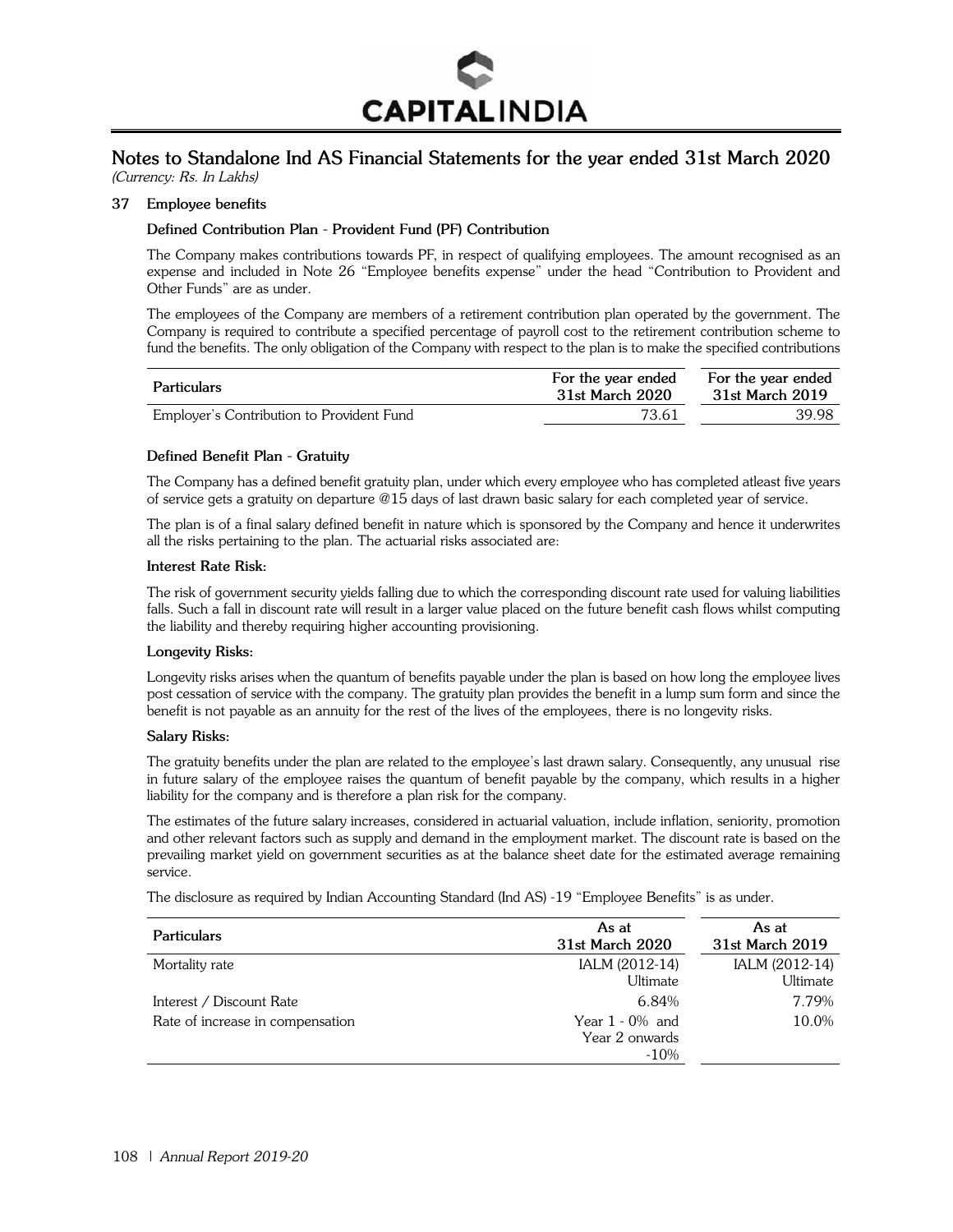

| <b>Particulars</b>                                                | As at<br>31st March 2020 | As at<br>31st March 2019 |
|-------------------------------------------------------------------|--------------------------|--------------------------|
| II. Reconciliation of net defined benefit (asset)/liability       |                          |                          |
| (a) Reconciliation of present value of defined benefit obligation |                          |                          |
| Opening Defined Benefit Obligation                                | 19.64                    | 1.36                     |
| <b>Interest Cost</b>                                              | 1.53                     |                          |
| <b>Current Service Cost</b>                                       | 41.03                    | 11.11                    |
| Actuarial (Gains) / Losses                                        | (9.46)                   | 7.17                     |
| <b>Closing Defined Benefit Obligation</b>                         | 52.74                    | 19.64                    |
| (b) Reconciliation of present value of plan asset                 |                          |                          |
| Fair value of plan assets at the beginning of year                |                          |                          |
| Transfer in of Funds                                              |                          |                          |
| Interest Income                                                   |                          |                          |
| Contributions                                                     |                          |                          |
| Benefits paid                                                     |                          |                          |
| Return on Plan Assets excluding Interest Income                   |                          |                          |
| Fair value of plan assets at the end of year                      |                          |                          |
| (c) Reconciliation of net defined benefit (asset)/liability       |                          |                          |
| Present value of Obligation as at the end of year                 | 52.74                    | 19.64                    |
| Fair value of plan assets as at the end of year                   |                          |                          |
| Funded status                                                     | 52.74                    | 19.64                    |
| Recognised in Balance Sheet - (Asset) / Liability                 | 52.74                    | 19.64                    |
| III. Actuarial (Gain)/Loss on Obligation                          |                          |                          |
| Due to Demographic Assumption                                     | (1.55)                   | 0.00                     |
| Due to Financial Assumption                                       | 1.73                     | 3.95                     |
| Due to Experience                                                 | (9.64)                   | 3.22                     |
| Net Actuarial (Gain)/ Loss on Obligation                          | (9.46)                   | 7.17                     |
| <b>IV.</b> Actual Return on Plan Assets                           |                          |                          |
| Actual Interest Income                                            |                          |                          |
| Expected Interest Income                                          |                          |                          |
| Return on Plan Assets excluding Interest Income                   |                          |                          |
| V. Net Interest                                                   |                          |                          |
| <b>Interest Expense</b>                                           | 1.53                     |                          |
| Interest Income                                                   |                          |                          |
| Net Interest Exp/(Income)                                         | 1.53                     |                          |
| VI. Expenses Recognised in Profit and Loss account under          |                          |                          |
| Employee benefit expenses                                         |                          |                          |
| <b>Current Service Cost</b>                                       | 41.03                    | 11.11                    |
| Net Interest Exp/(Income)                                         | 1.53                     |                          |
| Past Service Cost (vested benefits)                               |                          |                          |
| Expenses recognised in Profit and Loss Account                    | 42.56                    | 11.11                    |
| VII.Remeasurements recognised in Other Comprehensive<br>Income    |                          |                          |
| Net Actuarial (Gain)/ Loss on Obligation                          | (9.46)                   | 7.17                     |
| Return on Plan Assets excluding Interest Income                   |                          |                          |
| Total Actuarial (Gain)/ Loss recognised in OCI                    |                          |                          |
| VIII. Others                                                      |                          |                          |
| Weighted average duration of defined benefit Obligation           | 11.00                    | 14.00                    |
|                                                                   |                          |                          |

Annual Report 2019-20 | 109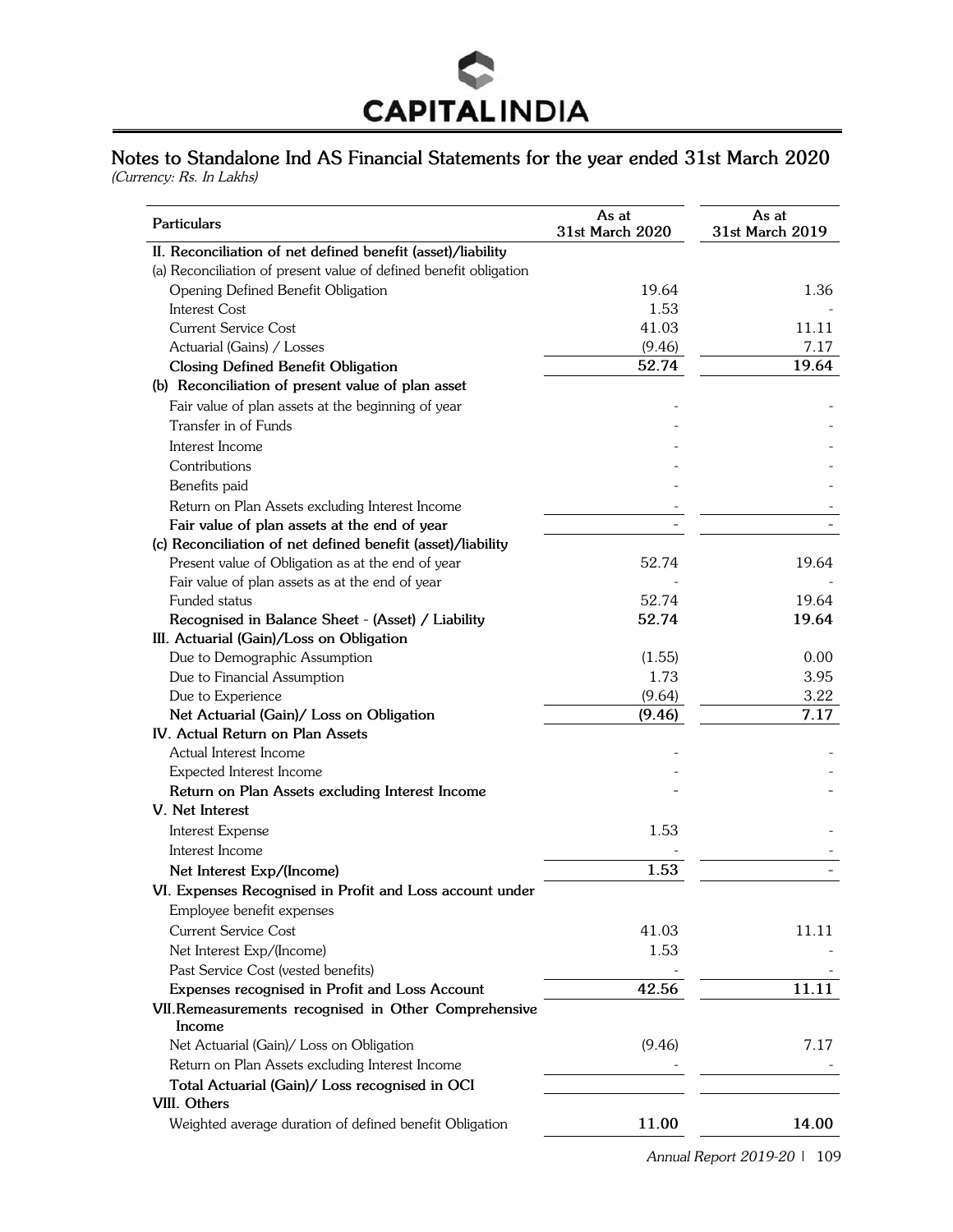

(Currency: Rs. In Lakhs)

### **Sensitivity analysis :**

Sensitivity analysis for significant actuarial Assumptions, showing how the defined benefit Obligation would be affected, considering increase/decrease of 100 basis points as at 31.03.20 is as below :

| <b>Particulars</b>                                          | As at<br>31st March 2020 | As at<br>31st March 2019 |
|-------------------------------------------------------------|--------------------------|--------------------------|
| Change in rate of Discount Rate $+100$ basis points         | 46.15                    | 17.23                    |
| Change in rate of Discount Rate-100 basis points            | 60.64                    | 23.29                    |
| Change in rate of Salary Escalation Rate + 100 basis points | 58.17                    | 23.02                    |
| Change in rate of Salary Escalation Rate - 100 basis points | 47.77                    | 17.37                    |
| Change in rate of Attrition Rate $+100$ basis points        | 50.37                    | 18.85                    |
| Change in rate of Attrition Rate - 100 basis points         | 55.32                    | 21.18                    |

### **The Expected Payout as at 31st March 2020 are as under:**

| <b>Particulars</b> | As at<br>31st March 2020 | As at<br>31st March 2019 |
|--------------------|--------------------------|--------------------------|
| Year 1             |                          |                          |
| Year 2             |                          |                          |
| Year 3             | 2.95                     |                          |
| Year 4             | 3.45                     |                          |
| Year 5             | 3.57                     | 1.13                     |
| Year 6 to Year 10  | 19.86                    | 6.49                     |

### **Notes:**

Since the gratuity plan and Leave encashment plan of the Company is not funded, and hence the disclosure related to plan assets are not applicable.

The company has recognised Rs. 22.92 Lacs (31st March 2019: Rs. 16.37 Lacs) for compensated absence in Statement of Profit and Loss for current year. Total provision for compensated absences is Rs. 50.47 Lacs as at 31st March 2020 (31st March 2019: Rs. 27.55 Lacs).

### **38 Employee Stock Option Plan**

The shareholders of the Company passed a resolution through postal ballot/ e-voting on 23rd September 2018 for approval of the issue of 35,00,000 options under the Scheme titled "CIFL EMPLOYEE STOCK OPTION PLAN 2018" (ESOP SCHEME).

The ESOP Scheme allows the issue of options to employees of the Company and its subsidiaries (whether in India or abroad). Each option comprises one underlying equity share.

As per the ESOP Scheme, the Nomination and Remuneration Committee of the Board of Directors grants the options to the employees deemed eligible. The Exercise Price for the Options shall be determined by the Board which shall not be less than the face value of the Shares of the Company as on date of Grant. The options granted vest not earlier than minimum period of 1 (One) year and not later than maximum period of 5 (Five) years from the date of Grant. The Board at its discretion may grant Options specifying Vesting Period ranging from minimum and maximum period as afore-stated. The Exercise Period in respect of Vested Options shall be period as specified in the Grant Letter, which period shall not be more than 5 (Five) years from the date of Vesting of Options.

### **Method used for accounting for shared based payment plan.**

The Company uses fair value to account for the compensation cost of stock options to employees of the Company.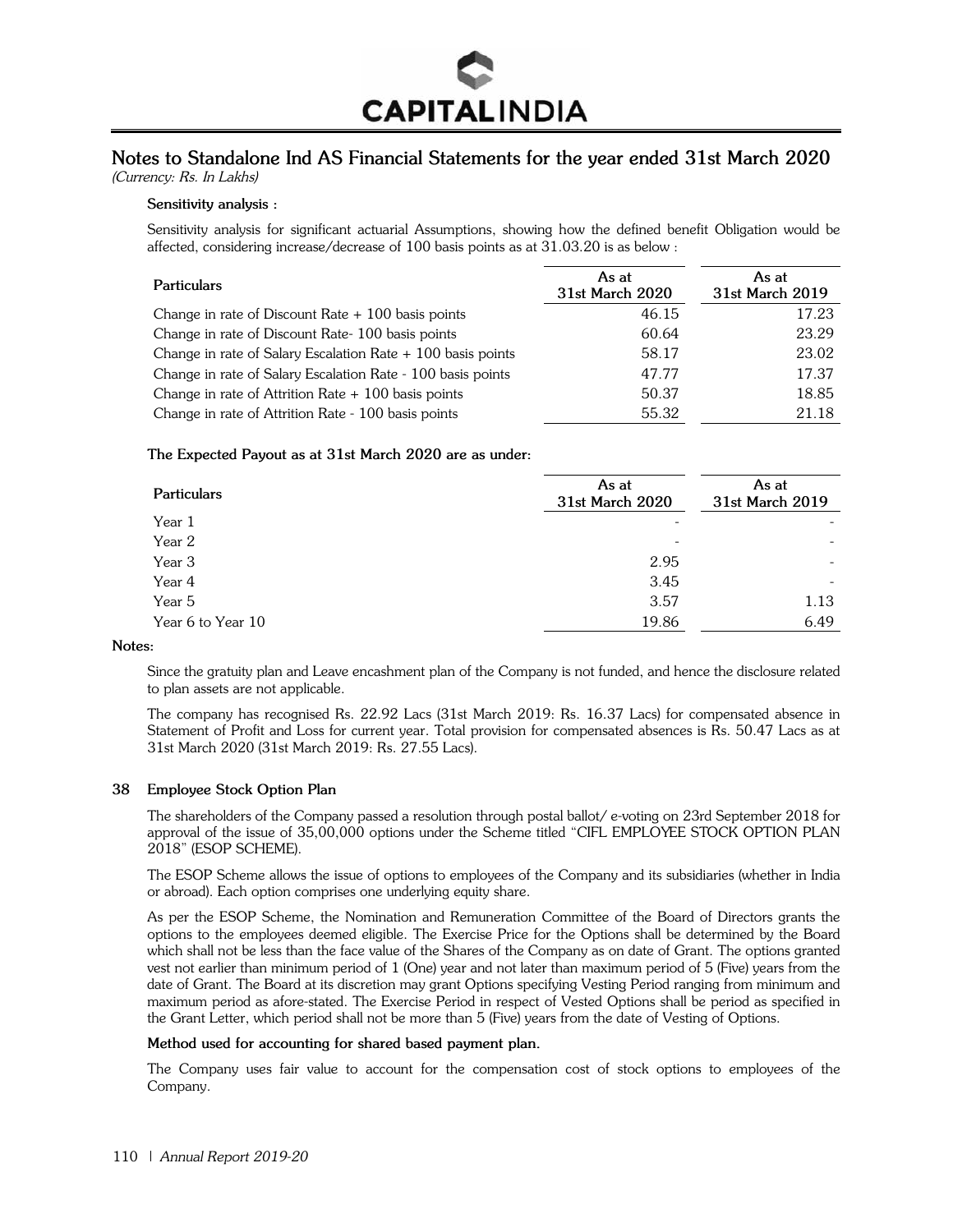

**Movement in the options outstanding under the Employees Stock Option Plan for the year ended 31st March 2020**

| <b>Particulars</b>                              | <b>Options (Numbers)</b> | Weighted average<br>exercise price per<br>option (Rs.) |
|-------------------------------------------------|--------------------------|--------------------------------------------------------|
| Option outstanding at the beginning of the year | 16,35,000                | 72                                                     |
| Granted during the year                         | 4,15,000                 | 72                                                     |
| Vested during the year                          | 4,08,750                 | 72                                                     |
| Exercised during the year                       |                          |                                                        |
| Lapsed during the year                          |                          |                                                        |
| Options outstanding at the end of the year      | 20,50,000                | 72                                                     |
| Options available for grant                     | 14,50,000                | 72                                                     |

**Movement in the options outstanding under the Employees Stock Option Plan for the year ended 31st March 2019**

| <b>Particulars</b>                              | <b>Options (Numbers)</b> | Weighted average<br>exercise price per<br>option (Rs.) |
|-------------------------------------------------|--------------------------|--------------------------------------------------------|
| Option outstanding at the beginning of the year |                          |                                                        |
| Granted during the year                         | 16,35,000                | 72                                                     |
| Vested during the year                          |                          |                                                        |
| Exercised during the year                       |                          |                                                        |
| Lapsed during the year                          |                          |                                                        |
| Options outstanding at the end of the year      | 16,35,000                | 72.                                                    |
| Options available for grant                     | 18,65,000                | 72                                                     |

**Weighted average remaining contractual life for options outstanding as at 31st March 2020 is 1 year 7 months (Previous year 2 years and 1 month).**

**The fair value of the options has been determined under the Black-Scholes model. The assumptions used in this model for calculating fair value are as below:**

| <b>Particulars</b>                   | As at<br>31st March 2020 | As at<br>31st March 2019 |
|--------------------------------------|--------------------------|--------------------------|
| Risk-free interest rate              | $6.62\% - 7.10\%$        | $6.62\% - 7.10\%$        |
| Expected life of the option          | 1 year to 4 years        | 1 year to 4 years        |
| Expected annual volatility of shares | 18%                      | 18%                      |
| Expected dividend yield              | $0.00\%$                 | 0.00%                    |

The above management assumption has been relied upon by the Auditors.

During the year ended 31st March 2020, the company recorded an employee stock compensation expense of Rs. 67.83 Lacs (Previous year Rs. 25.14 Lacs) in the Statement of Profit and Loss.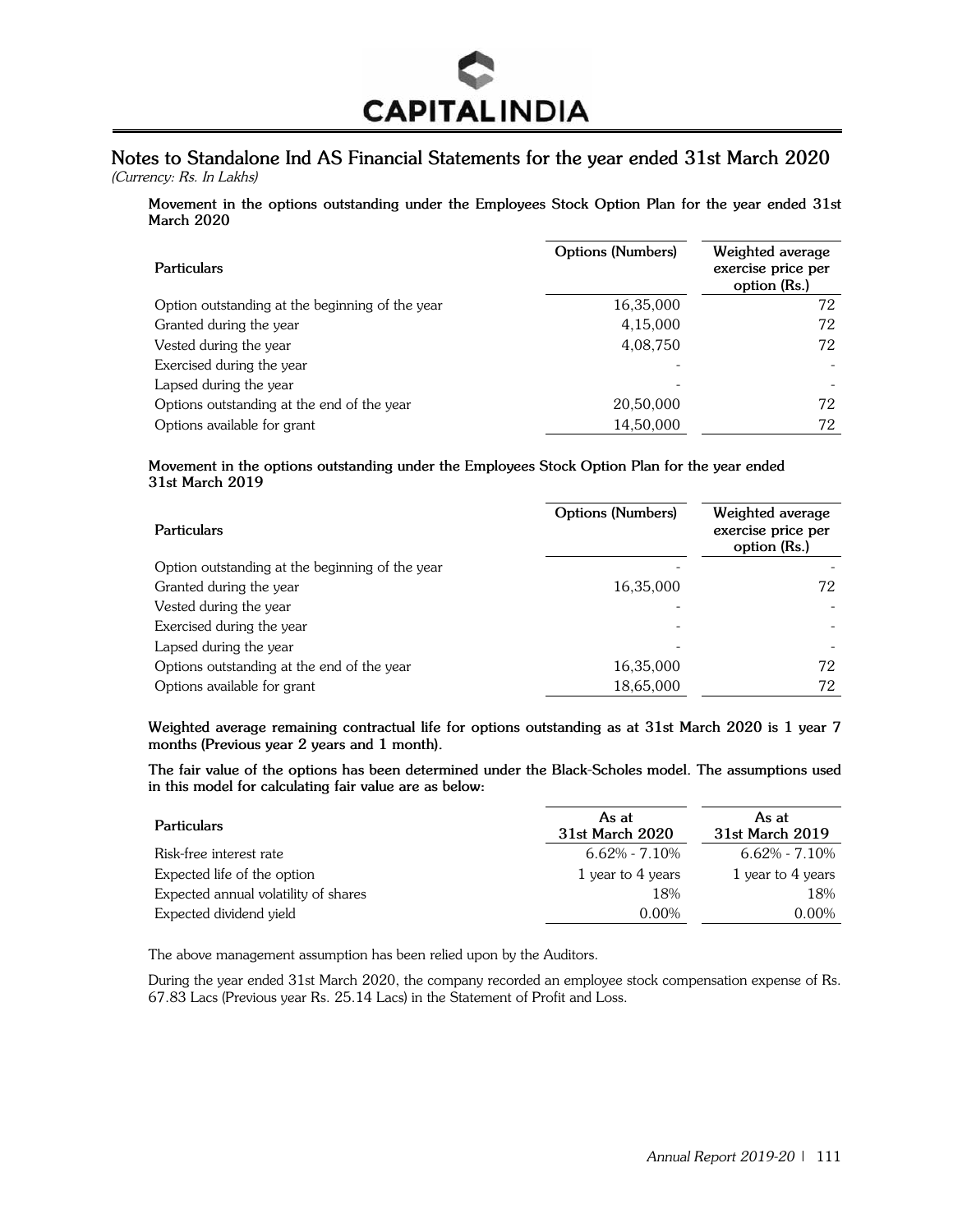

### **39 Disclosure Pursuant to Ind AS 116 "Leases"**

The Company has adopted Ind AS 116 'Leases' with the date of initial application being April 1, 2019. Ind AS 116 replaces Ind AS 17 – Leases and related interpretation and guidance.

The Company has applied Ind AS 116 using the full retrospective approach, and accordingly the comparative information relating to prior years has been restated.

In adopting Ind AS 116, the Company has applied the below practical expedients:

The Company has applied a single discount rate to a portfolio of leases with reasonably similar characteristics.

The Company has treated the leases with remaining lease term of less than 12 months as if they were "short term leases".

The Company has not applied the requirements of Ind AS 116 for leases of low value assets (assets of less than Rs. 10 Lakhs in value).

The Company has excluded the initial direct costs from measurement of the right-of-use asset at the date of transition.

The Company has used hindsight, in determining the lease term if the contract contains options to extend or terminate the lease.

### **Impact of adoption of Ind AS 116 on Balance sheet**

| <b>Particulars</b>                          | As at<br>31st March<br>2020 | As at<br>31st March<br>2019 | As at<br>31st March<br>2018 |
|---------------------------------------------|-----------------------------|-----------------------------|-----------------------------|
| Right of use assets                         | 769.80                      | 1.197.74                    | 1,622.34                    |
| Lease liabilities                           | 906.86                      | 1.297.40                    | 1,685.15                    |
| Derecognition of Lease equalisation reserve | 58.41                       | 48.33                       | 60.35                       |

### **Impact of adoption of Ind AS 116 on Statement of Profit and Loss**

| <b>Particulars</b>                                        | For the year ended<br>31st March 2020 | For the year ended<br>31st March 2019 |
|-----------------------------------------------------------|---------------------------------------|---------------------------------------|
| Depreciation on Right of use assets                       | 439.78                                | 434.75                                |
| Interest cost on lease liability                          | 111.79                                | 149.87                                |
| Interest income on lease deposit                          | (23.13)                               | (16.54)                               |
| Derecognition of rent                                     | (509.40)                              | (479.32)                              |
| Net deferred Tax impact                                   | (25.58)                               | (24.92)                               |
| Impact on the statement of profit and loss for the period | (6.54)                                | 63.84                                 |

### **Impact of adoption of Ind AS 116 on Statement of Cash flows**

The adoption of Ind AS 116 resulted in Increase in operating cash flows and Decrease in financing cash flows by Rs. 499.32 Lacs as repayment of the lease liabilities and related interest will be classified as cash flow from financing activities.

### **Maturity analysis of Lease Liabilities:**

| <b>Particulars</b>                           | As at<br>31st March<br>2020 | As at<br>31st March<br>2019 | As at<br>31st March<br>2018 |
|----------------------------------------------|-----------------------------|-----------------------------|-----------------------------|
| Not later than 1 year                        | 408.92                      | 390.54                      | 387.75                      |
| Later than 1 year and not later than 5 years | 497.94                      | 906.86                      | 1.297.40                    |
| Later than 5 years                           |                             |                             |                             |
| Total                                        | 906.86                      | 1,297.40                    | 1,685.15                    |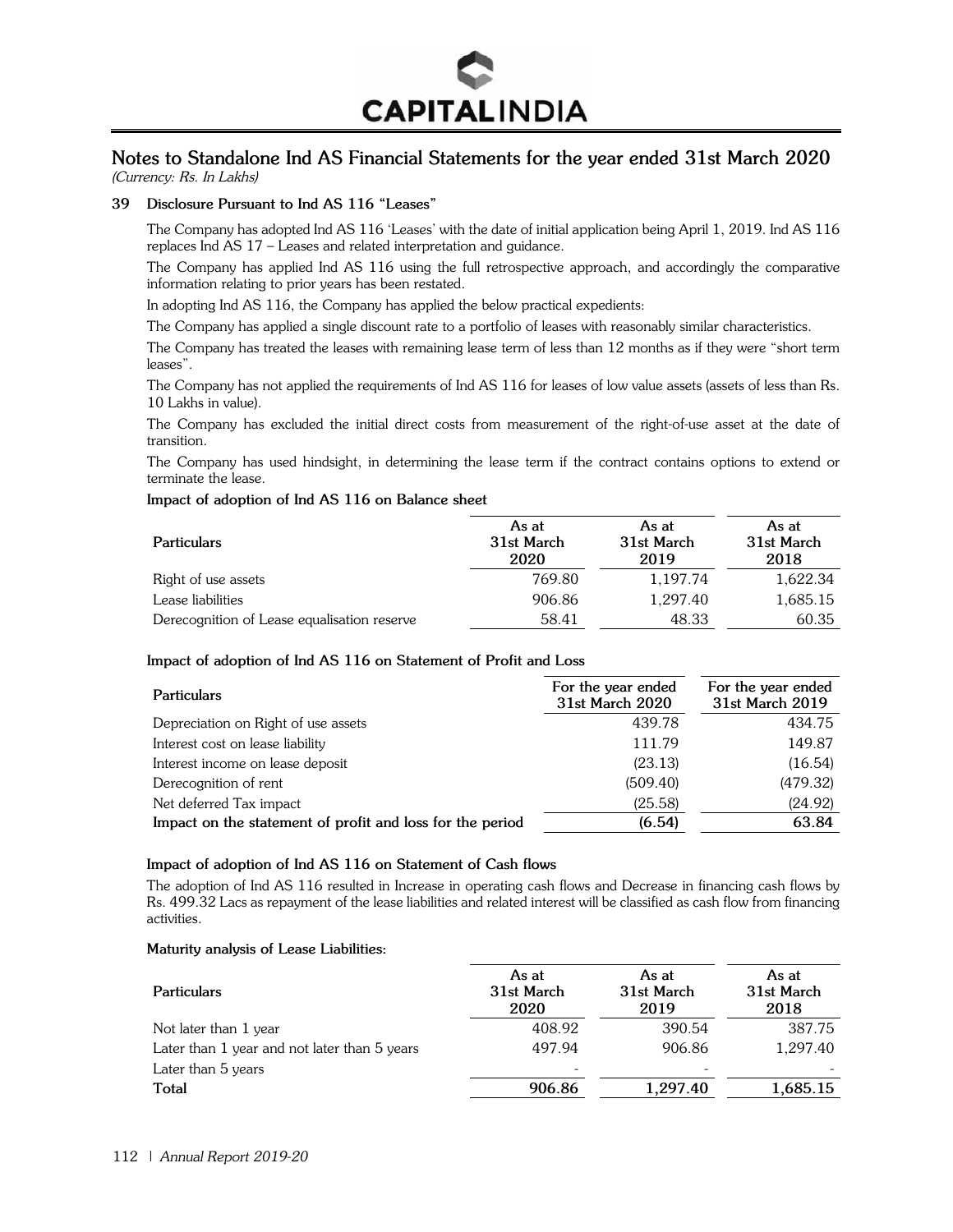

### **40 Disclosure pursuant to Ind AS 12 'Income Taxes'**

**(i) Tax Expenses recognised in the Statement of Profit and Loss**

| <b>Particulars</b>                                                            | For the year ended<br>31st March 2020 | For the year ended<br>31st March 2019 |
|-------------------------------------------------------------------------------|---------------------------------------|---------------------------------------|
| Current tax:                                                                  |                                       |                                       |
| In respect of current year                                                    | 1,440.49                              | 700.46                                |
| In respect of prior years                                                     |                                       | 0.52                                  |
| Deferred Tax:                                                                 |                                       |                                       |
| Deferred tax relating to origination and reversal of temporary<br>differences | (354.36)                              | (229.85)                              |
| Total Income Tax recognised in profit or loss                                 |                                       |                                       |
| Current tax                                                                   | 1,440.49                              | 700.98                                |
| Deferred tax                                                                  | (354.36)                              | (229.85)                              |
| Total Income Tax recognised in profit or loss                                 | 1,086.13                              | 471.13                                |

**(ii) Income Tax recognised in Other comprehensive income**

| <b>Particulars</b>                                                                         | For the year ended<br>31st March 2020 | For the year ended<br>31st March 2019 |
|--------------------------------------------------------------------------------------------|---------------------------------------|---------------------------------------|
| Deferred tax related to items recognised in Other<br>comprehensive income during the year: |                                       |                                       |
| Remeasurement of defined employee benefits                                                 | (2.38)                                | 2.09                                  |
| Total Income tax recognised in Other comprehensive<br>income                               | (2.38)                                | 2.09                                  |

**(iii)Reconciliation of effective tax rate :** 

**The reconciliation of estimated income tax expense at tax rate to income tax expense reported in profit or loss is as follows :**

| <b>Particulars</b>                                          | For the year ended<br>31st March 2020 | For the year ended<br>31st March 2019 |
|-------------------------------------------------------------|---------------------------------------|---------------------------------------|
| Profit before Tax                                           | 4,124.39                              | 1,591.21                              |
| Enacted income tax rate (%)                                 | 25.17%                                | 29.12%                                |
| Income tax expense calculated at applicable income tax rate | 1,038.11                              | 463.36                                |
| Tax effect of adjustments to reconcile expected income tax  |                                       |                                       |
| expense to reported income tax expense:                     |                                       |                                       |
| Expenses that are not deductible for tax purposes           | 575.52                                | 483.95                                |
| Dividend income exempt from income tax                      |                                       |                                       |
| Deductions available under income tax                       | (173.14)                              | (246.85)                              |
| Income tax for earlier year                                 |                                       | 0.52                                  |
| Income Tax expense recognised in profit and loss            | 1,440.49                              | 700.98                                |
| Deferred Tax recognised in profit and loss                  | (354.36)                              | (229.85)                              |
| Tax recognised in profit and loss                           | 1,086.13                              | 471.13                                |
| Actual effective income tax rate (%)                        | 26.33%                                | 29.61%                                |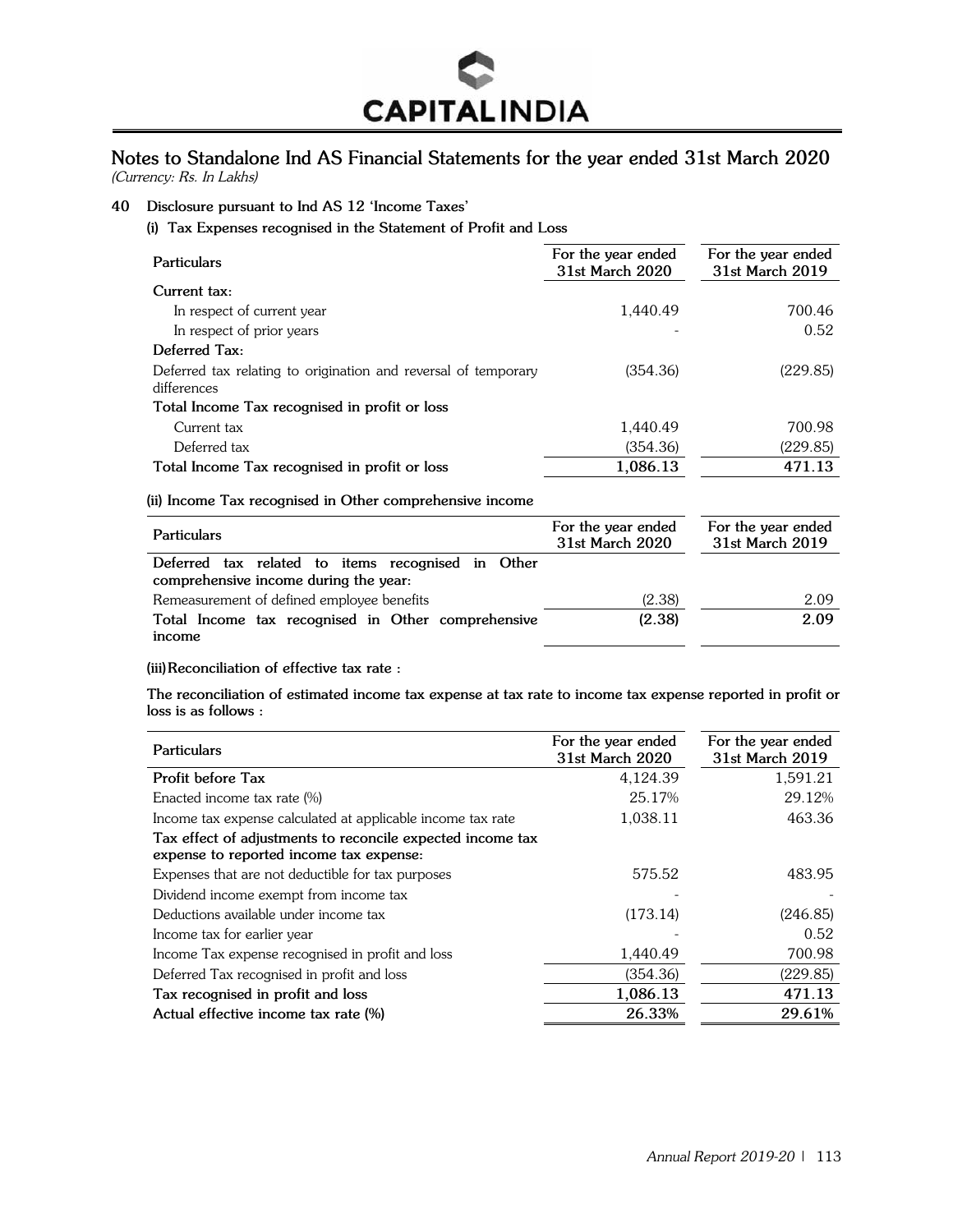

**(iv) Recognised deferred tax assets and liabilities**

| <b>Particulars</b>                                     | As at<br>31st March<br>2020 | As at<br>31st March<br>2019 | As at<br>1st April<br>2018 |
|--------------------------------------------------------|-----------------------------|-----------------------------|----------------------------|
| Deferred Tax Asset:                                    |                             |                             |                            |
| Loans & Advances (EIR Adjustment and ECL<br>Provision) | 436.38                      | 114.95                      | 35.41                      |
| Provisions                                             | 49.38                       | 21.06                       | 3.45                       |
| Unamortised processing fee                             | 89.15                       | 135.50                      |                            |
| Property, Plant and Equipment & Intangible assets      | 50.89                       | 24.46                       |                            |
| Loan given to Staff at concessional rate               | 0.68                        | 0.46                        |                            |
| Amortization adjustment on Lease deposits              | 12.04                       | 7.38                        | 2.17                       |
| ROU and Lease liability                                | 25.27                       | 24.38                       | 11.62                      |
| Deferred Tax Liability:                                |                             |                             |                            |
| Interest adjustments on Lease deposits                 | 11.73                       | 6.84                        | 1.91                       |
| Property, Plant and Equipment & Intangible assets      |                             |                             | 3.85                       |
| Unamortised borrowings costs                           | 21.25                       | 42.52                       |                            |
| Net Deferred Tax Asset/(Liability)                     | 630.81                      | 278.83                      | 46.89                      |

### **(v) Movement in temporary differences**

| <b>Particulars</b>                                                                       | For the year ended<br>31st March 2020 | For the year ended<br>31st March 2019 |
|------------------------------------------------------------------------------------------|---------------------------------------|---------------------------------------|
| Credit / (Charge) in the Statement of Profit and Loss during                             |                                       |                                       |
| the period                                                                               |                                       |                                       |
| Loans & Advances                                                                         | 275.08                                | 215.03                                |
| Property, Plant and Equipment & Intangible assets                                        | 26.43                                 | 28.30                                 |
| ROU and Lease liability                                                                  | 0.89                                  | 12.76                                 |
| <b>Borrowings</b>                                                                        | 21.27                                 | (42.52)                               |
| Provisions                                                                               | 30.70                                 | 15.52                                 |
| Security deposits                                                                        | (0.23)                                | 0.28                                  |
| Advances to staff                                                                        | 0.22                                  | 0.46                                  |
| Total (a)                                                                                | 354.36                                | 229.85                                |
| Credit / (Charge) in the other comprehensive income<br>during the period                 |                                       |                                       |
| Provisions - employee benefits                                                           | (2.38)                                | 2.09                                  |
| Total (b)                                                                                | (2.38)                                | 2.09                                  |
| Net deferred income tax asset at the beginning (c)                                       | 278.83                                | 46.89                                 |
| Net deferred tax asset/(Liabilities) at the end of the period<br>$(d) = (a) + (b) + (c)$ | 630.81                                | 278.83                                |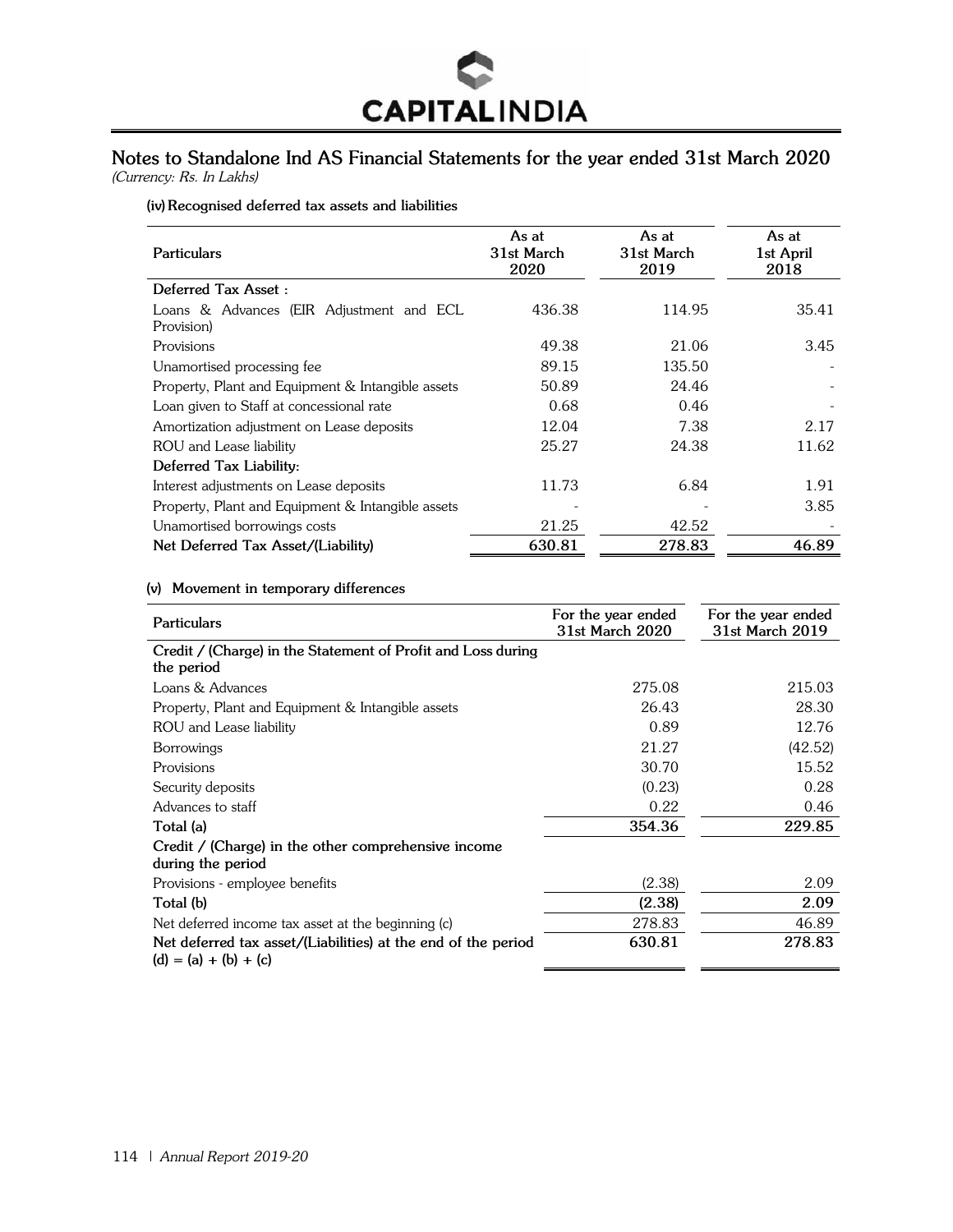|                                                        |                     | 31st March 2020<br>ੱਕ<br>LS  |           |                     | 31st March 2019<br>As at |           |                     | As at<br>1st April 2018 |           |
|--------------------------------------------------------|---------------------|------------------------------|-----------|---------------------|--------------------------|-----------|---------------------|-------------------------|-----------|
|                                                        | Within<br>12 Months | After<br>12 months           | Total     | Within<br>12 Months | 12 months<br>After       | Total     | Within<br>12 Months | 12 months<br>After      | Total     |
| Financial Assets<br>Assets                             |                     |                              |           |                     |                          |           |                     |                         |           |
| Cash & cash equivalents                                | 3,259.29            |                              | 3,259.29  | 2,492.58            |                          | 2,492.58  | 25.66               |                         | 25.66     |
| Bank balances other<br>than Cash & cash<br>equivalents | 1.53                |                              | 1.53      | 126.53              |                          | 126.53    | 1,650.00            |                         | 1,650.00  |
| Receivables                                            |                     |                              |           |                     |                          |           |                     |                         |           |
| - Trade Receivables                                    |                     |                              |           |                     |                          |           |                     |                         |           |
| Other Receivables                                      | 19.23               |                              | 19.23     |                     |                          |           | 32.40               |                         | 32.40     |
| Loans                                                  | 24,276.12           | ,308.35<br>24,               | 48,584.47 | 25,355.45           | 29,846.28                | 55,201.73 | 9,302.49            | 963.37                  | 10,265.86 |
| Investments                                            |                     | .150.51<br>$\overline{11}$ . | 11,150.51 |                     | 4,536.00                 | 4,536.00  |                     | 1,504.00                | 1,504.00  |
| Other financial assets                                 | 1,194.22            | 255.80                       | 1,450.02  | 1,013.10            | 350.87                   | 1,363.97  | 202.76              | 153.48                  | 356.24    |
| Non-financial Assets                                   |                     |                              |           |                     |                          |           |                     |                         |           |
| Current tax assets(net)                                | 163.46              |                              | 163.46    | 65.74               |                          | 65.74     | 126.35              |                         | 126.35    |
| Deferred tax asset (net)                               |                     | 630.81                       | 630.81    |                     | 278.83                   | 278.83    |                     | 46.89                   | 46.89     |
| Property, plant and<br>equipment                       |                     | 079.72<br>$\overline{ }$     | 1,079.72  |                     | 1,335.99                 | 1,335.99  |                     | 829.98                  | 829.98    |
| Capital work in progress                               |                     | 42.16                        | 42.16     |                     | 84.53                    | 84.53     |                     | 235.22                  | 235.22    |
| Intangible assets                                      |                     | 172.30                       | 172.30    |                     | 3.99                     | 3.99      |                     | 2.37                    | 2.37      |
| Right of use assets                                    | 383.61              | 386.19                       | 769.80    | 427.94              | 769.80                   | 1,197.74  | 433.15              | 1,189.18                | 1,622.34  |
| Other non-financial<br>assets                          | 327.77              | 22.97                        | 350.74    | 234.88              | 84.41                    | 319.28    | 219.36              |                         | 219.36    |
| <b>Total Assets</b>                                    | 29,625.22           | 048.82<br>38,                | 67,674.04 | 29,716.21           | 37,290.70                | 67,006.91 | 11,992.18           | 4,924.49                | 16,916.67 |
| Financial Liabilities<br><b>LIABILITIES</b>            |                     |                              |           |                     |                          |           |                     |                         |           |
| Payables                                               |                     |                              |           |                     |                          |           |                     |                         |           |
| (ii) Other Payables<br>(i) Trade Payables              | 75.01               |                              | 75.01     | 98.27               |                          | 98.27     | 33.60               |                         | 33.60     |
| Debt Securities                                        |                     | 00.00                        | 4,000.00  |                     |                          |           |                     |                         |           |
| Borrowings                                             | 5,037.22            | ,608.32<br>4 U               | 7,645.54  | 5,034.15            | 7,645.54                 | 12,679.69 | 1,105.32            |                         | 1,105.32  |
| Deposits                                               |                     |                              |           | 550.00              |                          | 550.00    | 150.00              | 550.00                  | 700.00    |
| Other financial liabilities                            | 585.65              | 497.94                       | 1,083.59  | 681.12              | 906.86                   | 1,587.98  | 465.94              | 1,297.40                | 1,763.34  |
| Non-Financial<br>Liabilities                           |                     |                              |           |                     |                          |           |                     |                         |           |
| Current tax liabilities<br>(net)                       | 383.34              |                              | 383.34    | 43.56               |                          | 43.56     |                     |                         |           |
| Provisions                                             | 30.87               | 72.34                        | 103.21    | 243.59              | 28.60                    | 272.19    | 11.18               | 1.36                    | 12.54     |
| Other non-financial<br>liabilities                     | 247.78              | 177.78                       | 425.56    | 334.62              | 221.07                   | 555.69    | 222.88              |                         | 222.88    |
| <b>Total Liabilities</b>                               | 6,359.88            | 7,356.38                     | 13,716.26 | 6,985.30            | 8,802.08                 | 15,787.38 | 1,988.93            | 1,848.76                | 3,837.69  |
| Net                                                    | 23,265.34           | 692.44<br>30,                | 53,957.78 | 22,730.92           | 28,488.62                | 51,219.54 | 10,003.25           | 3,075.73                | 13,078.99 |
| Other undrawn commitments                              |                     |                              |           |                     |                          |           |                     |                         |           |
| Total commitments                                      |                     | .148.49                      | 1,148.49  |                     |                          |           |                     |                         |           |

# Notes to Standalone Ind AS Financial Statements for the year ended 31st March 2020 (Currency: Rs. In Lakhs) **Notes to Standalone Ind AS Financial Statements for the year ended 31st March 2020** (Currency: Rs. In Lakhs)

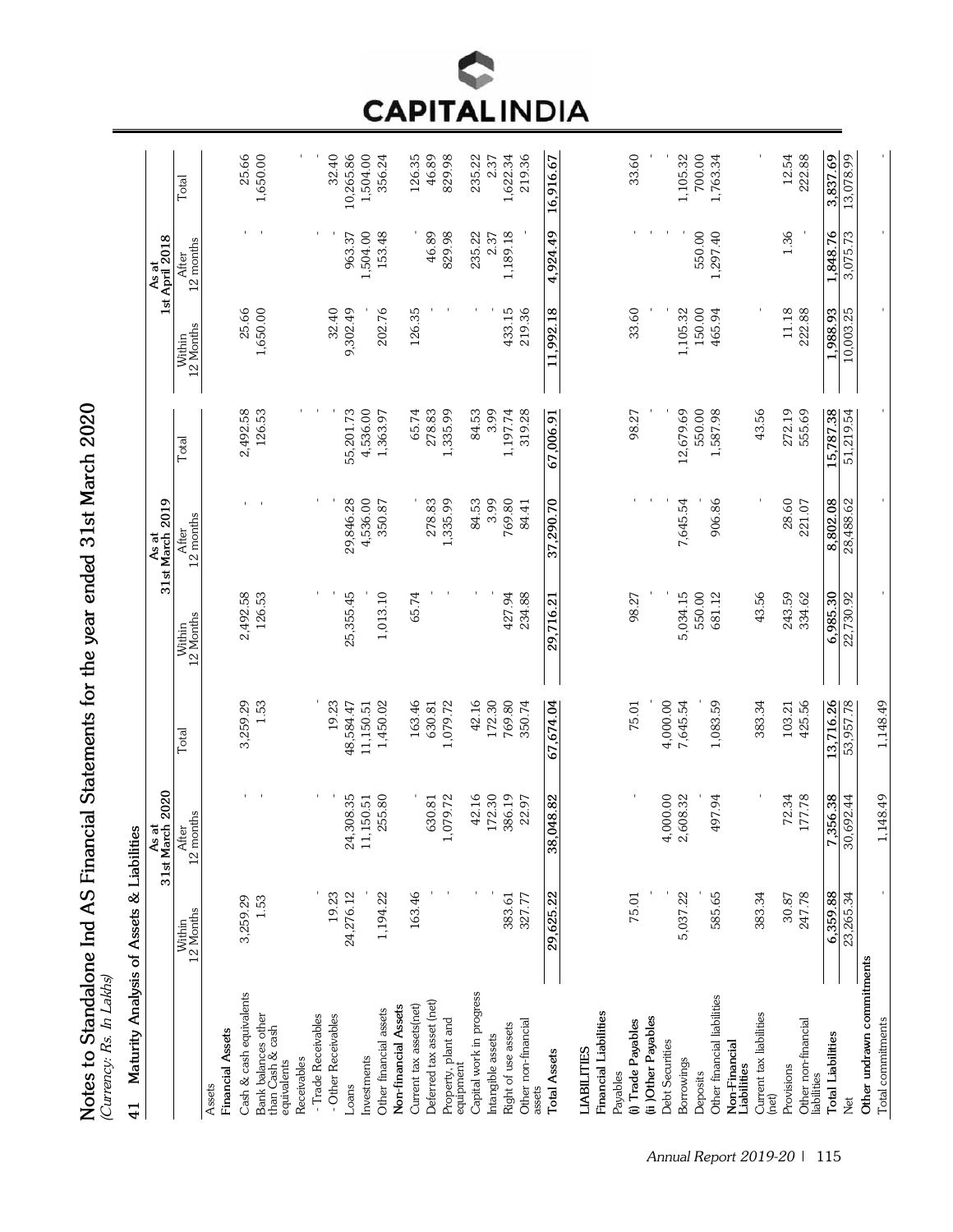

(Currency: Rs. In Lakhs)

### **42 Capital Management**

The Company manages its capital to ensure that the Company will be able to continue as going concern while maximising the return to stakeholders through optimisation of the debt and equity balance.

For the purpose of the Companies capital management capital includes issued capital and equity reserves. The primary objective of the Company's capital management is to ensure that the Company complies with RBI prescribed Capital adequacy requirements and maintains adequate capital to support its business and maximise shareholders value. The Capital to Risk Weighted Asset Ratio (CRAR) of the company is as under.

| Items                          | As at<br>31st March 2020 | As at<br>31st March 2019 |
|--------------------------------|--------------------------|--------------------------|
| i. CRAR (%)                    | 80.35%                   | 81.22%                   |
| ii, CRAR - Tier I capital (%)  | 79.13%                   | 80.86%                   |
| ii. CRAR - Tier II capital (%) | 1.22%                    | 0.36%                    |

As per RBI Prudential norms, the minimum CRAR requirement for NBFCs is 15% and the Company has maintained CRAR well above the regulatory norms throughout the year

Regulatory capital-related information is presented as a part of the RBI mandated disclosures. The RBI norms require capital to be maintained at prescribed levels. In accordance with such norms, Tier I capital of the company comprises of share capital, share premium, reserves and Tier II capital comprises of provision on loans that are not credit-impaired. There were no changes in the capital management process during the periods presented.

### **43 Financial Risk Management**

The Company's Board of Directors has overall responsibility for the establishment and oversight of the Company's risk management framework. The board of directors has constituted the risk management committee, which is responsible for developing and monitoring the Company's risk management policies. The Company's risk management committee oversees how management monitors compliance with the Company's risk management policies and procedures, and reviews the adequacy of the risk management framework in relation to the risks faced by the Company.

The Company's risk management policies are established to identify and analyse the risks faced by the Company, to set appropriate risk limits and controls and to monitor risks and adherence to limits. Risk management policies and systems are reviewed regularly to reflect changes in market conditions.

The Company has exposure to the following risks arising from its business operations:

### **i) Credit risk**

Credit risk is the risk of financial loss if a customer or counterparty fails to meet an obligation under a contract. Lending activities account for most of the Company's credit risk. Other sources of credit risk also exist in loans and transaction settlements. Credit risk is measured as the amount that could be lost if a customer or counterparty fails to make repayments. The maximum exposure to credit risk in case of all the financial instruments is restricted to their respective carrying amount.

Credit Risk is monitored through stringent credit appraisal, counterparty limits ands internal risk ranges of the borrowers. Exposure to credit risk is managed through regular analysis of the ability of all the customers and counter parties to meet interest and capital repayment obligations and by changing lending limits where appropriate.

Company primarily offers loans secured by Real estate. In order to mitigate credit risk, Company also seeks collateral appropriate to the product segment. The most common types of collateral the company receives, measured by collateral value, are mortgages on financial assets in the form of real estate.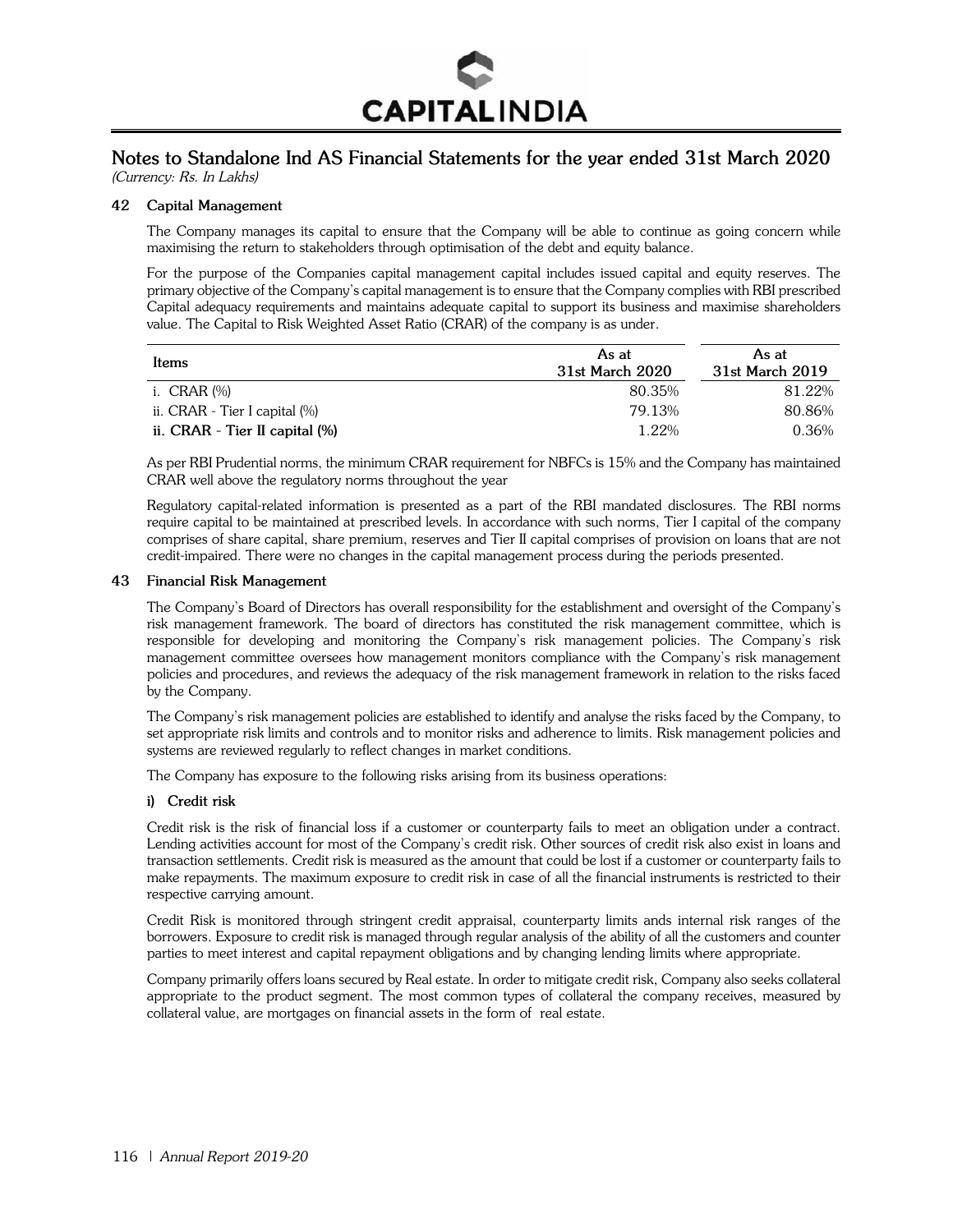

### **a) Maximum exposure to the Credit risk**

This table below shows the Company's maximum exposure to the credit risk.

| <b>Particulars</b>                                               | $Mar-20$  | $Mar-19$  | $Mar-18$  |
|------------------------------------------------------------------|-----------|-----------|-----------|
| Financial Assets at amortised cost - Loans &<br>Advances (Gross) | 50,318.18 | 55,596.46 | 10,394.37 |
| Less: Impairment loss allowances                                 | 1,733.71  | 394.73    | 128.51    |
| Financial Assets at amortised cost - Loans &<br>Advances (Net)   | 48.584.47 | 55,201.73 | 10,265.86 |
| Trade receivables                                                | 19.23     |           | 32.40     |
| <b>Total</b>                                                     | 48,603.70 | 55,201.73 | 10,298.26 |

Credit risk on Cash and Cash equivalents is considered to be Nil as these are generally held with leading banks.

### **b) Credit quality analysis**

 An impairment analysis is performed at each reporting date based on the facts and circumstances existing on that date to identify expected losses on account of time value of money and credit risk. The credit quality of Loans and advances measured at amortised cost is primarily assessed by the Days Past Due (DPD) status and other qualitative factors leading to increase in credit risk.

### **Inputs, assumptions and techniques used for estimating impairment**

 In assessing the impairment of financial assets under the expected credit loss model, the Company defines default when a loan obligation is overdue for more than 90 days and credit impaired.

### **Assessment of significant increase in credit risk**

 When determining whether the risk of default has increased significantly since initial recognition, the Company considers the DPD status of the loans. Credit risk is deemed to have increased significantly when an asset is more than 30 days past due (DPD) and other qualitative internal or external factors demonstrating credit or liquidity risk.

### **Calculation of expected credit losses**

The key elements in calculation of ECL are as follows

 PD - The Probability of Default is an estimate of the likelihood of default over a given time horizon. A default may only happen at a certain time over the assessed period, if the facility has not been previously derecognised and is still in the portfolio.

 EAD - The Exposure at Default is an estimate of the exposure at a future default date, taking into account expected changes in the exposure after the reporting date, including repayments of principal and interest, whether scheduled by contract or otherwise, expected draw downs on committed facilities, accrued interest from missed payments and loan commitments.

 LGD - The Loss Given Default is an estimate of the loss arising in the case where a default occurs at a given time. It is based on the difference between the contractual cash flows due and those that the lender would expect to receive, including from the realisation of any collateral. It is usually expressed as a percentage of the EAD. The LGD is determined based on valuation of collaterals and other relevant factors.

 For PD the Company has relied upon the PD data from industry benchmarks and external rating agencies. For Loss Given Default (LGD) the Company has relied on internal and external information.

 In relation to COVID-19, Management has applied appropriate overlay to the above method of determining ECL. Refer note 48 for additional details.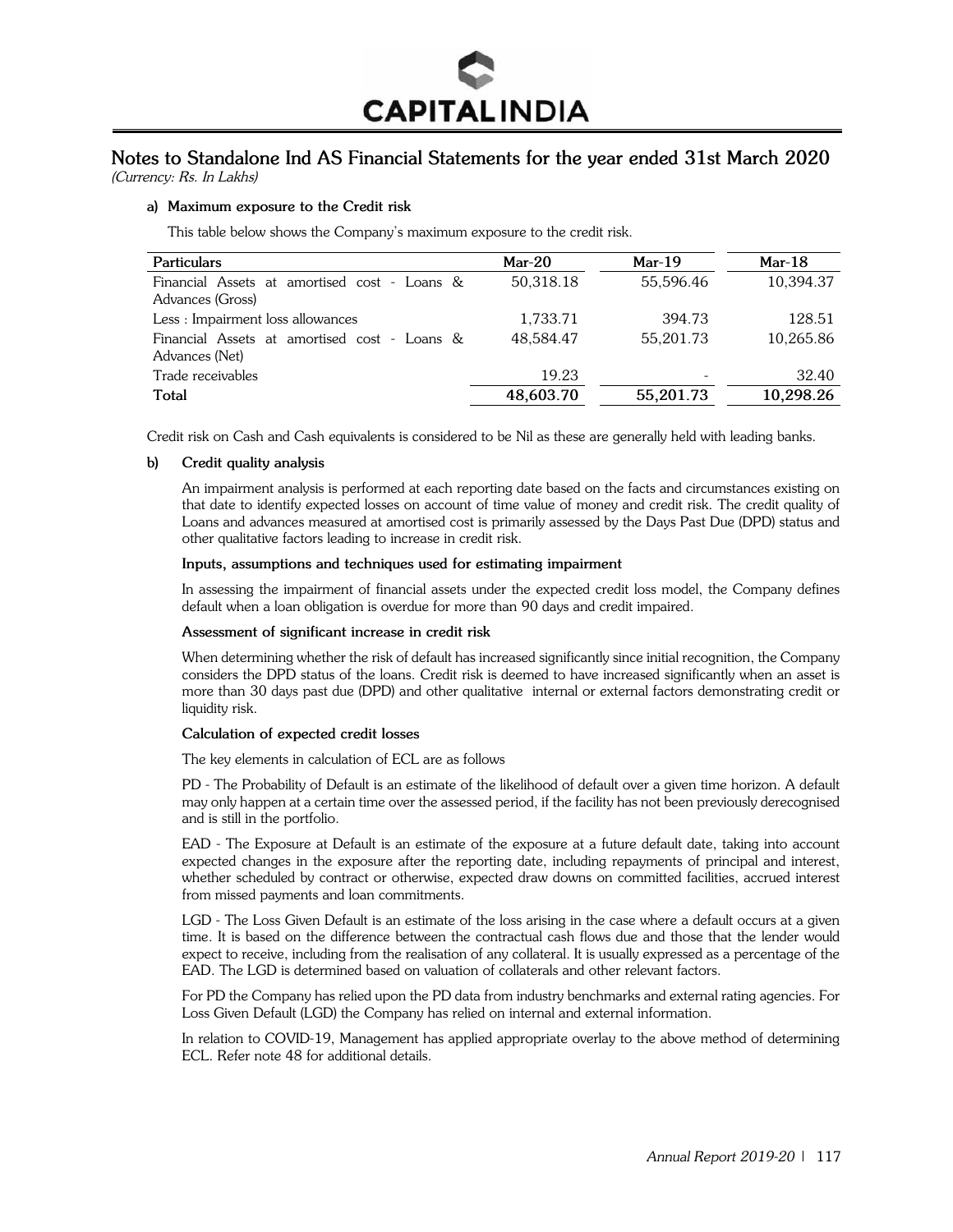

The following table sets out information about the credit quality of financial assets measured at amortised cost.

| <b>Particulars</b>                                                                                     | As at<br>31st March<br>2020 | As at<br>31st March<br>2019 | As at<br>1st April<br>2018 |
|--------------------------------------------------------------------------------------------------------|-----------------------------|-----------------------------|----------------------------|
| Gross Stage 1 (DPD< 30 days) Performing asset<br>and 12 month ECL                                      | 41,246.74                   | 55,416.03                   | 6,592.32                   |
| Less : Impairment loss allowance                                                                       | 757.59                      | 392.98                      | 92.87                      |
| Net Stage 1 Assets                                                                                     | 40,489.15                   | 55,023.05                   | 6,499.45                   |
| ECL Prov. Coverage                                                                                     | 1.84%                       | 0.71%                       | 1.41%                      |
| Gross Stage 2 (30>DPD< 90 days) Under<br>performing assets increase in credit risk and<br>Lifetime ECL | 9,071.44                    | 180.43                      | 3,802.05                   |
| Less : Impairment loss allowance                                                                       | 976.12                      | 1.75                        | 35.64                      |
| Net Stage 2 Assets                                                                                     | 8,095.32                    | 178.68                      | 3,766.41                   |
| ECL Prov. Coverage                                                                                     | 10.76%                      | 0.97%                       | 0.94%                      |
| Gross Stage 3 (DPD>90) Non-performing assets<br>credit impaired and lifetime ECL                       |                             |                             |                            |
| Less: Impairment loss allowance                                                                        |                             |                             |                            |
| Net Stage 3 Assets                                                                                     |                             |                             |                            |
| ECL Prov. Coverage                                                                                     |                             |                             |                            |
| Total Loans & Advances                                                                                 | 50,318.18                   | 55,596.46                   | 10,394.37                  |
| Less : Impairment loss allowance                                                                       | 1,733.71                    | 394.73                      | 128.51                     |
| Net Loans & Advances                                                                                   | 48,584.47                   | 55,201.73                   | 10,265.86                  |
| <b>ECL Provision Coverage</b>                                                                          | 3.45%                       | 0.71%                       | 1.24%                      |

### **Credit impairment charge to the income statement**

| <b>Particulars</b>                             | For the year ended<br>31st March 2020 | For the year ended<br>31st March 2019 |
|------------------------------------------------|---------------------------------------|---------------------------------------|
| New and increased provisions (incl. write off) | 1.338.98                              | 266.22                                |
| Write-backs of specific provisions             |                                       |                                       |
| Recoveries of specific provisions              | -                                     |                                       |
| Total charge to the income statement           | 1,338.98                              | 266.22                                |

### **Write-offs still under enforcement activity**

The contractual amount outstanding on loans and advances that were written off during the year ended March 2020, and are still subject to enforcement activity was Nil.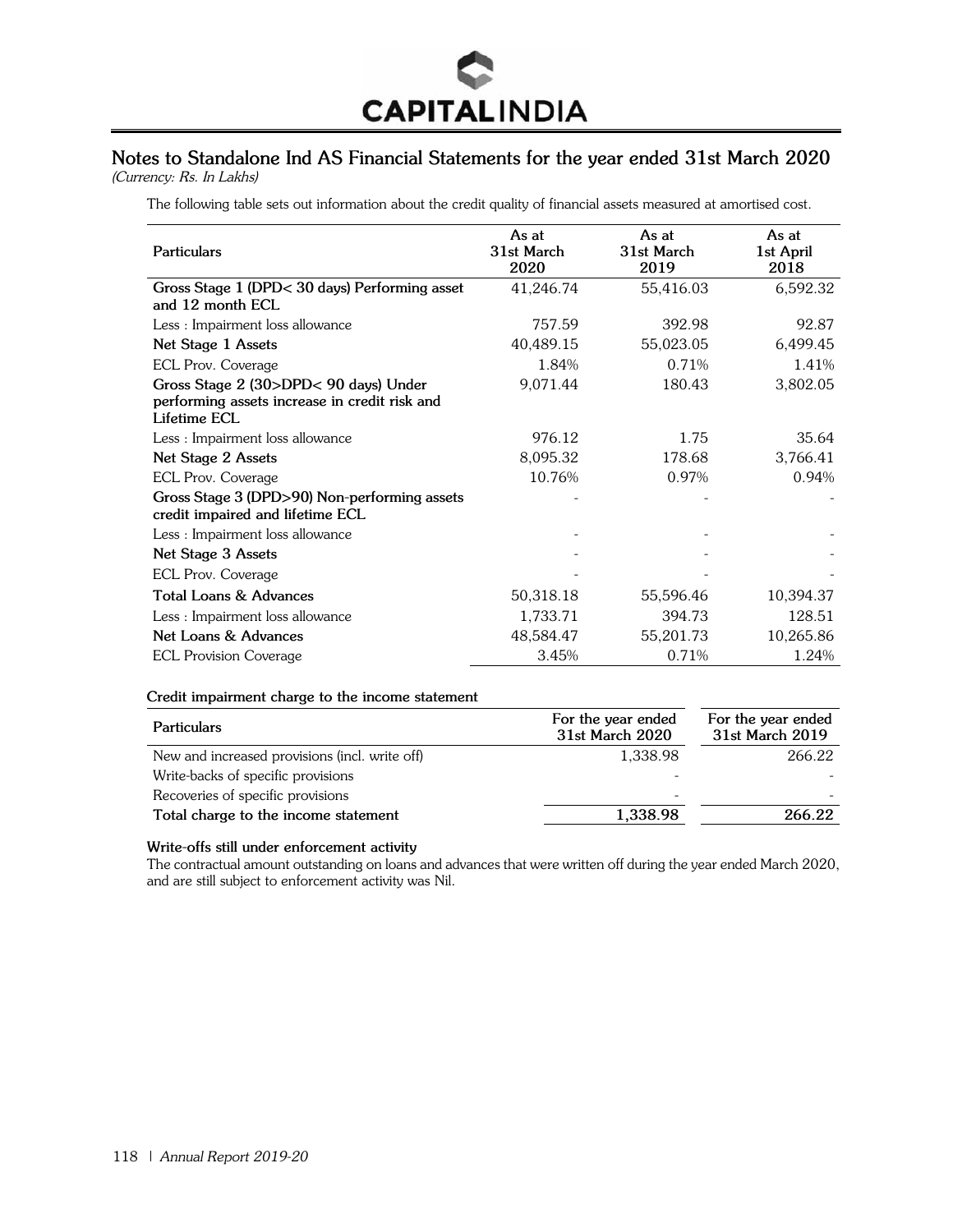

(Currency: Rs. In Lakhs)

### **c) Movement in Gross Exposures and credit impairment for loans and advances**

The Company uses 'Expected Credit Loss' (ECL) model, for evaluating impairment of Financial Assets measured at amortised cost or FVTOCI. Company follows a 'three-stage' model for impairment based on changes in credit quality since initial recognition. Please refer to the accounting policy for details.

|                                                                                                              |              | Loans & Advances | Movement in Gross Exposure to |             | Movement in ECL |         |         |          |
|--------------------------------------------------------------------------------------------------------------|--------------|------------------|-------------------------------|-------------|-----------------|---------|---------|----------|
|                                                                                                              | Stage 1      | Stage 2          | Stage 3                       | Total       | Stage 1         | Stage 2 | Stage 3 | Total    |
| Balance as at April 1, 2018                                                                                  | 6,592.32     | 3,802.05         |                               | 10,394.37   | 92.87           | 35.64   |         | 128.51   |
| Changes due to financial assets<br>recognised in opening balance that<br>have:                               |              |                  |                               |             |                 |         |         |          |
| Transferred to 12 month ECL                                                                                  | 666.67       | (666.67)         |                               |             | 2.91            | (2.91)  |         |          |
| - Transferred to lifetime ECL<br>-significant increase in credit risk                                        |              |                  |                               |             |                 |         |         |          |
| - Transferred to lifetime ECL credit<br>impaired                                                             |              |                  |                               |             |                 |         |         |          |
| Increase due to financial assets<br>originated                                                               | 49,257.04    |                  |                               | 49,257.04   | 302.66          |         |         | 302.66   |
| Decrease due to loans derecognised<br>on full payment                                                        | (1,100.00)   | (2,954.95)       |                               | (4,054.95)  | (5.47)          | (30.98) |         | (36.45)  |
| Net remeasurement (Due to recovery<br>on regular basis changes in rating,<br>changes in security value etc.) |              |                  |                               |             |                 |         |         |          |
| Amounts written off during the year                                                                          |              |                  |                               |             |                 |         |         |          |
| Balance as at March 31, 2019                                                                                 | 55,416.03    | 180.43           |                               | 55,596.46   | 392.97          | 1.75    |         | 394.72   |
| Changes due to financial assets<br>recognised in opening balance that<br>have:                               |              |                  |                               |             |                 |         |         |          |
| - Transferred to 12 month ECL                                                                                |              |                  |                               |             |                 |         |         |          |
| - Transferred to lifetime ECL<br>-significant increase in credit risk                                        | (5,828.90)   | 5,828.90         |                               |             | (43.45)         | 43.45   |         |          |
| - Transferred to lifetime ECL credit<br>- impaired                                                           |              |                  |                               |             |                 |         |         |          |
| Increase due to financial assets<br>originated                                                               | 20,471.48    | 3,242.54         |                               | 23,714.02   | 516.78          | 932.67  |         | 1,449.45 |
| Decrease due to loans derecognised<br>on full payment                                                        | (28, 811.87) | (180.43)         |                               | (28,992,30) | (108.71)        | (1.75)  |         | (110.46) |
| Net remeasurement (Due to recovery<br>on regular basis changes in rating,<br>changes in security value etc.) |              |                  |                               |             |                 |         |         |          |
| Amounts written off during the year                                                                          |              |                  |                               |             |                 |         |         |          |
| Balance as at March 31, 2020                                                                                 | 41,246.74    | 9,071.44         |                               | 50,318.18   | 757.59          | 976.12  |         | 1,733.71 |

### **d) Collateral and other credit enhancement**s

Company would generally have its credit exposures backed by securities, either primary or collateral. Lending Policy of the Company prescribes Asset cover norms and collateral guidelines for its various product offering. The amount and type of collateral required depends on an assessment of the credit risk of the counterparty and product offered.

Company grants loans against collateral of real estate (Land, Under construction projects, Ready property) including commercial and residential properties.

As collateral is a source of mitigating credit risk, assessment of the condition of the securities and their value is undertaken on regular basis. There were no significant changes in the collateral policy of the company during the Financial Year 2019-2020.

Company does not have any Credit impaired assets as on March 2020 (March 19 Nil).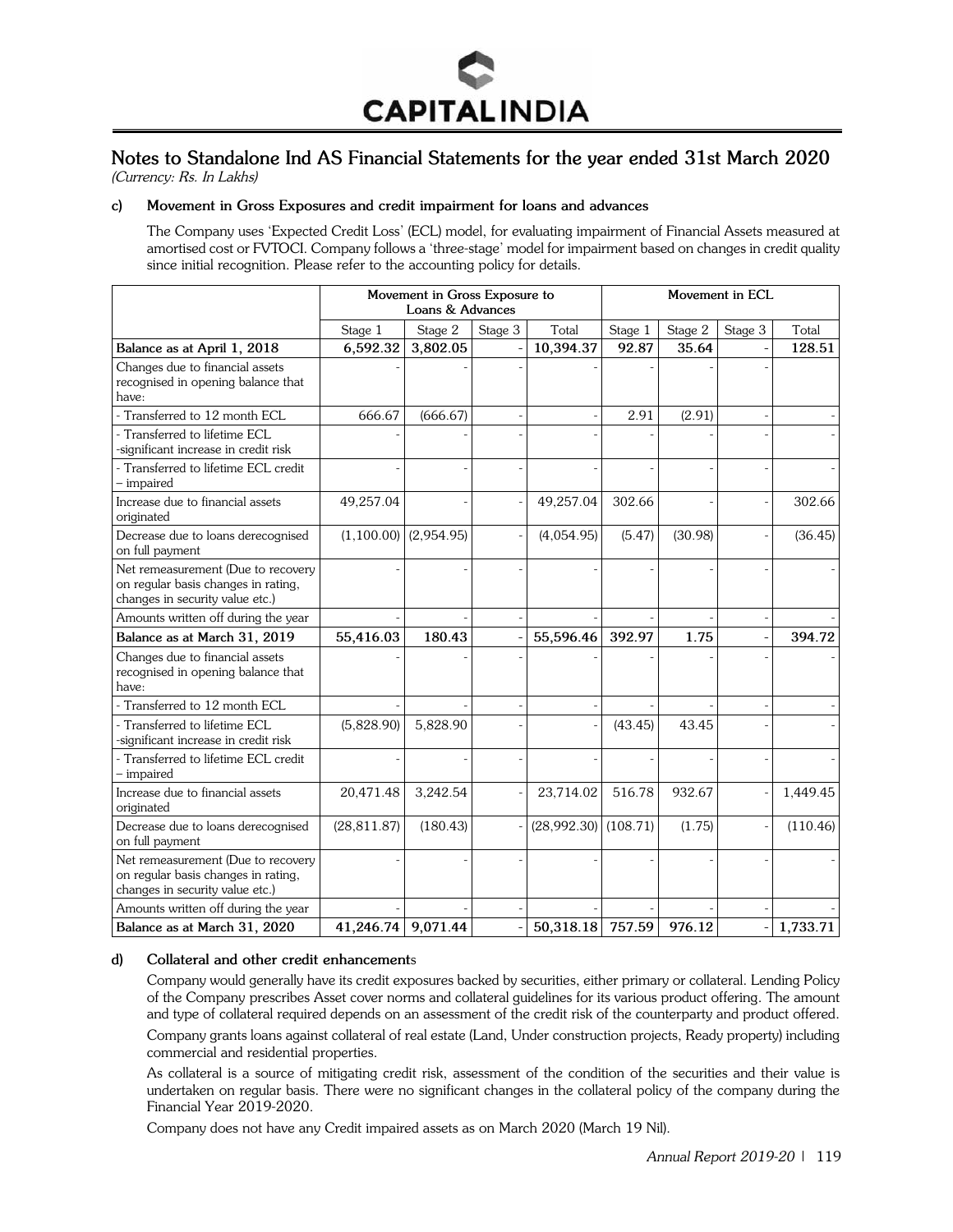

(Currency: Rs. In Lakhs)

### **e) Credit Concentration**

The Company's loan portfolio is primarily concentrated on real estate, as detailed below.

| <b>Particulars</b> | As at<br>31st March<br>2020 | As at<br>31st March<br>2019 | As at<br>1st April<br>2018 |
|--------------------|-----------------------------|-----------------------------|----------------------------|
| Real Estate        | 62.60%                      | 57.34%                      | 36.58%                     |
| Others             | 37.40%                      | 42.66%                      | 63.42%                     |

### **ii) Liquidity Risk**

Liquidity risk is the risk that the Company will encounter difficulties in meeting the obligations associated with its financial liabilities that are settled by delivering cash or other financial assets. The Company's approach to managing liquidity is to ensure, as far as possible, that it will have sufficient liquidity to meet its liabilities when they are due, under both normal and stressed conditions, without incurring unacceptable losses or risking damage to the Company's reputation.

Company has in place an Asset-Liability Management Committee (ALCO) which functions as the operational unit for managing the Balance Sheet within the performance and risk parameters laid down by the Board and Risk Committee of the Board. ALCO reviews Asset Liability strategy and Balance Sheet management in relation to asset and liability profile. ALCO ensures that the objectives of liquidity management are met by monitoring the gaps in the various time buckets, deciding on the source and mix of liabilities, setting the maturity profile of the incremental assets and liabilities etc.

Key principles adopted in the Company's approach to managing liquidity risk include:

- a) Monitoring the Company's liquidity position on a regular basis, using a combination of contractual and behavioural modelling of balance sheet and cash flow information.
- b) Maintaining a high quality liquid asset portfolio or maintaining undrawn bank lines.
- c) Operating a prudent funding strategy which ensures appropriate diversification and limits maturity concentrations.

The Company's principal sources of liquidity are cash and cash equivalents, liquid asset portfolio like Mutual funds and the cash flow that is generated from operation.

The following are the remaining contractual maturities of financial liabilities at the reporting date. The amounts are gross and undiscounted, and include interest accrued till the reporting date.

| As at                                                      | Contractual cash flows |             |             |                          |                   |
|------------------------------------------------------------|------------------------|-------------|-------------|--------------------------|-------------------|
| 31st March 2020                                            | Total                  | Upto 1 year | $1-3$ years | 3-5 years                | More than 5 years |
| Borrowings (Includes Interest<br>accrued but not due)      | 7,703.86               | 5,095.53    | 2,584.76    | 23.57                    |                   |
| Debt Securities (Includes Interest<br>accrued but not due) | 4,077.70               | 77.70       | 4,000.00    | $\overline{\phantom{a}}$ |                   |
| Trade and Other Payables                                   | 75.01                  | 75.01       |             | $\overline{\phantom{a}}$ |                   |
| Other Financial Liabilities                                | 947.57                 | 449.63      | 497.94      | $\overline{\phantom{a}}$ |                   |
|                                                            | 12,804.14              | 5,697.87    | 7,082.70    | 23.57                    |                   |

| As at                                                 | Contractual cash flows |             |             |           |                   |  |  |  |
|-------------------------------------------------------|------------------------|-------------|-------------|-----------|-------------------|--|--|--|
| 31st March 2019                                       | Total                  | Upto 1 year | $1-3$ years | 3-5 years | More than 5 years |  |  |  |
| Borrowings (Includes Interest<br>accrued but not due) | 13,435.33              | 5,789.79    | 7,645.54    |           |                   |  |  |  |
| Trade and Other Payables                              | 98.27                  | 98.27       |             |           |                   |  |  |  |
| Other Financial Liabilities                           | 1.382.34               | 475.48      | 906.86      |           |                   |  |  |  |
|                                                       | 14,915.94              | 6,363.54    | 8,552.40    | -         |                   |  |  |  |

Ī

Ī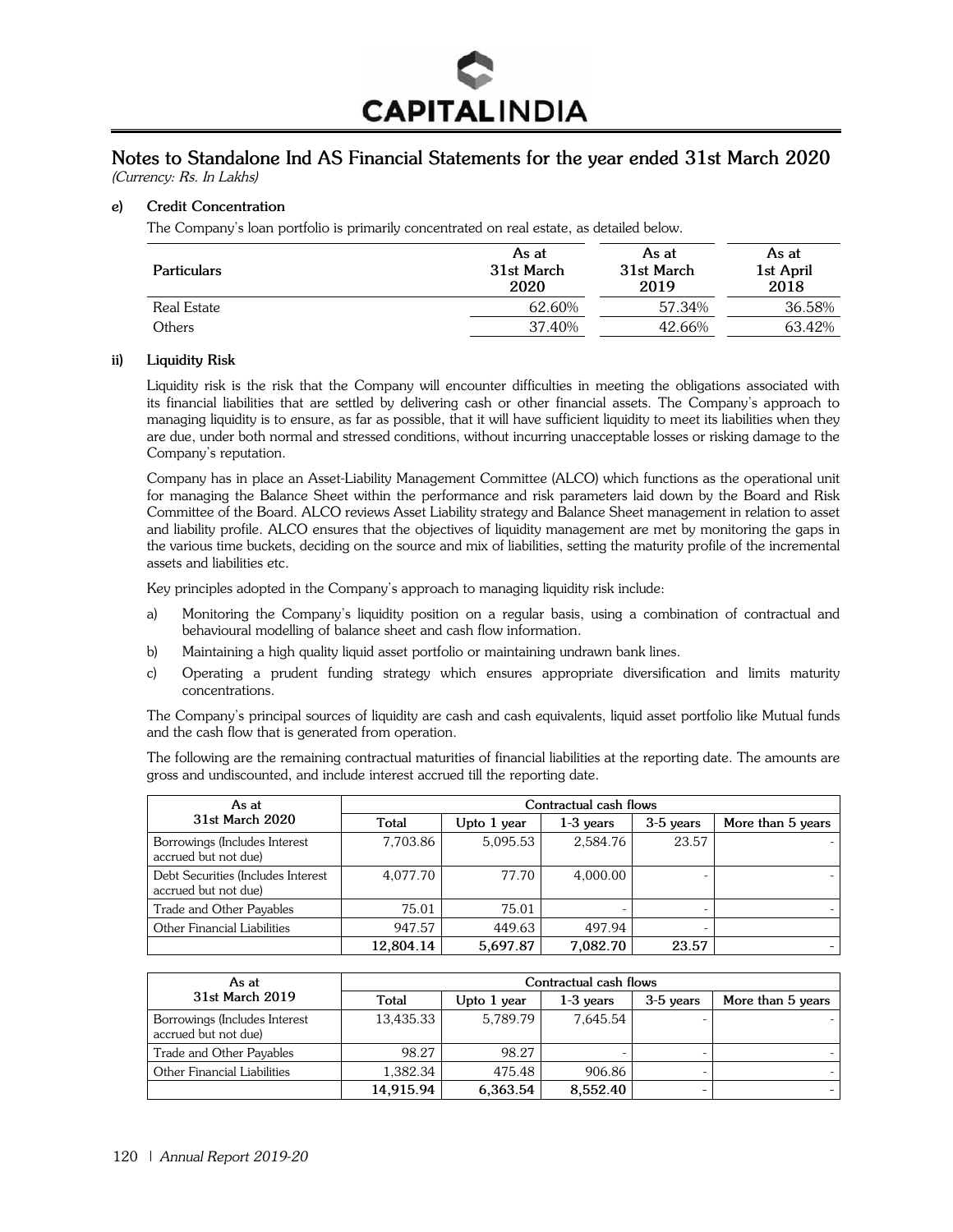

(Currency: Rs. In Lakhs)

| As at                                                 | Contractual cash flows |             |           |           |                   |  |  |  |
|-------------------------------------------------------|------------------------|-------------|-----------|-----------|-------------------|--|--|--|
| 1st April 2018                                        | Total                  | Upto 1 year | 1-3 years | 3-5 years | More than 5 years |  |  |  |
| Borrowings (Includes Interest<br>accrued but not due) | 1,105.32               | 1,105.32    |           |           |                   |  |  |  |
| Trade and Other Payables                              | 33.60                  | 33.60       |           |           |                   |  |  |  |
| Other Financial Liabilities                           | 2,463.35               | 560.68      | 1.404.73  | 497.94    |                   |  |  |  |
|                                                       | 3,602.27               | 1,699.60    | 1,404.73  | 497.94    |                   |  |  |  |

### **iii) Market Risk**

Market risk represents the risk that the fair value or future cash flows of financial instruments will fluctuate due to changes in market variables such as interest rates, foreign exchange rates and equity prices.

### **iv) Interest rate risk**

Company has exposure to interest rate risk, primarily from its lending business and related borrowings. The following table demonstrates the sensitivity to a reasonably possible change in interest rates (all other variables being constant) of the Company's Statement of Profit and Loss.

|                               |                    | % Increase in rate | Increase/(decrease) in profit |                    |  |
|-------------------------------|--------------------|--------------------|-------------------------------|--------------------|--|
|                               | 31st March<br>2020 |                    | 31st March<br>2020            | 31st March<br>2019 |  |
| Borrowings that are re-priced | 0.25%              | 0.25%              | (19.11)                       | (31.70)            |  |
| Loans that are re-priced      | 0.25%              | 0.25%              | 125.80                        | 138.99             |  |

Interest rate risk is managed primarily by monitoring the sensitivity of expected net interest income ('NII') under varying interest rate scenarios. This monitoring is undertaken by ALCO on regular basis. The NII sensitivities shown are indicative and based on simplified scenarios.

### **44 Financial Instruments**

### **i) Accounting classification and fair values**

The following table shows the carrying amounts and fair values of financial instruments (excluding investment in subsidiaries), including their levels in the fair value hierarchy. The company has disclosed financial instruments not measured at fair value at carrying values because their carrying amounts are a reasonable approximation of the fair values.

| As at                                               |                          | <b>Carrying Amount</b> |           | Fair value hierarchy     |                          |                          |       |
|-----------------------------------------------------|--------------------------|------------------------|-----------|--------------------------|--------------------------|--------------------------|-------|
| 31st March 2020                                     | <b>FVTPL</b>             | Amortised<br>Cost      | Total     | Stage 1                  | Stage 2                  | Stage 3                  | Total |
| <b>Financial Assets</b>                             |                          |                        |           |                          |                          |                          |       |
| Cash and cash equivalents                           |                          | 3,259.29               | 3.259.29  | $\overline{\phantom{a}}$ | $\overline{\phantom{a}}$ | $\overline{\phantom{a}}$ |       |
| Bank balances other than Cash &<br>cash equivalents |                          | 1.53                   | 1.53      |                          |                          |                          |       |
| Other receivables                                   |                          | 19.23                  | 19.23     |                          |                          |                          |       |
| Loans & advances                                    | $\overline{\phantom{m}}$ | 48,584.47              | 48,584.47 | $\overline{\phantom{a}}$ | $\overline{\phantom{a}}$ | $\overline{\phantom{a}}$ |       |
| Others financial assets                             |                          | 1,450.02               | 1,450.02  | ٠                        |                          |                          |       |
| <b>Total</b>                                        |                          | 53,314.54              | 53,314.54 |                          |                          |                          |       |
| <b>Financial liabilities</b>                        |                          |                        |           |                          |                          |                          |       |
| Trade and other payables                            |                          | 75.01                  | 75.01     | $\overline{a}$           |                          | $\overline{\phantom{a}}$ |       |
| <b>Debt Securities</b>                              |                          | 4,000.00               | 4,000.00  |                          |                          |                          |       |
| Borrowings                                          |                          | 7,645.54               | 7,645.54  |                          |                          |                          |       |
| Other financial liabilities                         |                          | 1,083.59               | 1.083.59  | ٠                        | $\overline{\phantom{a}}$ | $\overline{\phantom{a}}$ |       |
| <b>Total</b>                                        |                          | 12,804.14              | 12,804.14 |                          |                          |                          |       |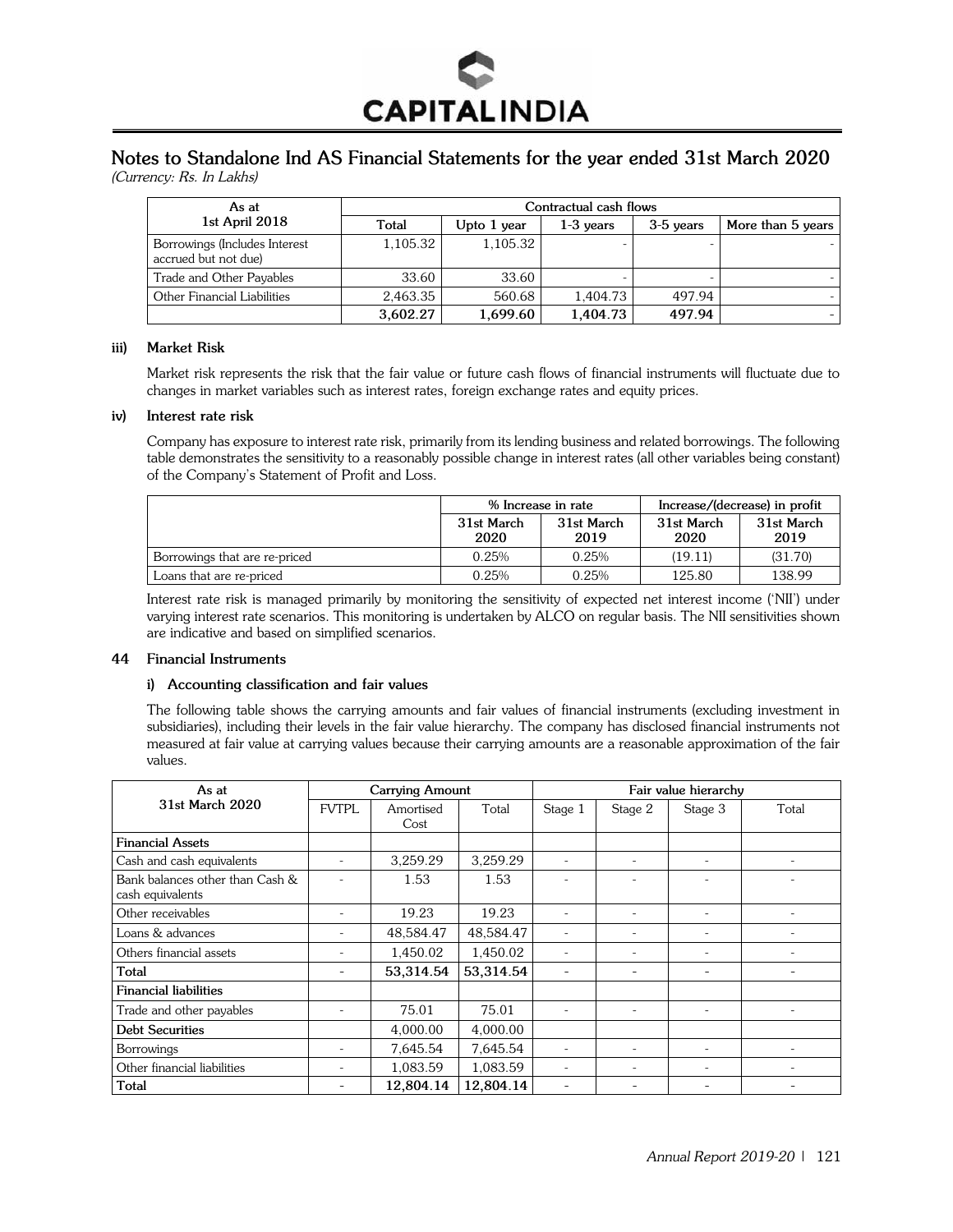

(Currency: Rs. In Lakhs)

| As at                                               |                          | <b>Carrying Amount</b> |           | Fair value hierarchy     |                          |                          |       |
|-----------------------------------------------------|--------------------------|------------------------|-----------|--------------------------|--------------------------|--------------------------|-------|
| 31st March 2019                                     | <b>FVTPL</b>             | Amortised<br>Cost      | Total     | Stage 1                  | Stage 2                  | Stage 3                  | Total |
| <b>Financial Assets</b>                             |                          |                        |           |                          |                          |                          |       |
| Cash and cash equivalents                           |                          | 2,492.58               | 2,492.58  |                          |                          |                          |       |
| Bank balances other than Cash &<br>cash equivalents |                          | 126.53                 | 126.53    |                          |                          |                          |       |
| Loans & advances                                    |                          | 55,201.73              | 55,201.73 |                          |                          |                          |       |
| Others financial assets                             |                          | 1,363.97               | 1,363.97  | $\overline{a}$           |                          |                          |       |
| <b>Total</b>                                        |                          | 59,184.81              | 59,184.81 | $\overline{\phantom{a}}$ |                          |                          |       |
| <b>Financial liabilities</b>                        |                          |                        |           |                          |                          |                          |       |
| Trade and other payables                            |                          | 98.27                  | 98.27     |                          |                          | $\overline{\phantom{a}}$ |       |
| Borrowings                                          |                          | 12,679.69              | 12,679.69 | $\overline{\phantom{a}}$ | $\overline{\phantom{a}}$ | $\overline{\phantom{a}}$ |       |
| Deposits                                            |                          | 550.00                 | 550.00    |                          |                          |                          |       |
| Other financial liabilities                         | $\overline{\phantom{a}}$ | 1,587.98               | 1,587.98  | $\overline{\phantom{a}}$ | $\overline{\phantom{a}}$ | $\overline{\phantom{a}}$ |       |
| <b>Total</b>                                        |                          | 14,915.94              | 14,915.94 | $\overline{\phantom{0}}$ |                          |                          |       |

| As at                                               |               | <b>Carrying Amount</b> |           | Fair value hierarchy     |         |                          |       |
|-----------------------------------------------------|---------------|------------------------|-----------|--------------------------|---------|--------------------------|-------|
| 1st April 2018                                      | <b>FVTPL.</b> | Amortised<br>Cost      | Total     | Stage 1                  | Stage 2 | Stage 3                  | Total |
| <b>Financial Assets</b>                             |               |                        |           |                          |         |                          |       |
| Cash and cash equivalents                           |               | 25.66                  | 25.66     | $\overline{\phantom{a}}$ |         | $\overline{\phantom{a}}$ |       |
| Bank balances other than Cash &<br>cash equivalents |               | 1,650.00               | 1,650.00  |                          |         |                          |       |
| Other receivables                                   |               | 32.40                  | 32.40     |                          |         | $\overline{\phantom{a}}$ |       |
| Loans & advances                                    |               | 10,265.86              | 10,265.86 | ٠                        |         | $\overline{\phantom{a}}$ |       |
| Others financial assets                             |               | 356.24                 | 356.24    | ٠                        |         | $\overline{\phantom{a}}$ |       |
| Total                                               |               | 12,330.16              | 12,330.16 |                          |         |                          |       |
| <b>Financial liabilities</b>                        |               |                        |           |                          |         |                          |       |
| Trade and other payables                            |               | 33.60                  | 33.60     | $\overline{a}$           |         | $\overline{\phantom{a}}$ |       |
| Borrowings                                          |               | 1,105.32               | 1,105.32  | $\overline{a}$           |         | $\overline{\phantom{a}}$ |       |
| Deposits                                            |               | 700.00                 | 700.00    |                          |         |                          |       |
| Other financial liabilities                         |               | 1,763.34               | 1,763.34  | $\overline{\phantom{a}}$ |         | $\overline{\phantom{a}}$ |       |
| <b>Total</b>                                        |               | 3.602.26               | 3.602.26  |                          |         |                          |       |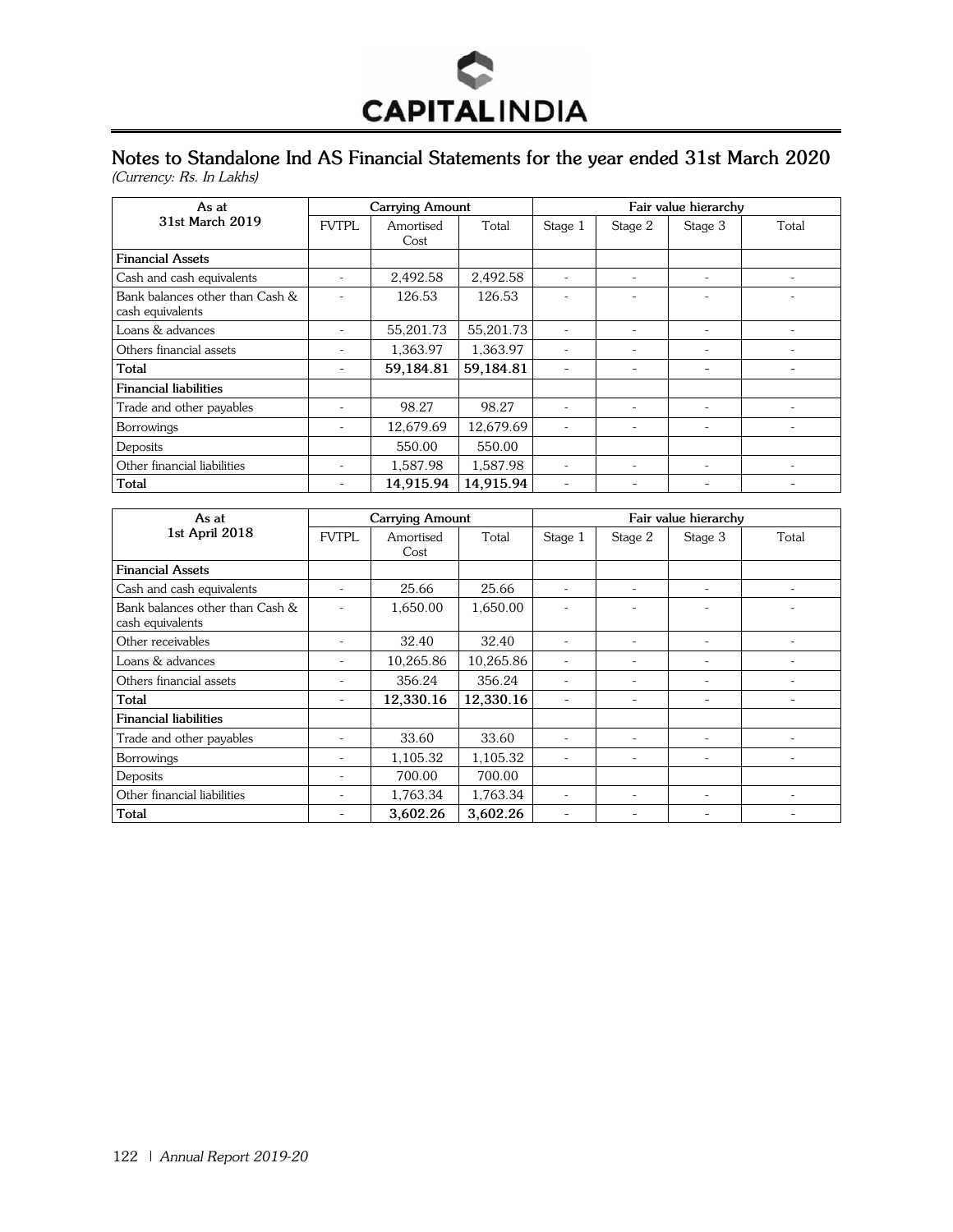

### **45 Ind AS 101 - First Time adoption of Indian Accounting Standards:**

The Company has transitioned its basis of accounting to Ind AS from Previous GAAP (the erstwhile Accounting Standards notified under the Act, read with relevant rules issued thereunder). These are the Company's first financial statements prepared in accordance with Ind AS. The Company has adopted all the Ind AS and the adoption was carried out in accordance with Ind AS 101 First time adoption of Indian Accounting Standards. Accordingly, the Significant Accounting Policies set out in Note No 1, have been applied consistently to all the periods presented in the financial statements, including comparative information presented in the financial statements for the year ended March 31, 2019 and the opening Ind AS Balance Sheet as at April 1, 2018.

In preparing these Ind AS Financial Statements, the Company has also availed certain exemptions and exceptions in accordance with Ind AS 101, as explained below. The resulting difference between the carrying values of the assets and liabilities in the financial statements as at the transition date under Ind AS and Previous GAAP have been recognised directly in equity (retained earnings or another appropriate category of equity). This note explains the adjustments made by the Company in restating its Previous GAAP financial statements, including the Balance Sheet as at April 1, 2018 and the subsequent financial statements.

### **Optional Exemptions from retrospective application**

Ind AS 101 allows first time adopters certain exemptions from retrospective application of certain requirements under Ind AS. The Company has elected to apply the following optional exemptions from retrospective application of Ind AS:

### **a) Deemed cost for Property, Plant and Equipment and Intangible Assets**

 The Company has elected to measure all its property plant and equipment and intangible assets at the Previous GAAP carrying amount as its deemed cost on the date of transition to Ind AS.

### **b) Investments in subsidiaries**

 The Company has elected to measure its investments in subsidiaries at the Previous GAAP carrying amount as its deemed cost on the date of transition to Ind AS.

The company has prepared opening Balance Sheet as per Ind AS as of April 01, 2018 (transition date) by recognising all assets and liabilities whose recognition is required by Ind AS, derecognising items of assets or liabilities which are not permitted to be recognised by Ind AS, reclassifying items from Previous GAAP to Ind AS as required, and applying Ind AS to measure the recognised assets and liabilities.

|                |                                                     |                         | As at 1st April 2018 |           |                         | As at 31st March 2019 |           |
|----------------|-----------------------------------------------------|-------------------------|----------------------|-----------|-------------------------|-----------------------|-----------|
|                |                                                     | Previous<br><b>GAAP</b> | Adjustment           | Ind AS    | Previous<br><b>GAAP</b> | Adjustment            | Ind AS    |
|                | <b>ASSETS</b>                                       |                         |                      |           |                         |                       |           |
| $\mathbf{1}$ . | <b>Financial Assets</b>                             |                         |                      |           |                         |                       |           |
| (a)            | Cash & cash equivalents                             | 25.66                   |                      | 25.66     | 2,494.11                | (1.53)                | 2,492.58  |
| (b)            | Bank balances other than Cash &<br>cash equivalents | 1,650.00                |                      | 1,650.00  | 125.00                  | 1.53                  | 126.53    |
| (c)            | Receivables                                         |                         |                      |           |                         |                       |           |
|                | - Other Receivables                                 | 32.40                   |                      | 32.40     |                         |                       |           |
| (d)            | Loans (refer note i and ii)                         | 10,352.80               | (86.94)              | 10,265.86 | 55,371.98               | (170.24)              | 55,201.73 |
| (e)            | Investments                                         | 1,504.00                |                      | 1,504.00  | 4,536.00                |                       | 4,536.00  |
| (f)            | Other financial assets (refer note<br>v and vii)    | 399.70                  | (43.46)              | 356.24    | 1,547.64                | (37.66)               | 1,363.97  |

**Reconciliation of balance sheet (including equity) as previously reported under IGAAP to Ind AS**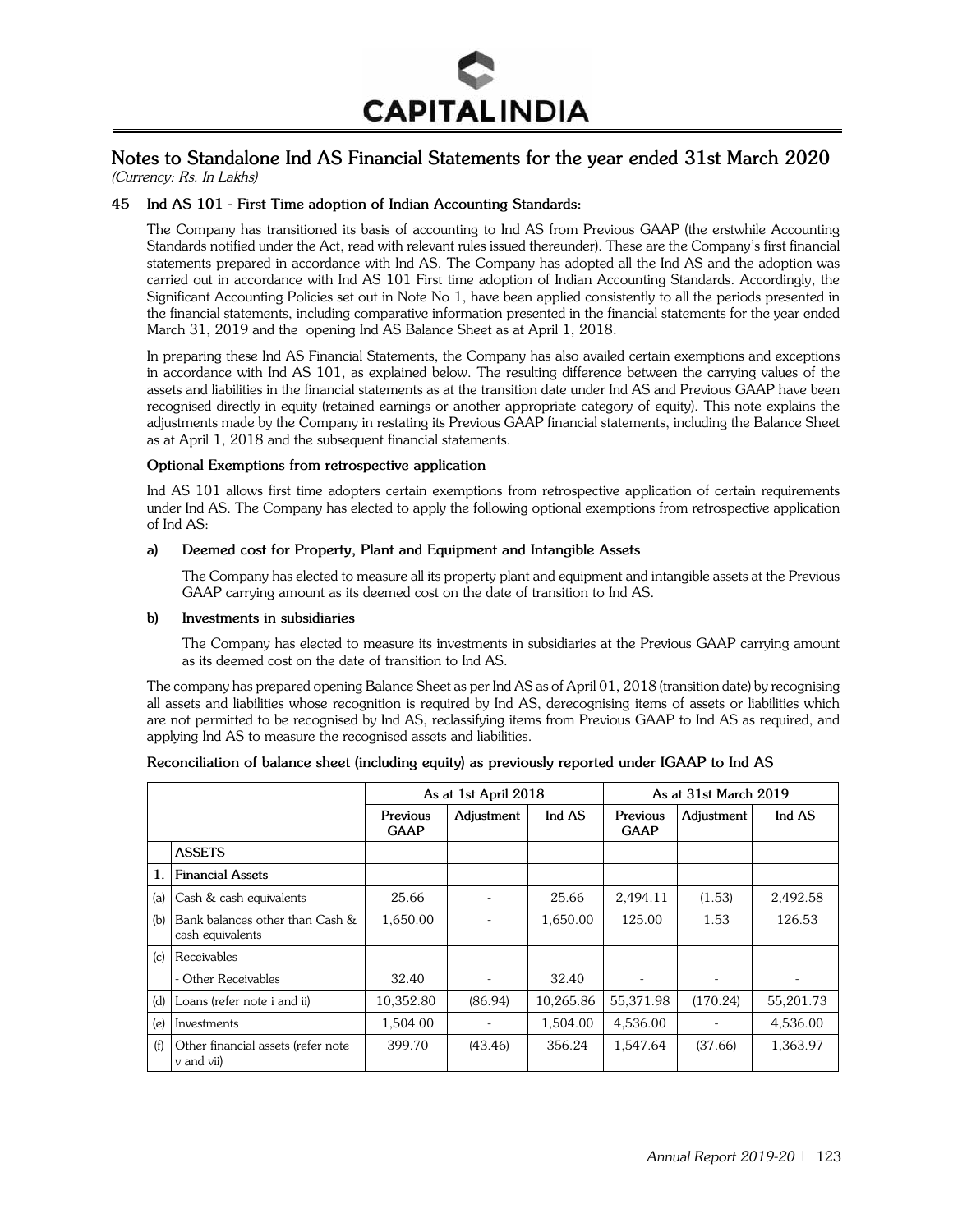

|      |                                                                                              |                         | As at 1st April 2018     |           | As at 31st March 2019   |                |           |
|------|----------------------------------------------------------------------------------------------|-------------------------|--------------------------|-----------|-------------------------|----------------|-----------|
|      |                                                                                              | Previous<br><b>GAAP</b> | Adjustment               | Ind AS    | Previous<br><b>GAAP</b> | Adjustment     | Ind AS    |
| 2.   | <b>Non-financial Assets</b>                                                                  |                         |                          |           |                         |                |           |
| (a)  | Current tax assets(net)                                                                      | 126.35                  | $\overline{\phantom{0}}$ | 126.35    | 65.74                   |                | 65.74     |
| (b)  | Deferred tax asset (net) (refer<br>note ix)                                                  | 28.04                   | 18.85                    | 46.89     | 292.21                  | (13.39)        | 278.83    |
| (c)  | Property, plant and equipment                                                                | 829.98                  | $\overline{\phantom{a}}$ | 829.98    | 1,336.00                | $\sim$         | 1,336.00  |
| (d)  | Intangible assets                                                                            | 2.37                    |                          | 2.37      | 3.99                    |                | 3.99      |
| (e)  | Capital work in progress                                                                     | 235.22                  | $\frac{1}{2}$            | 235.22    | 84.53                   |                | 84.53     |
| (f)  | Right of use assets (refer note vii)                                                         |                         | 1,622.34                 | 1,622.34  |                         | 1,197.73       | 1197.73   |
| (q)  | Other non-financial assets (refer<br>note v)                                                 | 216.55                  | 2.82                     | 219.36    | 171.43                  | 1.84           | 319.28    |
|      | <b>Total Assets</b>                                                                          | 15,403.06               | 1,513.61                 | 16,916.67 | 66,028.63               | 978.28         | 67,006.91 |
|      | <b>LIABILITIES AND EQUITY</b>                                                                |                         |                          |           |                         |                |           |
|      | <b>LIABILITIES</b>                                                                           |                         |                          |           |                         |                |           |
| 1.   | <b>Financial Liabilities</b>                                                                 |                         |                          |           |                         |                |           |
|      | Payables                                                                                     |                         |                          |           |                         |                |           |
| (i)  | <b>Trade Payables</b>                                                                        |                         |                          |           |                         |                |           |
|      | total outstanding dues of micro<br>enterprises and small enterprises                         |                         |                          |           | 7.82                    |                | 7.82      |
|      | total outstanding dues of creditors<br>other than micro enterprises and<br>small enterprises | 33.60                   |                          | 33.60     | 90.45                   |                | 90.45     |
| (ii) | <b>Other Payables</b>                                                                        |                         |                          |           |                         |                |           |
|      | total outstanding dues of micro<br>enterprises and small enterprises                         |                         |                          |           |                         |                |           |
|      | total outstanding dues of creditors<br>other than micro enterprises and<br>small enterprises |                         |                          |           |                         |                |           |
| (b)  | Borrowings                                                                                   | 1,105.32                | $\overline{a}$           | 1,105.32  | 12,679.69               | $\overline{a}$ | 12,679.69 |
| (c)  | Deposits                                                                                     | 700.00                  | $\overline{\phantom{m}}$ | 700.00    | 550.00                  | $\frac{1}{2}$  | 550.00    |
| (d)  | Other financial liabilities (refer<br>note vii)                                              | 78.19                   | 1,685.15                 | 1,763.34  | 290.57                  | 1,297.41       | 1,587.98  |
| 2.   | Non-Financial Liabilities                                                                    |                         |                          |           |                         |                |           |
| (a)  | Current tax liabilities (net)                                                                |                         |                          |           | 43.56                   |                | 43.56     |
| (b)  | Provisions                                                                                   | 12.53                   | 0.01                     | 12.54     | 272.19                  |                | 272.19    |
| (c)  | Other non-financial liabilities                                                              | 283.23                  | (60.35)                  | 222.88    | 604.02                  | (48.33)        | 555.69    |
|      | <b>EQUITY</b>                                                                                |                         |                          |           |                         |                |           |
| (a)  | Equity share capital                                                                         | 350.27                  |                          | 350.27    | 7,773.43                |                | 7,773.43  |
| (b)  | Other equity                                                                                 | 12,839.92               | (111.20)                 | 12,728.72 | 43,716.90               | (270.79)       | 43,446.10 |
|      | <b>Total Liabilities and Equity</b>                                                          | 15,403.06               | 1,513.61                 | 16,916.67 | 66,028.63               | 978.29         | 67,006.91 |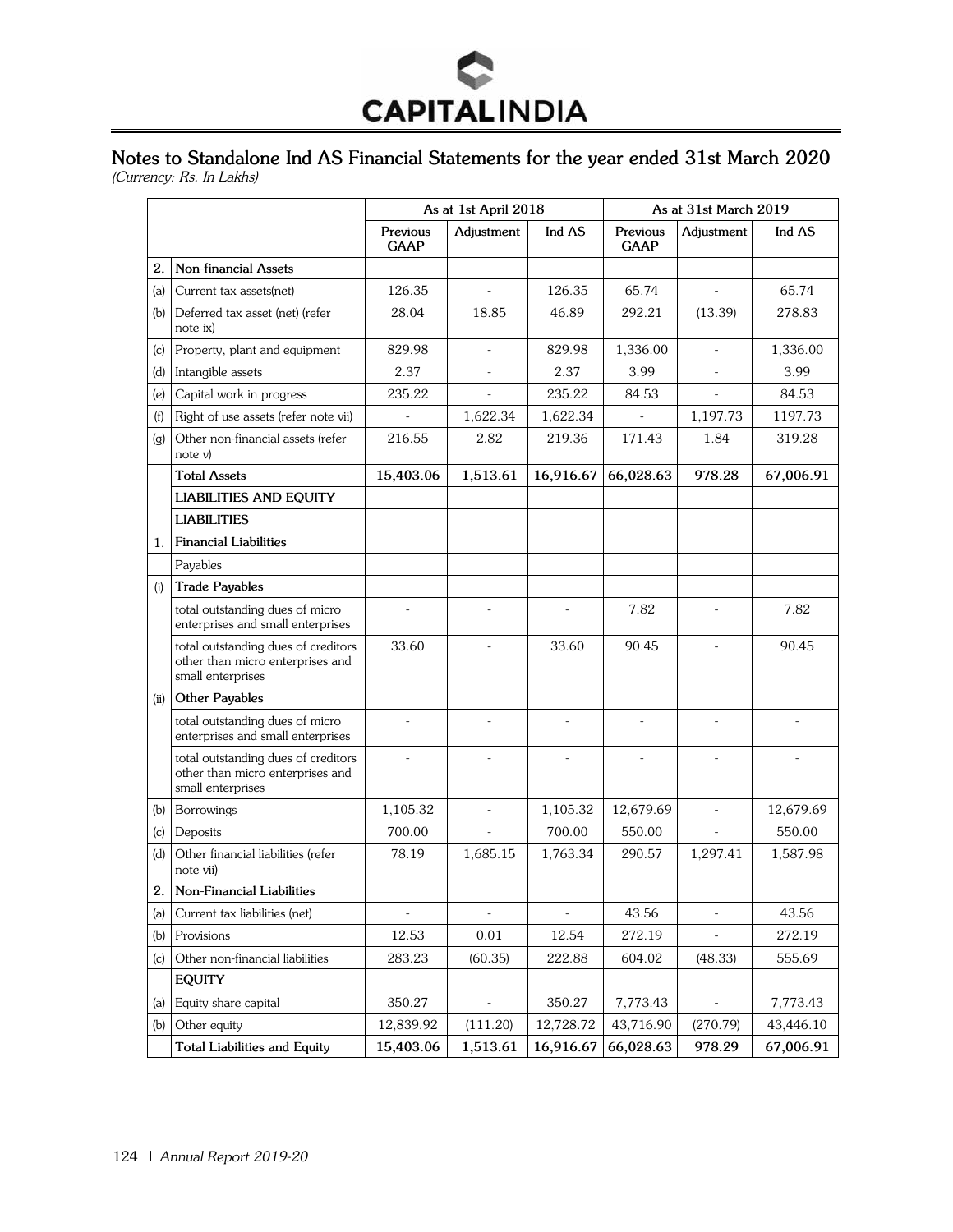

**Reconciliation Statement of Profit and Loss as previously reported under IGAAP to Ind AS**

|                |                                                                                      | For the year ended 31st March 2019 |                |          |  |  |
|----------------|--------------------------------------------------------------------------------------|------------------------------------|----------------|----------|--|--|
|                |                                                                                      | Previous<br><b>GAAP</b>            | Adjustment     | Ind AS   |  |  |
| $\mathbf{1}$   | Revenue from operations :                                                            |                                    |                |          |  |  |
|                | Interest income (refer note i)                                                       | 4,645.84                           | 16.54          | 4,662.38 |  |  |
|                | Fees and commission income                                                           | 724.44                             |                | 724.44   |  |  |
|                | Net gain on fair value changes                                                       | 251.39                             | $\overline{a}$ | 251.39   |  |  |
|                | Total revenue from operations                                                        | 5,621.66                           | 16.54          | 5,638.20 |  |  |
|                | Other income (refer note vii)                                                        | 4.65                               | 46.29          | 50.94    |  |  |
|                | Total income                                                                         | 5,626.32                           | 62.83          | 5,689.14 |  |  |
| $\overline{2}$ | Expenses :                                                                           |                                    |                |          |  |  |
|                | Finance costs (refer note iv and vii)                                                | 780.81                             | 149.87         | 930.68   |  |  |
|                | Impairment of financial instruments (refer note ii)                                  | 182.91                             | 83.31          | 266.22   |  |  |
|                | Employee benefits expenses (refer note viii)                                         | 1,725.76                           | (260.65)       | 1,465.10 |  |  |
|                | Depreciation and amortization (refer note v and vii)                                 | 289.57                             | 434.75         | 724.33   |  |  |
|                | Others expenses (refer note vii)                                                     | 1,190.92                           | (479.32)       | 711.61   |  |  |
|                | Total expenses                                                                       | 4,169.97                           | (72.05)        | 4,097.93 |  |  |
| 3              | Profit/(loss) before tax                                                             | 1,456.35                           | 134.87         | 1,591.21 |  |  |
| 4              | Tax Expense:                                                                         |                                    |                |          |  |  |
|                | Current Tax                                                                          | 700.98                             | $\overline{a}$ | 700.98   |  |  |
|                | Deferred Tax(Credit) (refer note ix)                                                 | (264.17)                           | 34.33          | (229.85) |  |  |
|                | Total Tax expense                                                                    | 436.81                             | 34.33          | 471.13   |  |  |
| 5              | Profit / (loss) for the period from continuing operations                            | 1,019.54                           | 100.54         | 1,120.09 |  |  |
| 6              | Other Comprehensive Income                                                           |                                    |                |          |  |  |
|                | (i) Items that will not be reclassified to profit or loss                            |                                    |                |          |  |  |
|                | - Remeasurement gain/(loss) on Defined benefit plan (refer note vi)                  | $\overline{a}$                     | (7.17)         | (7.17)   |  |  |
|                | (ii) Income Tax relating to items that will not be reclassified to profit or<br>loss |                                    | 2.09           | 2.09     |  |  |
|                | Other Comprehensive Income                                                           |                                    | (5.08)         | (5.08)   |  |  |
| 7              | Total Comprehensive Income for the period                                            | 1.019.54                           | 95.46          | 1,115.00 |  |  |

# **Transition to Ind AS - Reconciliations**

Reconciliation of Equity

| <b>Particulars</b>                                                         | As at<br>31st March 2019 | As at<br>1st April 2018 |
|----------------------------------------------------------------------------|--------------------------|-------------------------|
| Total Equity as per IGAAP                                                  | 51,490.32                | 13,190.19               |
| Adjustment made during the transition to IND AS                            |                          |                         |
| Ind as 116 Adjustment (refer note vii)                                     | (83.74)                  | (42.18)                 |
| ECL Adjustment on Financial instruments measured at<br>Amortized cost (ii) | (170.24)                 | (86.94)                 |
| Others (including taxes)                                                   | (16.82)                  | 17.92                   |
| Total Impact due to Ind AS transition on April 1, 2018                     | (270.80)                 | (111.20)                |
| Total Equity as per Ind AS as at 1st April, 2018                           | 51,219.53                | 13,078.99               |
|                                                                            |                          |                         |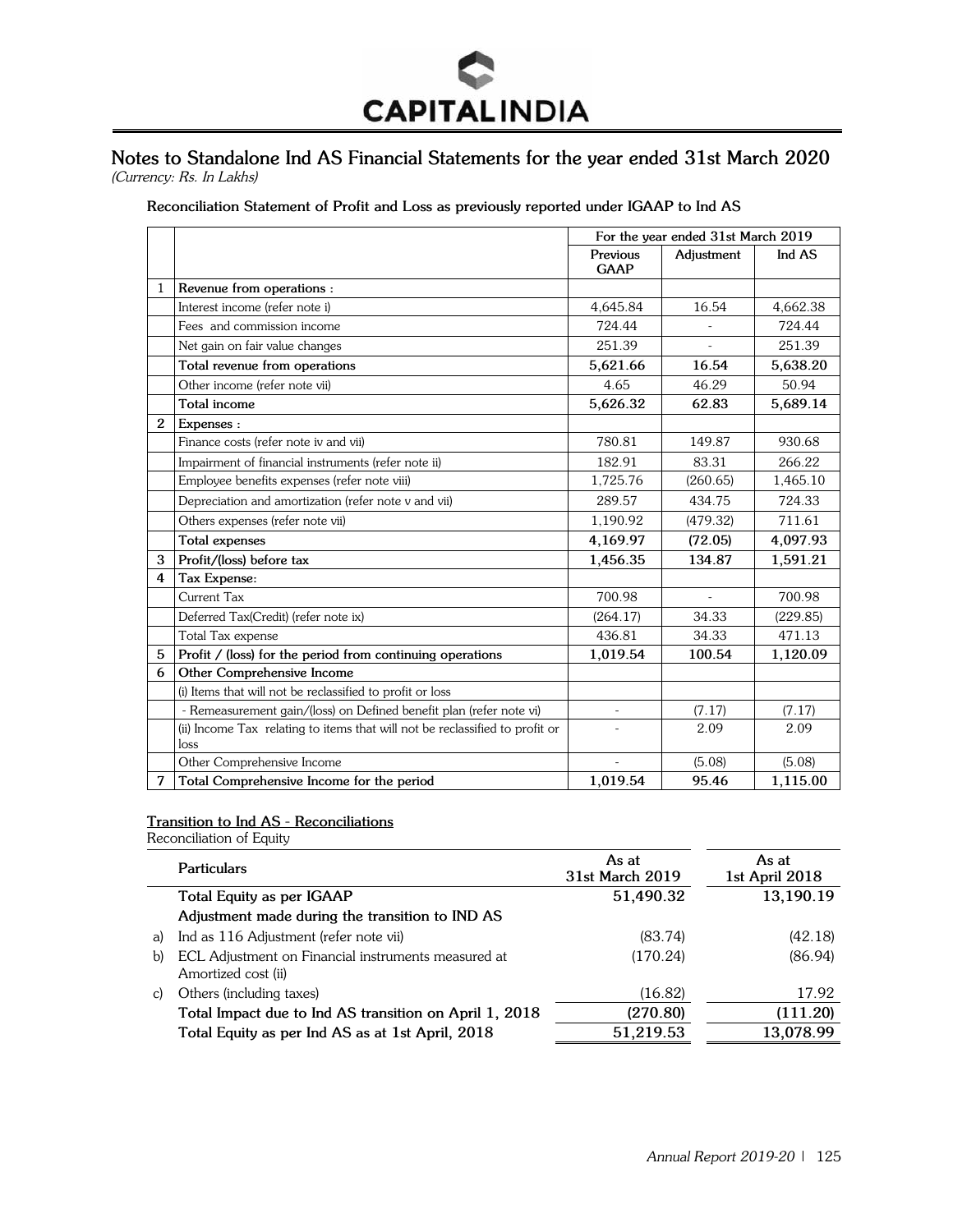

### (Currency: Rs. In Lakhs)

Statement of reconciliation of cash flow statement under Ind AS and cash flow statement reported under Previous GAAP

| <b>Particulars</b>                                                  | <b>Previous GAAP</b> | Adjustment | Ind AS        |
|---------------------------------------------------------------------|----------------------|------------|---------------|
| Net cash used in operating activities (A) (refer note vii)          | (44,909.76)          | (491.34)   | (44, 418, 42) |
| Net cash used in investing activities (B)                           | (3.803.41)           | 1.53       | (3.804.94)    |
| Net cash generated from financing activities (C)(refer<br>note vii) | 49,531.62            | 491 34     | 49,040.28     |
| Net increase in cash and cash equivalents $(A+B+C)$                 | 818.45               | 1.53       | 816.93        |
| Cash and cash equivalents at beginning of the year                  | 1,675.66             |            | 1,675.66      |
| Cash and cash equivalents at the end of the year                    | 2.494.11             | 1.53       | 2,492.58      |

**An explanation of how the transition from previous GAAP to Ind AS has affected the Company's financial position, financial performance and cash flows is set out in the following notes and tables.**

### **i) Effective interest rate (EIR) method :**

Previous GAAP did not require loans to be recorded using the EIR method. Under Ind AS, the EIR method calculates the amortised cost of a financial instrument and allocated such interest over the relevant period. The EIR is the rate that exactly discounts estimated future cash flows (including all fees paid or received that form an integral part of the EIR, transaction costs and other premiums or discounts) through the expected life of the instrument, or, where appropriate, a shorter period, to the net carrying amount on initial recognition.

### **ii) Expected credit loss (ECL) :**

Previous GAAP provisions for credit losses were primarily based on RBI guidelines. Under Ind AS, the ECL allowance is based on the credit losses expected to arise from all possible default events over the expected life of the financial assets ('life time ECL'), unless there has been no significant increase in credit risk since origination, in which case, the allowance is based on the 12-month ECL.

### **iii) Income recognition on credit-impaired loans :**

RBI guidelines required income on NPAs to be reversed. Under Ind AS, income continues to be recognised on credit impaired loans, by applying the effective interest rate to the net amortised cost of loans (i.e. net of allowance for loan losses)

### **iv) Borrowing costs :**

Previous GAAP did not require amortised cost accounting for liabilities. Under Ind AS, the Company determines the effective interest rate of its borrowings and records interest expense on that basis.

### **v) Security deposits :**

Previous GAAP did not require the fair valuation of financial instruments at initial recognition. Under Ind AS, the Company records security deposits provided to landlords at time value of money, with corresponding adjustments to interest income and depreciation.

### **vi) Employee defined benefit plans** :

Previous GAAP required actuarial experience adjustments relating to defined benefit plans, i.e. gratuity to be recorded in the profit and loss account. By contrast, under Ind AS, the Company records such adjustments in OCI.

### **vii) Lease Rent :**

Previous GAAP as well as Ind AS 17 require to classify lease as finance lease and operating lease and for operating leases, lessee is required to recognise the lease payments as an expense (Lease rent) on a straight line basis.

Ind AS 116 introduces a single lessee accounting model and requires a lessee to recognise assets and liabilities for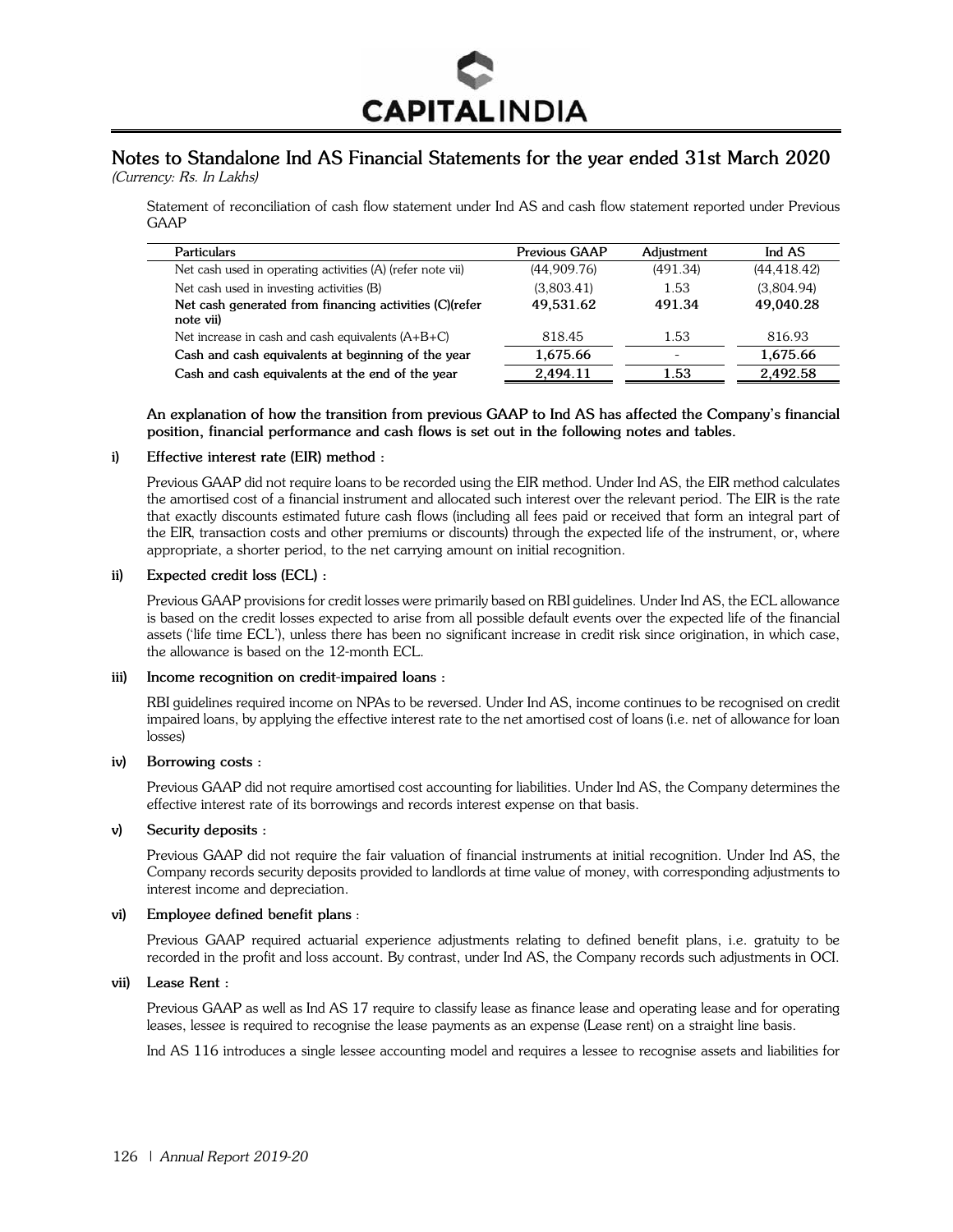

(Currency: Rs. In Lakhs)

all leases with a term of more than 12 months, unless the underlying asset is of low value. A lessee is required to recognise a right-of-use asset representing its right to use the underlying leased asset and a lease liability representing its obligation to make lease payments.

Under Ind AS 116, a lessee measures right-of-use assets similarly to other non-financial assets (such as property, plant and equipment) and lease liabilities similarly to other financial liabilities. As a consequence, a lessee recognizes depreciation of the right-of-use asset and interest on the lease liability, and also classifies cash repayments of the lease liability into a principal portion and an interest portion and presents them in the statement of cash flows applying Ind AS 7, Statement of Cash Flows.

### **viii) Share-based payment transactions :**

Under Previous GAAP, the Company recorded its ESOP grants at intrinsic value while under Ind AS, the grants are recorded at fair value.

### **ix) Deferred tax :**

Deferred tax effect of all adjustments has been recognised on transition date and during the year ended 31 March 2019

### **x) Ind AS 101 exemptions :**

The company has used certain available exemptions under Ind AS 101 for first-time adoption, and accordingly has retained the accounting under Previous GAAP for transactions that occurred prior to the Ind AS transition date. These optional exemptions relate to property plant and equipment, intangible assets, investment in subsidiaries.

### **xi) Cash flow statement :**

There are no significant differences in the principles used for presenting cash flows between the previous GAAP and Ind AS.

### **46 Disclosure Pursuant to RBI Notification no RBI/2019-20/170 DOR (NBFC).CC.PD. No.109/22.10.106/2019-20**

| Asset Classification as per RBI Norms                                                                                     | Asset<br>classification<br>as per Ind AS<br>109 | Gross<br>Carrying<br>Amount as<br>per Ind AS | Loss Allowances<br>(Provisions) as<br>required under<br>Ind AS 109 | Net Carrying<br>Amount | Provisions<br>required as per<br><b>IRACP</b> norms | Difference<br>between Ind AS<br>109 provisions<br>and IRACP<br>norms |
|---------------------------------------------------------------------------------------------------------------------------|-------------------------------------------------|----------------------------------------------|--------------------------------------------------------------------|------------------------|-----------------------------------------------------|----------------------------------------------------------------------|
| 1                                                                                                                         | 2                                               | 3                                            | $\overline{4}$                                                     | $(5=3-4)$              | 6                                                   | $(7=4-6)$                                                            |
| Performing assets                                                                                                         |                                                 |                                              |                                                                    |                        |                                                     |                                                                      |
| Standard                                                                                                                  | Stage 1                                         | 41,246.74                                    | 757.59                                                             | 40,489.15              | 164.99                                              | 592.60                                                               |
|                                                                                                                           | Stage 2                                         | 9,071.44                                     | 976.12                                                             | 8,095.32               | 109.37                                              | 866.75                                                               |
| Subtotal                                                                                                                  |                                                 | 50,318.18                                    | 1,733.71                                                           | 48,584.47              | 274.36                                              | 1,459.35                                                             |
| Non-Performing Assets (NPA)                                                                                               |                                                 |                                              |                                                                    |                        |                                                     |                                                                      |
| Substandard                                                                                                               | Stage 3                                         |                                              |                                                                    |                        |                                                     |                                                                      |
| Doubtful - up to 1 year                                                                                                   | Stage 3                                         |                                              |                                                                    |                        |                                                     |                                                                      |
| 1 to 3 years                                                                                                              | Stage 3                                         |                                              |                                                                    |                        |                                                     |                                                                      |
| More than 3 years                                                                                                         | Stage 3                                         |                                              |                                                                    |                        |                                                     |                                                                      |
| Subtotal for doubtful                                                                                                     |                                                 |                                              |                                                                    |                        |                                                     |                                                                      |
| Loss                                                                                                                      |                                                 |                                              |                                                                    |                        |                                                     |                                                                      |
| Subtotal for NPA                                                                                                          |                                                 |                                              |                                                                    |                        |                                                     |                                                                      |
| Other items such as quarantees, loan                                                                                      | Stage 1                                         |                                              |                                                                    |                        |                                                     |                                                                      |
| commitments, etc. which are in the                                                                                        | Stage 2                                         |                                              |                                                                    |                        |                                                     |                                                                      |
| scope of Ind AS 109 but not covered<br>under current Income Recognition, Asset<br>Classification and Provisioning (IRACP) | Stage 3                                         |                                              |                                                                    |                        |                                                     |                                                                      |
| norms                                                                                                                     |                                                 |                                              |                                                                    |                        |                                                     |                                                                      |
| Subtotal                                                                                                                  |                                                 |                                              |                                                                    |                        |                                                     |                                                                      |
|                                                                                                                           | Stage 1                                         | 41,246.74                                    | 757.59                                                             | 40,489.15              | 164.99                                              | 592.60                                                               |
|                                                                                                                           | Stage 2                                         | 9,071.44                                     | 976.12                                                             | 8,095.32               | 109.37                                              | 866.75                                                               |
| Total                                                                                                                     | Stage 3                                         |                                              |                                                                    |                        |                                                     |                                                                      |
|                                                                                                                           | Total                                           | 50,318.18                                    | 1,733.71                                                           | 48,584.47              | 274.36                                              | 1,459.35                                                             |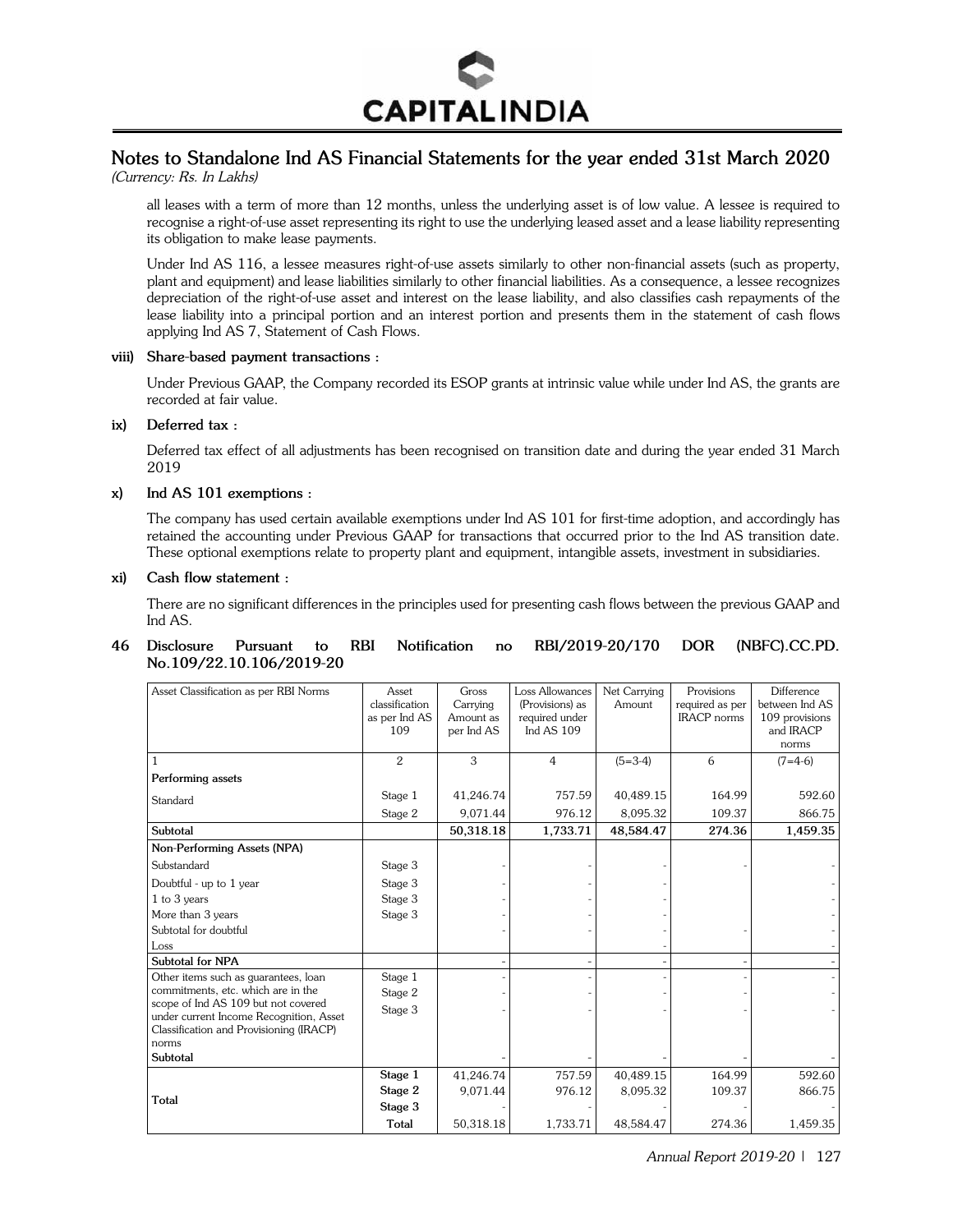

### **47 Additional Disclosures as per the guidelines issued by the Reserve Bank of India in respect of Non Banking Financial (Non deposit accepting or holding) Systemically Important (NBFC-ND-SI) is as under:**

The disclosure are based on the Ind AS Financials. Accordingly, the corresponding comparative for the previous year have been restated, in order to confirm to current period presentation.

### **a. Capital funds, risk assets/ exposure and risk asset ratio (CRAR)**

|   | <b>Particulars</b>                                    | As at<br>31st March 2020 | As at<br>31st March 2019 |
|---|-------------------------------------------------------|--------------------------|--------------------------|
|   | $CRAR$ $%$                                            | 80.35%                   | 81.22%                   |
|   | CRAR - Tier I capital (%)                             | 79.13%                   | 80.86%                   |
|   | CRAR - Tier II Capital (%)                            | 1.22%                    | 0.36%                    |
| 4 | Amount of subordinated debt raised as Tier-II capital |                          |                          |
| 5 | Amount raised by issued of Perpetual Debt Instruments |                          |                          |

### **b. Investments (Amount in Rs. crore)**

|   | S.No Particulars                                                         | As at<br>31st March 2020 | As at<br>31st March 2019 |
|---|--------------------------------------------------------------------------|--------------------------|--------------------------|
| 1 | Particulars                                                              |                          |                          |
|   | Value of investments                                                     |                          |                          |
|   | (i) Gross value of investments                                           | 111.51                   | 45.36                    |
|   | (a) in India                                                             |                          |                          |
|   | (a) outside India                                                        |                          |                          |
|   | (ii) Provision for depreciation                                          |                          |                          |
|   | (a) in India                                                             |                          |                          |
|   | (a) outside India                                                        |                          |                          |
|   | (iii) Net value of investments                                           | 111.51                   | 45.36                    |
|   | (a) in India                                                             |                          |                          |
| 2 | (a) outside India                                                        |                          |                          |
|   | Movement of provisions held towards depreciation on<br>investments       |                          |                          |
|   | (i) Opening balance                                                      |                          |                          |
|   | (ii) Add : Provisions made during the year                               |                          |                          |
|   | (iii) Less: Write-off/ write-back of excess provision during<br>the year |                          |                          |
|   | (i) Closing balance                                                      |                          |                          |
|   |                                                                          |                          |                          |

### **c. Derivatives**

The Company has no transactions / exposure in derivatives in the current year.

### **d. Disclosures relating to Securitisation**

 The Company has not entered in securitisation transaction during the year and had no outstanding securitisation transactions for earlier years.

### **e. Details of Financial Assets sold to Securitisation / Reconstruction Company for Asset Reconstruction**

 The Company has not sold any financial asset to securitisation / reconstruction company for asset reconstruction in the current year.

### **f. Details of Assignment transactions**

The Company has not undertaken any assignment transactions in the current year.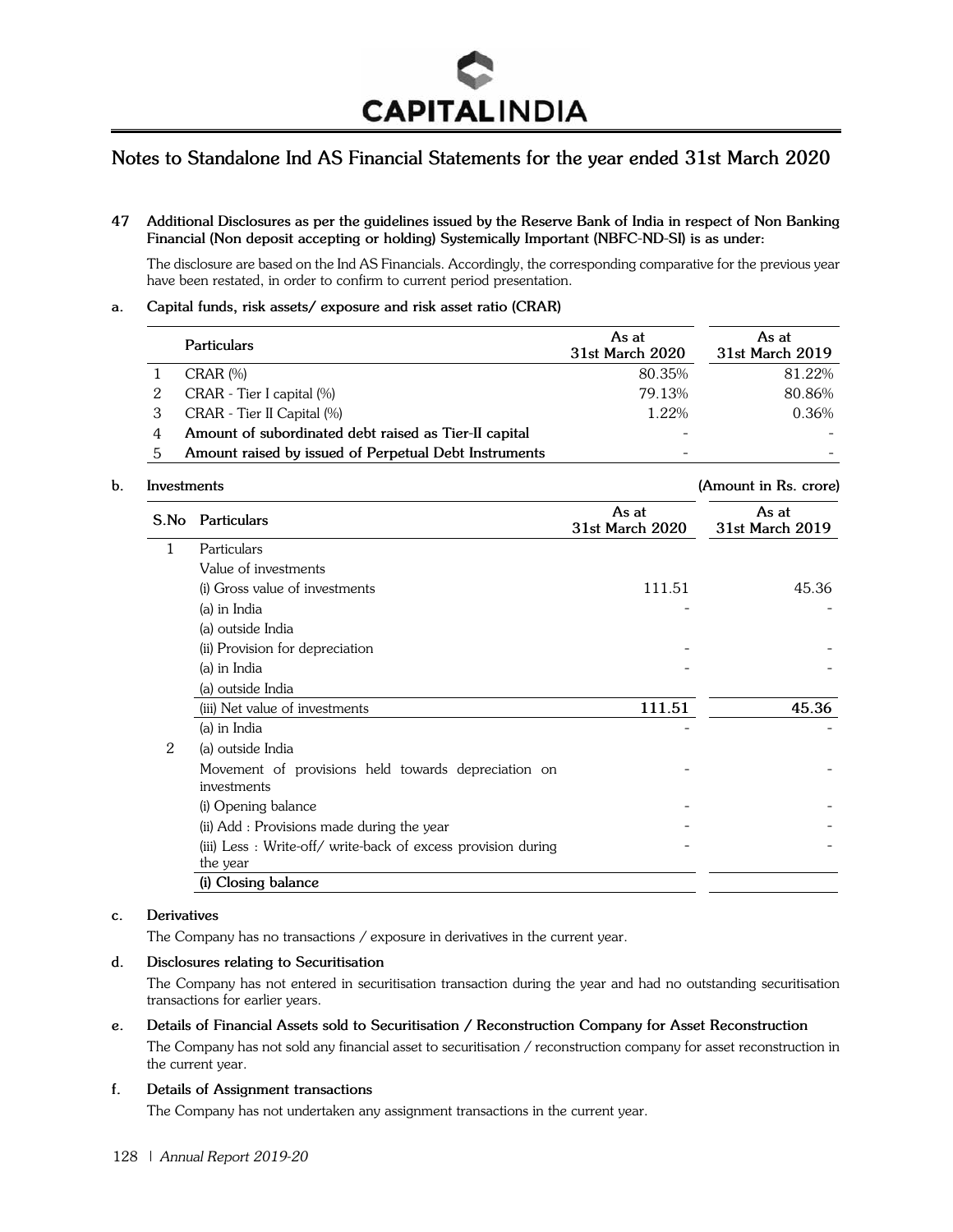

### **g. Details of non-performing financial assets purchase / sold**

The Company has not purchased / sold any non-performing financial assets in the current year.

# **h. Exposure**

i. Exposure to Real Estate Sector

|       |                                                                                                                                                                                                                                                                                                                                                                           |                          | (Amount in Rs. crore)    |
|-------|---------------------------------------------------------------------------------------------------------------------------------------------------------------------------------------------------------------------------------------------------------------------------------------------------------------------------------------------------------------------------|--------------------------|--------------------------|
| Sr.No | <b>Particulars</b>                                                                                                                                                                                                                                                                                                                                                        | As at<br>31st March 2020 | As at<br>31st March 2019 |
| a)    | Direct exposure                                                                                                                                                                                                                                                                                                                                                           |                          |                          |
| (i)   | <b>Residential Mortgages -</b>                                                                                                                                                                                                                                                                                                                                            |                          |                          |
|       | Lending fully secured by mortgages on residential<br>property that is or will be occupied by the borrower or<br>that is rented                                                                                                                                                                                                                                            | 2.35                     | 11.60                    |
| (ii)  | Commercial Real Estate -                                                                                                                                                                                                                                                                                                                                                  |                          |                          |
|       | Lending secured by mortgages on commercial real<br>estates (office buildings, retail space, multipurpose<br>commercial premises, multi-family residential buildings,<br>multi-tenanted commercial premises, industrial or<br>warehouse space, hotels, land acquisition, development<br>& construction etc.). Exposure would also include non-<br>fund based (NFB) limits; | 299.40                   | 299.69                   |
| (iii) | Investments in Mortgage Backed Securities (MBS) and<br>other securitised exposures -                                                                                                                                                                                                                                                                                      |                          |                          |
| 1     | Residential,                                                                                                                                                                                                                                                                                                                                                              |                          |                          |
| 2     | Commercial Real Estate.                                                                                                                                                                                                                                                                                                                                                   |                          |                          |
|       | <b>Total Exposure to Real Estate Sector</b>                                                                                                                                                                                                                                                                                                                               | 301.75                   | 311.29                   |

### **ii. Exposure to Capital Market (Amount in Rs. crore)**

| Sr.<br>No | <b>Particulars</b>                                                                                                                                                                                                                                                                                                                                                       | As at<br>31st March<br>2020 | As at<br>31st March<br>2019 |
|-----------|--------------------------------------------------------------------------------------------------------------------------------------------------------------------------------------------------------------------------------------------------------------------------------------------------------------------------------------------------------------------------|-----------------------------|-----------------------------|
| (i)       | direct investment in equity shares, convertible bonds, convertible debentures and<br>units of equity-oriented mutual funds the corpus of which is not exclusively invested<br>in corporate debt;                                                                                                                                                                         |                             |                             |
| (ii)      | advances against shares / bonds / debentures or other securities or on clean basis<br>to individuals for investment in shares (including IPOs / ESOPs), convertible bonds,<br>convertible debentures, and units of equity-oriented mutual funds;                                                                                                                         |                             |                             |
| (iii)     | advances for any other purposes where shares or convertible bonds or convertible<br>debentures or units of equity oriented mutual funds are taken as primary security;                                                                                                                                                                                                   |                             |                             |
| (iv)      | advances for any other purposes to the extent secured by the collateral security of<br>shares or convertible bonds or convertible debentures or units of equity oriented<br>mutual funds i.e. where the primary security other than shares / convertible bonds<br>/ convertible debentures / units of equity oriented mutual funds does not fully cover<br>the advances: |                             |                             |
| (v)       | secured and unsecured advances to stockbrokers and guarantees issued on behalf<br>of stockbrokers and market makers;                                                                                                                                                                                                                                                     |                             |                             |
| (vi)      | loans sanctioned to corporates against the security of shares / bonds / debentures<br>or other securities or on clean basis for meeting promoter's contribution to the<br>equity of new companies in anticipation of raising resources;                                                                                                                                  |                             |                             |
| (vii)     | bridge loans to companies against expected equity flows / issues;                                                                                                                                                                                                                                                                                                        |                             |                             |
| (viii)    | all exposures to Venture Capital Funds (both registered and unregistered)                                                                                                                                                                                                                                                                                                |                             |                             |
|           | <b>Total Exposure to Capital Market</b>                                                                                                                                                                                                                                                                                                                                  |                             |                             |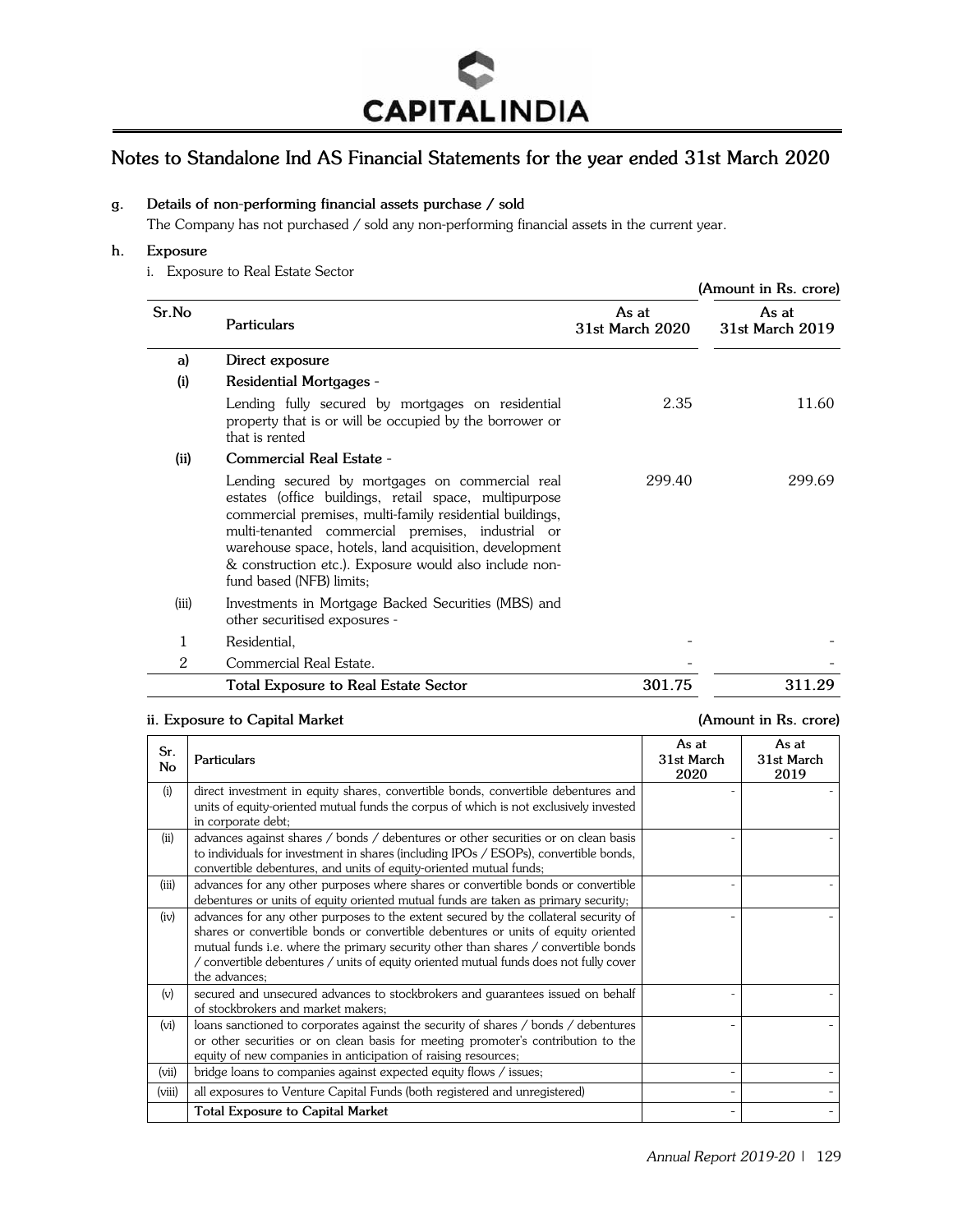

### **i. Details of financing of parent company products**  Not Applicable

### **j Details of Single Borrower Limit (SGL) / Group Borrower Limit (GBL) exceeded by the NBFC**

The Company has not lent/ invested/ lent and i**nvested in Single Borrower / Single Group of Borrowers in excess of limits prescribed by the RBI.** 

### **k. Unsecured Advances**

Refer Note 6 for unsecured advances. The Company has not given any unsecured advances against the rights, licenses, authorisations etc.

### **l. Registration obtained from other financial sector regulators**

The Company is not registered with any financial sector regulators except with the RBI.

### **m Disclosure of Penalties imposed by RBI and other regulators**

No penalties were imposed by the RBI and other regulators during current year.

### **n Provisions and contingencies (shown under the head expenditure in Statement of Profit and Loss):**

**(Amount in Rs. crore)**

| Sr.No | <b>Particulars</b>                           | 31st March 2020   31st March 2019 |      |
|-------|----------------------------------------------|-----------------------------------|------|
| (i)   | Provision made towards income tax            | 14.40                             |      |
| (i)   | Provision for impairment of financial assets | 13.39                             | 2.66 |

### **o. Draw Down from Reserves**

There has been no draw down from reserves during the current year.

### **p. Concentration of Advances, Exposures and NPAs**

| i) Concentration of Advances                                            |                 | (Amount in Rs. crore) |
|-------------------------------------------------------------------------|-----------------|-----------------------|
| <b>Particulars</b>                                                      | 31st March 2020 | 31st March 2019       |
| Total Advances to twenty largest borrowers                              | 438.23          | 484.75                |
| Percentage of Advances to twenty largest borrowers to Total<br>Advances | 87.09%          | 87.19%                |

### **ii) Concentration of Exposures (Amount in Rs. crore)**

| <b>Particulars</b>                                                 | 31st March 2020 | 31st March 2019 |
|--------------------------------------------------------------------|-----------------|-----------------|
| Total Exposures to twenty largest borrowers / customers            | 449.71          | 484.75          |
| Percentage of Exposures to twenty largest borrowers / customers to | 87.38%          | 86.37%          |
| Total Exposure on borrowers / customers                            |                 |                 |

| iii) Concentration of NPAs                   |                    | (Amount in Rs. crore) |
|----------------------------------------------|--------------------|-----------------------|
| Particulars                                  | 31st March<br>2020 | 31st March<br>2019    |
| Total of Exposures to top four NPA accounts* |                    |                       |

\* there are no account classified as NPA as on 31st March 2020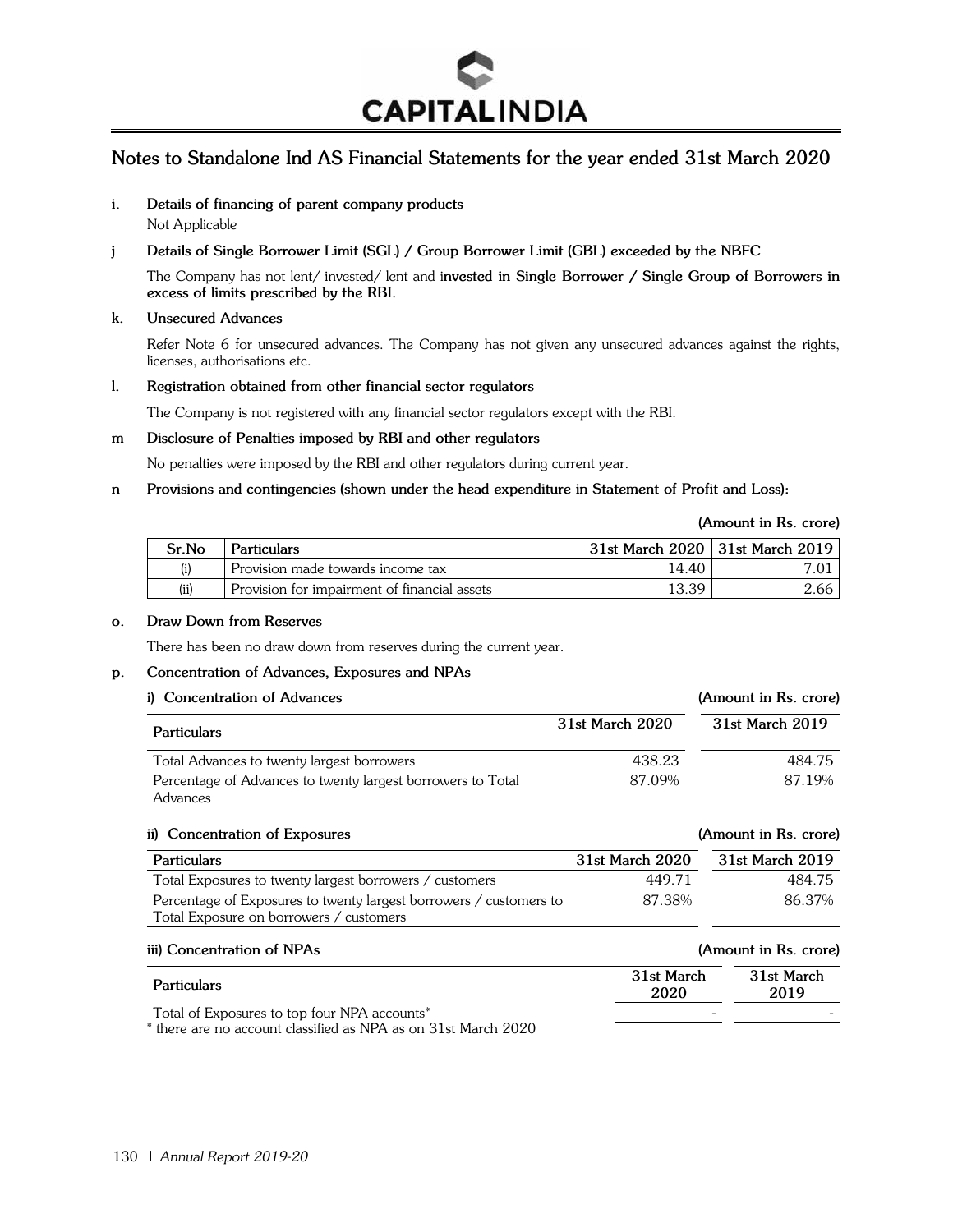

| iv) Sector-wise NPAs (% of NPA to Total Advances in that sector) | (Amount in Rs. crore) |                 |  |
|------------------------------------------------------------------|-----------------------|-----------------|--|
| <b>Particulars</b>                                               | 31st March 2020       | 31st March 2019 |  |
| Agriculture & allied activities                                  |                       |                 |  |
| <b>MSME</b>                                                      |                       |                 |  |
| Corporate borrowers                                              |                       |                 |  |
| <b>Services</b>                                                  |                       |                 |  |
| Unsecured personal loans                                         |                       |                 |  |
| Auto loans                                                       |                       |                 |  |
| Other personal loans                                             |                       |                 |  |

### **v) Movement of NPAs (Amount in Rs. crore)**

|       | <b>Particulars</b>                                                           | 31st March 2020 | 31st March 2019 |
|-------|------------------------------------------------------------------------------|-----------------|-----------------|
| (i)   | Net NPAs to Net Advances (%)                                                 |                 |                 |
| (i)   | Movement of NPAs (Gross):                                                    |                 |                 |
| (a)   | Opening balance                                                              |                 |                 |
| (b)   | Additions during the year                                                    | 10.66           |                 |
| (c)   | Reductions during the year                                                   | 10.66           |                 |
| (d)   | Closing balance                                                              |                 |                 |
| (iii) | Movement of Net NPAs                                                         |                 |                 |
| (a)   | Opening balance                                                              |                 |                 |
| (b)   | Additions during the year                                                    | 9.56            |                 |
| (c)   | Reductions during the year                                                   | 9.56            |                 |
| (d)   | Closing balance                                                              |                 |                 |
| (iv)  | Movement of provisions for NPAs (excluding provisions on<br>standard assets) |                 |                 |
| (a)   | Opening balance                                                              |                 |                 |
| (b)   | Provisions made during the year                                              | 1.10            |                 |
| (c)   | Write-off / write-back of excess provisions                                  | 1.10            |                 |
| (d)   | Closing balance                                                              |                 |                 |

### **q. Overseas Assets (for those with Joint Ventures and Subsidiaries abroad)**

The Company has not invested in overseas assets in the current and previous year. There are no outstanding investments from earlier years.

# **r. Off-balance Sheet SPVs sponsored by the Company**

The Company has no off-balance sheet SPV in the current year.

### **s. Disclosure of Complaints**

Ī

The Company has not received any complaints in the current year.

### **t. Ratings assigned by credit rating agencies and migration of ratings during the year**

| S.No. | Instruments           | Credit Rating Agency              | As on 31st March 2020 | As on 31st March 2019 |  |
|-------|-----------------------|-----------------------------------|-----------------------|-----------------------|--|
|       | Long Term Instruments | Acuite Ratings & Research Limited | ACUITE A- (Stable)    | ACUITE A- (Stable)    |  |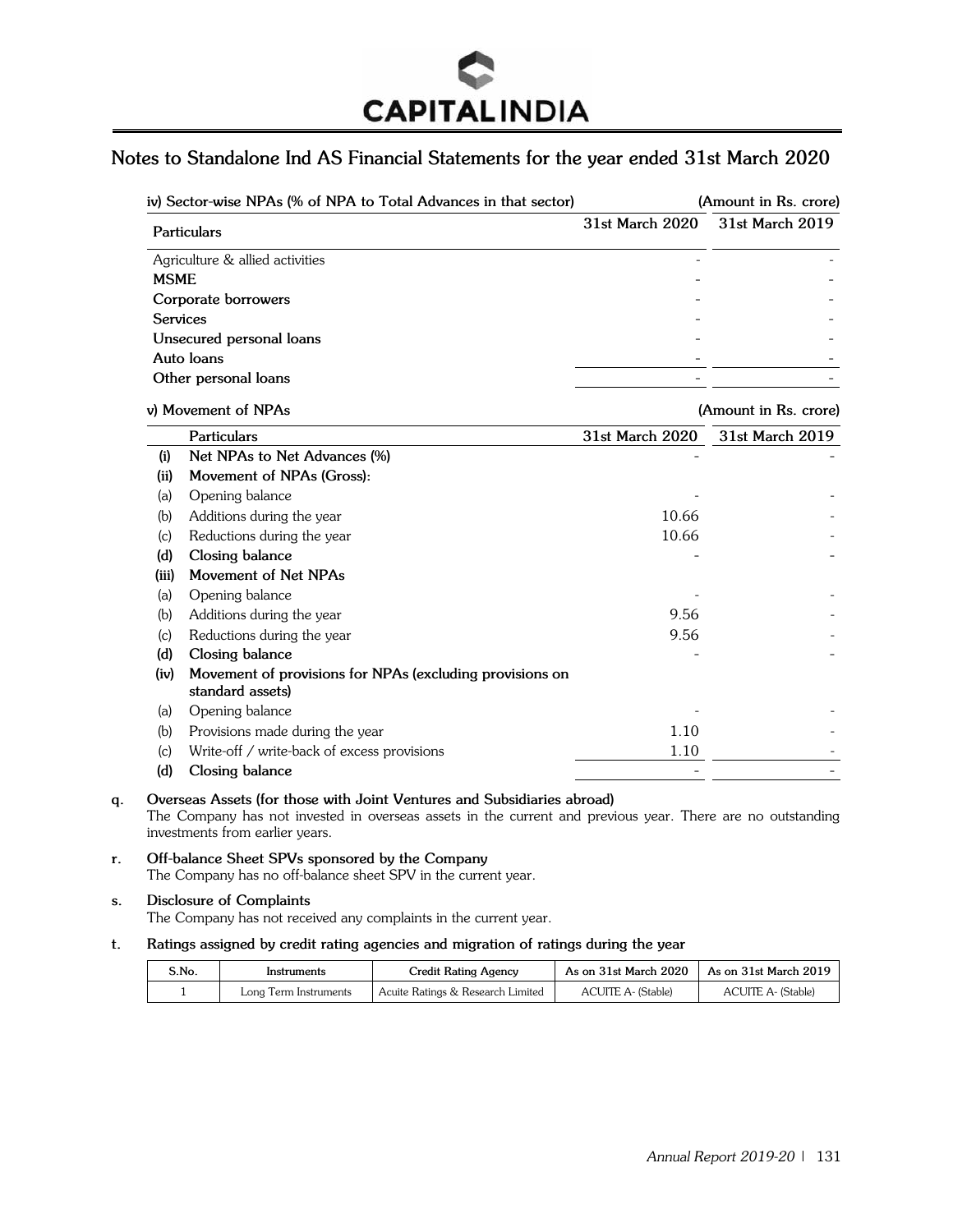

| S.No | Item                            | Up to $30/$<br>31 days | Over 1<br>month to<br>2 months | Over 2<br>months<br>upto $3$<br>months | Over 3<br>months<br>to 6 months | Over 6<br>months<br>to 1 year | Over 1<br>year<br>to 3 years | Over 3<br>years<br>to 5 years | Over 5<br>years          | Total  |
|------|---------------------------------|------------------------|--------------------------------|----------------------------------------|---------------------------------|-------------------------------|------------------------------|-------------------------------|--------------------------|--------|
| 1    | Deposits                        |                        |                                |                                        |                                 |                               |                              |                               |                          |        |
| 2    | Advances                        | 5.59                   | 10.33                          | 48.80                                  | 66.49                           | 118.32                        | 238.22                       | 4.81                          | 10.62                    | 503.18 |
| 3    | Investments                     |                        | ۰                              |                                        |                                 |                               |                              |                               | 111.51                   | 111.51 |
| 4    | Debt securities                 |                        |                                |                                        |                                 |                               | 40.00                        |                               |                          | 40.00  |
| 5    | Borrowings                      | 0.03                   | 12.53                          | 0.03                                   | 12.59                           | 25.19                         | 25.85                        | 0.24                          | $\overline{\phantom{a}}$ | 76.46  |
| 6    | Foreign Currency<br>assets      |                        |                                |                                        |                                 |                               |                              |                               |                          |        |
| 7    | Foreign Currency<br>liabilities |                        |                                |                                        |                                 |                               |                              |                               |                          |        |

### **u. Statement on Asset Liability Management**

### **Maturity pattern of certain items of assets and liabilities as at 31st March 2020 (Amount in Rs. crore)**

### **Maturity pattern of certain items of assets and liabilities as at 31st March 2019**

| S.No | Item                            | Up to $30/$<br>31 days | Over 1<br>month to<br>2 months | Over 2<br>months<br>upto $3$<br>months | Over 3<br>months<br>to 6 months | Over 6<br>months<br>to 1 year | Over 1<br>year<br>to 3 years | Over 3<br>years<br>to 5 years | Over 5<br>years          | Total  |
|------|---------------------------------|------------------------|--------------------------------|----------------------------------------|---------------------------------|-------------------------------|------------------------------|-------------------------------|--------------------------|--------|
|      | Deposits                        |                        | $\sim$                         | $\overline{\phantom{a}}$               | $\overline{\phantom{a}}$        | $\sim$                        |                              | $\overline{\phantom{a}}$      | $\overline{\phantom{a}}$ |        |
| 2    | Advances                        | 73.85                  | 2.19                           | 5.61                                   | 61.94                           | 111.84                        | 268.05                       | 21.92                         | 10.56                    | 555.96 |
| 3    | Investments                     | ٠.                     | $\sim$                         | $\overline{\phantom{a}}$               | $\overline{\phantom{a}}$        | ۰                             | $\sim$                       | 5.25                          | 40.11                    | 45.36  |
| 4    | Borrowings                      | 0.03                   | 12.53                          | 0.03                                   | 12.58                           | 25.17                         | 81.72                        | 0.24                          | $\sim$                   | 132.30 |
| 5    | Foreign Currency<br>assets      |                        | $\overline{\phantom{a}}$       | $\overline{\phantom{a}}$               | $\overline{\phantom{a}}$        | ۰                             |                              | $\overline{\phantom{a}}$      | $\overline{\phantom{a}}$ |        |
| 6    | Foreign Currency<br>liabilities | -                      | $\overline{\phantom{a}}$       | $\overline{\phantom{a}}$               | $\overline{\phantom{a}}$        | ۰                             | $\overline{\phantom{a}}$     | $\overline{\phantom{a}}$      | $\overline{\phantom{a}}$ |        |

### **v. Restructured advances**

There are no restructured advance as on 31st March 2020, hence disclosure of information as required in terms of Para 24 of Non-Banking Financial Company - Systemically Important Non-Deposit taking Company and Deposit taking Company (RBI guidelines) is not required.

### **w. Fraud Reporting**

As required by the Chapter II paragraph 5 for Monitoring of frauds in NBFCs (RBI guidelines), the details of frauds noticed / reported are as below:

| $\overline{\phantom{a}}$ |                          |
|--------------------------|--------------------------|
|                          |                          |
| $\overline{\phantom{a}}$ |                          |
| $\overline{\phantom{a}}$ | $\overline{\phantom{a}}$ |
| -                        |                          |
|                          |                          |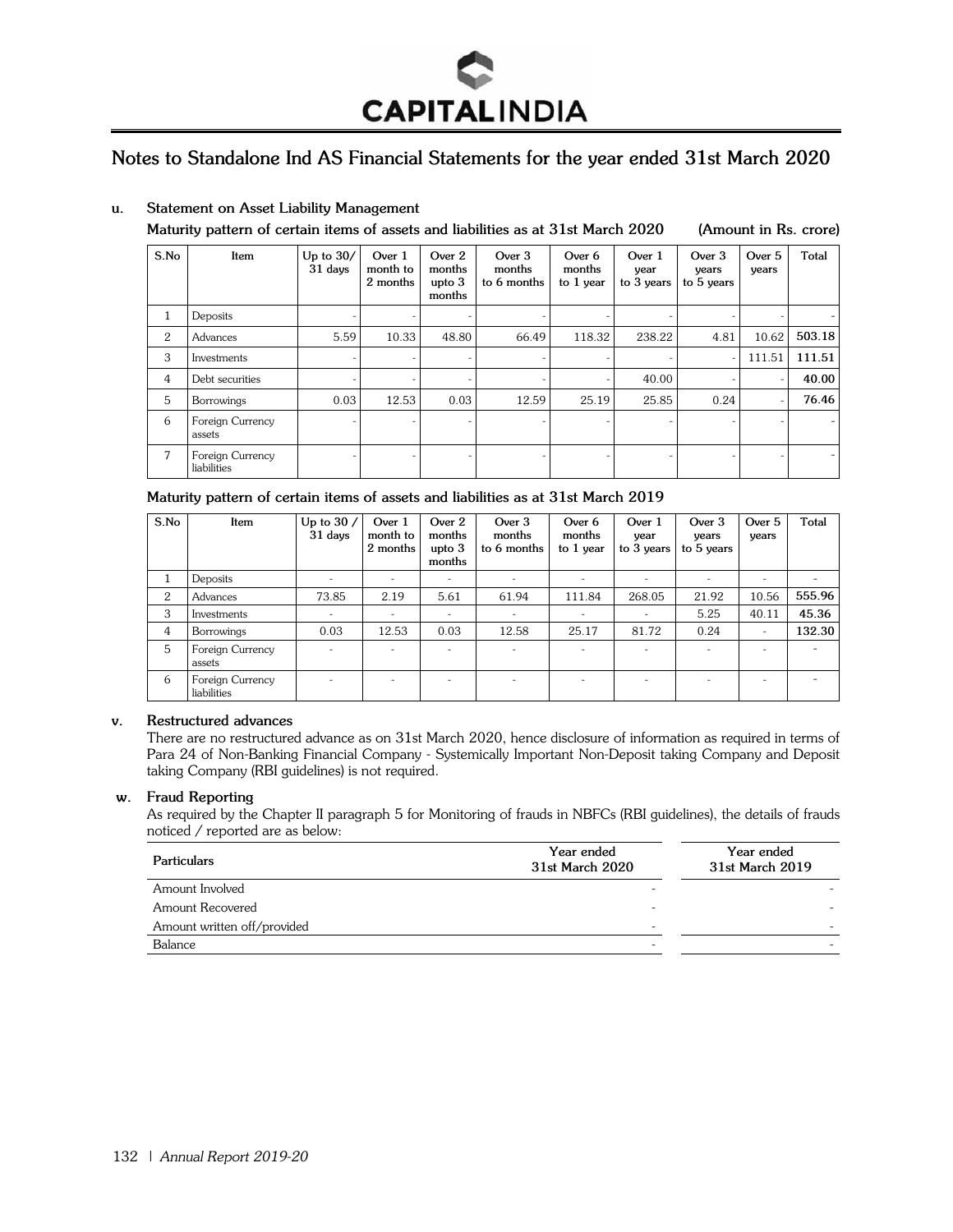

(Currency: Rs. In Lakhs)

**48** The outbreak of COVID 19 pandemic and consequent lockdown has severely impacted business and operations of the Company since the last week of March 2020. In terms of the policy approved by the Board of directors pursuant to Reserve Bank of India (RBI) Circular dated March 27, 2020 and April 17, 2020 relating to 'COVID-19 – Regulatory Package', the Company has granted EMI moratorium to eligible borrowers for a period upto 3 months with regards to the payment falling due between March 1, 2020 and May 31, 2020. Further, in relation to the accounts overdue but standard as at February 29, 2020 where moratorium benefit has been extended in terms of aforesaid RBI guidelines, the staging of those accounts at March 31 2020 is based on the days past due status as on February 29, 2020. Based on an assessment by the Company, this relaxation has not been deemed to be automatically triggering significant increase in credit risk. On May 22, 2020, the RBI has announced extension of the Moratorium Period by further three months which is currently under evaluation by the Company.

In relation to COVID-19, judgments and assumptions include the extent and duration of the pandemic, the impacts of actions of governments and other authorities, and the responses of businesses and consumers in different industries. While the methodologies and assumptions applied in the impairment loss allowance calculations remained unchanged from those applied prior to the COVID-19 pandemic, the Company has separately incorporated estimates, assumptions and judgments specific to the impact of the COVID-19 pandemic based on early indicators of moratorium and delayed payments metrics observed along with an estimation of potential stress on probability of defaults and exposure at defaults. Accordingly, the Company has measured additional impairment loss allowance and recognised a total provision towards expected credit losses of Rs. 1733.71 lakhs as at March 2020. The extent to which the COVID-19 pandemic will impact the Company's impairment loss allowance on assets and future results will depend on future developments, which are highly uncertain and the Company will continue to closely monitor the same.

- **49** The Financial Statements have been reviewed by the Audit Committee and approved by the Board of Directors at its meeting held on 1st June, 2020.
- **50** There have been no events after the reporting date that require disclosure in these financial statements.

**For Deloitte Haskins & Sells LLP For and on behalf of the board** Chartered Accountants **Capital India Finance Limited** Firm Registration No. :117366W/W -100018

**Partner** Managing Director Executive Director & CEO Membership No.: 111188 Place: Mumbai Place: Mumbai Place: Mumbai Date: 1st June 2020 Date: 1st June 2020 Date: 1st June 2020

**Neeraj Toshniwal Rachit Malhotra** Chief Financial Officer Company Secretary Place: Mumbai Place: New Delhi Date: 1st June 2020 Date: 1st June 2020

**Rukshad N. Daruvala Keshav Porwal Amit Sahai Kulshreshtha**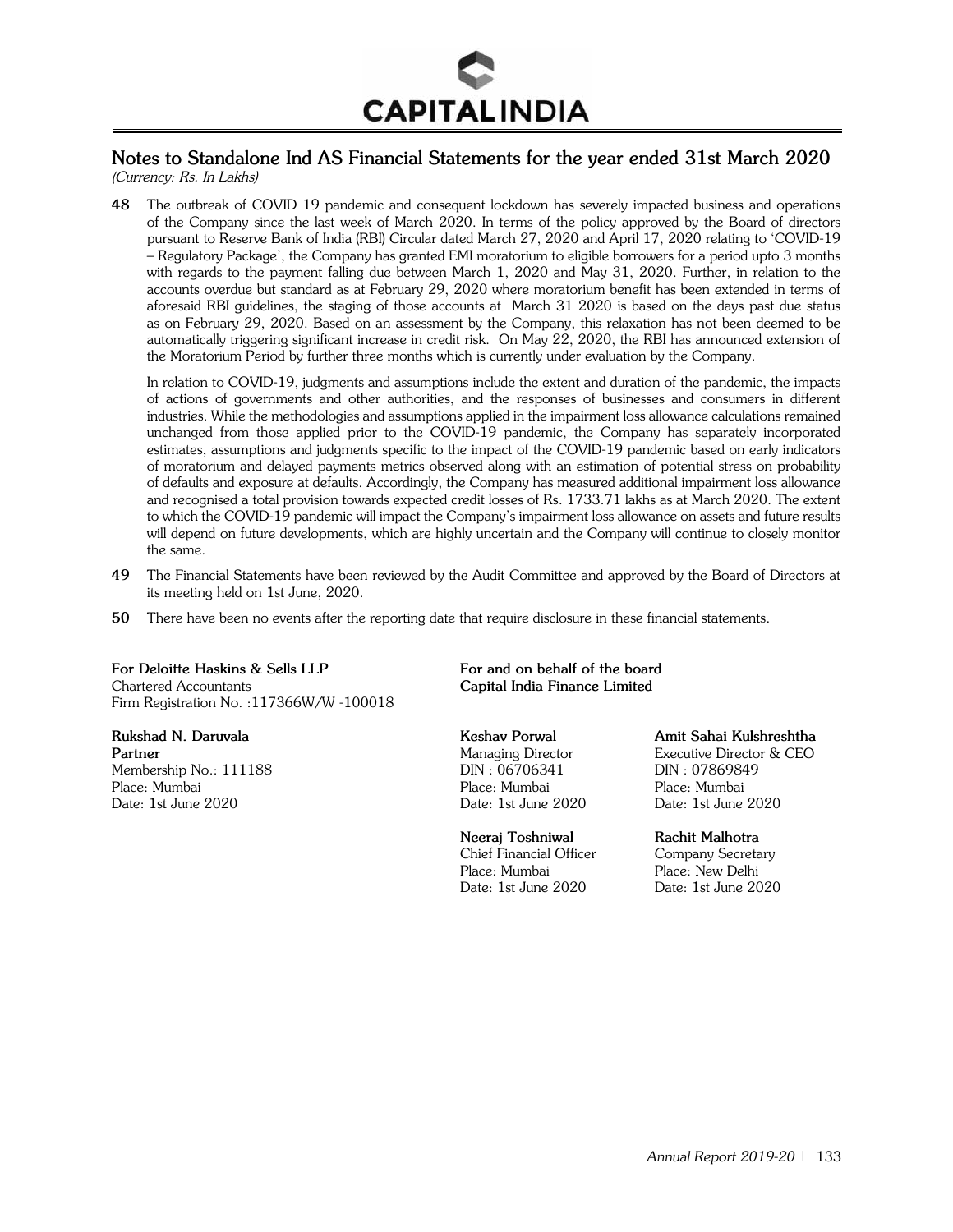

**[Schedule to the Balance Sheet of a Non Banking Financial Company as required in terms of paragraph 18 of Non-Banking Financial Company - Systemically Important Non-Deposit taking Company (Reserve Bank) Directions, 2016]**

|    | <b>LIABILITIES SIDE</b>                                                                       |                       |                   |  |  |
|----|-----------------------------------------------------------------------------------------------|-----------------------|-------------------|--|--|
| 1  | Loans and advances availed by the NBFC inclusive of interest<br>accrued thereon but not paid: | Amount<br>Outstanding | Amount<br>Overdue |  |  |
| a. | Debentures (other than falling within the meaning of public deposits)                         |                       |                   |  |  |
|    | - Secured                                                                                     |                       |                   |  |  |
|    | - Unsecured                                                                                   | 4,000.00              |                   |  |  |
| b. | Deferred Credits                                                                              |                       |                   |  |  |
| c. | Term Loans                                                                                    | 7,645.54              |                   |  |  |
| d. | Inter-corporate loans and borrowings                                                          |                       |                   |  |  |
| e. | Commercial Paper                                                                              |                       |                   |  |  |
| f. | Public Deposits (Refer note 1 below)                                                          |                       |                   |  |  |
| g. | Other Loans                                                                                   |                       |                   |  |  |
|    | <b>ASSET SIDE</b>                                                                             |                       |                   |  |  |

| ∠ | Break up of Loans and Advances including bills receivables [other] |  | Amount      |
|---|--------------------------------------------------------------------|--|-------------|
|   | than those included in(4) below]:                                  |  | Outstanding |
|   | (a) Secured                                                        |  | 45.183.20   |
|   | (b) Unsecured                                                      |  | 5.134.98    |

| 3    | Break up of Leased Assets and stocks on hire and other assets<br>counting towards AFC activities |  | Amount<br>Outstanding |
|------|--------------------------------------------------------------------------------------------------|--|-----------------------|
| i.   | Lease Assets including lease rentals under sundry debtors:                                       |  |                       |
|      | a. Finance Lease                                                                                 |  |                       |
|      | b. Operating Lease                                                                               |  |                       |
| ii.  | Stocks on hire including hire charges under sundry debtors:                                      |  |                       |
|      | a. Assets on hire                                                                                |  |                       |
|      | b. Repossessed Assets                                                                            |  |                       |
| iii. | Other Loans counting towards AFC activities:                                                     |  |                       |
|      | a. Loans where assets have been repossessed                                                      |  |                       |
|      | b. Loans other than (a) above                                                                    |  |                       |
|      |                                                                                                  |  |                       |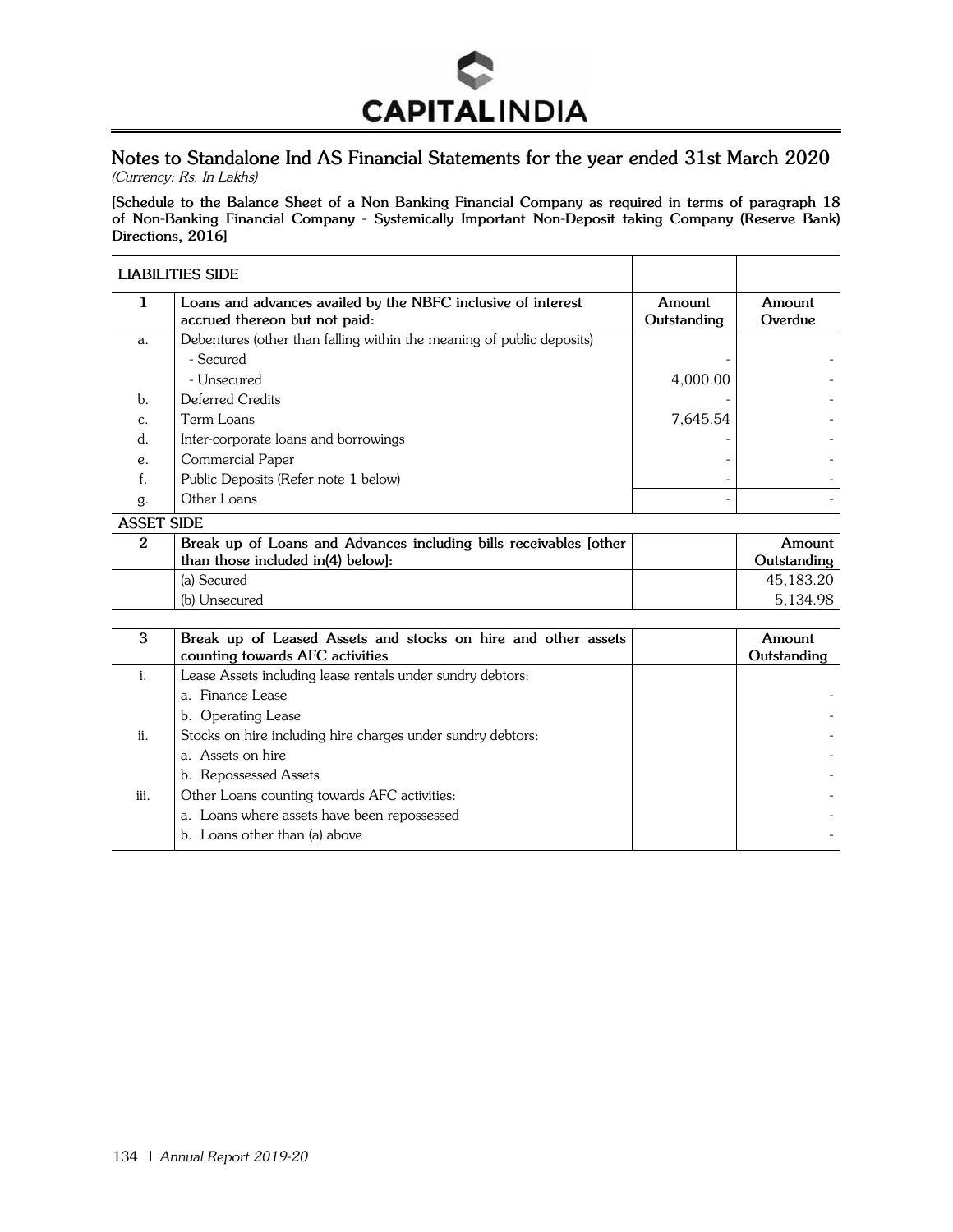

| $\overline{4}$ | Break up of Investments:   | Amount    |
|----------------|----------------------------|-----------|
|                | <b>Current Investments</b> |           |
|                | 1. Quoted                  |           |
|                | i. Shares - Equity         |           |
|                | - Preference               |           |
|                | ii. Debentures and Bonds   |           |
|                | iii. Units of mutual funds |           |
|                | iv. Government Securities  |           |
|                | v. Others                  |           |
|                | 2. Unquoted                |           |
|                | i. Shares - Equity         |           |
|                | - Preference               |           |
|                | ii. Debentures and Bonds   |           |
|                | iii. Units of mutual funds |           |
|                | iv. Government Securities  |           |
|                | v. Others                  |           |
|                |                            |           |
|                | Long Term Investments      |           |
|                | 1. Quoted                  |           |
|                | i. Shares - Equity         |           |
|                | - Preference               |           |
|                | ii. Debentures and Bonds   |           |
|                | iii. Units of mutual funds |           |
|                | iv. Government Securities  |           |
|                | v. Others                  |           |
|                | 2. Unquoted                |           |
|                | i. Shares - Equity         | 11,150.51 |
|                | - Preference               |           |
|                | ii. Debentures and Bonds   |           |
|                | iii. Units of mutual funds |           |
|                | iv. Government Securities  |           |
|                | v. Others                  |           |

### **5 Borrower group-wise classification of all leased assets, stock on hire and loans and advances (Refer note 2 below):**

| S.No. | Category                       | Amount net of provision |           |           |  |
|-------|--------------------------------|-------------------------|-----------|-----------|--|
|       |                                | Secured                 | Unsecured | Total     |  |
|       | Related Parties**              |                         |           |           |  |
|       | a. Subsidiaries                |                         |           |           |  |
|       | b. Companies in the same group |                         |           |           |  |
|       | c. Other related parties       |                         |           |           |  |
| 2     | Other than related parties     | 45,183.20               | 5,134.98  | 50,318.18 |  |
|       | Total                          | 45,183.20               | 5,134.98  | 50,318.18 |  |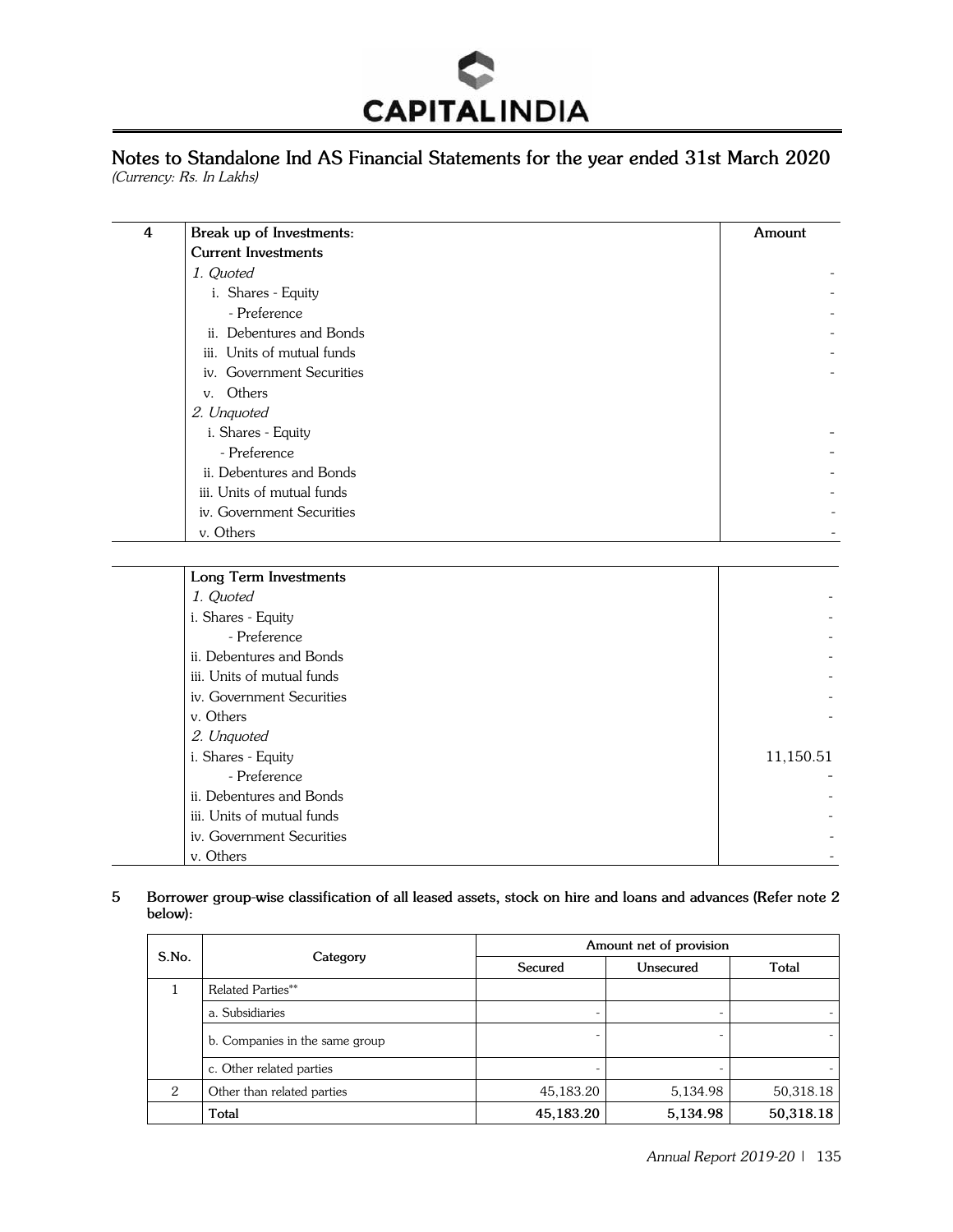

**6 Investor group-wise classification of all investments (current and long term) in shares and securities (both quoted and unquoted): (Refer note 3 below)**

|   |                                | Market Value/<br>Break up of fair<br>value or NAV | <b>Book Value (Net</b><br>of Provisions) |
|---|--------------------------------|---------------------------------------------------|------------------------------------------|
|   | <b>Related Parties**</b>       |                                                   |                                          |
|   | a. Subsidiaries                | 9,417.13                                          | 11,150.51                                |
|   | b. Companies in the same group |                                                   |                                          |
|   | c. Other related parties       |                                                   |                                          |
| 2 | Other than related parties     |                                                   |                                          |
|   | <b>Total</b>                   | 9.417.13                                          | 11,150.51                                |
|   |                                |                                                   |                                          |

\*\*As per Accounting Standard issued by the Institute of Chartered Accountants of India ('ICAI').

| Other information                       | Amount |
|-----------------------------------------|--------|
| Gross Non-Performing Assets             |        |
| a. Related Parties                      |        |
| b. Other than related parties           |        |
| Net Non-Performing Assets               |        |
| a. Related Parties                      |        |
| b. Other than related parties           |        |
| Assets acquired in satisfaction of debt |        |
|                                         |        |

### **Notes:**

- 1 As defined in paragraph 2(1)(xii) of the Non-Banking Financial Companies Acceptance of Public Deposits (Reserve Bank) Directions, 1998.
- 2 Provisioning norms shall be applicable as prescribed in the Non-Banking Financial Company Systemically Important Non-Deposit taking Company (Reserve Bank) Directions, 2016.
- 3 All Accounting Standards and Guidance Notes issued by the Institute of Chartered Accountants of India ('ICAI') are applicable including for valuation of investments and other assets as also assets acquired in satisfaction of debts. However, market value in respect of quoted investments and break up/ fair value/ NAV in respect of unquoted investments should be disclosed irrespective of whether they are classified as long term or current in category 4 above.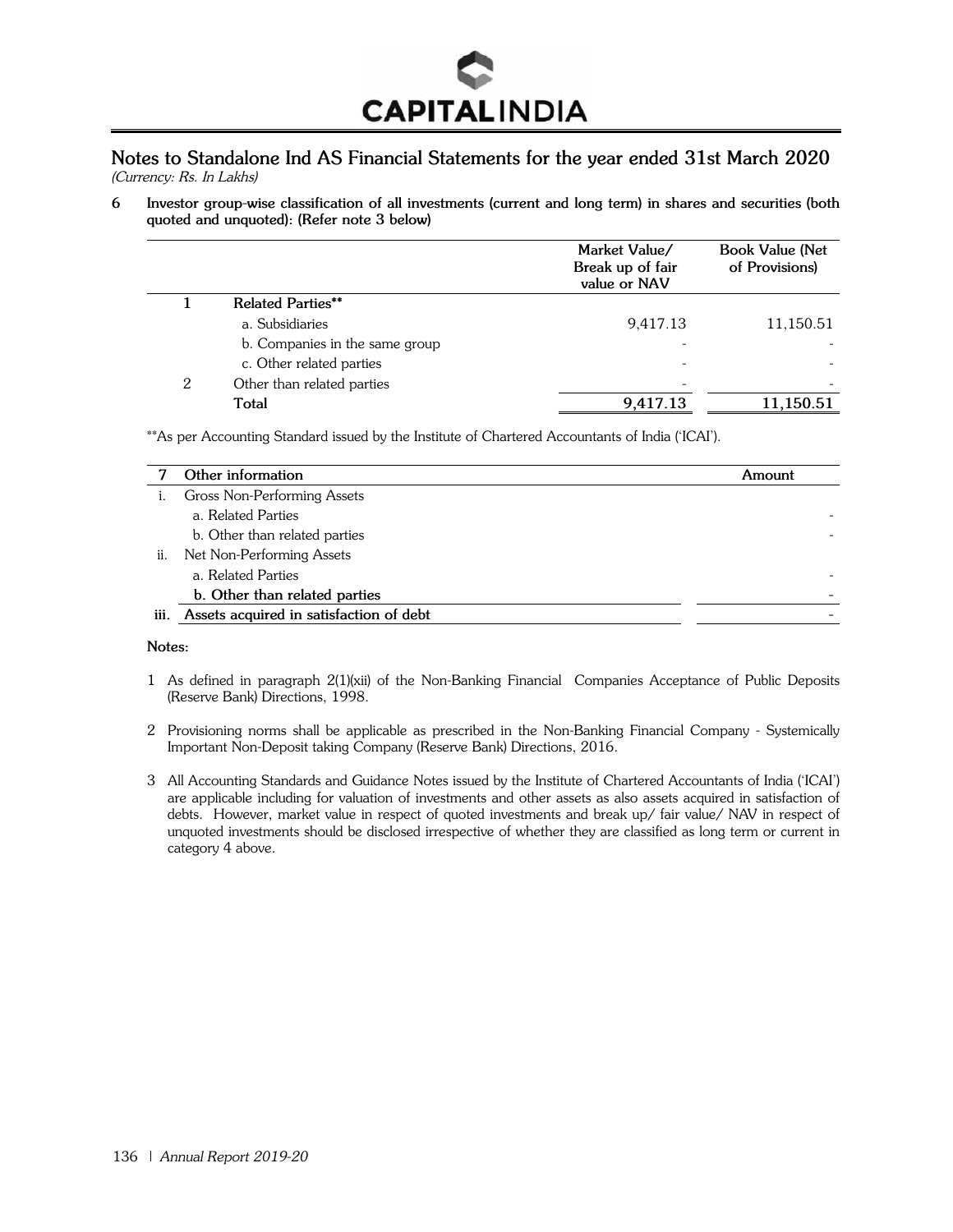

# **INDEPENDENT AUDITORS' REPORT**

### **TO THE MEMBERS OF CAPITAL INDIA FINANCE LIMITED**

### **REPORT ON THE AUDIT OF THE CONSOLIDATED FINANCIAL STATEMENTS**

### **Opinion**

We have audited the accompanying consolidated financial statements of **Capital India Finance Limited** ("the Holding Company") and its subsidiaries, (the Holding Company and its subsidiaries together referred to as "the Group"), which comprise the Consolidated Balance Sheet as at March 31, 2020, and the Consolidated Statement of Profit and Loss (including other comprehensive income), the Consolidated Statement of Changes in Equity and the Consolidated Statement of Cash Flow for the year then ended, and a summary of significant accounting policies and other explanatory information.

In our opinion and to the best of our information and according to the explanations given to us, the aforesaid consolidated financial statements give the information required by the Companies Act, 2013 ("the Act") in the manner so required and give a true and fair view in conformity with the Indian Accounting Standards prescribed under section 133 of the Act read with the Companies (Indian Accounting Standards) Rules, 2015, as amended ("Ind AS"), and other accounting principles generally accepted in India, of the consolidated state of affairs of the Group as at March 31, 2020 and their consolidated profit, their consolidated total comprehensive income, their consolidated changes in equity and cash flows for the year ended on that date.

### **Basis for Opinion**

We conducted our audit of the consolidated financial statements in accordance with the Standards on Auditing specified under section 143 (10) of the Act (SAs). Our responsibilities under those Standards are further described in the Auditors' Responsibility for the Audit of the Consolidated Financial Statements section of our report. We are independent of the Group in accordance with the Code of Ethics issued by the Institute of Chartered Accountants of India (ICAI) together with the ethical requirements that are relevant to our audit of the consolidated financial statements under the provisions of the Act and the Rules made thereunder, and we have fulfilled our other ethical responsibilities in accordance with these requirements and the ICAI's Code of Ethics. We believe that the audit evidence obtained by us is sufficient and appropriate to provide a basis for our audit opinion on the consolidated financial statements.

### **Emphasis of Matter**

We draw attention to Note 47 to the Consolidated Financial Statements, which describes that the Group has recognised impairment on financial assets to reflect the adverse business impact and uncertainties arising from COVID-19 pandemic. Such estimates are based on current facts and circumstances and may not necessarily reflect the future uncertainties and events arising from the Covid-19 pandemic.

Our opinion is not modified in respect of this matter.

### **Key Audit Matters**

Key audit matters are those matters that, in our professional judgment, were of most significance in our audit of the consolidated financial statements of the current period. These matters were addressed in the context of our audit of the consolidated financial statements as a whole, and in forming our opinion thereon, and we do not provide a separate opinion on these matters. We have determined the matters described below to be the key audit matters to be communicated in our report.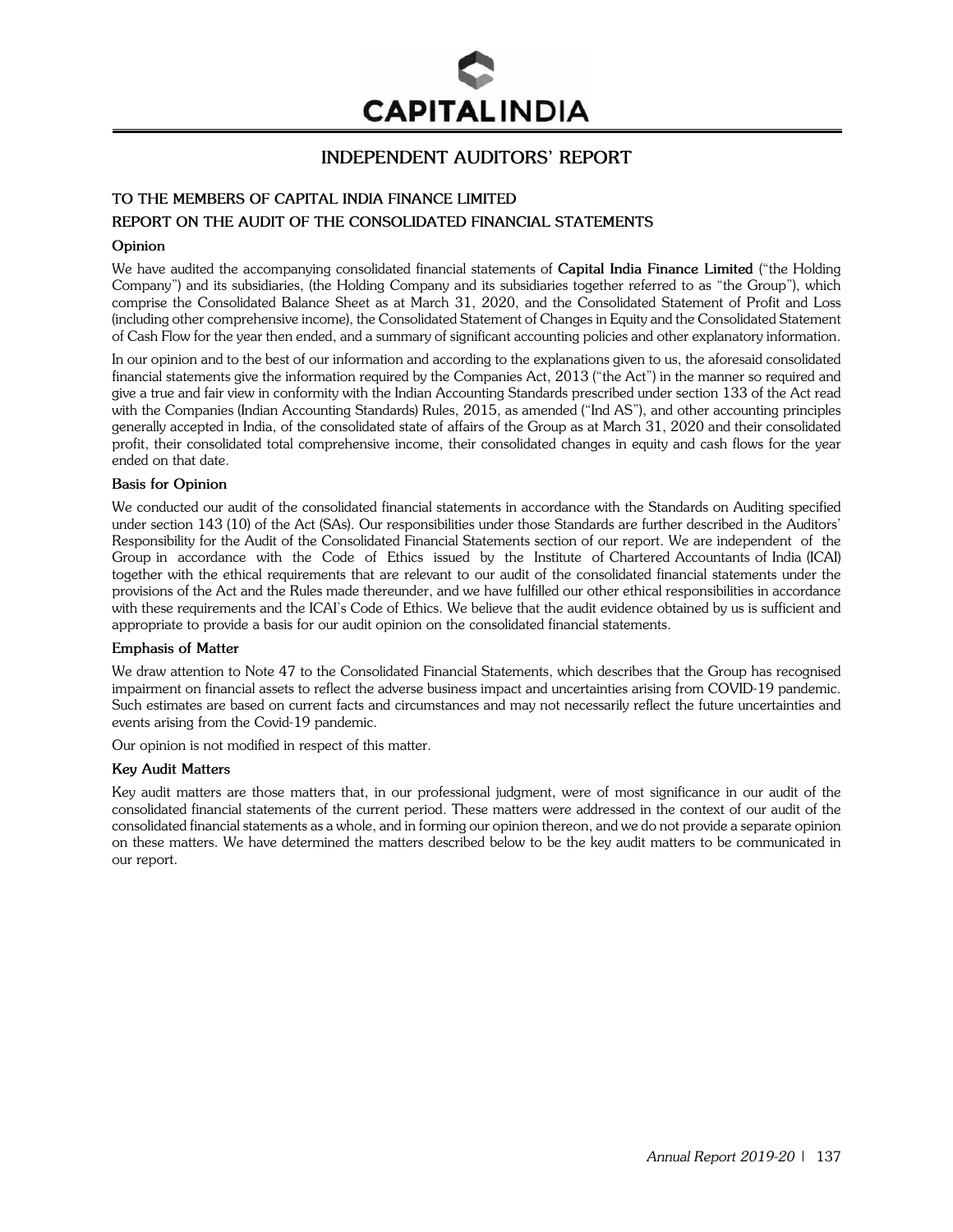

| Sr.<br>No.   | <b>Key Audit Matter</b>                                                                                                                                                                                                                                                                                                                                                                                                                                                                                                                                                                                                                                                                                                                                                                                                                                                                                                                                                                                                                                                                                                                                                                                                                                                                                                                                                                                                                                                                                                                                | Auditors' Response                                                                                                                                                                                                                                                                                                                                                                                                                                                                                                                                                                                                                                                                                                                                                                                                                                                                                                                                                                                                                                                                                                                                                                                                                                                                                                                                                                                                                                                                                                                                                                                                                         |
|--------------|--------------------------------------------------------------------------------------------------------------------------------------------------------------------------------------------------------------------------------------------------------------------------------------------------------------------------------------------------------------------------------------------------------------------------------------------------------------------------------------------------------------------------------------------------------------------------------------------------------------------------------------------------------------------------------------------------------------------------------------------------------------------------------------------------------------------------------------------------------------------------------------------------------------------------------------------------------------------------------------------------------------------------------------------------------------------------------------------------------------------------------------------------------------------------------------------------------------------------------------------------------------------------------------------------------------------------------------------------------------------------------------------------------------------------------------------------------------------------------------------------------------------------------------------------------|--------------------------------------------------------------------------------------------------------------------------------------------------------------------------------------------------------------------------------------------------------------------------------------------------------------------------------------------------------------------------------------------------------------------------------------------------------------------------------------------------------------------------------------------------------------------------------------------------------------------------------------------------------------------------------------------------------------------------------------------------------------------------------------------------------------------------------------------------------------------------------------------------------------------------------------------------------------------------------------------------------------------------------------------------------------------------------------------------------------------------------------------------------------------------------------------------------------------------------------------------------------------------------------------------------------------------------------------------------------------------------------------------------------------------------------------------------------------------------------------------------------------------------------------------------------------------------------------------------------------------------------------|
| $\mathbf{1}$ | Identification of and<br>provisioning<br>for<br>expected credit loss (ECL) on loans in<br>accordance with the Holding Company's<br>policy<br>(Refer Note 2.5 and 6 to the consolidated<br>financial statements)<br>The Holding Company has loans carried at<br>amortised cost amounting to Rs. 48,584.47 net<br>of provision for ECL Rs. 1,733.71 as at March<br>31, 2020.<br>Identification of and provisioning for ECL on<br>loans in accordance with the Holding Company's<br>policy is a key audit matter due to the current<br>processes at the Holding Company which<br>requires manual interventions, management<br>estimates and judgement and other stakeholders<br>focus. The most significant judgements are:<br>• Timely identification and classification of<br>the loans which also include considering the<br>impact of recent Reserve Bank of India's (RBI)<br>COVID-19 regulatory circulars.<br>· Determining the probability of defaults<br>based on comparative external ratings and<br>estimation of loss given defaults based on the<br>value of collaterals and relevant factors.<br>• Inputs and Judgements used in determination<br>of management overlay at various asset stages<br>considering the current uncertain economic<br>environment with the range of possible effects<br>unknown to the country arising out of the<br>COVID-19 Pandemic.<br>Accordingly, our audit was focused<br>on<br>identification of and provisioning for ECL on<br>loans due to the materiality of the balances and<br>associated provision. | Our audit approach included testing the design, operating<br>effectiveness of internal controls and substantive audit<br>procedures in respect of identification of and provisioning for<br>ECL on loans in accordance with the Company's policy. In<br>particular:<br>• we have evaluated the Holding Company's internal control<br>system in adhering to the Holding Company's policy for<br>identification of and provisioning for ECL on loans;<br>• we have identified and tested the design and implementation<br>as well as operational effectiveness of key control pertaining<br>to identification, classification and staging of loans in<br>correct buckets, key assumptions used for the purpose of<br>determination of impairment provision, completeness and<br>accuracy of the data inputs used and monitoring of overdue<br>positions by business and finance team;<br>• we test checked loans to examine the approval process, validity<br>of the recorded amounts, loan documentation, examined the<br>statement of accounts, indicators of impairment, expected<br>credit loss provision, additional provisions made on loans<br>considering the current uncertain economic environment<br>arising out of COVID 19 pandemic and compliance with<br>identification of and provisioning for ECL on loans;<br>• evaluated the management judgment, governance process<br>and review controls and discussed the process and<br>assumptions for identification of and provisioning for ECL on<br>loans with senior management including the Chief Executive<br>Officer, Chief Financial Officer and Head of Credit and Risk. |

### **Information Other than the Financial Statements and Auditors' Report Thereon**

- The Holding Company's Board of Directors is responsible for the preparation of other information. The other information comprises the Directors' Report including annexures to Directors' Report, Management Discussion and Analysis Report and Report on Corporate Governance, but does not include the consolidated financial statements, standalone financial statements and our auditors' report thereon.
- Our opinion on the consolidated financial statements does not cover the other information and we do not express any form of assurance conclusion thereon.
- In connection with our audit of the consolidated financial statements, our responsibility is to read the other information, compare with the financial statements of the subsidiaries audited by the other auditors, to the extent it relates to these entities and, in doing so, place reliance on the work of the other auditors and consider whether the other information is materially inconsistent with the consolidated financial statements or our knowledge obtained during the course of our audit or otherwise appears to be materially misstated. Other information so far as it relates to the subsidiaries, is traced from their financial statements audited by the other auditors.
- If, based on the work we have performed, we conclude that there is a material misstatement of this other information, we are required to report that fact. We have nothing to report in this regard.

### **Management's Responsibility for the Consolidated Financial Statements**

The Holding Company's Board of Directors is responsible for the matters stated in section 134(5) of the Act with respect to the preparation of these consolidated financial statements that give a true and fair view of the consolidated financial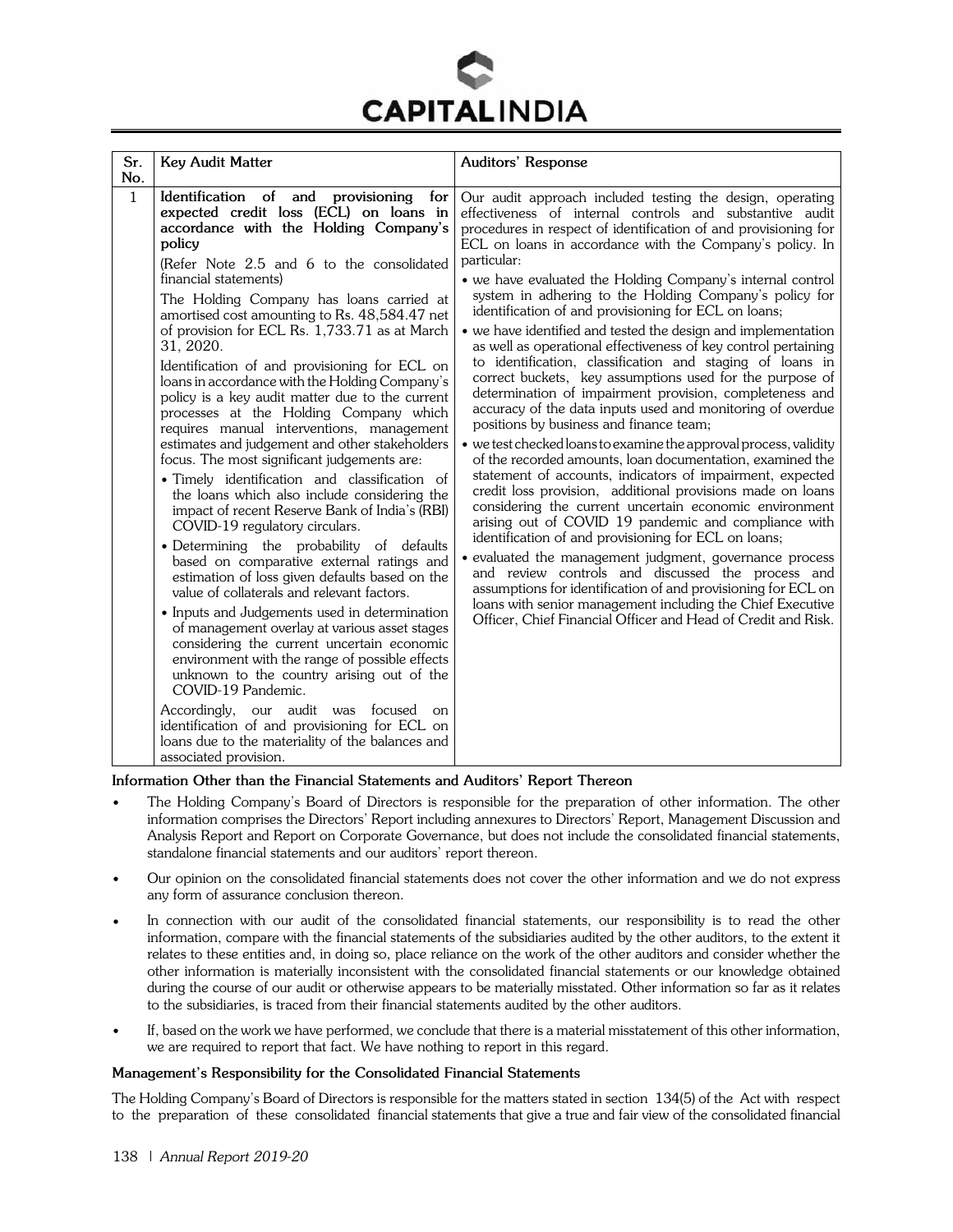

position, consolidated financial performance (including other comprehensive income), consolidated changes in equity and consolidated cash flows of the Group in accordance with the Ind AS and other accounting principles generally accepted in India. The respective Board of Directors of the companies included in the Group are responsible for maintenance of adequate accounting records in accordance with the provisions of the Act for safeguarding the assets of the Group and for preventing and detecting frauds and other irregularities; selection and application of appropriate accounting policies; making judgments and estimates that are reasonable and prudent; and design, implementation and maintenance of adequate internal financial controls, that were operating effectively for ensuring the accuracy and completeness of the accounting records, relevant to the preparation and presentation of the financial statements that give a true and fair view and are free from material misstatement, whether due to fraud or error, which have been used for the purpose of preparation of the consolidated financial statements by the Directors of the Holding Company, as aforesaid.

In preparing the consolidated financial statements, the respective Board of Directors of the companies included in the Group are responsible for assessing the ability of the Group to continue as a going concern, disclosing, as applicable, matters related to going concern and using the going concern basis of accounting unless the management either intends to liquidate or cease operations, or has no realistic alternative but to do so.

The respective Board of Directors of the companies included in the Group are also responsible for overseeing the financial reporting process of the Group.

### *Auditors' Responsibility for the Audit of the Consolidated Financial Statements*

Our objectives are to obtain reasonable assurance about whether the consolidated financial statements as a whole are free from material misstatement, whether due to fraud or error, and to issue an auditors' report that includes our opinion. Reasonable assurance is a high level of assurance, but is not a guarantee that an audit conducted in accordance with SAs will always detect a material misstatement when it exists. Misstatements can arise from fraud or error and are considered material if, individually or in the aggregate, they could reasonably be expected to influence the economic decisions of users taken on the basis of these consolidated financial statements.

As part of an audit in accordance with SAs, we exercise professional judgment and maintain professional skepticism throughout the audit. We also:

- Identify and assess the risks of material misstatement of the consolidated financial statements, whether due to fraud or error, design and perform audit procedures responsive to those risks, and obtain audit evidence that is sufficient and appropriate to provide a basis for our opinion. The risk of not detecting a material misstatement resulting from fraud is higher than for one resulting from error, as fraud may involve collusion, forgery, intentional omissions, misrepresentations, or the override of internal control.
- Obtain an understanding of internal financial control relevant to the audit in order to design audit procedures that are appropriate in the circumstances. Under section 143(3)(i) of the Act, we are also responsible for expressing our opinion on whether the Holding Company has adequate internal financial controls system in place and the operating effectiveness of such controls.
- Evaluate the appropriateness of accounting policies used and the reasonableness of accounting estimates and related disclosures made by the management.
- Conclude on the appropriateness of management's use of the going concern basis of accounting and, based on the audit evidence obtained, whether a material uncertainty exists related to events or conditions that may cast significant doubt on the ability of the Group to continue as a going concern. If we conclude that a material uncertainty exists, we are required to draw attention in our auditors' report to the related disclosures in the consolidated financial statements or, if such disclosures are inadequate, to modify our opinion. Our conclusions are based on the audit evidence obtained up to the date of our auditors' report. However, future events or conditions may cause the Group to cease to continue as a going concern.
- Evaluate the overall presentation, structure and content of the consolidated financial statements, including the disclosures, and whether the consolidated financial statements represent the underlying transactions and events in a manner that achieves fair presentation.
- Obtain sufficient appropriate audit evidence regarding the financial information of the entities within the Group to express an opinion on the consolidated financial statements. We are responsible for the direction, supervision and performance of the audit of the financial statements of such entities included in the consolidated financial statements of which we are the independent auditors. For the other entities included in the consolidated financial statements, which have been audited by the other auditors, such other auditors remain responsible for the direction, supervision and performance of the audits carried out by them. We remain solely responsible for our audit opinion.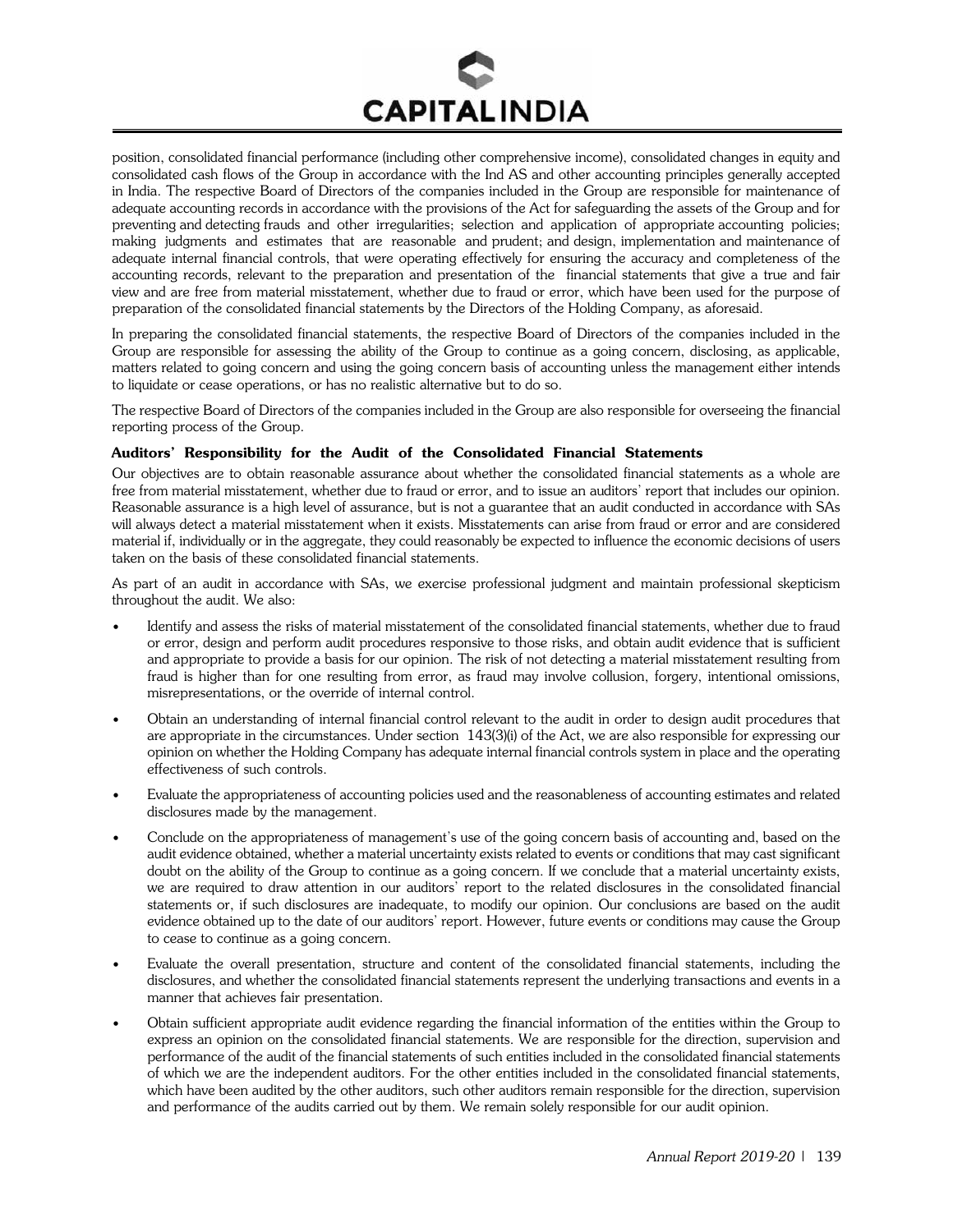

Materiality is the magnitude of misstatements in the consolidated financial statements that, individually or in aggregate, makes it probable that the economic decisions of a reasonably knowledgeable user of the consolidated financial statements may be influenced. We consider quantitative materiality and qualitative factors in (i) planning the scope of our audit work and in evaluating the results of our work; and (ii) to evaluate the effect of any identified misstatements in the consolidated financial statements.

We communicate with those charged with governance of the Holding Company and such other entities included in the consolidated financial statements of which we are the independent auditors regarding, among other matters, the planned scope and timing of the audit and significant audit findings, including any significant deficiencies in internal control that we identify during our audit.

We also provide those charged with governance with a statement that we have complied with relevant ethical requirements regarding independence, and to communicate with them all relationships and other matters that may reasonably be thought to bear on our independence, and where applicable, related safeguards.

From the matters communicated with those charged with governance, we determine those matters that were of most significance in the audit of the consolidated financial statements of the current period and are therefore the key audit matters. We describe these matters in our auditors' report unless law or regulation precludes public disclosure about the matter or when, in extremely rare circumstances, we determine that a matter should not be communicated in our report because the adverse consequences of doing so would reasonably be expected to outweigh the public interest benefits of such communication.

### **Other Matters**

We did not audit the financial statements of 6 subsidiaries, whose financial statements reflect total assets of Rs. 6,460.62 lakhs as at March 31, 2020, total revenues of Rs. 607.17 lakhs and net cash inflows amounting to Rs. 1,548.38 lakhs for the year ended on that date, as considered in the consolidated financial statements. These financial statements have been audited by other auditors whose reports have been furnished to us by the Management and our opinion on the consolidated financial statements, in so far as it relates to the amounts and disclosures included in respect of these subsidiaries, and our report in terms of subsection (3) of Section 143 of the Act, in so far as it relates to the aforesaid subsidiaries, is based solely on the reports of the other auditors.

Our opinion on the consolidated financial statements above and our report on Other Legal and Regulatory Requirements below, is not modified in respect of the above matters with respect to our reliance on the work done and the reports of the other auditors.

### **Report on Other Legal and Regulatory Requirements**

- 1. As required by Section 143(3) of the Act, based on our audit and on the consideration of the reports of the other auditors on the separate financial statements of the subsidiaries referred to in the Other Matters section above we report, to the extent applicable that:
	- a) We have sought and obtained all the information and explanations which to the best of our knowledge and belief were necessary for the purposes of our audit of the aforesaid consolidated financial statements.
	- b) In our opinion, proper books of account as required by law relating to preparation of the aforesaid consolidated financial statements have been kept so far as it appears from our examination of those books and the reports of the other auditors.
	- c) The Consolidated Balance Sheet, the Consolidated Statement of Profit and Loss (including Other Comprehensive Income), Consolidated Statement of Changes in Equity and the Consolidated Statement of Cash Flow dealt with by this Report are in agreement with the relevant books of account maintained for the purpose of preparation of the consolidated financial statements.
	- d) In our opinion, the aforesaid consolidated financial statements comply with the Ind AS specified under Section 133 of the Act, as applicable.
	- e) On the basis of the written representations received from the directors of the Holding Company as on March 31, 2020 taken on record by the Board of Directors of the Company and the reports of the statutory auditors of its subsidiary companies incorporated in India, none of the directors of the Group companies incorporated in India is disqualified as on March 31, 2020 from being appointed as a director in terms of Section 164 (2) of the Act.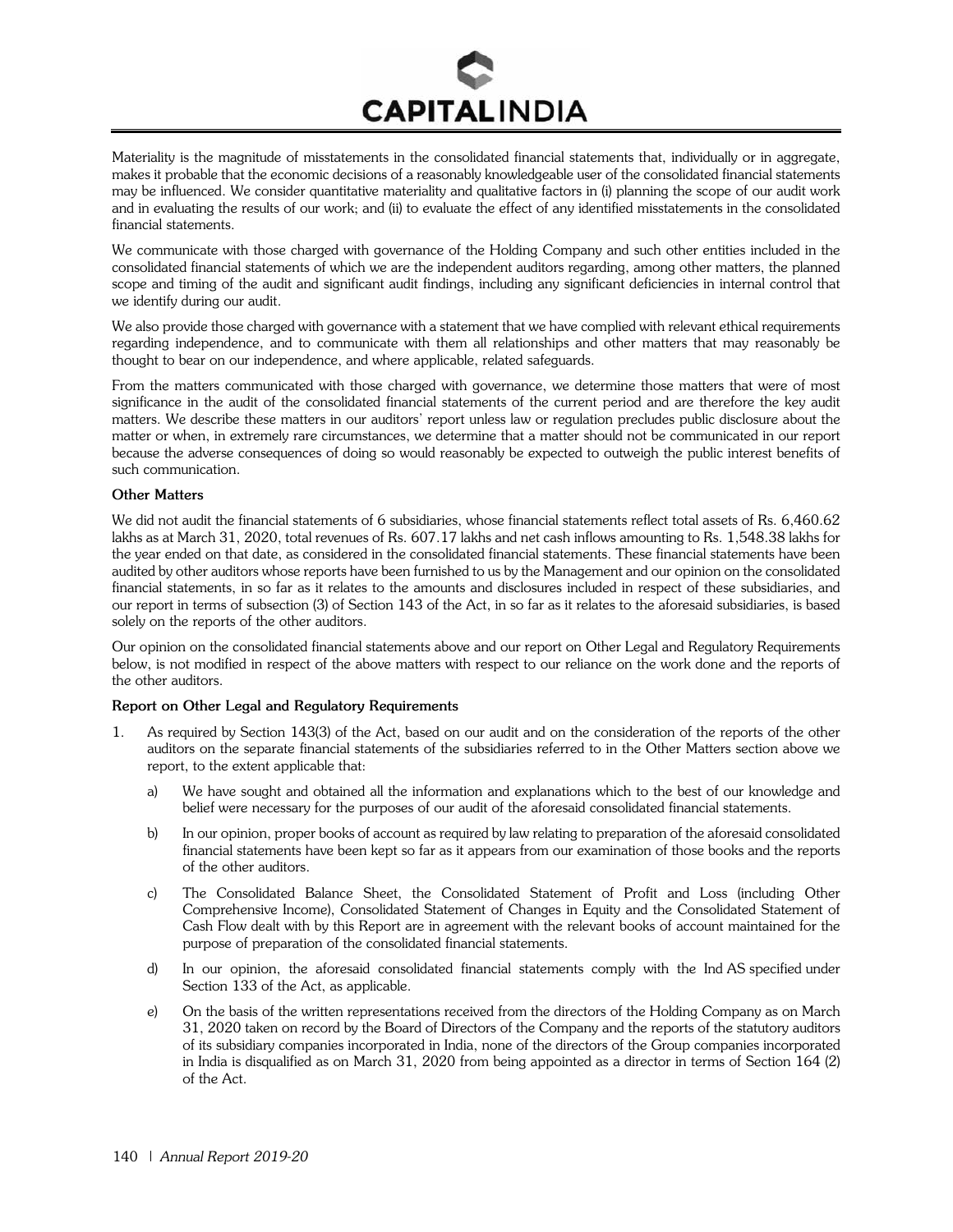

- f) With respect to the adequacy of the internal financial controls over financial reporting and the operating effectiveness of such controls, refer to our separate Report in "Annexure A" which is based on the auditors' reports of the Holding company and subsidiary companies incorporated in India to whom internal financial controls over financial reporting is applicable. Our report expresses an unmodified opinion on the adequacy and operating effectiveness of internal financial controls over financial reporting of those companies.
- g) With respect to the other matters to be included in the Auditors' Report in accordance with the requirements of section 197(16) of the Act, as amended, in our opinion and to the best of our information and according to the explanations given to us, the remuneration paid by the Holding Company to its directors during the year is in accordance with the provisions of section 197 of the Act.
- h) With respect to the other matters to be included in the Auditors' Report in accordance with Rule 11 of the Companies (Audit and Auditors) Rules, 2014, as amended in our opinion and to the best of our information and according to the explanations given to us:
	- i) The consolidated financial statements disclose the impact of pending litigations on the consolidated financial position of the Group.
	- ii) The Group did not have any material foreseeable losses on long-term contracts including derivative contracts.
	- iii) There were no amounts which were required to be transferred to the Investor Education and Protection Fund by the Holding Company and its subsidiary companies incorporated in India.

For **DELOITTE HASKINS & SELLS LLP** Chartered Accountants (Firm's Registration No. 117366W/W-100018)

Rukshad N. Daruvala Partner Place: Mumbai Membership No. 111188 Date: June 1, 2020 UDIN: 20111188AAAACS2433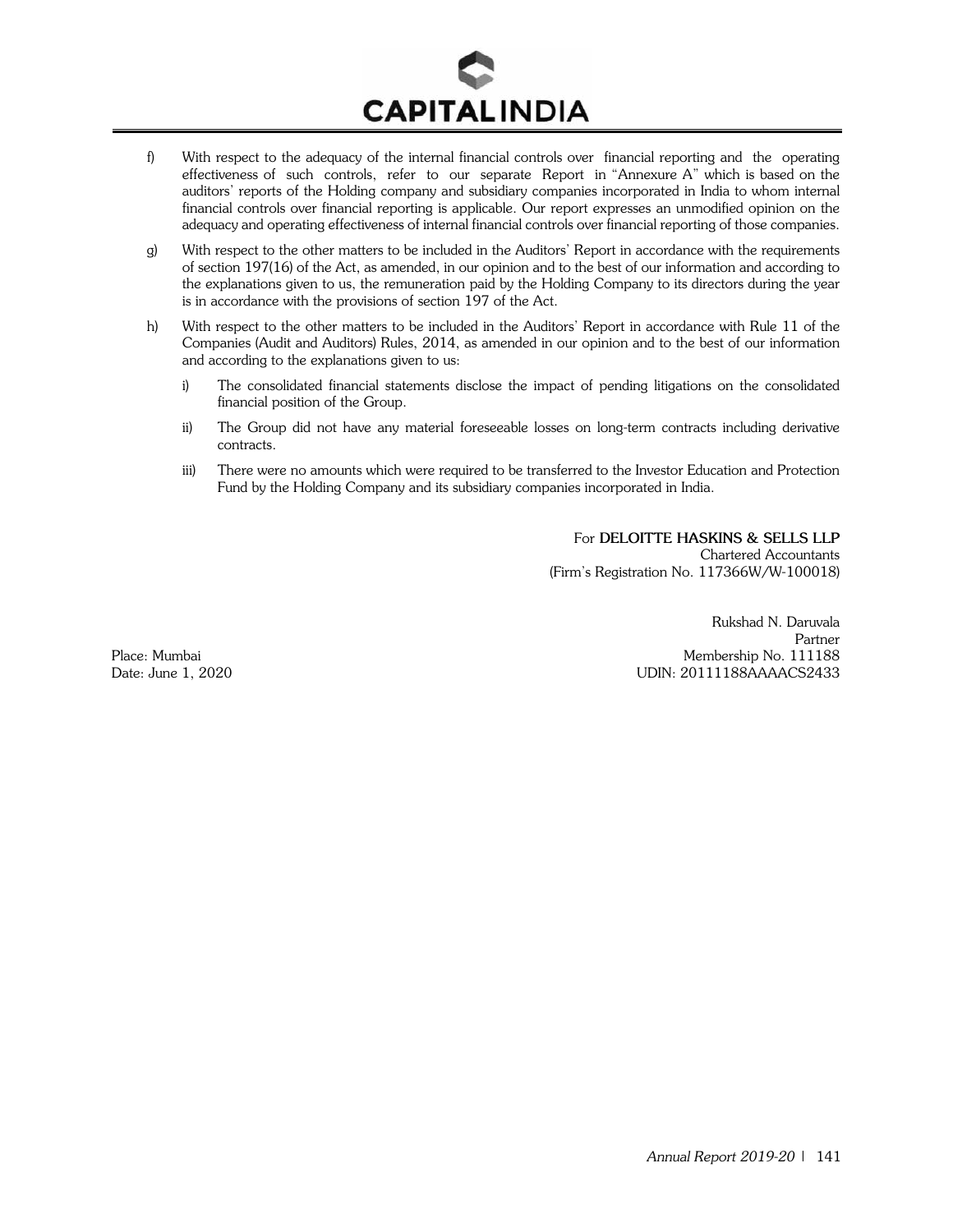

# **ANNEXURE "A" TO THE INDEPENDENT AUDITORS' REPORT**

# **(Referred to in paragraph 1(f) under 'Report on Other Legal and Regulatory Requirements' section of our report of even date)**

# **Report on the Internal Financial Controls Over Financial Reporting under Clause (i) of Subsection 3 of Section 143 of the Companies Act, 2013 ("the Act")**

In conjunction with our audit of the consolidated financial statements of the **Capital India Finance Limited** (hereinafter referred to as "the Holding Company") as of and for the year ended March 31, 2020, we have audited the internal financial controls over financial reporting of the Holding Company and its subsidiary companies, which are companies incorporated in India, as of that date.

### **Management's Responsibility for Internal Financial Controls**

The respective Board of Directors of the Holding company and its subsidiary companies, which are companies incorporated in India, are responsible for establishing and maintaining internal financial controls based on the internal control over financial reporting criteria established by the respective Companies considering the essential components of internal control stated in the Guidance Note on Audit of Internal Financial Controls Over Financial Reporting (the "Guidance Note") issued by the Institute of Chartered Accountants of India. These responsibilities include the design, implementation and maintenance of adequate internal financial controls that were operating effectively for ensuring the orderly and efficient conduct of its business, including adherence to the respective company's policies, the safeguarding of its assets, the prevention and detection of frauds and errors, the accuracy and completeness of the accounting records, and the timely preparation of reliable financial information, as required under the Companies Act, 2013.

### **Auditors' Responsibility**

Our responsibility is to express an opinion on the internal financial controls over financial reporting of the Holding Company and its subsidiary companies which are companies incorporated in India, based on our audit. We conducted our audit in accordance with the Guidance Note issued by the Institute of Chartered Accountants of India and the Standards on Auditing, prescribed under Section 143(10) of the Companies Act, 2013, to the extent applicable to an audit of internal financial controls. Those Standards and the Guidance Note require that we comply with ethical requirements and plan and perform the audit to obtain reasonable assurance about whether adequate internal financial controls over financial reporting was established and maintained and if such controls operated effectively in all material respects.

Our audit involves performing procedures to obtain audit evidence about the adequacy of the internal financial controls system over financial reporting and their operating effectiveness. Our audit of internal financial controls over financial reporting included obtaining an understanding of internal financial controls over financial reporting, assessing the risk that a material weakness exists, and testing and evaluating the design and operating effectiveness of internal control based on the assessed risk. The procedures selected depend on the auditors' judgement, including the assessment of the risks of material misstatement of the financial statements, whether due to fraud or error.

We believe that the audit evidence we have obtained and the audit evidence obtained by the other auditors of the subsidiary companies which are companies incorporated in India, in terms of their reports referred to in the Other Matters paragraph below, is sufficient and appropriate to provide a basis for our audit opinion on the internal financial controls system over financial reporting of the Holding Company and its subsidiary companies which are companies incorporated in India.

### **Meaning of Internal Financial Controls Over Financial Reporting**

A company's internal financial control over financial reporting is a process designed to provide reasonable assurance regarding the reliability of financial reporting and the preparation of financial statements for external purposes in accordance with generally accepted accounting principles. A company's internal financial control over financial reporting includes those policies and procedures that (1) pertain to the maintenance of records that, in reasonable detail, accurately and fairly reflect the transactions and dispositions of the assets of the company; (2) provide reasonable assurance that transactions are recorded as necessary to permit preparation of financial statements in accordance with generally accepted accounting principles, and that receipts and expenditures of the company are being made only in accordance with authorisations of management and directors of the company; and (3) provide reasonable assurance regarding prevention or timely detection of unauthorised acquisition, use, or disposition of the company's assets that could have a material effect on the financial statements.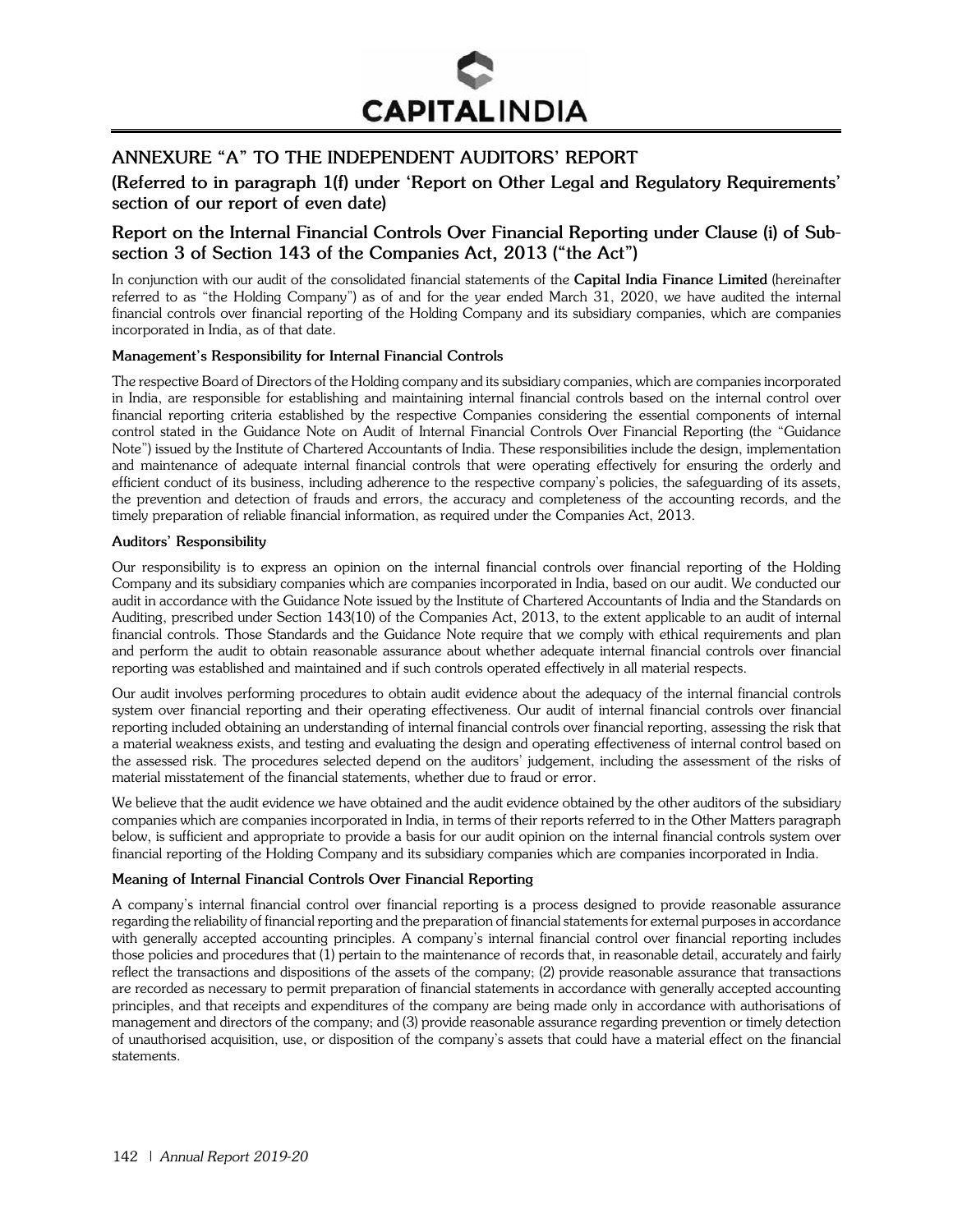

### **Inherent Limitations of Internal Financial Controls Over Financial Reporting**

Because of the inherent limitations of internal financial controls over financial reporting, including the possibility of collusion or improper management override of controls, material misstatements due to error or fraud may occur and not be detected. Also, projections of any evaluation of the internal financial controls over financial reporting to future periods are subject to the risk that the internal financial control over financial reporting may become inadequate because of changes in conditions, or that the degree of compliance with the policies or procedures may deteriorate.

### **Opinion**

In our opinion, to the best of our information and according to the explanations given to us and based on the consideration of the reports of the other auditors referred to in the Other Matters paragraph below, the Holding Company and its subsidiary companies which are companies incorporated in India, have, in all material respects, an adequate internal financial controls system over financial reporting and such internal financial controls over financial reporting were operating effectively as at March 31, 2020, based on the criteria for internal financial control over financial reporting established by the respective companies considering the essential components of internal control stated in the Guidance Note on Audit of Internal Financial Controls Over Financial Reporting issued by the Institute of Chartered Accountants of India.

### **Other Matters**

Our aforesaid report under Section 143(3)(i) of the Act on the adequacy and operating effectiveness of the internal financial controls over financial reporting insofar as it relates to 6 subsidiary companies, which are companies incorporated in India, is based solely on the corresponding reports of the auditors of such companies incorporated in India.

Our opinion is not modified in respect of the above matter.

# For **DELOITTE HASKINS & SELLS LLP**

Chartered Accountants (Firm's Registration No. 117366W/W-100018)

Date: June 1, 2020

Rukshad N. Daruvala Partner Place: Mumbai Membership No. 111188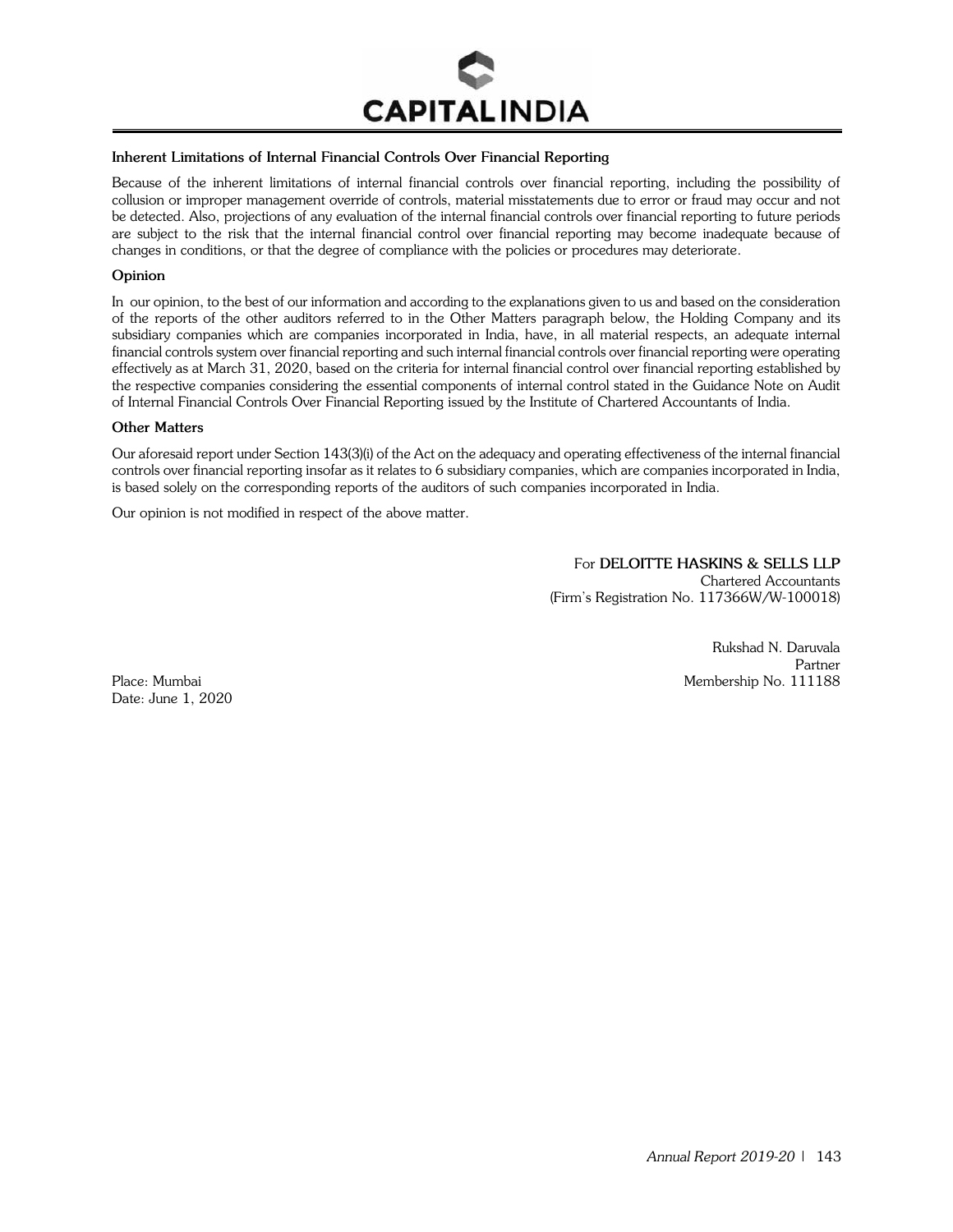

## **Consolidated Balance sheet as at 31st March 2020**

(Currency: Rs. In Lakhs)

|                             | Particulars                                                                                  | Note<br>No. | As at<br>31st March | As at<br>31st March | As at<br>01st April |
|-----------------------------|----------------------------------------------------------------------------------------------|-------------|---------------------|---------------------|---------------------|
|                             |                                                                                              |             | 2020                | 2019                | 2018                |
|                             | <b>ASSETS</b>                                                                                |             |                     |                     |                     |
| 1                           | <b>Financial Assets</b>                                                                      |             |                     |                     |                     |
| (a)                         | Cash & cash equivalents                                                                      | 3           | 6,797.62            | 2,945.96            | 539.25              |
| (b)                         | Bank balances other than Cash & cash<br>equivalents                                          | 4           | 117.53              | 583.79              | 2,650.00            |
| (c)                         | Receivables                                                                                  |             |                     |                     |                     |
|                             | <b>Trade Receivables</b><br>(i)                                                              | 5           | 231.25              |                     |                     |
|                             | Other Receivables<br>(ii)                                                                    |             | 19.23               |                     | 32.40               |
|                             | (d) Loans                                                                                    | 6           | 55,588.33           | 55,643.43           | 10,265.86           |
| (e)                         | Investments                                                                                  | 7           | 863.41              | 2,375.53            |                     |
| (f)                         | Other financial assets                                                                       | 8           | 1,658.03            | 1,454.56            | 320.35              |
| 2                           | <b>Non-financial Assets</b>                                                                  |             |                     |                     |                     |
| (a)                         | Inventories                                                                                  | <b>8A</b>   | 11.56               |                     |                     |
| (b)                         | Current tax assets(net)                                                                      | 9           | 387.04              | 86.71               | 129.71              |
| (c)                         | Deferred tax asset (net)                                                                     | 10          | 700.44              | 286.64              | 51.99               |
| (d)                         | Property, plant and equipment                                                                | 11          | 1,731.11            | 1,528.29            | 829.99              |
| (e)                         | Capital work in progress                                                                     |             | 42.16               | 202.26              | 235.22              |
| (f)                         | Intangible Assets Under Development                                                          |             | 89.80               |                     |                     |
| $\left(\overline{q}\right)$ | Goodwill on consolidation                                                                    |             | 552.26              |                     |                     |
| (h)                         | Other intangible assets                                                                      | 11A         | 469.23              | 4.13                | 2.37                |
| (i)                         | Right of use assets                                                                          | 11B         | 1,900.82            | 1,547.07            | 1,622.34            |
| (i)                         | Other non-financial assets                                                                   | 12          | 566.45              | 361.32              | 222.49              |
|                             | <b>Total Assets</b>                                                                          |             | 71,726.27           | 67,019.69           | 16,901.97           |
|                             | <b>LIABILITIES AND EQUITY</b>                                                                |             |                     |                     |                     |
|                             | <b>LIABILITIES</b>                                                                           |             |                     |                     |                     |
| 1                           | <b>Financial Liabilities</b>                                                                 |             |                     |                     |                     |
| (a)                         | Payables                                                                                     | 13          |                     |                     |                     |
|                             | <b>Trade Payables</b><br>(i)                                                                 |             |                     |                     |                     |
|                             | total outstanding dues of micro<br>enterprises and small enterprises                         |             | 0.16                | 8.10                |                     |
|                             | total outstanding dues of creditors<br>other than micro enterprises and small<br>enterprises |             | 133.46              | 109.54              | 34.16               |
|                             | <b>Other Payables</b><br>(ii)                                                                |             |                     |                     |                     |
|                             | total outstanding dues of micro<br>enterprises and small enterprises                         |             |                     |                     |                     |
|                             | total outstanding dues of creditors<br>other than micro enterprises and small<br>enterprises |             | 44.81               |                     |                     |
| (b)                         | <b>Debt Securities</b>                                                                       | 14          | 4,000.00            |                     |                     |
| (c)                         | Borrowings                                                                                   | 14A         | 8,186.74            | 12,679.69           | 1,105.32            |
| (d)                         | Deposits                                                                                     | 15          |                     | 550.00              | 700.00              |
| (e)                         | Other financial liabilities                                                                  | 16          | 5,446.87            | 1,950.03            | 1,763.35            |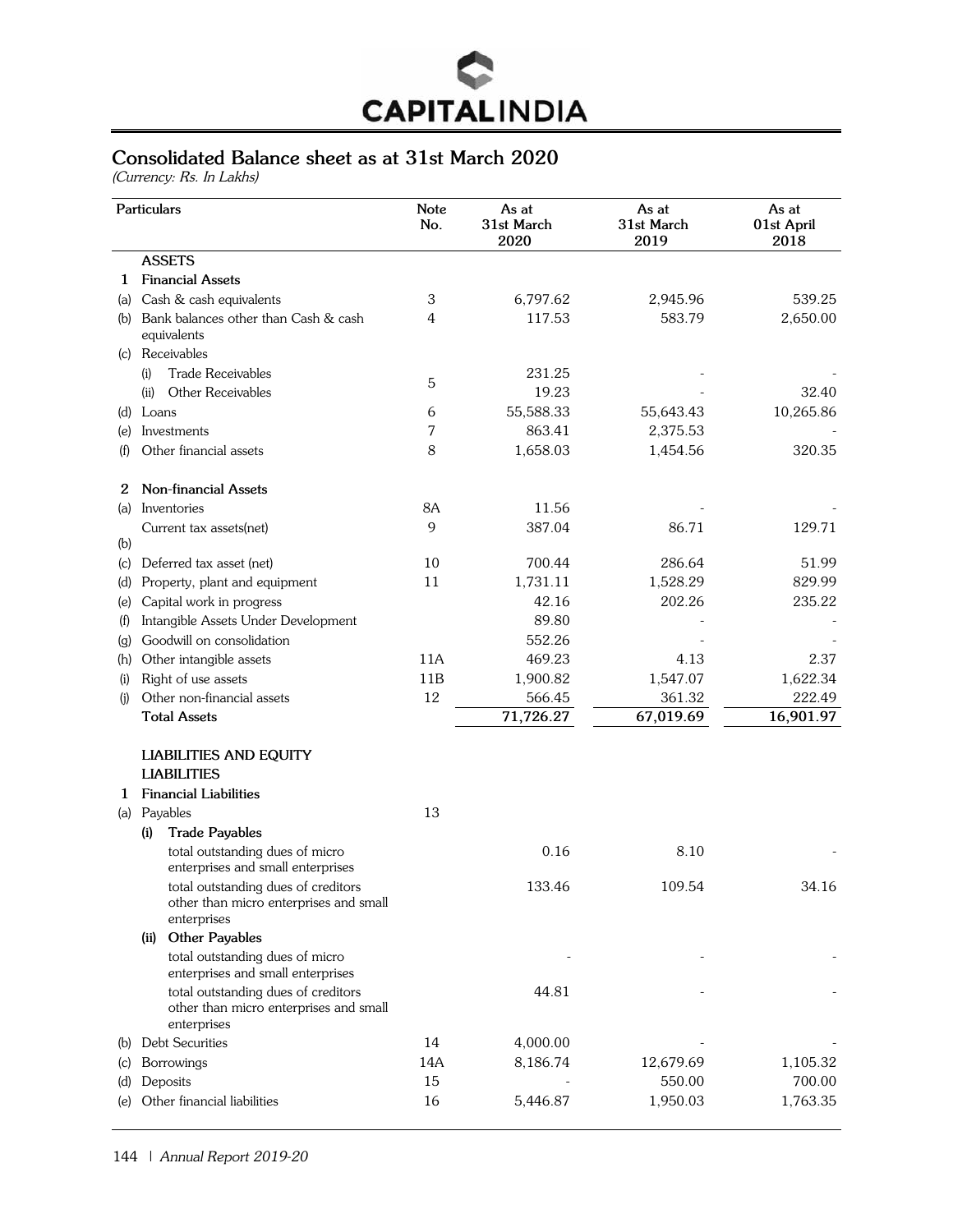

## **Consolidated Balance sheet as at 31st March 2020**

(Currency: Rs. In Lakhs)

|     | <b>Particulars</b>                                                       | <b>Note</b><br>No. | As at<br>31st March<br>2020 | As at<br>31st March<br>2019 | As at<br>01st April<br>2018 |
|-----|--------------------------------------------------------------------------|--------------------|-----------------------------|-----------------------------|-----------------------------|
| 2   | Non-Financial Liabilities                                                |                    |                             |                             |                             |
| (a) | Current tax liabilities (net)                                            | 17                 | 383.34                      | 43.56                       |                             |
| (b) | Provisions                                                               | 17A                | 222.51                      | 348.21                      | 12.53                       |
| (c) | Other non-financial liabilities                                          | 18                 | 646.58                      | 575.13                      | 223.61                      |
|     | <b>EQUITY</b>                                                            |                    |                             |                             |                             |
| (a) | Equity share capital                                                     | 19                 | 7,773.43                    | 7.773.43                    | 350.27                      |
| (b) | Other equity                                                             | 20                 | 44.341.29                   | 42.982.00                   | 12,712.73                   |
|     | Equity attributable to owners of the Company                             |                    | 52,114.72                   | 50,755.43                   | 13,063.00                   |
| (c) | Equity attributable to Non-Controlling<br><i><u><b>Interests</b></u></i> |                    | 547.08                      |                             |                             |
|     | <b>Total Liabilities and Equity</b>                                      |                    | 71,726.27                   | 67,019.69                   | 16,901.97                   |

Notes 1 to 49 forms part of the Consolidated Financial Statements

In terms of our report attached

**For Deloitte Haskins & Sells LLP For and on behalf of the board** Chartered Accountants **Capital India Finance Limited** Firm Registration No. :117366W/W -100018

**Rukshad N. Daruvala Keshav Porwal Amit Sahai Kulshreshtha** Membership No. : 111188 DIN : 06706341 DIN : 07869849 Place: Mumbai Place: Mumbai Place: Mumbai

Date: 1st June 2020

**Neeraj Toshniwal Rachit Malhotra** Chief Financial Officer Company Secretary Place: Mumbai Place: New Delhi<br>
Date: 1st June 2020 Date: 1st June 20

**Executive Director & CEO** 

Date: 1st June 2020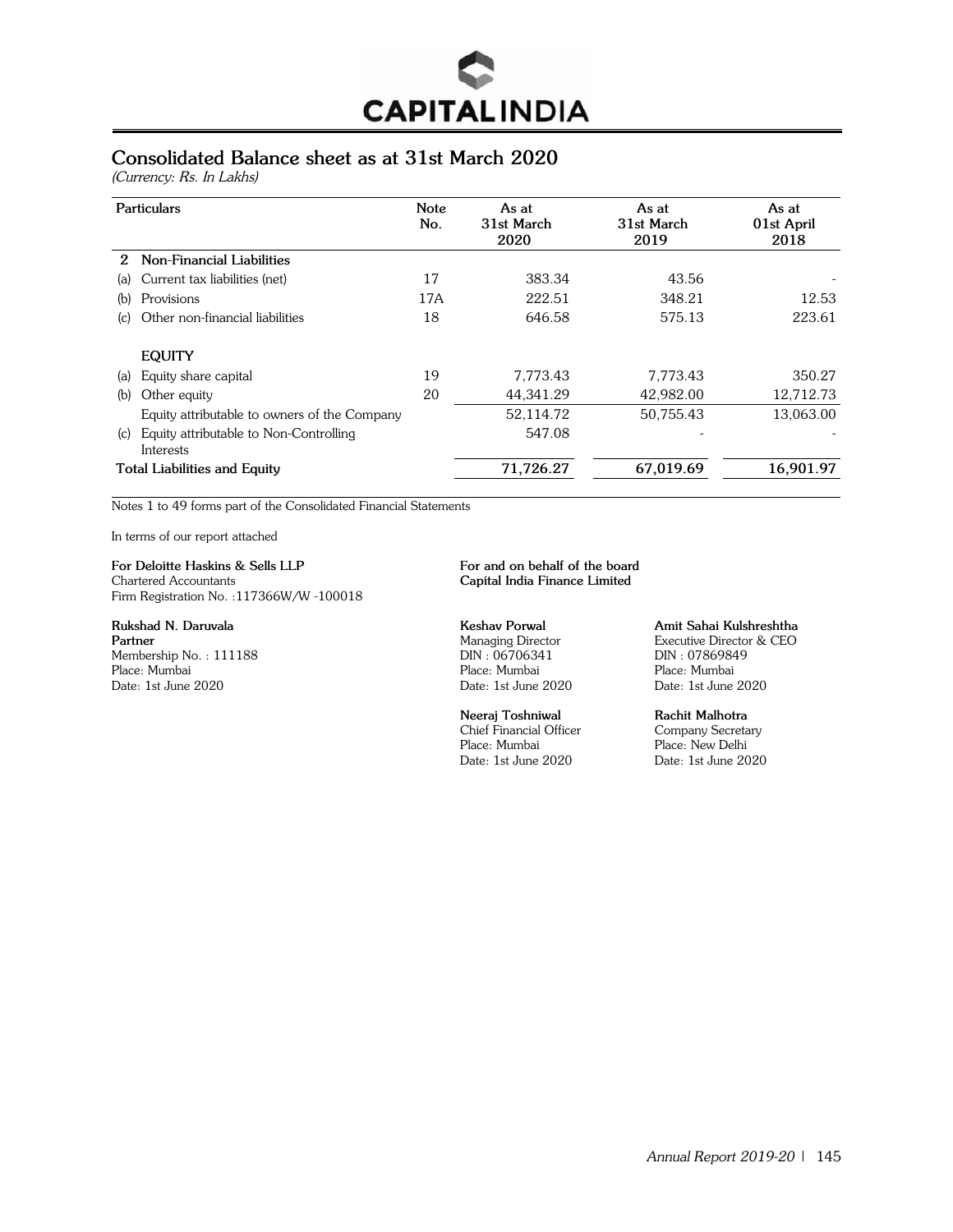

# **Consolidated Statement of Profit and Loss for the year ended 31st March 2020**

(Currency: Rs. In Lakhs)

| Particulars |                                                                                      | <b>Notes</b> | For the year ended<br>31st March 2020 | For the year ended<br>31st March 2019 |
|-------------|--------------------------------------------------------------------------------------|--------------|---------------------------------------|---------------------------------------|
|             | Revenue from operations:                                                             |              |                                       |                                       |
| (i)         | Interest income                                                                      | 21           | 10,742.06                             | 4,739.26                              |
| (ii)        | Fees and commission income                                                           |              | 672.75                                | 799.99                                |
| (iii)       | Net gain on fair value changes                                                       | 22           | 225.33                                | 284.92                                |
| (iv)        | Sale of devices                                                                      |              | 29.87                                 |                                       |
| (v)         | Other operating income                                                               |              | 227.30                                | 130.00                                |
| $($ I       | Total revenue from operations                                                        |              | 11,897.31                             | 5,954.17                              |
| (II)        | Other income                                                                         | 23           | 2.17                                  | 11.02                                 |
| (III)       | Total income (I+II)                                                                  |              | 11,899.48                             | 5,965.19                              |
|             | Expenses :                                                                           |              |                                       |                                       |
| (i)         | Finance costs                                                                        | 24           | 1,669.51                              | 943.75                                |
| (ii)        | Impairment of financial instruments                                                  | 25A          | 1,394.60                              | 268.72                                |
| (iii)       | Loss on derecognition of financial assets                                            | 25B          | 130.00                                |                                       |
| (iv)        | Cost of materials consumed                                                           | <b>8A</b>    | 27.08                                 |                                       |
| (v)         | Employee benefits expenses                                                           | 26           | 3,824.51                              | 1,940.31                              |
| (vi)        | Depreciation and amortization                                                        | 11,11A&11B   | 1,151.97                              | 765.27                                |
| (vii)       | Others expenses                                                                      | 27           | 1,267.57                              | 927.75                                |
| (IV)        | Total expenses (IV)                                                                  |              | 9,465.24                              | 4,845.80                              |
| (V)         | Profit before exceptional items and tax (III-IV)                                     |              | 2,434.24                              | 1,119.39                              |
| (VI)        | Exceptional items                                                                    |              |                                       |                                       |
| (VII)       | Profit before tax (V -VI)                                                            |              | 2,434.24                              | 1,119.39                              |
| (VIII)      | Tax Expense:                                                                         |              |                                       |                                       |
|             | Current Tax                                                                          |              | 1,440.49                              | 700.98                                |
|             | Deferred Tax                                                                         |              | (392.31)                              | (232.57)                              |
| (IX)        | Profit for the year from continuing operations (VII-<br><b>VIII</b> )                |              | 1,386.06                              | 650.98                                |
| (X)         | Profit from discontinued operations                                                  |              |                                       |                                       |
| (XI)        | Tax Expense of discontinued operations                                               |              |                                       |                                       |
| (XII)       | Profit from discontinued operations(After tax) (X-XI)                                |              |                                       |                                       |
| (XIII)      | Profit for the year                                                                  |              | 1,386.06                              | 650.98                                |
| (XIV)       | Other Comprehensive Income                                                           |              |                                       |                                       |
|             | (i) Items that will not be reclassified to profit or loss                            |              | 16.36                                 | (7.17)                                |
|             | (ii) Income Tax relating to items that will not be<br>reclassified to profit or loss |              | (4.14)                                | 2.09                                  |
|             | Subtotal (A)                                                                         |              | 12.22                                 | (5.08)                                |
|             | (i) Items that will be reclassified to profit or loss                                |              |                                       |                                       |
|             | (ii) Income Tax relating to items that will be reclassified<br>to profit or loss     |              |                                       |                                       |
|             | Subtotal (B)                                                                         |              |                                       |                                       |
|             | Other Comprehensive Income $(A + B)$                                                 |              | 12.22                                 | (5.08)                                |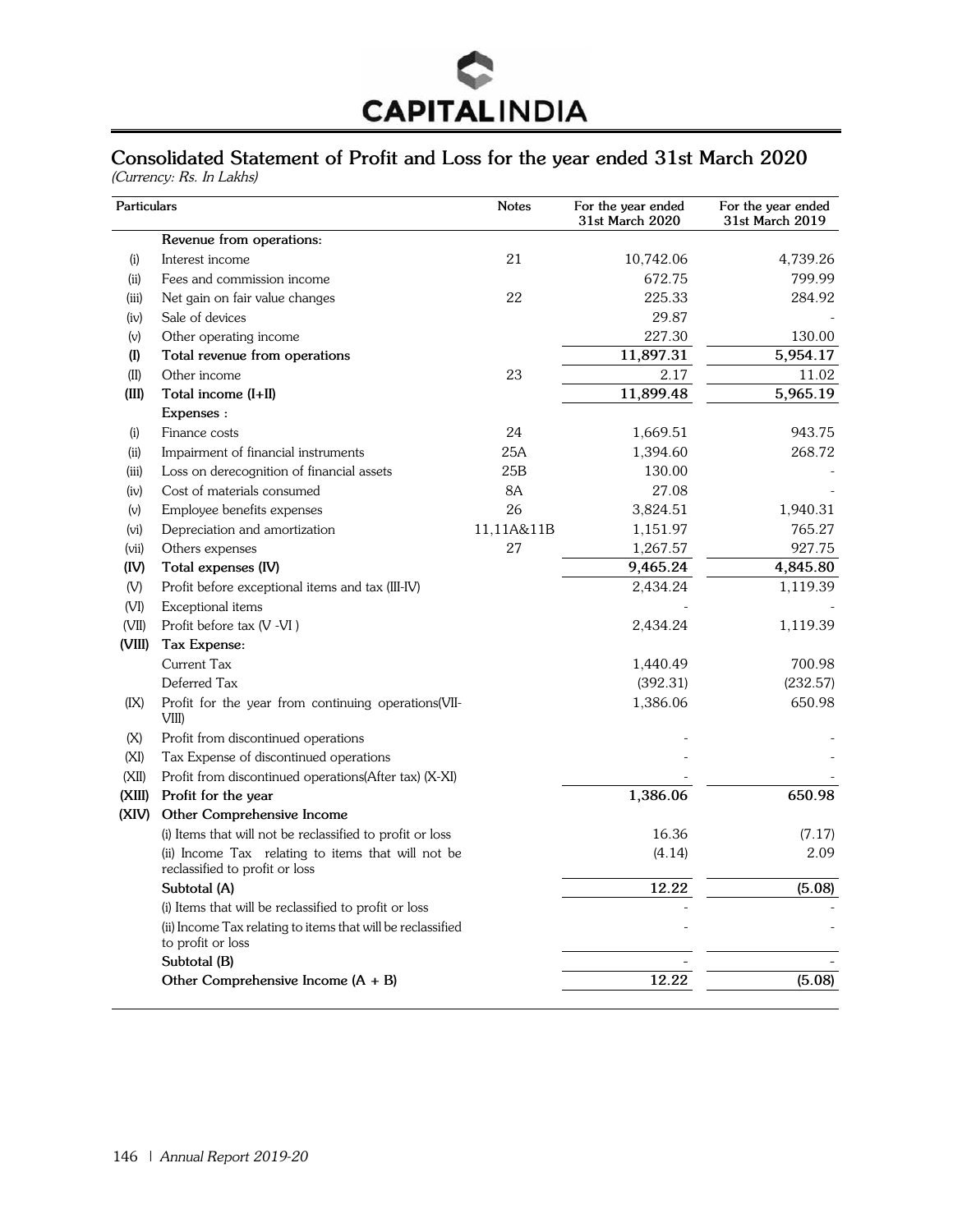

# **Consolidated Statement of Profit and Loss for the year ended 31st March 2020**

(Currency: Rs. In Lakhs)

| <b>Particulars</b> |                                                             | <b>Notes</b> | For the year ended<br>31st March 2020 | For the year ended<br>31st March 2019 |
|--------------------|-------------------------------------------------------------|--------------|---------------------------------------|---------------------------------------|
| (XV)               | Total Comprehensive Income for the year                     |              | 1,398.28                              | 645.90                                |
|                    | Profit for the year attributable to:                        |              |                                       |                                       |
|                    | Owners of the parent                                        |              | 1,723.08                              | 650.98                                |
|                    | Non-controlling interests                                   |              | (337.02)                              |                                       |
|                    | Other Comprehensive Income for the year<br>attributable to: |              |                                       |                                       |
|                    | Owners of the parent                                        |              | 11.59                                 | (5.08)                                |
|                    | Non-controlling interests                                   |              | 0.63                                  |                                       |
|                    | Total Comprehensive Income for the year<br>attributable to: |              |                                       |                                       |
|                    | Owners of the parent                                        |              | 1,734.67                              | 645.90                                |
|                    | Non-controlling interests                                   |              | (336.39)                              |                                       |
| (XVI)              | Earnings per equity share (Face value of Rs 10)<br>each)    | 28           |                                       |                                       |
|                    | Basic (Rs.)                                                 |              | 2.22                                  | 1.55                                  |
|                    | Diluted (Rs.)                                               |              | 2.19                                  | 1.53                                  |

Notes 1 to 49 forms part of the Consolidated Financial Statements

In terms of our report attached

# **For Deloitte Haskins & Sells LLP For and on behalf of the board** Chartered Accountants **For and School Chartered** Accountants Firm Registration No. :117366W/W -100018

**Rukshad N. Daruvala Keshav Porwal Amit Sahai Kulshreshtha** Membership No.: 111188 Place: Mumbai Place: Mumbai Place: Mumbai

Capital India Finance Limited

**Neeraj Toshniwal Rachit Malhotra** Chief Financial Officer<br>Place: Mumbai Date: 1st June 2020 Date: 1st June 2020

**Partner** Managing Director Executive Director & CEO Date: 1st June 2020 Date: 1st June 2020 Date: 1st June 2020

Place: New Delhi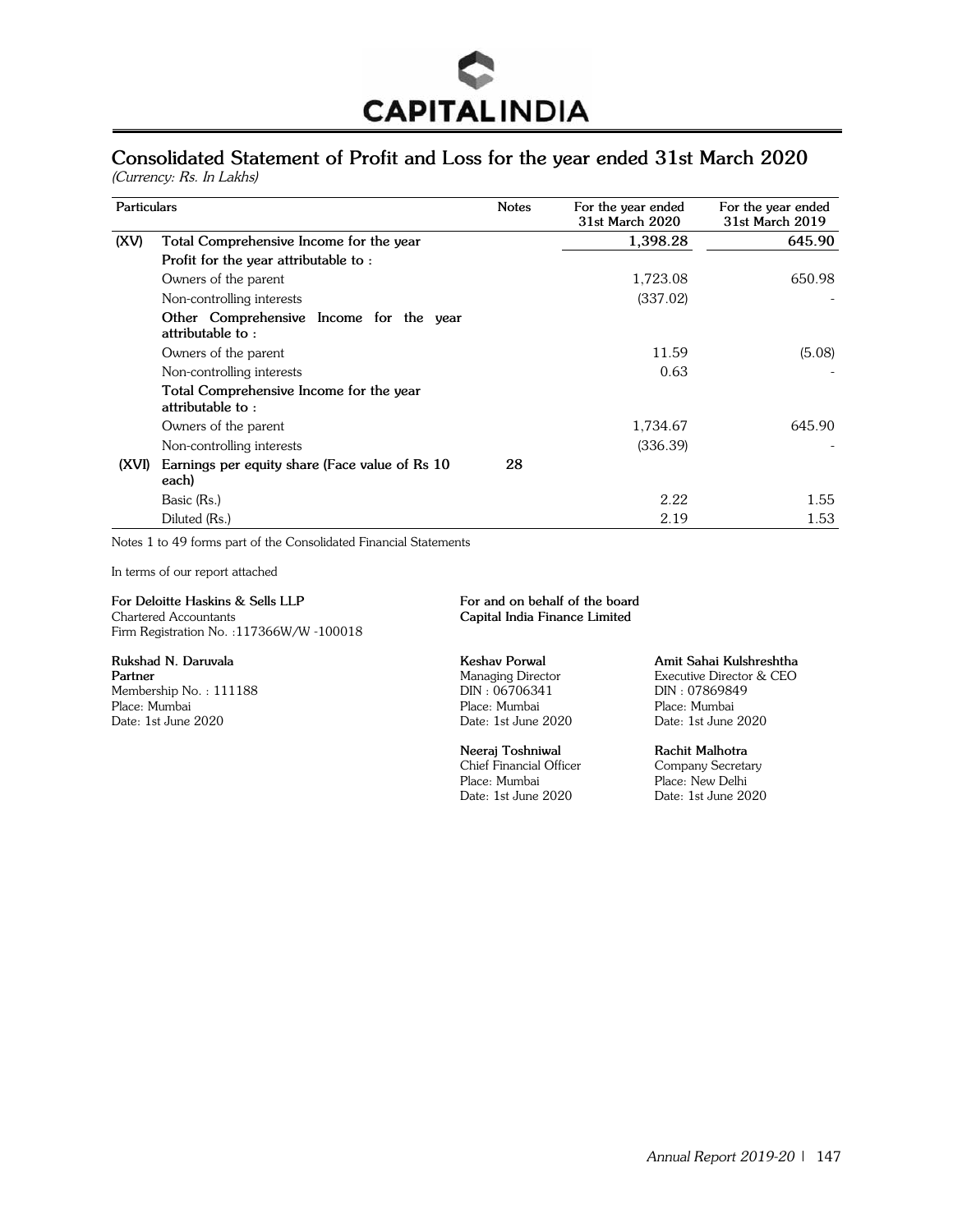

# **Consolidated Cash flow statement for the year ended 31st March 2020**

(Currency: Rs. In Lakhs)

|    | <b>Particulars</b>                                                           | For the year ended<br>31st March 2020 | For the year ended<br>31st March 2020 |
|----|------------------------------------------------------------------------------|---------------------------------------|---------------------------------------|
| A. | <b>CASH FROM OPERATING ACTIVITIES:</b>                                       |                                       |                                       |
|    | Profit before exceptional items and taxes                                    | 2,434.24                              | 1,119.39                              |
|    | Adjustments to reconcile profit before tax to net cash flows:                |                                       |                                       |
|    | Add : Non-cash expenses                                                      |                                       |                                       |
|    | Depreciation and amortisation expenses                                       | 1,151.97                              | 765.27                                |
|    | Provision for employee benefits                                              | (118.14)                              | 328.50                                |
|    | Share based payments to employees                                            | 92.87                                 | 46.14                                 |
|    | Interest on Lease liability                                                  | 229.01                                | 162.94                                |
|    | Interest income on Lease and Fixed deposits                                  | (39.41)                               | (92.15)                               |
|    | Impairment on financial instruments                                          | 1,381.48                              | 268.72                                |
|    | Profit on sale of property, plant and equipment                              |                                       | (0.11)                                |
|    | Less : Income/expense considered separately                                  |                                       |                                       |
|    | Interest on OCD                                                              | (35.51)                               |                                       |
|    | Operating profit before working capital changes                              | 5,096.51                              | 2,598.71                              |
|    | Changes in -                                                                 |                                       |                                       |
|    | (Increase) in loans and advances                                             | (1,258.95)                            | (45, 646.29)                          |
|    | (Increase) / Decrease in trade and other receivables                         | (20.66)                               | 32.40                                 |
|    | (Increase) in other financial assets                                         | (126.53)                              | (1,424.23)                            |
|    | (Increase) / Decrease in other non-financial assets                          | 89.62                                 | (138.83)                              |
|    | (Decrease) / Increase in trade payables                                      | (118.29)                              | 83.48                                 |
|    | Increase / (Decrease) in other financial liabilities                         | 1,038.36                              | (564.97)                              |
|    | Increase / (Decrease) in other non-financial liabilities                     | (416.78)                              | 351.52                                |
|    | Cash generated from/ (used in) operations                                    | 4,283.28                              | (44, 708.21)                          |
|    | Income tax paid                                                              | (1, 291.19)                           | (614.42)                              |
|    | Net Cash generated from/ (used in) operating activities (A)                  | 2,992.07                              | (45, 322.63)                          |
| B) | <b>CASH FROM INVESTING ACTIVITIES:</b>                                       |                                       |                                       |
|    | Purchase of property, plant and equipment and Intangible assets              | (546.04)                              | (1,016.20)                            |
|    | Proceeds from sale of property, plant and equipment                          | 7.88                                  | 41.33                                 |
|    | Purchase of non current investments at amortized cost                        | (376.00)                              | (525.00)                              |
|    | Investments in Mutual fund                                                   | 987.12                                | (1,850.53)                            |
|    | Investment in bank deposits (having original maturity of more than 3 months) | 475.33                                | 416.21                                |
|    | Net Cash generated from/ (used in) investing activities (B)                  | 548.29                                | (2,934.17)                            |
| C) | <b>CASH FLOW FROM FINANCING ACTIVITIES:</b>                                  |                                       |                                       |
|    | Proceeds from issue of equity shares at premium                              | 452.50                                | 49,875.25                             |
|    | Share issue expenses                                                         |                                       | (332.69)                              |
|    | Payment of dividend and dividend distribution tax thereon                    | (374.92)                              | (40.63)                               |
|    | Payment of Lease rent                                                        | (690.80)                              | (518.11)                              |
|    | Repayment of advance towards share application money                         |                                       | (12,500.00)                           |
|    | Proceeds from borrowings                                                     | 4,600.00                              | 30,195.94                             |
|    | Repayment of borrowings                                                      | (5,642.95)                            | (17,666.25)                           |
|    | Net cash (used in)/ generated from financing activities (C)                  | (1,656.17)                            | 49,013.51                             |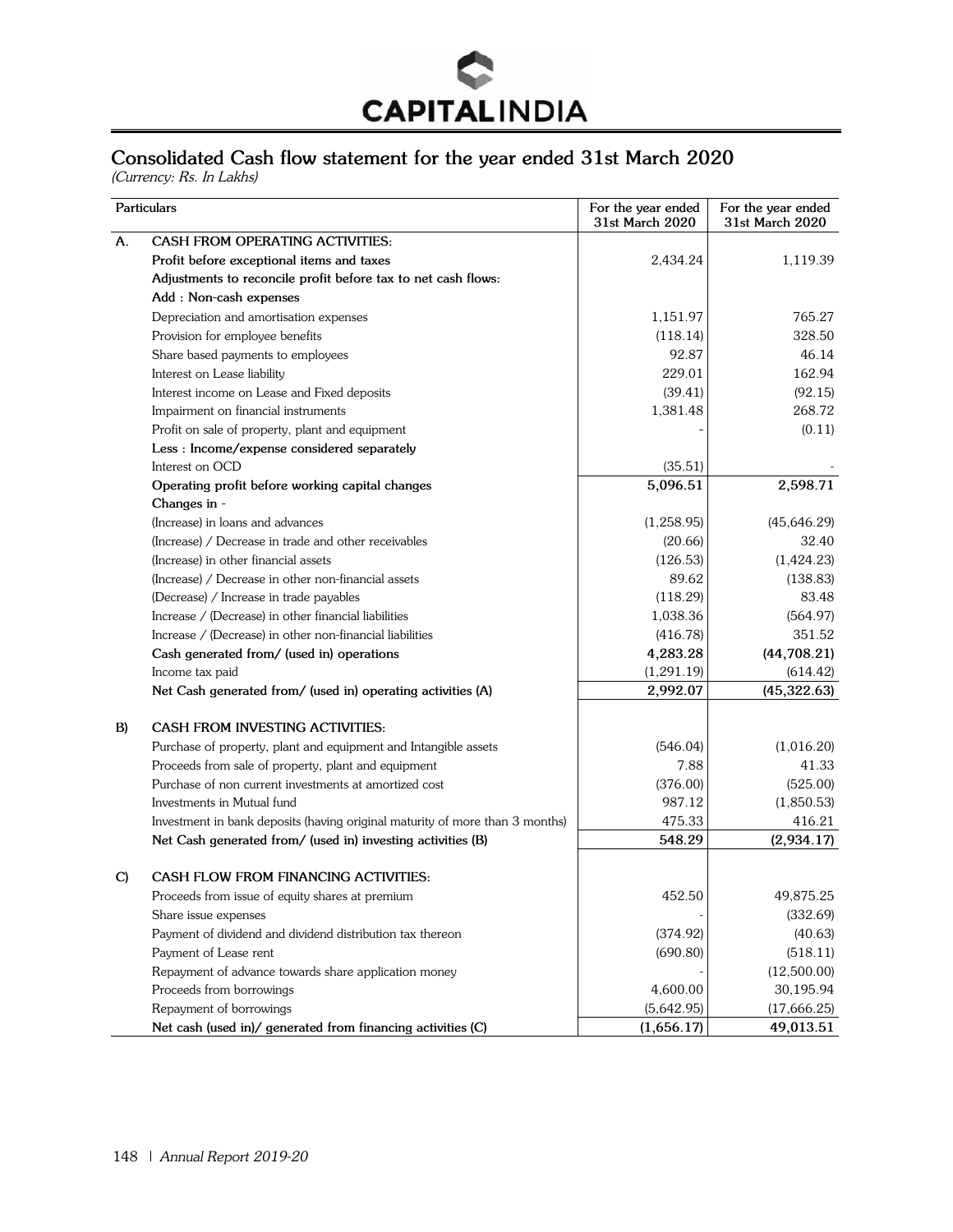

## **Consolidated Cash flow statement for the year ended 31st March 2020**

(Currency: Rs. In Lakhs)

|    | <b>Particulars</b>                                                                             | For the year ended<br>31st March 2020 | For the year ended<br>31st March 2020 |
|----|------------------------------------------------------------------------------------------------|---------------------------------------|---------------------------------------|
| D) | Net increase in cash and cash equivalents $(A+B+C)$                                            | 1,884.19                              | 756.71                                |
| E) | Cash and cash equivalents as at the beginning of the year                                      | 2.945.96                              | 2,189.25                              |
| F) | Cash received on acquisition of Subsidiary : Rapipay Fintech Private<br>Limited                | 1,961.87                              |                                       |
| G) | Cash received on acquisition of Subsidiary : Rapipay Fintech Holding<br><b>Private Limited</b> | 5.60                                  |                                       |
| H) | Cash and cash equivalents as at the end of the year                                            | 6,797.62                              | 2.945.96                              |

#### **Cash and cash equivalents comprises:**

| <b>Particulars</b>               | Year ended<br>31st March 2020 | Year ended<br>31st March 2019 |
|----------------------------------|-------------------------------|-------------------------------|
| Cash in hand                     | 0.51                          |                               |
| Cheques in hand                  |                               | 25.12                         |
| Balances with banks              |                               |                               |
| - in current accounts*           | 5,210.27                      | 2,720.84                      |
| - in deposit accounts            | 675.00                        | 200.00                        |
| - Other                          |                               |                               |
| Other balance with bank          |                               |                               |
| - Escrow account                 | 6.56                          |                               |
| - Balance with non schedule bank | 905.28                        |                               |
|                                  | 6,797.62                      | 2,945.96                      |

Note: The above Cash Flow Statement has been prepared under the 'Indirect method' as set out in Ind AS 7 on 'Statement of Cash Flows'.

Notes 1 to 49 forms part of the Consolidated Financial Statements

In terms of our report attached

#### **For Deloitte Haskins & Sells LLP For and on behalf of the board**

Chartered Accountants **Capital India Finance Limited** Firm Registration No. :117366W/W -100018

# **Rukshad N. Daruvala Keshav Porwal Amit Sahai Kulshreshtha** Membership No.: 111188

Place: Mumbai Place: Mumbai Place: Mumbai Date: 1st June 2020 Date: 1st June 2020 Date: 1st June 2020

**Neeraj Toshniwal Rachit Malhotra** Place: Mumbai Place: New Delhi Date: 1st June 2020 Date: 1st June 2020

# Partner<br>
Managing Director Executive Director & CEO<br>
Membership No. : 111188 **DIN** : 06706341 DIN : 07869849

# Company Secretary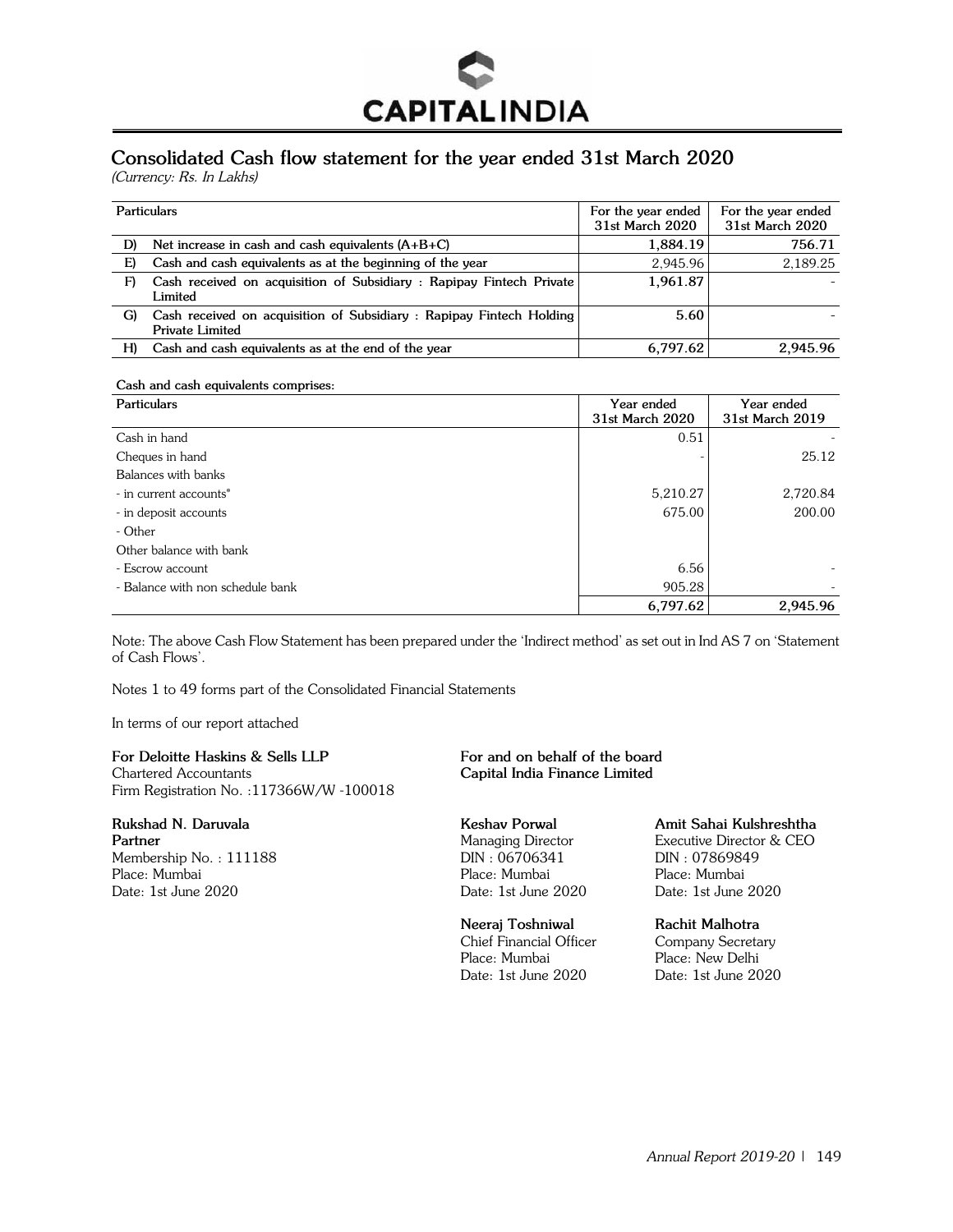|                 | Notes to Consolidated Financial Statements for the year ended March 31, 2020 |  |  |  |  |
|-----------------|------------------------------------------------------------------------------|--|--|--|--|
| $\mathbf \zeta$ | - آما ما<br>م                                                                |  |  |  |  |
|                 |                                                                              |  |  |  |  |

| (Currency: Rs. In Lakhs)                        |          |
|-------------------------------------------------|----------|
| A. Equity Share Capital                         |          |
| Particulars                                     | Amount   |
| Balance at April 1, 2017                        | 350.27   |
| Changes in equity share capital during the year |          |
| Balance at March 31, 2018                       | 350.27   |
| Changes in equity share capital during the year | 7,423.16 |
| Balance at March 31, 2019                       | 7,773.43 |
| Changes in equity share capital during the year |          |
| Balance at March 31, 2020                       | 7,773.43 |

# Other Equity **B. Other Equity**  $\mathbf{B}$

|                                                             | Share appli-                           | Employee                    |                      |                       | Reserves and Surplus |                      |                                       | Total                                         |
|-------------------------------------------------------------|----------------------------------------|-----------------------------|----------------------|-----------------------|----------------------|----------------------|---------------------------------------|-----------------------------------------------|
|                                                             | cation mon-<br>ey pending<br>allotment | stock option<br>outstanding | Statutory<br>reserve | Securities<br>Premium | Reserves<br>General  | Earnings<br>Retained | compre-<br>hensive<br>income<br>Other | to owners of<br>attributable<br>parent<br>the |
| Balance as at April 01, 2018                                | 12,500.00                              | f,                          | 75.80                | f.                    | 1.76                 | 135.17               |                                       | 12,712.73                                     |
| Dividend paid including dividend distribution tax           |                                        |                             |                      |                       | ı                    | (42.16)              |                                       | (42.16)                                       |
| Transfer to/from retained earnings                          |                                        |                             | 203.91               |                       |                      | (203.91)             |                                       |                                               |
| Other Additions/Deductions during the year                  | (12,500.00)                            | 46.14                       |                      | 42.119.40             | $\mathbf{I}$         |                      |                                       | 29,665.54                                     |
| Profit (loss) for the year after income tax                 |                                        |                             |                      |                       |                      | 650.97               |                                       | 650.97                                        |
| Other Comprehensive Income for the year after<br>income tax | ı,                                     |                             |                      |                       | I.                   |                      | (5.08)                                | (5.08)                                        |
| Balance as at March 31, 2019                                | ı                                      | 46.14                       | 279.71               | 42,119.40             | 1.76                 | 540.07               | (5.08)                                | 42,982.00                                     |
| Dividend paid including dividend distribution tax           |                                        |                             |                      |                       |                      | (374.92)             |                                       | (374.92)                                      |
| Transfer to/from retained earnings                          | ï                                      |                             | 607.64               |                       |                      | (607.64)             |                                       |                                               |
| Transfer to securities premium                              |                                        | (0.08)                      |                      | 0.08                  |                      |                      |                                       |                                               |
| Other Additions/Deductions during the year                  | $\mathbf{I}$                           | 92.87                       |                      |                       | ï                    |                      |                                       | 92.87                                         |
| Addition on acquisition of subsidary                        | ı                                      |                             |                      |                       | ı                    | (93.33)              |                                       | (93.33)                                       |
| Income tax on the above                                     | ï                                      |                             |                      |                       |                      |                      |                                       |                                               |
| Profit (loss) for the period after income tax               | ï                                      | ı                           | $\mathbf{I}$         | ı                     | $\mathbf{I}$         | 1,723.08             |                                       | 1,723.08                                      |
| Other Comprehensive Income for the period after             | $\mathbf{I}$                           |                             |                      |                       |                      |                      | 11.59                                 | 11.59                                         |
| income tax                                                  |                                        |                             |                      |                       |                      |                      |                                       |                                               |
| Balance as at March 31, 2020                                |                                        | 138.93                      | 887.35               | 42,119.48             |                      | 1.76 1,187.26        | 6.51                                  | 44,341.29                                     |

# C **CAPITALINDIA**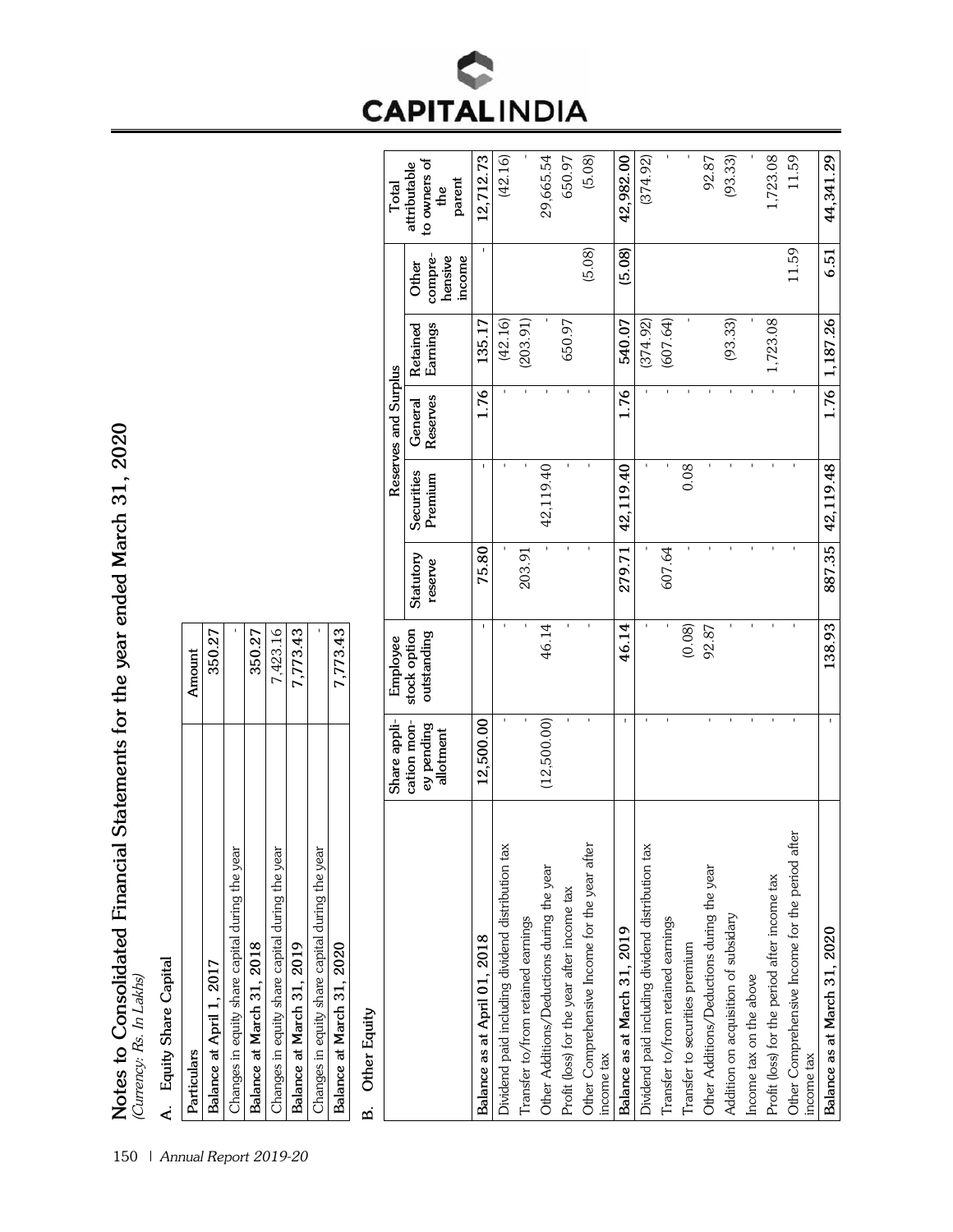

#### **1 Basis of Consolidation**

The consolidated financial statements relates to Capital India Finance Limited (the Holding Company / Company) and its subsidiary companies. The Holding Company and its subsidiary companies constitute the group. The Group's is primarily into lending business.

The Holding Company's equity shares are listed on the BSE Limited in India.

#### **2 Significant accounting Policies**

#### **2.1 Basis of Preparation**

#### **A) Statement of Compliance**

 The consolidated financial statements of the Group have been prepared in accordance with the Indian Accounting Standards ('Ind AS') notified under Section 133 of the Companies Act, 2013 ( 'the Act') read with Companies (Indian Accounting Standards) Rules, 2015 as amended from time to time and other relevant provisions of the Act and the directions issued by the Reserve Bank of India ("RBI") as applicable to a Non-Banking Finance Company ('NBFC') ("RBI guidelines") and with the provisions of National Housing Bank Act, 1987, the Housing Finance Companies (NHB) Directions, 2010 and other guidelines/ instructions / circulars issued by the National Housing Bank as applicable ("NHB directions").

 The Group has adopted lnd AS from 1st April 2019 and the financial statements for the year ended 31st March 2020 are the Group's first Ind AS Financial Statements. However, the effective date of transition to Ind AS is 1st April 2018, being the beginning of the earliest period for which the Group needs to present comparative information.

 The transition to Ind AS has been carried out from the erstwhile Accounting Standards notified under the Act, read with relevant rules issued thereunder, guidelines issued by the RBI and other generally accepted accounting principles in India (collectively referred to as 'the Previous GAAP'). The impact of transition has been recorded in the opening reserves as at 1st April 2018 and is provided in Note 46. The corresponding comparative previous period as presented in these financial statements have been restated / reclassified in order to conform to current year presentation.

 The adoption of Ind AS has been carried out in accordance with Ind AS 101 First time adoption of Indian Accounting Standards. An explanation of how the transition to Ind AS has affected the previously reported financial position, financial performance and cash flows of the Group is provided in Note 46.

 The accounting policies are applied consistently to all the periods presented in the financial statements, including the preparation of the opening Ind AS Balance Sheet as at 1st April 2018 being the 'date of transition to Ind AS'.

#### **B) Functional and presentation currency**

The Group's presentation and functional currency is Indian Rupees. All figures appearing in the consolidated financial statements are in Indian rupees in lakh rounded off to two decimal places as permitted by Schedule III to the Act. Per share data are presented in Indian Rupee to two decimal places.

#### **C) Basis of preparation, presentation and disclosure of consolidated financial statements**

 The consolidated financial statements have been prepared on the historical cost basis except for certain financial instruments that are measured at fair values at the end of each reporting period, as explained in the accounting policies. Historical cost is generally based on the fair value of the consideration given in exchange for goods and services. Further, Assets and liabilities are classified as per the normal operating cycle (determined at 12 months) and other criteria set out in Schedule III of the Act as applicable to NBFCs.

#### **D) Fair value measurement**

 Fair value is the price that would be received on sale of an asset or paid to transfer a liability in an orderly transaction between market participants at the measurement date in the principal or, in its absence, the most advantageous market to which the Group has access at that date.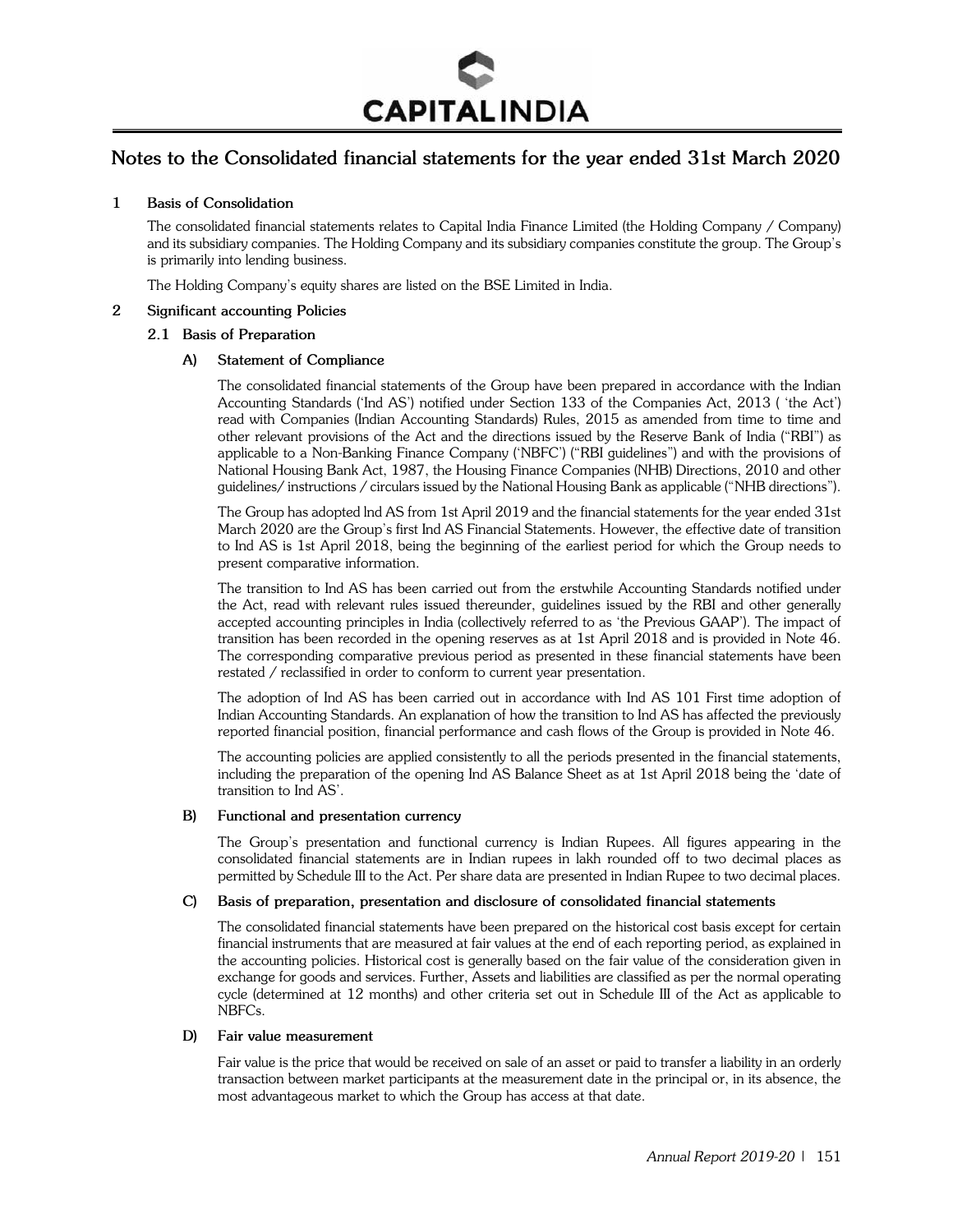

 The best estimate of the fair value of a financial instrument on initial recognition is normally the transaction price. If the Group determines that the fair value on initial recognition differs from the transaction price and the fair value is evidenced neither by a quoted price in an active market for an identical asset or liability nor based on a valuation technique that uses only data from observable markets, then the financial instrument is initially measured at fair value, adjusted to defer the difference between the fair value on initial recognition and the transaction price. Subsequently that difference is recognised in Statement of Profit and Loss on an appropriate basis over the life of the instrument but no later than when the valuation is wholly supported by observable market data or the transaction is closed out.

 All assets and liabilities for which fair value is measured or disclosed in the financial statements are categorised within the fair value hierarchy, described as follows, based on the lowest level input that is significant to the fair value measurement as a whole:

- Level 1 Valuation using quoted market price in active markets: The fair value for financial instruments traded in active markets at the reporting date is based on their quoted market price, without any deduction for transaction costs. A market is regarded as active, if transactions for the asset or liability take place with sufficient frequency and volume to provide pricing information on an ongoing basis.
- Level 2 Valuation using observable inputs: If there is no quoted price in an active market, then the Group uses valuation techniques that maximise the use of relevant observable inputs and minimise the use of unobservable inputs. The chosen valuation technique incorporates most of the factors that market participants would take into account in pricing a transaction.
- Level 3 Valuation with significant unobservable inputs: The valuation techniques are used only when fair value cannot be determined by using observable inputs. The Group regularly reviews significant unobservable inputs and valuation adjustments. Level 3 assets are typically very illiquid, and fair values can only be calculated using estimates.

 The Group uses valuation techniques that are appropriate in the circumstances and for which sufficient data are available to measure fair value, maximising the use of relevant observable inputs and minimising the use of unobservable inputs.

#### **E) Use of judgment and Estimates**

 The preparation of the financial statements requires the management to make judgments, estimates and assumptions in the application of accounting policies that affects the reported amount of assets, liabilities and the accompanying disclosures along with contingent liabilities as at the date of financial statements and revenue & expenses for the reporting period. Although these estimates are based on the management's best knowledge of current events and actions, uncertainty about these assumptions and estimates could result in outcomes different from the estimates. Difference between actual results and estimates are recognised in the year in which the results are known or materialise i.e. prospectively.

 Estimates and judgements are continually evaluated and are based on historical experience and other factors, including expectations of future events that are believed to be reasonable under the circumstances. The key areas involving estimation uncertainty, higher degree of judgement or complexity, or areas where assumptions are significant to the financial statements include:

- i) Impairment of financial assets
- ii) Estimation of fair value measurement of financial assets and liabilities
- iii) Effective interest rate
- iv) Business model assessment
- v) Provisions and Contingencies
- vi) Useful life and expected residual value of assets
- vii) Tax position for current tax and recognition of deferred tax assets/liabilities
- viii) Measurement of Defined Benefit Obligations and actuarial assumptions
- ix) Classification of lease and related discount rate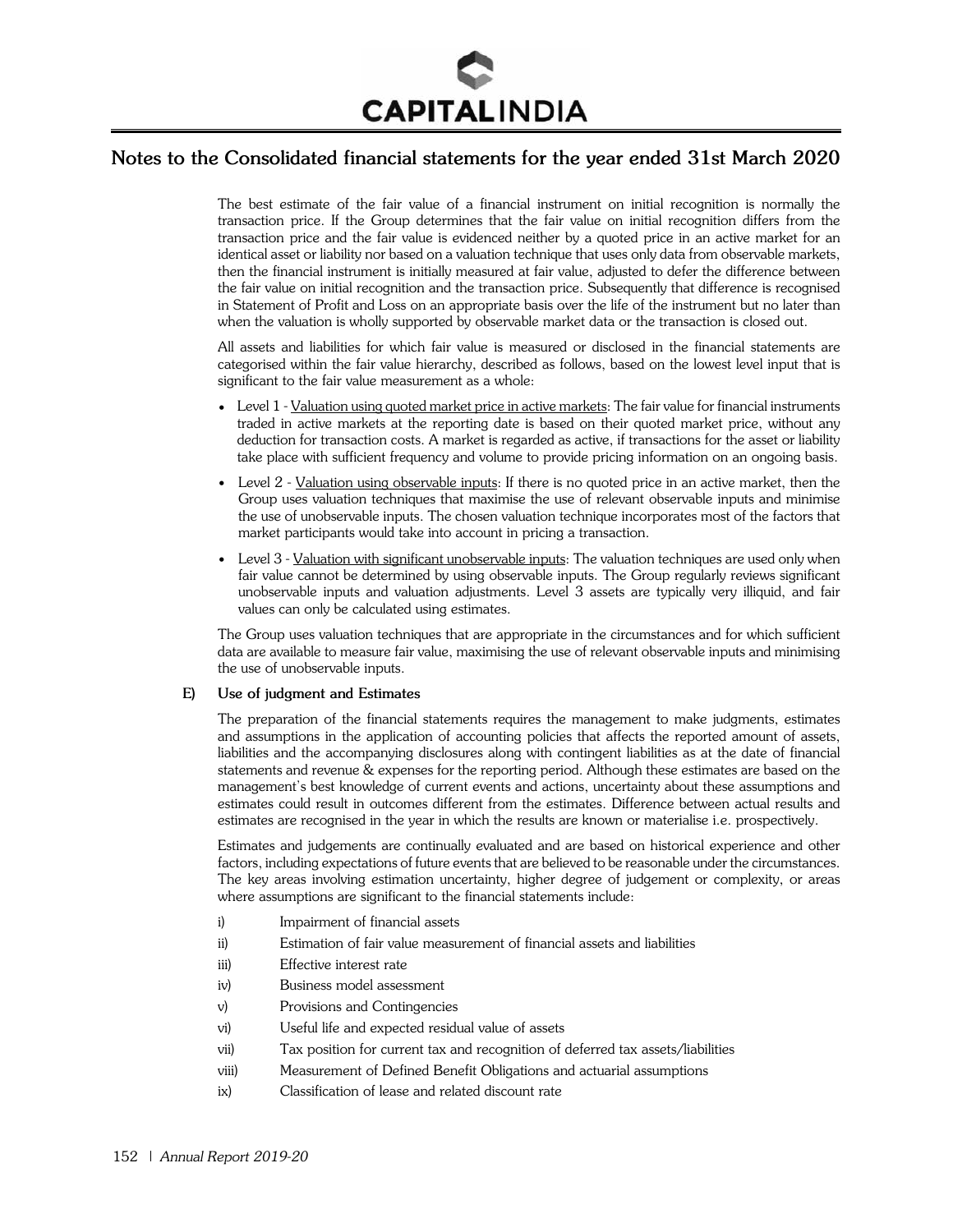

 Further an entity is consolidated as a subsidiary if the Company has control over the said entity based on the management evaluation of investments and related agreements/ deeds and determine that the Group has control over the said entity in terms of Ind AS-110 on Consolidated Financial Statements. Control shall include the right to appoint majority of the directors or to control the management or policy decisions exercisable by a person or persons acting individually or in concert, directly or indirectly, including by virtue of their shareholding or management rights or shareholders' agreements or voting agreements or in any other manner.

#### **F) First-time adoption of Ind AS – mandatory exceptions and optional exemptions**

#### **Overall Principle**:

 The Group has prepared the opening Balance Sheet as per Ind AS as of 1st April 2018 ("the transition date") by recognising all assets and liabilities whose recognition is required by Ind AS, not recognising items of assets or liabilities which are not permitted by Ind AS, by reclassifying items from Previous GAAP to Ind AS as required under Ind AS, and applying Ind AS in measurement of recognised assets and liabilities. However, this principle is subject to certain exceptions and certain optional exemptions availed by the Group as mentioned below:

#### **Deemed cost for property, plant and equipment and intangible assets –**

 The Group has elected to measure property, plant and equipment, and intangible assets at its Previous GAAP carrying amount and use that Previous GAAP carrying amount as its deemed cost at the date of transition to IND AS i.e. 01st April 2018..

#### **2.2 Principles of consolidation**

 The consolidated financial statements incorporate the financial statements of the Group and its subsidiaries. Control is achieved when the Group:

- has power over the investee
- is exposed, or has rights, to variable returns from its involvement with the investee; and
- has the ability to use its power to affect its returns

 The Group reassesses whether or not it controls an investee if facts and circumstances indicate that there are changes to one or more of the three elements of control listed above.

 When the Group has less than a majority of the voting rights of an investee, it has power over the investee when the voting rights are sufficient to give it the practical ability to direct the relevant activities of the investee unilaterally.

 The Group considers all relevant facts and circumstances in assessing whether or not the Group's voting rights in an investee are sufficient to give it power, including:

- the size of the Group's holding of voting rights relative to the size and dispersion of holdings of the other vote holders;
- potential voting rights held by the Group, other vote holders or other parties;
- rights arising from other contractual arrangements; and
- any additional facts and circumstances that indicate that the Group has, or does not have, the current ability to direct the relevant activities at the time that decisions need to be made, including voting patterns at previous shareholders' meetings.

#### **Subsidiaries:**

 Consolidation of a subsidiary begins when the Group obtains control over the subsidiary and ceases when the Group loses control of the subsidiary. Specifically, income and expenses of a subsidiary acquired or disposed of during the year are included in the Consolidated Statement of Profit and Loss from the date the Group gains control until the date when the Group ceases to control the subsidiary.

 Profit or loss and each component of other comprehensive income are attributed to the owners of the Group and to the non-controlling interests. Total comprehensive income of subsidiaries is attributed to the owners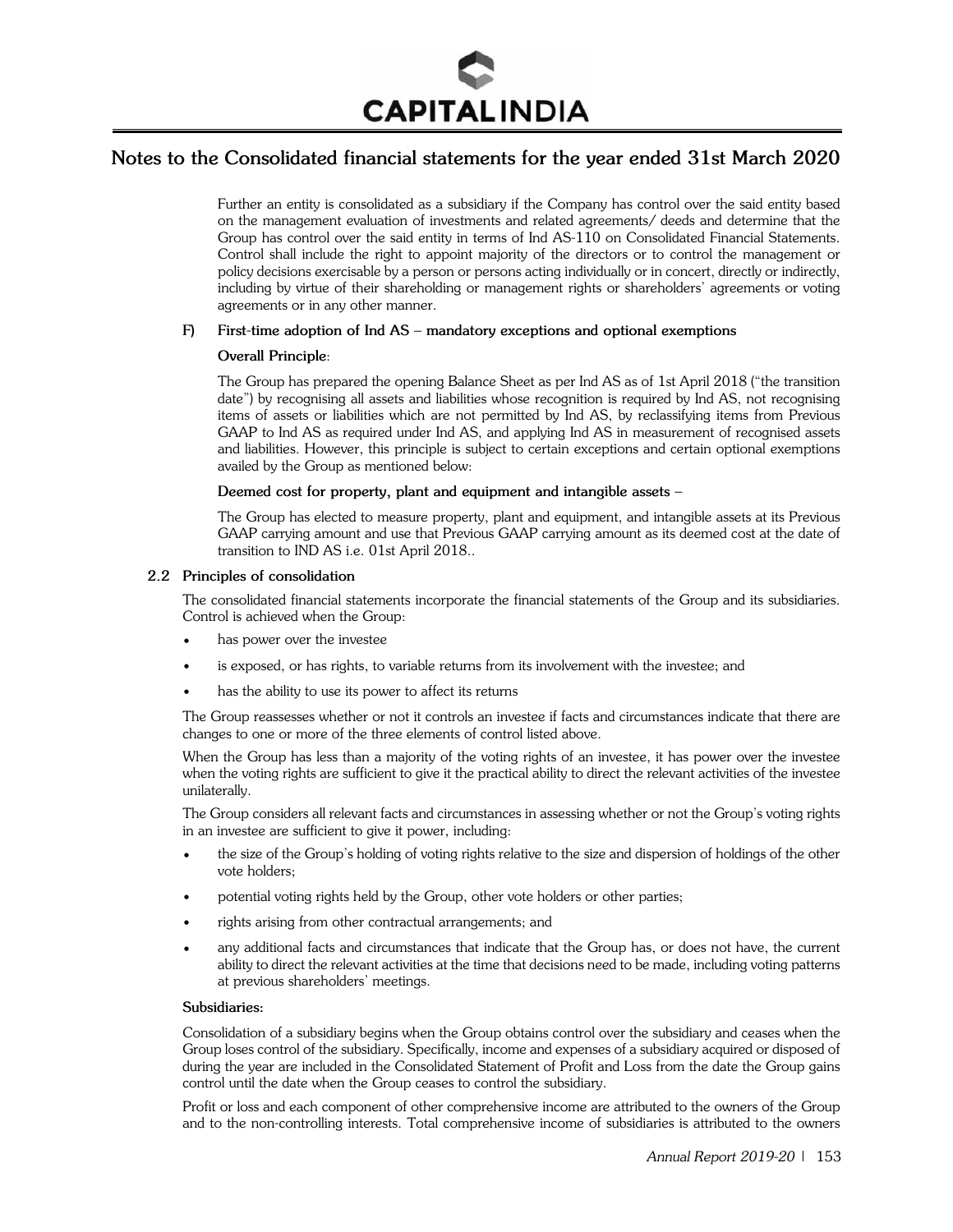

of the Group and to the non-controlling interests even if this results in the non-controlling interests having a deficit balance.

 When necessary, adjustments are made to the financial statements of subsidiaries to bring their accounting policies into line with the Group's accounting policies.

 All intra-Group assets and liabilities, equity, income, expenses, and cash flows relating to transactions between members of the Group are eliminated in full on consolidation.

#### **Change in ownership interests**

 The Group treats transactions with non-controlling interests that do not result in loss of control as transactions with equity owners of the Group. A change in the ownership interest results in an adjustment between the carrying amounts of the controlling and non-controlling interests to reflect their relative interests in the subsidiary. Any difference between the amount of the adjustment to non-controlling interests and any consideration paid or received is recognised within equity.

#### **2.3 Business combinations**

 Acquisitions of businesses are accounted for using the acquisition method as per Ind AS 103 – Business Combinations. The consideration transferred in a business combination is measured at fair value, which is calculated as the sum of the acquisition-date fair values of the assets transferred by the Group, liabilities incurred by the Group to the former owners of the acquiree and the equity interests issued by the Group in exchange for control of the acquiree. Acquisition- related costs are generally recognised in Statement of Profit and Loss as incurred.

 At the acquisition date, the identifiable assets acquired and the liabilities assumed are recognised at their fair value at the acquisition date, except that:

 Deferred tax assets or liabilities and liabilities or assets related to employee benefit arrangements are recognised and measured in accordance with Ind AS 12 Income Taxes and Ind AS 19 Employee Benefits respectively;

 Goodwill is measured as the excess of the sum of the consideration transferred, the amount of any noncontrolling interests in the acquiree, and the fair value of the acquirer's previously held equity interest in the acquiree (if any) over the net of the acquisition-date amounts of the identifiable assets acquired and the liabilities assumed.

 Non-controlling interests that are present ownership interests and entitle their holders to a proportionate share of the entity's net assets in the event of liquidation may be initially measured at the noncontrolling interests' proportionate share of the recognised amounts of the acquiree's identifiable net assets.

#### **2.4 Goodwill**

 Goodwill arising on an acquisition of a business is carried at cost established at the date of acquisition of the business less accumulated impairment loss if any.

 For the purpose of impairment testing, goodwill is allocated to each of the Group's cash generating units (CGU) that is expected to benefit from the synergies of the combination.

 A CGU to which goodwill has been allocated is tested for impairment annually, or more frequently when there is an indication that the unit may be impaired, if the recoverable amount of the CGU is less than its carrying amount, the impairment loss is allocated first to reduce the carrying amount of any goodwill allocated to the unit and then to the other assets of the units pro-rata based on the carrying amount of each asset in the unit, any impairment loss or goodwill is not reversed in subsequent period.

 On disposal of relevant CGU the attributable amount of goodwill is included in the determination of the profit or loss on disposal.

#### **2.5 Financial Instruments**

a) Recognition and initial measurement –

 Financial assets and financial liabilities are recognised when the Group becomes a party to the contractual provision of the instruments.

 Financial assets and financial liabilities are initially measured at fair value. Transaction costs that are directly attributable to the acquisition or issue of financial assets and financial liabilities (other than financial assets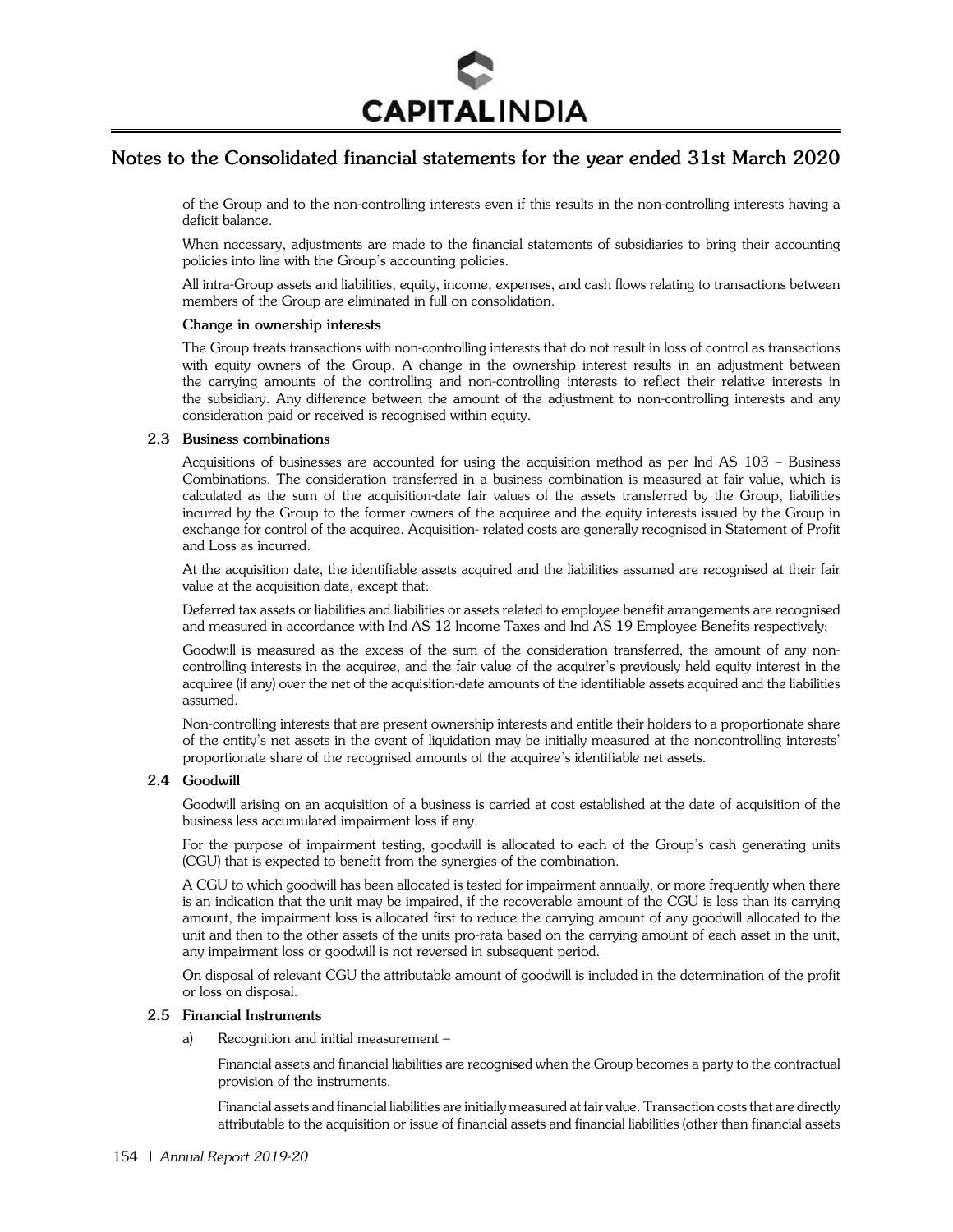

and financial liabilities at FVTPL) are added to or deducted from the fair value of the financial assets or financial liabilities, as appropriate, on initial recognition. Transaction cost directly attributable to the acquisition of financial assets or financial liabilities at FVTPL are recognised immediately in Statement of Profit and Loss.

#### **b) Classification and Subsequent measurement of financial assets –**

On initial recognition, a financial asset is classified as measured at

- Amortised cost
- FVOCI debt instruments
- FVOCI equity instruments
- FVTPL

 **Amortised cost** - The Group's business model is not assessed on an instrument-by-instrument basis, but at a higher level of aggregated portfolios being the level at which they are managed. The financial asset is held with the objective to hold financial asset in order to collect contractual cash flows as per the contractual terms that give rise on specified dates to cash flows that are solely payment of principal and interest (SPPI) on the principal amount outstanding. Accordingly, the Group measures Bank balances, Loans, Trade receivables and other financial instruments at amortised cost.

 **FVOCI - debt instruments** - The Group measures its debt instruments at FVOCI when the instrument is held within a business model, the objective of which is achieved by both collecting contractual cash flows and selling financial assets; and the contractual terms of the financial asset meet the SPPI test.

 **FVOCI - equity instruments** - The Group subsequently measures all equity investments at fair value through profit or loss, unless the Group's management has elected to classify irrevocably some of its equity instruments at FVOCI, when such instruments meet the definition of Equity under Ind AS 32 Financial Instruments and are not held for trading.

 Financial assets are not reclassified subsequent to their initial recognition, except if and in the period the Group changes its business model for managing financial assets.

 All financial assets not classified as measured at amortised cost or FVOCI are measured at FVTPL. This includes all derivative financial assets.

#### **Subsequent measurement of financial assets**

 Financial assets at amortised cost are subsequently measured at amortised cost using effective interest method. The amortised cost is reduced by impairment losses. Interest income, foreign exchange gains and losses and impairment are recognised in Statement of Profit and Loss. Any gain and loss on derecognition is recognised in Statement of Profit and Loss.

 Debt investment at FVOCI are subsequently measured at fair value. Interest income under effective interest method, foreign exchange gains and losses and impairment are recognised in Statement of profit and loss. Other net gains and losses are recognised in OCI. On derecognition, gains and losses accumulated in OCI are reclassified to Statement of Profit and Loss.

 For equity investments, the Group makes selection on an instrument-by-instrument basis to designate equity investments as measured at FVOCI. These selected investments are measured at fair value with gains and losses arising from changes in fair value recognised in other comprehensive income and accumulated in the reserves. The cumulative gain or loss is not reclassified to Statement of profit and loss on disposal of the investments. These investments in equity are not held for trading. Instead, they are held for strategic purpose. Dividend income received on such equity investments are recognised in Statement of Profit and Loss.

 Equity investments that are not designated as measured at FVOCI are designated as measured at FVTPL and subsequent changes in fair value are recognised in Statement of Profit and Loss.

 Financial assets at FVTPL are subsequently measured at fair value. Net gains and losses, including any interest or dividend income, are recognised in Statement of Profit and Loss.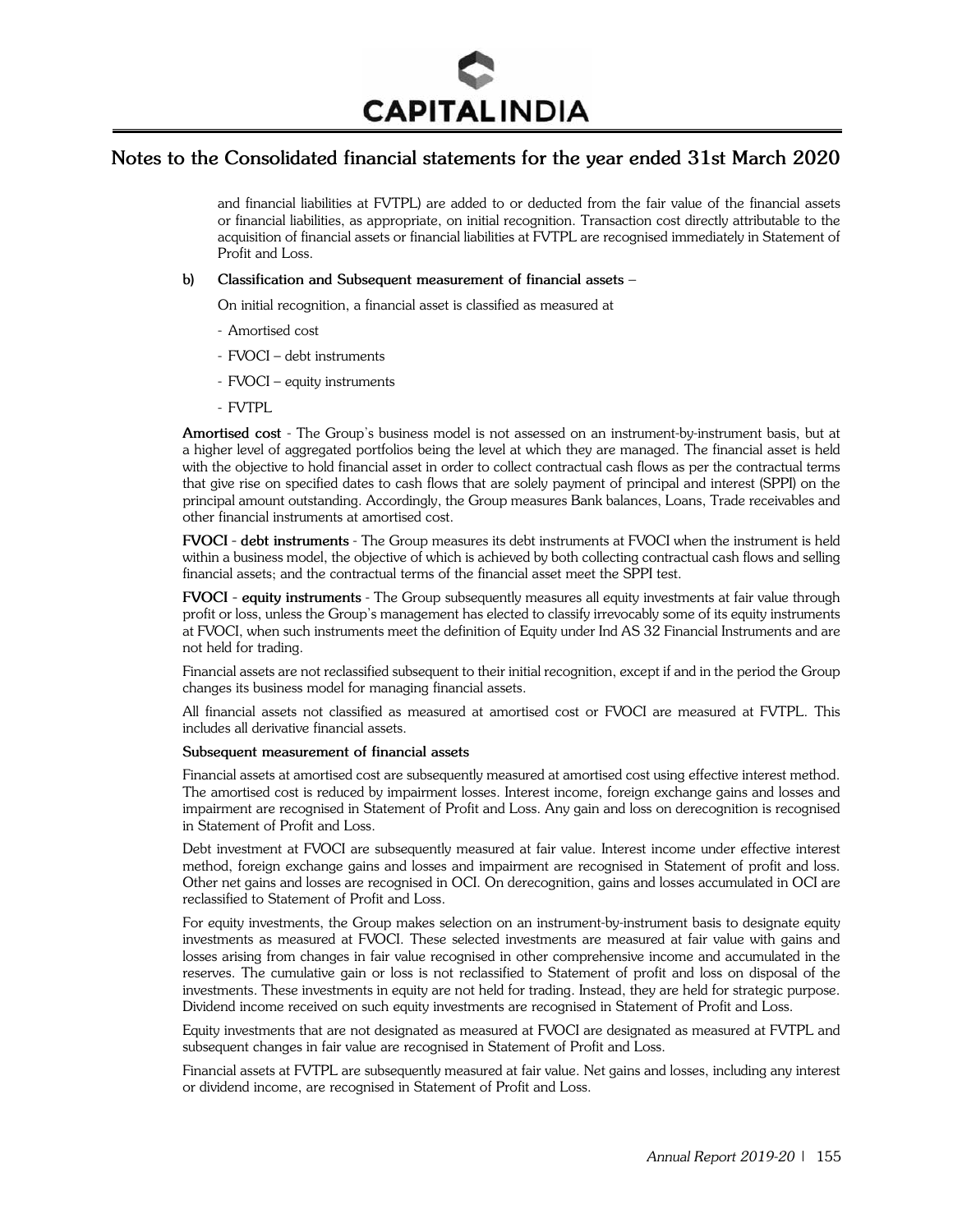

#### **c) Derecognition of financial assets**

 The Group derecognises a financial asset when the contractual rights to the cash flows from the financial asset expire, or it transfers the rights to receive the financial asset and substantially all the risks and rewards of ownership of the asset to another party. If the Group neither transfers nor retains substantially all of the risks and rewards of ownership and continues to control the transferred asset, the Group recognises its retained interest in the asset and an associated liability for the amount it may have to pay.

 If the Group enters into transactions whereby it transfers assets recognised on its Balance Sheet, but retains either all or substantially all of the risks and rewards of the transferred assets, the transferred assets are not derecognised and the proceeds received are recognised as a collateralised borrowing.

#### **d) Financial guarantee contracts**

 A financial guarantee contract is a contract that requires the issuer to make specified payments to reimburse the holder for a loss it incurs because a specified debtor fails to make payments when due in accordance with the terms of a debt instrument.

 Financial guarantee contracts issued by the Group are initially measured at their fair values and, if not designated as at FVTPL, are subsequently measured at the higher of:

- the amount of loss allowance determined in accordance with impairment requirements of Ind AS 109; and
- the amount initially recognised less, when appropriate, the cumulative amount of income recognised in accordance with the principles of Ind AS 115.

#### **e) Offsetting**

 Financial assets and financial liabilities are offset and the net amount presented in the Balance Sheet when, and only when, the Group currently has a legally enforceable right to set off the amounts and it intends either to settle them on a net basis or to realise the asset and settle the liability simultaneously.

#### **f) Impairment of financial instruments**

 The Group uses 'Expected Credit Loss' (ECL) model, for evaluating impairment of financial assets measured at amortised cost or FVTOCI, except for investments in equity instruments. Group follows a 'three-stage' model for impairment based on changes in credit quality since initial recognition.

 **Stage 1 (Performing Assets)** – includes financial assets that have not had a significant increase in credit risk since initial recognition or that have low credit risk at the reporting date. For these assets, 12-month ECL is recognised and interest income is calculated on the gross carrying amount of the assets (that is, without deduction for credit allowance). 12-month ECL are the portion of ECL that results from default events on a financial instrument that are possible within 12 months after the reporting date, if the credit risk has not significantly increased since initial recognition.

 **Stage 2 (Underperforming Assets with significant increase in credit risk since initial recognition)** – includes financial instruments that have had a significant increase in credit risk since initial recognition (unless they have low credit risk at the reporting date) but that do not have objective evidence of impairment. For these assets, lifetime ECL are recognised, but interest income is calculated on the gross carrying amount of the assets. Lifetime ECL are the expected credit losses that result from all possible default events over the expected life of the instrument.

 **Stage 3 (Non-performing or Credit-impaired assets)** – includes financial assets that have objective evidence of impairment at the reporting date. For these assets, lifetime ECL is recognised and interest income is recognised on Net exposure (that is Gross carrying amount less Provision for Expected credit losses).

#### **Measurement of Expected Credit Loss**

 Expected Credit Losses (ECL) on financial assets is an unbiased probability weighted amount based out of possible outcomes after considering risk of credit loss even if probability is low and incorporate all available information which is relevant to the assessment including information about past events, current conditions and reasonable and supportable forecasts of future events and economic conditions at the reporting date. Measurement of expected credit losses are based on 3 main parameters.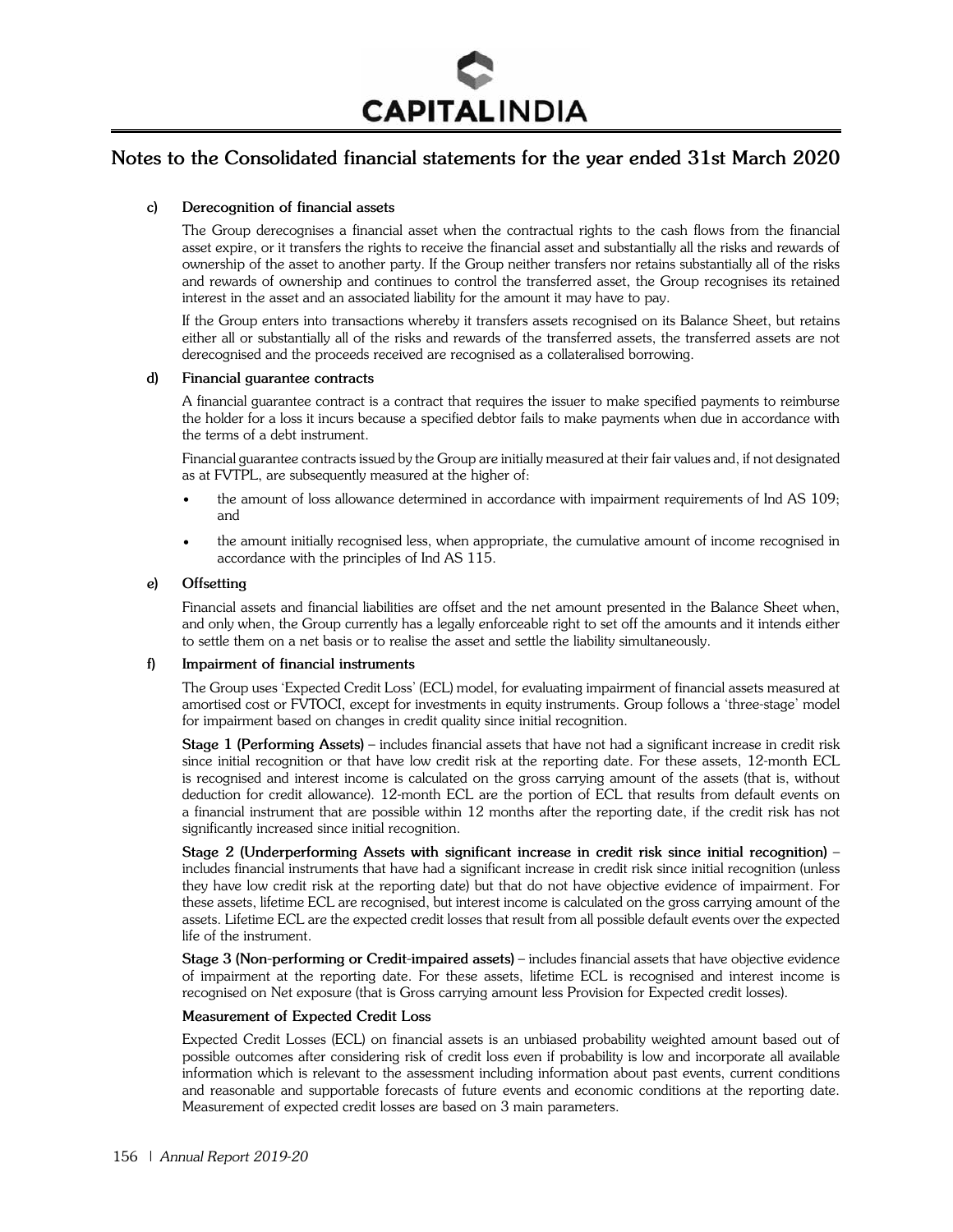

- Probability of default (PD): It is defined as the probability of whether borrowers will default on their obligations in future. Since the Group don't have any history of past losses therefore it was not adequate enough to create our own internal model through which actual defaults for each grade could be estimated. Hence, the default study published by one of the recognised rating agency is used for estimating the PDs for each range grade in case of corporate clients and for Individual clients Group estimates PD based on Industrial data available at public domain for similar kind of Loans.
- Loss given default (LGD): It is the magnitude of the likely loss, if there is a default. The LGD represents expected losses on the EAD given the event of default, taking into account, among other attributes, the mitigating effect of collateral value.

 The default study published by one of the recognised rating agency is used for estimating the LGD for secured and unsecured loans.

- Exposure at default (EAD): EAD represents the expected balance at default, taking into account the repayment of principal and interest from the Balance Sheet date to the date of default together with any expected drawdowns of committed facilities.
- **g) Write offs** The gross carrying amount of a financial asset is written-off (either partially or in full) to the extent that there is no reasonable expectation of recovering the asset in its entirety or a portion thereof. This is generally the case when the Group determines that the borrower does not have assets or sources of income that could generate sufficient cash flows to repay the amounts subject to the write-off and when there is no reasonable expectation of recovery from the collaterals held. However, financial assets that are written-off could still be subject to enforcement activities in order to comply with the Group's procedures for recovery of amounts due.
- **h) Presentation of allowance for ECL in the Balance Sheet** Loss allowances for ECL are deducted from the gross carrying amount of financial assets measured at amortised cost.

#### **i) Financial liabilities and equity instruments:**

 Debt and equity instruments issued by the Group are classified as either financial liabilities or as equity in accordance with the substance of the contractual arrangements and the definitions of a financial liability and an equity instrument.

#### Equity instruments

 An equity instrument is any contract that evidences a residual interest in the assets of an entity after deducting all of its liabilities.

#### Financial liabilities

 Financial liabilities are classified as measured at amortised cost or FVTPL. A financial liability is classified as FVTPL if it is classified as held-for-trading or it is a derivative (that does not meet hedge accounting requirements) or it is designated as such on initial recognition. Other financial liabilities are measured at amortised cost using the effective interest method. Interest expense and foreign exchange gains and losses are recognised in Statement of Profit or Loss. Any gain or loss on derecognition is also recognised in Statement of Profit or Loss.

 The Group de-recognizes financial liabilities when, and only when, the Group's obligations are discharged, cancelled or have expired. An exchange between with a lender of debt instruments with substantially different terms is accounted for as an extinguishment of the original financial liability and the recognition of a new financial liability. Similarly, a substantial modification of the terms of an existing financial liability (whether or not attributable to the financial difficulty of the debtor) is accounted for as an extinguishment of the original financial liability and the recognition of a new financial liability. The difference between the carrying amount of the financial liability derecognised and the consideration paid and payable is recognized in profit or loss.

#### **2.6 Cash and Cash equivalents**

 Cash and cash equivalents consist of cash in hand, bank balances, demand deposits with banks and other short term deposits which are readily convertible into known amounts of cash, are subject to an insignificant risk of change in value and have original maturities of less than or equal to three months. These balances with banks are unrestricted for withdrawal and usage.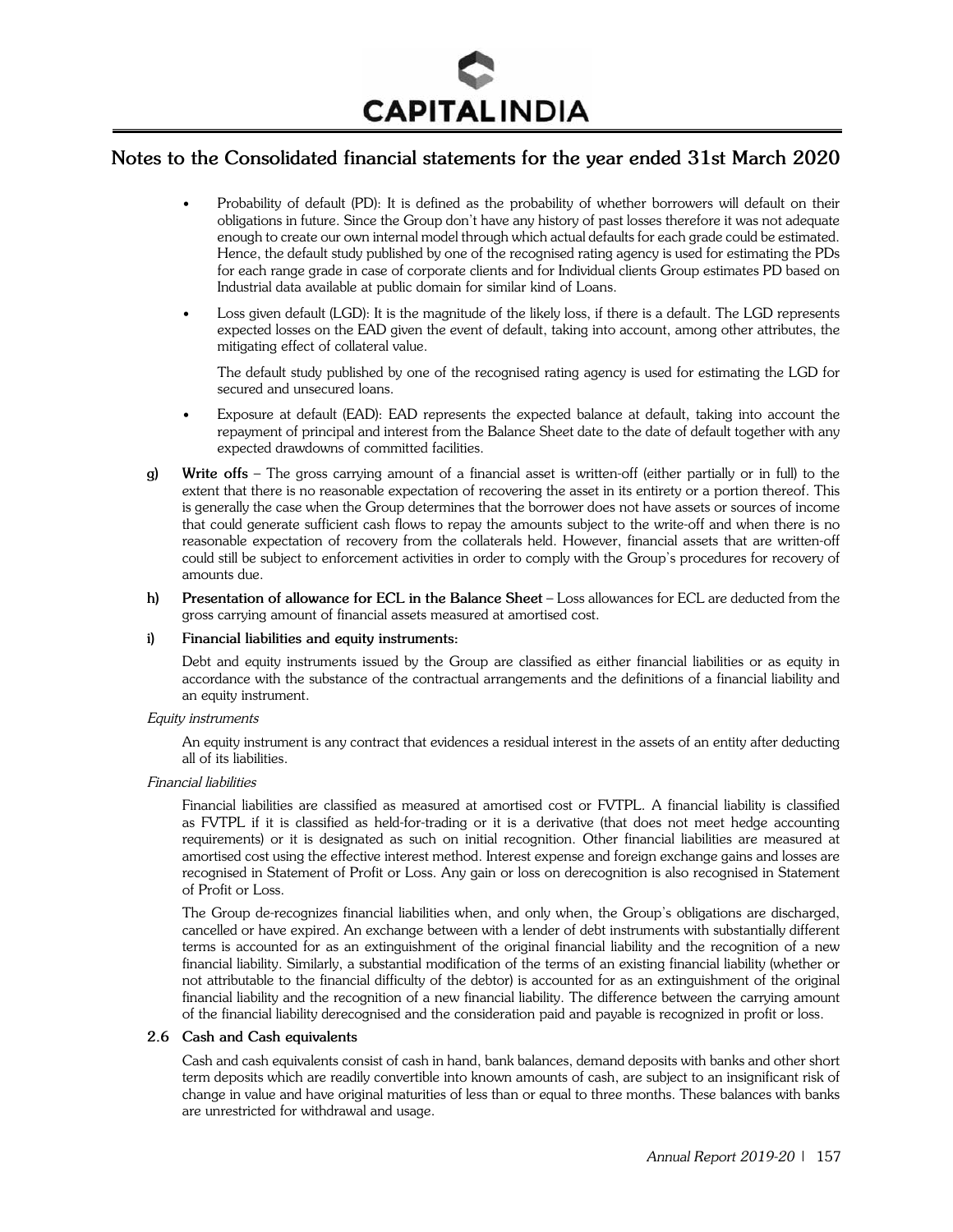

Other bank balances includes balances and deposits with banks that are restricted for withdrawal and usage.

 For the purpose of the statement of cash flows, cash and cash equivalents consist of cash and short term deposits.

#### **2.7 Statement of Cash Flow**

 Statement of Cash Flows is prepared segregating the cash flows into operating, investing and financing activities. Cash flow from operating activities is reported using indirect method adjusting the net profit for the effects of:

- i. changes during the period in inventories and operating receivables and payables transactions of a noncash nature;
- ii. non-cash items such as depreciation, provisions, deferred taxes, unrealised foreign currency gains and losses, and undistributed profits of associates and joint ventures; and
- iii. all other items for which the cash effects are investing or financing cash flows.

 Cash and cash equivalents (including bank balances) shown in the Statement of Cash Flows exclude items which are not available for general use as on the date of Balance Sheet.

#### **2.8 Property, plant and equipment**

#### **a) Recognition and Measurement**

 Tangible property plant and equipment are stated at cost less accumulated depreciation and impairment, if any. The cost of property, plant and equipment comprise purchase price and other non-refundable taxes or levies and any directly attributable cost of bringing the asset to its working condition for its intended use.

 Advances paid towards the acquisition of property, plant and equipment outstanding at each Balance Sheet date is classified as capital advances under other non-financial assets and the cost of assets not put to use before such date are disclosed under 'Capital work-in-progress'.

 An item of PPE is de-recognised upon disposal or when no future economic benefits are expected to arise from the continued use of the assets. Any gain or loss arising on the disposal or retirement of an item of PPE, is determined as the difference between the sales proceeds and the carrying amount of the asset and is recognised in the Statement of Profit and Loss.

 The residual values and useful lives and method of depreciation of PPE are reviewed at each financial year end and adjusted prospectively.

#### **b) Subsequent expenditure**

 Subsequent expenditure is capitalized only if it is probable that the future economic benefits associated with the expenditure will flow to the Group. Expenditure incurred after the PPE have been put into operations, such as repairs and maintenance expenses are charged to the Statement of Profit and Loss during the period in which they are incurred.

#### **c) Depreciation, estimated useful lives and residual value**

 Depreciation is calculated using the straight-line method to write down the cost of property and equipment to their residual values over their estimated useful lives as prescribed in Part C of Schedule II to the Companies Act 2013. The estimated lives used and differences from the lives prescribed under Schedule II are noted in the table below:-

| Type of Assets         | Estimated useful life as assessed<br>by the Group | Estimated useful life under<br>Schedule II of the Act |
|------------------------|---------------------------------------------------|-------------------------------------------------------|
| Computers              | 3 years                                           | 3 years                                               |
| Computer Software      | 3 years                                           | 3 years                                               |
| Office equipment       | 5 years                                           | 5 years                                               |
| Vehicles               | 5 years                                           | 8 years                                               |
| Furniture and fixtures | 10 years                                          | 10 years                                              |
| Leasehold improvements | Tenure of lease agreements                        | Tenure of lease agreements                            |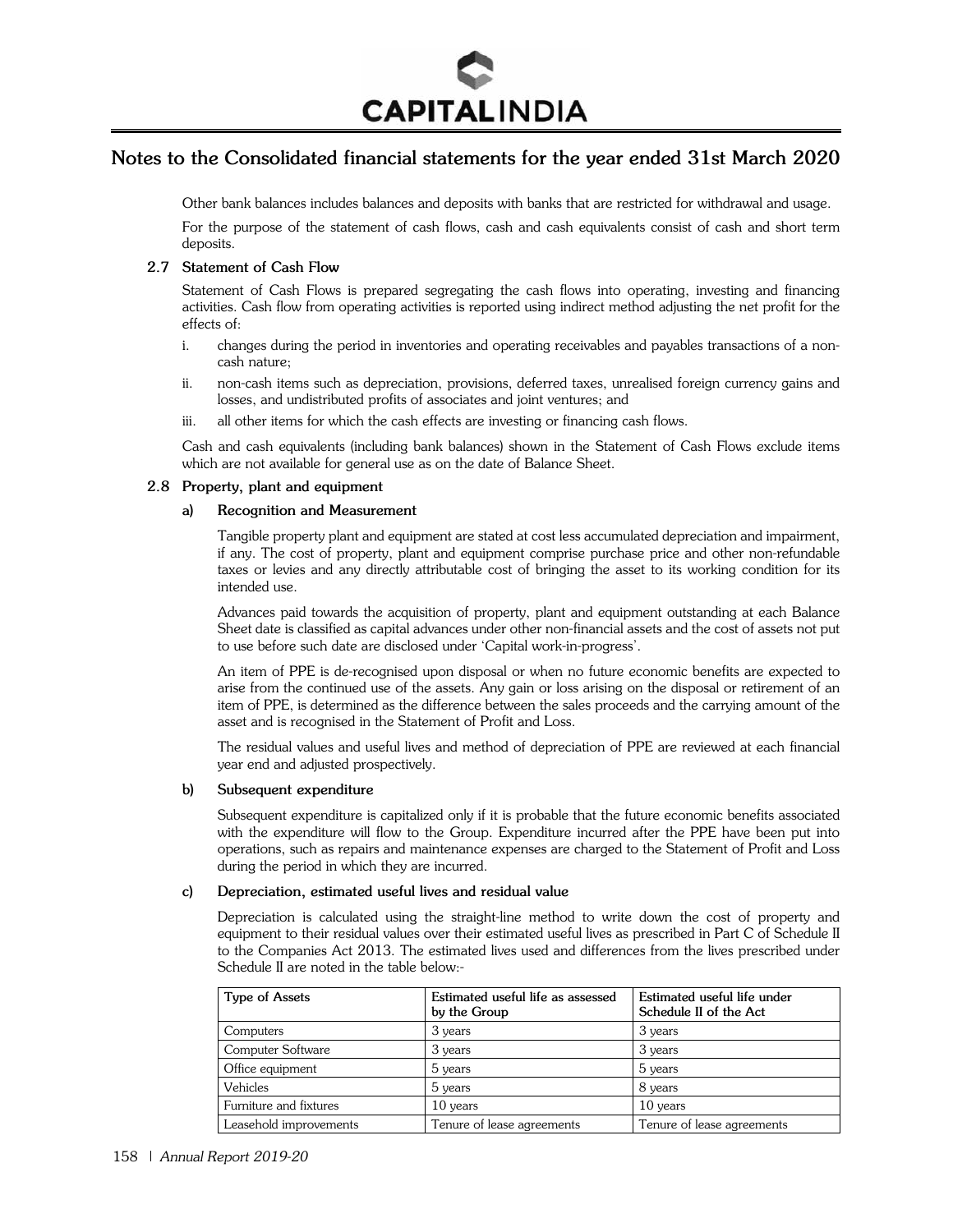

Depreciation is provided on a pro-rata basis i.e. from the month in which asset is ready for use. Individual assets costing less than or equals to Rs. 5,000 are depreciated in full, in the year of purchase. Depreciation on assets sold during the year is recognised on a pro-rata basis in the Statement of Profit and Loss up to the month prior to the month in which the assets have been disposed off.

Changes in the expected useful life are accounted for by changing the depreciation period or methodology, as appropriate, and treated as changes in accounting estimates.

#### **2.9 Intangible assets**

 Intangible assets comprises of computer software are capitalised at cost of acquisition including cost attributable to readying the asset for use. Such intangible assets are subsequently measured at cost less accumulated amortisation and any accumulated impairment losses.

The useful life of these intangible assets is estimated at 3 years with zero residual value.

 Any expenses on such software for support and maintenance payable annually are charged to the Statement of Profit and Loss.

#### **2.10 Impairment of non-financial assets**

 The carrying values of assets at each Balance Sheet date are reviewed for impairment, if any indication of impairment exists. If the carrying amount of the assets exceeds the estimated recoverable amount, impairment is recognised for such excess amount in Statement of Profit and Loss. Recoverable amount is the greater of the net selling price and value in use. If at the reporting date, there is an indication that a previously assessed impairment loss no longer exists, the recoverable amount is reassessed and the impairment losses previously recognised are reversed such that the asset is recognised at its recoverable amount but not exceeding written down value which would have been reported if the impairment losses had not been recognised initially.

#### **2.11 Inventory**

 Inventory represents Mobile ATM devices, Biometric devices, Mobile Point of Sale devices. Inventory is carried at Cost or Net realizable value whichever is lower.

#### **2.12 Provisions, contingent liabilities and contingent assets**

Provisions are recognised only when:

- an entity has a present obligation (legal or constructive) as a result of a past event; and
- it is probable that an outflow of resources embodying economic benefits will be required to settle the obligation; and
- a reliable estimate can be made of the amount of the obligation

These are reviewed at each Balance Sheet date and adjusted to reflect the current best estimates.

 Further, long term provisions are determined by discounting the expected future cash flows specific to the liability. The unwinding of the discount is recognised as finance cost. A provision for onerous contracts is measured at the present value of the lower of the expected cost of terminating the contract and the expected net cost of continuing with the contract. Before a provision is established, the Group recognises any impairment loss on the assets associated with that contract.

Contingent liability is disclosed in case of:

- a present obligation arising from past events, when it is not probable that an outflow of resources will be required to settle the obligation; and
- a present obligation arising from past events, when no reliable estimate is possible.

#### Contingent Assets:

Contingent assets are not disclosed in the financial statements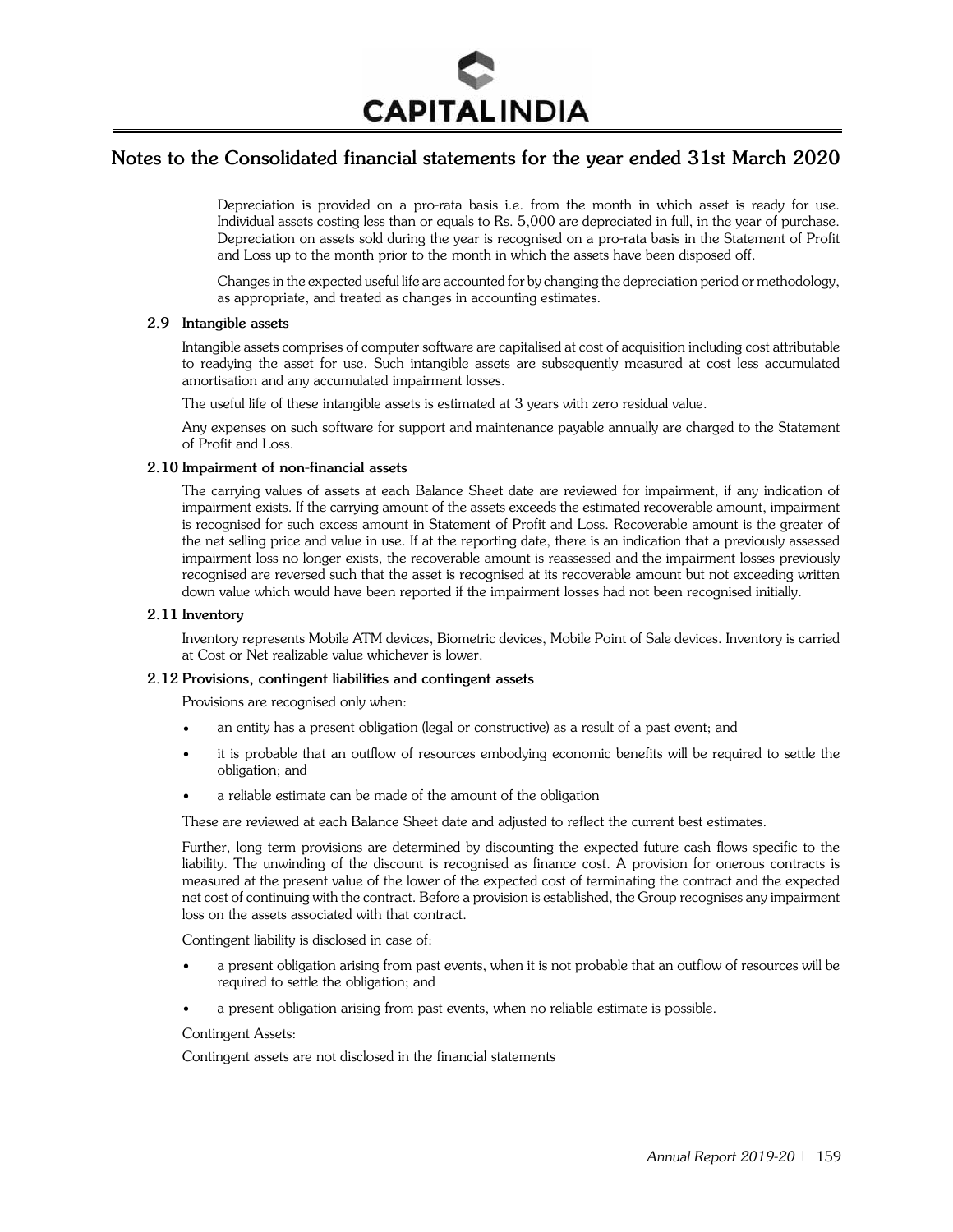

#### **2.13 Commitments**

Commitments are future liabilities for contractual expenditure, classified and disclosed as follows:

- estimated amount of contracts remaining to be executed on capital account and not provided for;
- uncalled liability on loans sanctioned, first loss default guarantee on loans, uncalled liability on investments partly paid; and
- other non-cancellable commitments, if any, to the extent they are considered material and relevant in the opinion of management.

#### **2.14 Foreign exchange transactions and translations**

- a) **Initial recognition**: Transactions in foreign currencies are recognised at the prevailing exchange rates between the reporting currency and a foreign currency on the transaction date.
- b) **Conversion**: Transactions in currencies other than Group's functional currency are recorded on initial recognition using the exchange rate at the transaction date. At each Balance Sheet date, foreign currency monetary items are reported at the prevailing closing spot rate. Foreign exchange gains and losses resulting from the settlement of such transactions and from the translation of monetary assets and liabilities denominated in foreign currencies are generally recognised in Statement of Profit and Loss.

 Non-monetary assets and liabilities are carried at historical cost using exchange rates as on the date of the respective transactions and are not retranslated at the reporting date.

#### **2.15 Revenue recognition**

 Revenue is recognised to the extent that it is probable that the economic benefits will flow to the Group and the revenue can be reliably measured and there exists reasonable certainty of its recovery.

#### **a) Recognition of Interest income**

 Interest income on financial asset at amortised cost is recognised on a time proportion basis taking into account the amount outstanding and the effective interest rate ('EIR').The interest income is calculated by applying the EIR to the gross carrying amount of non-credit impaired financial assets (i.e. at the amortised cost of the financial asset before adjusting for any expected credit loss allowance). For creditimpaired financial assets the interest income is calculated by applying the EIR to the amortised cost of the credit-impaired financial assets (i.e. the gross carrying amount less the allowance for ECLs.)

Interest income on penal interest and tax refunds is recognised on receipt basis.

Interest income on fixed deposit is recognised on time proportionate basis.

#### **b) Fee and Commission income**

 Fee and commission income include fees other than those that are an integral part of EIR. The fees included in the Group Statement of Profit and Loss include among other things fees charged for servicing a loan, loan advisory fees and documentation charges.

#### **c) Other financial charges**

 Cheque bouncing charges, late payment charges and foreclosure charges are recognised on a point-intime basis, and are recorded when realised since the probability of collecting such monies is established when the customer pays.

#### **d) Income from securities**

 Gains or losses on the sale of securities are recognised in Statement of profit and loss on trade date basis as the difference between fair value of the consideration received and carrying amount of the investment securities.

#### **e) Net gain/ Loss on fair value changes**

 Any differences between the fair values of the financial assets classified as fair value through the profit or loss, held by the Group on the Balance Sheet date is recognised as an unrealised gain/loss in the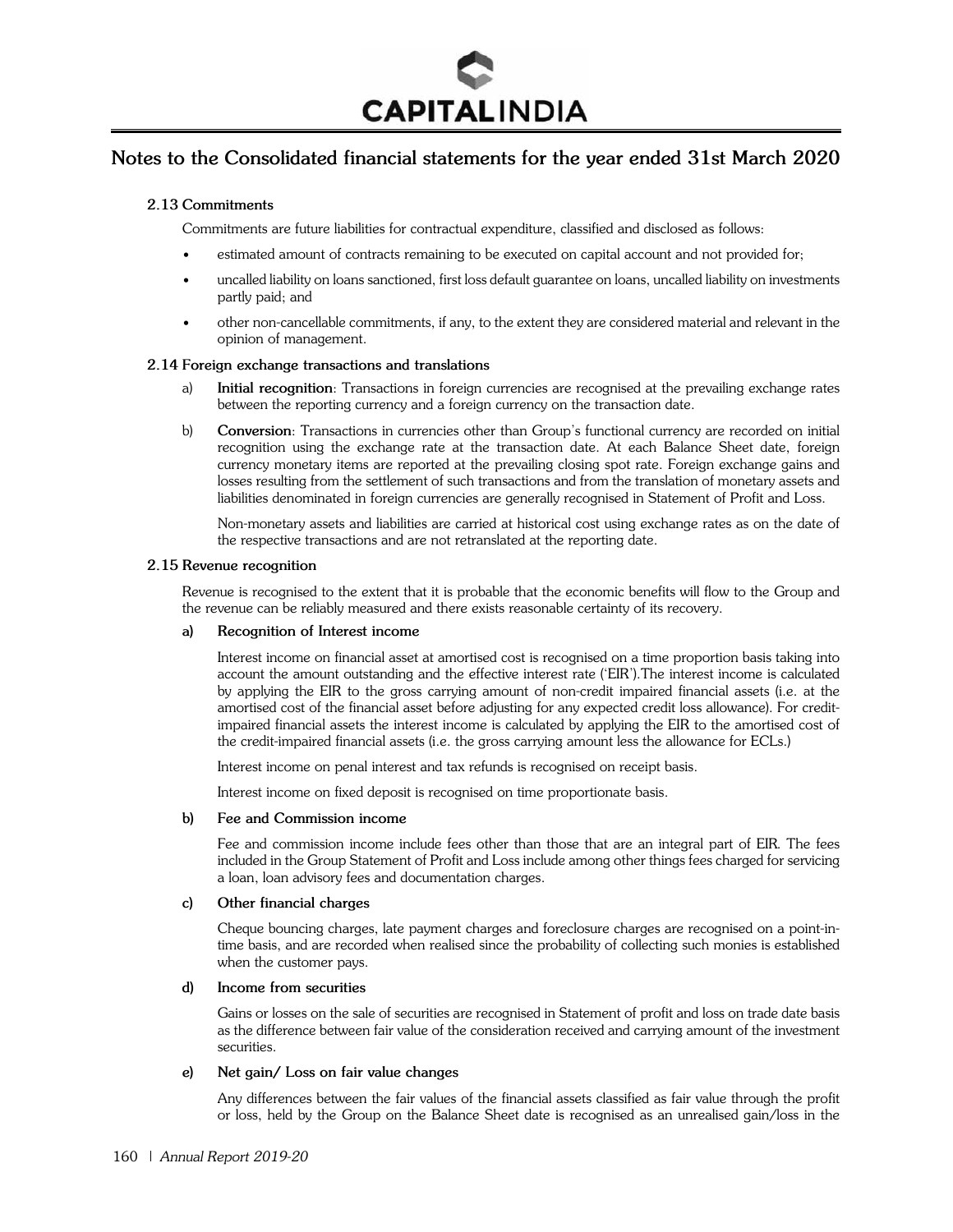

Statement of Profit and Loss. In cases there is a net gain in aggregate, the same is recognised in "Net gains on fair value changes" under income and if there is net loss in aggregate, the same is recognised in "Net loss on fair value changes" under expense in the Statement of Profit and Loss.

#### **f) Dividend income**

 Dividend income is recognised when the Group's right to receive dividend is established by the reporting date and no significant uncertainty as to collectability exists.

#### **g) Revenue from prepaid instruments and allied services**

 Revenue is recognized on completion of provision of services. Prepaid Sale includes sale of prepaid electronic mobile recharge vouchers/pins, money remittance services, and other E-services purchased from services operators at discounted rates.

 Revenue, net of discount, from sale of electronic recharge vouchers/pins is recognized on transfer of all significant risks and rewards to the customer and when no significant uncertainty exists regarding realization of consideration.

 Income from Technical integration and money remittance services is recognized on accrual basis after completion of service delivery.

#### **2.16 Employee benefits**

#### **Short term employee benefits**

 Employee benefits falling due wholly within twelve months of rendering the service are classified as short term employee benefits and are expensed in the period in which the employee renders the related service. Liabilities recognised in respect of short-term employee benefits are measured at the undiscounted amount of the benefits expected to be paid in exchange for the related service.

#### **Long Term employee benefits**

 Group's net obligation in respect of long-term employee benefits is the amount of future benefit that employees have earned in return for their service in the current and prior periods. Long-term employee benefit primarily consists of Leave encashment benefits wherein employees are entitled to accumulate leave subject to certain limits for future encashment/availment. Long-term compensated absences are provided for on the basis of an actuarial valuation at the end of each financial year using Projected Unit Credit (PUC) Method. Actuarial gains/ losses, if any, are recognised immediately in the Statement of Profit and Loss

#### **Post-employment benefits**

a) Defined contribution Plans

 **Provident fund**: Contributions as required under the statute, made to the Provident Fund (Defined Contribution Plan) are recognised immediately in the Statement of Profit and Loss. There is no obligation other than the monthly contribution payable to the Regional Provident Fund Commissioner.

 **ESIC and Labour welfare fund**: The Group's contribution paid/payable during the year to Employee state insurance scheme and Labour welfare fund are recognised in the Statement of Profit and Loss.

b) Defined benefit Plans

 Gratuity liability is defined benefit obligation and is provided on the basis of an actuarial valuation performed by an independent actuary based on projected unit credit method, at the end of each financial year.

Defined benefit costs are categorised as follows:

- i) Service cost (including current service cost, past service cost, as well as gains and losses on curtailments and settlements)
- ii) Net interest expense or income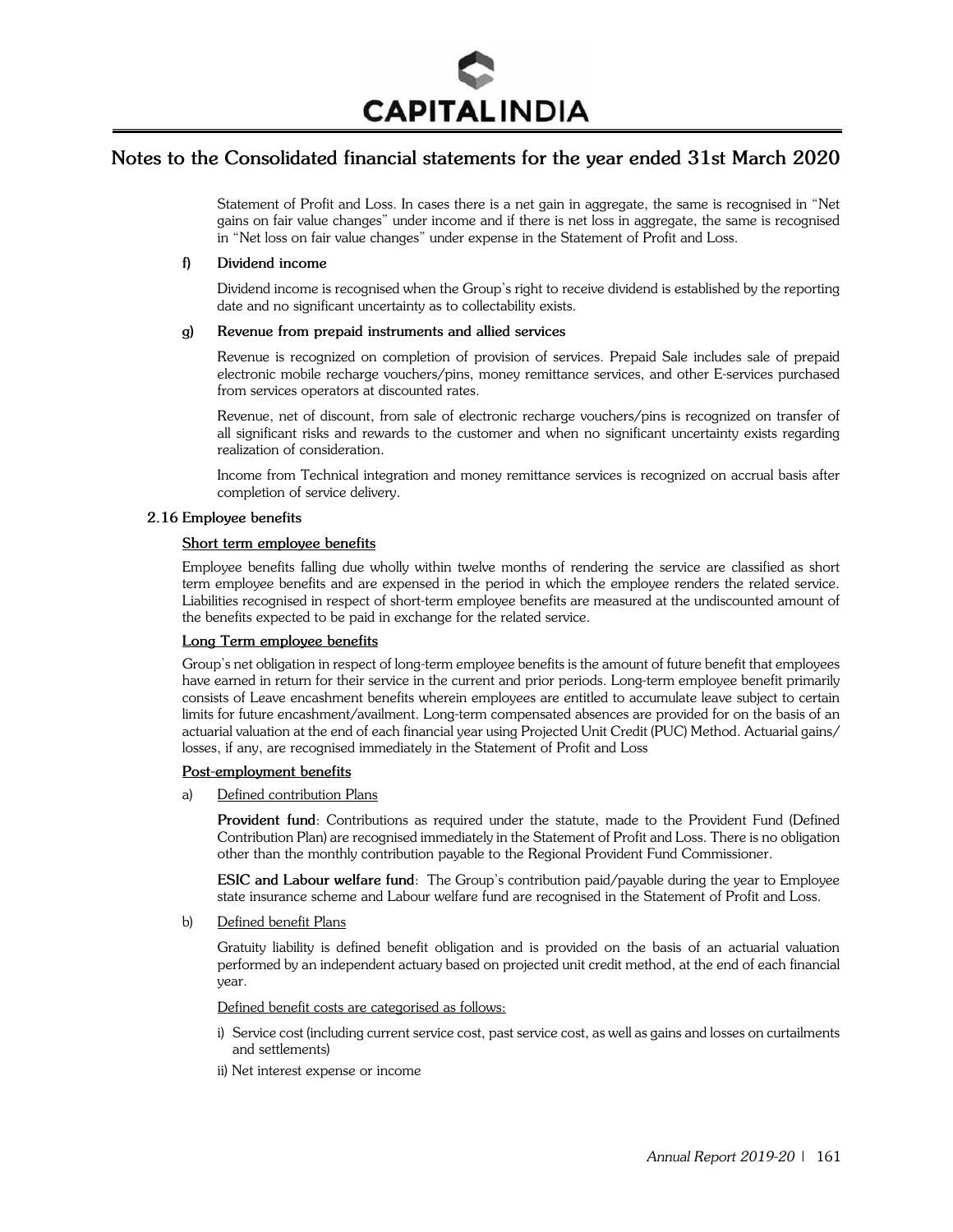

#### iii) Re-measurement

 Re-measurements of the net defined benefit liability, which comprise actuarial gains and losses, the return on plan assets (excluding interest) and the effect of the asset ceiling (if any, excluding interest), are recognised in OCI, net of taxes. The Group determines the net interest expense (income) on the net defined benefit liability (asset) for the period by applying the discount rate used to measure the defined benefit obligation at the beginning of the annual period to the net defined benefit liability (asset), taking into account any changes in the net defined benefit liability (asset) during the period as a result of contributions and benefit payments. Net interest expense and other expenses related to defined benefit plans are recognised in Statement of Profit and Loss.

 The Group's net obligation in respect of gratuity (defined benefit plan), is calculated by estimating the amount of future benefit that the employees have earned in the current and prior periods, discounting that amount and deducting the fair value of any plan assets. The retirement benefit obligation recognised in the Balance Sheet represents the actual deficit or surplus in the Group's defined benefit plans. Any surplus resulting from this calculation is recognised as an asset to the extent of present value of any economic benefits available in the form of refunds from the plans or reductions in the future contribution to the plans.

#### Share based Payments

 Equity-settled share-based payments to employees are recognised as an expense at the fair value of equity stock options at the grant date. The fair value of the options is treated as discount and accounted as employee compensation cost over the vesting period on a straight-line basis. The amount recognised as expense in each year is arrived at based on the number of grants expected to vest. If a grant lapses after the vesting period, the cumulative discount recognised as expense in respect of such grant is transferred to the general reserve within equity.

#### **2.17 Finance cost**

 Finance costs include interest expense computed by applying the effective interest rate on respective financial instruments measured at amortised cost. Financial instruments include bank term loans, Vehicle loans and non-convertible debentures. Finance costs are charged to the Statement of Profit and Loss. Ancillary and other borrowing costs are amortised on straight line basis over the tenure of the underlying loan.

#### **2.18 Leases**

 The Group has adopted Ind AS 116 'Leases' with the date of initial application being April 1, 2019.The Group's lease asset classes primarily consist of leases for Premises. The Group, at the inception of a contract, assesses whether the contract is a lease or not lease. A contract is, or contains, a lease if the contract conveys the right to control the use of an identified asset for a time in exchange for a consideration. This policy has been applied to contracts existing and entered into on or after April 1, 2018.

The Group evaluates each contract or arrangement, whether it qualifies as lease as defined under Ind AS 116.

The Group as a lessee

 The Group assesses, whether the contract is, or contains, a lease. A contract is, or contains, a lease if the contract involves–

- a) the use of an identified asset,
- b) the right to obtain substantially all the economic benefits from use of the identified asset, and
- c) the right to direct the use of the identified asset.

 The Group at the inception of the lease contract recognises a Right-of-Use (RoU) asset at cost and a corresponding lease liability, for all lease arrangements in which it is a lessee, except for leases with term of less than twelve months (short term) and low-value assets (assets of less than Rs. 10 Lakhs in value).

 Certain lease arrangements includes the options to extend or terminate the lease before the end of the lease term. ROU assets and lease liabilities includes these options when it is reasonably certain that they will be exercised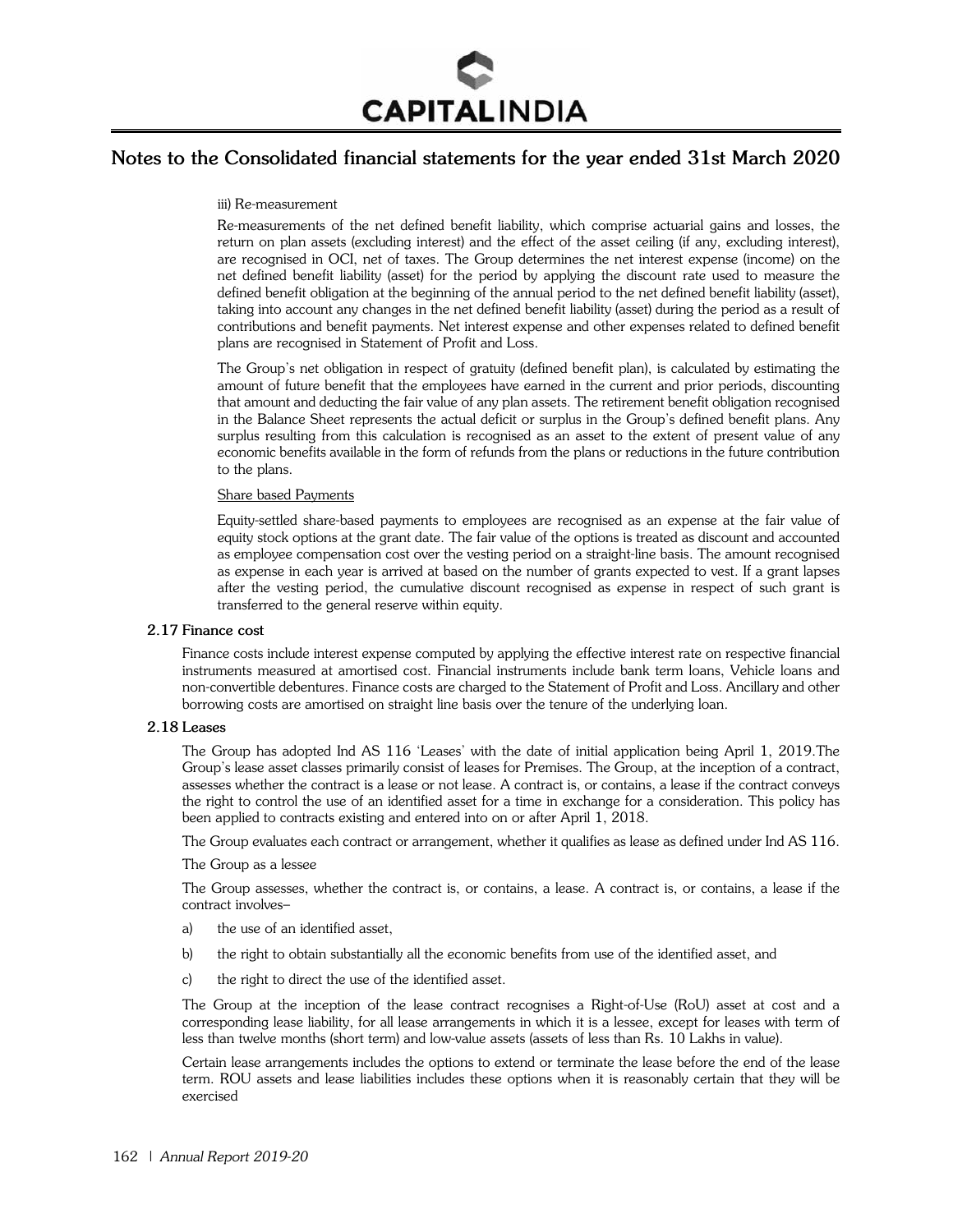

 The cost of the right-of-use assets comprises the amount of the initial measurement of the lease liability, any lease payments made at or before the inception date of the lease plus any initial direct costs, less any lease incentives received. Subsequently, the right-of-use assets is measured at cost less any accumulated depreciation and accumulated impairment losses, if any. The right-of-use assets is depreciated using the straight-line method from the commencement date over the shorter of lease term or useful life of right-of-use assets.

 Right of use assets are evaluated for recoverability whenever events or changes in circumstances indicate that their carrying amounts may not be recoverable. For the purpose of impairment testing, the recoverable amount (i.e. the higher of the fair value less cost to sell and the value-in-use) is determined on an individual asset basis unless the asset does not generate cash flows that are largely independent of those from other assets. In such cases, the recoverable amount is determined for the Cash Generating Unit (CGU) to which the asset belongs.

 For lease liabilities at inception, the Group measures the lease liability at the present value of the lease payments that are not paid at that date. The lease payments are discounted using the interest rate implicit in the lease, if that rate is readily determined, if that rate is not readily determined, the lease payments are discounted using the incremental borrowing rate.

 The Group recognizes the amount of the re-measurement of lease liability as an adjustment to the right-of-use assets. Where the carrying amount of the right-of-use assets is reduced to zero and there is a further reduction in the measurement of the lease liability, the Group recognizes any remaining amount of the re-measurement in the Statement of Profit and Loss.

 For short-term and low value leases, the Group recognizes the lease payments as an operating expense on a straight-line basis over the lease term.

 Lease liability has been presented in Note 16 "Other Financial Liabilities" and ROU asset has been presented in Note 11B "Property, Plant and Equipment" and lease payments have been classified as financing cash flows

#### **2.19 Share issue expenses**

 Expenses incurred in connection with fresh issue of Share capital are adjusted against Securities premium account in accordance with the provisions of Section 52 of the Companies Act, 2013 and Ind AS.

#### **2.20 Collateral**

 To mitigate its credit risks on financial assets, the Group seeks to use collateral, where possible. The collateral comes in various forms, such as securities, letter of credit/guarantees, receivables, inventories, other nonfinancial assets and credit enhancements such as netting arrangements.

The Group provides fully secured, partially secured and unsecured loans to Corporates and individuals.

#### **2.21 Income Tax**

 Income tax expense represents the sum of the tax currently payable and deferred tax. Current and deferred tax are recognised in the Statement of Profit and Loss, except when they relate to items that are recognised in other comprehensive income or directly in equity, in which case, the current and deferred tax are also recognised in other comprehensive income or directly in equity respectively.

#### **Current Tax**

 The Current tax is based on the taxable profit for the year of the Group. Taxable profit differs from 'profit before tax' as reported in the Statement of Profit and Loss because of items of income or expense that are taxable or deductible in other years and items that are never taxable or deductible. The current tax is calculated using applicable tax rates that have been enacted or substantively enacted by the end of the reporting period.

#### **Deferred tax**

 Deferred tax is recognised on temporary differences between the carrying amounts of assets and liabilities in the Group's financial statements and the corresponding tax bases used in the computation of taxable profit. Deferred tax liabilities are generally recognised for all taxable temporary differences. Deferred tax assets are generally recognised for all deductible temporary differences to the extent that it is probable that taxable profits will be available against which those deductible temporary differences can be utilised. Such deferred tax assets and liabilities are not recognised if the temporary difference arises from the initial recognition of assets and liabilities in a transaction that affects neither the taxable profit nor the accounting profit.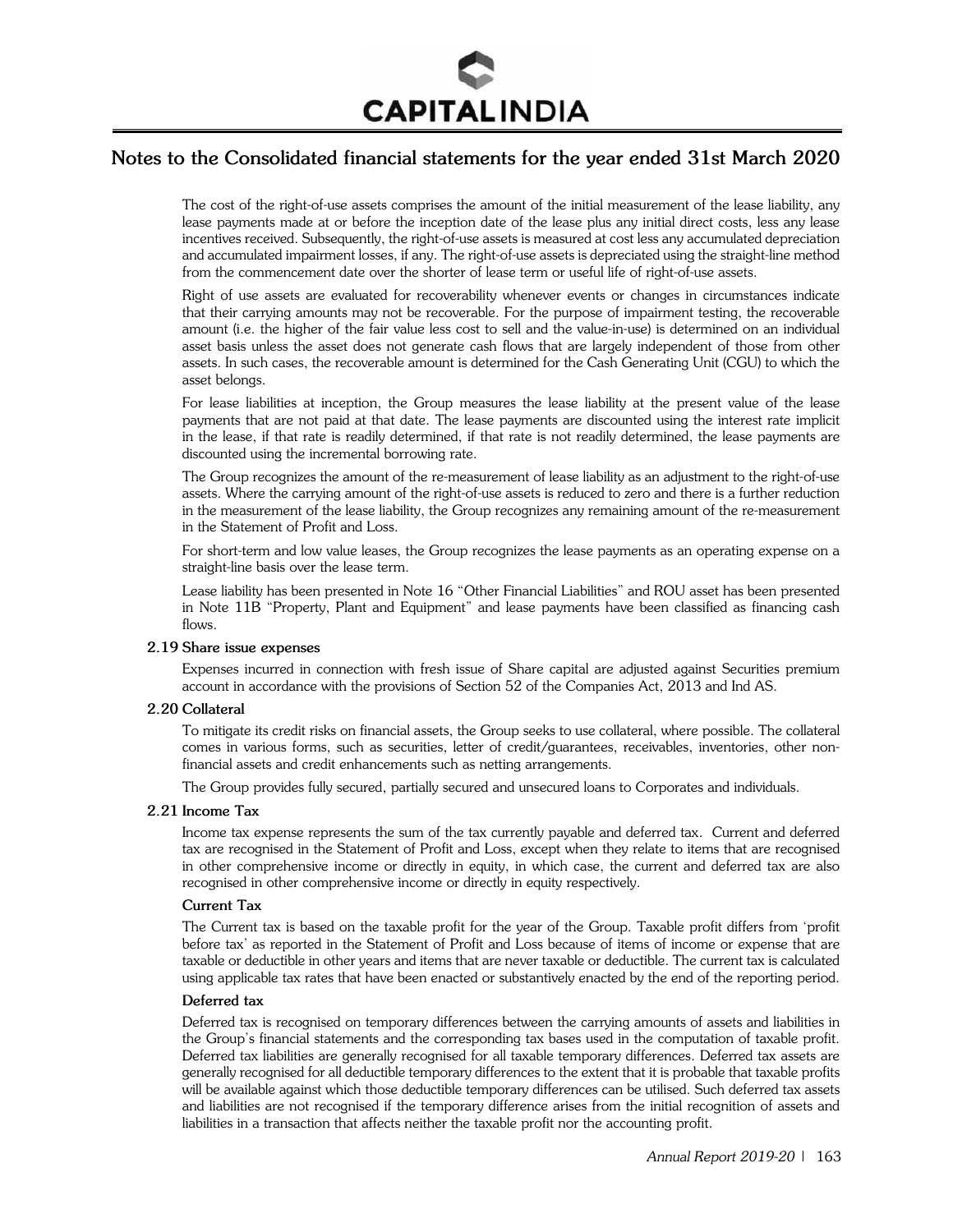

 Deferred tax liabilities are recognised for taxable temporary differences associated with investments in subsidiaries, except where the Group is able to control the reversal of temporary difference and it is probable that the temporary difference will not reverse in the foreseeable future. Deferred tax assets arising from deductible temporary differences associated with such investments and interests are only recognised to the extent that it is probable that there will be sufficient taxable profits against which to utilise the benefits of the temporary differences and they are expected to reverse in the foreseeable future.

 The carrying amount of deferred tax assets is reviewed at the end of each reporting period and reduced to the extent that it is no longer probable that sufficient taxable profits will be available to allow all or part of the assets to be recovered.

 Deferred tax liabilities and assets are measured at the tax rates that are expected to apply in the period in which the liability is settled or the asset is realised, based on tax rates (and tax laws) that have been enacted or substantively enacted by the end of the reporting period.

 Tax assets and tax liabilities are offset when there is a legally enforceable right to set off the recognised amounts and there is an intention to settle the asset and the liability on a net basis. Deferred tax assets and deferred tax liabilities are offset when there is a legally enforceable right to set off tax assets against tax liabilities.

 Minimum Alternate Tax (MAT) credit entitlement (i.e. excess of amount of MAT paid for a year over normal tax liability for that year) eligible for set-off in subsequent years is recognised as an asset in accordance with Ind AS 12, Income Taxes, if there is convincing evidence of its realisation.

 MAT credit is created by way of a credit to the Statement of Profit and Loss. The Group reviews the same at each Balance Sheet date and writes down the carrying amount of MAT credit entitlement to the extent there is no longer convincing evidence to the effect that Group will pay normal income-tax during the specified period.

#### **2.22 Earnings per share**

 Basic earnings per share is computed by dividing the net profit or loss for the year attributable to equity shareholders (after deducting attributable taxes) by the weighted average number of equity shares outstanding during the year.

 For the purpose of calculating diluted earnings per share, the net profit or loss for the period attributable to equity shareholders and the weighted average number of shares outstanding during the period are adjusted for the effects of all dilutive potential equity shares.

#### **2.23 Segment reporting**

 The Board of Directors of the Company has been identified as the Chief Operating Decision Maker (CODM) as defined by Ind AS 108, "Operating Segments". Operating segments are reported in a manner consistent with the internal reporting provided to the CODM. The accounting policies adopted for segment reporting are in conformity with the accounting policies adopted for the Group. Revenue and expenses have been identified to segments on the basis of their relationship to the operating activities of the segment. Income / costs which relate to the Group as a whole and are not allocable to segments on a reasonable basis have been included under Unallocated Income / Costs

#### **2.24 Dividend distribution to equity holders of the Group**

 The Group recognises a liability to make distributions to equity holders of the Group when the distribution is authorised and the distribution is no longer at the discretion of the Group. As per the Act, final dividend is authorised when it is approved by the shareholders and interim dividend is authorised when it is approved by the Board of Directors of the Group.

#### **2.25 Goods and Services Input Tax Credit**

 Goods and Services tax input credit is accounted for in the books in the period in which the supply of goods or service received is accounted and when there is no uncertainty in availing/utilising the credits.

#### **2.26 Operating cycle for current and non-current classification**

 Based on the nature of activities of the Group and the normal time between acquisition of assets and their realization in cash or cash equivalents, the Group has determined its operating cycle as 12 months for the purpose of classification of its assets and liabilities as current and non-current.

.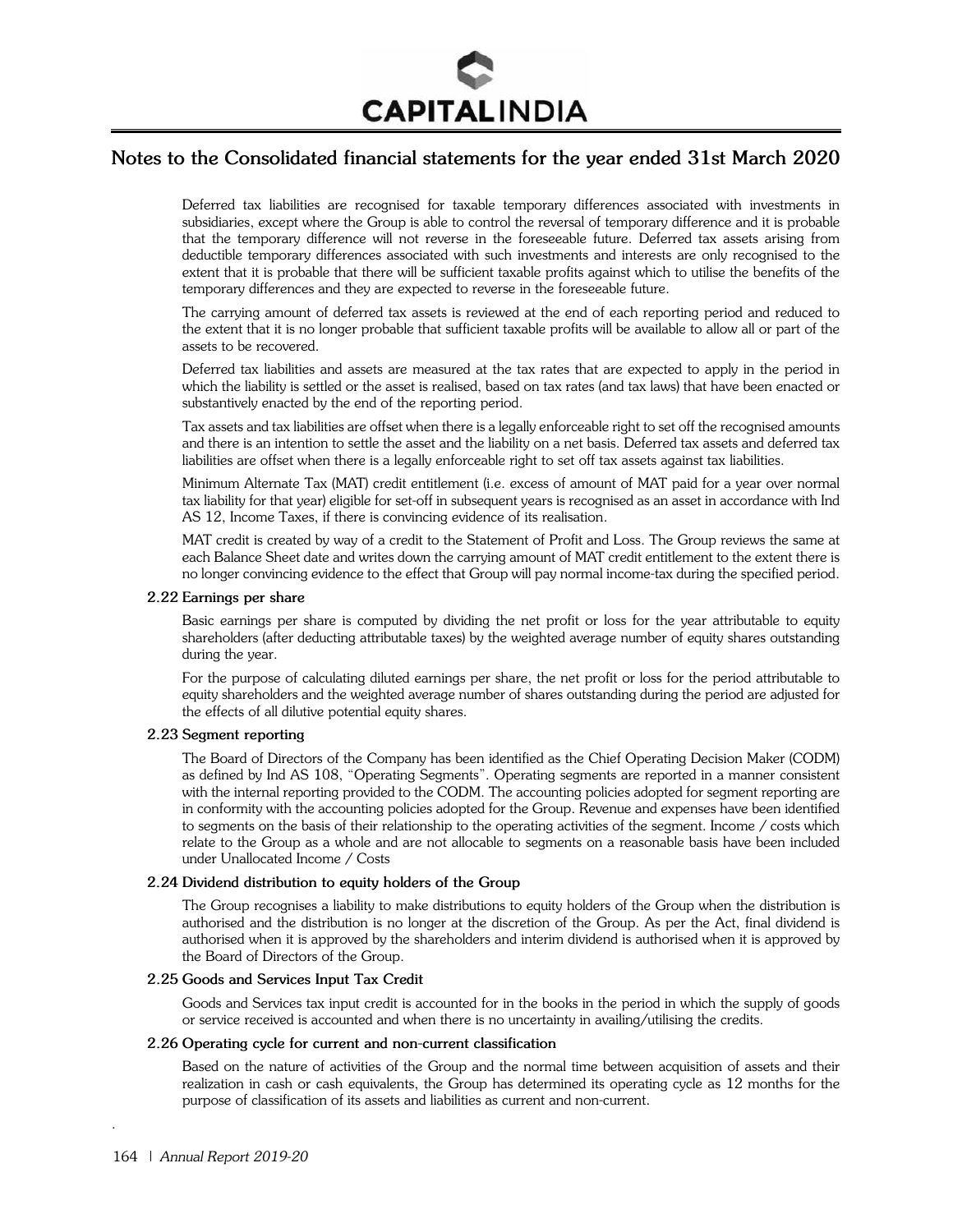

## **Notes to the Consolidated financial statements for the year ended 31st March 2020** (Currency: Rs. In Lakhs)

## **3 Cash and cash equivalents**

| <b>Particulars</b>                                               | As at<br>31st March 2020 | As at<br>31st March 2019 | As at<br>1st April 2018 |
|------------------------------------------------------------------|--------------------------|--------------------------|-------------------------|
| Cash on hand                                                     | 0.51                     |                          | 0.08                    |
| Balances with banks                                              |                          |                          |                         |
| - in current accounts                                            | 5,210.27                 | 2,720.84                 | 34.17                   |
| - in fixed deposits with original maturity less than<br>3 months | 675.00                   | 200.00                   | 480.00                  |
| Other balances with bank                                         |                          |                          |                         |
| $-$ Escrow account <sup>\$</sup>                                 | 6.56                     |                          |                         |
| - Balance with non schedule bank                                 | 905.28                   |                          |                         |
| Cheques, drafts on hand                                          | $\overline{\phantom{a}}$ | 25.12                    | 25.00                   |
|                                                                  | 6,797.62                 | 2,945.96                 | 539.25                  |

\$ The balance in Yes bank escrow account is maintained as per the guidelines of Reserve Bank of India for operating of semi closed Prepaid Payment Instrument and can be used only for the specified purposes.

#### **4 Bank Balances other than cash and cash equivalents**

| <b>Particulars</b>                                     | As at<br>31st March 2020 | As at<br>31st March 2019 | As at<br>1st April 2018 |
|--------------------------------------------------------|--------------------------|--------------------------|-------------------------|
| Fixed deposit with bank (Maturity less than 12 months) | 116.00                   | 582.26                   | 2,650.00                |
| Unclaimed dividend                                     | 1.53                     | 1.53                     |                         |
|                                                        | 117.53                   | 583.79                   | 2.650.00                |

#### **5. Borrowings**

| <b>Particulars</b>                         | As at<br>31st March 2020 | As at<br>As at<br>31st March 2019 |                |
|--------------------------------------------|--------------------------|-----------------------------------|----------------|
| Trade receivables                          |                          |                                   | 1st April 2018 |
| i) Secured considered good                 |                          |                                   |                |
| ii) Unsecured considered good              | 231.25                   |                                   |                |
| iii) Doubtful                              | 13.12                    |                                   |                |
| Subtotal (i+ii+iii)                        | 244.37                   |                                   |                |
| Less: Allowance for bad and doubtful debts | 13.12                    |                                   |                |
| Net Receivables (a)                        | 231.25                   |                                   |                |
| Other receivables                          |                          |                                   |                |
| i) Secured considered good                 |                          |                                   |                |
| ii) Unsecured considered good              | 19.23                    |                                   | 32.40          |
| iii) Doubtful                              |                          |                                   |                |
| Subtotal $(i+iii+i)$                       | 19.23                    |                                   | 32.40          |
| Less: Allowance for bad and doubtful debts |                          |                                   |                |
| Net Receivables (b)                        | 19.23                    |                                   | 32.40          |
| Total $(a)+(b)$                            | 250.48                   |                                   | 32.40          |

**Note: T**here are no dues from directors or other officers of the Group either severally or jointly with any other person, nor any trade or other receivable are due from firms or private companies respectively in which any director is a partner, a director or a member.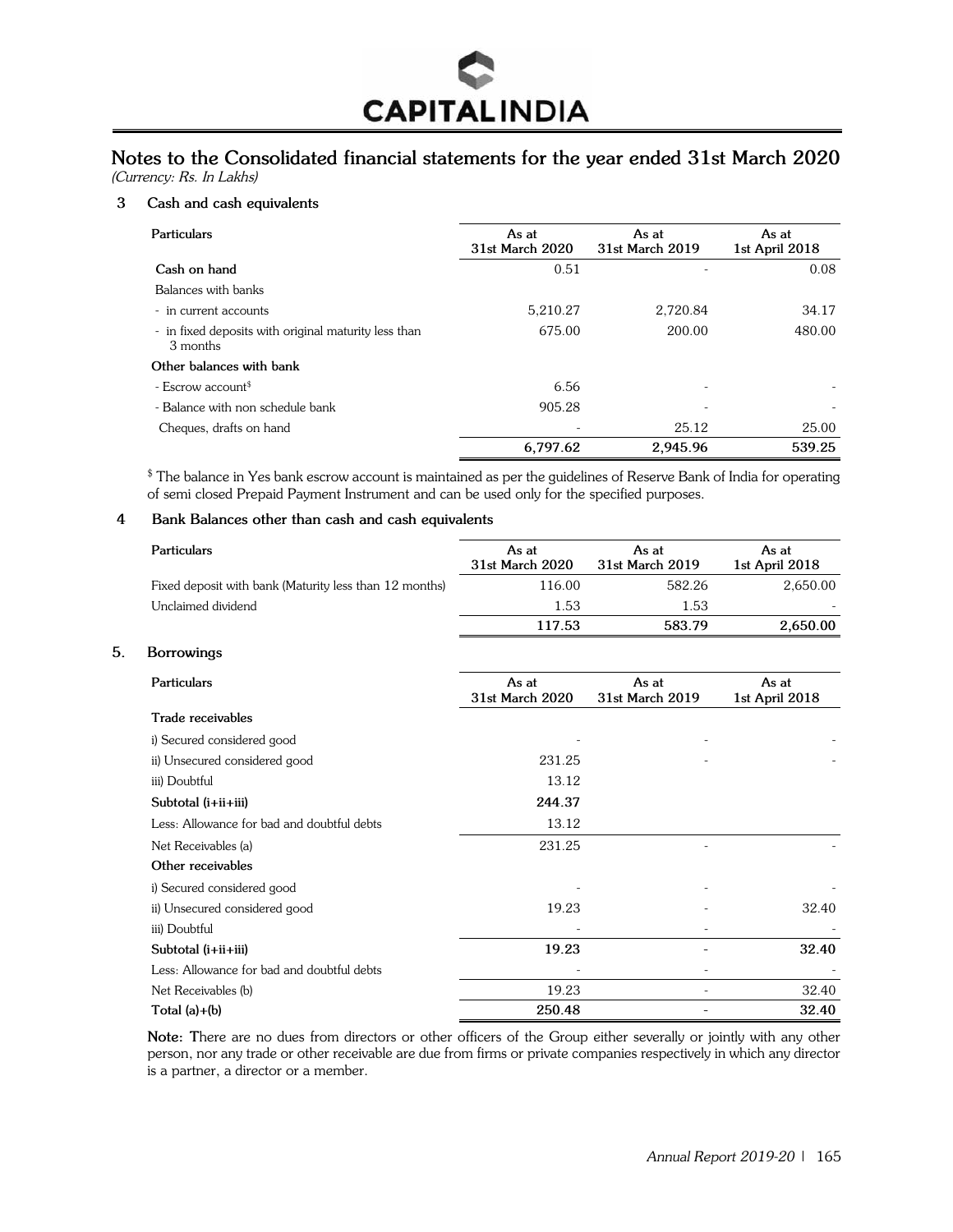

(Currency: Rs. In Lakhs)

|     | <b>Particulars</b>                          | As at<br>31st March 2020 | As at<br>31st March 2019 |           |  |  |
|-----|---------------------------------------------|--------------------------|--------------------------|-----------|--|--|
| (A) | Advances - at amortised cost                |                          |                          |           |  |  |
|     | Vendor financing (Unsecured)                | 991.16                   |                          |           |  |  |
|     | Gross                                       | 991.16                   |                          |           |  |  |
|     | Less: Impairment loss allowance             | 4.97                     |                          |           |  |  |
|     |                                             | 986.19                   |                          |           |  |  |
| (B) | Term Loans in India - at amortised cost     |                          |                          |           |  |  |
|     | Secured (Secured by tangible assets)        | 51,402.93                | 54,198.31                | 9,294.37  |  |  |
|     | Unsecured                                   | 4,972.95                 | 1,842.35                 | 1,100.00  |  |  |
|     | Gross                                       | 56,375.88                | 56,040.66                | 10,394.37 |  |  |
|     | Less: Impairment loss allowance             | 1,773.74                 | 397.23                   | 128.51    |  |  |
|     | Total (Net)                                 | 54,602.14                | 55,643.43                | 10,265.86 |  |  |
| (C) | (I) Loans and Advances In India             |                          |                          |           |  |  |
|     | (i) Public Sectors                          |                          |                          |           |  |  |
|     | (ii) Others                                 | 57,367.04                | 56,040.66                | 10,394.37 |  |  |
|     | <b>Total Gross</b>                          | 57,367.04                | 56,040.66                | 10,394.37 |  |  |
|     | Less: Impairment loss allowance             | 1,778.71                 | 397.23                   | 128.51    |  |  |
|     | <b>Total Net</b>                            | 55,588.33                | 55,643.43                | 10,265.86 |  |  |
|     | Less: Allowance for bad and doubtful debts  |                          |                          |           |  |  |
|     | (II) Loans and advances Outside India (Net) |                          |                          |           |  |  |
|     | Total (Net)                                 | 55,588.33                | 55,643.43                | 10,265.86 |  |  |

Note 1 : There is no loan assets measured at FVOCI or FVTPL or designated at FVTPL.

Note 2 : Due to COVID 19 Security creation has not been completed for one of the account having an exposure of Rs 3,000 Lakhs and hence treated as unsecured.

#### **7. Investments**

| <b>Particulars</b>                                                                                                                                                         | As at<br>31st March 2020 | As at<br>31st March 2019 | As at<br>1st April 2018 |
|----------------------------------------------------------------------------------------------------------------------------------------------------------------------------|--------------------------|--------------------------|-------------------------|
| Recorded at Amortized cost                                                                                                                                                 |                          |                          |                         |
| Investment in debentures (unquoted):                                                                                                                                       |                          |                          |                         |
| - In others                                                                                                                                                                |                          | 525.00                   |                         |
| Nil (31st March 2019: 525; 1st April 2018: Nil) Zero<br>coupon optionally convertible debentures issued by<br>Rapipay Fintech Holding Private Limited @ Rs. 1 Lakh<br>each |                          |                          |                         |
| Recorded at Fair value through P&L                                                                                                                                         |                          |                          |                         |
| In India                                                                                                                                                                   |                          |                          |                         |
| Investment in Liquid mutual fund units                                                                                                                                     | 863.41                   | 1.850.53                 |                         |
|                                                                                                                                                                            | 863.41                   | 2,375.53                 |                         |

#### **Note :**

The Holding Company had acquired a wholly owned subsidiary - Rapipay Fintech Holding Private Limited ('RFHPL') by making investment in equity shares of Rs 1 Lakh on September 20, 2019 and converting the investment in Optionally Convertible Debentures along with interest of Rs 935.51 Lakhs into Equity shares as per the terms of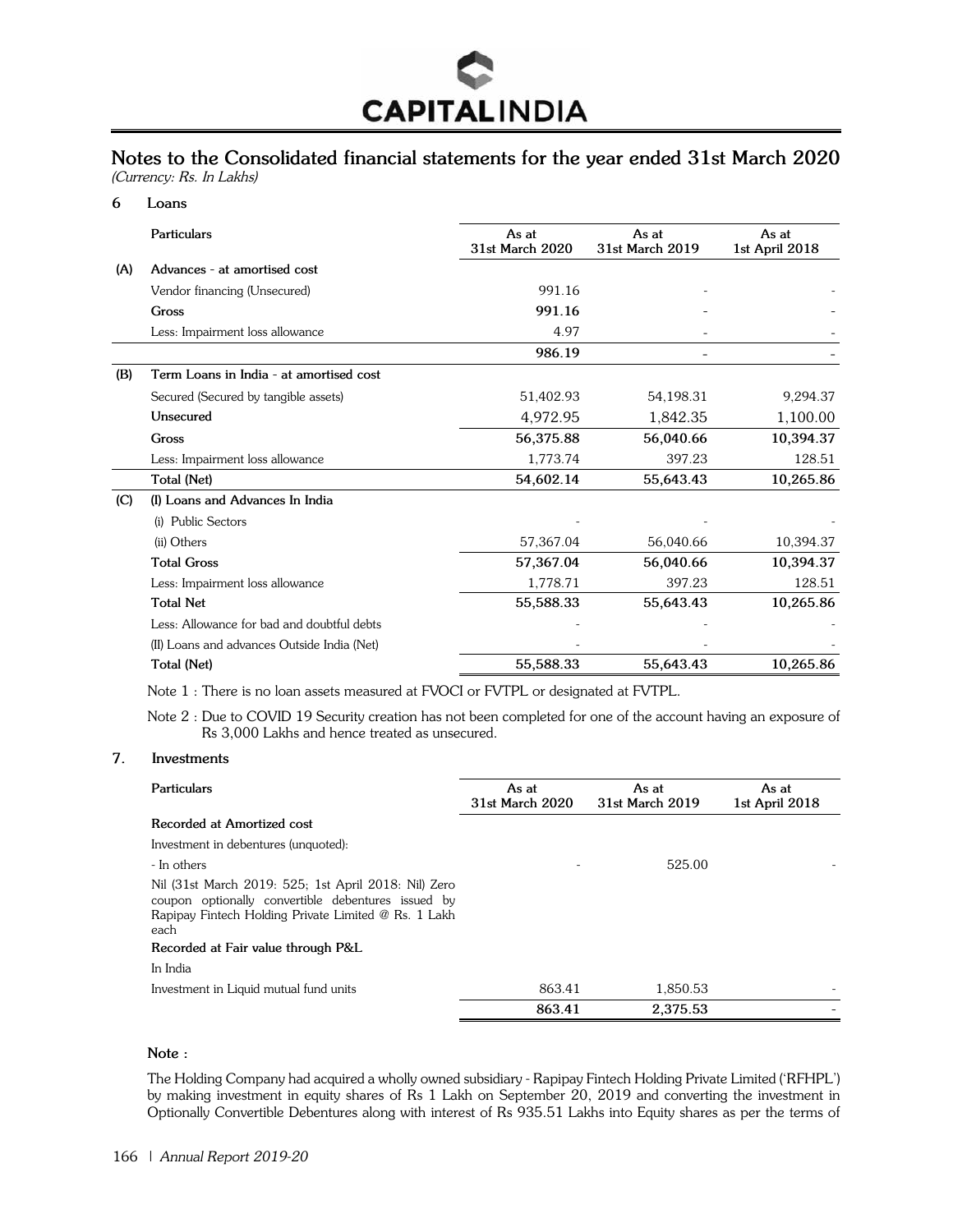

(Currency: Rs. In Lakhs)

the agreement on September 21, 2019. The investment in equity shares of RFHPL as at March 31, 2020 was Rs 936.51 Lakhs. Further the company has invested Rs. 1,200 Lakhs in equity shares of Rapipay Fintech Private Limited ('RFPL') during the year ended March 31, 2020, which is a subsidiary of RFHPL.

#### **8. Other financial assets**

| <b>Particulars</b>                    | As at<br>31st March 2020 | As at<br>31st March 2019 |        |
|---------------------------------------|--------------------------|--------------------------|--------|
| Interest accrued and due              | 302.89                   | 176.65                   | 121.49 |
| Interest accrued but not due on Loans | 940.56                   | 814.96                   | 13.38  |
| Interest accrued but not due on FD    | 2.17                     | 4.28                     | 5.44   |
| Security deposit                      | 362.68                   | 444.60                   | 143.61 |
| Advance Paid to Staff                 | 13.82                    | 14.07                    | 16.34  |
| Advance to related parties            | $\overline{\phantom{a}}$ | $\overline{\phantom{a}}$ | 20.09  |
| Other advances                        | 17.89                    | $\overline{\phantom{a}}$ |        |
| Other financial assets                | 18.02                    | $\overline{\phantom{a}}$ |        |
|                                       | 1.658.03                 | 1.454.56                 | 320.35 |

#### **8A Inventory**

| As at<br>31st March 2020 | As at<br>31st March 2019 | As at<br>1st April 2018 |
|--------------------------|--------------------------|-------------------------|
| 15.21                    | $\overline{\phantom{a}}$ |                         |
| 23.43                    | $\overline{\phantom{a}}$ |                         |
| 38.64                    | -                        |                         |
| 11.56                    | $\overline{\phantom{a}}$ |                         |
| 27.08                    | -                        |                         |
|                          |                          |                         |

### **9 Current tax assets (Net)**

| Particulars                                                                              | As at<br>31st March 2020 | As at<br>31st March 2019 | As at<br>1st April 2018 |
|------------------------------------------------------------------------------------------|--------------------------|--------------------------|-------------------------|
| Advance tax and tax deducted at source<br>(Net of provision for tax of Rs. 916.46 Lakhs) |                          |                          |                         |
| (PY Rs. 215.99 Lakhs)                                                                    | 387.04                   | 86.71                    | 129.71                  |
|                                                                                          | 387.04                   | 86.71                    | 129 71                  |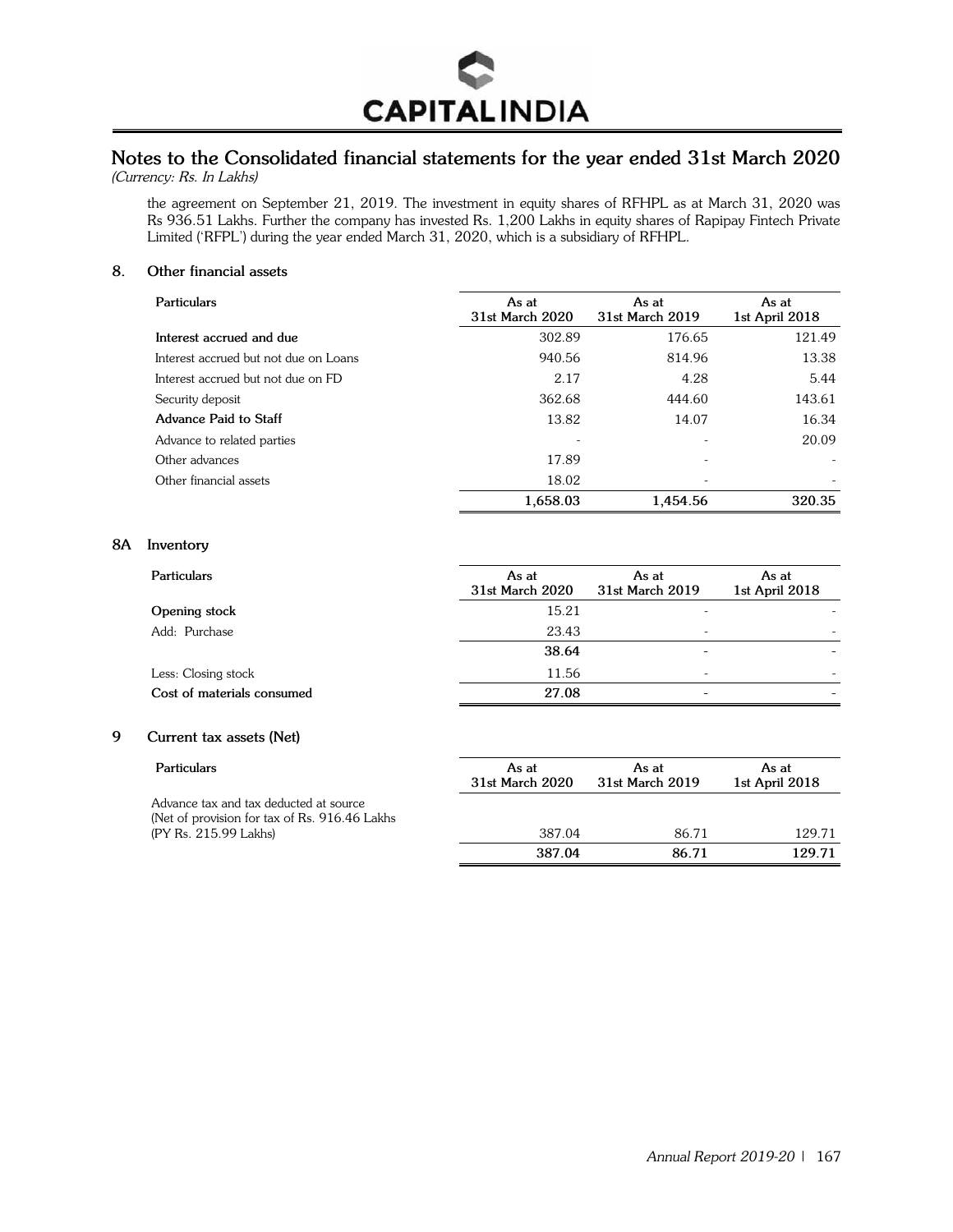

(Currency: Rs. In Lakhs)

#### **10 Deferred tax assets (Net)**

| <b>Particulars</b>                                 | As at<br>31st March 2020 | As at<br>31st March 2019 |        |  |
|----------------------------------------------------|--------------------------|--------------------------|--------|--|
| Deferred Tax Asset/(Liabilities) Net               |                          |                          |        |  |
| Deferred Tax Asset                                 |                          |                          |        |  |
| Impairment on financial instruments                | 490.01                   | 115.59                   | 35.41  |  |
| Provision for employee benefits                    | 72.06                    | 30.69                    | 3.45   |  |
| Unamortised processing fee                         | 89.15                    | 135.50                   |        |  |
| Depreciation                                       | 50.89                    | 24.46                    |        |  |
| Loan given to Staff at concessional rate           | 0.68                     | 0.46                     |        |  |
| Amortization adjustment on Lease deposits          | 15.61                    | 7.90                     | 2.17   |  |
| Preliminary expenses & Accumulated losses          | 1.49                     | 2.31                     | 5.10   |  |
| Ind AS 116 Adjustment                              | 38.86                    | 25.84                    | 11.62  |  |
| <b>Deferred Tax Liabilities</b>                    |                          |                          |        |  |
| Interest adjustments on Lease deposits             | (14.97)                  | (7.29)                   | (1.91) |  |
| Depreciation                                       | (31.15)                  | (0.60)                   | (3.85) |  |
| Unamortised borrowing cost                         | (21.25)                  | (42.52)                  |        |  |
| Unrealised gain on MF                              | (2.00)                   | (5.70)                   |        |  |
| Deferred Tax Asset/(Liabilities) Net               | 689.38                   | 286.64                   | 51.99  |  |
| Movement in Net deferred tax Asset during the year | 388.17                   | 234.66                   | 51.99  |  |
| Mat credit entitlement                             | 11.06                    |                          |        |  |
|                                                    | 700.44                   | 286.64                   | 51.99  |  |

#### **Note:**

The Group has recognised Deferred Tax Assets arising from deductible temporary differences to the extent there is an evidence of future taxable profit.

#### **Break up of movement in net deferred tax assets**

| Routed through Profit & Loss              | 392.31 | 232.57 |
|-------------------------------------------|--------|--------|
| Routed through other comprehensive income | (4.14) | 2.09   |
|                                           | 388.17 | 234.66 |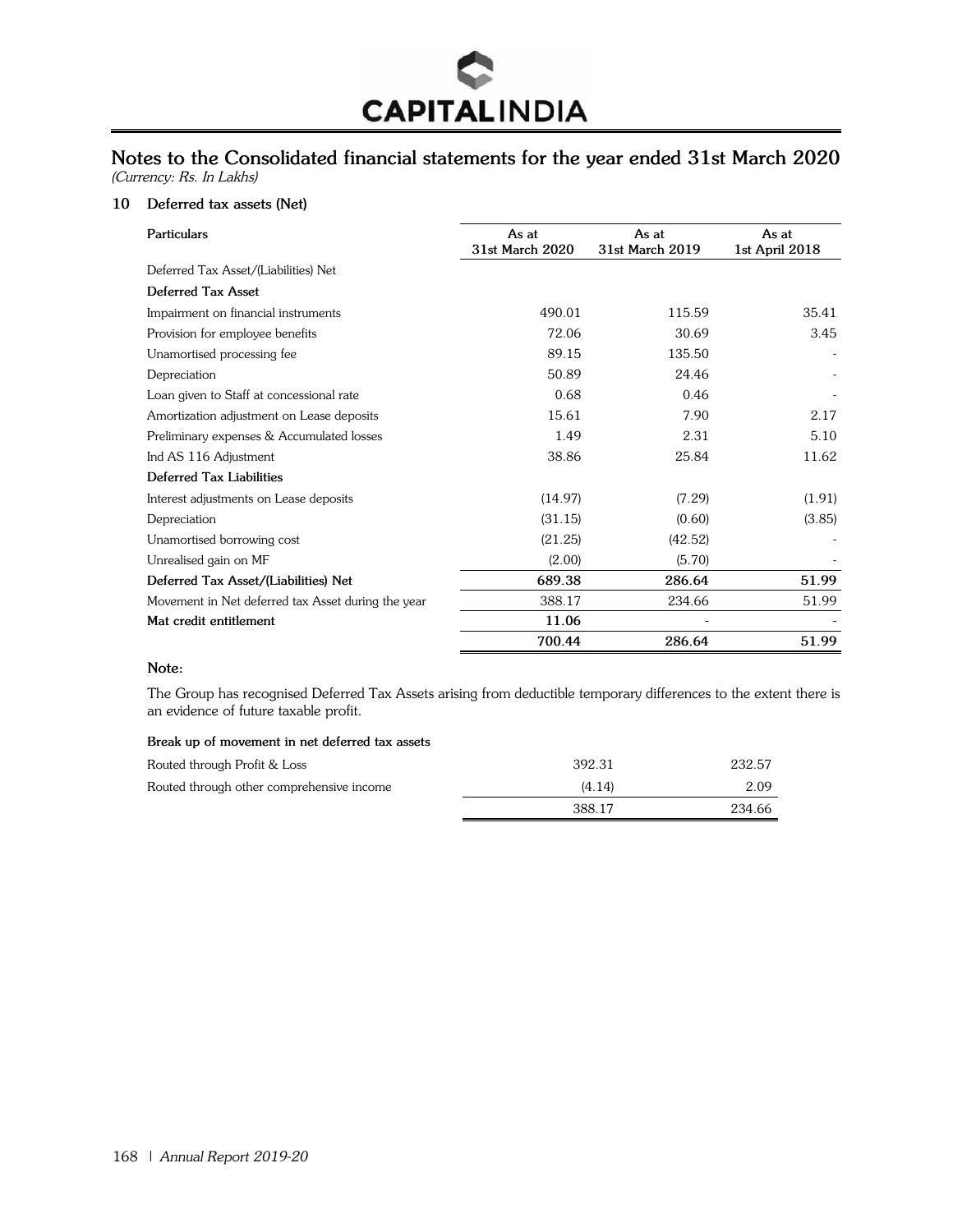

### **Notes to the Consolidated financial statements for the year ended 31st March 2020** (Currency: Rs. In Lakhs)

### **11 Property, plant and equipment**

| Particulars                                              |             | As at March 31, 2020 |            |              |            |          |
|----------------------------------------------------------|-------------|----------------------|------------|--------------|------------|----------|
|                                                          | Furniture & | Vehicles             | Office     | Leasehold    | Computer & | Total    |
|                                                          | Fixtures    |                      | Equipments | improvements | printers   |          |
| At cost at the beginning of the year                     | 698.07      | 324.40               | 185.81     | 714.65       | 113.49     | 2,036.42 |
| <b>Additions</b>                                         | 93.05       |                      | 84.11      | 250.48       | 71.85      | 499.49   |
| <b>Disposals</b>                                         |             | 8.00                 | 0.44       |              | 2.08       | 10.52    |
| At cost at the end of the year                           | 791.12      | 316.40               | 269.48     | 965.13       | 183.26     | 2,525.39 |
| Accumulated depreciation as at the beginning of the year | 76.20       | 43.55                | 34.41      | 172.19       | 27.93      | 354.28   |
| Depreciation for the year                                | 76.66       | 64.59                | 52.43      | 209.37       | 39.58      | 442.63   |
| <b>Disposals</b>                                         |             | 2.10                 | 0.03       |              | 0.50       | 2.63     |
| Accumulated depreciation as at the end of the year       | 152.86      | 106.04               | 86.81      | 381.56       | 67.01      | 794.28   |
| Net carrying amount as at the end of the year            | 638.26      | 210.36               | 182.67     | 583.57       | 116.25     | 1,731.11 |

| <b>Particulars</b>                                       | As at March 31, 2019           |                 |                      |                           |                        |              |
|----------------------------------------------------------|--------------------------------|-----------------|----------------------|---------------------------|------------------------|--------------|
|                                                          | Furniture &<br><b>Fixtures</b> | <b>Vehicles</b> | Office<br>Equipments | Leasehold<br>improvements | Computer &<br>printers | <b>Total</b> |
| At cost at the beginning of the year                     | 440.49                         |                 | 85.82                | 305.04                    | 41.32                  | 872.67       |
| <b>Additions</b>                                         | 241.75                         | 340.40          | 78.84                | 330.45                    | 54.30                  | 1.045.74     |
| <b>Disposals</b>                                         | 18.11                          | 16.00           |                      |                           | 9.65                   | 43.76        |
| At cost at the end of the year                           | 664.13                         | 324.40          | 164.66               | 635.49                    | 85.97                  | 1,874.65     |
| Accumulated depreciation as at the beginning of the year | 14.63                          |                 | 3.65                 | 21.19                     | 3.21                   | 42.68        |
| Depreciation for the year                                | 61.28                          | 43.90           | 28.90                | 148.29                    | 23.84                  | 306.21       |
| <b>Disposals</b>                                         | 0.76                           | 0.35            |                      |                           | 1.42                   | 2.53         |
| Accumulated depreciation as at the end of the year       | 75.15                          | 43.55           | 32.55                | 169.48                    | 25.63                  | 346.36       |
| Net carrying amount as at the end of the year            | 588.98                         | 280.85          | 132.11               | 466.01                    | 60.34                  | 1,528.29     |

| <b>Particulars</b>                                       | As at 1st April 2018           |                 |                      |                           |                        |              |
|----------------------------------------------------------|--------------------------------|-----------------|----------------------|---------------------------|------------------------|--------------|
|                                                          | Furniture &<br><b>Fixtures</b> | <b>Vehicles</b> | Office<br>Equipments | Leasehold<br>improvements | Computer &<br>printers | <b>Total</b> |
| At cost at the beginning of the year                     |                                |                 |                      |                           |                        |              |
| <b>Additions</b>                                         | 440.49                         |                 | 85.82                | 305.04                    | 41.32                  | 872.67       |
| <b>Disposals</b>                                         |                                |                 |                      |                           |                        |              |
| At cost at the end of the year                           | 440.49                         |                 | 85.82                | 305.04                    | 41.32                  | 872.67       |
| Accumulated depreciation as at the beginning of the year |                                |                 |                      |                           |                        |              |
| Depreciation for the year                                | 14.63                          |                 | 3.65                 | 21.19                     | 3.21                   | 42.68        |
| <b>Disposals</b>                                         |                                |                 |                      |                           |                        |              |
| Accumulated depreciation as at the end of the year       | 14.63                          |                 | 3.65                 | 21.19                     | 3.21                   | 42.68        |
| Net carrying amount as at the end of the year            | 425.86                         |                 | 82.17                | 283.85                    | 38.11                  | 829.99       |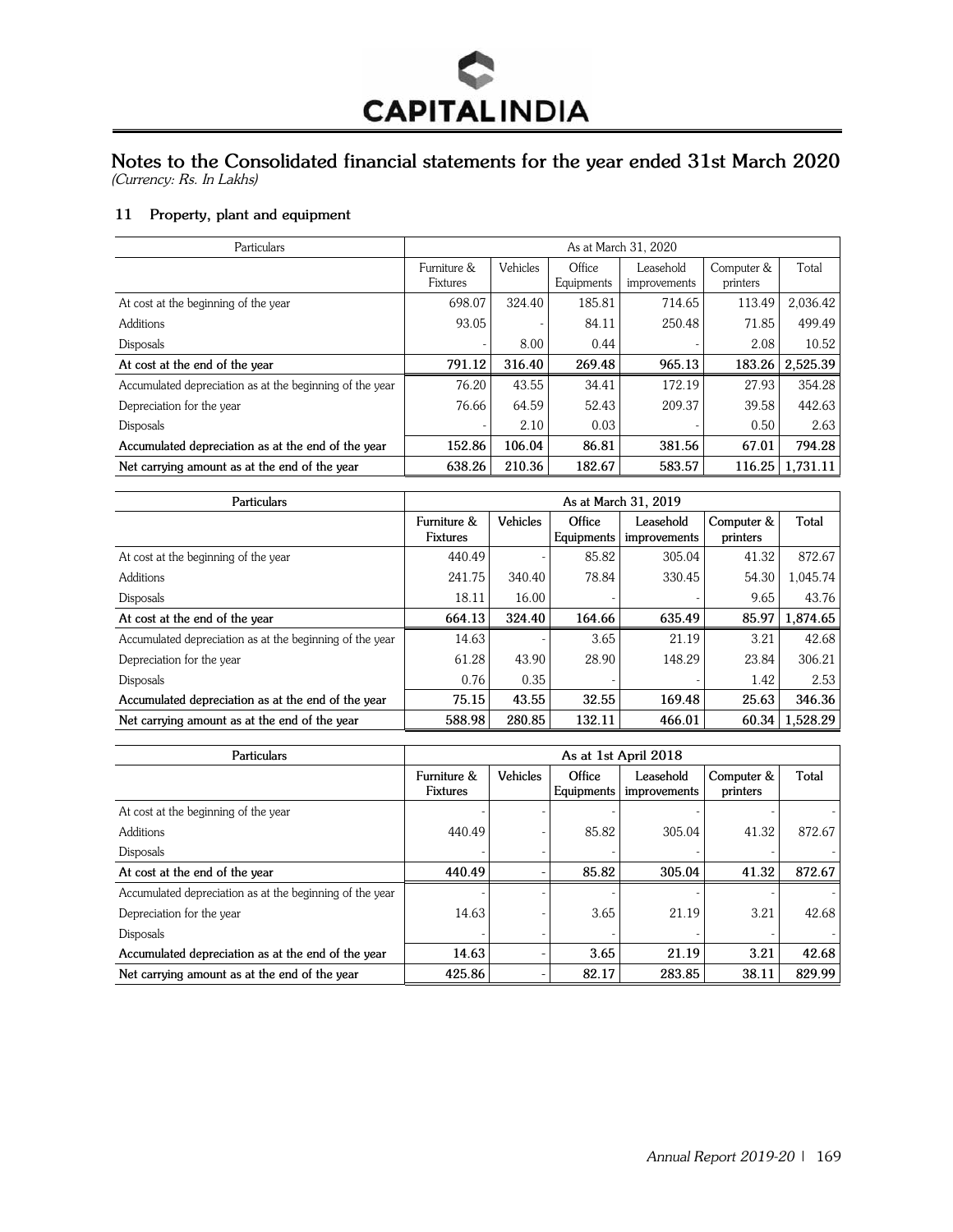

(Currency: Rs. In Lakhs)

#### **11A Other intangible assets**

|                                |                                                      | As at March 31, 2020    |  |  |  |  |
|--------------------------------|------------------------------------------------------|-------------------------|--|--|--|--|
| Particulars                    | Computer softwares Other Intangible<br>assets        | <b>Total</b>            |  |  |  |  |
| At cost, beginning of the year | 256.68                                               | 256.68                  |  |  |  |  |
| Additions                      | 291.31<br>÷,                                         | 291.31                  |  |  |  |  |
| <b>Total cost</b>              | 547.99<br>$\overline{\phantom{m}}$                   | 547.99                  |  |  |  |  |
| Accumulated amortization:      |                                                      |                         |  |  |  |  |
| At beginning of the year       | 41.81                                                | 41.81                   |  |  |  |  |
| Amortization                   | 36.95                                                | 36.95                   |  |  |  |  |
| Total amortization             | 78.76<br>÷,                                          | 78.76                   |  |  |  |  |
| Net carrying amount            | 469.23<br>÷,                                         | 469.23                  |  |  |  |  |
|                                | As at March 31, 2019                                 |                         |  |  |  |  |
| <b>Particulars</b>             | Computer softwares Other Intangible<br>assets        | <b>Total</b>            |  |  |  |  |
| At cost, beginning of the year | 2.60<br>L,                                           | 2.60                    |  |  |  |  |
| <b>Additions</b>               | 3.40                                                 | 3.40                    |  |  |  |  |
| <b>Total cost</b>              | 6.00<br>L,                                           | 6.00                    |  |  |  |  |
| Accumulated amortization:      |                                                      |                         |  |  |  |  |
| At beginning of the year       | 0.23                                                 | 0.23                    |  |  |  |  |
| Amortization                   | 1.64                                                 | 1.64                    |  |  |  |  |
| <b>Total amortization</b>      | 1.87<br>L,                                           | 1.87                    |  |  |  |  |
| Net carrying amount            | 4.13<br>L.                                           | 4.13                    |  |  |  |  |
|                                | As at 1st April 2018                                 |                         |  |  |  |  |
| <b>Particulars</b>             | Computer softwares Other Intangible<br>assets        | Total                   |  |  |  |  |
| At cost, beginning of the year |                                                      |                         |  |  |  |  |
| <b>Additions</b>               | 2.60                                                 | 2.60                    |  |  |  |  |
| <b>Total cost</b>              | 2.60                                                 | 2.60                    |  |  |  |  |
| Accumulated amortization:      |                                                      |                         |  |  |  |  |
| At beginning of the year       |                                                      |                         |  |  |  |  |
| Amortization                   | 0.23<br>÷,                                           | 0.23                    |  |  |  |  |
| <b>Total amortization</b>      | 0.23<br>÷,                                           | 0.23                    |  |  |  |  |
| Net carrying amount            | 2.37<br>÷                                            | 2.37                    |  |  |  |  |
| 11B Right of Use assets        |                                                      |                         |  |  |  |  |
| <b>Particulars</b>             | As at<br>As at<br>31st March 2020<br>31st March 2019 | As at<br>1st April 2018 |  |  |  |  |

|                            | 31st March 2020 | 31st March 2019 | 1st April 2018 |
|----------------------------|-----------------|-----------------|----------------|
| <b>Premises</b>            |                 |                 |                |
| Gross Carrying value       | 2,141.11        | 1,758.95        | 1,758.95       |
| <b>Additions</b>           | 1,101.64        | 382.16          |                |
| Total Gross carrying value | 3.242.75        | 2.141.11        | 1,758.95       |
| Accumulated amortization:  |                 |                 |                |
| At beginning of the year   | 669.54          | 136.61          |                |
| Amortization               | 672.39          | 457.43          | 136.61         |
| Total amortization         | 1,341.93        | 594.04          | 136.61         |
| Net carrying amount        | 1,900.82        | 1.547.07        | 1.622.34       |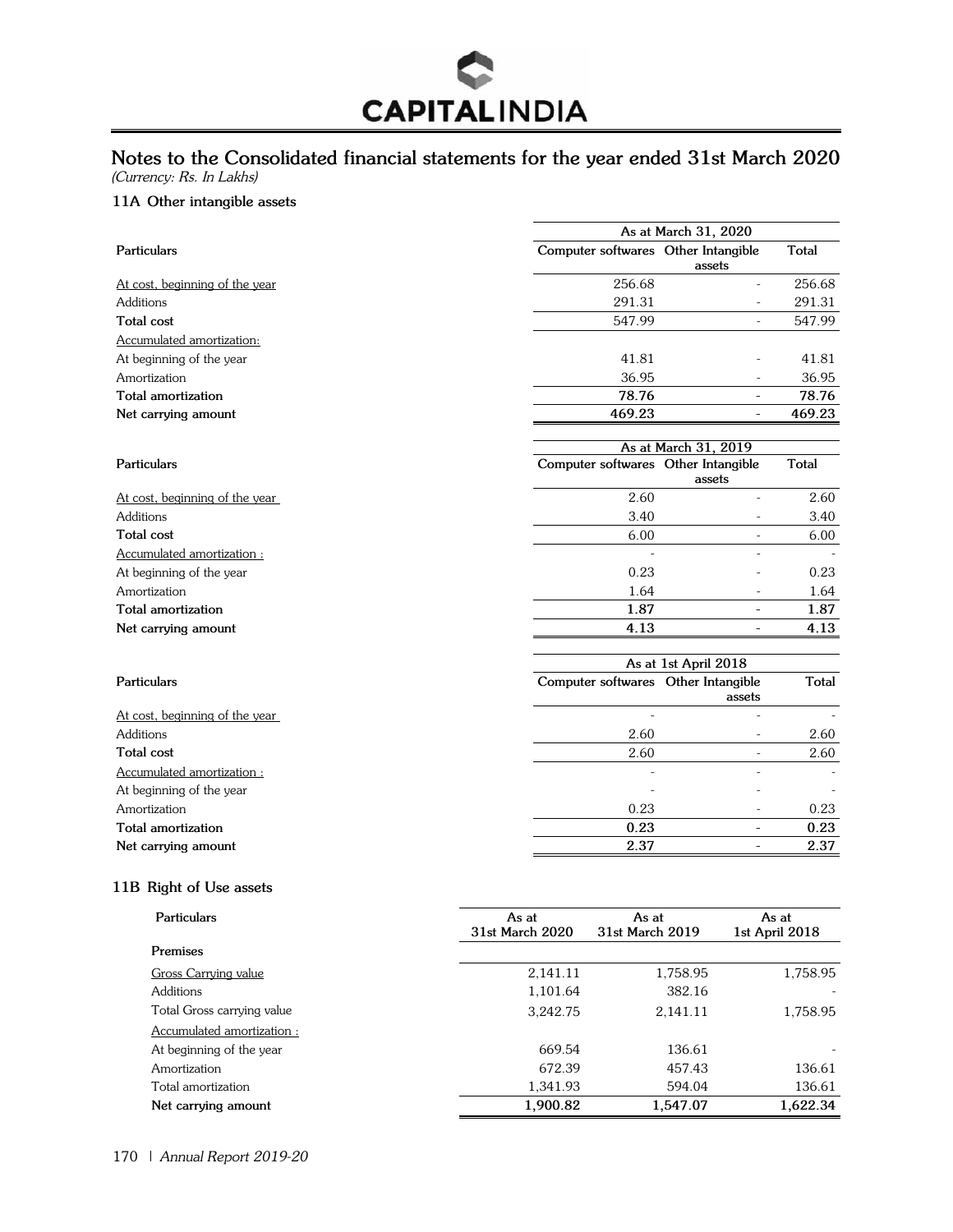

(Currency: Rs. In Lakhs)

#### **12. Other non-financial assets**

| <b>Particulars</b>           | As at<br>31st March 2020 | As at<br>31st March 2019 | As at<br>1st April 2018 |
|------------------------------|--------------------------|--------------------------|-------------------------|
| Prepaid Expenses A/c         | 99.88                    | 63.54                    | 81.78                   |
| Advance Paid to Suppliers    | 12.28                    | 19.84                    | 137.59                  |
| Capital advances             | 7.70                     | $\overline{\phantom{a}}$ |                         |
| <b>GST</b> Input Credit      | 333.32                   | 131.93                   | 3.12                    |
| Advance to service providers | 25.79                    |                          |                         |
| Unamortised Borrowing costs  | 87.48                    | 146.01                   |                         |
|                              | 566.45                   | 361.32                   | 222.49                  |

#### **13 Payables**

| <b>Particulars</b>                                                                             | As at           | As at                    | As at          |
|------------------------------------------------------------------------------------------------|-----------------|--------------------------|----------------|
|                                                                                                | 31st March 2020 | 31st March 2019          | 1st April 2018 |
| Trade payables                                                                                 |                 |                          |                |
| (i) total outstanding dues of micro enterprises and small<br>enterprises                       | 0.16            | 8.10                     |                |
| (ii) total outstanding dues of creditors other than micro<br>enterprises and small enterprises | 133.46          | 109.54                   | 34.16          |
| Other payables                                                                                 |                 |                          |                |
| (i) total outstanding dues of micro enterprises and small<br>enterprises                       |                 |                          |                |
| (ii) total outstanding dues of creditors other than micro<br>enterprises and small enterprises | 44.81           | $\overline{\phantom{a}}$ |                |
|                                                                                                | 178.43          | 117.64                   | 34 16          |

#### **Disclosure under MSMED Act , 2006, to the extent the Company has received information from the Suppliers regarding their status**

Details of dues to Micro, Small and Medium Enterprises as per the confirmation received from the parties following is the status of MSME parties.

| <b>Particulars</b>                                              | As at<br>31st March 2020 | As at<br>31st March 2019 | As at<br>1st April 2018 |
|-----------------------------------------------------------------|--------------------------|--------------------------|-------------------------|
| The Principal amount remaining unpaid at the end<br>of the year | 0.16                     | 8.10                     |                         |
| The Interest amount remaining unpaid at the end of the          |                          |                          |                         |
| year                                                            | $\overline{\phantom{a}}$ | $\overline{\phantom{a}}$ |                         |
| Balance of MSME parties at the end of the year                  | 0.16                     | 8.10                     |                         |

No interest has been paid/is payable by the Group during/for the year to these 'Suppliers'. The above information takes into account only those suppliers who have submitted their registration details or has responded to the inquiries made by the Group for this purpose. This has been relied upon by the Auditors.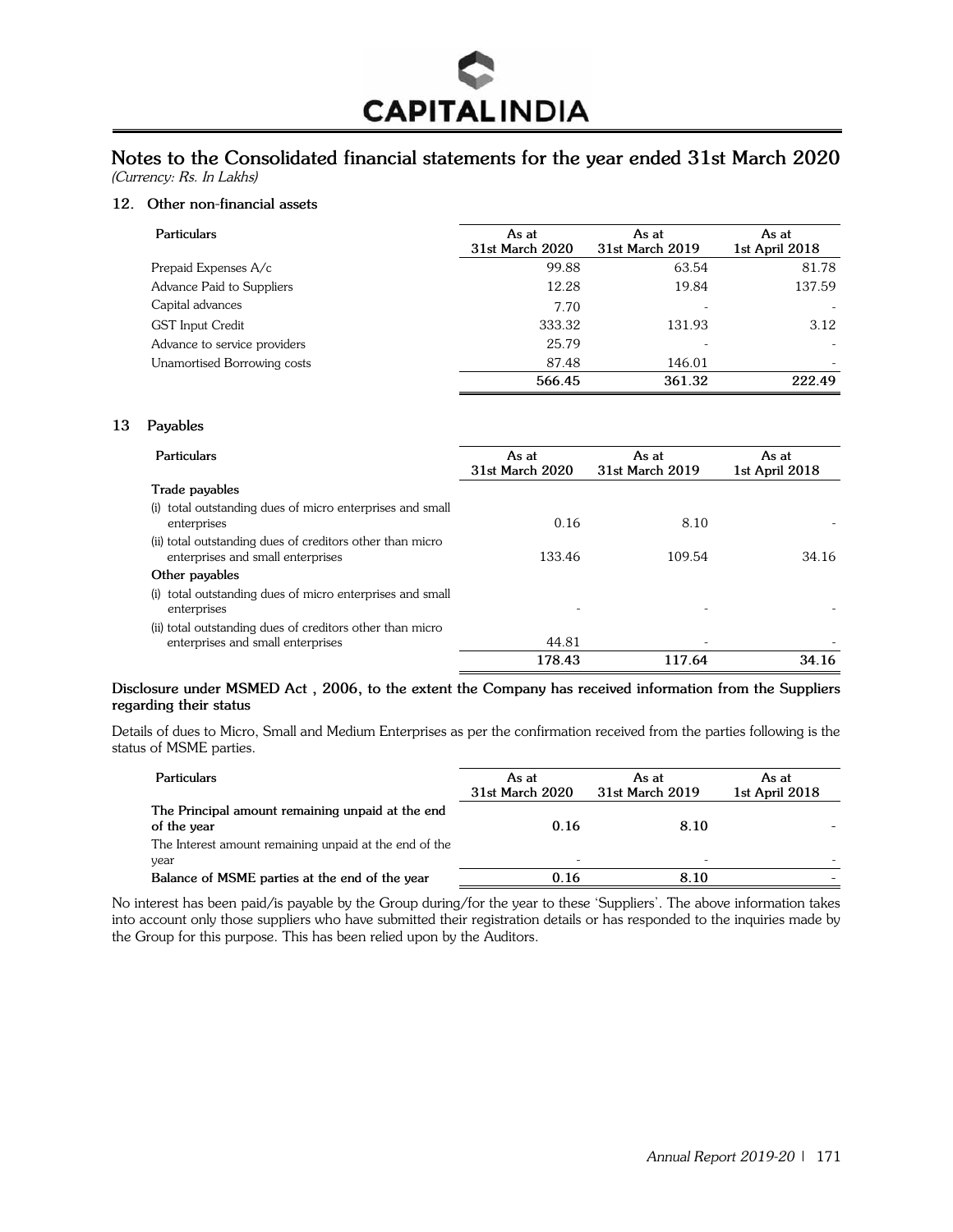

(Currency: Rs. In Lakhs)

#### **14 Debt Securities**

| <b>Particulars</b>                            | As at<br>31st March 2020 | As at<br>31st March 2019 | As at<br>1st April 2018 |
|-----------------------------------------------|--------------------------|--------------------------|-------------------------|
| At Amortised Cost                             |                          |                          |                         |
| Unsecured                                     |                          |                          |                         |
| (a) Non convertible debentures (40 debentures |                          |                          |                         |
| @ Rs 100 Lakhs each)                          | 4.000.00                 | $\overline{\phantom{a}}$ |                         |
| Total                                         | 4,000.00                 | -                        |                         |

| Particulars                | Rate of interest | Repayment details       |
|----------------------------|------------------|-------------------------|
| Non convertible debentures | 9%               | Pavable after 18 months |

#### **14A Borrowings**

| <b>Particulars</b>               | As at<br>31st March 2020 | As at<br>31st March 2019 | As at<br>1st April 2018 |
|----------------------------------|--------------------------|--------------------------|-------------------------|
| At Amortised Cost                |                          |                          |                         |
| Secured                          |                          |                          |                         |
| (a) Term loans                   |                          |                          |                         |
| (i) from banks                   | 7,645.54                 | 12.679.69                |                         |
| (ii) from other parties          | 541.20                   | ۰                        |                         |
| (b) Other Ioans - Book Overdraft |                          |                          | 1,105.32                |
| Total                            | 8,186.74                 | 12,679.69                | 1,105.32                |
| Borrowings in India              | 8,186.74                 | 12,679.69                | 1,105.32                |
| Borrowings outside India         | ۰                        | ۰                        |                         |
| Total                            | 8,186.74                 | 12,679.69                | 1,105.32                |

Additional information:

i) There are no borrowings measured at FVTPL or designated at FVTPL.

ii) Security details

| Particulars                                  | Outstanding<br>Amount | Secured by          | Terms of repayment   |
|----------------------------------------------|-----------------------|---------------------|----------------------|
| Term loan from banks                         | 7,500.00              | Pari passu charge   | 10 Equated quarterly |
|                                              |                       | on standard         | repayments starting  |
|                                              |                       | asset portfolio of  | at the end of 6      |
|                                              |                       | book debts and      | months from the      |
|                                              |                       | receivables.        | disbursement date    |
| Vehicle loans                                | 145.54                | Hypothecation on    | 60 Equated Monthly   |
|                                              |                       | vehicles            | <i>instalments</i>   |
| Term loan from UGRO Capital Limited          | 481.60                | Hypothecation of    | Equated Monthly      |
|                                              |                       | Loan Book           | <b>Instalments</b>   |
| Term loan from Ambit Finyest Private Limited | 59.60                 | i) Hypothecation of | Equated Monthly      |
|                                              |                       | Loan Book           | <b>Instalments</b>   |
|                                              |                       | ii) Corporate       |                      |
|                                              |                       | Guarantee given by  |                      |
|                                              |                       | Parent Company      |                      |

iii) The borrowings have not been guaranteed by directors or others.

iv) Additionally the Company has not defaulted in repayment of principal and interest during the year and as at Balance sheet date.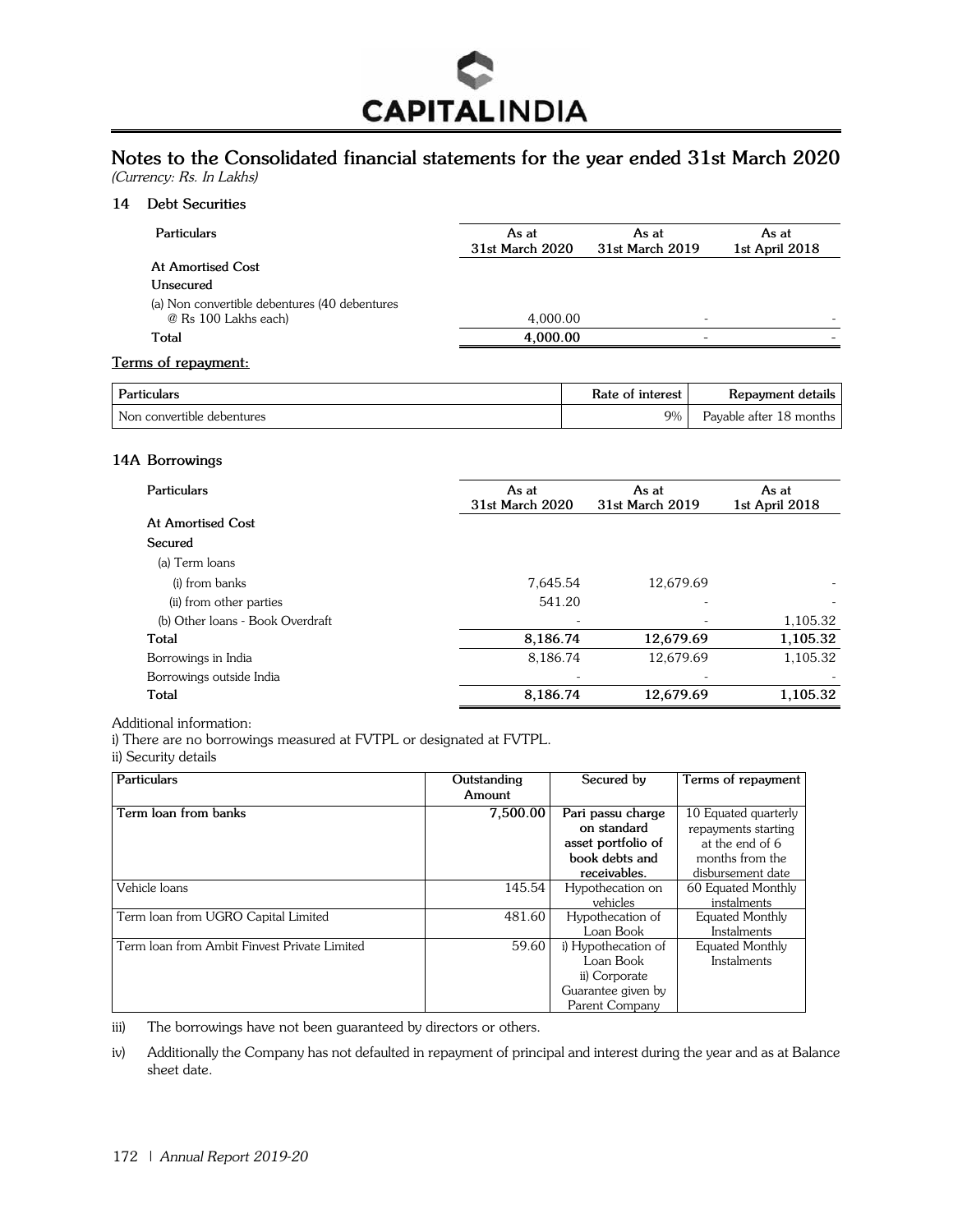

(Currency: Rs. In Lakhs)

## **15 Deposits**

| <b>Particulars</b>                  |                     |                      | As at March 31, 2020 |                              |  |  |
|-------------------------------------|---------------------|----------------------|----------------------|------------------------------|--|--|
|                                     | <b>At Amortised</b> | At Fair Value        | Designated at        | Total                        |  |  |
|                                     | Cost                | Through profit or    | fair value through   |                              |  |  |
|                                     |                     | loss                 | profit or loss       |                              |  |  |
|                                     | 1                   | $\overline{2}$       | 3                    | $(4)=(1)+(2)+(3)$            |  |  |
| Deposits - Unsecured                |                     |                      |                      |                              |  |  |
| From others                         |                     |                      |                      |                              |  |  |
| Inter corporate deposits            |                     |                      |                      |                              |  |  |
|                                     |                     |                      |                      |                              |  |  |
|                                     |                     |                      |                      |                              |  |  |
| <b>Particulars</b>                  |                     | As at March 31, 2019 |                      |                              |  |  |
|                                     | <b>At Amortised</b> | <b>At Fair Value</b> | Designated at        | <b>Total</b>                 |  |  |
|                                     | Cost                | Through profit or    | fair value through   |                              |  |  |
|                                     |                     | loss                 | profit or loss       |                              |  |  |
|                                     | 1                   | $\overline{2}$       | 3                    | $(4)=(1)+(2)+(3)$            |  |  |
| Deposits - Unsecured                |                     |                      |                      |                              |  |  |
| From others                         |                     |                      |                      |                              |  |  |
| Inter corporate deposits            | 550.00              |                      |                      | 550.00                       |  |  |
|                                     | 550.00              |                      |                      | 550.00                       |  |  |
|                                     |                     |                      |                      |                              |  |  |
| <b>Particulars</b>                  |                     |                      | As at 1st April 2018 |                              |  |  |
|                                     | <b>At Amortised</b> | <b>At Fair Value</b> | Designated at        | Total                        |  |  |
|                                     | Cost                | Through profit or    | fair value through   |                              |  |  |
|                                     |                     | loss                 | profit or loss       |                              |  |  |
|                                     |                     | 2                    | 3                    | $\overline{(4)}=(1)+(2)+(3)$ |  |  |
| Deposits - Unsecured<br>From others |                     |                      |                      |                              |  |  |
| Inter corporate deposits            | 700.00              |                      |                      | 700.00                       |  |  |
|                                     | 700.00              |                      |                      | 700.00                       |  |  |

- Inter corporate deposits was raised at an interest rate of 8% and repaid in FY 2019-20

- The Group has not defaulted in repayment of principal and interest during the year and as at Balance sheet date.

#### **16 Other financial liabilities**

| <b>Particulars</b>                         | As at<br>31st March 2020 | As at<br>31st March 2019 | As at<br>1st April 2018 |
|--------------------------------------------|--------------------------|--------------------------|-------------------------|
| Interest accrued but not due on borrowings | 62.63                    | 205.64                   | 55.27                   |
| Interest accrued but not due on NCD        | 77.70                    |                          |                         |
| Advances deposits from customer            | 157.90                   | 83.40                    |                         |
| Advances from channel partner              | 2,514.41                 |                          |                         |
| Unclaimed dividends                        | 1.53                     | 1.53                     |                         |
| Creditors for capital goods                | 3.05                     | 14.06                    | 22.93                   |
| Lease Liability                            | 2,093.65                 | 1,645.40                 | 1,685.15                |
| Others (refer note)                        | 536.00                   |                          |                         |
|                                            | 5,446.87                 | 1,950.03                 | 1,763.35                |

Note : Others includes refunds payable to Agents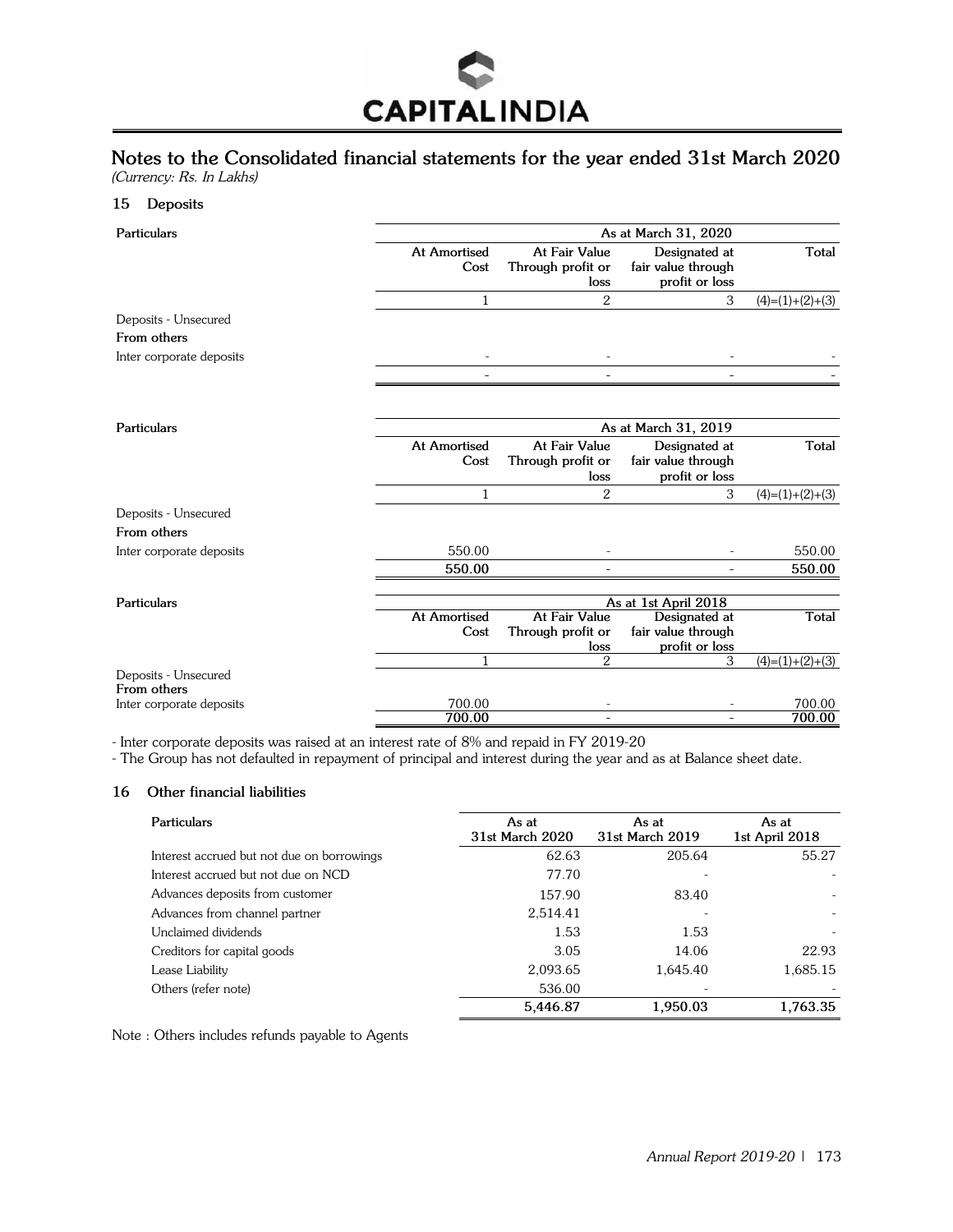

### **Notes to the Consolidated financial statements for the year ended 31st March 2020** (Currency: Rs. In Lakhs)

#### **17 Current Tax Liabilities**

| As at<br>31st March 2020                                                                                                                                                                                                                   | As at<br>31st March 2019 | As at<br>1st April 2018 |
|--------------------------------------------------------------------------------------------------------------------------------------------------------------------------------------------------------------------------------------------|--------------------------|-------------------------|
| 383.34                                                                                                                                                                                                                                     | 43.56                    |                         |
| 383.34                                                                                                                                                                                                                                     | 43.56                    |                         |
|                                                                                                                                                                                                                                            |                          |                         |
| As at<br>31st March 2020                                                                                                                                                                                                                   | As at<br>31st March 2019 | As at<br>1st April 2018 |
|                                                                                                                                                                                                                                            |                          |                         |
| 73.91                                                                                                                                                                                                                                      | 27.08                    | 1.36                    |
| 76.59                                                                                                                                                                                                                                      | 36.13                    | 11.17                   |
| 72.01                                                                                                                                                                                                                                      | 285.00                   |                         |
| 222.51                                                                                                                                                                                                                                     | 348.21                   | 12.53                   |
|                                                                                                                                                                                                                                            |                          |                         |
| As at<br>31st March 2020                                                                                                                                                                                                                   | As at<br>31st March 2019 | As at<br>1st April 2018 |
| Provision for tax (Net of advance tax of<br>Rs. 1,057.16 Lakhs (PY Rs. 656.90 Lakhs))<br><b>Provision for employee benefits</b><br>Provision for compensated absence<br>Provision for performance bonus<br>Other non financial liabilities |                          |                         |

|                                   | 31st March 2020 | 31st March 2019          | 1st April 2018 |
|-----------------------------------|-----------------|--------------------------|----------------|
| Unamortised processing fee income | 371.26          | 465.80                   |                |
| Revenue received in advance       | 0.03            | 0.88                     |                |
| Unamortised Interest income       | 8.81            | $\overline{\phantom{a}}$ |                |
| Statutory dues payable            | 266.48          | 108.45                   | 223.61         |
|                                   | 646.58          | 575.13                   | 223.61         |
|                                   |                 |                          |                |

### **19 Equity share capital**

| Particulars                                                    |              | As at 31st March 2020<br>As at 31st March 2019<br>As at 1st April 2018 |              |           |              |           |
|----------------------------------------------------------------|--------------|------------------------------------------------------------------------|--------------|-----------|--------------|-----------|
|                                                                | Number       | Amount                                                                 | Number       | Amount    | Number       | Amount    |
| Authorized share capital                                       |              |                                                                        |              |           |              |           |
| Equity shares of Rs. 10<br>each                                | 20,40,00,000 | 20.400.00                                                              | 20,40,00,000 | 20.400.00 | 20,40,00,000 | 20,400.00 |
| Preference shares of Rs.<br>$10$ each                          | 1,00,00,000  | 1.000.00                                                               | 1,00,00,000  | 1.000.00  | 1,00,00,000  | 1,000.00  |
|                                                                | 21,40,00,000 | 21.400.00                                                              | 21.40.00.000 | 21.400.00 | 21,40,00,000 | 21,400.00 |
| Issued, subscribed and<br>fully paid up                        |              |                                                                        |              |           |              |           |
| Equity shares of Rs. 10<br>each                                | 7,77,34,260  | 7.773.43                                                               | 7,77,34,260  | 7,773.43  | 35,02,700    | 350.27    |
| Total issued, subscribed<br>and fully paid up share<br>capital | 7,77,34,260  | 7,773.43                                                               | 7,77,34,260  | 7.773.43  | 35,02,700    | 350.27    |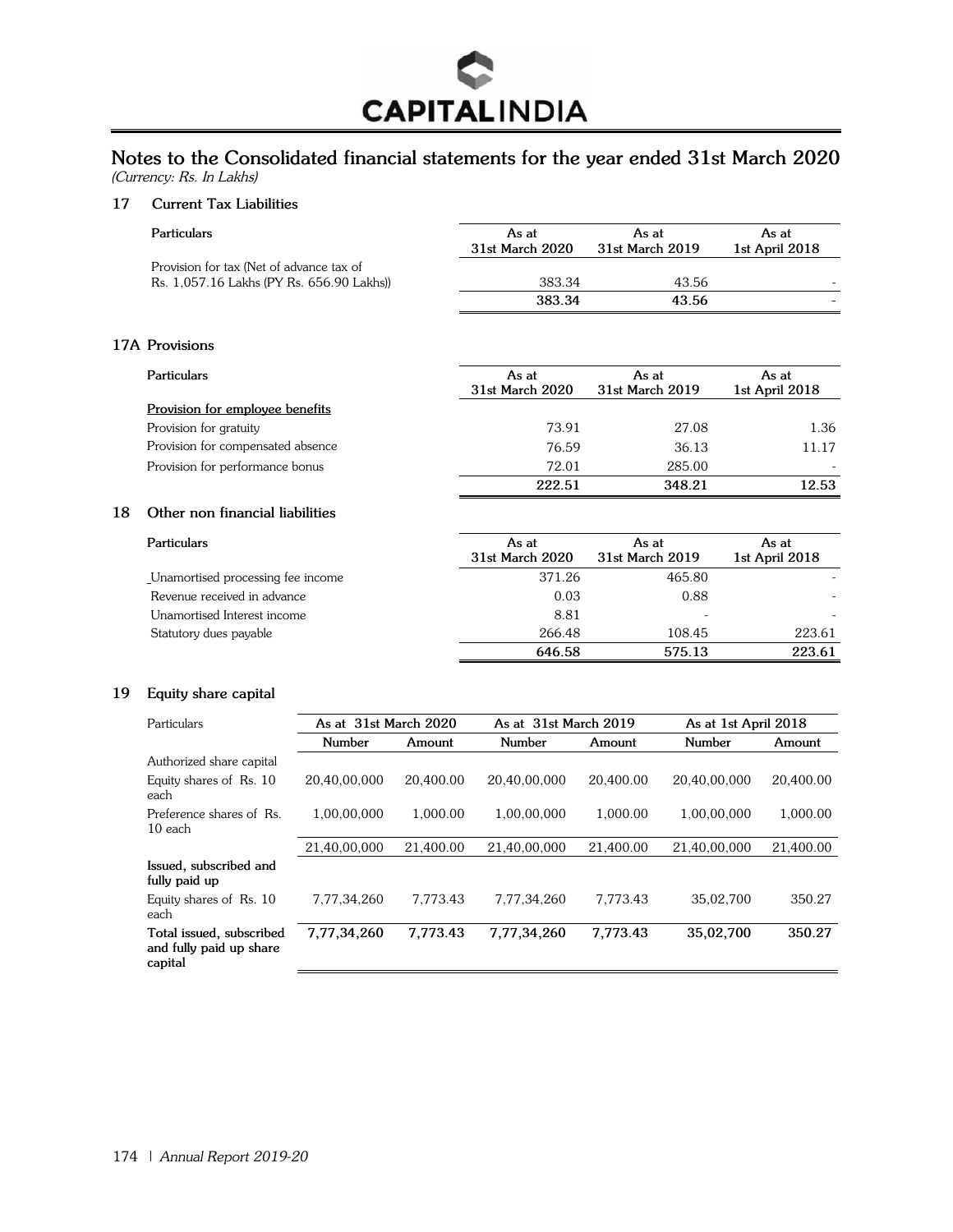

#### **Notes to the Consolidated financial statements for the year ended 31st March 2020** (Currency: Rs. In Lakhs)

**a. Reconciliation of the shares and amount outstanding at the beginning and at the end of the reporting period:**

| <b>Particulars</b>                    | As at 31st March 2020    | As at 31st March 2019<br>As at 1st April 2018 |             |          |               |        |
|---------------------------------------|--------------------------|-----------------------------------------------|-------------|----------|---------------|--------|
|                                       | Number                   | Amount                                        | Number      | Amount   | <b>Number</b> | Amount |
| At the beginning of the<br>year       | 7,77,34,260              | 7.773.43                                      | 35,02,700   | 350.27   | 35,02,700     | 350.27 |
| Add : Allotment during<br>the year    | $\overline{\phantom{a}}$ | $\overline{\phantom{0}}$                      | 7.42.31.560 | 7.423.16 |               |        |
| Outstanding at the end<br>of the year | 7,77,34,260              | 7.773.43                                      | 7,77,34,260 | 7.773.43 | 35,02,700     | 350.27 |

The Company had allotted 3,96,83,000 equity shares of the face value of Rs.10 each on preferential basis through private placement, at a price of Rs. 63 each (including a premium of Rs. 53 each) aggregating to Rs.2,50,00,29,000 during the year ended 31st March 2019.

The Company has allotted 3,45,48,560 equity shares of Rs. 10 each, at a price of Rs. 72 each, (including a premium of Rs. 62 each), on rights basis aggregating to Rs. 2,48,74,96,320 during the year ended 31st March 2019. The proceeds has been utilised by the Company for the objects of the issue, other than temporary deployment.

#### **b. Terms and rights attached to fully paid up equity shares:**

The Company has only one type of equity shares having par value of Rs. 10 each. All shares rank pari passu with respect to dividend, voting rights and other terms. Each shareholder is entitled to one vote per share. The dividend proposed, if any, by the Board of Directors is subject to approval of shareholders in the ensuing Annual General Meeting, except in case of interim dividend. The repayment of equity share capital in the event of liquidation and buy back of shares are possible subject to prevalent regulations. In the event of liquidation, normally the equity shareholders are eligible to receive the remaining assets of the company after distribution of all preferential amounts, in proportion to their holdings.

#### **c. Shares in the Company held by each shareholder holding more than 5% shares**

| <b>Particulars</b>           | As at 31st March 2020 |        | As at 31st March 2019 |        | As at 1st April 2018     |        |
|------------------------------|-----------------------|--------|-----------------------|--------|--------------------------|--------|
|                              | Number                | %      | Number                | %      | Number                   | %      |
| Equity shares of Rs. 10 each |                       |        |                       |        |                          |        |
| Capital India Corp LLP       | 5,67,75,720           | 73.04% | 5,67,75,720           | 73.04% | 22,32,300                | 63.73% |
| Dharampal Satyapal Limited   | 61,97,800             | 7.97%  | 48,97,800             | 6.30%  | 3.97.800                 | 11.36% |
| DS Chewing Products LLP      | 43,16,800             | 5.50%  | 56,16,800             | 7.23%  | $\overline{\phantom{a}}$ | 0.00%  |
|                              | 6,72,90,320           | 86.51% | 6,72,90,320           | 86.56% | 26,30,100                | 75.09% |

#### **20 Other Equity**

| <b>Particulars</b>                                            | As at<br>31st March 2020 | As at<br>31st March 2019 | As at<br>1st April 2018 |
|---------------------------------------------------------------|--------------------------|--------------------------|-------------------------|
| Statutory Reserve under Section 45-IC of the RBI Act,<br>1934 | 887.35                   | 279.71                   | 75.80                   |
| Securities premium                                            | 42,119.48                | 42,119.40                |                         |
| Employee stock option outstanding account                     | 138.93                   | 46.14                    |                         |
| General reserve                                               | 1.76                     | 1.76                     | 1.76                    |
| Retained earnings                                             | 1,187.26                 | 540.07                   | 135.17                  |
| Other comprehensive income                                    | 6.51                     | (5.08)                   |                         |
| Advance towards share application money                       | $\overline{\phantom{a}}$ |                          | 12,500.00               |
|                                                               | 44.341.29                | 42.982.00                | 12.712.73               |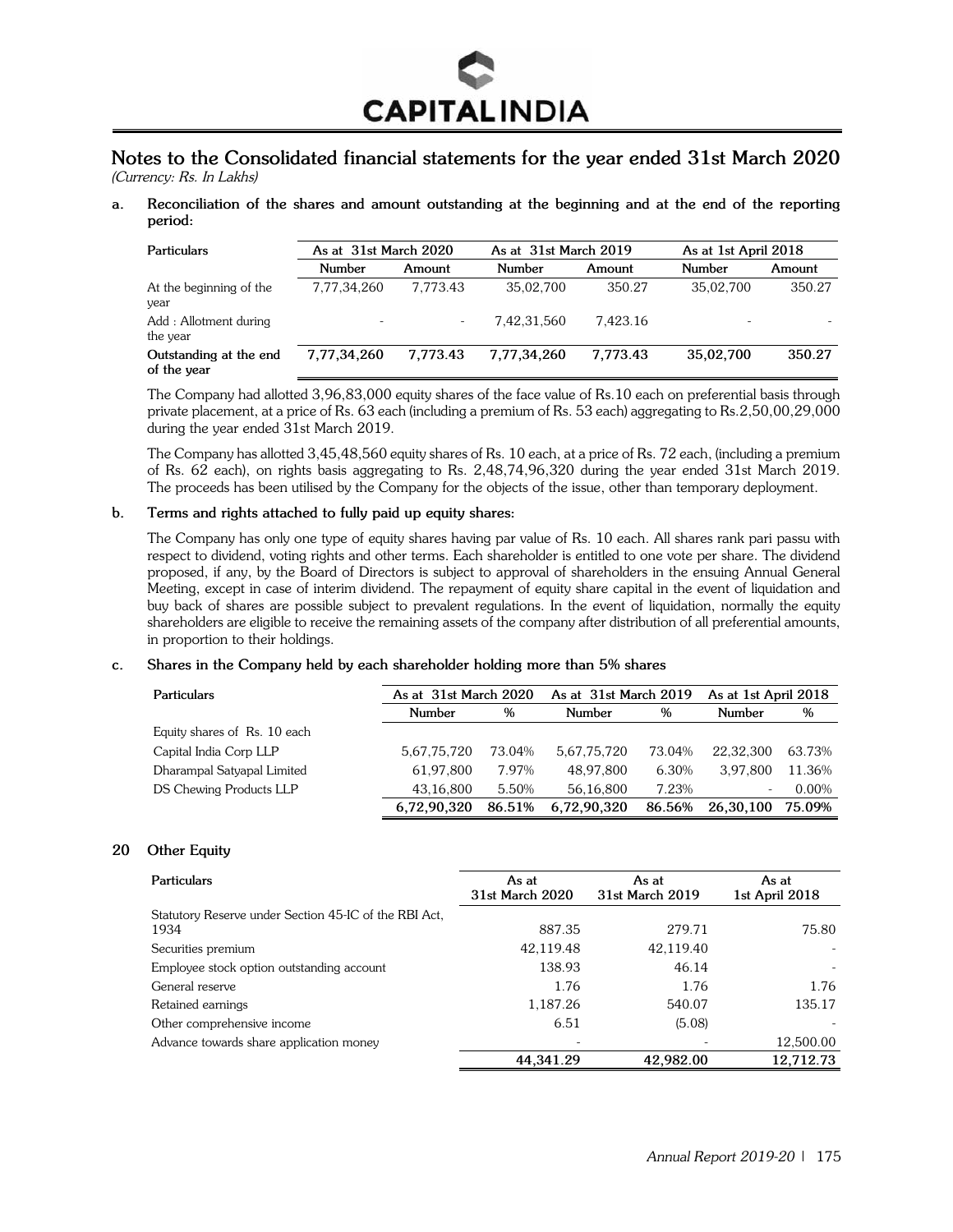

(Currency: Rs. In Lakhs)

#### *Notes:*

#### **i) Statutory Reserve under Section 45-IC of the RBI Act, 1934:**

The Company created a reserve pursuant to section 45 IC the Reserve Bank of India Act, 1934 by transferring amount not less than twenty per cent of its net profit every year as disclosed in the Statement of Profit and Loss and before any dividend is declared.

#### **ii) Securities premium:**

The amount received in excess of face value of the equity shares is recognised in Securities Premium Account. In case of equity-settled share based payment transactions, the difference between fair value on grant date and nominal value of share is accounted as securities premium account. The account is utilised in accordance with the provisions of the Companies Act 2013.

#### **iii) Employee stock option outstanding account:**

The reserve is used to recognise the fair value of the options issued to employees of the Company and subsidiary companies under Group's employee stock option scheme.

#### **iv) General reserve:**

Under the erstwhile Companies Act 1956, general reserve was created through an annual transfer of net income at a specified percentage in accordance with applicable regulations. Consequent to introduction of Companies Act 2013, the requirement to mandatorily transfer a specified percentage of the net profit to general reserve has been withdrawn. However, the amount previously transferred to the general reserve can be utilised only in accordance with the specific requirements of Companies Act, 2013.

#### **v) Retained earnings:**

Retained earnings represents surplus/accumulated earnings of the Group and are available for distribution to shareholders.

#### **vi) Advance towards share application money:**

During the year ended 31st March 2019, the Company had refunded back an amount of Rs. 12,500 Lakhs received from Capital India Corp LLP as advance against share application money towards its entitlement under the Rights issue of the Company.

#### **21 Interest income**

| <b>Particulars</b>                  | For the year ended<br>March 31, 2020 | For the year ended<br>March 31, 2019 |
|-------------------------------------|--------------------------------------|--------------------------------------|
| Interest on Loans                   | 10,589.82                            | 4,575.71                             |
| Interest income on OCD              | 35.51                                |                                      |
| Interest income on Vendor financing | 16.75                                |                                      |
| Interest on deposits with Banks     | 60.72                                | 145.26                               |
| Other interest income               | 39.26                                | 18.29                                |
|                                     | 10.742.06                            | 4.739.26                             |

Note: Interest income is on financial instruments classified under amortised cost

#### **22 Net gain/ (loss) on fair value changes**

| <b>Particulars</b>                                                              | For the year ended<br>March 31, 2020 | For the year ended<br>March 31, 2019 |
|---------------------------------------------------------------------------------|--------------------------------------|--------------------------------------|
| Net gain/ (loss) on financial instruments at fair value through profit and loss |                                      |                                      |
| account :-                                                                      |                                      |                                      |
| Mutual fund units                                                               | 207.33                               | 284.92                               |
| Debentures                                                                      | 18.00                                |                                      |
| Total Net gain/(loss) on fair value changes                                     | 225.33                               | 284.92                               |
| Fair Value changes*                                                             |                                      |                                      |
| Realised                                                                        | 217.40                               | 262.98                               |
| Unrealised                                                                      | 7.93                                 | 21.94                                |

\*Fair value changes in this schedule are other than those arising on account of interest income/expense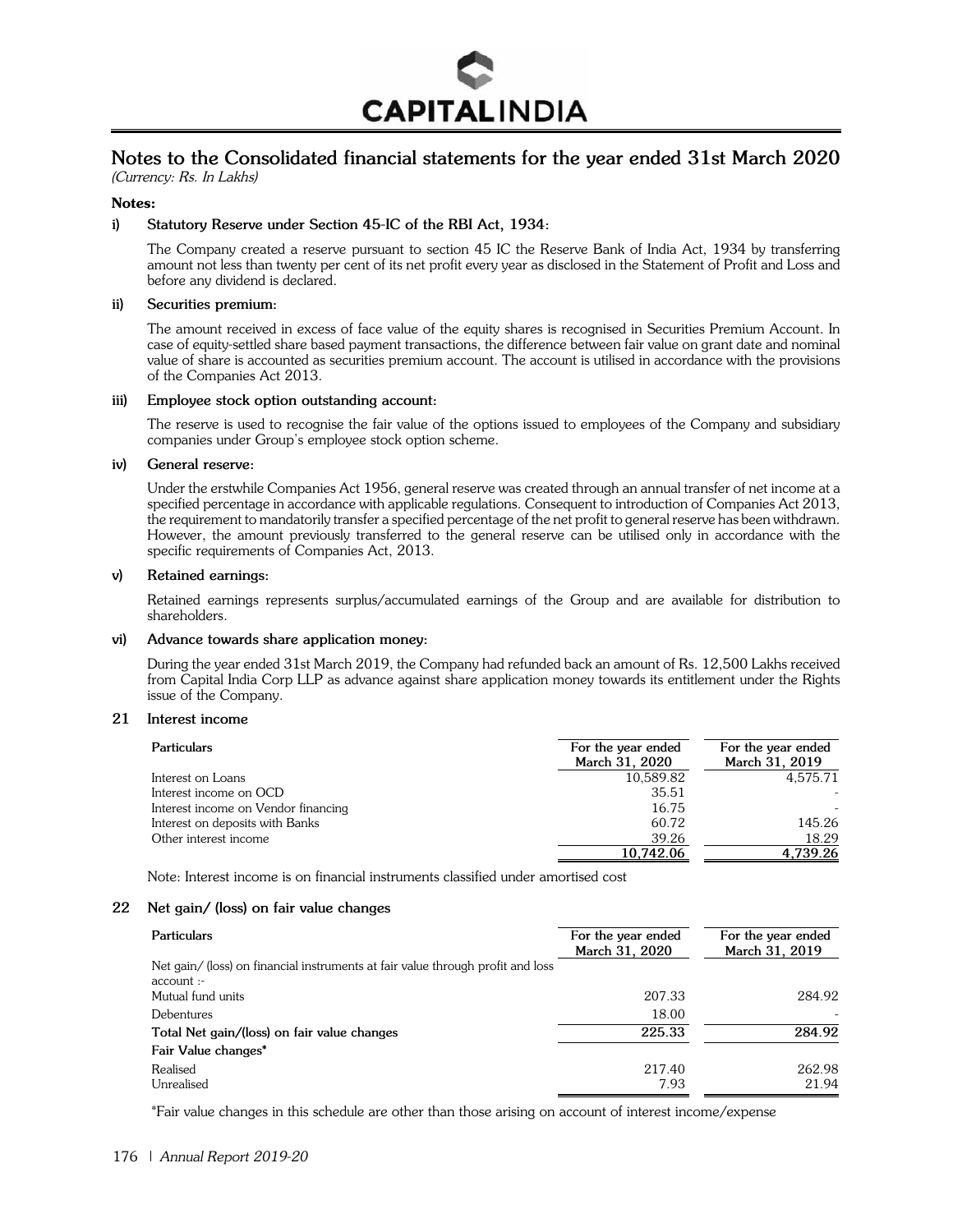

(Currency: Rs. In Lakhs)

| 23 | Other income                                             |                                      |                                      |
|----|----------------------------------------------------------|--------------------------------------|--------------------------------------|
|    | Particulars                                              | For the year ended<br>March 31, 2020 | For the year ended<br>March 31, 2019 |
|    | Misc. income                                             | 0.13                                 | 0.00                                 |
|    | Profit & loss on sale of fixed asset                     |                                      | 0.11                                 |
|    | Revenue from Space sharing                               |                                      | 6.37                                 |
|    | Interest on income tax refund                            | 1.84                                 | 4.54                                 |
|    | Cheque bouncing charges                                  | 0.19                                 |                                      |
|    | Other non operating income                               | 0.01                                 |                                      |
|    |                                                          | 2.17                                 | 11.02                                |
| 24 | Finance cost                                             |                                      |                                      |
|    | <b>Particulars</b>                                       | For the year ended<br>March 31, 2020 | For the year ended<br>March 31, 2019 |
|    | Interest on borrowings                                   | 1,038.63                             | 649.16                               |
|    | Interest on debt securities                              | 77.70                                |                                      |
|    | Interest on Inter corporate deposits                     | 26.88                                | 87.06                                |
|    | Bank charges                                             | 235.07                               | 0.23                                 |
|    | Interest on Lease Liability                              | 227.77                               | 162.94                               |
|    | Other borrowing costs                                    | 63.46                                | 44.36                                |
|    |                                                          | 1,669.51                             | 943.75                               |
|    | 25A Impairment losses on financial instruments           |                                      |                                      |
|    | <b>Particulars</b>                                       | For the year ended<br>March 31, 2020 | For the year ended<br>March 31, 2019 |
|    | On Loans                                                 | 1,381.48                             | 268.72                               |
|    | On Trade receivables                                     | 13.12                                |                                      |
|    |                                                          | 1,394.60                             | 268.72                               |
|    | 25B Loss on derecognition on financial assets            |                                      |                                      |
|    | <b>Particulars</b>                                       | For the year ended<br>March 31, 2020 | For the year ended<br>March 31, 2019 |
|    | On Receivables                                           | 130.00                               |                                      |
|    |                                                          | 130.00                               |                                      |
| 26 | Employee benefits                                        |                                      |                                      |
|    | <b>Particulars</b>                                       | For the year ended<br>March 31, 2020 | For the year ended<br>March 31, 2019 |
|    | Salaries and wages including bonus                       | 3,523.01                             | 1,799.96                             |
|    | Contribution to provident and other funds                | 161.47                               | 74.92                                |
|    | Share Based Payments to employees                        | 92.87                                | 46.14                                |
|    | Staff welfare expenses                                   | 46.04                                | 17.73                                |
|    | Others:                                                  |                                      |                                      |
|    | - Cost for giving loan to employees at concessional rate | 1.12                                 | 1.56                                 |
|    |                                                          | 3,824.51                             | 1,940.31                             |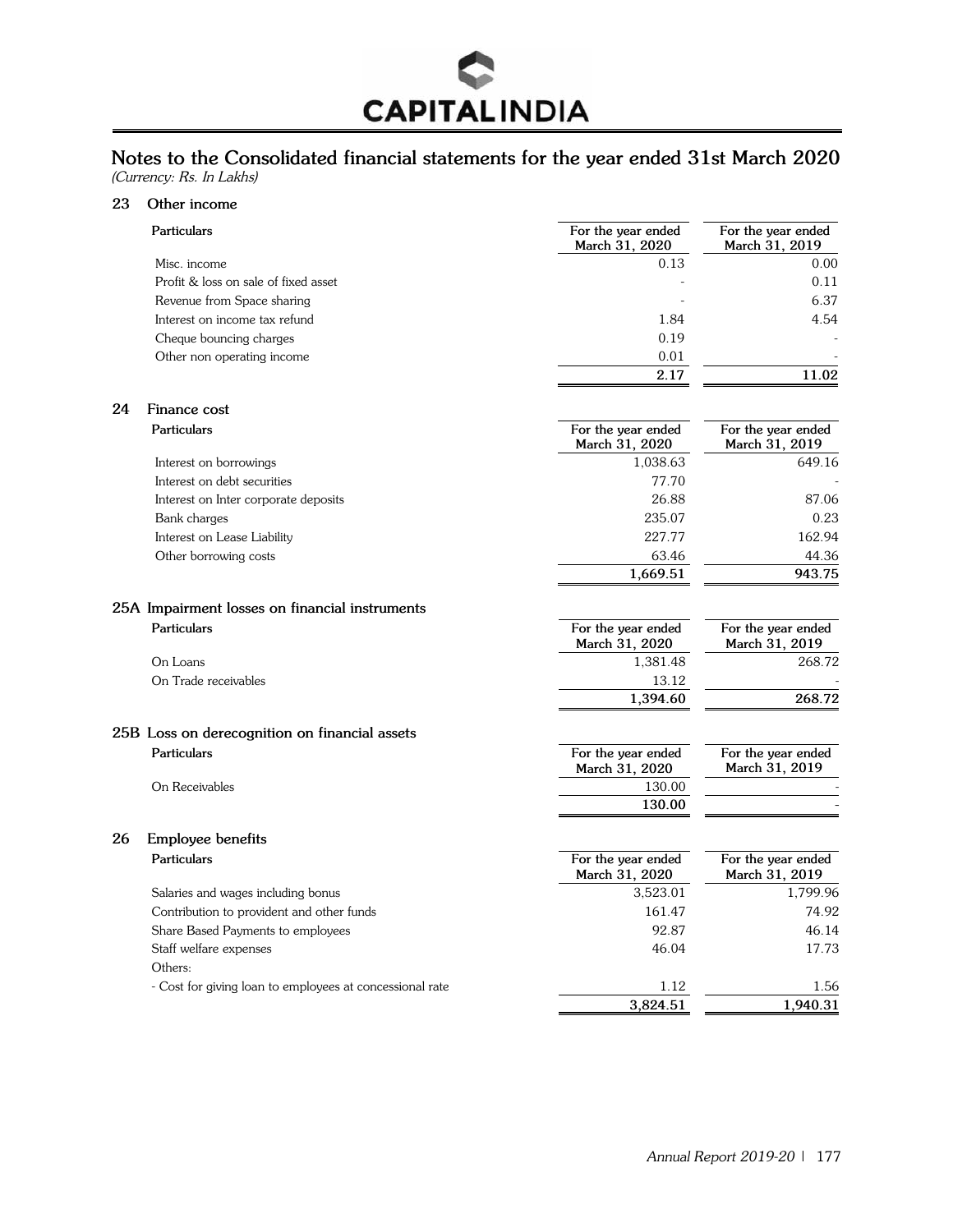

(Currency: Rs. In Lakhs)

| 27 | Other expenses                                    |                                      |                                      |
|----|---------------------------------------------------|--------------------------------------|--------------------------------------|
|    | <b>Particulars</b>                                | For the year ended<br>March 31, 2020 | For the year ended<br>March 31, 2019 |
|    | Rent                                              | 15.19                                |                                      |
|    | Rate, fee & taxes                                 | 65.94                                | 165.96                               |
|    | Repairs & maintenance - others                    | 116.45                               | 82.03                                |
|    | Office expenses                                   | 100.71                               | 58.45                                |
|    | Electricity charges                               | 37.47                                | 18.63                                |
|    | Communication expenses                            | 40.84                                | 23.73                                |
|    | Printing & stationery                             | 18.37                                | 16.89                                |
|    | Insurance                                         | 9.06                                 | 11.44                                |
|    | Membership & subscription                         | 54.50                                | 30.21                                |
|    | Travelling & conveyance                           | 201.20                               | 118.72                               |
|    | Advertisement, marketing & business promotion exp | 52.13                                | 55.07                                |
|    | Commission & brokerage                            | 48.26                                | 10.93                                |
|    | Auditor's remuneration                            | 48.32                                | 27.97                                |
|    | Legal & professional charges                      | 277.92                               | 214.48                               |
|    | Rating fee                                        | 6.62                                 | 19.08                                |
|    | Listing fee                                       | 5.23                                 | 2.82                                 |
|    | Directors sitting fees                            | 26.47                                | 31.40                                |
|    | Donation                                          |                                      | 2.00                                 |
|    | CSR expense                                       | 15.00                                |                                      |
|    | <b>Facilitation Fees</b>                          | 4.44                                 |                                      |
|    | Server Maintenance                                | 36.42                                |                                      |
|    | SMS service charges                               | 11.71                                |                                      |
|    | License fees                                      | 1.95                                 |                                      |
|    | Miscellaneous expenses                            | 73.37                                | 37.94                                |
|    |                                                   | 1,267.57                             | 927.75                               |

#### **28 Basic and Diluted Earnings per share [EPS] computed in accordance with Indian Accounting Standard (Ind AS) 33 "Earnings per Share''**

| <b>Particulars</b>                                                                              |         | For the year ended<br>March 31, 2020 | For the year ended<br>March 31, 2019 |
|-------------------------------------------------------------------------------------------------|---------|--------------------------------------|--------------------------------------|
| Basic                                                                                           |         |                                      |                                      |
| Profit after tax (Rs. In Lakhs)                                                                 | A       | 1,723.08                             | 650.98                               |
| Weighted average number of equity shares outstanding                                            | B       | 777.34                               | 421.34                               |
| Basic earning per share (Rs)                                                                    | A/B     | 2.22                                 | 1.55                                 |
| Diluted                                                                                         |         |                                      |                                      |
| Profit after tax (Rs. In Lakhs)                                                                 | A       | 1,723.08                             | 650.98                               |
| Weighted average number of equity shares outstanding                                            | B       | 777.34                               | 421.34                               |
| Add: Weighted average number of potential equity shares<br>on account of employee stock options | C       | 10.34                                | 3.50                                 |
| Weighted average number of shares outstanding for<br>diluted EPS                                | $D=B+C$ | 787.68                               | 424.84                               |
| Diluted earning per share (before and after extraordinary<br>items) (Rs)                        | A/D     | 2.19                                 | 1.53                                 |
| Face value of shares (Rs)                                                                       |         | 10                                   | 10                                   |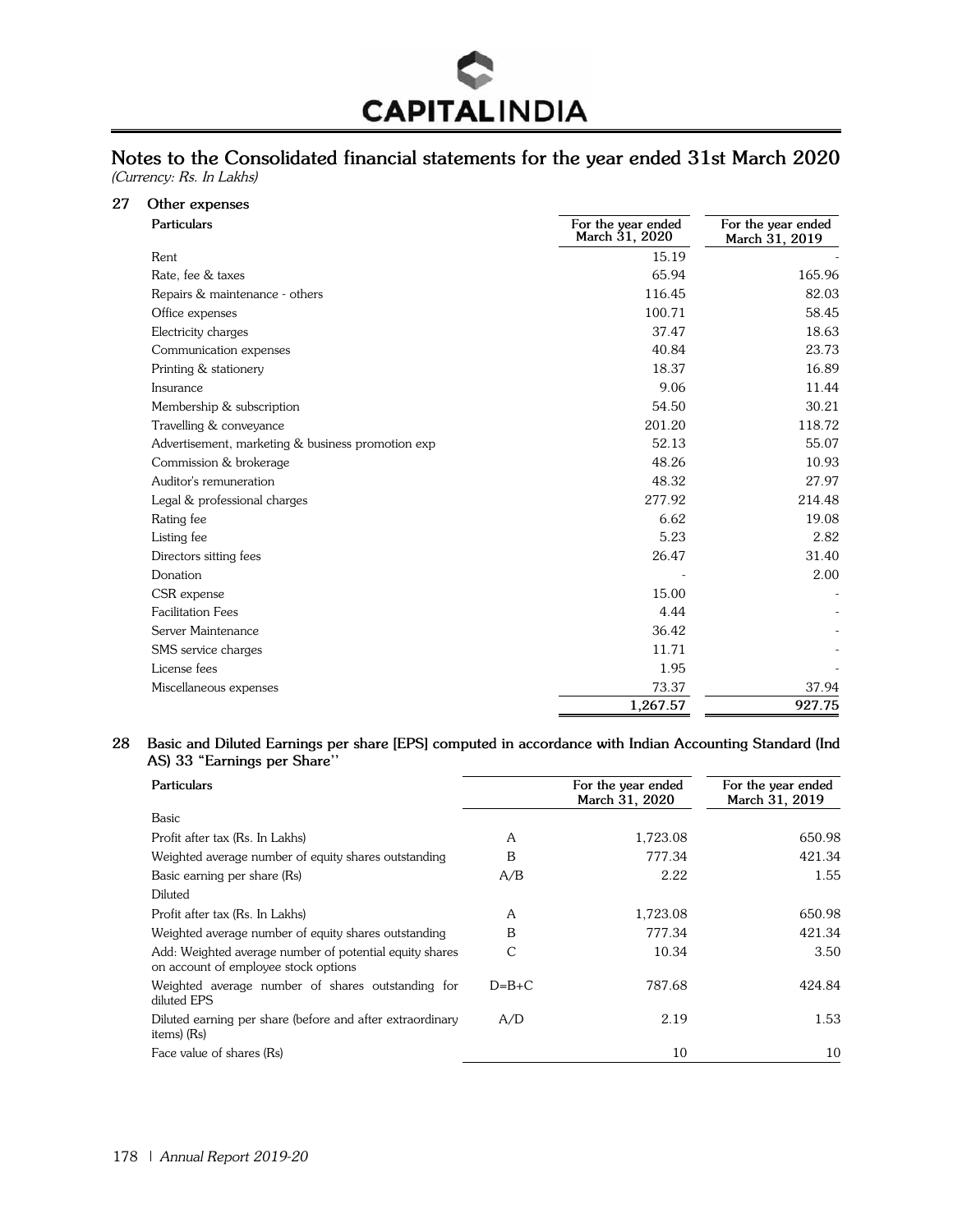

#### **Notes to the Consolidated financial statements for the year ended 31st March 2020** (Currency: Rs. In Lakhs)

#### **29 Expenditure in foreign currency**

| <b>Particulars</b>                           | For the year ended<br>March 31, 2020 | For the year ended<br>March 31, 2019 |
|----------------------------------------------|--------------------------------------|--------------------------------------|
| Tour & travelling expenses                   | 0.60                                 |                                      |
| Legal & professional charges                 |                                      | 9.42                                 |
| Service charge on purchase of forex currency | 0.03                                 |                                      |
| Purchase of MATM device for testing          | 0.37                                 |                                      |
| Purchase of software                         | 0.96                                 |                                      |
|                                              | 1.96                                 | 9.42                                 |

There are no reportable earnings in foreign currency during the year ended 31st March 2020. (31st March 2019: Nil)

The Company does not have any exposures in foreign currency as at the Balance Sheet date.

#### **30 Disclosure pursuant to Ind AS 108 "Operating Segment"**

#### **Reportable segment is that operating segment which meets any of the following Qualitative thresholds:**

- a) Its revenue, from both external customers and inter-segment transfers is 10% or more of the combined revenue, internal and external of all operating segments.
- b) The absolute amount of its profit or loss is 10% or more of the greater, in absolute amount of

(i) The combined reported profit of all operating segments.

- (ii) The combined reported loss of all operating segments.
- c) Its assets are 10% or more of the combined assets of all operating segments

The Group's management has identified Lending business and Prepaid payment instrument business as two reportable segment based on risk and return of business as a whole. Since the business operations of the Company are concentrated in India, the Company is considered to operate only in the domestic segment and therefore there is no reportable geographic segment. Till December 2019 Group was operating in a Single reportable segment. The detailed segmental information is as under:

|   | S.No Particulars                    | For the year ended<br>March 31, 2020 | For the year ended<br>March 31, 2019 |
|---|-------------------------------------|--------------------------------------|--------------------------------------|
| 1 | Segment Revenue                     |                                      |                                      |
|   | Lending business                    | 5,965.19                             | 11,292.31                            |
|   | Prepaid Payment Instrument business |                                      | 607.17                               |
|   | <b>Total Segment Revenue</b>        | 5,965.19                             | 11,899.48                            |
| 2 | Segment Results (Profit before Tax) |                                      |                                      |
|   | Lending business                    | 1,123.90                             | 3,346.63                             |
|   | Prepaid Payment Instrument business |                                      | (904.81)                             |
|   | Others                              | (4.51)                               | (7.58)                               |
|   | <b>Total Segment Results</b>        | 1,119.39                             | 2,434.24                             |
| 3 | <b>Segment Assets</b>               |                                      |                                      |
|   | Lending business                    | 66,640.74                            | 65,191.67                            |
|   | Prepaid Payment Instrument business |                                      | 5,439.35                             |
|   | Unallocated                         | 373.34                               | 1,087.49                             |
|   | Others                              | 5.61                                 | 7.76                                 |
|   | <b>Total Segment Assets</b>         | 67,019.69                            | 71,726.27                            |
| 4 | <b>Segment Liabilities</b>          |                                      |                                      |
|   | Lending business                    | 16,220.30                            | 15,035.56                            |
|   | Prepaid Payment Instrument business |                                      | 3,642.07                             |
|   | Unallocated                         | 43.56                                | 383.34                               |
|   | Others                              | 0.40                                 | 3.50                                 |
|   | <b>Total Segment Liabilities</b>    | 16,264.26                            | 19,064.47                            |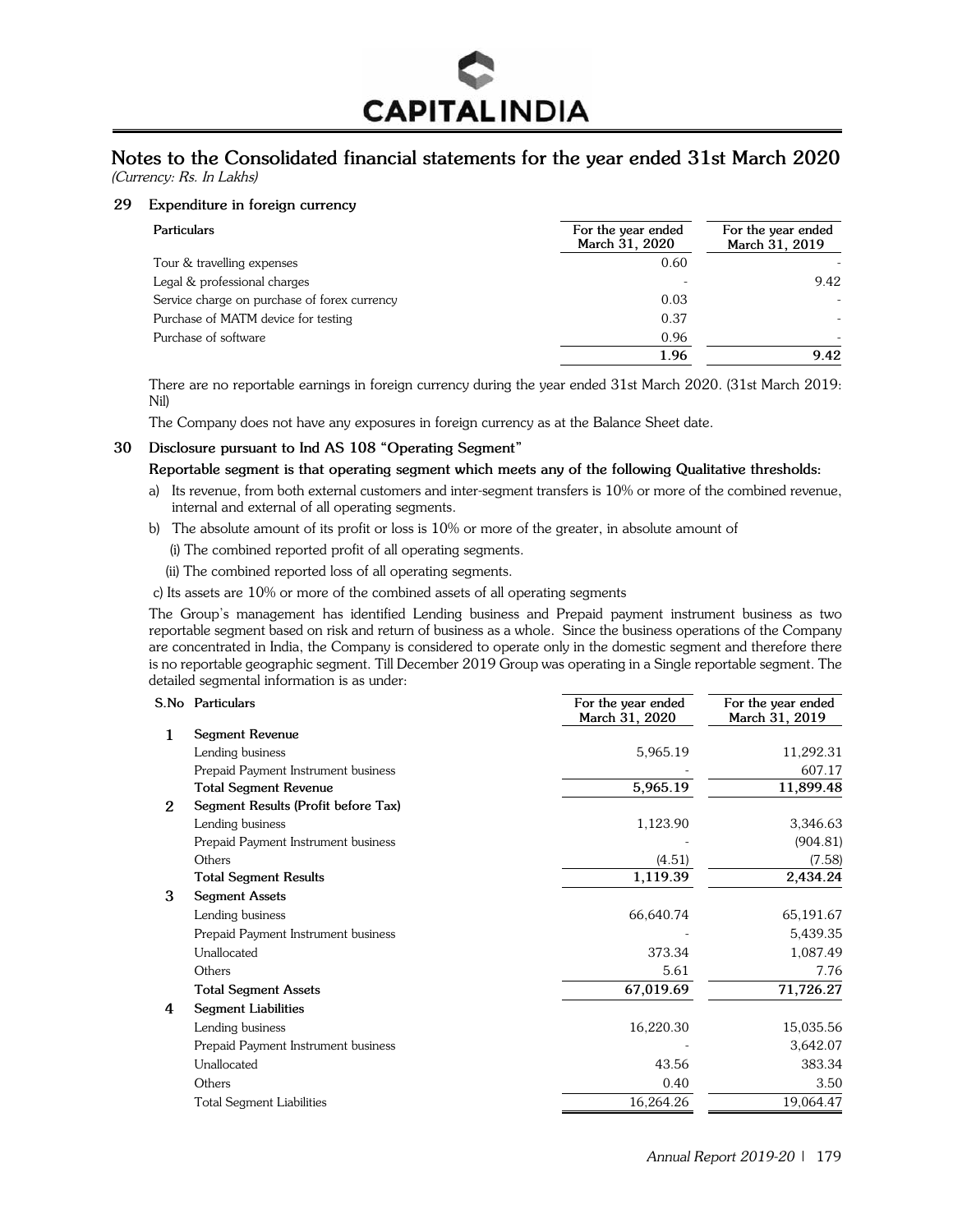

#### **31 Dividend distribution to equity shareholders**

Dividend of Re.0.1 per share (31st March 2019: Re.0.4 per share) amounting to Rs. 77.73 Lakhs (31st March 2019: Rs. 310.94 Lakhs) is proposed on ordinary shares. The recommended dividend will be accounted for when approved by the shareholders in Annual General Meeting.

#### **32 Disclosure pertaining to corporate social responsibility expenses**

Amount required to be spent by the Group on Corporate Social Responsibility (CSR) related activities during the year is Rs 13.10 Lakhs (previous year Rs Nil)

The amount recognised as an expense in the Statement of Profit and Loss on CSR related activities is Rs 15.00 Lakhs (Previous year Rs Nil) (Refer Note 27), which comprises of :

| <b>Particulars</b>                                             |                   | 2019-20                   |       |                          | 2018-19                   |       |
|----------------------------------------------------------------|-------------------|---------------------------|-------|--------------------------|---------------------------|-------|
|                                                                | <b>In</b><br>cash | Yet to be paid<br>in cash | Total | In cash                  | Yet to be paid<br>in cash | Total |
| Amount spent during the year                                   |                   |                           |       |                          |                           |       |
| - Contribution to Trust registered u/s 11 of Income<br>Tax Act | 15.00             | $\overline{\phantom{0}}$  | 15.00 | ٠                        |                           |       |
| <b>Total</b>                                                   | 15.00             |                           | 15.00 | $\overline{\phantom{a}}$ |                           |       |

#### **33 Contingent Liabilities and Commitments**

| <b>Particulars</b>                                                                                                     | As at<br>As at<br>31st March 2020<br>31st March 2019 |        | As at<br>1st April 2018 |  |
|------------------------------------------------------------------------------------------------------------------------|------------------------------------------------------|--------|-------------------------|--|
| <b>Contingent liabilities</b>                                                                                          |                                                      |        |                         |  |
| Claims against the Group not acknowledged as debt                                                                      |                                                      |        |                         |  |
| - Income Tax matters (refer note ii and iii)                                                                           | 268.55                                               |        |                         |  |
| Guarantees                                                                                                             |                                                      |        |                         |  |
| - Bank Guarantees                                                                                                      |                                                      | 124.37 |                         |  |
| - FLDG guarantee given (net of provision)                                                                              | 21.99                                                |        |                         |  |
| - Others - guarantee on behalf of subsidiary                                                                           | 59.60                                                |        |                         |  |
| Total (a)                                                                                                              | 350.14                                               | 124.37 |                         |  |
| Commitments                                                                                                            |                                                      |        |                         |  |
| Estimated amount of contracts (net of advances)<br>remaining to be executed on capital account and not<br>provided for | 1.08                                                 | 148.64 | 228.09                  |  |
| Undrawn committed sanctions to borrowers*                                                                              | 1,829.94                                             | 211.00 |                         |  |
| Total (b)                                                                                                              | 1,831.02                                             | 359.64 | 228.09                  |  |
| $Total (c=a+b)$                                                                                                        | 2,181.16                                             | 484.01 | 228.09                  |  |

#### **Note :**

i) This disclosure is given pursuant to the notification no. DNBS.CC.PD.No. 252/03.10.01/2011-12 dated December 26, 2011 issued by Reserve Bank of India.

There are no long-term contracts including derivative contracts for which there were any material foreseeable losses.

ii) In case of AY 2013-14 the AO had computed a tax liability of Rs.252.48 Lakhs against which the Group had filed an appeal with CIT (A). The CIT( A) vide order dated 16th April 2019 had decided the case in favour of the Group. The Income tax department had filed the case with ITAT, and the matter is pending at ITAT. The management of the Group believes the chances of any liability arising out of the case against the Group is remote.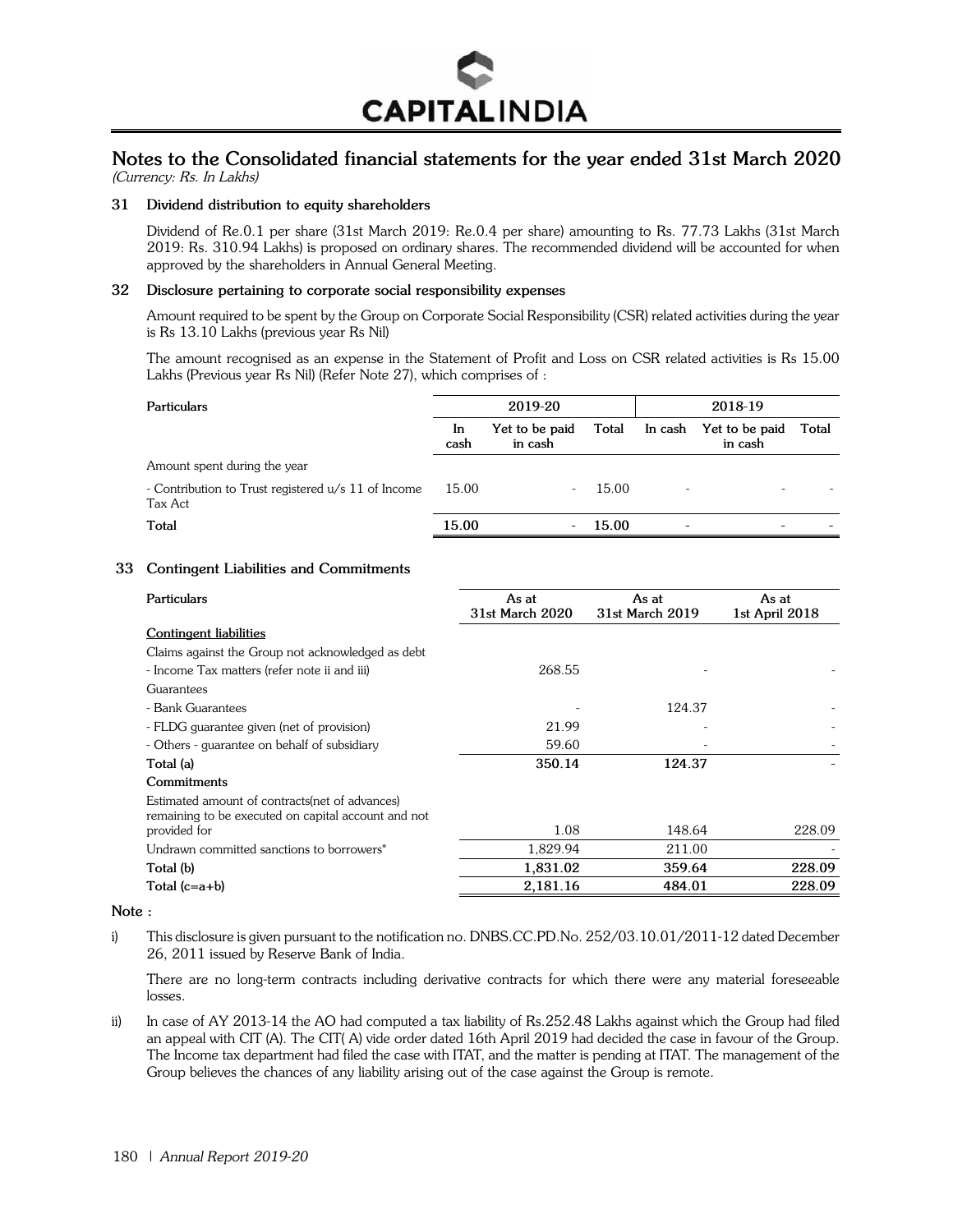

(Currency: Rs. In Lakhs)

iii) In case of AY 2015-16 the AO had computed a tax liability of Rs 16.07 Lakhs against which the Group had filed an appeal with CIT (A). The CIT(A) vide order dated 8th July 2019 had decided the case in favour of the Group. The Income tax department had filed the case with ITAT, and the matter is pending at ITAT. The management of the Group believes the chances of any liability arising out of the case against the Group is remote.

#### **34 The following subsidiary company has been considered in the preparation of the consolidated financial statements:**

| Name of the entity                                                     | Relationship | Country of<br>Ownership held<br>Percentage (%) of<br>ownership Interest<br>incorporation<br>by |                                  |                   |                   |
|------------------------------------------------------------------------|--------------|------------------------------------------------------------------------------------------------|----------------------------------|-------------------|-------------------|
|                                                                        |              |                                                                                                |                                  | March<br>31, 2020 | March<br>31, 2019 |
| Capital India Home Loans Limited                                       | Subsidiary   | India                                                                                          | Capital India<br>Finance Limited | 99.70%            | 100%              |
| Capital India Assets Management Private<br>Limited                     | Subsidiary   | India                                                                                          | Capital India<br>Finance Limited | 100%              | 100%              |
| CIFL Holdings Private Limited                                          | Subsidiary   | India                                                                                          | Capital India<br>Finance Limited | 100%              | 100%              |
| CIFL Investment Manager Private Limited                                | Subsidiary   | India                                                                                          | Capital India<br>Finance Limited | 100%              | 100%              |
| Capital India Wealth Management Private<br>Limited                     | Subsidiary   | India                                                                                          | Capital India<br>Finance Limited | 100%              | 100%              |
| Rapipay Fintech Holding Private Limited<br>(w.e.f. September 21, 2019) | Subsidiary   | India                                                                                          | Capital India<br>Finance Limited | 100%              | Nil               |
| Rapipay Fintech Private Limited<br>(w.e.f. September 21, 2019)         | Subsidiary   | India                                                                                          | Capital India<br>Finance Limited | 62.80%            | Nil               |

**Note:** The Board of Directors of the Group, in their meeting held on January 27, 2020, have approved the amalgamation of Rapipay Fintech Holding Private Limited with Rapipay Fintech Private Limited. The Board believes this will simplify the corporate structure and consolidate its similar businesses under single entity. Further, the Group has filed a first motion application on March 2, 2020 with National Company Law Tribunal in this respect, under section 230 to 232 and other applicable provisions of the Companies Act, 2013 read with Companies (Compromise, Arrangements and Amalgamations) Rules, 2016 and the National Company Law Tribunal Rules.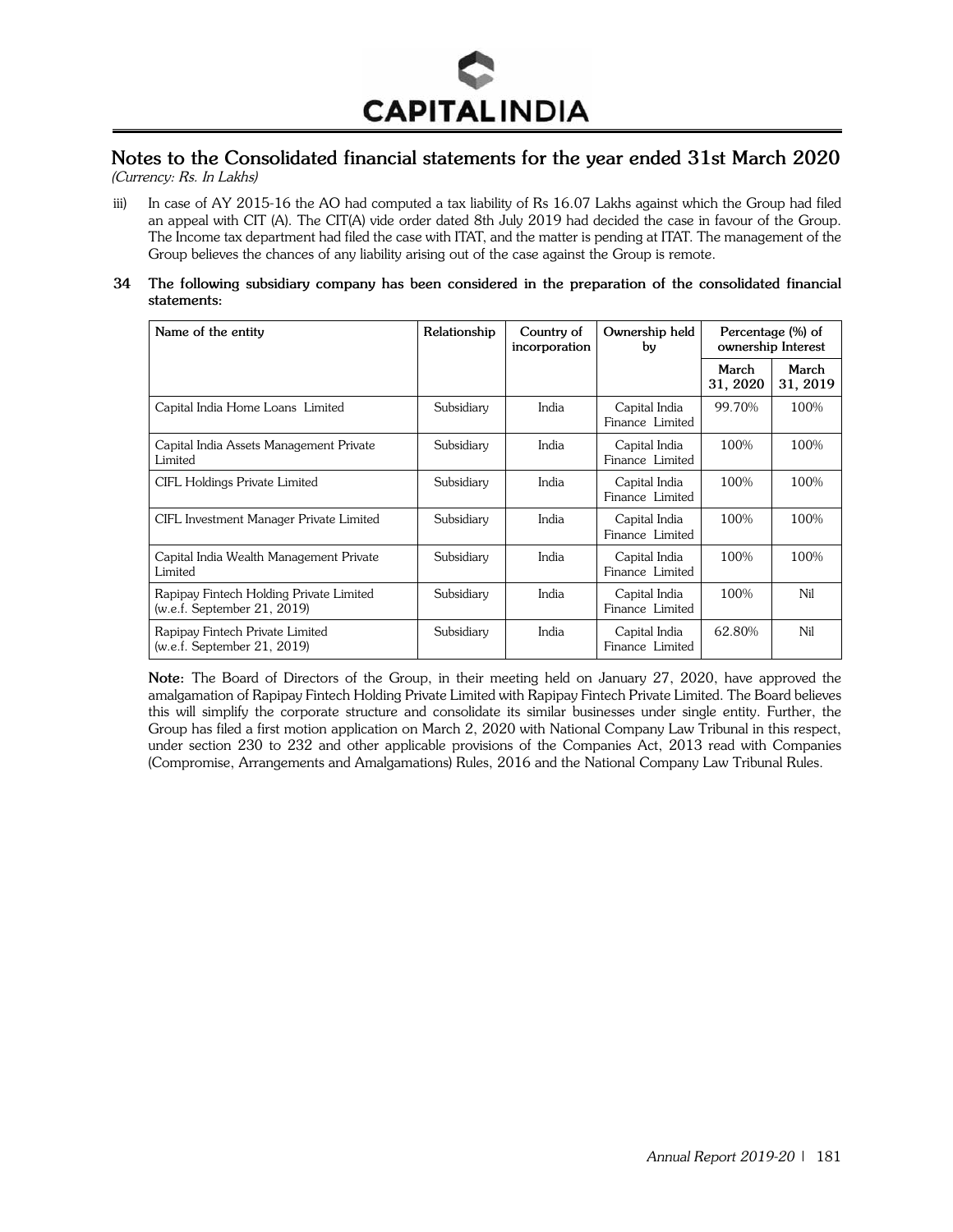| Notes to the Consolidated financial statements for the year ended 31st March 2020<br>(Currency: Rs. In Lakhs)                                                                                 |                                                      |                         |                                  |                            |                                                |                         |                                                            |                            |
|-----------------------------------------------------------------------------------------------------------------------------------------------------------------------------------------------|------------------------------------------------------|-------------------------|----------------------------------|----------------------------|------------------------------------------------|-------------------------|------------------------------------------------------------|----------------------------|
| Additional information pursuant to Schedule III to the Companies Act, 2013 for the year ended March 31, 2020<br>Details of entities considered in the consolidated financial statements<br>35 |                                                      |                         |                                  |                            |                                                |                         |                                                            |                            |
| Name of the entity in the Group                                                                                                                                                               | Net Assets (Total assets<br>minus total liabilities) |                         | Share in profit or loss<br>(PAT) |                            | comprehensive<br>Share in other<br>income(OCI) |                         | comprehensive<br>Share in Total<br>income <sub>(TCI)</sub> |                            |
|                                                                                                                                                                                               | consolidated<br>net assets<br>% of                   | (Rs in lakhs)<br>Amount | consolidated<br>$PAT^"$<br>% of  | Amount<br>(Rs in<br>lakhs) | consolidated<br>net assets<br>% of             | (Rs in lakhs)<br>Amount | consolidated<br>% of<br><b>DT</b>                          | Amount<br>(Rs in<br>lakhs) |
| Capital India Finance Limited -Parent                                                                                                                                                         | 103.54                                               | 53,957.75               | 219.20                           | 3,038.22                   | 57.97                                          | 7.08                    | 217.79                                                     | 3,045.30                   |
| Subsidiaries - Indian                                                                                                                                                                         |                                                      |                         |                                  |                            |                                                |                         |                                                            |                            |
| Capital India Home Loans Limited                                                                                                                                                              | 15.03                                                | 7,834.08                | (53.29)                          | (738.59)                   | 28.21                                          | 3.45                    | (52.58)                                                    | (735.15)                   |
| Capital India Assets Management Private<br>Limited                                                                                                                                            | 0.01                                                 | 2.63                    | (0.05)                           | (0.66)                     | 0.00                                           | $\mathsf{I}$            | (0.05)                                                     | (0.66)                     |
| CIFL Holdings Private Limited                                                                                                                                                                 | 0.00                                                 | 1.00                    | (0.05)                           | (0.64)                     | 0.00                                           | $\bar{\rm I}$           | (0.05)                                                     | (0.64)                     |
| CIFL Investment Manager Private Limited                                                                                                                                                       | 0.00                                                 | 1.00                    | (0.05)                           | (0.64)                     | 0.00                                           | ĭ.                      | (0.05)                                                     | (0.64)                     |
| Capital India Wealth Management Private<br>Limited                                                                                                                                            | 0.00                                                 | 1.00                    | (0.05)                           | (0.64)                     | 0.00                                           |                         | (0.05)                                                     | (0.64)                     |
| Rapipay Fintech Holdings Private Limited<br>(w.e.f September 21, 2019)                                                                                                                        | 1.70                                                 | 883.59                  | (0.36)                           | (5.02)                     | 0.00                                           | I.                      | (0.36)                                                     | (5.02)                     |
| Rapipay Fintech Private Limited<br>(w.e.f September 21, 2019)                                                                                                                                 | 2.81                                                 | 1,463.97                | (41.05)                          | (568.96)                   | 8.68                                           | 1.06                    | (40.61)                                                    | (567.90)                   |
| Subsidiaries - Foreign                                                                                                                                                                        | 0.00                                                 |                         | 0.00                             |                            | 0.00                                           |                         | 0.00                                                       |                            |
| Non-controlling Interests in subsidiaries                                                                                                                                                     | (1.05)                                               | (547.08)                | (24.31)                          | (337.02)                   | 5.14                                           | 0.63                    | (24.06)                                                    | (336.39)                   |
| CFS adjustment and elimination                                                                                                                                                                | (22.03)                                              | (11, 483, 24)           | 0.00                             |                            | 0.00                                           |                         | 0.00                                                       |                            |
| Total                                                                                                                                                                                         | 100.00                                               | 52,114.72               | 100.00                           | 1,386.06                   | 100.00                                         | 12.22                   | 100.00                                                     | 1,398.28                   |

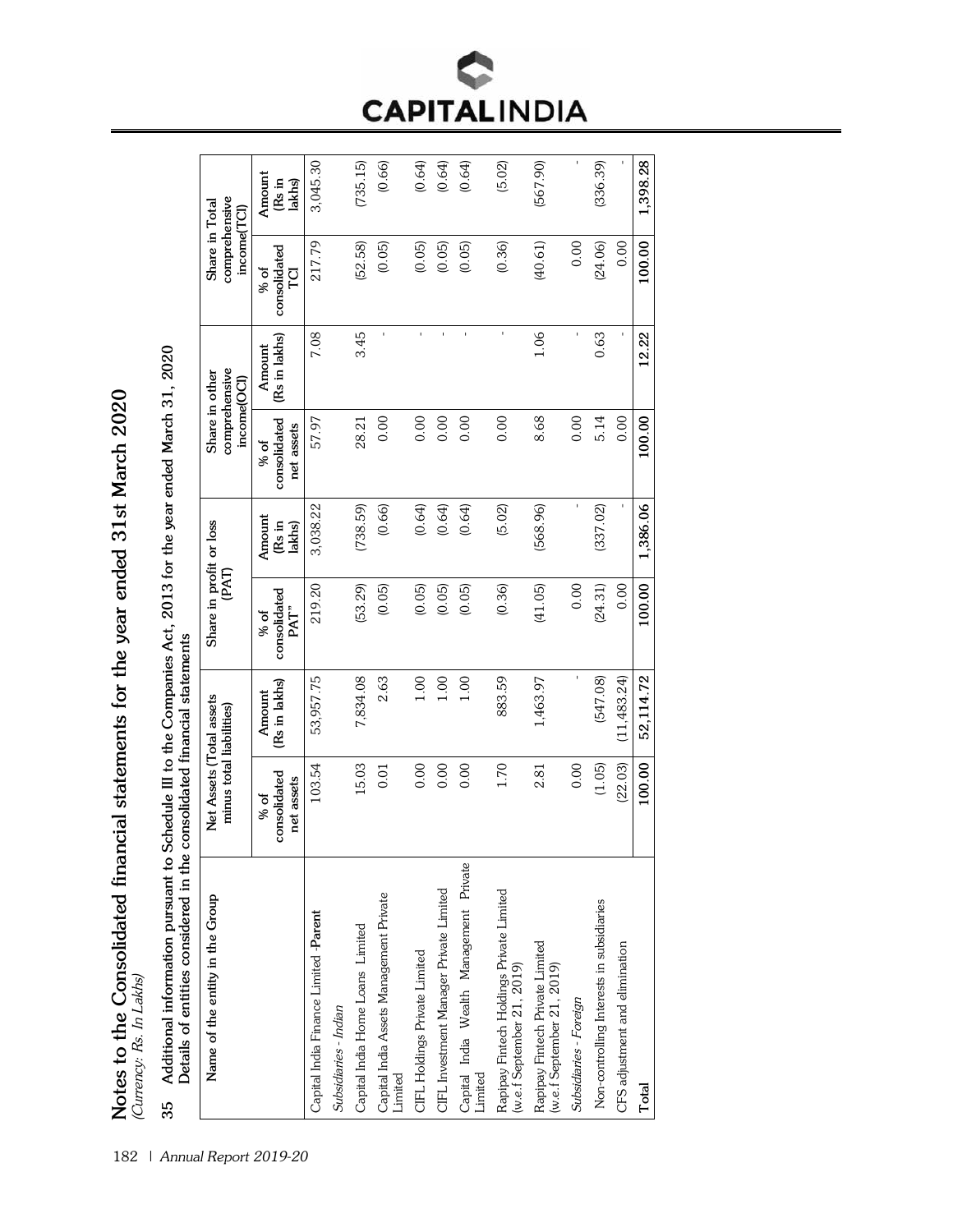

**36 Disclosure of Related party transactions pursuant to (Ind AS – 24)and Companies act 2013 "Related Party Disclosures**

#### **(i) Names of related parties:**

| Name of the related party   | Nature of relationship                                                   |
|-----------------------------|--------------------------------------------------------------------------|
| Atulya Foundation           | Enterprise over which control is exercised by the Company                |
| Mr. Keshav Porwal           | Managing Director                                                        |
| Mr. Amit Sahai Kulshreshtha | Executive Director & CEO                                                 |
| Mr. Neeraj Toshniwal        | Chief Financial Officer                                                  |
| Mr. Rachit Malhotra         | Company Secretary                                                        |
| Mr. Deepak Vaswan           | Relative of a person having joint control over the Company               |
| Mr. Yogendra Pal Singh      | Independent Director                                                     |
| Mr. Vinod Somani            | <b>Independent Director</b>                                              |
| Mr. Vineet Kumar Saxena     | Whole Time Director and Chief Executive Officer of Subsidiary company    |
| Sukhdev Singh Kahyap        | Relative of KMP of Subsidiary company                                    |
| Mr. Yogendra Singh Kashyap  | Managing Director of Subsidiary company                                  |
| Mr. Ankit Ghanshyam Lahoti  | Executive Director of Subsidiary company                                 |
| Sahyog Homes Limited        | Enterprise where key management personnel exercise significant influence |
| Capital India Corp LLP      | Enterprise having significant influence and control                      |

Note: Related party and their relationships are reported only where the Company has transactions with those parties during the current year / previous year.

#### **(ii) Details of transaction with related parties are as under:**

| Related party               | Nature of transaction                                   | March 31, 2020 | March 31, 2019 |
|-----------------------------|---------------------------------------------------------|----------------|----------------|
| Atulya Foundation           | <b>CSR</b> Expenses                                     | 15.00          |                |
| Sahyog Homes Limited        | Reimbursement of expenses                               |                | 15.03          |
| Capital India Corp LLP      | Repayment of Advance towards share application<br>money |                | 12,500.00      |
|                             | Issue of equity share                                   | 992.50         |                |
| Mr. Deepak Vaswan           | Remuneration paid                                       | 15.35          |                |
| Mr. Keshav Porwal           | Remuneration paid                                       | 190.73         | 110.00         |
| Mr. Amit Sahai Kulshreshtha | Remuneration paid                                       | 199.60         | 109.99         |
| Mr. Vineet Kumar Saxena     | Remuneration paid                                       | 167.64         | 124.68         |
| Mr. Neeraj Toshniwal        | Remuneration paid                                       | 100.79         | 65.38          |
| Mr. Rachit Malhotra         | Remuneration paid                                       | 46.88          | 25.75          |
| Mr. Yogendra Pal Singh      | Sitting fees paid                                       | 12.05          | 1.00           |
| Mr. Vinod Somani            | Sitting fees paid                                       | 12.40          | 10.15          |
| Sukhdev Singh Kahyap        | Opening balance                                         | 10.00          |                |
|                             | Loan repayment                                          | 10.00          |                |
|                             | Loan written back                                       |                |                |
| Mr. Yogendra Singh Kashyap  | Remuneration paid                                       | 84.50          |                |
| Mr. Ankit Ghanshyam Lahoti  | Remuneration paid                                       | 40.00          |                |

**Note:** Remuneration paid excludes amounts pertaining to gratuity and compensated absences, which are actuarially valued at the Company level.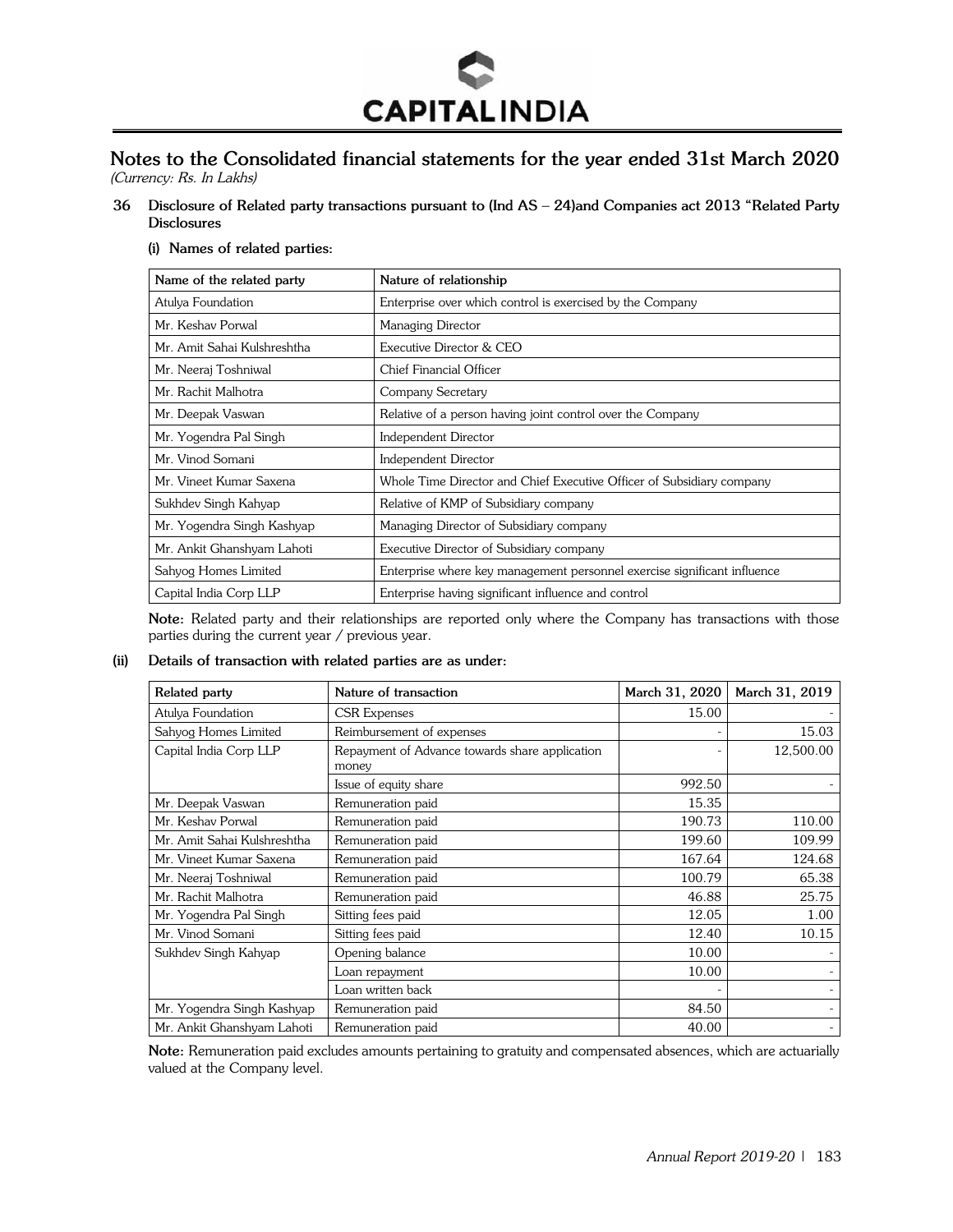

#### **37 Employee benefits**

#### **Defined Contribution Plan - Provident Fund (PF) Contribution**

The Group makes contributors towards PF, in respect of qualifying employees. The amount recognised as an expense and included in Note 26 "Employee Benefits" under the head "Contribution to Provident and Other Funds" are as under.

The employees of the Group are members of a retirement contribution plan operated by the government. The Group is required to contribute a specified percentage of payroll cost to the retirement contribution scheme to fund the benefits. The only obligation of the Group with respect to the plan is to make the specified contributions.

#### **(Rs in lakhs)**

| Particulars                               | FY 2019-20 | FY 2018-19 |
|-------------------------------------------|------------|------------|
| Employer's Contribution to Provident Fund | 101.35     | 56.36      |

#### **Defined Benefit Plan - Gratuity**

The Group has a defined benefit gratuity plan, under which every employee who has completed atleast five years of service gets a gratuity on departure @15 days of last drawn basic salary for each completed year of service.

The plan is of a final salary defined benefit in nature which is sponsored by the Group and hence it underwrites all the risks pertaining to the plan. The actuarial risks associated are:

#### **Interest Rate Risk**:

The risk of government security yields falling due to which the corresponding discount rate used for valuing liabilities falls. Such a fall in discount rate will result in a larger value placed on the future benefit cash flows whilst computing the liability and thereby requiring higher accounting provisioning.

#### **Longevity Risks**:

Longevity risks arises when the quantum of benefits payable under the plan is based on how long the employee lives post cessation of service with the Group. The gratuity plan provides the benefit in a lump sum form and since the benefit is not payable as an annuity for the rest of the lives of the employees, there is no longevity risks.

#### **Salary Risks:**

The gratuity benefits under the plan are related to the employee's last drawn salary. Consequently, any unusual rise in future salary of the employee raises the quantum of benefit payable by the Group, which results in a higher liability for the Group and is therefore a plan risk for the Group.

The estimates of the future salary increases, considered in actuarial valuation, include inflation, seniority, promotion and other relevant factors such as supply and demand in the employment market. The discount rate is based on the prevailing market yield on government securities as at the balance sheet date for the estimated average remaining service.

The disclosure as required by Indian Accounting Standard (Ind AS) -19 "Employee Benefits" is as under.

| <b>Particulars</b>                 | As at<br>March 31, 2020                          | As at<br>March 31, 2019           |
|------------------------------------|--------------------------------------------------|-----------------------------------|
| I. Assumption                      |                                                  |                                   |
| Mortality rate                     | IALM (2012-14)<br><b>Ultimate</b>                | IALM (2012-14)<br><b>Ultimate</b> |
| Interest / Discount Rate           | 6% to 6.87%                                      | 7.76% to 7.79%                    |
| Rate of increase in compensation   | 0.0% to 5% [NEXT<br>YEAR], 10.0%<br>[THEREAFTER] | 10.0%                             |
| Expected average remaining service | 23 to 28 Years                                   | 24 to 27 Years                    |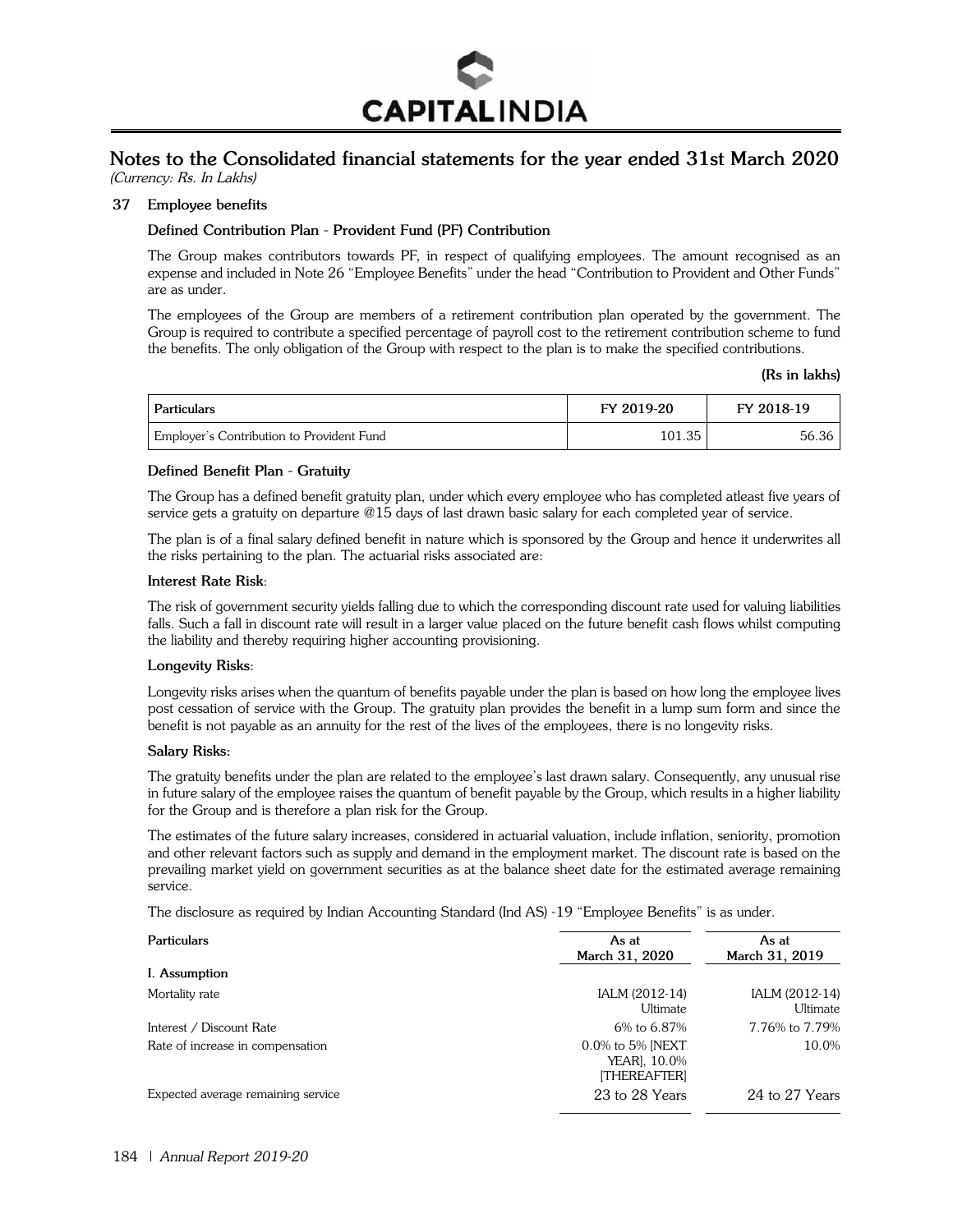

(Currency: Rs. In Lakhs)

| Particulars                                                       | As at<br>March 31, 2020 | As at<br>March 31, 2019 |
|-------------------------------------------------------------------|-------------------------|-------------------------|
| II. Reconciliation of net defined benefit (asset)/liability       |                         |                         |
| (a) Reconciliation of present value of defined benefit obligation |                         |                         |
| Opening Defined Benefit Obligation                                | 30.84                   | 1.36                    |
| <b>Interest Cost</b>                                              | 2.34                    |                         |
| <b>Current Service Cost</b>                                       | 57.10                   | 17.19                   |
| Transfer in of liability                                          |                         | 1.36                    |
| Actuarial (Gains) / Losses                                        | (16.36)                 | 7.17                    |
| Closing Defined Benefit Obligation                                | 73.92                   | 27.08                   |
| (b) Reconciliation of present value of plan asset                 |                         |                         |
| Fair value of plan assets at the beginning of year                |                         |                         |
| Transfer in of Funds                                              |                         |                         |
| Interest Income                                                   |                         |                         |
| Contributions                                                     |                         |                         |
| Benefits paid                                                     |                         |                         |
| Return on Plan Assets excluding Interest Income                   |                         |                         |
| Fair value of plan assets at the end of year                      |                         |                         |
|                                                                   |                         |                         |
| (c) Reconciliation of net defined benefit (asset)/liability       |                         |                         |
| Present value of obligation as at the end of year                 | 73.92                   | 27.08                   |
| Fair value of plan assets as at the end of year                   |                         |                         |
| Funded status                                                     | 73.92                   | 27.08                   |
| Recognised in Balance Sheet - (Asset) / Liability                 | 73.92                   | 27.08                   |
| III. Actuarial (Gain)/Loss on Obligation                          |                         |                         |
| Due to Demographic Assumption                                     | (1.94)                  | 0.00                    |
| Due to Financial Assumption                                       | (0.46)                  | 3.95                    |
| Due to Experience                                                 | (13.96)                 | 3.22                    |
| Net Actuarial (Gain)/ Loss on obligation                          | (16.36)                 | 7.17                    |
| IV. Actual Return on Plan Assets                                  |                         |                         |
| Actual Interest Income                                            |                         |                         |
| Expected Interest Income                                          |                         |                         |
| Return on Plan Assets excluding Interest Income                   |                         |                         |
| V. Net Interest                                                   |                         |                         |
| Interest Expense                                                  | 2.11                    |                         |
| Interest Income                                                   | 0.23                    |                         |
| Net Interest Exp/(Income)                                         | 2.34                    |                         |
| VI. Expenses Recognised in Profit and Loss account under          |                         |                         |
| Employee benefit expenses                                         |                         |                         |
| <b>Current Service Cost</b>                                       | 57.10                   | 17.19                   |
| Net Interest Exp/(Income)                                         | 2.34                    |                         |
| Past Service Cost (vested benefits)                               |                         | 1.36                    |
| Expenses recognised in Profit and Loss Account                    | 59.44                   | 18.55                   |
| VII. Remeasurements recognised in Other Comprehensive Income      |                         |                         |
| Net Actuarial (Gain)/ Loss on obligation                          | (16.36)                 | 7.17                    |
| Return on Plan Assets excluding Interest Income                   |                         |                         |
| Total Actuarial (Gain)/ Loss recognised in OCI                    | (16.36)                 | 7.17                    |
| VIII. Others                                                      |                         |                         |
| Weighted average duration of defined benefit obligation           | 11 to 24 years          | 13 to 14 years          |
|                                                                   |                         |                         |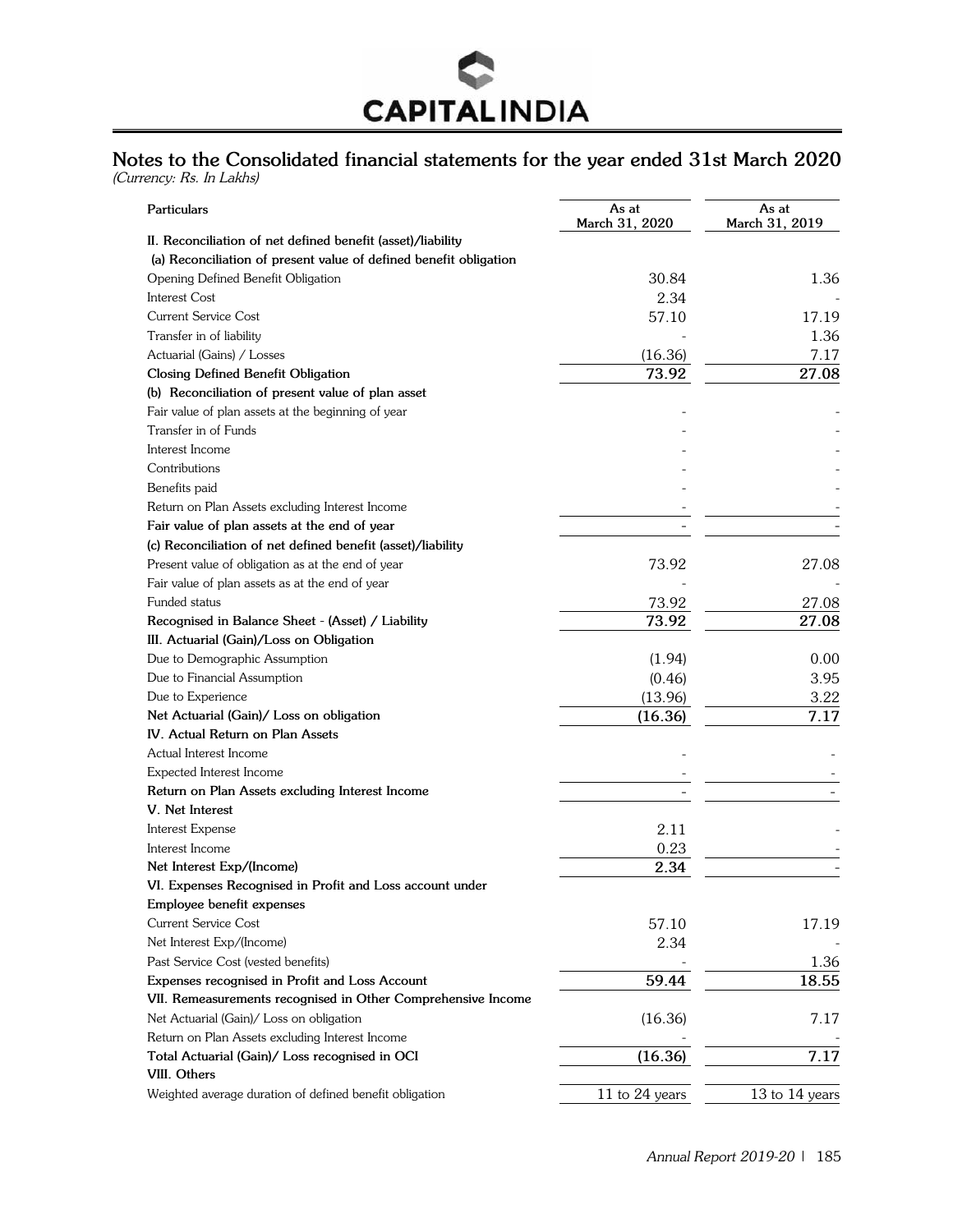

(Currency: Rs. In Lakhs)

#### **Sensitivity analysis :**

Sensitivity analysis for significant actuarial assumptions, showing how the defined benefit obligation would be affected, considering increase/decrease of 100 basis points as at 31.03.20 is as below :

| <b>Particulars</b>                                           | As at<br>March 31, 2020 | As at<br>March 31, 2019 |
|--------------------------------------------------------------|-------------------------|-------------------------|
| I. Assumption                                                |                         |                         |
| Change in rate of Discount Rate $+100$ basis points          | 65.58                   | 23.86                   |
| Change in rate of Discount Rate-100 basis points             | 83.84                   | 31.67                   |
| Change in rate of Salary Escalation Rate $+100$ basis points | 81.24                   | 31.34                   |
| Change in rate of Salary Escalation Rate - 100 basis points  | 67.27                   | 24.03                   |

#### **The Expected Payout as at 31st March 2020 are as under:**

| Particulars       | As at<br>March 31, 2020 | As at<br>March 31, 2019  |
|-------------------|-------------------------|--------------------------|
| Year 1            | 0.05                    |                          |
| Year 2            | 0.05                    | $\overline{\phantom{a}}$ |
| Year 3            | 3.83                    | $\overline{\phantom{a}}$ |
| Year 4            | 4.71                    | 0.19                     |
| Year 5            | 4.96                    | 1.58                     |
| Year 6 to year 10 | 33.08                   | 11.14                    |

#### **Notes:**

Since the gratuity plan and Leave encashment plan of the Group is not funded, and hence the disclosure related to plan assets are not applicable.

The Group has recognised Rs. 32.13 (31st March 2019: Rs. 24.96) for compensated absences in Statement of Profit and Loss for current year. Total provision for compensated absences is Rs. 76.59 as at 31st March 2020 (31st March 2019: Rs. 36.13).

#### **38 Employee Stock Option Plan**

#### **CIFL EMPLOYEE STOCK OPTION PLAN 2018**

The shareholders of the Holding Company passed a resolution through postal ballot/ e-voting on 23rd September 2018 for approval of the issue of 35,00,000 options under the Scheme titled "CIFL EMPLOYEE STOCK OPTION PLAN 2018" (ESOP SCHEME).

The ESOP Scheme allows the issue of options to employees of the Holding Company and its subsidiaries (whether in India or abroad). Each option comprises one underlying equity share.

As per the ESOP Scheme, the Nomination and Remuneration Committee of the Board of Directors grants the options to the employees deemed eligible. The Exercise Price for the Options shall be determined by the Board which shall not be less than the face value of the Shares of the Holding Company as on date of Grant. The options granted vest not earlier than minimum period of 1 (One) year and not later than maximum period of 5 (Five) years from the date of Grant. The Board at its discretion may grant Options specifying Vesting Period ranging from minimum and maximum period as afore-stated. The Exercise Period in respect of Vested Options shall be period as specified in the Grant Letter, which period shall not be more than 5 (Five) years from the date of Vesting of Options.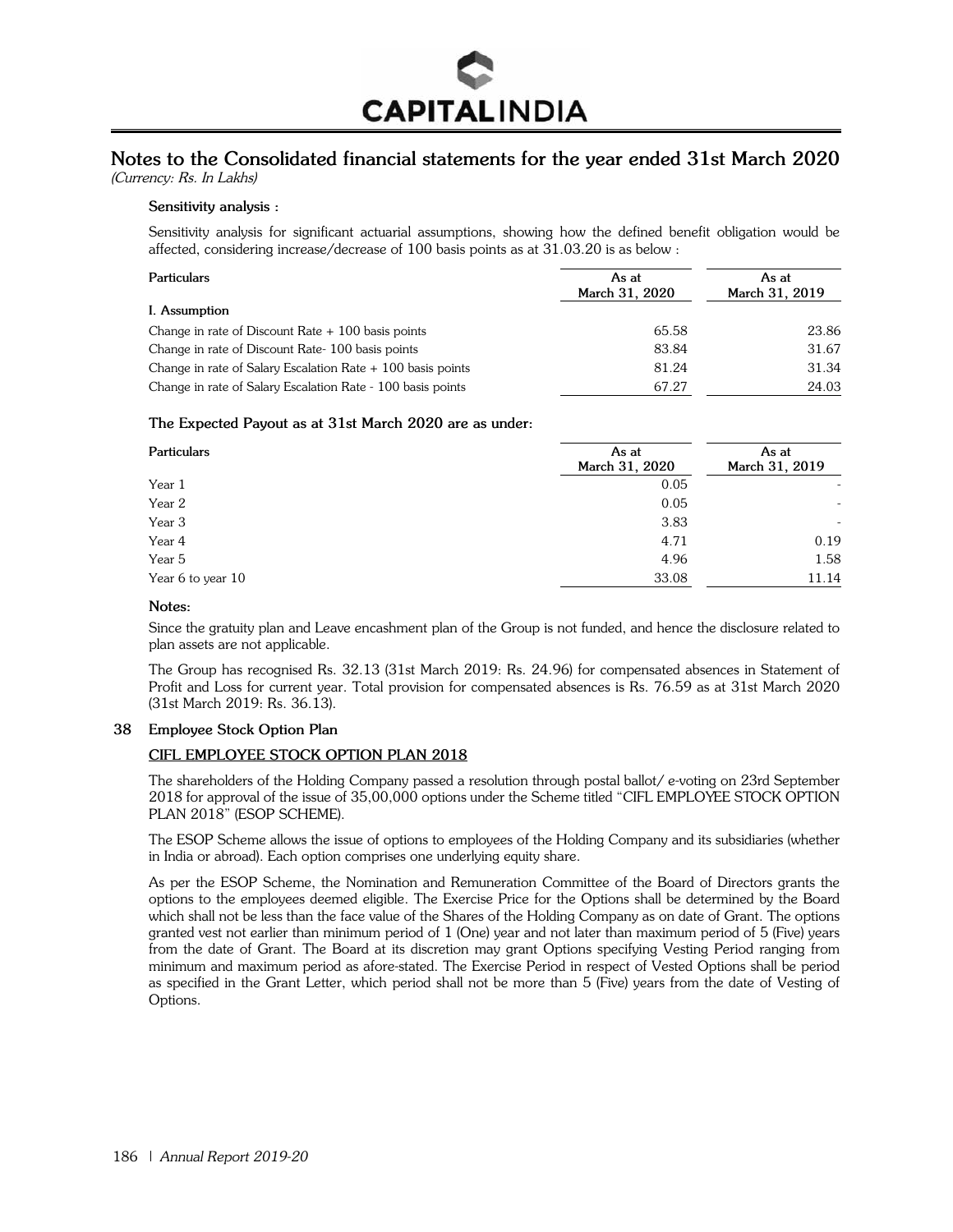

#### **Method used for accounting for shared based payment plan.**

The Group uses fair value to account for the compensation cost of stock options to employees of the Group.

#### **Movement in the options outstanding under the Employees Stock Option Plan for the year ended 31 March 2020 and 31 March 2019**

| <b>Particulars</b>                              |                      | Year ended March 2020                                  |                             | Year ended March 2019                                  |  |
|-------------------------------------------------|----------------------|--------------------------------------------------------|-----------------------------|--------------------------------------------------------|--|
|                                                 | Options<br>(Numbers) | Weighted average<br>exercise price per<br>option (Rs.) | <b>Options</b><br>(Numbers) | Weighted average<br>exercise price per<br>option (Rs.) |  |
| Option outstanding at the beginning of the year | 16,35,000            | 72                                                     |                             |                                                        |  |
| Granted during the year                         | 4,15,000             | 72                                                     | 16,35,000                   | 72 <sub>1</sub>                                        |  |
| Vested during the year                          | 4,08,750             | 72                                                     |                             |                                                        |  |
| Exercised during the year                       |                      |                                                        |                             |                                                        |  |
| Lapsed during the year                          |                      |                                                        |                             |                                                        |  |
| Options outstanding at the end of the year      | 20,50,000            | 72                                                     | 16,35,000                   | 72                                                     |  |
| Options available for grant                     | 14,50,000            | 72                                                     | 18,65,000                   | 721                                                    |  |

**Weighted average remaining contractual life for options outstanding as at 31st March 2020 is 1 year 7 months (Previous year 2 years and 1 month).**

#### **CIHL EMPLOYEE STOCK OPTION PLAN 2018**

In the extraordinary general meeting held on 8 August 2018, the shareholders approved the issue of 12,500,000 options under the Scheme titled "CIHL EMPLOYEE STOCK OPTION PLAN 2018" (ESOP SCHEME).

The ESOP Scheme allows the issue of options to employees of the Company and its Holding Company (whether in India or abroad). Each option comprises one underlying equity share.

As per the ESOP Scheme, the Board grants the options to the employees deemed eligible. The Exercise Price for the Options shall be determined by the Board/NRC which shall not be less than the face value of the Shares of the Company as on date of Grant. The options granted vest not earlier than minimum period of 1 (One) year and not later than maximum period of 5 (Five) years from the date of Grant. The Board/NRC at its discretion may grant Options specifying Vesting Period ranging from minimum and maximum period as afore-stated. The Exercise Period in respect of Vested Options shall be period as specified in the Grant Letter, which period shall not be more than 5 (Five) years from the date of Vesting of Options.

#### **Movement in the options outstanding under the Employees Stock Option Plan for the year ended 31 March 2020 and 31 March 2019**

| <b>Particulars</b>                              |                      | Year ended March 2020                                  |                      | Year ended March 2019                                  |  |
|-------------------------------------------------|----------------------|--------------------------------------------------------|----------------------|--------------------------------------------------------|--|
|                                                 | Options<br>(Numbers) | Weighted average<br>exercise price per<br>option (Rs.) | Options<br>(Numbers) | Weighted average<br>exercise price per<br>option (Rs.) |  |
| Option outstanding at the beginning of the year | 82,55,000            | 10                                                     |                      |                                                        |  |
| Granted during the year                         | 50,000               | 10                                                     | 82,55,000            | 10                                                     |  |
| Vested during the year                          | 33,02,000            | 10                                                     |                      |                                                        |  |
| Exercised during the year                       | 25,000               | 10                                                     |                      |                                                        |  |
| Lapsed during the year                          |                      |                                                        |                      |                                                        |  |
| Options outstanding at the end of the year      | 82,80,000            | 10                                                     | 82,55,000            | 10                                                     |  |
| Options available for grant                     | 41,95,000            | 10                                                     | 42,45,000            | 10                                                     |  |

**Weighted average remaining contractual life for options outstanding as at 31st March 2020 is 4 months (Previous year 1 year and 4 months).**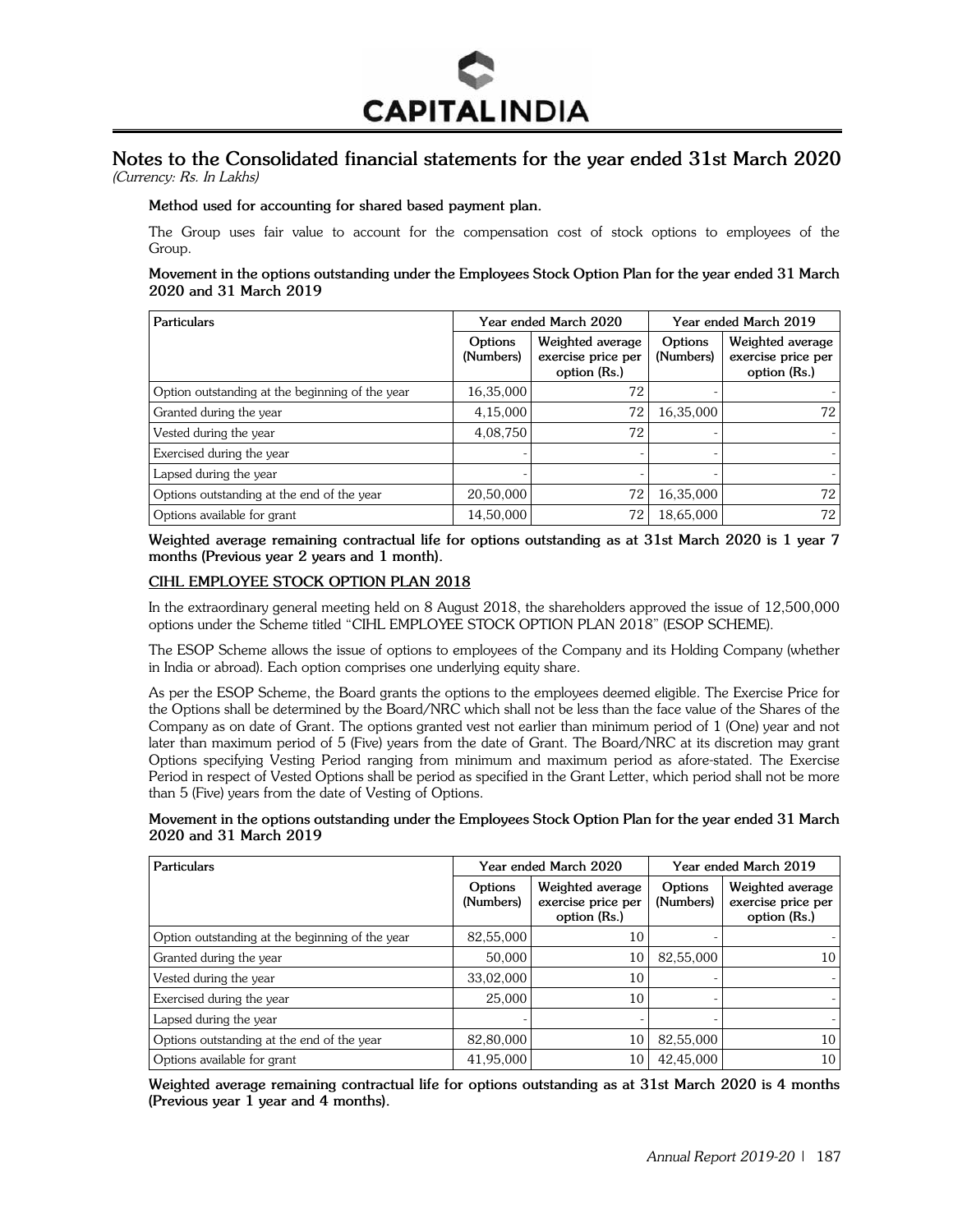

**The fair value of the options has been determined under the Black-Scholes model. The assumptions used in this model for calculating fair value are as below:** 

| Assumptions                          | CIFL EMPLOYEE STOCK OPTION<br><b>PLAN 2018</b> |                                                                                | CIHL EMPLOYEE STOCK OPTION<br><b>PLAN 2018</b> |                   |
|--------------------------------------|------------------------------------------------|--------------------------------------------------------------------------------|------------------------------------------------|-------------------|
|                                      | As at                                          | As at<br>31st March 2020   31st March 2020   31st March 2020   31st March 2020 | As at                                          | As at             |
| Risk-free interest rate              | $6.62\% - 7.10\%$                              | $6.62\% - 7.10\%$                                                              | 6.6% to $7.2%$                                 | 6.6% to $7.2%$    |
| Expected life of the option          | 1 year to 4 years                              | 1 year to 4 years                                                              | 1 year to 4 years                              | 1 year to 4 years |
| Expected annual volatility of shares | 18%                                            | 18%                                                                            | 13% to 16.7%                                   | 13% to 16.7%      |
| Expected dividend yield              | 0.00%                                          | 0.00%                                                                          | 0.00%                                          | $0.00\%$          |

The above management assumption has been relied upon by the Auditors.

During the year ended 31st March 2020, the Group recorded an employee stock compensation expense of Rs. 92.87 Lakhs (Previous year Rs. 46.14 Lakhs) in the Statement of Profit and Loss.

#### **39 Disclosure Pursuant to Ind AS 116 "Leases"**

The Group has adopted Ind AS 116 'Leases' with the date of initial application being April 1, 2019. Ind AS 116 replaces Ind AS 17 – Leases and related interpretation and guidance.

The Group has applied Ind AS 116 using the full retrospective approach, and accordingly the comparative information relating to prior years has been restated.

In adopting Ind AS 116, the Group has applied the below practical expedients:

The Group has applied a single discount rate to a portfolio of leases with reasonably similar characteristics

The Group has treated the leases with remaining lease term of less than 12 months as if they were "short term leases"

The Group has not applied the requirements of Ind AS 116 for leases of low value assets (assets of less than Rs. 10 Lakhs in value)

The Group has excluded the initial direct costs from measurement of the right-of-use asset at the date of transition

The Group has used hindsight, in determining the lease term if the contract contains options to extend or terminate the lease

#### **Impact of adoption of Ind AS 116 on Balance sheet**

| <b>Particulars</b>                          | As at<br>31st March 2020 | As at<br>31st March 2019 | As at<br>1st April 2018 |
|---------------------------------------------|--------------------------|--------------------------|-------------------------|
| Right of use assets                         | 1.900.82                 | 1.547.07                 | 1.622.34                |
| Lease liabilities                           | 2,093.65                 | 1.645.40                 | 1,685.15                |
| Derecognition of Lease equalisation reserve | 82.58                    | 49.75                    | 60.35                   |

#### **Impact of adoption of Ind AS 116 on Statement of profit and loss**

| <b>Particulars</b>                                        | For the year ended<br>March 31, 2020 | For the year ended<br>March 31, 2019 |
|-----------------------------------------------------------|--------------------------------------|--------------------------------------|
| Depreciation on Right of use assets                       | 672.39                               | 457.43                               |
| Interest cost on Lease liability                          | 227.77                               | 162.94                               |
| Interest Income on Lease Deposit                          | (32.74)                              | (18.29)                              |
| Derecognition of rent                                     | (801.63)                             | (507.52)                             |
| Net deferred Tax impact                                   | (39.50)                              | (26.44)                              |
| Impact on the statement of profit and loss for the period | 26.29                                | 68.12                                |

#### **Impact of adoption of Ind AS 116 on Statement of Cash flows**

The adoption of Ind AS 116 resulted in Increase in operating cash flows and Decrease in financing cash flows by Rs. 690.80 Lakhs (PY Rs. 518.11 Lakhs) as repayment of the lease liabilities and related interest will be classified as cash flow from financing activities.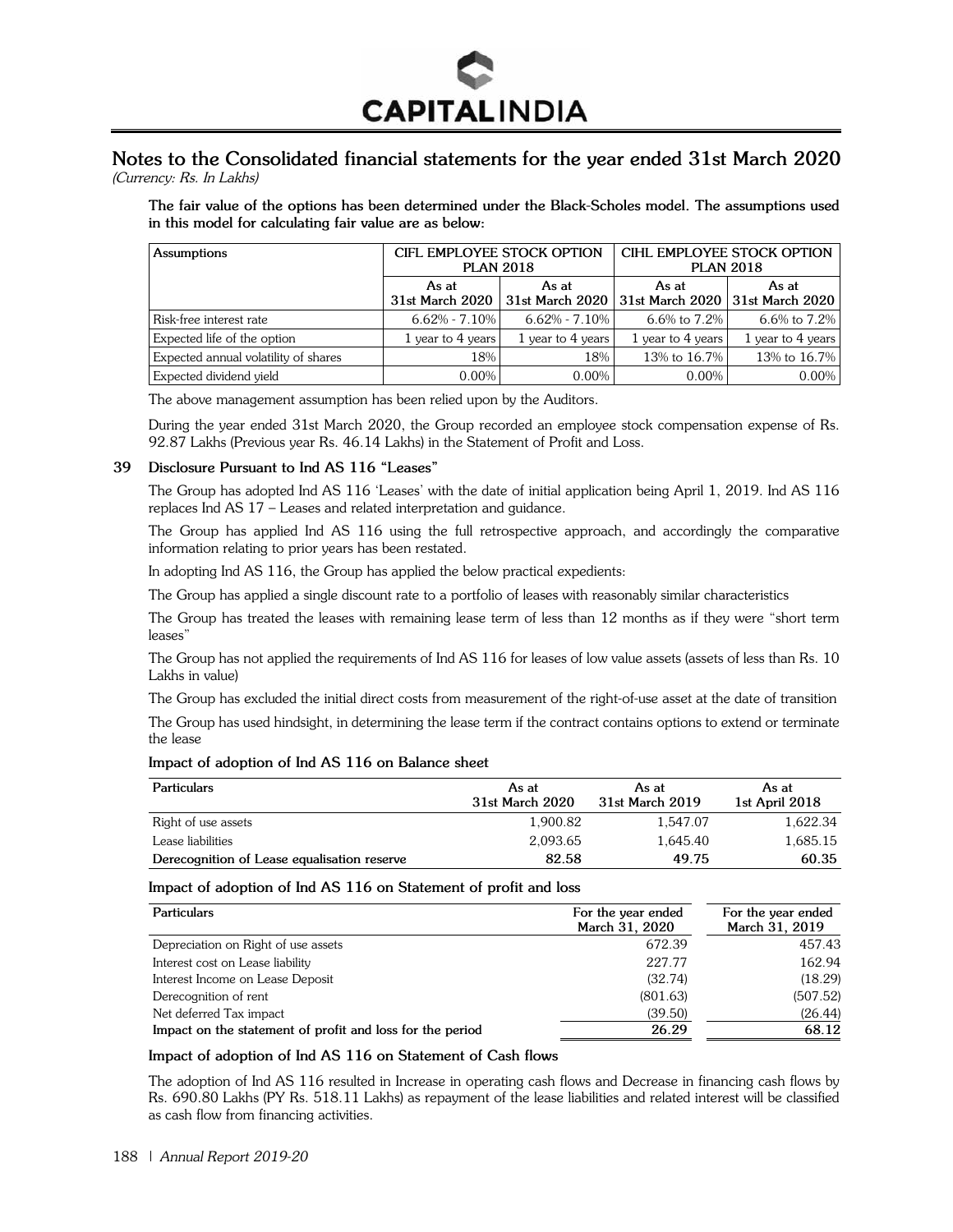

#### **40 Disclosure pursuant to Ind AS 12 'Income Taxes'**

#### **(i) Tax Expenses recognised in the Statement of Profit and Loss**

| <b>Particulars</b>                                                         | For the year ended<br>March 31, 2020 | For the year ended<br>March 31, 2019 |
|----------------------------------------------------------------------------|--------------------------------------|--------------------------------------|
| Current tax:                                                               |                                      |                                      |
| In respect of current year                                                 | 1,440.49                             | 700.46                               |
| In respect of prior years                                                  |                                      | 0.52                                 |
| Deferred Tax:                                                              |                                      |                                      |
| Deferred tax relating to origination and reversal of temporary differences | (392.31)                             | (232.57)                             |
| Total Income Tax recognised in profit or loss                              |                                      |                                      |
| Current tax                                                                | 1.440.49                             | 700.98                               |
| Deferred tax                                                               | (392.31)                             | (232.57)                             |
| Total                                                                      | 1,048.18                             | 468.41                               |
|                                                                            |                                      |                                      |

#### (ii) **(ii) Income Tax recognised in Other comprehensive income**

| <b>Particulars</b>                                              | For the year ended<br>March 31, 2020 | For the year ended<br>March 31, 2019 |
|-----------------------------------------------------------------|--------------------------------------|--------------------------------------|
| Deferred tax related to items recognised in Other comprehensive |                                      |                                      |
| income during the year:                                         |                                      |                                      |
| Remeasurement of defined employee benefits                      | (4.14)                               | 2.09                                 |
| Total Income tax recognised in Other comprehensive income       | (4.14)                               | 2.09                                 |

#### **(iii) Reconciliation of effective tax rate :**

The reconciliation of estimated income tax expense at tax rate to income tax expense reported in profit or loss is as follows :

| <b>Particulars</b>                                                                                    | For the year ended<br>March 31, 2020 | For the year ended<br>March 31, 2019 |
|-------------------------------------------------------------------------------------------------------|--------------------------------------|--------------------------------------|
| Profit before Tax                                                                                     | 2,434.24                             | 1,119.39                             |
| Enacted income tax rate (%)                                                                           | 25.17%                               | 29.12%                               |
| Income tax expense calculated at applicable income tax rate                                           | 612.70                               | 325.97                               |
| Tax effect of adjustments to reconcile expected income tax expense to<br>reported income tax expense: |                                      |                                      |
| Expenses that are not deductible for tax purposes                                                     | 1,000.91                             | 621.34                               |
| Deductions available under income tax                                                                 | (173.12)                             | (246.85)                             |
| Income tax for earlier year                                                                           |                                      | 0.52                                 |
| Income Tax expense recognised in profit and loss                                                      | 1.440.49                             | 700.98                               |
| Deferred Tax recognised in profit and loss                                                            | (392.31)                             | (232.57)                             |
| Tax recognised in profit and loss                                                                     | 1,048.18                             | 468.41                               |
| Actual effective income tax rate (%)                                                                  | 43.06%                               | 41.84%                               |

The Group has recognised Deferred Tax Assets arising from deductible temporary differences to the extent there is an evidence of future taxable profit. The Group has not recognised Deferred Tax Assets on Unabsorbed Losses as at March 31, 2020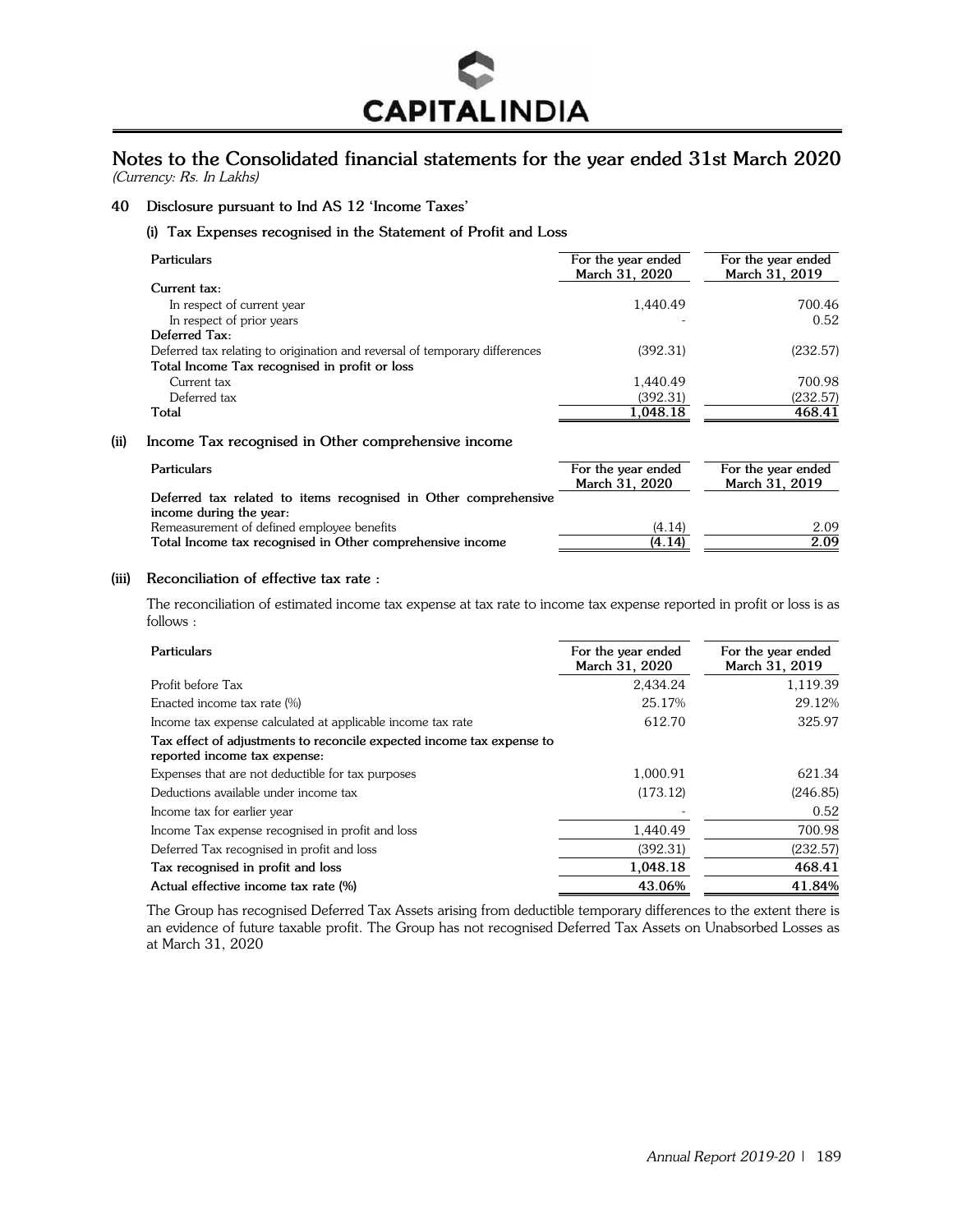

### **(iv) Recognised deferred tax assets and liabilities**

| <b>Particulars</b>                                 | As at<br>31st March 2020 | As at<br>31st March 2019 | As at<br>1st April 2018 |
|----------------------------------------------------|--------------------------|--------------------------|-------------------------|
| Deferred Tax Asset/(Liabilities) Net               |                          |                          |                         |
| Deferred Tax Asset                                 |                          |                          |                         |
| Impairment on financial instruments                | 490.01                   | 115.59                   | 35.41                   |
| Provision for employee benefits                    | 72.06                    | 30.69                    | 3.45                    |
| Unamortised processing fee                         | 89.15                    | 135.50                   |                         |
| Depreciation                                       | 50.89                    | 24.46                    |                         |
| Loan given to Staff at concessional rate           | 0.68                     | 0.46                     |                         |
| Amortization adjustment on Lease deposits          | 15.61                    | 7.90                     | 2.17                    |
| Preliminary expenses & Accumulated losses          | 1.49                     | 2.31                     | 5.10                    |
| Ind AS 116 Adjustment                              | 38.86                    | 25.84                    | 11.62                   |
| Deferred Tax Liabilities                           |                          |                          |                         |
| Interest adjustments on Lease deposits             | (14.97)                  | (7.29)                   | (1.91)                  |
| Depreciation                                       | (31.15)                  | (0.60)                   | (3.85)                  |
| Unamortised borrowing cost                         | (21.25)                  | (42.52)                  |                         |
| Unrealised gain on MF                              | (2.00)                   | (5.70)                   |                         |
| Deferred Tax Asset/(Liabilities) Net               | 689.38                   | 286.64                   | 51.99                   |
| Movement in Net deferred tax Asset during the year | 388.17                   | 234.66                   | 51.99                   |
| Mat credit entitlement                             | 11.06                    |                          |                         |
|                                                    | 700.44                   | 286.64                   | 51.99                   |

#### **(v) Movement in temporary differences**

| <b>Particulars</b>                                                       | For the year ended<br>March 31, 2020 | For the year ended<br>March 31, 2019 |
|--------------------------------------------------------------------------|--------------------------------------|--------------------------------------|
| Credit / (Charge) in the Statement of Profit and Loss during the period  |                                      |                                      |
| Impairment on financial instruments                                      | 374.41                               | 80.19                                |
| Provision for employee benefits                                          | 45.51                                | 25.15                                |
| Unamortised processing fee                                               | (46.35)                              | 135.50                               |
| Depreciation                                                             | (4.13)                               | 27.71                                |
| Loan given to Staff at concessional rate                                 | 0.22                                 | 0.46                                 |
| Amortization adjustment on Lease deposits                                | 7.71                                 | 5.73                                 |
| Preliminary expenses & Accumulated losses                                | (0.82)                               | (2.79)                               |
| Ind AS 116 Adjustment                                                    | 13.02                                | 14.22                                |
| Interest adjustments on Lease deposits                                   | (7.68)                               | (5.38)                               |
| Unamortised borrowing cost                                               | 21.27                                | (42.52)                              |
| Unrealised gain on MF                                                    | 3.71                                 | (5.70)                               |
| Net deferred tax asset at on acquisition of RFPL                         | (14.56)                              |                                      |
| Total (a)                                                                | 392.31                               | 232.57                               |
| Credit / (Charge) in the other comprehensive income during the<br>period |                                      |                                      |
| Provisions - employee benefits (b)                                       | (4.14)                               | 2.09                                 |
| Total $(a)+(b)$                                                          | 388.17                               | 234.66                               |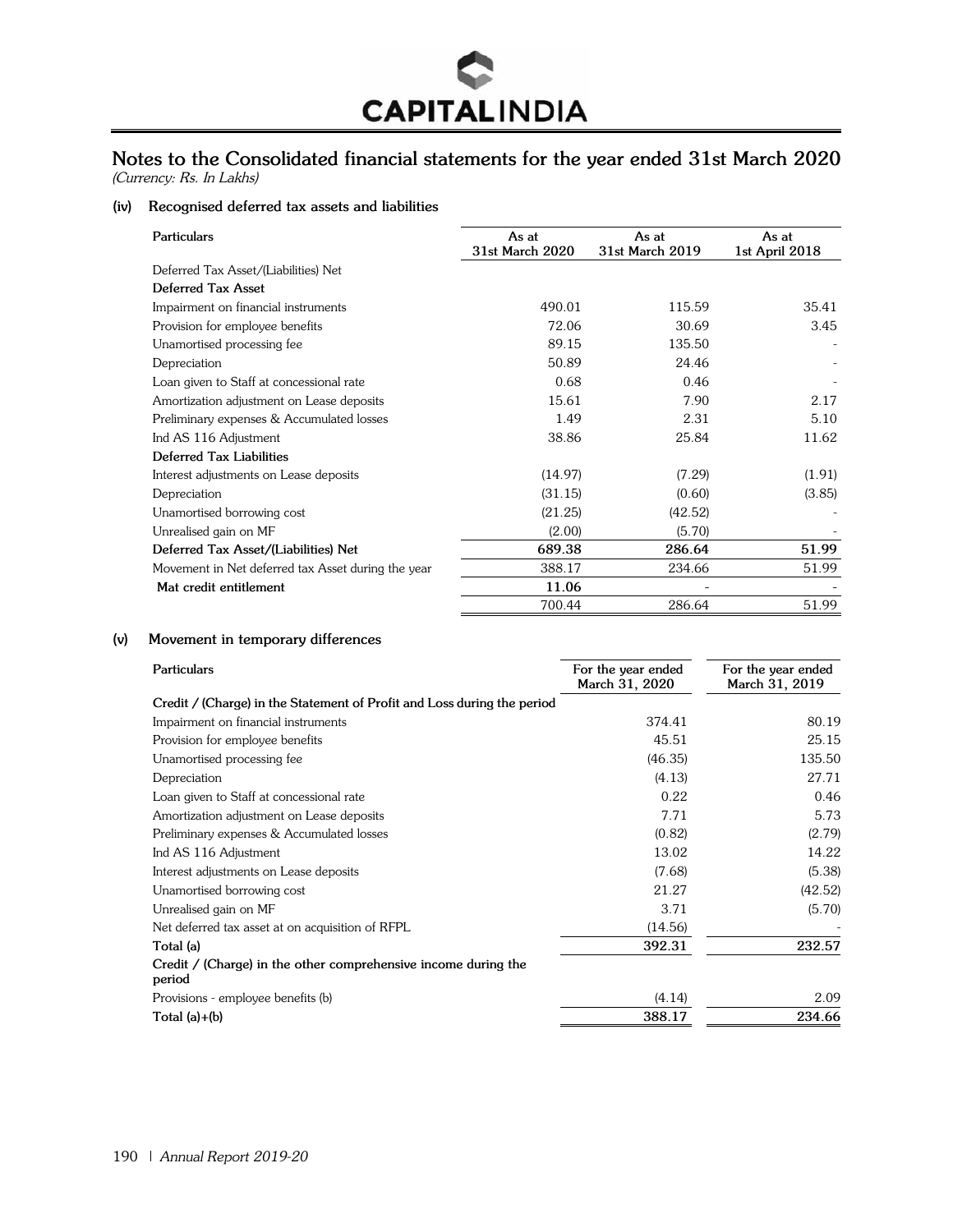|                                                     |                         | As at March 31, 2020 |           |                     | As at March 31, 2019 |           |                     | As at April 01, 2018 |                        |
|-----------------------------------------------------|-------------------------|----------------------|-----------|---------------------|----------------------|-----------|---------------------|----------------------|------------------------|
|                                                     | 2<br>Within 1<br>Months | After 12<br>months   | Total     | Within 12<br>Months | After 12<br>months   | Total     | Within 12<br>Months | After 12<br>months   | Total                  |
| Assets                                              |                         |                      |           |                     |                      |           |                     |                      |                        |
| Financial Assets                                    |                         |                      |           |                     |                      |           |                     |                      |                        |
| Cash & cash equivalents                             | 6,797.62                |                      | 6,797.62  | 2,945.96            |                      | 2,945.96  | 539.25              | t.                   | 539.25                 |
| Bank balances other than Cash & cash<br>equivalents | 117.53                  |                      | 117.53    | 583.79              |                      | 583.79    | 2,650.00            | $\mathbf{I}$         | 2,650.00               |
| Receivables                                         |                         |                      |           |                     |                      |           |                     |                      |                        |
| - Trade Receivables                                 | 231.25                  |                      | 231.25    |                     |                      |           |                     |                      |                        |
| - Other Receivables                                 | 19.23                   |                      | 19.23     |                     |                      |           | 32.40               |                      | 32.40                  |
| Loans                                               | 25,535.78               | 30,052.55            | 55,588.33 | 25,367.00           | 30,276.43            | 55,643.43 | 9,302.49            | 963.37               | 10,265.86              |
| Investments                                         | 863.41                  |                      | 863.41    | 1,850.53            | 525.00               | 2,375.53  |                     |                      |                        |
| Other financial assets                              | 1,294.49                | 363.54               | 1,658.03  | 1,004.72            | 449.84               | 1,454.56  | 166.87              | 153.48               | 320.35                 |
| Non-financial Assets                                |                         |                      |           |                     |                      |           |                     |                      |                        |
| Inventories                                         | 11.56                   |                      | 11.56     |                     |                      |           |                     |                      |                        |
| Current tax assets(net)                             | 387.04                  |                      | 387.04    | 86.71               |                      | 86.71     | 129.71              |                      | 129.71                 |
| Deferred tax asset (net)                            |                         | 700.44               | 700.44    |                     | 286.64               | 286.64    |                     | 51.99                | 51.99                  |
| Property, plant and equipment                       |                         | 1,731.11             | 1,731.11  |                     | 1,528.29             | 1,528.29  |                     | 829.99               | 829.99                 |
| Capital work in progress                            |                         | 42.16                | 42.16     |                     | 202.26               | 202.26    |                     | 235.22               | 235.22                 |
| Intangible assets under development                 |                         | 89.80                | 89.80     |                     |                      |           |                     |                      |                        |
| Goodwill                                            |                         | 552.26               | 552.26    |                     |                      |           |                     |                      |                        |
| Other intangible assets                             |                         | 469.23               | 469.23    |                     | 4.13                 | 4.13      |                     | 2.37                 | 2.37                   |
| Right of use assets                                 | 383.61                  | 1,517.21             | 1,900.82  | 427.94              | 1,119.13             | 1,547.07  | 433.16              | 1,189.18             | 1,622.34               |
| Other non-financial assets                          | 535.78                  | 30.67                | 566.45    | 276.91              | 84.41                | 361.32    | 222.49              |                      | 222.49                 |
| <b>Total Assets</b>                                 | 36,177.30               | 35,548.97            | 71,726.27 | 32,543.56           | 34,476.12            | 67,019.69 | 13,476.37           | 3,425.60             | 16,901.97              |
| <b>LIABILITIES</b>                                  |                         |                      |           |                     |                      |           |                     |                      |                        |
| <b>Financial Liabilities</b>                        |                         |                      |           |                     |                      |           |                     |                      |                        |
| Payables                                            |                         |                      |           |                     |                      |           |                     |                      |                        |
| (i)Trade Payables                                   | 133.62                  |                      | 133.62    | 117.64              |                      | 117.64    | 34.16               |                      | 34.16                  |
| (ii)Other Payables                                  | 44.81                   |                      | 44.81     |                     |                      |           |                     |                      |                        |
| Debt Securities                                     |                         | 4,000.00             | 4,000.00  |                     |                      |           |                     |                      |                        |
| Borrowings                                          | 3.87<br>5,27            | 2,912.87             | 8,186.74  | 5,034.15            | 7,645.54             | 12,679.69 | 1,105.32            |                      | 1,105.32               |
| Deposits                                            |                         |                      |           | 550.00              |                      | 550.00    | 700.00              |                      | 700.00                 |
| Other financial liabilities                         | 3,839.61                | 1,607.26             | 5,446.87  | 695.17              | 1,254.86             | 1,950.03  | 465.95              | 1,297.40             | 1,763.35               |
| Non-Financial Liabilities                           |                         |                      |           |                     |                      |           |                     |                      |                        |
| Current tax liabilities (net)                       | 383.34                  |                      | 383.34    | 43.56               |                      | 43.56     |                     |                      |                        |
| Provisions                                          | 121.05                  | 101.46               | 222.51    | 312.17              | 36.04                | 348.21    | 11.17               | 1.36                 | 12.53                  |
| Other non-financial liabilities                     | 468.80                  | 177.78               | 646.58    | 354.06              | 221.07               | 575.13    | 223.61              |                      | 223.61                 |
| <b>Total Liabilities</b>                            | 10,265.10               | 8,799.37             | 19,064.47 | 7,106.75            | 9,157.51             | 16,264.26 | 2,540.21            | 1,298.76             | 3,838.97               |
| Net                                                 | 25,912.20               | 26,749.60            | 52,661.80 | 25,436.81           | 25,318.62            | 50,755.43 | 10,936.16           | 2,126.84             | $13,063.\overline{00}$ |
| Other undrawn commitments                           |                         |                      |           |                     |                      |           |                     |                      |                        |
| Total commitments                                   | 1,829.94                |                      | 1,829.94  | 211.00              |                      | 211.00    |                     |                      |                        |

Notes to the Consolidated financial statements for the year ended 31st March 2020 (Currency: Rs. In Lakhs) **Notes to the Consolidated financial statements for the year ended 31st March 2020** (Currency: Rs. In Lakhs)

# Maturity Analysis of Assets & Liabilities **41 Maturity Analysis of Assets & Liabilities**  $41$

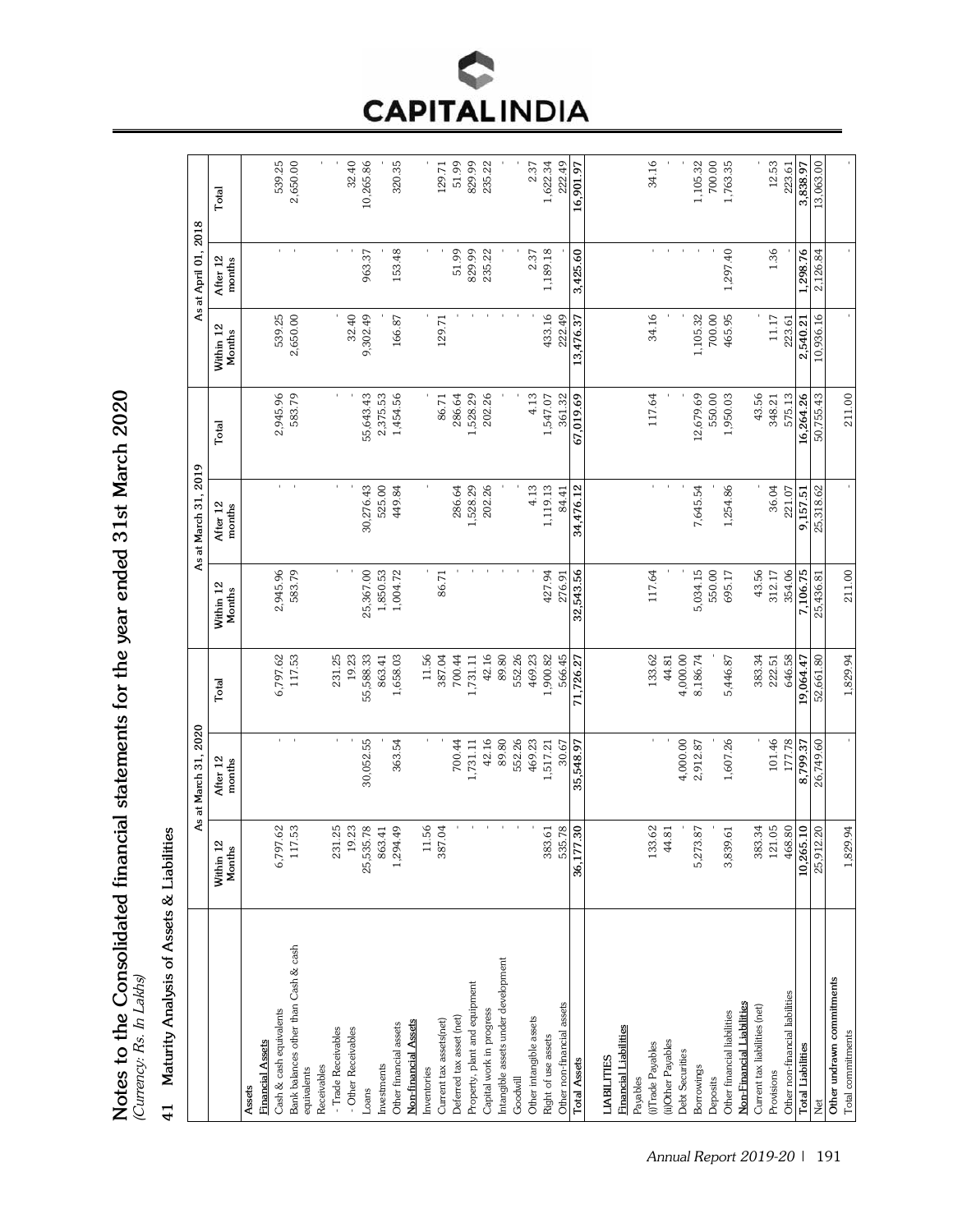

(Currency: Rs. In Lakhs)

#### **42 Capital Management**

The objective of the Group's Capital Management is to maximise shareholder value, safeguard business continuity and support the growth and continue as going concern. The Group determines the capital requirement based on annual operating plans and long-term and other strategic investment plans. The funding requirements are met through loans and operating cash flows generated.

For the purpose of the Group's capital management capital includes issued capital and equity reserves. The primary objective of the Group's capital management is to ensure that the Group complies with RBI prescribed Capital adequacy requirements and maintains adequate capital to support its business and maximise shareholders value. The Group manages its capital structure and makes adjustments in the light of changes in economic environment and the requirements of the financial covenants.

#### **43 Financial Risk Management**

The respective Board of Directors of the group through its respective committees has overall responsibility for the establishment and oversight of the risk management framework. They oversees how management monitors compliance with the risk management policies and procedures, and reviews the adequacy of the risk management framework in relation to the risks.

The risk management policies are established to identify and analyse the risks faced, to set appropriate risk limits and controls and to monitor risks and adherence to limits. Risk management policies and systems are reviewed regularly to reflect changes in market conditions.

The Group has exposure to the following risks arising from its business operations:

#### **i) Credit risk**

Credit risk is the risk of financial loss if a customer or counterparty fails to meet an obligation under a contract. Lending activities account for most of the Group's credit risk. Other sources of credit risk also exist in loans and transaction settlements. Credit risk is measured as the amount that could be lost if a customer or counterparty fails to make repayments. The maximum exposure to credit risk in case of all the financial instruments is restricted to their respective carrying amount

Credit Risk is monitored through stringent credit appraisal, counterparty limits ands internal risk ranges of the borrowers. Exposure to credit risk is managed through regular analysis of the ability of all the customers and counterparties to meet interest and capital repayment obligations and by changing lending limits where appropriate.

Group primarily offers loans secured by real estate/housing property. In order to mitigate credit risk, Group also seeks collateral appropriate to the product segment and also ensure that Loan to value ratio is maintained as specified by regulator . Other means of mitigating credit risk that the Group uses are guarantees. The most common types of collateral the Group receives, measured by collateral value, are mortgages on financial assets in the form of Residential/Commercial property/Real estate.

#### **a) Maximum exposure to the Credit risk**

This table below shows the Group's maximum exposure to the credit risk

| Particulars                                                   | $Mar-20$  | $Mar-19$  | $Mar-18$  |
|---------------------------------------------------------------|-----------|-----------|-----------|
| Financial Assets at amortised cost - Loans & Advances (Gross) | 57,367.04 | 56,040.66 | 10,394.37 |
| Less: Impairment loss allowances                              | 1.778.71  | 397.23    | 128.51    |
| Financial Assets at amortised cost - Loans & Advances (Net)   | 55,588.33 | 55,643.43 | 10,265.86 |
| Financial Assets measured at FVTPL - Mutual funds             | 863.41    | 1,850.53  |           |
| Receivables                                                   | 250.48    |           | 32.40     |
| Total                                                         | 56,702.22 | 57,493.96 | 10,298.26 |

. Credit risk on Cash and Cash equivalents is considered to be Nil as these are generally held with leading banks.

#### **b) Credit quality analysis**

An impairment analysis is performed at each reporting date based on the facts and circumstances existing on that date to identify expected losses on account of time value of money and credit risk. The credit quality of Loans and advances measured at amortised cost is primarily assessed by the Days Past Due (DPD) status and other qualitative factors leading to increase in credit risk

#### 192 | Annual Report 2019-20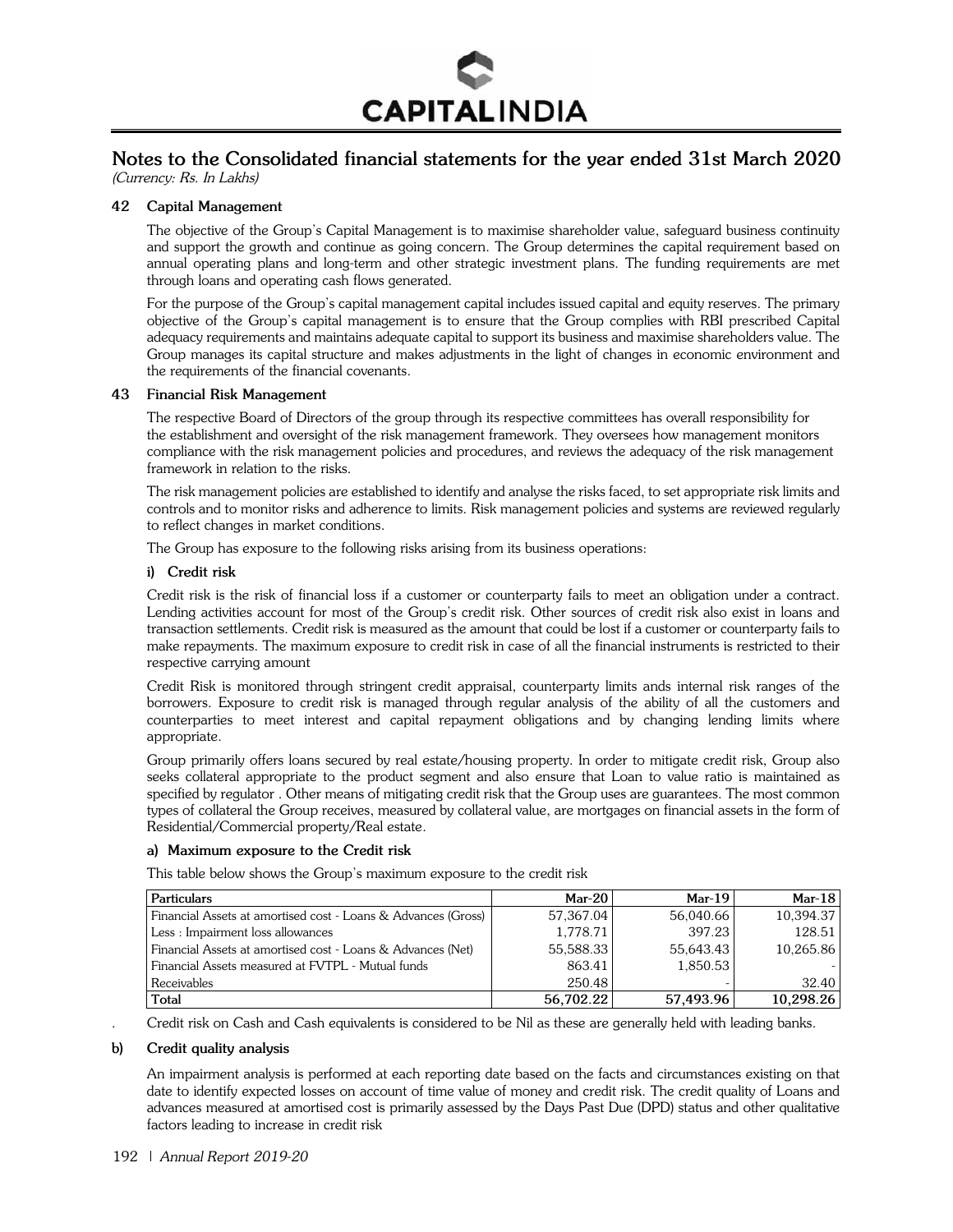

#### **Inputs, assumptions and techniques used for estimating impairment**

In assessing the impairment of financial assets under the expected credit loss model, the Company defines default when a loan obligation is overdue for more than 90 days and credit impaired.

#### **Assessment of significant increase in credit risk**

When determining whether the risk of default has increased significantly since initial recognition, the Company considers the DPD status of the loans. Credit risk is deemed to have increased significantly when an asset is more than 30 days past due (DPD) and other qualitative internal or external factors demonstrating credit or liquidity risk.

#### **Calculation of expected credit losses**

The key elements in calculation of ECL are as follows:

PD - The Probability of Default is an estimate of the likelihood of default over a given time horizon. A default may only happen at a certain time over the assessed period, if the facility has not been previously derecognised and is still in the portfolio.

EAD - The Exposure at Default is an estimate of the exposure at a future default date, taking into account expected changes in the exposure after the reporting date, including repayments of principal and interest, whether scheduled by contract or otherwise, expected drawdowns on committed facilities, accrued interest from missed payments and loan commitments.

LGD - The Loss Given Default is an estimate of the loss arising in the case where a default occurs at a given time. It is based on the difference between the contractual cash flows due and those that the lender would expect to receive, including from the realisation of any collateral. It is usually expressed as a percentage of the EAD. The LGD is determined based on valuation of collaterals and other relevant factors.

For PD the Company has relied upon the PD data from industry benchmarks and external rating agencies. For Loss Given Default (LGD) the Company has relied on internal and external information.

In relation to COVID-19, Management has applied appropriate overlay to the above method of determining ECL. Refer note 48 for additional details.

| <b>Particulars</b>                                   | As at          | As at          | As at          |
|------------------------------------------------------|----------------|----------------|----------------|
|                                                      | March 31, 2020 | March 31, 2019 | April 01, 2018 |
| Gross Stage 1 (DPD< 30 days) Performing asset and 12 |                |                |                |
| month ECL                                            | 48,295.61      | 55,860.23      | 6,592.32       |
| Less: Impairment loss allowance                      | 802.60         | 395.48         | 92.87          |
| Net Stage 1 Assets                                   | 47,493.01      | 55,464.75      | 6,499.45       |
| ECL Prov. Coverage                                   | 1.66%          | 0.71%          | 1.41%          |
| Gross Stage 2 (30>DPD< 90 days) Under performing     |                |                |                |
| assets increase in credit risk and Lifetime ECL      | 9,071.43       | 180.43         | 3,802.05       |
| Less: Impairment loss allowance                      | 976.11         | 1.75           | 35.64          |
| Net Stage 2 Assets                                   | 8,095.32       | 178.68         | 3,766.41       |
| ECL Prov. Coverage                                   | 10.76%         | 0.97%          | 0.94%          |
| Gross Stage 3 (DPD>90) Non-performing assets credit  |                |                |                |
| impaired and lifetime ECL                            |                |                |                |
| Less: Impairment loss allowance                      |                |                |                |
| Net Stage 3 Assets                                   |                |                |                |
| ECL Prov. Coverage                                   | 0.00%          | 0.00%          |                |
| Total Loans & Adv                                    | 57,367.04      | 56,040.66      | 10,394.37      |
| Less: Impairment loss allowance                      | 1,778.71       | 397.23         | 128.51         |
| Net Loans & Advances                                 | 55,588.33      | 55,643.43      | 10,265.86      |
| ECL Prov. Coverage                                   | 3.10%          | 0.71%          | 1.24%          |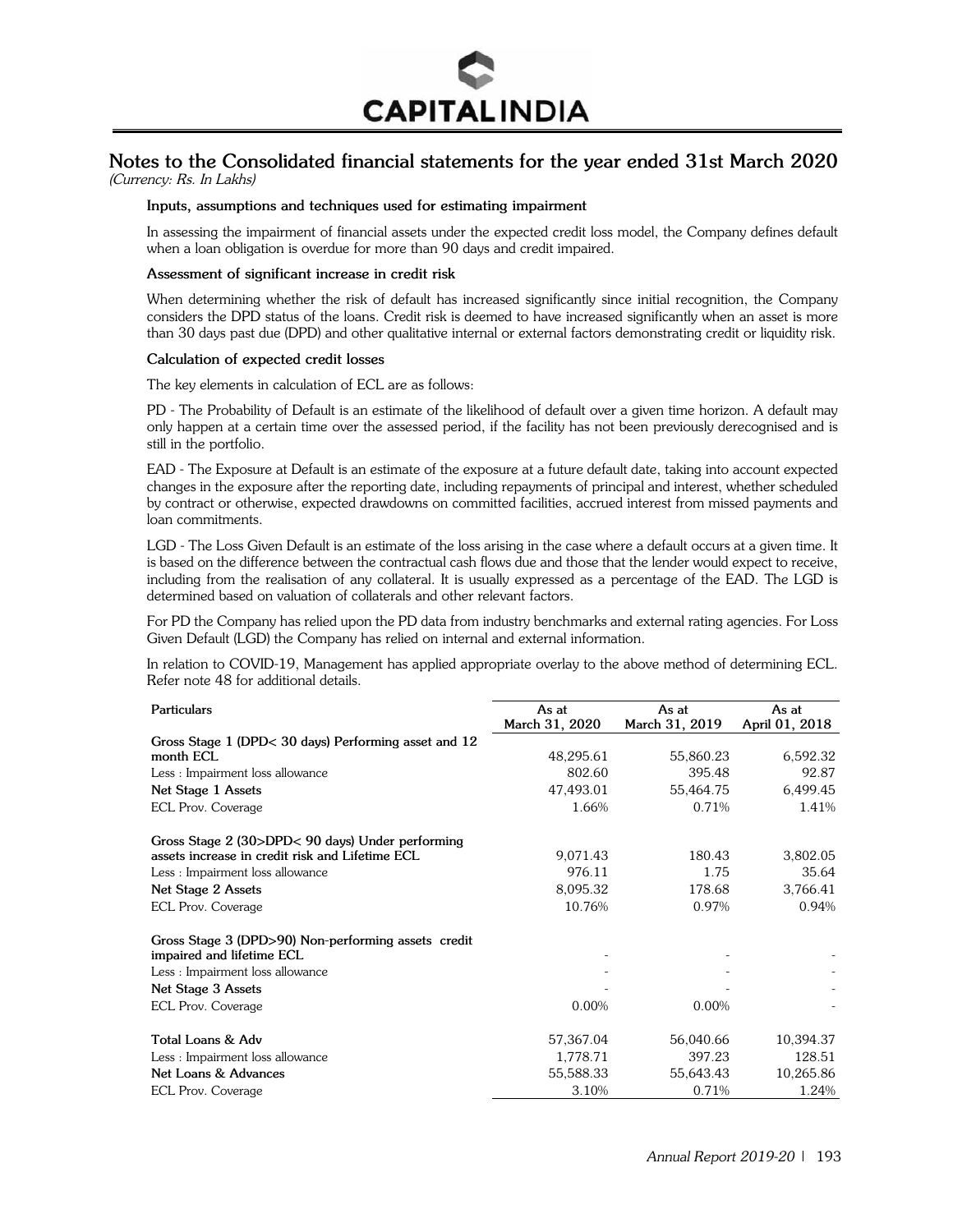

#### (Currency: Rs. In Lakhs)

#### **Credit impairment charge to the income statement**

| <b>Particulars</b>                             | Year ended<br>March 31, 2020 | Year ended<br>March 31, 2019 |
|------------------------------------------------|------------------------------|------------------------------|
| New and increased provisions (incl. write off) | 1.381.48                     | 268.72                       |
| Write-backs of specific provisions             |                              |                              |
| Recoveries of specific provisions              |                              |                              |
| Total charge to the income statement           | 1.381.48                     | 268.72                       |

#### **Write-offs still under enforcement activity**

The contractual amount outstanding on loans and advances and Trade receivables that were written off during the year ended March 2020 is 130.00 Lakhs and 13.12 Lakhs respectively and the contractual amount outstanding on loans and advances and Trade receivables that are still subject to enforcement activity was Nil.

#### **c) Movement in Gross Exposures and credit impairment for loans and advances**

The Company uses 'Expected Credit Loss' (ECL) model, for evaluating impairment of Financial Assets measured at amortised cost or FVTOCI. Company follows a 'three-stage' model for impairment based on changes in credit quality since initial recognition. Please refer to the accounting policy for details.

| As at April 1, 2018                                                                                                          | Movement in Gross Exposure to Loans & Adv. |            |         | Movement in ECL |          |         |         |          |
|------------------------------------------------------------------------------------------------------------------------------|--------------------------------------------|------------|---------|-----------------|----------|---------|---------|----------|
|                                                                                                                              | Stage 1                                    | Stage 2    | Stage 3 | Total           | Stage 1  | Stage 2 | Stage 3 | Total    |
| Balance as at April 1, 2018<br>Changes due to financial assets<br>recognised in opening balance that<br>have:                | 6,592.32                                   | 3,802.05   |         | 10,394.37       | 92.87    | 35.64   |         | 128.51   |
| - Transferred to 12 month ECL                                                                                                | 666.67                                     | (666.67)   |         |                 | 2.91     | (2.91)  |         |          |
| - Transferred to lifetime ECL -<br>significant increase in credit risk<br>- Transferred to lifetime ECL credit<br>- impaired |                                            |            |         |                 |          |         |         |          |
| Increase due to financial assets<br>originated                                                                               | 49,701.24                                  |            |         | 49,701.24       | 305.17   |         |         | 305.17   |
| Decrease due to loans<br>derecognised on full payment<br>Net remeasurement (Due to<br>recovery on regular basis changes      | (1,100.00)                                 | (2,954.95) |         | (4,054.95)      | (5.47)   | (30.98) |         | (36.45)  |
| in rating, changes in security value<br>etc.)                                                                                |                                            |            |         |                 |          |         |         |          |
| Amounts written off during the<br>year                                                                                       |                                            |            |         |                 |          |         |         |          |
| Balance as at March 31, 2019                                                                                                 | 55,860.23                                  | 180.43     |         | 56,040.66       | 395.48   | 1.75    |         | 397.23   |
| Changes due to financial assets<br>recognised in opening balance that<br>have:                                               |                                            |            |         |                 |          |         |         |          |
| - Transferred to 12 month ECL                                                                                                |                                            |            |         |                 |          |         |         |          |
| - Transferred to lifetime ECL -<br>significant increase in credit risk                                                       | (5,828.90)                                 | 5,828.90   |         |                 | (43.45)  | 43.45   |         |          |
| - Transferred to lifetime ECL credit<br>- impaired                                                                           |                                            |            |         |                 |          |         |         |          |
| Increase due to financial assets<br>originated                                                                               | 27,076.14                                  | 3,242.54   |         | 30,318.68       | 559.27   | 932.67  |         | 1,491.94 |
| Decrease due to loans<br>derecognised on full payment                                                                        | (28, 811.87)                               | (180.43)   |         | (28,992.30)     | (108.71) | (1.75)  |         | (110.46) |
| Net remeasurement (Due to<br>recovery on regular basis changes<br>in rating, changes in security value<br>etc.)              |                                            |            |         |                 |          |         |         |          |
| Amounts written off during the<br>year                                                                                       |                                            |            |         |                 |          |         |         |          |
| Balance as at March 31, 2020                                                                                                 | 48,295.60                                  | 9,071.44   |         | 57,367.04       | 802.59   | 976.12  |         | 1,778.71 |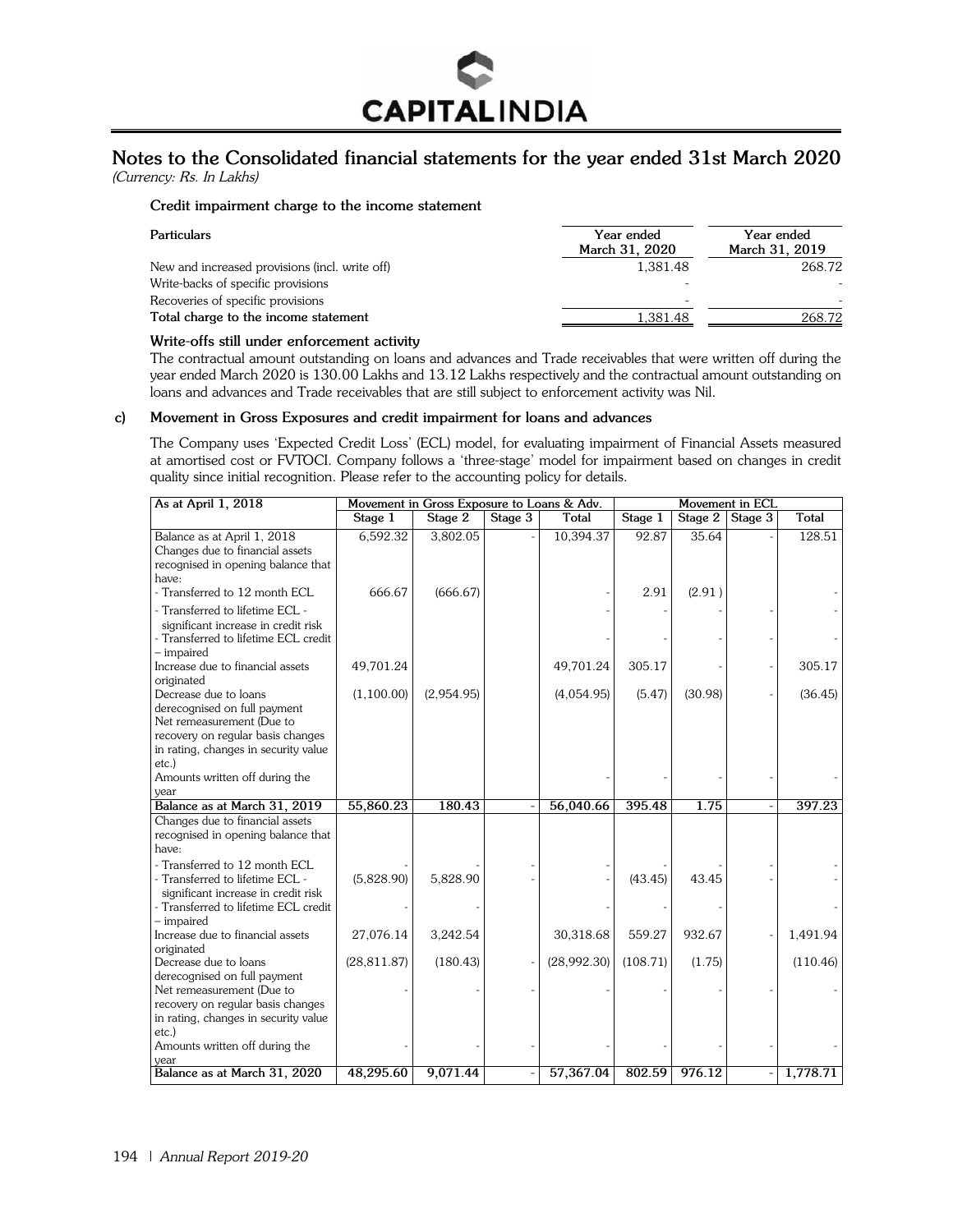

#### **d) Collateral and other credit enhancements**

Group would generally have its credit exposures backed by securities, either primary or collateral. Lending Policy of the Company prescribes Asset cover norms and collateral guidelines for its various product offering. The amount and type of collateral required depends on an assessment of the credit risk of the counterparty and product offered.

Group grants loans against collateral of real estate (Land, Under construction projects, Ready property) including commercial and residential properties.

As collateral is a source of mitigating credit risk, assessment of the condition of the securities and their value is undertaken on regular basis. There were no significant changes in the collateral policy of the Group during the Financial Year 2019-2020

Group does not have any Credit impaired assets as on March 2020 (March 19 Nil).

#### **e) Credit Concentration**

The Group's loan portfolio is primarily concentrated on real estate, as detailed below.

| <b>Particulars</b> | As at<br>31st March 2020 31st March 2019 | As at  | As at<br>1st April 2018 |
|--------------------|------------------------------------------|--------|-------------------------|
| Real Estate        | 54 91%                                   | 56.89% | 36.58%                  |
| Others             | 45 09%                                   | 43 11% | 63.42%                  |

#### **ii) Liquidity Risk**

Liquidity risk is the risk that the Group will encounter difficulties in meeting the obligations associated with its financial liabilities that are selected by delivering cash or other financial assets. The Group's approach to managing liquidity is to ensure, as far as possible, that it will have sufficient liquidity to meet its liabilities when they are due, under both normal and stressed conditions, without incurring unacceptable losses or risking damage to the Group's reputation. The respective BOD of the group through its respective committees monitors liquidity functions. They review Asset Liability strategy and Balance Sheet management in relation to asset and liability profile. They ensures that the objectives of liquidity management are met by monitoring the gaps in the various time buckets, deciding on the source and mix of liabilities, setting the maturity profile of the incremental assets and liabilities etc.

Key principles adopted in the Group's approach to managing liquidity risk include:

- a) Monitoring the Group's liquidity position on a regular basis, using a combination of contractual and behavioural modelling of balance sheet and cash flow information
- b) Maintaining a high quality liquid asset portfolio
- c) Operating a prudent funding strategy which ensures appropriate diversification and limits maturity concentrations

The Group's principal sources of liquidity are cash and cash equivalents, Overdraft facilities from Banks, liquid asset portfolio like Mutual funds and the cash flow that is generated from operation.

The following are the remaining contractual maturities of financial liabilities at the reporting date. The amounts are gross and undiscounted, and include interest accrued till the reporting date.

| As at                                              | Contractual cash flows |          |             |           |             |  |
|----------------------------------------------------|------------------------|----------|-------------|-----------|-------------|--|
| 31st March 2020                                    | Total                  | Upto $1$ | $1-3$ years | 3-5 years | More than 5 |  |
|                                                    |                        | year     |             |           | years       |  |
| Borrowings (Includes Interest accrued but not due) | 8,249.38               | 5,336.51 | 2.889.30    | 23.57     |             |  |
| Debt securities                                    | 4,077.70               | 77.70    | 4,000.00    |           |             |  |
| Trade and Other Payables                           | 178.43                 | 178.43   |             |           |             |  |
| Other Financial Liabilities                        | 5.306.54               | 3.775.72 | 954.73      | 422.38    | 153.71      |  |
|                                                    | 17,812.05              | 9,368.36 | 7.844.03    | 445.95    | 153.71      |  |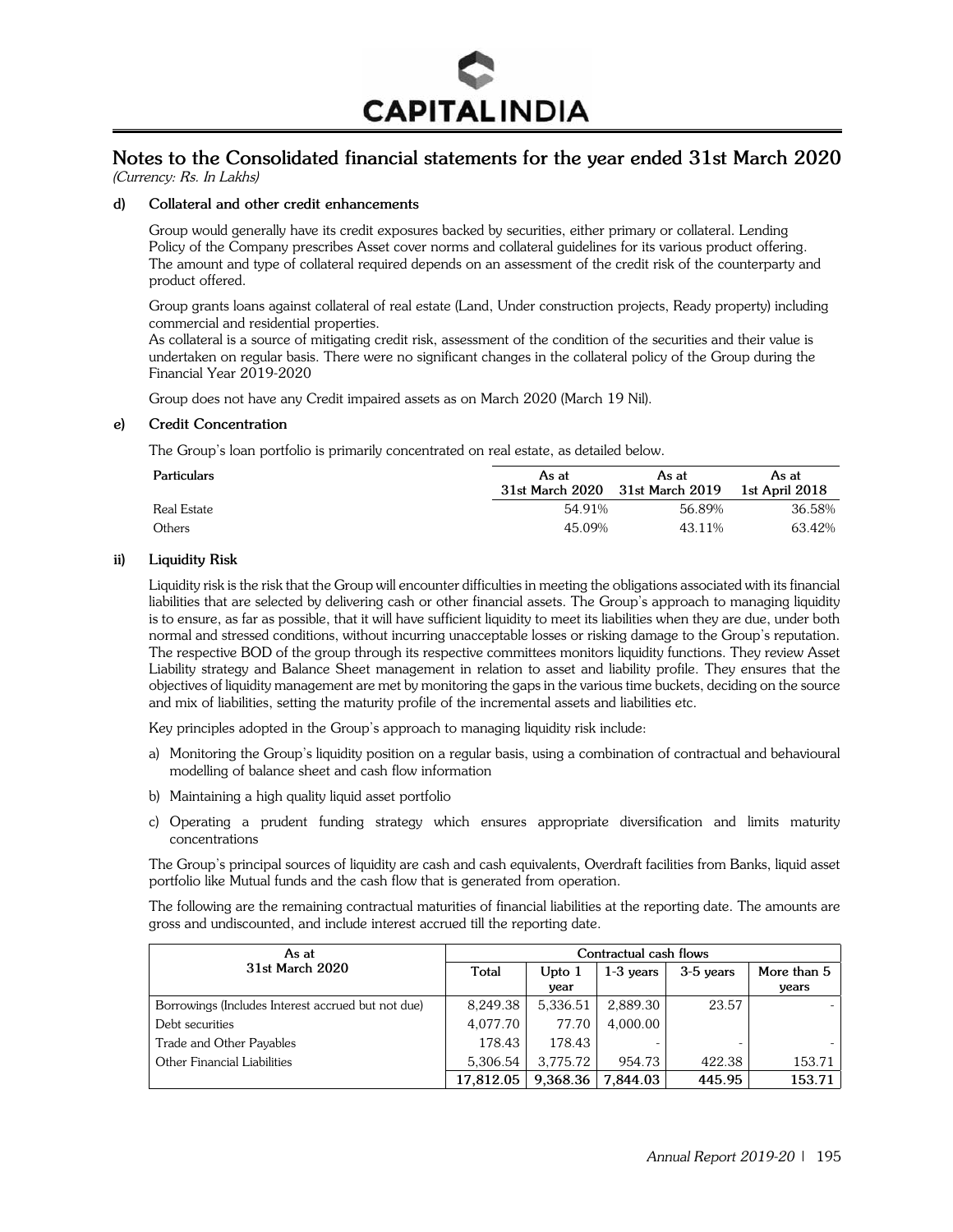

| As at                                              | Contractual cash flows |          |             |           |             |  |
|----------------------------------------------------|------------------------|----------|-------------|-----------|-------------|--|
| 31st March 2019                                    | Total                  | Upto 1   | $1-3$ years | 3-5 years | More than 5 |  |
|                                                    |                        | year     |             |           | years       |  |
| Borrowings (Includes Interest accrued but not due) | 12,885.34              | 5,239.80 | 7.645.54    |           |             |  |
| Trade and Other Payables                           | 117.64                 | 117.64   |             |           |             |  |
| Other Financial Liabilities                        | 2.294.39               | 1.083.74 | 1.016.81    | 153.64    | 40.20       |  |
|                                                    | 15,297.37              | 6,441.18 | 8,662.35    | 153.64    | 40.20       |  |

| As at                                              | Contractual cash flows |          |             |           |             |  |  |
|----------------------------------------------------|------------------------|----------|-------------|-----------|-------------|--|--|
| 1st April 2018                                     | Total                  | Upto $1$ | $1-3$ years | 3-5 years | More than 5 |  |  |
|                                                    |                        | year     |             |           | years       |  |  |
| Borrowings (Includes Interest accrued but not due) | 1,160.59               | 1,160.59 |             |           |             |  |  |
| Trade and Other Payables                           | 34.16                  | 34.16    |             |           |             |  |  |
| Other Financial Liabilities                        | 2.408.08               | 505.41   | 1.404.73    | 497.94    |             |  |  |
|                                                    | 3,602.84               | 1,700.17 | 1.404.73    | 497.94    |             |  |  |

#### **iii) Market Risk**

Market risk represents the risk that the fair value or future cash flows of financial instruments will fluctuate due to changes in market variables such as interest rates, foreign exchange rates and equity prices.

#### **iv) Interest rate risk**

Group has exposure to interest rate risk, primarily from its lending business and related borrowings. The following table demonstrates the sensitivity to a reasonably possible change in interest rates (all other variables being constant) of the Group's statement of profit and loss.

|                               |       | % Increase in rate                                  | Increase/(decrease) in profit |                 |  |
|-------------------------------|-------|-----------------------------------------------------|-------------------------------|-----------------|--|
|                               |       | 31st March 2020   31st March 2019   31st March 2020 |                               | 31st March 2019 |  |
| Borrowings that are re-priced | 0.25% | 0.25%                                               | (30.47)                       | (33.07)         |  |
| Loans that are re-priced      | 0.25% | 0.25%                                               | 143.42                        | 140.10          |  |
|                               |       |                                                     |                               |                 |  |

Interest rate risk is managed primarily by monitoring the sensitivity of expected net interest income ('NII') under varying interest rate scenarios. This monitoring is undertaken by the respective Board of directors of the group through its respective committees on regular basis. The NII sensitivities shown are indicative and based on simplified scenarios.

#### **44 Impairment of Goodwill**

The Group tests goodwill for impairment annually on March 31. During the year ended March 31, 2020, the testing did not result in any impairment in the carrying amount of goodwill.

#### **45 Financial Instruments**

Accounting classification and fair values:

The following table shows the carrying amounts and fair values of financial instruments (excluding investment in subsidiaries), including their levels in the fair value hierarchy. The Group has disclosed financial instruments not measured at fair value at carrying values because their carrying amounts are a reasonable approximation of the fair values.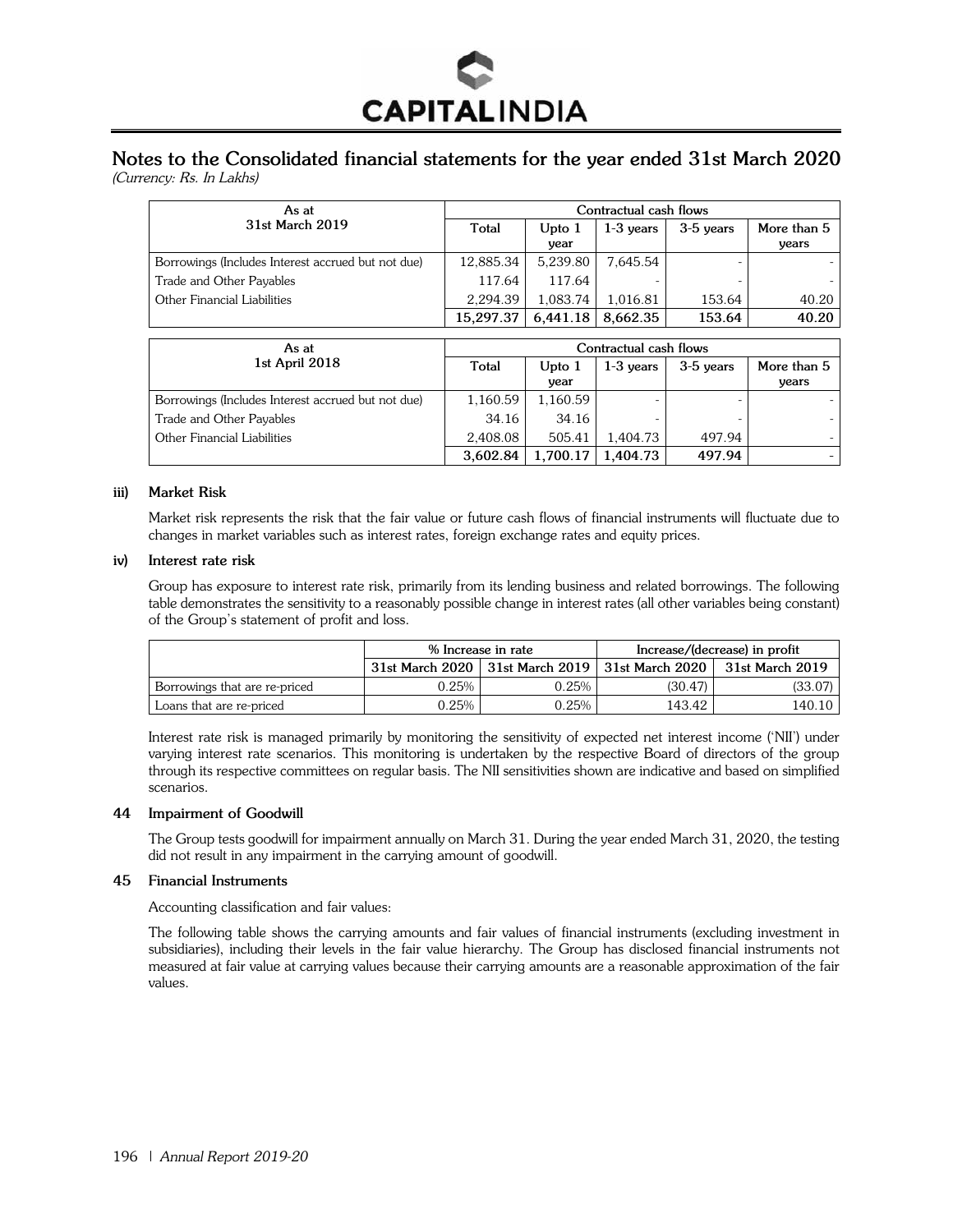

| As at March 31, 2020            | <b>Carrying Amount</b> |           |           |       |                | Fair value hierarchy |       |
|---------------------------------|------------------------|-----------|-----------|-------|----------------|----------------------|-------|
|                                 | <b>FVTPL</b>           | Amortised | Total     | Level | Level $2 \mid$ | Level 3              | Total |
|                                 |                        | Cost      |           |       |                |                      |       |
| <b>Financial Assets</b>         |                        |           |           |       |                |                      |       |
| Investment in Mutual fund Units | 863.41                 |           | 863.41    |       |                |                      |       |
| Cash and cash equivalents       |                        | 6.797.62  | 6,797.62  |       |                |                      |       |
| Other Bank Balances             |                        | 117.53    | 117.53    |       |                |                      |       |
| Trade and other receivables     |                        | 250.48    | 250.48    |       |                |                      |       |
| Loans & Advances                |                        | 55,588.33 | 55,588.33 |       |                |                      |       |
| Others financial assets         |                        | 1,658.03  | 1,658.03  |       |                |                      |       |
| Total                           | 863.41                 | 64,411.99 | 65,275.40 |       |                |                      |       |
| <b>Financial liabilities</b>    |                        |           |           |       |                |                      |       |
| Trade and Other Payables        |                        | 178.43    | 178.43    |       |                |                      |       |
| <b>Debt Securities</b>          |                        | 4.000.00  | 4.000.00  |       |                |                      |       |
| Borrowings                      |                        | 8,186.74  | 8,186.74  |       |                |                      |       |
| Other Financial Liabilities     |                        | 5,446.87  | 5,446.87  |       |                |                      |       |
| Total                           |                        | 17,812.04 | 17,812.04 |       |                |                      |       |

| As at March 31, 2019            | <b>Carrying Amount</b> |           |           |       |         | Fair value hierarchy |       |
|---------------------------------|------------------------|-----------|-----------|-------|---------|----------------------|-------|
|                                 | <b>FVTPL</b>           | Amortised | Total     | Level | Level 2 | Level 3              | Total |
|                                 |                        | Cost      |           |       |         |                      |       |
| <b>Financial Assets</b>         |                        |           |           |       |         |                      |       |
| Investment in Mutual fund Units | 1,850.53               |           | 1,850.53  |       |         |                      |       |
| Investment in Debt Instruments  |                        | 525.00    | 525.00    |       |         |                      |       |
| Cash and cash equivalents       |                        | 2,945.96  | 2,945.96  |       |         |                      |       |
| Other Bank Balances             |                        | 583.79    | 583.79    |       |         |                      |       |
| Loans & Advances                |                        | 55,643.43 | 55,643.43 |       |         |                      |       |
| Others financial assets         |                        | 1,454.56  | 1,454.56  |       |         |                      |       |
| Total                           | 1,850.53               | 61,152.74 | 63,003.27 |       |         |                      |       |
| Financial liabilities           |                        |           |           |       |         |                      |       |
| Trade and Other Payables        |                        | 117.64    | 117.64    |       |         |                      |       |
| Borrowings                      |                        | 12,679.69 | 12,679.69 |       |         |                      |       |
| Deposits                        |                        | 550.00    | 550.00    |       |         |                      |       |
| Other Financial Liabilities     |                        | 1,950.03  | 1,950.03  |       |         |                      |       |
| Total                           |                        | 15,297.36 | 15,297.36 |       |         |                      |       |

| As at April 01, 2018        | Carrying Amount |           |           |       |         | Fair value hierarchy |       |
|-----------------------------|-----------------|-----------|-----------|-------|---------|----------------------|-------|
|                             | <b>FVTPL</b>    | Amortised | Total     | Level | Level 2 | Level 3              | Total |
|                             |                 | Cost      |           |       |         |                      |       |
| <b>Financial Assets</b>     |                 |           |           |       |         |                      |       |
| Cash and cash equivalents   |                 | 539.25    | 539.25    |       |         |                      |       |
| Other Bank Balances         |                 | 2,650.00  | 2,650.00  |       |         |                      |       |
| Other receivables           |                 | 32.40     | 32.40     |       |         |                      |       |
| Loans & Advances            |                 | 10,265.86 | 10,265.86 |       |         |                      |       |
| Others financial assets     |                 | 320.35    | 320.35    |       |         |                      |       |
| Total                       |                 | 13,807.86 | 13,807.86 |       |         |                      |       |
| Financial liabilities       |                 |           |           |       |         |                      |       |
| Trade and Other Payables    |                 | 34.16     | 34.16     |       |         |                      |       |
| Borrowings                  |                 | 1.105.32  | 1,105.32  |       |         |                      |       |
| Deposits                    |                 | 700.00    | 700.00    |       |         |                      |       |
| Other Financial liabilities |                 | 1,763.35  | 1,763.35  |       |         |                      |       |
| Total                       |                 | 3,602.83  | 3,602.83  |       |         |                      |       |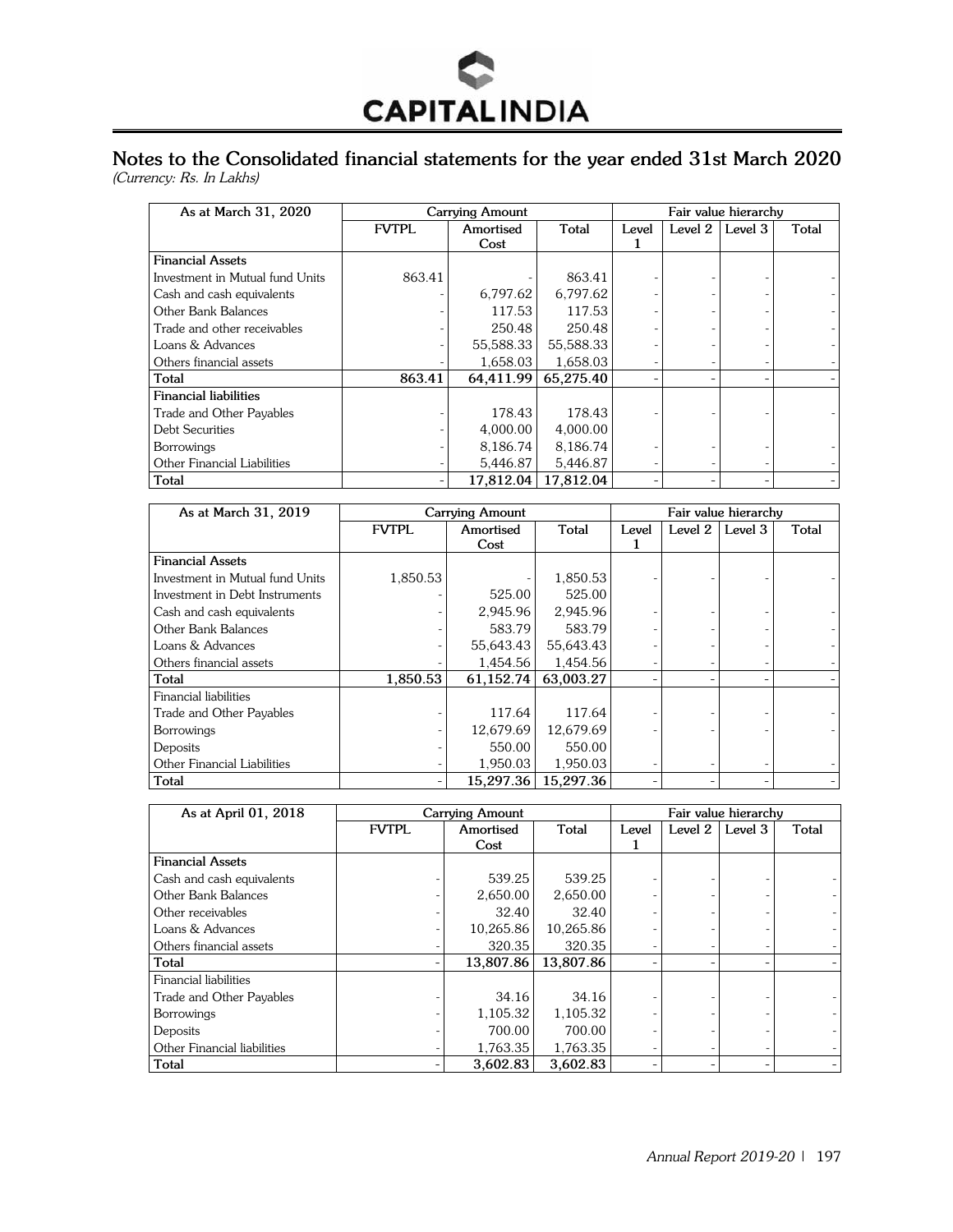

#### **46 Ind AS 101 - First Time adoption of Indian Accounting Standards**

The Group has prepared opening balance sheet as per Ind AS as at April 01, 2018 (transition date) by recognising all assets and liabilities whose recognition is required by Ind AS, derecognising items of assets or liabilities which are not permitted to be recognised by Ind AS, reclassifying items from Previous GAAP to Ind AS as required, and applying Ind AS to measure the recognised assets and liabilities.

#### **Reconciliation of Equity :**

|    | <b>Particulars</b>                                                                     | As at<br>March 31, 2019 | As at<br>April 01, 2018 |
|----|----------------------------------------------------------------------------------------|-------------------------|-------------------------|
|    | Total Equity as per IGAAP                                                              | 51,042.04               | 13,174.20               |
|    | Adjustment made during the transition to IND AS                                        |                         |                         |
| a) | Accounting for Operating Leases (refer note vii)                                       | (89.28)                 | (42.18)                 |
| b) | ECL Adjustment on Financial instruments measured at Amortized cost<br>(refer note iii) | (171.53)                | (86.94)                 |
| c) | Others (including taxes)                                                               | (25.80)                 | 17.92                   |
|    | Total Impact due to Ind AS adjustments                                                 | (286.61)                | (111.20)                |
|    | Total Equity as per Ind AS as at 1st April, 2018                                       | 50,755.43               | 13,063.00               |

#### **Reconciliation of Total Comprehensive Income for the year ended March 31, 2019**

|    | <b>Particulars</b>                                                 | Amount  |
|----|--------------------------------------------------------------------|---------|
|    | Profit after Tax as per Old GAAP                                   | 587.25  |
|    | Adjustment made during the transition to IND AS                    |         |
| a) | Expected credit loss (refer note iii)                              | (84.60) |
| b) | ESOP Fair value adjustment (refer note viii)                       | 234.05  |
| C) | Accounting for Operating Leases (refer note vii)                   | (47.10) |
| d) | Others (including taxes)                                           | (38.62) |
|    | Profit after tax as per Ind AS (Before Other Comprehensive income) | 650.98  |
|    | Other Comprehensive Income (Net of Tax)                            | (5.08)  |
|    | Total Comprehensive Income as per Ind AS                           | 645.90  |

#### **Statement of reconciliation of cash flow statement under Ind AS and cash flow statement reported under Previous GAAP**

| <b>Particulars</b>                                               | Previous GAAP | Adiustment | Ind AS      |
|------------------------------------------------------------------|---------------|------------|-------------|
| Net cash used in operating activities (A) (refer note vii)       | (45, 840.74)  | (518.11)   | (45,322,63) |
| Net cash used in investing activities (B)                        | (2,932.64)    | 1.53       | (2,934,17)  |
| Net cash generated from financing activities (C)(refer note vii) | 49,531.62     | 518.11     | 49,013.51   |
| Net increase in cash and cash equivalents $(A+B+C)$              | 758.24        | 1.53       | 756.71      |
| Cash and cash equivalents at beginning of the year               | 2.189.25      |            | 2,189.25    |
| Cash and cash equivalents at the end of the year                 | 2.947.49      | 1.53       | 2.945.96    |

An explanation of how the transition from previous GAAP to Ind AS has affected the Group's financial position, financial performance and cash flows is set out in the following notes and tables.

#### **i) Effective interest rate (EIR) method :**

 Previous GAAP did not require loans to be recorded using the EIR method. Under Ind AS, the EIR method calculates the amortised cost of a financial instrument and allocated such interest over the relevant period. The EIR is the rate that exactly discounts estimated future cash flows (including all fees paid or received that form an integral part of the EIR, transaction costs and other premiums or discounts) through the expected life of the instrument, or, where appropriate, a shorter period, to the net carrying amount on initial recognition.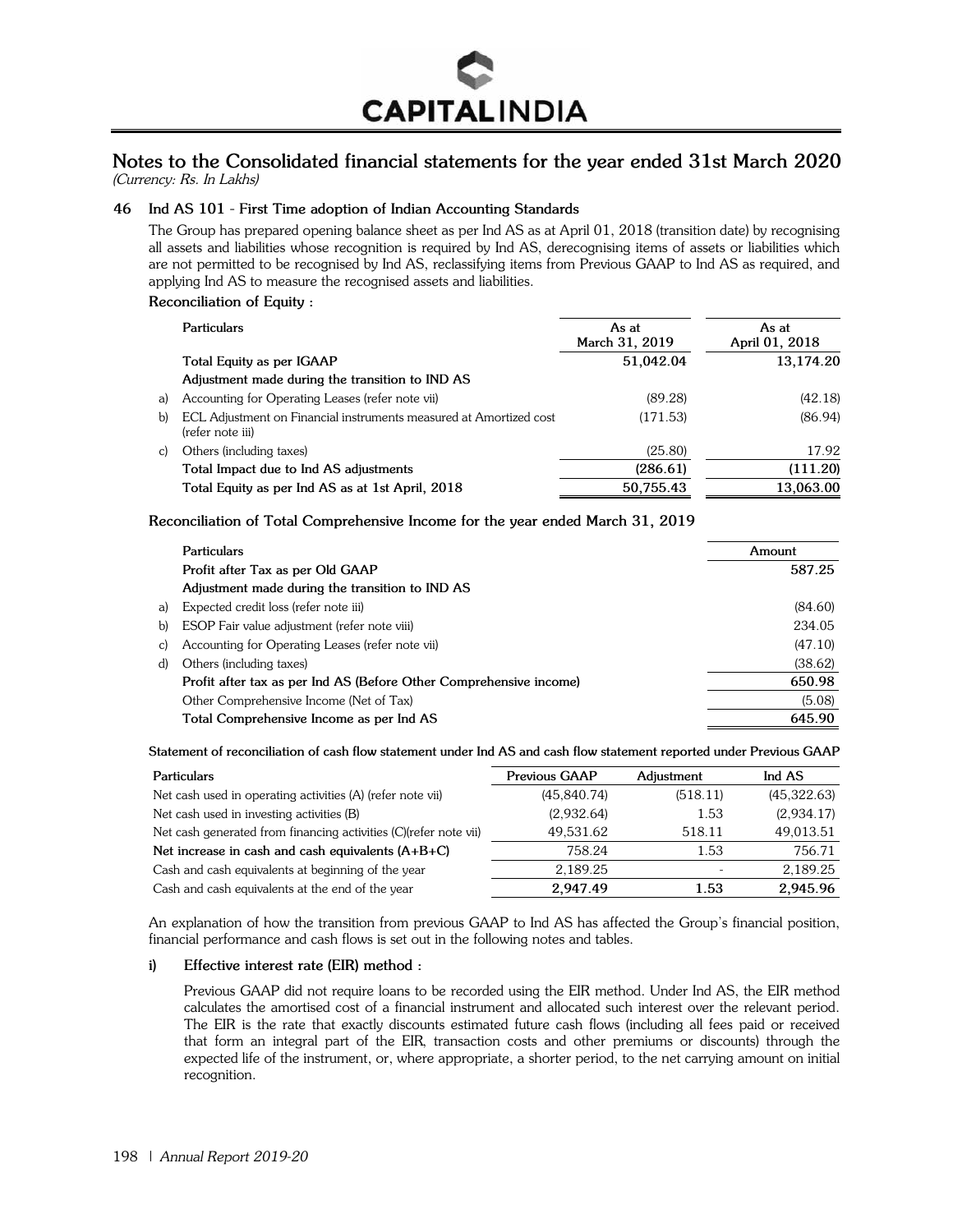

#### **ii) Expected credit loss (ECL) :**

 Previous GAAP provisions for credit losses were primarily based on RBI guidelines. Under Ind AS, the ECL allowance is based on the credit losses expected to arise from all possible default events over the expected life of the financial assets ('life time ECL'), unless there has been no significant increase in credit risk since origination, in which case, the allowance is based on the 12-month ECL.

#### **iii) Income recognition on credit-impaired loans :**

 RBI guidelines required income on NPAs to be reversed. Under Ind AS, income continues to be recognised on credit impaired loans, by applying the effective interest rate to the net amortised cost of loans (i.e. net of allowance for loan losses)

#### **iv) Borrowing costs :**

 Previous GAAP did not require amortised cost accounting for liabilities. Under Ind AS, the Group determines the effective interest rate of its borrowings and records interest expense on that basis.

#### **v) Security deposits :**

 Previous GAAP did not require the fair valuation of financial instruments at initial recognition. Under Ind AS, the Group records security deposits provided to landlords at time value of money, with corresponding adjustments to interest expense and depreciation.

#### **vi) Employee defined benefit plans :**

 Previous GAAP required actuarial experience adjustments relating to defined benefit plans, i.e. gratuity to be recorded in the profit and loss account. By contrast, under Ind AS, the Group records such adjustments in OCI

#### **vii) Lease Rent :**

 Previous GAAP as well as Ind AS 17 require to classify lease as finance lease and operating lease and for operating leases, lessee is required to recognise the lease payments as an expense (Lease rent) on a straight line basis.

 Ind AS 116 introduces a single lessee accounting model and requires a lessee to recognise assets and liabilities for all leases with a term of more than 12 months, unless the underlying asset is of low value. A lessee is required to recognise a right-of-use asset representing its right to use the underlying leased asset and a lease liability representing its obligation to make lease payments.

 Under Ind AS 116, a lessee measures right-of-use assets similarly to other non-financial assets (such as property, plant and equipment) and lease liabilities similarly to other financial liabilities. As a consequence, a lessee recognizes depreciation of the right-of-use asset and interest on the lease liability, and also classifies cash repayments of the lease liability into a principal portion and an interest portion and presents them in the statement of cash flows applying Ind AS 7, Statement of Cash Flows.

#### **viii) Share-based payment transactions :**

 Under Previous GAAP, the Group recorded its ESOP grants at intrinsic value while under Ind AS, the grants are recorded at fair value.

#### **ix) Deferred tax :**

 Deferred tax effect of all adjustments has been recognised on transition date and during the year ended 31 March 2019.

#### **x) Ind AS 101 exemptions :**

 The Group has used certain available exemptions under Ind AS 101 for first-time adoption, and accordingly has retained the accounting under Previous GAAP for transactions that occurred prior to the Ind AS transition date. These optional exemptions relate to property plant and equipment, intangible assets, investment in subsidiaries.

#### **xi) Cash flow statement :**

 There are no significant differences in the principles used for presenting cash flows between the previous GAAP and Ind AS.